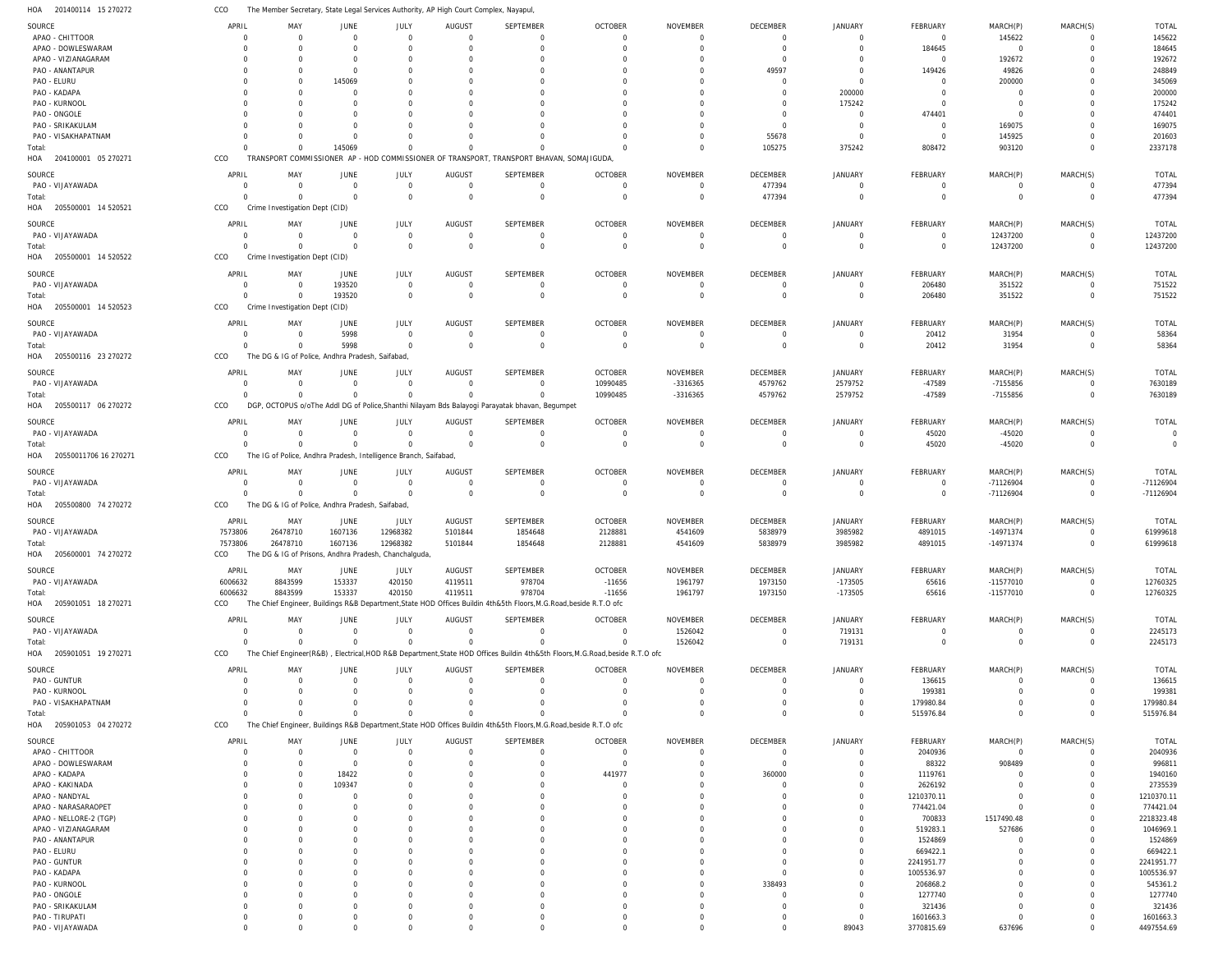205901053 04 270272 HOA The Chief Engineer, Buildings R&B Department,State HOD Offices Buildin 4th&5th Floors,M.G.Road,beside R.T.O ofc CCO

| SOURCE                            | APRIL                | MAY                                 | JUNE             | JULY                                           | AUGUST                                                            | <b>SEPTEMBER</b>                                                                     | <b>OCTOBER</b>                                                                                                                            | <b>NOVEMBER</b>             | <b>DECEMBER</b>            | <b>JANUARY</b>       | FEBRUARY              | MARCH(P)              | MARCH(S)             | <b>TOTAL</b>              |
|-----------------------------------|----------------------|-------------------------------------|------------------|------------------------------------------------|-------------------------------------------------------------------|--------------------------------------------------------------------------------------|-------------------------------------------------------------------------------------------------------------------------------------------|-----------------------------|----------------------------|----------------------|-----------------------|-----------------------|----------------------|---------------------------|
| PAO - VISAKHAPATNAM               | $\Omega$             | $\Omega$                            | $\Omega$         | $\Omega$                                       | $\Omega$                                                          | $\Omega$                                                                             | $\Omega$                                                                                                                                  | 852102                      | $\overline{0}$             | $\mathbf{0}$         | 1748124.13            | $\Omega$              | $\Omega$             | 2600226.13                |
| Total:<br>HOA 205901053 05 270272 | $\Omega$<br>CCO      | $\Omega$<br>The Chief Engineer(R&B) | 127769           | $\Omega$                                       | $\Omega$                                                          | $\Omega$                                                                             | 441977<br>, Electrical, HOD R&B Department, State HOD Offices Buildin 4th&5th Floors, M.G. Road, beside R.T.O ofc                         | 852102                      | 698493                     | 89043                | 23448545.41           | 3591361.48            | $\Omega$             | 29249290.89               |
|                                   | APRIL                |                                     |                  |                                                |                                                                   | SEPTEMBER                                                                            | <b>OCTOBER</b>                                                                                                                            | <b>NOVEMBER</b>             | DECEMBER                   | <b>JANUARY</b>       | FEBRUARY              | MARCH(P)              | MARCH(S)             | <b>TOTAL</b>              |
| SOURCE<br>PAO - GUNTUR            | $\Omega$             | MAY<br>$\Omega$                     | JUNE<br>$\Omega$ | JULY<br>$\Omega$                               | AUGUST<br>$\Omega$                                                | 4961198                                                                              | $\Omega$                                                                                                                                  | $\Omega$                    | $\overline{0}$             | 2100                 | 5350128.57            | 5401815               | $\Omega$             | 15715241.57               |
| PAO - KURNOOL                     | C                    | $\Gamma$                            |                  | $\Omega$                                       | $\Omega$                                                          | $\Omega$                                                                             | $\Omega$                                                                                                                                  | $\Omega$                    | $\Omega$                   | $\overline{0}$       | 1935254.1             | $\mathbf 0$           | $\Omega$             | 1935254.1                 |
| PAO - VISAKHAPATNAM               | C                    | $\Omega$                            | $\Omega$         | $\Omega$                                       | $\Omega$                                                          | $\mathbf 0$                                                                          | $\Omega$                                                                                                                                  | $\Omega$                    | $\Omega$                   | $\mathbf 0$          | 1753547.27            | $\mathbf 0$           | $\Omega$             | 1753547.27                |
| Total:                            | C                    | $\Omega$                            | $\Omega$         | $\Omega$                                       | $\Omega$                                                          | 4961198                                                                              | $\Omega$                                                                                                                                  | $\Omega$                    | $\Omega$                   | 2100                 | 9038929.94            | 5401815               | $\Omega$             | 19404042.94               |
| HOA 205901053 09 270272           | CCO                  | The                                 |                  | Registrar, Andhra Pradesh High Court, Nayapul, |                                                                   |                                                                                      |                                                                                                                                           |                             |                            |                      |                       |                       |                      |                           |
| SOURCE                            | APRIL                | MAY                                 | JUNE             | JULY                                           | AUGUST                                                            | SEPTEMBER                                                                            | <b>OCTOBER</b>                                                                                                                            | <b>NOVEMBER</b>             | DECEMBER                   | <b>JANUARY</b>       | <b>FEBRUARY</b>       | MARCH(P)              | MARCH(S)             | <b>TOTAI</b>              |
| APAO - CHITTOOR                   | $\Omega$             | $\Omega$                            | $\Omega$         | $\Omega$                                       | $\Omega$                                                          | $\Omega$                                                                             | $\Omega$                                                                                                                                  | $\Omega$                    | $\Omega$                   | $\overline{0}$       | 180208                | $\Omega$              | $\Omega$             | 180208                    |
| APAO - KAKINADA                   | C                    | -C                                  |                  | $\Omega$                                       |                                                                   | 0                                                                                    |                                                                                                                                           | $\Omega$                    | $\Omega$                   | $\Omega$             | 805912                | $\Omega$              | $\Omega$             | 805912                    |
| APAO - NARASARAOPET               | C                    |                                     |                  |                                                |                                                                   |                                                                                      |                                                                                                                                           | - 0                         | $\Omega$                   | $\Omega$             | 2797337.79            |                       |                      | 2797337.79                |
| APAO - NELLORE-2 (TGP)            | <sup>0</sup>         | -C                                  |                  |                                                |                                                                   |                                                                                      |                                                                                                                                           | - 0                         |                            | $\Omega$             | 3139480               |                       |                      | 3139480                   |
| APAO - VIZIANAGARAM               |                      |                                     |                  |                                                |                                                                   |                                                                                      |                                                                                                                                           |                             |                            |                      | 4675376.15            |                       |                      | 4675376.15                |
| PAO - ANANTAPUR                   | C                    |                                     |                  |                                                |                                                                   |                                                                                      |                                                                                                                                           |                             | $\Omega$                   | $\Omega$             | 3414010.1             |                       |                      | 3414010.1                 |
| PAO - ELURU                       |                      |                                     |                  |                                                |                                                                   |                                                                                      |                                                                                                                                           |                             | $\Omega$                   |                      | 2686787               |                       |                      | 2686787                   |
| PAO - GUNTUR<br>PAO - SRIKAKULAM  | C                    |                                     |                  |                                                |                                                                   |                                                                                      |                                                                                                                                           | $\Omega$                    | 1103368<br>$\Omega$        | $\Omega$<br>$\Omega$ | 4930908.47<br>4200039 |                       |                      | 6034276.47<br>4200039     |
| PAO - TIRUPATI                    |                      |                                     |                  |                                                |                                                                   |                                                                                      |                                                                                                                                           |                             |                            | $\Omega$             | 2327681.1             |                       |                      | 2327681.                  |
| PAO - VIJAYAWADA                  |                      |                                     |                  |                                                |                                                                   |                                                                                      |                                                                                                                                           |                             |                            | $\Omega$             | 4790248.79            |                       |                      | 4790248.79                |
| PAO - VISAKHAPATNAM               | C                    | -C                                  |                  |                                                |                                                                   |                                                                                      |                                                                                                                                           | $\Omega$                    | $\Omega$                   | $\Omega$             | 1687406.47            |                       | $\Omega$             | 1687406.47                |
| Total:                            | $\sqrt{ }$           |                                     |                  | O                                              |                                                                   | $\Omega$                                                                             |                                                                                                                                           | $\Omega$                    | 1103368                    | $\Omega$             | 35635394.87           | $\Omega$              | $\Omega$             | 36738762.87               |
| HOA 205901053 10 270272           | CCO                  | GENERAL ADMN. SECRETARIAT DEPT      |                  |                                                |                                                                   | HOD SECRETARY, GENERAL ADMINISTRATION DEPARTMENT                                     |                                                                                                                                           |                             |                            |                      |                       |                       |                      |                           |
| SOURCE                            | APRIL                | MAY                                 | JUNE             | JULY                                           | AUGUST                                                            | <b>SEPTEMBER</b>                                                                     | <b>OCTOBER</b>                                                                                                                            | <b>NOVEMBER</b>             | DECEMBER                   | <b>JANUARY</b>       | <b>FEBRUARY</b>       | MARCH(P)              | MARCH(S)             | <b>TOTAL</b>              |
| PAO - GUNTUR                      | 0                    | $\Omega$                            | $\Omega$         | $\mathbf 0$                                    | $\Omega$                                                          | $\mathbf 0$                                                                          | $\Omega$                                                                                                                                  | $\overline{0}$              | 2317295                    | $\overline{0}$       | $\overline{0}$        | $\Omega$              | $\Omega$             | 2317295                   |
| PAO - VIJAYAWADA                  | $\Omega$             | $\Omega$                            | $\Omega$         | $\Omega$                                       | $\Omega$                                                          | $\Omega$                                                                             | $\Omega$                                                                                                                                  | 96725958                    | $\overline{0}$             | $\Omega$             | 6063382               | $\Omega$              | $\Omega$             | 102789340                 |
| Total:                            | $\Omega$             |                                     | $\Omega$         | $\Omega$                                       |                                                                   | $\Omega$                                                                             | $\Omega$                                                                                                                                  | 96725958                    | 2317295                    | $\Omega$             | 6063382               | $\Omega$              | $\Omega$             | 105106635                 |
| HOA 205901053 11 270272           | CCO                  | O/O                                 |                  |                                                |                                                                   |                                                                                      | SPECIAL COMMISSIONER, AP, NEW DELHI-HOD SPECIAL COMMISSIONER OF A.P., AP BHAVAN, NO.1, ASHOKA ROAD                                        |                             |                            |                      |                       |                       |                      |                           |
| SOURCE                            | APRIL                | MAY                                 | JUNE             | JULY                                           | AUGUST                                                            | <b>SEPTEMBER</b>                                                                     | <b>OCTOBER</b>                                                                                                                            | <b>NOVEMBER</b>             | <b>DECEMBER</b>            | <b>JANUARY</b>       | <b>FEBRUARY</b>       | MARCH(P)              | MARCH(S)             | <b>TOTAL</b>              |
| PAO - VIJAYAWADA                  | $\Omega$             | $\Omega$                            | $\Omega$         | $\Omega$                                       | $\Omega$                                                          | $\Omega$                                                                             | $\Omega$                                                                                                                                  | $\Omega$                    | 4467853                    | $\Omega$             | 5346668               | $\Omega$              | - 0                  | 9814521                   |
| Total:                            | $\Omega$             | $\Omega$                            | $\Omega$         | $\Omega$                                       | $\Omega$                                                          | $\Omega$                                                                             | $\Omega$                                                                                                                                  | $\Omega$                    | 4467853                    | $\Omega$             | 5346668               | $\Omega$              | $\Omega$             | 9814521                   |
| HOA 205901053 17 270271           | CCO                  |                                     |                  |                                                |                                                                   | TREASURIES AND ACCOUNTS - HOD DIRECTOR OF TREASURIES AND ACCOUNTS, 5-8-599/B, ABIDS, |                                                                                                                                           |                             |                            |                      |                       |                       |                      |                           |
| SOURCE                            | APRIL                | MAY                                 | JUNE             | JULY                                           | AUGUST                                                            | <b>SEPTEMBER</b>                                                                     | <b>OCTOBER</b>                                                                                                                            | <b>NOVEMBER</b>             | <b>DECEMBER</b>            | JANUARY              | <b>FEBRUARY</b>       | MARCH(P)              | MARCH(S)             | <b>TOTAL</b>              |
| APAO - NANDYAL                    | $\Omega$             | $\Omega$                            | - 0              | 0                                              | - 0                                                               | $\mathbf 0$                                                                          | $\Omega$                                                                                                                                  | $\Omega$                    | $\Omega$                   | $\overline{0}$       | 342013                | 0                     | $\Omega$             | 342013                    |
| PAO - ANANTAPUR                   | $\Omega$             | $\Gamma$                            |                  | $\Omega$                                       | $\Omega$                                                          | $\Omega$                                                                             | $\Gamma$                                                                                                                                  | $\Omega$                    | $\Omega$                   | $\Omega$             | 126250                | $\Omega$              | $\Omega$             | 126250                    |
| PAO - GUNTUR                      | $\Omega$             | -0                                  |                  | $\Omega$                                       | - 0                                                               | $\Omega$                                                                             |                                                                                                                                           | -0                          | $\Omega$                   | $\Omega$             | 271796                | $\Omega$              |                      | 271796                    |
| PAO - TIRUPATI                    | $\Omega$             | $\Gamma$                            |                  | $\Omega$                                       | $\Omega$                                                          | $\Omega$                                                                             | $\Gamma$                                                                                                                                  | - 0                         |                            | $\Omega$             | $\Omega$              | 914884                | $\Omega$             | 914884                    |
| PAO - VIJAYAWADA                  | 455794               | $\Omega$                            | $\Omega$         | $\Omega$                                       | $\Omega$                                                          | 56397                                                                                | $\Omega$                                                                                                                                  | 28365                       | $\Omega$                   | $\Omega$             | 329440                | $\mathbf 0$           | $\Omega$             | 869996                    |
| Total:<br>HOA 205901053 49 270271 | 455794<br>CCO        | $\Omega$                            | $\Omega$         | $\Omega$                                       | DIRECTOR, PROTOCOL-HOD DIRECTOR OF PROTOCOL, PROTOCOL DEPARTMENT, | 56397                                                                                | $\Omega$                                                                                                                                  | 28365                       | $\Omega$                   | $\Omega$             | 1069499               | 914884                | $\Omega$             | 2524939                   |
|                                   |                      |                                     |                  |                                                |                                                                   |                                                                                      |                                                                                                                                           |                             |                            |                      |                       |                       |                      |                           |
| SOURCE                            | APRIL                | MAY                                 | JUNE             | JULY                                           | AUGUST                                                            | <b>SEPTEMBER</b>                                                                     | <b>OCTOBER</b>                                                                                                                            | <b>NOVEMBER</b>             | DECEMBER                   | <b>JANUARY</b>       | <b>FEBRUARY</b>       | MARCH(P)              | MARCH(S)             | <b>TOTAL</b>              |
| PAO - VIJAYAWADA                  | $\Omega$             | $\Omega$                            | $\Omega$         | $\Omega$                                       | $\Omega$                                                          | $\Omega$                                                                             | $\Omega$                                                                                                                                  | $\Omega$                    | $\Omega$                   | 707007               | 1024750               | $\Omega$              | - 0                  | 1731757                   |
| Total:                            | $\sqrt{ }$           | $\Omega$                            | $\Omega$         | $\Omega$                                       |                                                                   | $\Omega$                                                                             |                                                                                                                                           | $\Omega$                    | $\Omega$                   | 707007               | 1024750               | $\Omega$              | $\Omega$             | 1731757                   |
| HOA 205901911 96 000              | CCO                  |                                     |                  |                                                |                                                                   |                                                                                      | The Chief Engineer, Buildings R&B Department, State HOD Offices Buildin 4th&5th Floors, M.G.Road, beside R.T.O ofc                        |                             |                            |                      |                       |                       |                      |                           |
| SOURCE                            | APRIL                | MAY                                 | JUNE             | JULY                                           | AUGUST                                                            | SEPTEMBER                                                                            | <b>OCTOBER</b>                                                                                                                            | <b>NOVEMBER</b>             | DECEMBER                   | <b>JANUARY</b>       | <b>FEBRUARY</b>       | MARCH(P)              | MARCH(S)             | <b>TOTAL</b>              |
| PAO - VIJAYAWADA                  | $\mathbf 0$          | $\Omega$                            | $\Omega$         | $-13073$                                       | $\overline{0}$                                                    | $\mathbf 0$                                                                          | $\overline{0}$                                                                                                                            | $\overline{0}$              | $\overline{0}$             | $\overline{0}$       | $\mathbf 0$           | 0                     | $\overline{0}$       | $-13073$                  |
| Total:                            | $\Omega$             | $\Omega$                            | $\Omega$         | $-13073$                                       | $\Omega$                                                          | $\Omega$                                                                             |                                                                                                                                           | $\Omega$                    | $\Omega$                   | $\Omega$             | $\mathbf 0$           | $\mathbf 0$           | $\Omega$             | $-13073$                  |
| HOA 205980051 05 270271           | CCO                  |                                     |                  |                                                |                                                                   |                                                                                      | The Chief Engineer(R&B), Electrical, HOD R&B Department, State HOD Offices Buildin 4th&5th Floors, M.G.Road, beside R.T.O ofc             |                             |                            |                      |                       |                       |                      |                           |
| SOURCE                            | APRIL                | MAY                                 | JUNE             | JULY                                           | AUGUST                                                            | SEPTEMBER                                                                            | <b>OCTOBER</b>                                                                                                                            | NOVEMBER                    | DECEMBER                   | JANUARY              | <b>FEBRUARY</b>       | MARCH(P)              | MARCH(S)             | <b>TOTAL</b>              |
| PAO - GUNTUR                      | $\mathbf 0$          | $\Omega$                            | $\Omega$         | $\Omega$                                       | $\Omega$                                                          | $\Omega$                                                                             | $\Omega$                                                                                                                                  | $\Omega$                    | $\overline{0}$             | 700                  | 143050.1              | 596724                | $\Omega$             | 740474.1                  |
| Total:                            | $\Omega$             | $\Omega$                            | $\Omega$         | $\Omega$                                       | $\Omega$                                                          | $\Omega$                                                                             | $\Omega$                                                                                                                                  | - 0                         | $\overline{0}$             | 700                  | 143050.1              | 596724                | $\Omega$             | 740474.1                  |
| HOA 205980051 12 270271           | CCO                  |                                     |                  |                                                |                                                                   |                                                                                      | The Chief Engineer, Buildings R&B Department, State HOD Offices Buildin 4th&5th Floors, M.G.Road, beside R.T.O ofc                        |                             |                            |                      |                       |                       |                      |                           |
| SOURCE                            | APRIL                | MAY                                 | JUNE             | JULY                                           | AUGUST                                                            | SEPTEMBER                                                                            | <b>OCTOBER</b>                                                                                                                            | <b>NOVEMBER</b>             | <b>DECEMBER</b>            | JANUARY              | <b>FEBRUARY</b>       | MARCH(P)              | MARCH(S)             | <b>TOTAL</b>              |
| APAO - CHITTOOR                   | $\Omega$             | $\Omega$                            | $\Omega$         | $\Omega$                                       | $\Omega$                                                          | $\mathbf 0$                                                                          | $\Omega$                                                                                                                                  | $\Omega$                    | $\overline{0}$             | $\overline{0}$       | 560790                | 10706035.04           | $\Omega$             | 11266825.04               |
| APAO - DOWLESWARAM                | $\Omega$             | $\Omega$                            |                  | $\Omega$                                       | $\Omega$                                                          | $\Omega$                                                                             | $\Omega$                                                                                                                                  | $\Omega$                    | $\Omega$                   | $\overline{0}$       | 835091                | $\mathbf 0$           | $\Omega$             | 835091                    |
| APAO - KADAPA                     | C                    | -0                                  |                  | <sup>0</sup>                                   |                                                                   | 0                                                                                    |                                                                                                                                           | -0<br>- 0                   |                            | $\Omega$<br>$\Omega$ | 4637259.49            | $\mathbf 0$           |                      | 4637259.49                |
| APAO - KAKINADA<br>APAO - NANDYAL | C                    |                                     |                  |                                                |                                                                   |                                                                                      |                                                                                                                                           |                             |                            | $\Omega$             | 1433995<br>2030206    | 647853<br>1457382     |                      | 2081848<br>3487588        |
| APAO - NARASARAOPET               | C                    |                                     |                  |                                                |                                                                   |                                                                                      |                                                                                                                                           |                             |                            | $\Omega$             | 2190511.37            | $\mathbf 0$           |                      | 2190511.37                |
| APAO - VIZIANAGARAM               | C                    |                                     |                  |                                                |                                                                   |                                                                                      |                                                                                                                                           |                             |                            | $\Omega$             | $\overline{0}$        | 724487                |                      | 724487                    |
| PAO - ANANTAPUR                   |                      |                                     |                  |                                                |                                                                   |                                                                                      |                                                                                                                                           |                             |                            | $\Omega$             | 2905046.1             | 1548876.1             |                      | 4453922.2                 |
| PAO - ELURU                       |                      |                                     |                  |                                                |                                                                   |                                                                                      |                                                                                                                                           |                             | $\Omega$                   | $\Omega$             | 1484658.24            | $\overline{0}$        |                      | 1484658.24                |
| PAO - GUNTUR                      |                      |                                     |                  |                                                |                                                                   |                                                                                      |                                                                                                                                           | 13298327.21                 | $\Omega$                   | 4079636.02           | 2913293.07            | 2614684.32            | $\Omega$             | 22905940.62               |
| PAO - KADAPA                      |                      |                                     |                  |                                                |                                                                   |                                                                                      |                                                                                                                                           | $\Omega$                    |                            | $\Omega$             | 1514000.99            | $\mathbf 0$           |                      | 1514000.99                |
| PAO - KURNOOL                     |                      |                                     |                  |                                                |                                                                   |                                                                                      |                                                                                                                                           | $\Omega$                    |                            | $\Omega$             | 10018841              | 14180250.9            | $\Omega$             | 24199091.9                |
| PAO - ONGOLE                      | C                    |                                     |                  |                                                |                                                                   |                                                                                      |                                                                                                                                           | - 0                         | $\Omega$                   | $\Omega$             | 1073441               | 3566494               |                      | 4639935                   |
| PAO - VIJAYAWADA                  |                      |                                     |                  |                                                |                                                                   |                                                                                      |                                                                                                                                           |                             |                            | $\Omega$             | 5158718.89            | 674588.59             | $\Omega$             | 5833307.48                |
| PAO - VISAKHAPATNAM               |                      |                                     |                  |                                                |                                                                   | O                                                                                    |                                                                                                                                           |                             | $\Omega$                   | $\mathbf 0$          | 866968                | 681982                | $\Omega$             | 1548950                   |
| Total:<br>HOA 205980051 13 270271 | C<br>CCO             | $\Omega$                            | $\Omega$         | $\Omega$                                       |                                                                   | $\Omega$                                                                             | $\Omega$<br>The Chief Engineer(R&B), Electrical, HOD R&B Department, State HOD Offices Buildin 4th&5th Floors, M.G.Road, beside R.T.O ofc | 13298327.21                 | $\Omega$                   | 4079636.02           | 37622820.15           | 36802632.95           | $\Omega$             | 91803416.33               |
|                                   |                      |                                     |                  |                                                |                                                                   |                                                                                      |                                                                                                                                           |                             |                            |                      |                       |                       |                      |                           |
| SOURCE<br>PAO - GUNTUR            | APRIL<br>$\mathbf 0$ | MAY<br>$\Omega$                     | JUNE<br>$\Omega$ | JULY<br>$\Omega$                               | AUGUST<br>$\Omega$                                                | SEPTEMBER<br>$\Omega$                                                                | <b>OCTOBER</b><br>$\Omega$                                                                                                                | <b>NOVEMBER</b><br>$\Omega$ | DECEMBER<br>$\overline{0}$ | JANUARY<br>2100      | FEBRUARY<br>710295    | MARCH(P)<br>4446178.1 | MARCH(S)<br>$\Omega$ | <b>TOTAL</b><br>5158573.1 |
| Total:                            | $\Omega$             |                                     |                  | $\Omega$                                       |                                                                   | $\Omega$                                                                             |                                                                                                                                           | $\Omega$                    | $\Omega$                   | 2100                 | 710295                | 4446178.1             |                      | 5158573.1                 |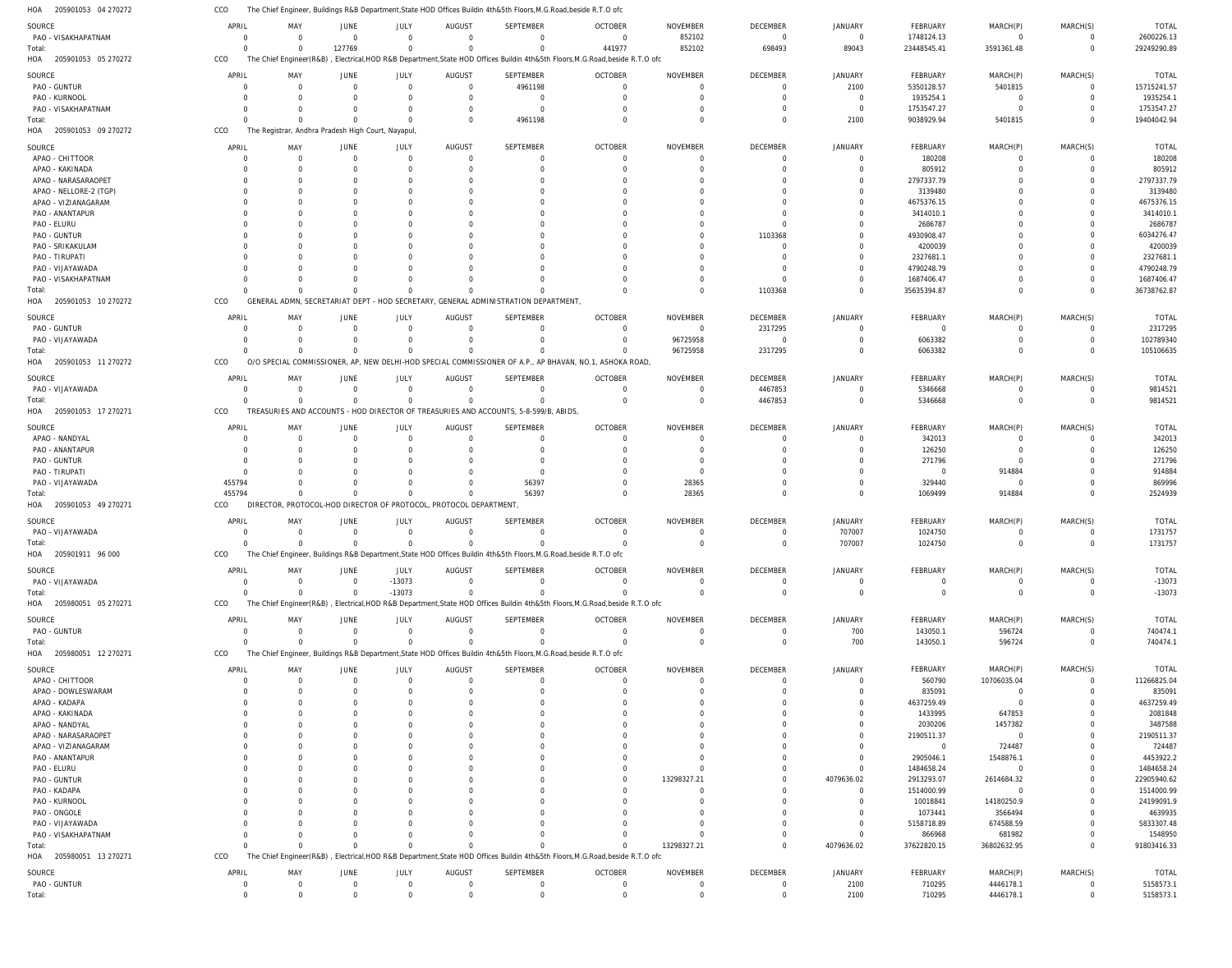| 206200105 18 520521<br>HOA                   | CCO                    | SPECIAL ENFORCEMENT BUREAU                                                               |                       |               |                |                                                                      |                            |                      |                      |                      |                    |                            |                            |                    |
|----------------------------------------------|------------------------|------------------------------------------------------------------------------------------|-----------------------|---------------|----------------|----------------------------------------------------------------------|----------------------------|----------------------|----------------------|----------------------|--------------------|----------------------------|----------------------------|--------------------|
| SOURCE                                       | APRIL                  | MAY                                                                                      | <b>JUNE</b>           | JULY          | <b>AUGUST</b>  | SEPTEMBER                                                            | <b>OCTOBER</b>             | <b>NOVEMBER</b>      | DECEMBER             | <b>JANUARY</b>       | FEBRUARY           | MARCH(P)                   | MARCH(S)                   | <b>TOTAL</b>       |
| PAO - VIJAYAWADA                             | - 0                    | $\Omega$                                                                                 | $\overline{0}$        | $\mathbf 0$   | 191644         | $\mathbf 0$                                                          | $\mathbf 0$                | - 0                  | $\overline{0}$       | $\Omega$             | 0                  | $\mathbf 0$                | $\overline{0}$             | 191644             |
| Total:                                       | $\Omega$               |                                                                                          | $\mathbf 0$           | $\mathbf 0$   | 191644         | $\mathbf 0$                                                          | $\mathbf 0$                | $\overline{0}$       | $\mathbf 0$          | $\Omega$             | $\mathbf 0$        | $\overline{0}$             | $\mathbf{0}$               | 191644             |
| HOA<br>22020210906 11 310319                 | CCO                    | SCHOOL EDUCATION - HOD DIRECTOR OF SCHOOL EDUCATION SAIFABAD                             |                       |               |                |                                                                      |                            |                      |                      |                      |                    |                            |                            |                    |
| SOURCE                                       | APRIL                  | MAY                                                                                      | JUNE                  | JULY          | <b>AUGUST</b>  | SEPTEMBER                                                            | <b>OCTOBER</b>             | <b>NOVEMBER</b>      | DECEMBER             | JANUARY              | FEBRUARY           | MARCH(P)                   | MARCH(S)                   | <b>TOTAL</b>       |
| PAO - VIJAYAWADA                             | - 0                    | $\Omega$                                                                                 | $\overline{0}$        | $\mathbf 0$   | $\Omega$       | $\mathbf 0$                                                          | $\Omega$                   | $\overline{0}$       | $\overline{0}$       | $\Omega$             | $\overline{0}$     | $-9293$                    | $\mathbf 0$                | $-9293$            |
| Total:                                       | $\Omega$               | $\cap$                                                                                   | $\Omega$              | $\mathbf 0$   | $\Omega$       | $\Omega$                                                             | $\Omega$                   | $\overline{0}$       | $\Omega$             | $\Omega$             | $\mathbf 0$        | $-9293$                    | $\mathbf 0$                | $-9293$            |
| 220203001 01 270271<br>HOA                   | CCO                    | COLLEGIATE EDUCATION                                                                     |                       |               |                | - HOD DIRECTOR OF COLLEGIATE EDUCATION, OPP. LATA TALKIES, NAMPALLY, |                            |                      |                      |                      |                    |                            |                            |                    |
| SOURCE                                       | APRIL                  | MAY                                                                                      | <b>JUNE</b>           | JULY          | <b>AUGUST</b>  | <b>SEPTEMBER</b>                                                     | <b>OCTOBER</b>             | <b>NOVEMBER</b>      | DECEMBER             | JANUARY              | FEBRUARY           | MARCH(P)                   | MARCH(S)                   | <b>TOTAL</b>       |
| APAO - CHITTOOR                              | $\overline{0}$         | $\Omega$                                                                                 | $\overline{0}$        | $\mathbf 0$   | $\Omega$       | $\mathbf 0$                                                          | $\overline{0}$             | $\overline{0}$       | $\overline{0}$       | $\Omega$             | $\overline{0}$     | 649312                     | $\mathbf 0$                | 649312             |
| Total:                                       | $\Omega$               | $\Omega$                                                                                 | $\mathbf 0$           | $\mathbf 0$   | $\cap$         | $\mathbf 0$                                                          | $\Omega$                   | $\overline{0}$       | $\Omega$             | $\Omega$             | $\mathbf 0$        | 649312                     | $\mathbf 0$                | 649312             |
| 220280001 01 270272<br>HOA                   | CCO                    | SCHOOL EDUCATION - HOD DIRECTOR OF SCHOOL EDUCATION SAIFABAD                             |                       |               |                |                                                                      |                            |                      |                      |                      |                    |                            |                            |                    |
| SOURCE                                       | APRIL                  | MAY                                                                                      | JUNE                  | JULY          | <b>AUGUST</b>  | <b>SEPTEMBER</b>                                                     | <b>OCTOBER</b>             | <b>NOVEMBER</b>      | DECEMBER             | <b>JANUARY</b>       | FEBRUARY           | MARCH(P)                   | MARCH(S)                   | <b>TOTAL</b>       |
| PAO - VIJAYAWADA                             | - 0                    | 246952                                                                                   | $\overline{0}$        | 163814        | $\Omega$       | $\mathbf 0$                                                          | $\overline{0}$             | $\overline{0}$       | 910168               | $\Omega$             | 0                  | 0                          | $\overline{0}$             | 1320934            |
| Total:                                       | $\Omega$               | 246952                                                                                   | $\mathbf 0$           | 163814        | $\Omega$       | $\mathbf 0$                                                          | $\Omega$                   | $\overline{0}$       | 910168               | $\Omega$             | $\mathbf 0$        | $\overline{0}$             | $\mathbf 0$                | 1320934            |
| HOA<br>220300105 04 270271                   | CCO                    | Skill Development, Entrepreneurship & Innovation Secretariat                             |                       |               |                |                                                                      |                            |                      |                      |                      |                    |                            |                            |                    |
| SOURCE                                       | APRIL                  | MAY                                                                                      | JUNE                  | JULY          | <b>AUGUST</b>  | SEPTEMBER                                                            | <b>OCTOBER</b>             | NOVEMBER             | DECEMBER             | <b>JANUARY</b>       | FEBRUARY           | MARCH(P)                   | MARCH(S)                   | <b>TOTAL</b>       |
| PAO - KADAPA                                 | 0                      | $\Omega$                                                                                 | $\overline{0}$        | $\mathbf 0$   | $\Omega$       | $\mathbf 0$                                                          | $\mathbf 0$                | $\overline{0}$       | $\Omega$             | $\Omega$             | 548502             | $\mathbf 0$                | 0                          | 548502             |
| Total:                                       | $\Omega$               | $\Omega$                                                                                 | $\overline{0}$        | $\mathbf 0$   | $\Omega$       | $\mathbf 0$                                                          | $\Omega$                   | $\overline{0}$       | $\mathbf 0$          | $\Omega$             | 548502             | $\mathbf 0$                | $\mathbf 0$                | 548502             |
| HOA 220400102 05 520521                      | CCO                    | The Director, National Cadet Corps NCC Directorate, D.no.9-2-139 2nd line, Syamala nagar |                       |               |                |                                                                      |                            |                      |                      |                      |                    |                            |                            |                    |
| SOURCE                                       | APRIL                  | MAY                                                                                      | JUNE                  | JULY          | <b>AUGUST</b>  | SEPTEMBER                                                            | <b>OCTOBER</b>             | <b>NOVEMBER</b>      | DECEMBER             | <b>JANUARY</b>       | FEBRUARY           | MARCH(P)                   | MARCH(S)                   | <b>TOTAL</b>       |
| APAO - KAKINADA                              | -0                     | $\Omega$                                                                                 | $\overline{0}$        | $\mathbf 0$   | $\Omega$       | $\mathbf 0$                                                          | $\Omega$                   | $\Omega$             | $\overline{0}$       | 37945                | 0                  | 0                          | 0                          | 37945              |
| PAO - ELURU                                  | -0                     | $\Omega$                                                                                 | $\overline{0}$        | $\mathbf 0$   | 5080           | $\Omega$                                                             | $\Omega$                   | $\Omega$             | $\Omega$             | 20412                | $\Omega$           | $\Omega$                   | $\mathbf 0$                | 25492              |
| PAO - GUNTUR                                 | $\Omega$               |                                                                                          | 50000                 | $\Omega$      | $\Omega$       | $\Omega$                                                             | -0                         | -0                   | $\Omega$             | $\Omega$             |                    | $\Omega$                   | $\Omega$                   | 50000              |
| PAO - KADAPA                                 | $\Omega$               |                                                                                          | $\Omega$              | $\Omega$      | $\Omega$       | $\Omega$                                                             | 0                          | -0                   | $\Omega$             | 50000                |                    | $\Omega$                   | $\Omega$                   | 50000              |
| PAO - TIRUPATI                               | $\Omega$               |                                                                                          | $\Omega$              | $\Omega$      | $\Omega$       | $\Omega$                                                             | -0                         | -0                   | $\Omega$             | 13889                |                    | 13890                      | $\Omega$                   | 27779              |
| PAO - VIJAYAWADA                             | -0                     |                                                                                          | $\Omega$              | $\Omega$      | 17682          | $\Omega$                                                             | $\Omega$                   | - 0                  | $\Omega$             | 107876               |                    | $\mathbf 0$                | $\Omega$                   | 125558             |
| PAO - VISAKHAPATNAM                          | $\Omega$               |                                                                                          | $\mathbf{0}$          | $\mathbf 0$   | 30228          | $\Omega$                                                             | $\Omega$                   | -0                   | $\Omega$             | 75537                |                    | $\overline{0}$             | $\mathbf 0$                | 105765             |
| Total:                                       | $\Omega$               |                                                                                          | 50000                 | $\Omega$      | 52990          | $\Omega$                                                             | $\Omega$                   | $\Omega$             | $\Omega$             | 305659               | $\Omega$           | 13890                      | $\Omega$                   | 422539             |
| 22040010211 05 270271<br>HOA                 | CCO                    | The Director, National Cadet Corps NCC Directorate, D.no.9-2-139 2nd line, Syamala nagar |                       |               |                |                                                                      |                            |                      |                      |                      |                    |                            |                            |                    |
| SOURCE                                       | APRIL                  | MAY                                                                                      | JUNE                  | JULY          | <b>AUGUST</b>  | <b>SEPTEMBER</b>                                                     | <b>OCTOBER</b>             | <b>NOVEMBER</b>      | DECEMBER             | <b>JANUARY</b>       | FEBRUARY           | MARCH(P)                   | MARCH(S)                   | <b>TOTAL</b>       |
| PAO - VISAKHAPATNAM                          | 0                      | $\Omega$                                                                                 | $\overline{0}$        | $\mathbf 0$   | $\Omega$       | $\mathbf 0$                                                          | $\overline{0}$             | $\overline{0}$       | $\overline{0}$       | $\Omega$             | 176611.23          | $\overline{0}$             | $\mathbf 0$                | 176611.23          |
| Total:                                       | $\Omega$               | $\Omega$                                                                                 | $\mathbf 0$           | $\mathbf 0$   |                | $\mathbf 0$                                                          | $\Omega$                   | $\Omega$             | $\Omega$             | $\Omega$             | 176611.23          | $\mathbf 0$                | $\mathbf 0$                | 176611.23          |
| 220400911 96 000<br>HOA                      | CCO                    | SCHOOL EDUCATION - HOD DIRECTOR OF SCHOOL EDUCATION SAIFABAD                             |                       |               |                |                                                                      |                            |                      |                      |                      |                    |                            |                            |                    |
| SOURCE                                       | APRIL                  | MAY                                                                                      | JUNE                  | JULY          | <b>AUGUST</b>  | <b>SEPTEMBER</b>                                                     | <b>OCTOBER</b>             | <b>NOVEMBER</b>      | DECEMBER             | <b>JANUARY</b>       | FEBRUARY           | MARCH(P)                   | MARCH(S)                   | <b>TOTAL</b>       |
| APAO - VIZIANAGARAM                          | $\Omega$               | $\Omega$                                                                                 | $-10176$              | $\mathbf 0$   | $\Omega$       | $\Omega$                                                             | $\overline{0}$             | 0                    | $\overline{0}$       | - 0                  | 0                  | $^{\circ}$                 | $\mathbf{0}$               | $-10176$           |
| Total:                                       | $\Omega$               | $\Omega$                                                                                 | $-10176$              | $\mathbf 0$   | $\Omega$       | $\Omega$                                                             | $\Omega$                   | $\overline{0}$       | $\overline{0}$       | $\Omega$             | $\mathbf 0$        | $\overline{0}$             | $\mathbf 0$                | $-10176$           |
|                                              |                        |                                                                                          |                       |               |                |                                                                      |                            |                      |                      |                      |                    |                            |                            |                    |
| HOA 221001001 05 270272                      | CCO                    | The Deputy Secretary to Government, Health, Medical and Welfare Department, Secretariat, |                       |               |                |                                                                      |                            |                      |                      |                      |                    |                            |                            |                    |
| SOURCE                                       | APRIL                  | MAY                                                                                      | JUNE                  | JULY          | AUGUST         | SEPTEMBER                                                            | <b>OCTOBER</b>             | NOVEMBER             | DECEMBER             | <b>JANUARY</b>       | FEBRUARY           | MARCH(P)                   | MARCH(S)                   | <b>TOTAL</b>       |
| PAO - VIJAYAWADA                             | 0                      | $\Omega$                                                                                 | 3544888               | 602001        | $\overline{0}$ | 885469                                                               | $\Omega$                   | $\Omega$             | -5032358             | $\Omega$             | 0                  | 0                          | $\overline{0}$             | $\Omega$           |
| Total:                                       | $\Omega$               | $\Omega$                                                                                 | 3544888               | 602001        | $\Omega$       | 885469                                                               | $\mathbf 0$                | 0                    | -5032358             | $\Omega$             | $\mathbf 0$        | $\mathbf 0$                | $\mathbf 0$                | $\Omega$           |
| HOA 221001001 74 270272                      | CCO                    | The Deputy Secretary to Government, Health, Medical and Welfare Department, Secretariat, |                       |               |                |                                                                      |                            |                      |                      |                      |                    |                            |                            |                    |
| SOURCE                                       | APRIL                  | MAY                                                                                      | JUNE                  | JULY          | <b>AUGUST</b>  | <b>SEPTEMBER</b>                                                     | <b>OCTOBER</b>             | <b>NOVEMBER</b>      | DECEMBER             | JANUARY              | FEBRUARY           | MARCH(P)                   | MARCH(S)                   | <b>TOTAL</b>       |
| PAO - VIJAYAWADA                             | $\Omega$               | $\Omega$                                                                                 | $\overline{0}$        | $\Omega$      | $\Omega$       | $\Omega$                                                             | $\Omega$                   | 2888398              | 10219035             | 1368166              | $\Omega$           | $-3122875$                 | $\Omega$                   | 11352724           |
| Total:                                       | $\overline{0}$         | $\Omega$                                                                                 | $\overline{0}$        | $\mathbf 0$   | $\Omega$       | $\mathbf 0$                                                          | $\overline{0}$             | 2888398              | 10219035             | 1368166              | $\mathbf 0$        | -3122875                   | $\overline{0}$             | 11352724           |
| 221001110 29 270272<br>HOA                   | CCO                    | The Director, Medical Education, DMS Compound, Koti,                                     |                       |               |                |                                                                      |                            |                      |                      |                      |                    |                            |                            |                    |
| SOURCE                                       | APRIL                  | MAY                                                                                      | JUNE                  | JULY          | AUGUST         | SEPTEMBER                                                            | <b>OCTOBER</b>             | NOVEMBER             | DECEMBER             | <b>JANUARY</b>       | FEBRUARY           | MARCH(P)                   | MARCH(S)                   | <b>TOTAL</b>       |
| PAO - VIJAYAWADA                             | 12493589               | $\Omega$                                                                                 | $\overline{0}$        | 5890681       | 2665810        | 3575353                                                              | 4263589                    | -2379916             | 518723               | 2043563              | 1990478            | $-3285441$                 | $\mathbf 0$                | 27776429           |
| Total:                                       | 12493589               | $\Omega$                                                                                 | $\mathbf 0$           | 5890681       | 2665810        | 3575353                                                              | 4263589                    | -2379916             | 518723               | 2043563              | 1990478            | $-3285441$                 | $\mathbf 0$                | 27776429           |
| HOA 221005105 18 270272                      | CCO                    | The Director, Medical Education, DMS Compound, Koti,                                     |                       |               |                |                                                                      |                            |                      |                      |                      |                    |                            |                            |                    |
| SOURCE                                       | APRIL                  | MAY                                                                                      | JUNE                  | JULY          | AUGUST         | SEPTEMBER                                                            | <b>OCTOBER</b>             | NOVEMBER             | DECEMBER             | JANUARY              | FEBRUARY           | MARCH(P)                   | MARCH(S)                   | <b>TOTAL</b>       |
| PAO - VIJAYAWADA                             | 1011096                | $\Omega$                                                                                 | $-90761$              | $\mathbf 0$   | $\Omega$       | $\mathbf 0$                                                          | 44571                      | 90761                | 4870847              | $\Omega$             | 0                  | -4496644                   | $\overline{0}$             | 1429870            |
| Total:                                       | 1011096                | $\Omega$                                                                                 | $-90761$              | $\mathbf 0$   | $\overline{0}$ | $\mathbf 0$                                                          | 44571                      | 90761                | 4870847              | $\Omega$             | $\overline{0}$     | -4496644                   | $\mathbf 0$                | 1429870            |
| HOA 221006001 03 270272                      | CCO                    | The Director of Health, Govt. of AP, Sultan Bazar,                                       |                       |               |                |                                                                      |                            |                      |                      |                      |                    |                            |                            |                    |
| SOURCE                                       | APRIL                  | MAY                                                                                      | JUNE                  | JULY          | AUGUST         | SEPTEMBER                                                            | <b>OCTOBER</b>             | NOVEMBER             | DECEMBER             | <b>JANUARY</b>       | FEBRUARY           | MARCH(P)                   | MARCH(S)                   | TOTAL              |
| PAO - VIJAYAWADA                             | 6249994                | $\overline{0}$                                                                           | $\overline{0}$        | $\mathbf 0$   | $\overline{0}$ | $\mathbf 0$                                                          | $\mathbf 0$                | $\overline{0}$       | $\overline{0}$       | $\Omega$             | $\overline{0}$     | 4213830                    | $\mathbf 0$                | 10463824           |
| Total:                                       | 6249994                | $\Omega$                                                                                 | $\overline{0}$        | $\mathbf 0$   | $\Omega$       | $\mathbf 0$                                                          | $\overline{0}$             | $\overline{0}$       | $\mathbf 0$          | $\Omega$             | $\overline{0}$     | 4213830                    | $\mathbf{0}$               | 10463824           |
| HOA 221100001 01 270272                      | CCO                    | The Director, Family Welfare, Govt. of AP, DMS Compound, Koti,                           |                       |               |                |                                                                      |                            |                      |                      |                      |                    |                            |                            |                    |
| SOURCE                                       | APRIL                  | MAY                                                                                      | JUNE                  | JULY          | AUGUST         | SEPTEMBER                                                            | <b>OCTOBER</b>             | NOVEMBER             | DECEMBER             | <b>JANUARY</b>       | FEBRUARY           | MARCH(P)                   | MARCH(S)                   | <b>TOTAL</b>       |
| PAO - VIJAYAWADA                             | 2481954                | -1037507                                                                                 | 1052474               | 2354746       | $\Omega$       | 40011                                                                | 2598620                    | $\overline{0}$       | $\overline{0}$       | 2502285              | $\overline{0}$     | $-1130000$                 | $\overline{0}$             | 8862583            |
| Total:                                       | 2481954                | -1037507                                                                                 | 1052474               | 2354746       | $\overline{0}$ | 40011                                                                | 2598620                    | $\mathbf 0$          | $\mathbf{0}$         | 2502285              | $\mathbf 0$        | $-1130000$                 | $\mathbf 0$                | 8862583            |
| HOA 221501196 05 270272                      | CCO                    | CHIEF ENGINEER RURAL WATER SUPPLY ERRA MANJIL                                            |                       |               |                |                                                                      |                            |                      |                      |                      |                    |                            |                            |                    |
| SOURCE                                       | APRIL                  | MAY                                                                                      | JUNE                  | JULY          | AUGUST         | SEPTEMBER                                                            | <b>OCTOBER</b>             | <b>NOVEMBER</b>      | DECEMBER             | JANUARY              | FEBRUARY           | MARCH(P)                   | MARCH(S)                   | TOTAL              |
| APAO - DOWLESWARAM                           | 0                      | $\Omega$                                                                                 | $\overline{0}$        | $\mathbf 0$   | $\Omega$       | $\mathbf 0$                                                          | $\mathbf 0$                | $\overline{0}$       | $\overline{0}$       | $\Omega$             | 1407781            | 3299711                    | $\mathbf 0$                | 4707492            |
| APAO - KADAPA                                | $\Omega$               | $\Omega$                                                                                 | $\mathbf 0$           | $\mathbf 0$   | $\cap$         | $\mathbf 0$                                                          | $\Omega$                   | $\mathbf 0$          | 2353577              | $\Omega$             | 855789             | $^{\circ}$                 | $\mathbf 0$                | 3209366            |
| APAO - KAKINADA                              | $\Omega$               |                                                                                          | 0                     | $\Omega$      |                | $\Omega$                                                             | $\Omega$                   | $\mathbf 0$          | $\Omega$             | $\Omega$             | 325256             | $\mathbf 0$                | $\mathbf 0$                | 325256             |
| APAO - NANDYAL                               | $\Omega$               |                                                                                          | $\Omega$              | $\Omega$      |                | $\Omega$                                                             | -0                         | $\Omega$             | $\Omega$             | $\Omega$             | 1161316            | $\mathbf 0$                | $\Omega$                   | 1161316            |
| APAO - NARASARAOPET                          | $\Omega$<br>$\Omega$   |                                                                                          | $\Omega$              | $\Omega$      |                | $\Omega$<br>$\Omega$                                                 | -C                         | $\Omega$<br>$\Omega$ | $\Omega$<br>$\Omega$ | $\Omega$<br>$\Omega$ | 3685631            | 616243                     | $\mathbf 0$<br>$\Omega$    | 4301874            |
| APAO - NELLORE-1 (SP)<br>APAO - VIZIANAGARAM | $\Omega$               |                                                                                          | $\Omega$              | $\Omega$      |                | $\mathbf 0$                                                          | $\Omega$                   | $\Omega$             | $\Omega$             | $\Omega$             | 190850<br>1369543  | $\overline{0}$<br>11660763 | $\mathbf 0$                | 190850<br>13030306 |
| PAO - ANANTAPUR                              | $\Omega$               |                                                                                          | $\mathbf 0$           | $\Omega$      |                | 20000000                                                             | $\Omega$                   | $\Omega$             | $\Omega$             | $\Omega$             | 144738254          | 7973378                    | $\mathbf 0$                | 172711632          |
| PAO - ELURU                                  | -0                     |                                                                                          | 398000                | O             |                | 844312                                                               | 296514                     | $\Omega$             | $\Omega$             | 382846               | 4042387            | 6915894                    | $\Omega$                   | 12879953           |
| PAO - GUNTUR                                 | $\Omega$               |                                                                                          | $\overline{0}$        | $\Omega$      |                | $\mathbf 0$                                                          | $\mathbf 0$                | $\Omega$             | $\Omega$             | $\Omega$             | 1642589            | 4079464                    | $\mathbf 0$                | 5722053            |
| PAO - KADAPA                                 | $\Omega$               |                                                                                          | $\overline{0}$        | O             |                | $\mathbf 0$                                                          | 752873                     | $\Omega$             | $\Omega$             | $\Omega$             | 1779499            | $\overline{0}$             | $\mathbf 0$                | 2532372            |
| PAO - KURNOOL<br>PAO - ONGOLE                | $^{\circ}$<br>$\Omega$ | $\Omega$<br>$\Omega$                                                                     | 195021<br>$\mathbf 0$ | 0<br>$\Omega$ | $\Omega$       | $\mathbf 0$<br>$\mathbf 0$                                           | $\mathbf 0$<br>$\mathbf 0$ | 0<br>$\mathbf 0$     | $\Omega$<br>$\Omega$ | $\Omega$<br>$\Omega$ | 3166129<br>5132503 | 6042333<br>$\overline{0}$  | $\mathbf 0$<br>$\mathbf 0$ | 9403483<br>5132503 |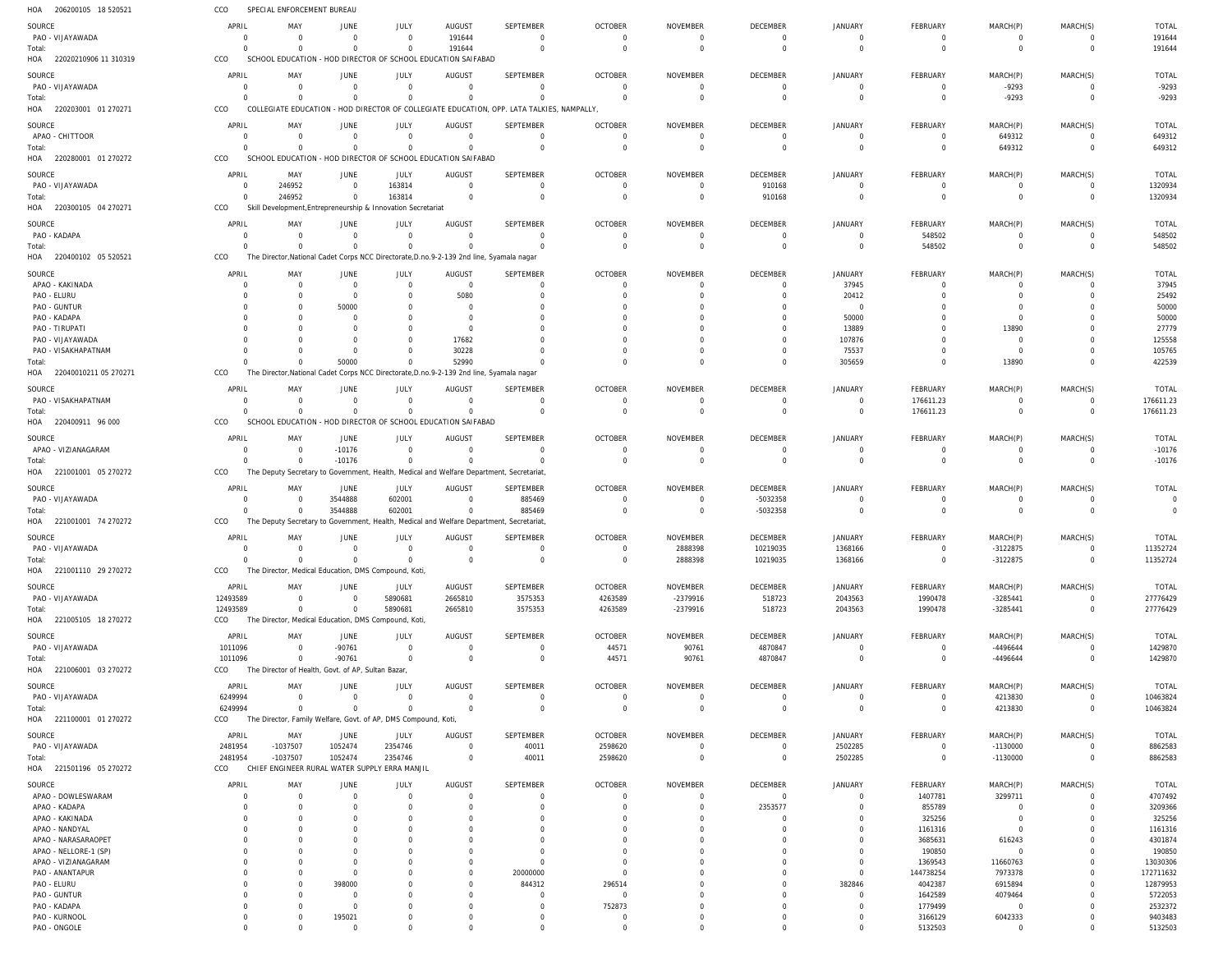|                                         | CCO                     |                                               |                                  | CHIEF ENGINEER RURAL WATER SUPPLY ERRA MANJIL |                                                              |                                                                                                                    |                                                                                                                               |                             |                         |                                  |                    |                         |                      |                         |
|-----------------------------------------|-------------------------|-----------------------------------------------|----------------------------------|-----------------------------------------------|--------------------------------------------------------------|--------------------------------------------------------------------------------------------------------------------|-------------------------------------------------------------------------------------------------------------------------------|-----------------------------|-------------------------|----------------------------------|--------------------|-------------------------|----------------------|-------------------------|
| SOURCE                                  | APRIL                   | MAY                                           | JUNE                             | JULY                                          | AUGUST                                                       | SEPTEMBER                                                                                                          | <b>OCTOBER</b>                                                                                                                | <b>NOVEMBER</b>             | <b>DECEMBER</b>         | <b>JANUARY</b>                   | <b>FEBRUARY</b>    | MARCH(P)                | MARCH(S)             | <b>TOTAL</b>            |
| PAO - SRIKAKULAM                        | $\mathcal{C}$           | $\Omega$                                      | 87588                            | $\Omega$                                      | $\Omega$                                                     | 0                                                                                                                  | $\Omega$                                                                                                                      | $\Omega$                    | $\overline{0}$          | $\overline{0}$                   | 7721184            | 8011719                 | $\Omega$             | 15820491                |
| PAO - TIRUPATI                          |                         |                                               | $\Omega$                         | $\Omega$                                      | $\Omega$                                                     | $\Omega$                                                                                                           | $\Omega$                                                                                                                      | $\Omega$                    | $\Omega$                | $\Omega$                         | 430000             | 2770350                 | $\Omega$             | 3200350                 |
| PAO - VIJAYAWADA                        | 0                       |                                               | $\Omega$                         | $\Omega$                                      |                                                              | 0                                                                                                                  | -0                                                                                                                            |                             | $\Omega$                | $\Omega$                         | 1689679            | 626843                  |                      | 2316522                 |
| PAO - VISAKHAPATNAM                     |                         |                                               | $\Omega$                         | $\Omega$                                      |                                                              | $\mathbf 0$                                                                                                        | $\Omega$                                                                                                                      | $\Omega$                    | $\Omega$                | $\Omega$                         | 871833             | 8772308                 | $\Omega$             | 9644141                 |
| Total:                                  | $\Omega$                | $\Omega$                                      | 680609                           | $\Omega$                                      | $\Omega$                                                     | 20844312                                                                                                           | 1049387                                                                                                                       | $\Omega$                    | 2353577                 | 382846                           | 180210223          | 60769006                | $\Omega$             | 266289960               |
| HOA 221501196 06 310319                 | CCO                     | CHIEF ENGINEER RURAL WATER SUPPLY ERRA MANJIL |                                  |                                               |                                                              |                                                                                                                    |                                                                                                                               |                             |                         |                                  |                    |                         |                      |                         |
|                                         |                         |                                               |                                  |                                               |                                                              |                                                                                                                    |                                                                                                                               |                             |                         |                                  |                    |                         |                      |                         |
| SOURCE                                  | APRIL                   | MAY                                           | JUNE                             | JULY                                          | AUGUST                                                       | <b>SEPTEMBER</b>                                                                                                   | <b>OCTOBER</b>                                                                                                                | <b>NOVEMBER</b>             | DECEMBER                | JANUARY                          | FEBRUARY           | MARCH(P)                | MARCH(S)             | <b>TOTAL</b>            |
| APAO - DOWLESWARAM                      | 0                       | $\Omega$                                      | $\overline{0}$                   | $\mathbf 0$                                   | $\Omega$                                                     | $\Omega$                                                                                                           | 16714000                                                                                                                      | $\Omega$                    | $\mathbf 0$             | $\overline{0}$                   | $\mathbf 0$        | 37500000                | $\Omega$             | 54214000                |
| PAO - ANANTAPUR                         |                         |                                               | $\Omega$                         | 144686220                                     |                                                              | $\Omega$                                                                                                           | $\Omega$                                                                                                                      | $\Omega$                    | $\overline{0}$          | 66244320                         | 16354980           | $\overline{0}$          | $\Omega$             | 227285520               |
| PAO - ELURU                             | $\Omega$                |                                               | $\Omega$                         | 20000000                                      |                                                              | $\Omega$                                                                                                           |                                                                                                                               | $\Omega$                    | $\Omega$                | $\Omega$                         | 1555132            | $\Omega$                | $\Omega$             | 21555132                |
| Total:                                  | $\Omega$                |                                               | $\Omega$                         | 164686220                                     |                                                              | $\Omega$                                                                                                           | 16714000                                                                                                                      | $\Omega$                    | $\Omega$                | 66244320                         | 17910112           | 37500000                | $\Omega$             | 303054652               |
| HOA 22160319011 04 310319               | CCO                     |                                               |                                  |                                               |                                                              | The Director, Weaker Sections Housing Plot No.:11 & 12, Behind BSNL Telephone Exchange, Autonagar                  |                                                                                                                               |                             |                         |                                  |                    |                         |                      |                         |
| SOURCE                                  | APRIL                   | MAY                                           | <b>JUNE</b>                      | JULY                                          | AUGUST                                                       | SEPTEMBER                                                                                                          | <b>OCTOBER</b>                                                                                                                | <b>NOVEMBER</b>             | DECEMBER                | JANUARY                          | FEBRUARY           | MARCH(P)                | MARCH(S)             | <b>TOTAL</b>            |
| PAO - VIJAYAWADA                        | $\mathbf 0$             | 973404280                                     | 15832021                         | $\mathbf 0$                                   | 1077008090                                                   | 9721060                                                                                                            | $\overline{0}$                                                                                                                | 1061706606                  | 9595031                 | $\overline{0}$                   | 872732912          | $\mathbf 0$             | $\Omega$             | 4020000000              |
| Total:                                  | $\Omega$                | 973404280                                     | 15832021                         | $\mathbf 0$                                   | 1077008090                                                   | 9721060                                                                                                            | $\Omega$                                                                                                                      | 1061706606                  | 9595031                 | $\overline{0}$                   | 872732912          | $\mathbf 0$             | $\mathbf 0$          | 4020000000              |
| HOA 221605053 05 270272                 | CCO                     |                                               |                                  |                                               |                                                              | The Chief Engineer, Buildings R&B Department, State HOD Offices Buildin 4th&5th Floors, M.G.Road, beside R.T.O ofc |                                                                                                                               |                             |                         |                                  |                    |                         |                      |                         |
|                                         |                         |                                               |                                  |                                               |                                                              |                                                                                                                    |                                                                                                                               |                             |                         |                                  |                    |                         |                      |                         |
| SOURCE                                  | APRIL                   | MAY                                           | JUNE                             | JULY                                          | AUGUST                                                       | <b>SEPTEMBER</b>                                                                                                   | <b>OCTOBER</b>                                                                                                                | <b>NOVEMBER</b>             | DECEMBER                | JANUARY                          | FEBRUARY           | MARCH(P)                | MARCH(S)             | <b>TOTAL</b>            |
| APAO - CHITTOOR                         | $\Omega$                |                                               | $\Omega$                         | $\Omega$                                      | $\Omega$                                                     | $\mathbf 0$                                                                                                        | $\Omega$                                                                                                                      | $\Omega$                    | $\mathbf 0$             | $\mathbf 0$                      | 544000             | $\mathbf 0$             | $\Omega$             | 544000                  |
| PAO - ANANTAPUR                         | C                       |                                               |                                  | $\Omega$                                      |                                                              | $\mathbf 0$                                                                                                        |                                                                                                                               |                             | $\Omega$                | $\Omega$                         | 397991.1           | $\mathbf 0$             | $\Omega$             | 397991.1                |
| PAO - GUNTUR                            | 0                       |                                               |                                  |                                               |                                                              | 971870.87                                                                                                          |                                                                                                                               |                             |                         | $\Omega$                         | 2044103.58         | 2406544.97              | $\Omega$             | 5422519.42              |
| PAO - KADAPA                            |                         |                                               |                                  |                                               |                                                              | $\Omega$                                                                                                           |                                                                                                                               |                             |                         |                                  | 263918.83          | 0                       |                      | 263918.83               |
| PAO - KURNOOL                           |                         |                                               |                                  |                                               |                                                              | $\Omega$                                                                                                           |                                                                                                                               |                             |                         |                                  | 5279350            | 940460                  |                      | 6219810                 |
| PAO - ONGOLE                            |                         |                                               |                                  |                                               |                                                              |                                                                                                                    |                                                                                                                               |                             |                         |                                  | 59138              |                         |                      | 59138                   |
| PAO - TIRUPATI                          |                         |                                               |                                  |                                               |                                                              |                                                                                                                    |                                                                                                                               |                             |                         | $\Omega$                         | 80443              |                         |                      | 80443                   |
| PAO - VIJAYAWADA                        |                         |                                               |                                  |                                               |                                                              |                                                                                                                    |                                                                                                                               |                             |                         | 924057                           | 1834691.51         |                         | $\Omega$             | 2758748.5               |
| PAO - VISAKHAPATNAM                     |                         |                                               |                                  |                                               |                                                              | $\Omega$                                                                                                           |                                                                                                                               |                             |                         | $\overline{0}$                   | 422577             | 0                       | $\Omega$             | 422577                  |
| Total:                                  | $\Omega$                |                                               | $\Omega$                         | $\Omega$                                      |                                                              | 971870.87                                                                                                          |                                                                                                                               |                             | $\Omega$                | 924057                           | 10926213.02        | 3347004.97              | $\Omega$             | 16169145.86             |
| 221605053 07 270272<br>HOA              | CCO                     |                                               |                                  |                                               |                                                              | The Chief Engineer, Buildings R&B Department, State HOD Offices Buildin 4th&5th Floors, M.G.Road, beside R.T.O ofc |                                                                                                                               |                             |                         |                                  |                    |                         |                      |                         |
| SOURCE                                  | APRIL                   | MAY                                           | JUNE                             | JULY                                          | AUGUST                                                       | <b>SEPTEMBER</b>                                                                                                   | <b>OCTOBER</b>                                                                                                                | <b>NOVEMBER</b>             | <b>DECEMBER</b>         | <b>JANUARY</b>                   | FEBRUARY           | MARCH(P)                | MARCH(S)             | <b>TOTAI</b>            |
| PAO - VIJAYAWADA                        | 0                       | $\Omega$                                      | $\mathbf{0}$                     | 3137887.2                                     | $\overline{0}$                                               | 682496                                                                                                             | $\Omega$                                                                                                                      | 0                           | $\overline{0}$          | $\overline{0}$                   | 754197.62          | 0                       | $\mathbf 0$          | 4574580.82              |
| Total:                                  | $\Omega$                | $\Omega$                                      | $\overline{0}$                   | 3137887.2                                     | $\Omega$                                                     | 682496                                                                                                             | $\Omega$                                                                                                                      | $\Omega$                    | $\Omega$                | $\overline{0}$                   | 754197.62          | $\mathbf 0$             | $\mathbf 0$          | 4574580.82              |
| HOA 221605053 12 270271                 | CCO                     |                                               |                                  |                                               |                                                              |                                                                                                                    | The Chief Engineer(R&B), Electrical, HOD R&B Department, State HOD Offices Buildin 4th&5th Floors, M.G.Road, beside R.T.O ofc |                             |                         |                                  |                    |                         |                      |                         |
|                                         |                         |                                               |                                  |                                               |                                                              |                                                                                                                    |                                                                                                                               |                             |                         |                                  |                    |                         |                      |                         |
| SOURCE                                  | APRIL                   | MAY                                           | JUNE                             | JULY                                          | AUGUST                                                       | <b>SEPTEMBER</b>                                                                                                   | <b>OCTOBER</b>                                                                                                                | <b>NOVEMBER</b>             | DECEMBER                | <b>JANUARY</b>                   | FEBRUARY           | MARCH(P)                | MARCH(S)             | <b>TOTAL</b>            |
| PAO - KURNOOL                           | 0                       | $\Omega$                                      | $\overline{0}$                   | $\mathbf 0$                                   | $\Omega$                                                     | $\mathbf 0$                                                                                                        | $\Omega$                                                                                                                      | $\Omega$                    | $\overline{0}$          | $\overline{0}$                   | 252269             | 0                       | $\Omega$             | 252269                  |
| Total:                                  | $\Omega$                |                                               | $\Omega$                         | $\mathbf 0$                                   |                                                              | $\Omega$                                                                                                           |                                                                                                                               | $\Omega$                    | $\overline{0}$          | $\Omega$                         | 252269             | $\mathbf 0$             | $\Omega$             | 252269                  |
| HOA 221605053 12 270272                 | CCO                     |                                               |                                  |                                               |                                                              |                                                                                                                    | The Chief Engineer(R&B), Electrical,HOD R&B Department,State HOD Offices Buildin 4th&5th Floors,M.G.Road,beside R.T.O ofc     |                             |                         |                                  |                    |                         |                      |                         |
| SOURCE                                  | APRIL                   | MAY                                           | JUNE                             | <b>JULY</b>                                   | AUGUST                                                       | SEPTEMBER                                                                                                          | <b>OCTOBER</b>                                                                                                                | <b>NOVEMBER</b>             | DECEMBER                | JANUARY                          | FEBRUARY           | MARCH(P)                | MARCH(S)             | <b>TOTAL</b>            |
|                                         |                         |                                               |                                  |                                               |                                                              |                                                                                                                    |                                                                                                                               |                             |                         |                                  |                    |                         |                      |                         |
|                                         |                         |                                               |                                  |                                               |                                                              |                                                                                                                    |                                                                                                                               |                             |                         |                                  |                    |                         |                      |                         |
| PAO - GUNTUR                            | C                       | $\Omega$<br>$\Omega$                          | $\overline{0}$                   | 2331600                                       | $\Omega$                                                     | 419181                                                                                                             | $\Omega$                                                                                                                      | $\Omega$                    | $\mathbf 0$             | 1400                             | 2698276.67         | 660503                  | $\Omega$             | 6110960.67              |
| PAO - KURNOOL                           |                         |                                               | $\Omega$                         | $\Omega$                                      | $\Omega$                                                     | $\mathbf 0$                                                                                                        | $\Omega$                                                                                                                      | $\Omega$                    | $\Omega$                | $\overline{0}$                   | 3125086            | $\overline{0}$          | $\Omega$             | 3125086                 |
| PAO - VISAKHAPATNAM                     | $\Omega$                | $\Omega$                                      | $\mathbf 0$                      | $\mathbf 0$                                   | $\Omega$                                                     | $\overline{0}$                                                                                                     | $\Omega$                                                                                                                      | 0                           | $\Omega$                | $\overline{0}$                   | 835918.21          | $\overline{0}$          | $\Omega$             | 835918.21               |
| Total:                                  |                         | $\Omega$                                      | $\Omega$                         | 2331600                                       |                                                              | 419181                                                                                                             | $\Omega$                                                                                                                      | $\Omega$                    | $\Omega$                | 1400                             | 6659280.88         | 660503                  | $\Omega$             | 10071964.88             |
| HOA 22168019012 06 310319               | CCO                     | The Secretary, MA&UD Department               |                                  |                                               | A P SECRETARIAT, VELAGAPUDI,                                 |                                                                                                                    |                                                                                                                               |                             |                         |                                  |                    |                         |                      |                         |
| SOURCE                                  | APRIL                   | MAY                                           | JUNE                             | JULY                                          | AUGUST                                                       | <b>SEPTEMBER</b>                                                                                                   | <b>OCTOBER</b>                                                                                                                | NOVEMBER                    | DECEMBER                | <b>JANUARY</b>                   | FEBRUARY           | MARCH(P)                | MARCH(S)             | TOTAI                   |
| PAO - VIJAYAWADA                        | $\Omega$                | $\Omega$                                      | 9868000                          | $\mathbf 0$                                   | 30127000                                                     | $\mathbf 0$                                                                                                        | $\Omega$                                                                                                                      | $\Omega$                    | $\overline{0}$          | $\overline{0}$                   | $\mathbf 0$        | $\mathbf 0$             | $\Omega$             | 39995000                |
| Total:                                  | $\mathbf{0}$            |                                               | 9868000                          | 0                                             | 30127000                                                     | $\mathbf 0$                                                                                                        | $\Omega$                                                                                                                      | $\Omega$                    | $\overline{0}$          | $\overline{0}$                   | 0                  | 0                       | $\Omega$             | 39995000                |
| HOA 22170319111 06 310319               | CCO                     |                                               |                                  |                                               | The Secretary, MA&UD Department A P SECRETARIAT, VELAGAPUDI, |                                                                                                                    |                                                                                                                               |                             |                         |                                  |                    |                         |                      |                         |
|                                         |                         |                                               |                                  |                                               |                                                              |                                                                                                                    |                                                                                                                               |                             |                         |                                  |                    |                         |                      |                         |
| SOURCE<br>PAO - VIJAYAWADA              | APRIL<br>$\Omega$       | MAY<br>$\overline{0}$                         | JUNE                             | JULY<br>$\mathbf 0$                           | <b>AUGUST</b><br>$\overline{0}$                              | <b>SEPTEMBER</b><br>$\mathbf 0$                                                                                    | <b>OCTOBER</b><br>$\overline{0}$                                                                                              | NOVEMBER<br>$\overline{0}$  | DECEMBER                | JANUARY<br>$\overline{0}$        | FEBRUARY           | MARCH(P)                | MARCH(S)             | <b>TOTAL</b>            |
|                                         | $\Omega$                | $\Omega$                                      | $\overline{0}$<br>$\overline{0}$ | $\mathbf 0$                                   | $\Omega$                                                     | $\mathbf 0$                                                                                                        | $\Omega$                                                                                                                      | $\overline{0}$              | 1755953000              | $\overline{0}$                   | 505922000          | -505922631              | $\overline{0}$       | 1755952369              |
| Total:                                  |                         |                                               |                                  |                                               |                                                              |                                                                                                                    |                                                                                                                               |                             | 1755953000              |                                  | 505922000          | -505922631              | $\overline{0}$       | 1755952369              |
| HOA 22170578911 06 310319               | CCO                     |                                               |                                  |                                               | The Secretary, MA&UD Department A P SECRETARIAT, VELAGAPUDI, |                                                                                                                    |                                                                                                                               |                             |                         |                                  |                    |                         |                      |                         |
| SOURCE                                  | APRIL                   | MAY                                           | <b>JUNE</b>                      | <b>JULY</b>                                   | <b>AUGUST</b>                                                | SEPTEMBER                                                                                                          | <b>OCTOBER</b>                                                                                                                | <b>NOVEMBER</b>             | DECEMBER                | <b>JANUARY</b>                   | FEBRUARY           | MARCH(P)                | MARCH(S)             | <b>TOTAL</b>            |
| PAO - VIJAYAWADA                        | 0                       | $\Omega$                                      | $\mathbf 0$                      | $\Omega$                                      | 5213000                                                      | $\mathbf 0$                                                                                                        | $\Omega$                                                                                                                      | 0                           | $\mathbf 0$             | $\overline{0}$                   | 0                  | 0                       | $\Omega$             | 5213000                 |
| Total:                                  | $\Omega$                | $\Omega$                                      | $\mathbf 0$                      | $\mathbf 0$                                   | 5213000                                                      | $\mathbf 0$                                                                                                        | $\Omega$                                                                                                                      | $\mathbf 0$                 | $\overline{0}$          | $\overline{0}$                   | $\mathbf 0$        | $\mathbf 0$             | $\mathbf 0$          | 5213000                 |
| HOA 222501277 07 270272                 | CCO                     |                                               |                                  |                                               |                                                              | The Commissioner, Social Welfare Dept Social Welfare, D.S. Samkshema Bhavan, Masab Tank,                           |                                                                                                                               |                             |                         |                                  |                    |                         |                      |                         |
|                                         |                         |                                               |                                  |                                               |                                                              |                                                                                                                    |                                                                                                                               |                             |                         |                                  |                    |                         |                      |                         |
| SOURCE<br>APAO - DOWLESWARAM            | APRIL<br>$\overline{0}$ | MAY<br>$\Omega$                               | <b>JUNE</b><br>$\overline{0}$    | JULY<br>$\mathbf 0$                           | <b>AUGUST</b><br>$\Omega$                                    | <b>SEPTEMBER</b><br>$\mathbf 0$                                                                                    | <b>OCTOBER</b><br>$\Omega$                                                                                                    | <b>NOVEMBER</b><br>$\Omega$ | DECEMBER<br>$\mathbf 0$ | <b>JANUARY</b><br>$\overline{0}$ | FEBRUARY<br>0      | MARCH(P)<br>1895393     | MARCH(S)<br>$\Omega$ | <b>TOTAL</b><br>1895393 |
|                                         | $\Omega$                | $\Omega$                                      | $\Omega$                         | $\Omega$                                      | $\Omega$                                                     | $\Omega$                                                                                                           | $\Omega$                                                                                                                      | $\Omega$                    | $\Omega$                | $\Omega$                         | $\mathbf 0$        | 400208                  | $\Omega$             |                         |
| PAO - ELURU                             |                         |                                               |                                  | $\Omega$                                      | $\Omega$                                                     |                                                                                                                    | $\Omega$                                                                                                                      |                             | $\Omega$                |                                  |                    |                         | $\Omega$             | 400208                  |
| PAO - VIJAYAWADA                        | 1354152                 | 1040950                                       | 85373                            | $\Omega$                                      |                                                              | $\mathbf 0$<br>$\Omega$                                                                                            |                                                                                                                               | 0<br>$\Omega$               | $\Omega$                | 17730                            | 0<br>$\mathbf 0$   | $\overline{0}$          | $\Omega$             | 2498205                 |
| Total:                                  | 1354152                 | 1040950                                       | 85373                            |                                               |                                                              |                                                                                                                    |                                                                                                                               |                             |                         | 17730                            |                    | 2295601                 |                      | 4793806                 |
| HOA 22250127711 31 270272               | CCO                     |                                               |                                  |                                               |                                                              | A.P.SOCIAL WELFARE RESIDENTIAL EDUCATIONAL INSTITUTIONS A.P.SOCIAL WELFARE RESIDENTIAL EDUCATION                   |                                                                                                                               |                             |                         |                                  |                    |                         |                      |                         |
| SOURCE                                  | APRIL                   | MAY                                           | JUNE                             | JULY                                          | AUGUST                                                       | <b>SEPTEMBER</b>                                                                                                   | <b>OCTOBER</b>                                                                                                                | <b>NOVEMBER</b>             | DECEMBER                | <b>JANUARY</b>                   | <b>FEBRUARY</b>    | MARCH(P)                | MARCH(S)             | <b>TOTAL</b>            |
| PAO - VIJAYAWADA                        | 49941645                | $\Omega$                                      | 11492297                         | 8412369                                       | $\overline{0}$                                               | $\mathbf 0$                                                                                                        | 148446                                                                                                                        | $-29270$                    | $\overline{0}$          | 67380127                         | $-858376$          | $-8664717$              | $\Omega$             | 127822521               |
| Total:                                  | 49941645                | $\Omega$                                      | 11492297                         | 8412369                                       | $\Omega$                                                     | $\Omega$                                                                                                           | 148446                                                                                                                        | $-29270$                    | $\overline{0}$          | 67380127                         | -858376            | $-8664717$              | $\Omega$             | 127822521               |
| HOA 22250210211 25 270272               | CCO                     |                                               |                                  |                                               |                                                              | The Accounts Officer, O\o The Commissioner of Tribal Welfare D.S. Samkshema Bhavan, Masab Tank,                    |                                                                                                                               |                             |                         |                                  |                    |                         |                      |                         |
|                                         | APRIL                   | MAY                                           | JUNE                             | JULY                                          | <b>AUGUST</b>                                                |                                                                                                                    | <b>OCTOBER</b>                                                                                                                | <b>NOVEMBER</b>             | DECEMBER                | JANUARY                          | FEBRUARY           | MARCH(P)                | MARCH(S)             | <b>TOTAL</b>            |
| SOURCE                                  | $\Omega$                | $\overline{0}$                                | $\overline{0}$                   | $\mathbf 0$                                   | $\overline{0}$                                               | SEPTEMBER<br>$\mathbf 0$                                                                                           | $\Omega$                                                                                                                      | $\overline{0}$              | $\overline{0}$          | $\overline{0}$                   |                    | $\mathbf 0$             | $\mathbf 0$          |                         |
| PAO - SRIKAKULAM<br>Total:              | $\Omega$                | $\Omega$                                      | $\Omega$                         | $\Omega$                                      | $\Omega$                                                     | $\Omega$                                                                                                           | $\Omega$                                                                                                                      | $\Omega$                    | $\overline{0}$          | $\overline{0}$                   | 144721<br>144721   | $\mathbf 0$             | $\Omega$             | 144721                  |
|                                         | CCO                     |                                               |                                  |                                               |                                                              |                                                                                                                    |                                                                                                                               |                             |                         |                                  |                    |                         |                      | 144721                  |
| HOA 22250227711 05 270272               |                         |                                               |                                  |                                               |                                                              | The Accounts Officer, O\o The Commissioner of Tribal Welfare D.S. Samkshema Bhavan, Masab Tank,                    |                                                                                                                               |                             |                         |                                  |                    |                         |                      |                         |
| SOURCE                                  | APRIL                   | MAY                                           | JUNE                             | JULY                                          | <b>AUGUST</b>                                                | SEPTEMBER                                                                                                          | <b>OCTOBER</b>                                                                                                                | <b>NOVEMBER</b>             | DECEMBER                | <b>JANUARY</b>                   | FEBRUARY           | MARCH(P)                | MARCH(S)             | <b>TOTAL</b>            |
| APAO - KAKINADA                         | $\Omega$                | $\Omega$                                      | $\mathbf 0$                      | $\Omega$                                      | $\Omega$                                                     | $\mathbf 0$                                                                                                        | $\Omega$                                                                                                                      | $\Omega$                    | $\mathbf 0$             | $\overline{0}$                   | 4771123            | 2656065                 | $\Omega$             | 7427188                 |
| APAO - NANDYAL                          | $\Omega$                |                                               | $\Omega$                         | $\Omega$                                      |                                                              | $\Omega$                                                                                                           |                                                                                                                               | $\Omega$                    | $\Omega$                | $\Omega$                         | 461130             | $\overline{0}$          | $\Omega$             | 461130                  |
| APAO - NELLORE-1 (SP)                   | $\Omega$                |                                               | $\Omega$                         | $\Omega$                                      |                                                              | $\Omega$                                                                                                           |                                                                                                                               | $\Omega$                    |                         | $\Omega$                         | 1684093            | $\mathbf 0$             |                      | 1684093                 |
| APAO - VIZIANAGARAM                     | $\Omega$                |                                               |                                  |                                               |                                                              | $\Omega$                                                                                                           |                                                                                                                               | $\Omega$                    |                         | $\Omega$                         | 4274969            | 2316056                 |                      | 6591025                 |
| PAO - ELURU                             | $\Omega$                |                                               |                                  | $\Omega$                                      |                                                              | $\Omega$                                                                                                           |                                                                                                                               | $\Omega$                    | $\Omega$                | $\Omega$                         | 2180090            | 790134                  |                      | 2970224                 |
| PAO - SRIKAKULAM<br>PAO - VISAKHAPATNAM | $\Omega$<br>$\Omega$    |                                               | $\Omega$                         | $\Omega$                                      |                                                              | $\Omega$<br>$\Omega$                                                                                               |                                                                                                                               | $\Omega$                    | $\Omega$<br>$\Omega$    | $\Omega$<br>$\overline{0}$       | 2321207<br>5891292 | $\mathbf 0$<br>11005929 | $\Omega$             | 2321207<br>16897221     |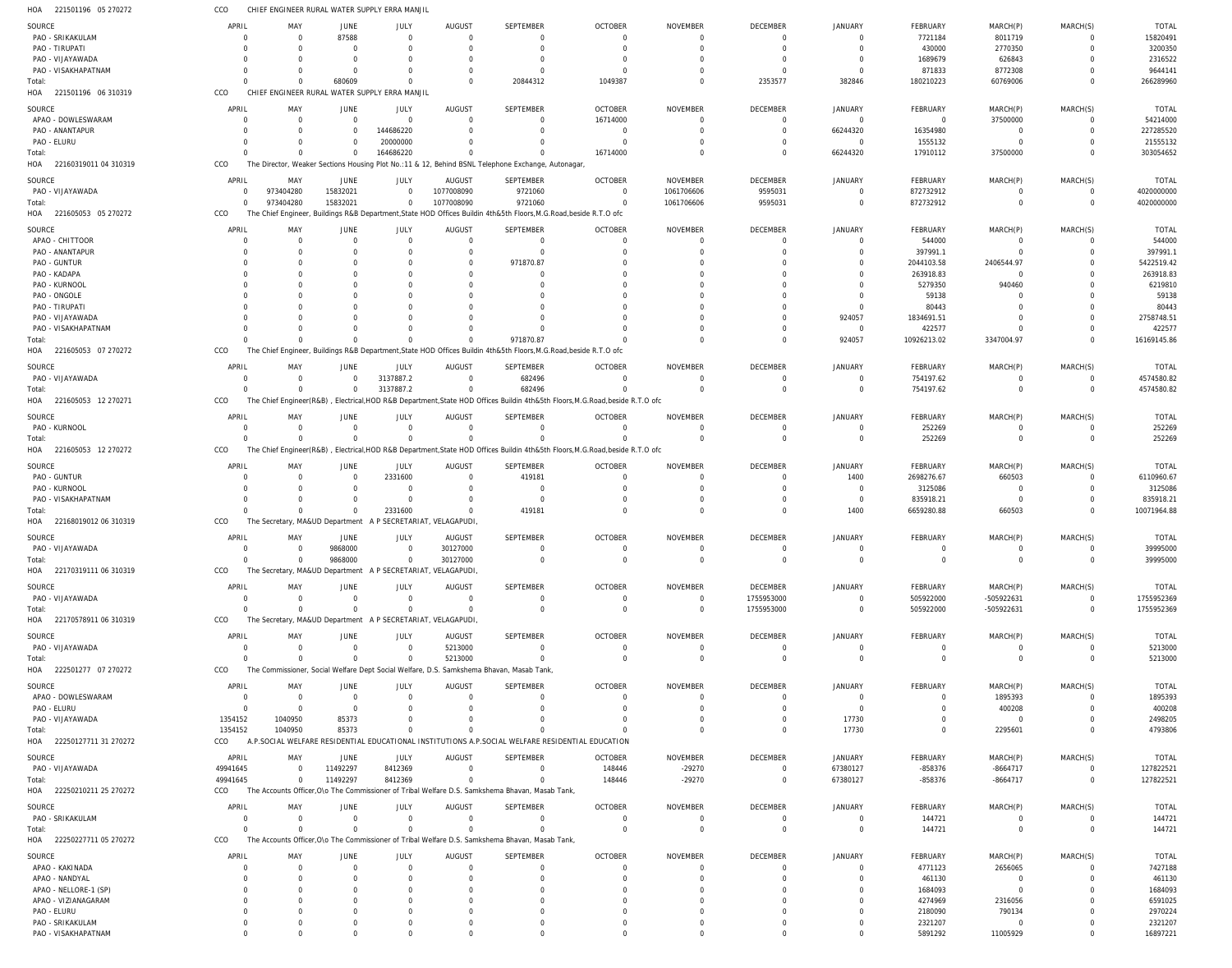| HOA<br>22250227711 05 270272      | CCO                     |                                                                         |                                  |                         |                                                                                 | The Accounts Officer, O\o The Commissioner of Tribal Welfare D.S. Samkshema Bhavan, Masab Tank,        |                                                                                                                                |                                   |                            |                            |                                  |                                |                               |                              |
|-----------------------------------|-------------------------|-------------------------------------------------------------------------|----------------------------------|-------------------------|---------------------------------------------------------------------------------|--------------------------------------------------------------------------------------------------------|--------------------------------------------------------------------------------------------------------------------------------|-----------------------------------|----------------------------|----------------------------|----------------------------------|--------------------------------|-------------------------------|------------------------------|
| SOURCE<br>Total:                  | APRIL<br>$\Omega$       | MAY<br>$\Omega$                                                         | JUNE<br>$\overline{0}$           | JULY<br>$\mathbf 0$     | <b>AUGUST</b><br>$\Omega$                                                       | <b>SEPTEMBER</b><br>$\Omega$                                                                           | <b>OCTOBER</b><br>$\overline{0}$                                                                                               | <b>NOVEMBER</b><br>$\overline{0}$ | DECEMBER<br>$\overline{0}$ | <b>JANUARY</b><br>$\Omega$ | FEBRUARY<br>21583904             | MARCH(P)<br>16768184           | MARCH(S)<br>$\Omega$          | <b>TOTAL</b><br>38352088     |
| HOA 222503277 07 270272           | CCO                     |                                                                         |                                  |                         | The Commissioner, Backward Classes Welfare, D.S. Samkshema Bhavan, Masab Tank,  |                                                                                                        |                                                                                                                                |                                   |                            |                            |                                  |                                |                               |                              |
| SOURCE                            | APRIL                   | MAY                                                                     | JUNE                             | JULY                    | <b>AUGUST</b>                                                                   | <b>SEPTEMBER</b>                                                                                       | <b>OCTOBER</b>                                                                                                                 | NOVEMBER                          | DECEMBER                   | <b>JANUARY</b>             | FEBRUARY                         | MARCH(P)                       | MARCH(S)                      | <b>TOTAL</b>                 |
| PAO - VIJAYAWADA                  | 14971133                | $-3174$                                                                 | $\overline{0}$                   | $\mathbf 0$             | 9120                                                                            | 14662                                                                                                  | $-9120$                                                                                                                        | $\overline{0}$                    | 6400                       | $\Omega$                   | $-6400$                          | $\mathbf 0$                    | $\mathbf 0$                   | 14982621                     |
| Total:<br>HOA 223003101 04 270272 | 14971133<br>CCO         | $-3174$<br>Skill Development, Entrepreneurship & Innovation Secretariat | $\Omega$                         | $\Omega$                | 9120                                                                            | 14662                                                                                                  | $-9120$                                                                                                                        | $\overline{0}$                    | 6400                       | $\Omega$                   | $-6400$                          | $\mathbf 0$                    | $\mathbf 0$                   | 14982621                     |
| SOURCE                            | APRIL                   | MAY                                                                     | JUNE                             | JULY                    | <b>AUGUST</b>                                                                   | SEPTEMBER                                                                                              | <b>OCTOBER</b>                                                                                                                 | <b>NOVEMBER</b>                   | DECEMBER                   | JANUARY                    | FEBRUARY                         | MARCH(P)                       | MARCH(S)                      | <b>TOTAL</b>                 |
| PAO - VIJAYAWADA                  | - 0                     | $\Omega$                                                                | $\Omega$                         | $\Omega$                | $\Omega$                                                                        | $\Omega$                                                                                               | $\Omega$                                                                                                                       | $\Omega$                          | $\Omega$                   | $\Omega$                   | 0                                | 677630                         | $\Omega$                      | 677630                       |
| Total:                            | $\Omega$                | $\Omega$                                                                | $\Omega$                         | $\Omega$                | $\Omega$                                                                        | $\Omega$                                                                                               | $\Omega$                                                                                                                       | $\Omega$                          | $\Omega$                   | $\Omega$                   | $\Omega$                         | 677630                         | $\Omega$                      | 677630                       |
| 22350210206 26 270272<br>HOA      | CCO                     |                                                                         |                                  |                         |                                                                                 | Women Devpt & Child Welfare Dept Women and Child Welfare, Door No.8-3-222, Vengal Rao Nagar            |                                                                                                                                |                                   |                            |                            |                                  |                                |                               |                              |
| SOURCE<br>PAO - VIJAYAWADA        | APRIL<br>- 0            | MAY<br>$\Omega$                                                         | JUNE<br>$\overline{0}$           | JULY<br>$\mathbf 0$     | <b>AUGUST</b><br>$\Omega$                                                       | <b>SEPTEMBER</b><br>$\mathbf 0$                                                                        | <b>OCTOBER</b><br>$\overline{0}$                                                                                               | <b>NOVEMBER</b><br>699089         | DECEMBER<br>$\overline{0}$ | JANUARY<br>$\Omega$        | FEBRUARY<br>$\overline{0}$       | MARCH(P)<br>$\overline{0}$     | MARCH(S)<br>$\mathbf 0$       | <b>TOTAL</b><br>699089       |
| Total:                            | $\Omega$                | $\Omega$                                                                | $\Omega$                         | $\Omega$                | $\cap$                                                                          | $\Omega$                                                                                               | $\Omega$                                                                                                                       | 699089                            | $\Omega$                   | $\Omega$                   | $\mathbf 0$                      | $\overline{0}$                 | $\mathbf 0$                   | 699089                       |
| 22350210212 26 270272<br>HOA      | CCO                     |                                                                         |                                  |                         |                                                                                 | Women Devpt & Child Welfare Dept Women and Child Welfare, Door No.8-3-222, Vengal Rao Nagar            |                                                                                                                                |                                   |                            |                            |                                  |                                |                               |                              |
| SOURCE                            | APRIL                   | MAY                                                                     | JUNE                             | JULY                    | <b>AUGUST</b>                                                                   | SEPTEMBER                                                                                              | <b>OCTOBER</b>                                                                                                                 | <b>NOVEMBER</b>                   | DECEMBER                   | <b>JANUARY</b>             | FEBRUARY                         | MARCH(P)                       | MARCH(S)                      | <b>TOTAL</b>                 |
| PAO - ONGOLE<br>PAO - VIJAYAWADA  | $\Omega$<br>$\Omega$    | $\Omega$                                                                | $\Omega$<br>$\Omega$             | $\mathbf 0$<br>$\Omega$ | $\Omega$<br>$\Omega$                                                            | $\Omega$<br>$\mathbf 0$                                                                                | $\Omega$<br>$\overline{0}$                                                                                                     | $\Omega$<br>$\overline{0}$        | $\Omega$<br>699828         | $\Omega$<br>$\Omega$       | 747190<br>$\overline{0}$         | $\Omega$<br>$\mathbf 0$        | $\Omega$<br>$\mathbf 0$       | 747190<br>699828             |
| Total:                            | $\Omega$                |                                                                         | $\Omega$                         | $\Omega$                | $\cap$                                                                          | $\Omega$                                                                                               | $\Omega$                                                                                                                       | $\Omega$                          | 699828                     | $\Omega$                   | 747190                           | $\Omega$                       | $\Omega$                      | 1447018                      |
| 22356079612 09 310319<br>HOA      | CCO                     | Commissioner, Disabale Welfare, VI Floor, Chandravihar, MJ Road,        |                                  |                         |                                                                                 |                                                                                                        |                                                                                                                                |                                   |                            |                            |                                  |                                |                               |                              |
| SOURCE                            | APRIL                   | MAY                                                                     | JUNE                             | JULY                    | AUGUST                                                                          | SEPTEMBER                                                                                              | <b>OCTOBER</b>                                                                                                                 | <b>NOVEMBER</b>                   | DECEMBER                   | JANUARY                    | FEBRUARY                         | MARCH(P)                       | MARCH(S)                      | <b>TOTAL</b>                 |
| PAO - VIJAYAWADA<br>Total:        | $\Omega$<br>$\Omega$    | $\Omega$<br>$\Omega$                                                    | $\overline{0}$<br>$\overline{0}$ | $\mathbf 0$<br>$\Omega$ | $\overline{0}$<br>$\Omega$                                                      | $\mathbf 0$<br>$\mathbf 0$                                                                             | $\overline{0}$<br>$\Omega$                                                                                                     | $\overline{0}$<br>$\Omega$        | $\Omega$<br>$\Omega$       | $\Omega$<br>$\Omega$       | $\overline{0}$<br>$\overline{0}$ | $-1000$<br>$-1000$             | $\mathbf 0$<br>$\mathbf 0$    | $-1000$<br>$-1000$           |
| HOA<br>22356080012 09 310319      | CCO                     | Commissioner, Disabale Welfare, VI Floor, Chandravihar, MJ Road,        |                                  |                         |                                                                                 |                                                                                                        |                                                                                                                                |                                   |                            |                            |                                  |                                |                               |                              |
| SOURCE                            | APRIL                   | MAY                                                                     | JUNE                             | JULY                    | <b>AUGUST</b>                                                                   | SEPTEMBER                                                                                              | <b>OCTOBER</b>                                                                                                                 | <b>NOVEMBER</b>                   | DECEMBER                   | <b>JANUARY</b>             | FEBRUARY                         | MARCH(P)                       | MARCH(S)                      | <b>TOTAL</b>                 |
| PAO - VIJAYAWADA                  | $\Omega$                | $\Omega$                                                                | $\Omega$                         | $\Omega$                | $\Omega$                                                                        | $\Omega$                                                                                               | $\Omega$                                                                                                                       | $\Omega$                          | $\Omega$                   | $\Omega$                   | $\overline{0}$                   | -119006816                     | $\Omega$                      | -119006816                   |
| Total:<br>HOA 224501102 05 270272 | $\Omega$<br>CCO         | $\Omega$                                                                | $\Omega$                         | $\Omega$                | $\Omega$                                                                        | $\Omega$<br>COMMISSIONER FOR RELIEF - HOD COMMISSIONER FOR RELIEF, REVENUE (RELIEF), A.P. SECRETARIAT, | $\Omega$                                                                                                                       | $\Omega$                          | $\Omega$                   | $\Omega$                   | $\overline{0}$                   | -119006816                     | $\mathbf 0$                   | -119006816                   |
|                                   |                         |                                                                         |                                  |                         |                                                                                 |                                                                                                        |                                                                                                                                |                                   |                            |                            |                                  |                                |                               |                              |
| SOURCE<br>PAO - VIJAYAWADA        | APRIL<br>$\Omega$       | MAY<br>$\Omega$                                                         | JUNE<br>4057941                  | JULY<br>1080019         | AUGUST<br>$\overline{0}$                                                        | SEPTEMBER<br>$\overline{0}$                                                                            | <b>OCTOBER</b><br>$\Omega$                                                                                                     | <b>NOVEMBER</b><br>371830         | DECEMBER<br>$\overline{0}$ | <b>JANUARY</b><br>$\Omega$ | FEBRUARY<br>$\overline{0}$       | MARCH(P)<br>0                  | MARCH(S)<br>$\overline{0}$    | <b>TOTAL</b><br>5509790      |
| Total:                            | $\Omega$                | $\Omega$                                                                | 4057941                          | 1080019                 | $\Omega$                                                                        | $\mathbf 0$                                                                                            | $\Omega$                                                                                                                       | 371830                            | $\mathbf 0$                | $\Omega$                   | $\mathbf 0$                      | $\mathbf 0$                    | $\mathbf 0$                   | 5509790                      |
| HOA 224502106 04 270272           | CCO                     |                                                                         |                                  |                         |                                                                                 | COMMISSIONER FOR RELIEF - HOD COMMISSIONER FOR RELIEF, REVENUE (RELIEF), A.P. SECRETARIAT,             |                                                                                                                                |                                   |                            |                            |                                  |                                |                               |                              |
| SOURCE                            | APRIL                   | MAY                                                                     | JUNE                             | JULY                    | AUGUST                                                                          | SEPTEMBER                                                                                              | <b>OCTOBER</b>                                                                                                                 | <b>NOVEMBER</b>                   | DECEMBER                   | JANUARY                    | FEBRUARY                         | MARCH(P)                       | MARCH(S)                      | <b>TOTAL</b>                 |
| APAO - KADAPA<br>APAO - NANDYAL   | - 0<br>- 0              | $\Omega$<br>$\Omega$                                                    | $\Omega$<br>1383380              | $\mathbf 0$<br>$\Omega$ | $\Omega$<br>310732                                                              | $\Omega$<br>$\Omega$                                                                                   | $\Omega$<br>$\Omega$                                                                                                           | - 0<br>$\Omega$                   | $\Omega$<br>$\Omega$       | 103184<br>$\Omega$         | 8484112.31<br>11872549           | 4791114<br>2524366             | $\Omega$<br>$\Omega$          | 13378410.31<br>16091027      |
| APAO - NARASARAOPET               | - 0                     |                                                                         | $\Omega$                         | $\Omega$                | $\Omega$                                                                        | $\Omega$                                                                                               | $\Omega$                                                                                                                       | - 0                               | $\Omega$                   | $\Omega$                   | $\overline{0}$                   | 1038378                        | $\Omega$                      | 1038378                      |
| APAO - NELLORE-2 (TGP)            | - 0                     |                                                                         | $\Omega$                         | $\Omega$                | $\Omega$                                                                        | $\Omega$                                                                                               |                                                                                                                                | $\Omega$                          | $\Omega$                   | $\Omega$                   | 296851.91                        | 702699.1                       | $\Omega$                      | 999551.01                    |
| PAO - KURNOOL<br>PAO - ONGOLE     | - 0<br>- 0              |                                                                         | $\Omega$<br>$\Omega$             | O<br>O                  | $\Omega$<br>$\Omega$                                                            | 156526<br>$\Omega$                                                                                     |                                                                                                                                | - 0<br>- 0                        | 212088<br>$\Omega$         | $\Omega$                   | 905467<br>358133                 | 3694077<br>633100              | $\Omega$<br>$\Omega$          | 4968158<br>991233            |
| PAO - VIJAYAWADA                  | - 0                     |                                                                         | 322968                           | $\Omega$                |                                                                                 | $\Omega$                                                                                               |                                                                                                                                | $\Omega$                          | $\Omega$                   | $\Omega$                   | 1882028                          | 3710255.49                     | $\Omega$                      | 5915251.49                   |
| PAO - VISAKHAPATNAM               | - 0<br>- 0              |                                                                         | $\Omega$                         | O<br>$\Omega$           |                                                                                 | $\Omega$                                                                                               |                                                                                                                                | $\Omega$<br>$\Omega$              | $\Omega$                   | $\Omega$                   | 769352.72                        | 1170704.05                     | $\Omega$<br>$\Omega$          | 1940056.77                   |
| Total:<br>HOA 224502107 04 270272 | <b>CCO</b>              |                                                                         | 1706348                          |                         | 310732                                                                          | 156526<br>COMMISSIONER FOR RELIEF - HOD COMMISSIONER FOR RELIEF, REVENUE (RELIEF), A.P. SECRETARIAT,   |                                                                                                                                |                                   | 212088                     | 103184                     | 24568493.94                      | 18264693.64                    |                               | 45322065.58                  |
| SOURCE                            | APRIL                   | MAY                                                                     | JUNE                             | JULY                    | AUGUST                                                                          | SEPTEMBER                                                                                              | <b>OCTOBER</b>                                                                                                                 | <b>NOVEMBER</b>                   | DECEMBER                   | JANUARY                    | FEBRUARY                         | MARCH(P)                       | MARCH(S)                      | TOTAL                        |
| PAO - VIJAYAWADA                  | $\mathbf 0$             | $\Omega$                                                                | 691279                           | $\mathbf 0$             | $\overline{0}$                                                                  | $\overline{0}$                                                                                         | $\overline{0}$                                                                                                                 | $\overline{0}$                    | $\overline{0}$             | $\overline{0}$             | 0                                | $\mathbf 0$                    | $\mathbf 0$                   | 691279                       |
| Total:                            | $\Omega$<br>CCO         | $\Omega$                                                                | 691279                           | $\mathbf 0$             | $\Omega$                                                                        | $\mathbf 0$                                                                                            | $\Omega$                                                                                                                       | $\mathbf 0$                       | $\mathbf 0$                | $\overline{0}$             | $\mathbf 0$                      | $\mathbf 0$                    | $\mathbf 0$                   | 691279                       |
| HOA 224502122 04 270272           |                         |                                                                         |                                  |                         |                                                                                 | COMMISSIONER FOR RELIEF - HOD COMMISSIONER FOR RELIEF, REVENUE (RELIEF), A.P. SECRETARIAT,             |                                                                                                                                |                                   |                            |                            |                                  |                                |                               |                              |
| SOURCE<br>APAO - NELLORE-1 (SP)   | APRIL<br>$\Omega$       | MAY<br>$\Omega$                                                         | JUNE<br>$\Omega$                 | JULY<br>$\Omega$        | <b>AUGUST</b><br>$\Omega$                                                       | <b>SEPTEMBER</b><br>$\Omega$                                                                           | <b>OCTOBER</b><br>$\Omega$                                                                                                     | <b>NOVEMBER</b><br>34755866.1     | DECEMBER<br>$\Omega$       | <b>JANUARY</b><br>$\Omega$ | FEBRUARY<br>200893883.08         | MARCH(P)<br>71396779.04        | MARCH(S)<br>$\Omega$          | <b>TOTAL</b><br>307046528.22 |
| APAO - NELLORE-2 (TGP)            | - 0                     | $\Omega$                                                                | <sup>0</sup>                     | $\Omega$                | $\Omega$                                                                        | $\Omega$                                                                                               | $\Omega$                                                                                                                       | $\overline{0}$                    | $\Omega$                   | $\Omega$                   | 157908                           | 942350                         | $\Omega$                      | 1100258                      |
| PAO - ONGOLE<br>Total:            | $\Omega$<br>$\Omega$    |                                                                         | <sup>0</sup><br>$\Omega$         | $\Omega$<br>$\Omega$    | $\Omega$                                                                        | $\Omega$<br>$\Omega$                                                                                   | $\mathbf 0$<br>$\Omega$                                                                                                        | $\Omega$<br>34755866.1            | $\Omega$<br>$\Omega$       | $\Omega$<br>$\Omega$       | 430069<br>201481860.08           | $\overline{0}$<br>72339129.04  | $\Omega$<br>$\Omega$          | 430069<br>308576855.22       |
| HOA 224502911 96 000              | CCO                     |                                                                         |                                  |                         |                                                                                 | COMMISSIONER FOR RELIEF - HOD COMMISSIONER FOR RELIEF, REVENUE (RELIEF), A.P. SECRETARIAT,             |                                                                                                                                |                                   |                            |                            |                                  |                                |                               |                              |
| SOURCE                            | APRIL                   | MAY                                                                     | JUNE                             | JULY                    | <b>AUGUST</b>                                                                   | SEPTEMBER                                                                                              | <b>OCTOBER</b>                                                                                                                 | <b>NOVEMBER</b>                   | DECEMBER                   | <b>JANUARY</b>             | FEBRUARY                         | MARCH(P)                       | MARCH(S)                      | <b>TOTAL</b>                 |
| PAO - GUNTUR                      | 0                       | $\Omega$                                                                | $\overline{0}$                   | $\mathbf 0$             | $\overline{0}$                                                                  | $\overline{0}$                                                                                         | $\overline{0}$                                                                                                                 | $\overline{0}$                    | $\overline{0}$             | -323789                    | $\mathbf 0$                      | 323789                         | $\mathbf 0$                   | $\overline{0}$               |
| Total:<br>HOA 240300001 01 270272 | $\Omega$<br>CCO         | $\Omega$                                                                | $\Omega$                         | $\mathbf 0$             | $\Omega$<br>THE DIRECTOR, ANIMAL HUSBANDRY & FISHERIES SHANTHI NAGAR, HYDERABAD | $\mathbf 0$                                                                                            | $\Omega$                                                                                                                       | $\overline{0}$                    | $\mathbf 0$                | -323789                    | $\mathbf 0$                      | 323789                         | $\mathbf 0$                   | $\overline{0}$               |
|                                   |                         |                                                                         |                                  |                         |                                                                                 |                                                                                                        |                                                                                                                                |                                   |                            |                            |                                  |                                |                               |                              |
| SOURCE<br>APAO - KAKINADA         | APRIL<br>$\Omega$       | MAY<br>$\Omega$                                                         | JUNE<br>$\overline{0}$           | JULY<br>$\overline{0}$  | <b>AUGUST</b><br>$\Omega$                                                       | <b>SEPTEMBER</b><br>$\Omega$                                                                           | <b>OCTOBER</b><br>$\Omega$                                                                                                     | NOVEMBER<br>$\Omega$              | DECEMBER<br>$\Omega$       | <b>JANUARY</b><br>$\Omega$ | FEBRUARY<br>472192               | MARCH(P)<br>$\Omega$           | MARCH(S)<br>$\Omega$          | <b>TOTAL</b><br>472192       |
| PAO - VIJAYAWADA                  | $\Omega$                | $\Omega$                                                                | $\Omega$                         | 520000                  | $\Omega$                                                                        | $\mathbf 0$                                                                                            | $\overline{0}$                                                                                                                 | $\overline{0}$                    | $\overline{0}$             | 937939                     | $\overline{0}$                   | $^{\circ}$                     | $\mathbf 0$                   | 1457939                      |
| Total:                            | $\Omega$<br>CCO         |                                                                         | $\Omega$                         | 520000                  | $\Omega$<br>FISHERIES SHANTHI NAGAR, HYDERABAD                                  | $\Omega$                                                                                               | $\Omega$                                                                                                                       | $\Omega$                          | $\Omega$                   | 937939                     | 472192                           | $\mathbf 0$                    | $\Omega$                      | 1930131                      |
| HOA 24030010111 12 520523         |                         | THE DIRECTOR, ANIMAL HUSBANDRY &                                        |                                  |                         |                                                                                 |                                                                                                        |                                                                                                                                |                                   |                            |                            |                                  |                                |                               |                              |
| SOURCE<br>APAO - KAKINADA         | APRIL<br>$\overline{0}$ | MAY<br>$\Omega$                                                         | JUNE<br>$\overline{0}$           | JULY<br>$\mathbf 0$     | <b>AUGUST</b><br>$\overline{0}$                                                 | <b>SEPTEMBER</b><br>$\overline{0}$                                                                     | <b>OCTOBER</b><br>$\overline{0}$                                                                                               | <b>NOVEMBER</b><br>$\overline{0}$ | DECEMBER<br>$\overline{0}$ | JANUARY<br>$\Omega$        | FEBRUARY<br>$\mathbf 0$          | MARCH(P)<br>198240             | MARCH(S)<br>$\mathbf 0$       | <b>TOTAL</b><br>198240       |
| Total:                            | $\Omega$                | $\Omega$                                                                | $\mathbf 0$                      | $\mathbf 0$             | $\Omega$                                                                        | $\overline{0}$                                                                                         | $\Omega$                                                                                                                       | $\Omega$                          | $\Omega$                   | $\Omega$                   | $\mathbf 0$                      | 198240                         | $\mathbf 0$                   | 198240                       |
| HOA 240500911 96 000              | CCO                     | THE DIRECTOR, FISHERIES SHANTHI NAGAR,                                  |                                  |                         |                                                                                 |                                                                                                        |                                                                                                                                |                                   |                            |                            |                                  |                                |                               |                              |
| SOURCE                            | APRIL                   | MAY                                                                     | JUNE                             | JULY                    | <b>AUGUST</b>                                                                   | <b>SEPTEMBER</b>                                                                                       | <b>OCTOBER</b>                                                                                                                 | NOVEMBER                          | DECEMBER                   | JANUARY                    | FEBRUARY                         | MARCH(P)                       | MARCH(S)                      | <b>TOTAL</b>                 |
| PAO - VIJAYAWADA<br>Total:        | 0<br>$\Omega$           | $-500000$<br>$-500000$                                                  | $\overline{0}$<br>$\Omega$       | $\mathbf 0$<br>$\Omega$ | $\Omega$<br>$\Omega$                                                            | $\Omega$<br>$\Omega$                                                                                   | $\Omega$<br>$\Omega$                                                                                                           | $\overline{0}$<br>$\Omega$        | $\overline{0}$<br>$\Omega$ | $\Omega$<br>$\Omega$       | $^{\circ}$<br>$\mathbf 0$        | $\mathbf{0}$<br>$\overline{0}$ | $\overline{0}$<br>$\mathbf 0$ | -500000<br>$-500000$         |
| HOA 240601001 01 270271           | CCO                     |                                                                         |                                  |                         |                                                                                 |                                                                                                        | The Principal Chief Conservator of Forests & Wild Life Aranya Bhavan, Sankranthi Residency, Agathavarappadu, Pedakakani mandal |                                   |                            |                            |                                  |                                |                               |                              |
| SOURCE                            | APRIL                   | MAY                                                                     | JUNE                             | JULY                    | AUGUST                                                                          | SEPTEMBER                                                                                              | <b>OCTOBER</b>                                                                                                                 | NOVEMBER                          | DECEMBER                   | <b>JANUARY</b>             | FEBRUARY                         | MARCH(P)                       | MARCH(S)                      | <b>TOTAL</b>                 |
| APAO - KADAPA                     | 143199                  | $\overline{0}$                                                          | $\overline{0}$                   | $\mathbf 0$             | $\Omega$                                                                        | $\mathbf 0$                                                                                            | $\Omega$                                                                                                                       | $\overline{0}$                    | $\Omega$                   | $\Omega$                   | $\mathbf 0$                      | $^{\circ}$                     | $\Omega$                      | 143199                       |
| APAO - NANDYAL<br>PAO - ANANTAPUR | 210000<br>140000        | $\Omega$<br>$\Omega$                                                    | $\Omega$<br>$\mathbf{0}$         | $\Omega$<br>$\mathbf 0$ | $\Omega$<br>$\Omega$                                                            | $\mathbf 0$<br>$\mathbf 0$                                                                             | $\Omega$<br>0                                                                                                                  | $\overline{0}$<br>$\overline{0}$  | $\Omega$<br>$\overline{0}$ | $\Omega$<br>$\Omega$       | $\Omega$<br>$\mathbf 0$          | $\mathbf 0$<br>$\mathbf 0$     | $\mathbf 0$<br>$\mathbf 0$    | 210000<br>140000             |
| PAO - VISAKHAPATNAM               | $\overline{0}$          | $\Omega$                                                                | $\Omega$                         | $\mathbf 0$             | $\Omega$                                                                        | $\overline{0}$                                                                                         | $\Omega$                                                                                                                       | $\Omega$                          | $\Omega$                   | $\Omega$                   | 333000                           | $\mathbf 0$                    | $\Omega$                      | 333000                       |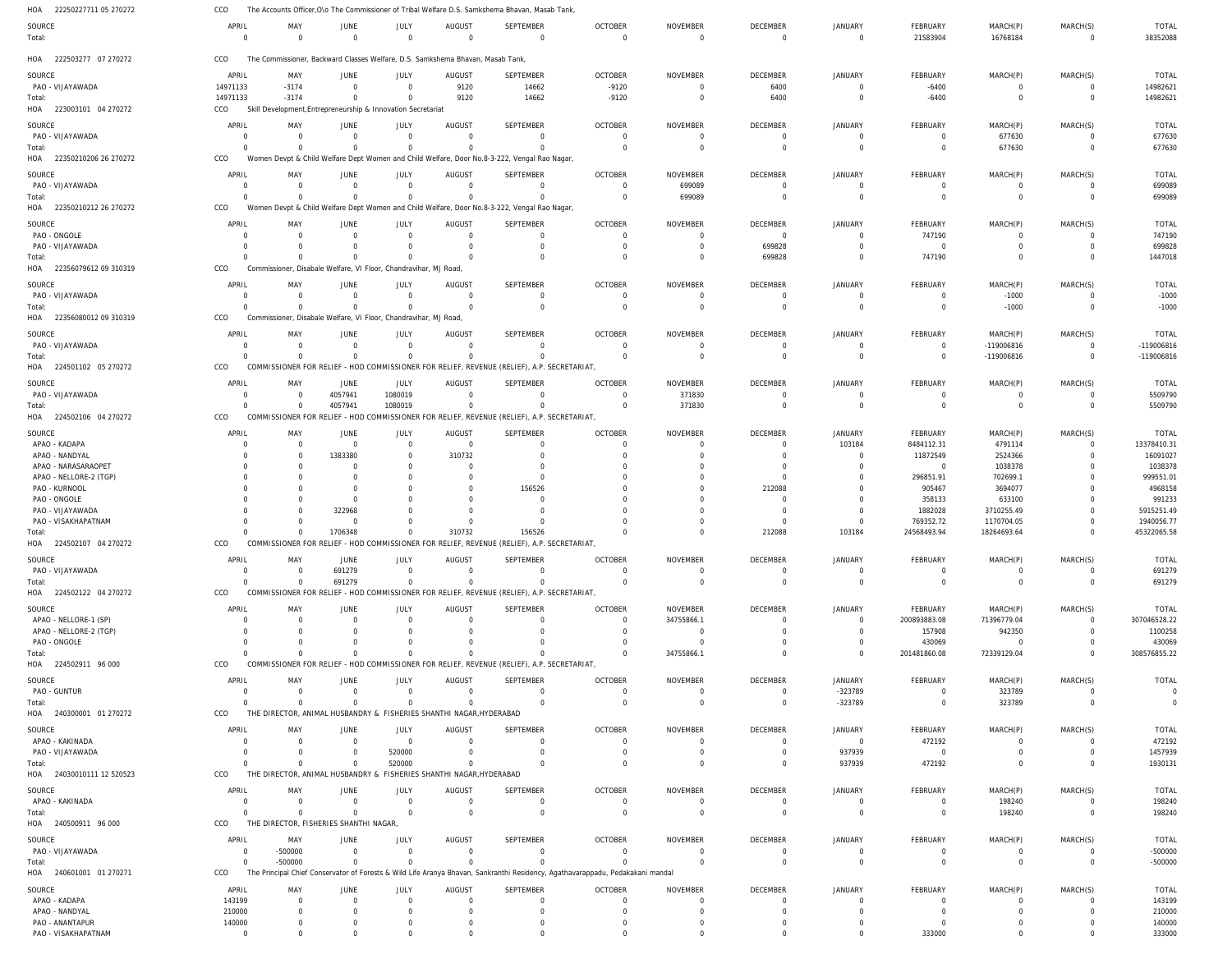| HOA 240601001 01 270271                       | CCO                        |                      |                            |             |                            |                       | The Principal Chief Conservator of Forests & Wild Life Aranya Bhavan, Sankranthi Residency, Agathavarappadu, Pedakakani mandal |                             |                             |                           |                         |                  |                         |                   |
|-----------------------------------------------|----------------------------|----------------------|----------------------------|-------------|----------------------------|-----------------------|--------------------------------------------------------------------------------------------------------------------------------|-----------------------------|-----------------------------|---------------------------|-------------------------|------------------|-------------------------|-------------------|
| SOURCE                                        | APRIL                      | MAY                  | JUNE                       | JULY        | AUGUST                     | SEPTEMBER             | <b>OCTOBER</b>                                                                                                                 | <b>NOVEMBER</b>             | <b>DECEMBER</b>             | JANUARY                   | <b>FEBRUARY</b>         | MARCH(P)         | MARCH(S)                | <b>TOTAL</b>      |
| Total:                                        | 493199                     | $\Omega$             | $\Omega$                   |             | $\overline{0}$<br>$\Omega$ | $\mathbf 0$           | $\Omega$                                                                                                                       | $\Omega$                    | $\Omega$                    | $\Omega$                  | 333000                  | $\Omega$         | $\mathbf 0$             | 826199            |
| HOA 240601001 01 270272                       | CCO                        |                      |                            |             |                            |                       | The Principal Chief Conservator of Forests & Wild Life Aranya Bhavan, Sankranthi Residency, Agathavarappadu, Pedakakani mandal |                             |                             |                           |                         |                  |                         |                   |
| SOURCE                                        | APRIL                      | MAY                  | JUNE                       | JULY        | AUGUST                     | SEPTEMBER             | <b>OCTOBER</b>                                                                                                                 | <b>NOVEMBER</b>             | DECEMBER                    | JANUARY                   | FEBRUARY                | MARCH(P)         | MARCH(S)                | TOTAL             |
| APAO - CHITTOOR                               | 104000                     | $\overline{0}$       | $\overline{0}$             |             | $\mathbf 0$<br>$\Omega$    | $\mathbf 0$           | $\overline{0}$                                                                                                                 | $\overline{0}$              | $\Omega$                    | $\mathbf 0$               | $\overline{0}$          | $\overline{0}$   | 0                       | 104000            |
| PAO - GUNTUR                                  | $\overline{0}$             | 200000               | $\Omega$                   |             | $\Omega$<br>$\Omega$       | $\Omega$              | $\overline{0}$                                                                                                                 | $\overline{0}$              | $\Omega$                    | $\mathbf 0$               | 223000                  | 143623           | $\mathbf 0$             | 566623            |
| Total:                                        | 104000                     | 200000               | $\Omega$                   |             | $\Omega$                   | $\Omega$              | $\Omega$                                                                                                                       | $\Omega$                    | $\Omega$                    | $\Omega$                  | 223000                  | 143623           | $\Omega$                | 670623            |
| HOA 240601001 03 270271                       | CCO                        |                      |                            |             |                            |                       | The Principal Chief Conservator of Forests & Wild Life Aranya Bhavan, Sankranthi Residency, Agathavarappadu, Pedakakani mandal |                             |                             |                           |                         |                  |                         |                   |
| SOURCE                                        | APRIL                      | MAY                  | JUNE                       | JULY        | AUGUST                     | SEPTEMBER             | <b>OCTOBER</b>                                                                                                                 | <b>NOVEMBER</b>             | <b>DECEMBER</b>             | JANUARY                   | <b>FEBRUARY</b>         | MARCH(P)         | MARCH(S)                | <b>TOTAL</b>      |
| APAO - CHITTOOR                               | $\overline{0}$             | 91000                | $\overline{0}$             |             | $\Omega$<br>$\overline{0}$ | 0                     | $\mathbf 0$                                                                                                                    | $\Omega$                    | $\Omega$                    | $\Omega$                  | 770000                  | 250000           | $\Omega$                | 1111000           |
| APAO - DOWLESWARAM                            | 699963                     | $\Omega$             | -0                         |             | $\Omega$                   | 0                     | $\Omega$                                                                                                                       | $\Omega$                    | $\Omega$                    | $\Omega$                  | 1902640                 | $\Omega$         | $\Omega$                | 2602603           |
| APAO - KADAPA                                 | 407656                     | $\Omega$             |                            |             | 0                          | 0                     | $\Omega$                                                                                                                       | $\Omega$                    |                             | $\Omega$                  | 95000                   |                  | $\Omega$                | 502656            |
| APAO - KAKINADA                               | $\overline{0}$             | $\Omega$             |                            |             | C                          |                       | $\Omega$                                                                                                                       | $\Omega$                    |                             | $\Omega$                  | 65063                   |                  | $\Omega$                | 65063             |
| APAO - NANDYAL                                | 904954                     | 200000               |                            |             | C                          |                       |                                                                                                                                | $\Omega$                    |                             | $\Gamma$                  | 756046                  | $\Omega$         | $\Omega$                | 1861000           |
| APAO - NELLORE-2 (TGP)                        | $\Omega$                   | $\Omega$             |                            |             |                            |                       |                                                                                                                                | $\Omega$                    |                             | $\Gamma$                  | 609993                  | 49997            | $\Omega$                | 659990            |
| APAO - VIZIANAGARAM                           | 100535                     | $\Omega$             |                            |             | C                          |                       |                                                                                                                                | $\Omega$                    |                             | $\Omega$                  | $\Omega$                | 334795           | $\Omega$                | 435330            |
| PAO - ANANTAPUR                               | $\Omega$                   | $\Omega$             |                            |             |                            |                       |                                                                                                                                |                             |                             | $\Gamma$                  | 750000                  | $-238000$        | O                       | 512000            |
| PAO - KURNOOL                                 | $\Omega$                   | $\Omega$             |                            |             | C                          |                       |                                                                                                                                | $\Omega$                    |                             | $\Omega$                  | 95000                   | $\overline{0}$   | $\Omega$                | 95000             |
| PAO - ONGOLE                                  | 213720                     | $\Omega$             |                            |             |                            |                       |                                                                                                                                | $\Omega$                    |                             | $\Gamma$                  | 145116                  | 95000            | $\Omega$                | 453836            |
| PAO - VIJAYAWADA                              | $\Omega$                   | $\Omega$             |                            |             |                            |                       |                                                                                                                                | $\Omega$                    | $\Omega$                    | $\Omega$                  | 450000                  | $\overline{0}$   | $\Omega$                | 450000            |
| PAO - VISAKHAPATNAM                           | $\overline{0}$             | $\Omega$             | -0                         |             |                            |                       |                                                                                                                                | $\Omega$                    | $\Omega$                    | $\Omega$                  | 1264579                 | $\Omega$         | $\Omega$                | 1264579           |
| Total:                                        | 2326828                    | 291000               | $\Omega$                   |             |                            | $\Omega$              |                                                                                                                                | $\Omega$                    |                             | $\Omega$                  | 6903437                 | 491792           | $\Omega$                | 10013057          |
| HOA<br>240601001 03 270272                    | CCO                        |                      |                            |             |                            |                       | The Principal Chief Conservator of Forests & Wild Life Aranya Bhavan, Sankranthi Residency, Agathavarappadu, Pedakakani mandal |                             |                             |                           |                         |                  |                         |                   |
| SOURCE                                        | APRIL                      | MAY                  | JUNE                       | JULY        | AUGUST                     | SEPTEMBER             | <b>OCTOBER</b>                                                                                                                 | <b>NOVEMBER</b>             | <b>DECEMBER</b>             | <b>JANUARY</b>            | <b>FEBRUARY</b>         | MARCH(P)         | MARCH(S)                | <b>TOTAL</b>      |
| APAO - NANDYAL                                | $\Omega$                   | 0                    | 0                          |             | $\overline{0}$<br>$\Omega$ | $\mathbf 0$           | $\overline{0}$                                                                                                                 | $\overline{0}$              | $\Omega$                    | $\mathbf 0$               | 150000                  | $\overline{0}$   | 0                       | 150000            |
| APAO - VIZIANAGARAM                           | $\Omega$                   | $\Omega$             | $\overline{0}$             |             | $\Omega$<br>$\Omega$       | 0                     | $\Omega$                                                                                                                       | $\Omega$                    | $\Omega$                    | $\Omega$                  | 278200                  | 165300           | $\mathbf 0$             | 443500            |
| PAO - ELURU                                   |                            | $\Omega$             | 57315                      |             | $\Omega$<br>$\Omega$       |                       | $\Omega$                                                                                                                       | $\Omega$                    | $\Omega$                    | $\Omega$                  | 183323                  | 3000             | $\Omega$                | 243638            |
| PAO - ONGOLE                                  | $\Omega$                   | $\overline{0}$       | $\overline{0}$             |             | $\Omega$                   |                       | $\Omega$                                                                                                                       | $\Omega$                    | $\Omega$                    | $\Omega$                  | 150000                  | $-150000$        | $\Omega$                | $\Omega$          |
| PAO - VISAKHAPATNAM                           | $\Omega$                   | $\Omega$             | $\overline{0}$             |             | $\Omega$                   | 0                     |                                                                                                                                | $\Omega$                    | $\Omega$                    | $\Omega$                  | 430639                  | $\overline{0}$   | $\Omega$                | 430639            |
| Total:                                        | $\Omega$                   | $\Omega$             | 57315                      |             | $\Omega$                   | $\Omega$              |                                                                                                                                | $\Omega$                    | $\Omega$                    | $\Omega$                  | 1192162                 | 18300            | $\Omega$                | 1267777           |
| HOA 240601001 04 270271                       | CCO                        |                      |                            |             |                            |                       | The Principal Chief Conservator of Forests & Wild Life Aranya Bhavan, Sankranthi Residency, Agathavarappadu, Pedakakani mandal |                             |                             |                           |                         |                  |                         |                   |
| SOURCE                                        | APRIL                      | MAY                  | JUNE                       | JULY        | AUGUST                     | SEPTEMBER             | <b>OCTOBER</b>                                                                                                                 | <b>NOVEMBER</b>             | <b>DECEMBER</b>             | <b>JANUARY</b>            | <b>FEBRUARY</b>         | MARCH(P)         | MARCH(S)                | <b>TOTAL</b>      |
| PAO - TIRUPATI                                | $\Omega$                   | $\Omega$             | $\overline{0}$             |             | $\Omega$<br>$\overline{0}$ | $\mathbf 0$           | $\Omega$                                                                                                                       | $\Omega$                    | $\Omega$                    | $\Omega$                  | 353000                  | $\Omega$         | $\Omega$                | 353000            |
| Total:                                        | $\Omega$                   | $\Omega$             | $\Omega$                   |             | $\Omega$<br>$\Omega$       | $\Omega$              | $\Omega$                                                                                                                       | $\overline{0}$              | $\Omega$                    | $\Omega$                  | 353000                  | $\Omega$         | $\Omega$                | 353000            |
| HOA 24060110106 06 270271                     | CCO                        |                      |                            |             |                            |                       | The Principal Chief Conservator of Forests & Wild Life Aranya Bhavan, Sankranthi Residency, Agathavarappadu, Pedakakani mandal |                             |                             |                           |                         |                  |                         |                   |
| SOURCE                                        | APRIL                      | MAY                  | JUNE                       | JULY        | AUGUST                     | SEPTEMBER             | <b>OCTOBER</b>                                                                                                                 | <b>NOVEMBER</b>             | <b>DECEMBER</b>             | <b>JANUARY</b>            | FEBRUARY                | MARCH(P)         | MARCH(S)                | <b>TOTAL</b>      |
| PAO - VIJAYAWADA                              | $\Omega$                   | $\overline{0}$       | $\overline{0}$             |             | $\mathbf 0$<br>$\Omega$    | $\overline{0}$        | $\overline{0}$                                                                                                                 | $\overline{0}$              | $\overline{0}$              | 0                         | $\overline{0}$          | -27215977        | 0                       | -27215977         |
| Total:                                        | $\Omega$                   | $\Omega$             | $\Omega$                   |             | $\Omega$<br>$\Omega$       | $\Omega$              | $\Omega$                                                                                                                       | $\Omega$                    | $\Omega$                    | $\mathbf 0$               | $\mathbf 0$             | -27215977        | $\mathbf 0$             | -27215977         |
| HOA 24060110111 14 270271                     | CCO                        |                      |                            |             |                            |                       | The Principal Chief Conservator of Forests & Wild Life Aranya Bhavan, Sankranthi Residency, Agathavarappadu, Pedakakani mandal |                             |                             |                           |                         |                  |                         |                   |
|                                               | APRIL                      | MAY                  | JUNE                       | JULY        | AUGUST                     | SEPTEMBER             | <b>OCTOBER</b>                                                                                                                 | NOVEMBER                    | DECEMBER                    | <b>JANUARY</b>            | FEBRUARY                | MARCH(P)         | MARCH(S)                | TOTAL             |
| SOURCE<br>APAO - NANDYAL                      | $\overline{0}$             | 327259               | $\overline{0}$             |             | $\mathbf 0$<br>$\Omega$    | $\mathbf 0$           | $\overline{0}$                                                                                                                 | 317732                      | $\Omega$                    | $\overline{0}$            | $\mathbf 0$             | $\overline{0}$   | $\overline{0}$          | 644991            |
| Total:                                        | $\Omega$                   | 327259               | $\mathbf 0$                |             | $\Omega$<br>$\Omega$       | $\Omega$              | $\Omega$                                                                                                                       | 317732                      | $\Omega$                    | $\Omega$                  | $\mathbf 0$             | $\Omega$         | $\Omega$                | 644991            |
| HOA 24060110112 06 270271                     | CCO                        |                      |                            |             |                            |                       | The Principal Chief Conservator of Forests & Wild Life Aranya Bhavan, Sankranthi Residency, Agathavarappadu, Pedakakani mandal |                             |                             |                           |                         |                  |                         |                   |
|                                               |                            |                      |                            |             |                            |                       |                                                                                                                                |                             |                             |                           |                         |                  |                         |                   |
| SOURCE                                        | APRIL                      | MAY<br>$\Omega$      | JUNE                       | <b>JULY</b> | AUGUST<br>$\Omega$         | SEPTEMBER<br>$\Omega$ | <b>OCTOBER</b><br>$\Omega$                                                                                                     | <b>NOVEMBER</b><br>$\Omega$ | <b>DECEMBER</b><br>$\Omega$ | <b>JANUARY</b><br>$\circ$ | FEBRUARY<br>$\mathbf 0$ | MARCH(P)         | MARCH(S)<br>$\mathbf 0$ | TOTAL             |
| PAO - VIJAYAWADA                              | $\overline{0}$<br>$\Omega$ | $\Omega$             | $\overline{0}$<br>$\Omega$ |             | $\Omega$<br>$\Omega$       | $\Omega$              | $\Omega$                                                                                                                       | $\Omega$                    | $\Omega$                    | $\Omega$                  | $\Omega$                | -23938127        | $\mathbf 0$             | -23938127         |
| Total:<br>HOA 24060110211 09 270271           | CCO                        |                      |                            |             |                            |                       | The Principal Chief Conservator of Forests & Wild Life Aranya Bhavan, Sankranthi Residency, Agathavarappadu, Pedakakani mandal |                             |                             |                           |                         | -23938127        |                         | -23938127         |
|                                               |                            |                      |                            |             |                            |                       |                                                                                                                                |                             |                             |                           |                         |                  |                         |                   |
| SOURCE                                        | APRIL                      | MAY                  | JUNE                       | <b>JULY</b> | AUGUST                     | SEPTEMBER             | <b>OCTOBER</b>                                                                                                                 | <b>NOVEMBER</b>             | <b>DECEMBER</b>             | <b>JANUARY</b>            | FEBRUARY                | MARCH(P)         | MARCH(S)                | <b>TOTAL</b>      |
| APAO - CHITTOOR                               | 286500                     | $\overline{0}$       | 36000                      |             | $\Omega$<br>$\overline{0}$ | 0                     | $\mathbf 0$                                                                                                                    | $\Omega$                    | $\Omega$                    | $\Omega$                  | 4657418                 | 87500            | 0                       | 5067418           |
| APAO - KADAPA                                 | $\overline{0}$             | 846600               | 0                          |             | $\Omega$                   | $\Omega$              | $\mathbf 0$                                                                                                                    | $\overline{0}$              | $\Omega$                    | $\Omega$                  | 5479100                 | $-347200$        | $\mathbf 0$             | 5978500           |
| APAO - KAKINADA<br>APAO - NANDYAL             | 453500                     | $\Omega$             | -0                         |             | $\Omega$<br>$\Omega$       | $\Omega$<br>0         | $\Omega$<br>$\Omega$                                                                                                           | $\Omega$<br>$\Omega$        | $\Omega$<br>$\Omega$        | $\Omega$<br>$\Omega$      | 2276500<br>279630       | 334000           | $\Omega$<br>$\Omega$    | 3064000<br>911630 |
|                                               | 110400<br>263040           | $\Omega$<br>$\Omega$ |                            |             | $\Omega$                   | $\Omega$              | $\Omega$                                                                                                                       | $\Omega$                    | $\Omega$                    | $\Omega$                  | 3316349                 | 521600<br>332000 | $\Omega$                | 3911389           |
| APAO - NELLORE-2 (TGP)<br>APAO - VIZIANAGARAM | $\Omega$                   | $\Omega$             |                            |             | O                          |                       | $\Omega$                                                                                                                       | $\Omega$                    |                             | $\Omega$                  | 489600                  | $\overline{0}$   | $\Omega$                | 489600            |
| PAO - ANANTAPUR                               | $\Omega$                   | $\Omega$             |                            |             | O                          | 0                     | $\Omega$                                                                                                                       | $\Omega$                    | $\Omega$                    | $\Omega$                  | 3045910                 | $-190011$        | $\Omega$                | 2855899           |
| PAO - ELURU                                   | 319918                     | $\Omega$             |                            |             | O                          |                       | $\Omega$                                                                                                                       | $\Omega$                    |                             | $\Omega$                  | 117203                  | $\overline{0}$   | $\Omega$                | 437121            |
| PAO - GUNTUR                                  | 617050                     | $\Omega$             |                            |             | O                          | <sup>0</sup>          | $\Omega$                                                                                                                       | $\Omega$                    | $\Omega$                    | $\Omega$                  | 444080                  | $\Omega$         | $\Omega$                | 1061130           |
| PAO - KURNOOL                                 | $\overline{0}$             | $\Omega$             |                            |             |                            |                       | $\Omega$                                                                                                                       | $\Omega$                    |                             | $\Omega$                  | 4689700                 | $-13000$         | $\Omega$                | 4676700           |
| PAO - ONGOLE                                  | $\overline{0}$             | 245368               |                            |             | C                          | <sup>0</sup>          | $\Omega$                                                                                                                       | $\Omega$                    | $\cap$                      | $\Omega$                  | 2336502                 | $\overline{0}$   | $\Omega$                | 2581870           |
| PAO - SRIKAKULAM                              | $\overline{0}$             | 43000                |                            |             | O                          |                       | $\Omega$                                                                                                                       | $\Omega$                    | $\Omega$                    | $\Omega$                  | 100000                  | $\Omega$         | $\Omega$                | 143000            |
| PAO - VIJAYAWADA                              | 848000                     | $\Omega$             | $\Omega$                   |             | $\Omega$                   |                       | $\Omega$                                                                                                                       | $\Omega$                    | $\Omega$                    | $\Omega$                  | 1937710                 | 156000           | $\Omega$                | 2941710           |
| PAO - VISAKHAPATNAM                           | 280278                     | $\Omega$             | $\Omega$                   |             | $\Omega$                   |                       | $\Omega$                                                                                                                       | $\Omega$                    | $\Omega$                    | $\Omega$                  | 287001                  | 172208           | $\Omega$                | 739487            |
| Total:                                        | 3178686                    | 1134968              | 36000                      |             | $\Omega$                   | $\Omega$              |                                                                                                                                | $\Omega$                    | $\Omega$                    | $\Omega$                  | 29456703                | 1053097          | $\Omega$                | 34859454          |
| HOA 24060179611 21 270271                     | CCO                        |                      |                            |             |                            |                       | The Principal Chief Conservator of Forests & Wild Life Aranya Bhavan, Sankranthi Residency, Agathavarappadu, Pedakakani mandal |                             |                             |                           |                         |                  |                         |                   |
| SOURCE                                        | APRIL                      | MAY                  | JUNE                       | JULY        | AUGUST                     | SEPTEMBER             | <b>OCTOBER</b>                                                                                                                 | NOVEMBER                    | DECEMBER                    | JANUARY                   | FEBRUARY                | MARCH(P)         | MARCH(S)                | <b>TOTAL</b>      |
| APAO - CHITTOOR                               | $\Omega$                   | $\overline{0}$       | $\overline{0}$             |             | $\overline{0}$<br>$\Omega$ | $\Omega$              | $\mathbf 0$                                                                                                                    | $\Omega$                    | $\Omega$                    | $\mathbf 0$               | 349249                  | $\Omega$         | $\mathbf 0$             | 349249            |
| APAO - KADAPA                                 | $\Omega$                   | $\overline{0}$       | $\Omega$                   |             | $\Omega$<br>0              | $\Omega$              | $\mathbf 0$                                                                                                                    | $\overline{0}$              | $\Omega$                    | $\mathbf 0$               | 650700                  | $\Omega$         | $\mathbf 0$             | 650700            |
| APAO - KAKINADA                               | $\Omega$                   | $\Omega$             | $\Omega$                   |             | $\Omega$<br>$\Omega$       | $\Omega$              | $\Omega$                                                                                                                       | $\Omega$                    | $\Omega$                    | $\mathbf 0$               | 170600                  |                  | $\Omega$                | 170600            |
| APAO - NANDYAL                                | $\Omega$                   | $\Omega$             | $\Omega$                   |             | $\Omega$                   | $\Omega$              | $\Omega$                                                                                                                       | $\Omega$                    |                             | $\Omega$                  | 80470                   | $\Omega$         | $\Omega$                | 80470             |
| APAO - VIZIANAGARAM                           |                            | $\Omega$             | $\Omega$                   |             | $\Omega$                   | $\Omega$              | $\Omega$                                                                                                                       | $\Omega$                    | $\Omega$                    | $\Omega$                  | 53800                   | $\Omega$         | $\Omega$                | 53800             |
| PAO - ANANTAPUR                               | $\Omega$                   | $\Omega$             | $\Omega$                   |             | O                          | $\Omega$              | $\Omega$                                                                                                                       | $\Omega$                    |                             | $\Omega$                  | 402246                  | $-21078$         | $\Omega$                | 381168            |
| PAO - KURNOOL                                 | $\Omega$                   | $\Omega$             |                            |             | $\Omega$                   |                       | $\Omega$                                                                                                                       | $\Omega$                    | $\Omega$                    | $\Omega$                  | 319400                  | $\Omega$         | $\Omega$                | 319400            |
| PAO - ONGOLE                                  | $\Omega$                   | 58992                |                            |             | $\Omega$                   | $\Omega$              | $\Omega$                                                                                                                       | $\Omega$                    |                             | $\Omega$                  | 153008                  | $\Omega$         | $\Omega$                | 212000            |
| PAO - SRIKAKULAM                              | $\Omega$                   | 16600                |                            |             | $\Omega$                   |                       | $\Omega$                                                                                                                       | $\Omega$                    | $\Omega$                    | $\Omega$                  | $\Omega$                | $\Omega$         | $\Omega$                | 16600             |
| PAO - VIJAYAWADA                              | 174000                     | $\overline{0}$       | $\Omega$                   |             | $\Omega$                   | $\Omega$              | $\Omega$                                                                                                                       | $\Omega$                    | $\Omega$                    | $\mathbf 0$               | 304000                  | $\overline{0}$   | $\Omega$                | 478000            |
| PAO - VISAKHAPATNAM                           | $\overline{0}$             | $\overline{0}$       | $\Omega$                   |             | $\Omega$                   | $\Omega$              | $\Omega$                                                                                                                       | $\Omega$                    | $\Omega$                    | $\mathbf 0$               | $\mathbf 0$             | 77400            | $\mathbf 0$             | 77400             |
| Total:                                        | 174000                     | 75592                |                            |             |                            |                       |                                                                                                                                |                             |                             | $\Omega$                  | 2483473                 | 56322            | $\Omega$                | 2789387           |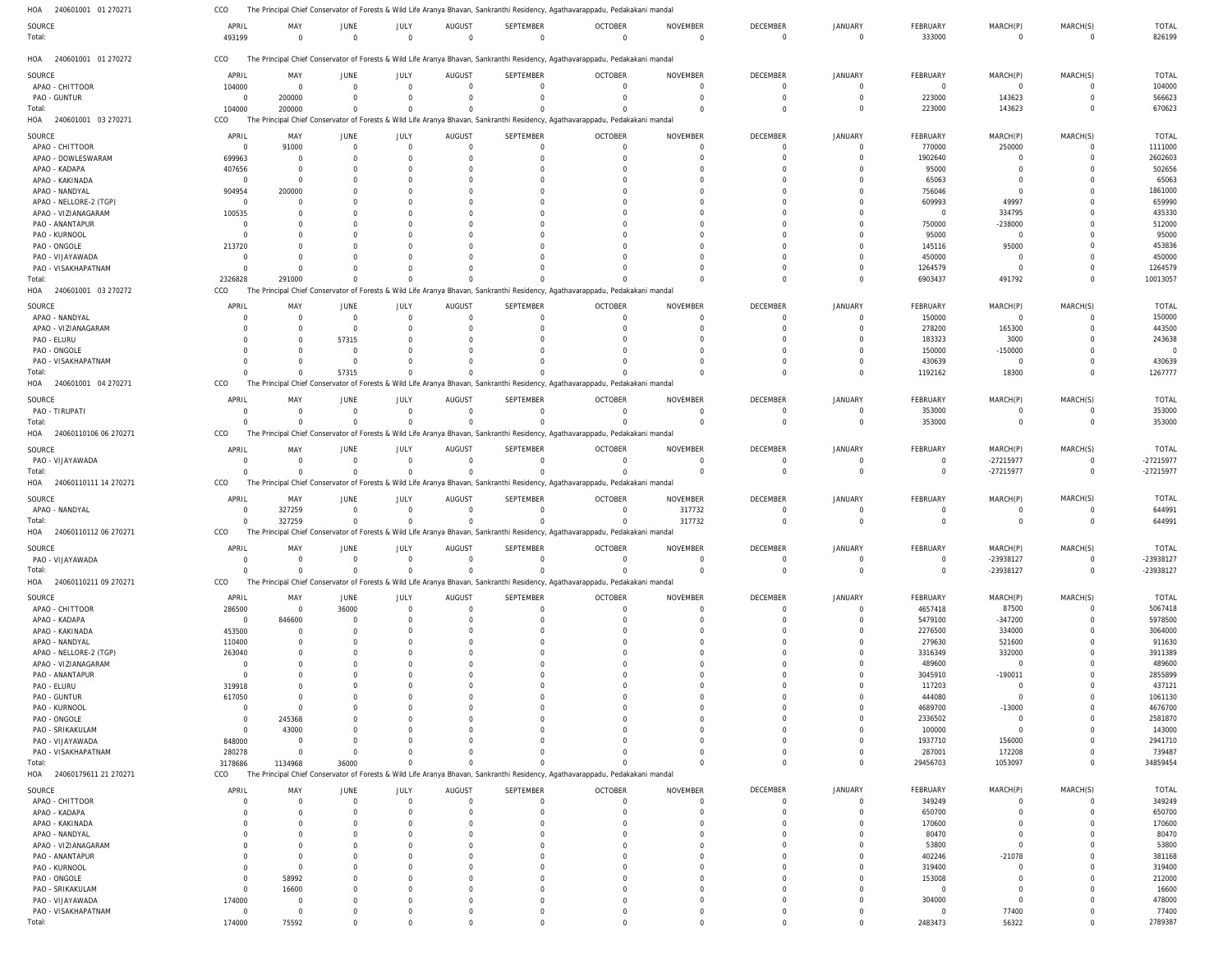The Principal Chief Conservator of Forests & Wild Life Aranya Bhavan, Sankranthi Residency, Agathavarappadu, Pedakakani mandal CCO

| HOA<br>240601911 96 000      | CCO      |                |                |                |                |                  | The Principal Chief Conservator of Forests & Wild Life Aranya Bhavan, Sankranthi Residency, Agathavarappadu, Pedakakani mandal |                 |                |                |                 |                |             |              |
|------------------------------|----------|----------------|----------------|----------------|----------------|------------------|--------------------------------------------------------------------------------------------------------------------------------|-----------------|----------------|----------------|-----------------|----------------|-------------|--------------|
| SOURCE                       | APRIL    | MAY            | <b>JUNE</b>    | JULY           | <b>AUGUST</b>  | SEPTEMBER        | <b>OCTOBER</b>                                                                                                                 | <b>NOVEMBER</b> | DECEMBER       | JANUARY        | FEBRUARY        | MARCH(P)       | MARCH(S)    | <b>TOTAL</b> |
| APAO - VIZIANAGARAM          | $\Omega$ | $\Omega$       | $\mathbf 0$    | $-1794$        | $\Omega$       | $\mathbf{0}$     | $\Omega$                                                                                                                       | $\Omega$        | $\overline{0}$ | $\Omega$       | 0               | $\overline{0}$ | 0           | $-1794$      |
| PAO - TIRUPATI               |          | $\Omega$       | $\Omega$       | $\mathbf 0$    | $\Omega$       | $\mathbf{0}$     | $\Omega$                                                                                                                       | $\Omega$        | $\Omega$       | $\Omega$       | $\Omega$        | $-7627$        | $\mathbf 0$ | $-7627$      |
|                              |          |                |                |                |                |                  |                                                                                                                                |                 |                | $\Omega$       |                 |                |             |              |
| Total:                       | $\Omega$ | $\Omega$       | $\mathbf 0$    | $-1794$        | $\Omega$       | $\Omega$         |                                                                                                                                | $\Omega$        | $\Omega$       |                | $\Omega$        | $-7627$        | $\Omega$    | $-9421$      |
| 240601912 96 000<br>HOA      | CCO      |                |                |                |                |                  | The Principal Chief Conservator of Forests & Wild Life Aranya Bhavan, Sankranthi Residency, Agathavarappadu, Pedakakani mandal |                 |                |                |                 |                |             |              |
| SOURCE                       | APRIL    | MAY            | <b>JUNE</b>    | JULY           | AUGUST         | <b>SEPTEMBER</b> | <b>OCTOBER</b>                                                                                                                 | <b>NOVEMBER</b> | DECEMBER       | JANUARY        | FEBRUARY        | MARCH(P)       | MARCH(S)    | <b>TOTAL</b> |
| APAO - CHITTOOR              |          | $\Omega$       | $\Omega$       | $\mathbf 0$    | $\overline{0}$ | $\mathbf 0$      |                                                                                                                                | $\Omega$        | $\Omega$       | $\Omega$       | 0               | $-22352$       | $\Omega$    | $-22352$     |
| PAO - KURNOOL                |          | $\Omega$       | $\Omega$       | $\mathbf 0$    | $\Omega$       | $\mathbf 0$      |                                                                                                                                | $\Omega$        | $\Omega$       | $\Omega$       | $\Omega$        | $-34736$       | $\Omega$    | $-34736$     |
| Total:                       |          | $\Omega$       | $\Omega$       | $\mathbf 0$    | $\Omega$       | $\Omega$         |                                                                                                                                |                 | $\Omega$       | $\Omega$       | $\Omega$        | $-57088$       | $\Omega$    | $-57088$     |
| 240602110 04 270271<br>HOA   | CCO      |                |                |                |                |                  | The Principal Chief Conservator of Forests & Wild Life Aranya Bhavan, Sankranthi Residency, Agathavarappadu, Pedakakani mandal |                 |                |                |                 |                |             |              |
|                              |          |                |                |                |                |                  |                                                                                                                                |                 |                |                |                 |                |             |              |
| SOURCE                       | APRIL    | MAY            | JUNE           | JULY           | <b>AUGUST</b>  | <b>SEPTEMBER</b> | <b>OCTOBER</b>                                                                                                                 | <b>NOVEMBER</b> | DECEMBER       | <b>JANUARY</b> | FEBRUARY        | MARCH(P)       | MARCH(S)    | <b>TOTAL</b> |
| APAO - CHITTOOR              | 301300   | $\overline{0}$ | $\mathbf 0$    | $\mathbf 0$    | $\overline{0}$ | $\mathbf 0$      | $\Omega$                                                                                                                       | $\Omega$        | $\overline{0}$ | $\Omega$       | 889150          | 81892          | 0           | 1272342      |
| APAO - DOWLESWARAM           | $\Omega$ | $\Omega$       | $\Omega$       | $\Omega$       | $\Omega$       | $\Omega$         |                                                                                                                                |                 | $\Omega$       | $\Omega$       | 582003          | $\overline{0}$ | $\Omega$    | 582003       |
| APAO - KADAPA                | 145896   | $\Omega$       | $\Omega$       | $\Omega$       | $\Omega$       | $\Omega$         |                                                                                                                                |                 | $\Omega$       |                | 1052100         | $-60000$       | $\Omega$    | 1137996      |
| APAO - NANDYAL               | $\Omega$ |                | $\Omega$       | $\Omega$       |                | $\Omega$         |                                                                                                                                |                 |                |                | 312800          | $\overline{0}$ | $\Omega$    | 312800       |
| APAO - NELLORE-2 (TGP)       | 263400   |                |                | $\Omega$       |                | $\Omega$         |                                                                                                                                |                 |                |                | 436600          | $\Omega$       | $\Omega$    | 700000       |
| APAO - VIZIANAGARAM          | - 0      |                |                | $\Omega$       |                | $\Omega$         |                                                                                                                                |                 |                |                | 124749          | 152475         | $\Omega$    | 277224       |
| PAO - ANANTAPUR              |          |                |                | $\Omega$       |                | $\Omega$         |                                                                                                                                |                 |                |                | 300000          | $\Omega$       | $\Omega$    | 300000       |
| PAO - ELURU                  |          |                |                | $\Omega$       |                | $\Omega$         |                                                                                                                                |                 |                |                | 979524          | $\Omega$       | $\Omega$    | 979524       |
| PAO - ONGOLE                 |          | $\Omega$       |                | $\Omega$       |                | $\Omega$         |                                                                                                                                |                 |                |                | 430000          |                | $\Omega$    | 430000       |
| PAO - SRIKAKULAM             |          |                | $\Omega$       | $\Omega$       |                | $\Omega$         |                                                                                                                                |                 | $\Omega$       |                | 50000           |                | $\Omega$    | 50000        |
| PAO - TIRUPATI               |          | $\Omega$       | 100000         | $\Omega$       | $\Omega$       | $\Omega$         |                                                                                                                                |                 | $\Omega$       |                | 200000          | $\Omega$       | $\mathbf 0$ | 300000       |
|                              | 710596   | $\Omega$       | 100000         | $\mathbf{0}$   | $\Omega$       | $\Omega$         |                                                                                                                                |                 | $\Omega$       | $\Omega$       | 5356926         | 174367         | $\Omega$    | 6341889      |
| Total:                       |          |                |                |                |                |                  |                                                                                                                                |                 |                |                |                 |                |             |              |
| HOA 240602110 04 270272      | CCO      |                |                |                |                |                  | The Principal Chief Conservator of Forests & Wild Life Aranya Bhavan, Sankranthi Residency, Agathavarappadu, Pedakakani mandal |                 |                |                |                 |                |             |              |
| SOURCE                       | APRIL    | MAY            | <b>JUNE</b>    | JULY           | <b>AUGUST</b>  | SEPTEMBER        | <b>OCTOBER</b>                                                                                                                 | <b>NOVEMBER</b> | DECEMBER       | <b>JANUARY</b> | <b>FEBRUARY</b> | MARCH(P)       | MARCH(S)    | <b>TOTAL</b> |
| APAO - CHITTOOR              |          | $\Omega$       | $\Omega$       | $\overline{0}$ | $\Omega$       | $\mathbf 0$      |                                                                                                                                | $\Gamma$        | $\Omega$       | $\Omega$       | 593000          | 0              | $\Omega$    | 593000       |
| APAO - DOWLESWARAM           |          | $\Omega$       | $\Omega$       | $\Omega$       | $\Omega$       | $\Omega$         |                                                                                                                                |                 | $\Omega$       |                | 599990          |                | $\Omega$    | 599990       |
| APAO - NELLORE-2 (TGP)       |          | $\Omega$       | $\Omega$       | $\Omega$       |                | $\Omega$         |                                                                                                                                |                 |                |                | 525000          |                | $\Omega$    | 525000       |
| PAO - ELURU                  | $\Omega$ |                |                | $\Omega$       |                | $\Omega$         |                                                                                                                                |                 |                |                | 916032          |                | $\Omega$    | 916032       |
| PAO - GUNTUR                 | 125900   | $\Omega$       |                | $\Omega$       |                | $\Omega$         |                                                                                                                                |                 |                |                | 175000          |                | $\Omega$    | 300900       |
| PAO - SRIKAKULAM             | 126000   |                |                | $\Omega$       |                |                  |                                                                                                                                |                 |                |                | 141536          |                | $\Omega$    | 267536       |
| PAO - VISAKHAPATNAM          | 126000   | <sup>0</sup>   | $\Omega$       | $\Omega$       |                | $\Omega$         |                                                                                                                                | $-126000$       | $\Omega$       | $\Omega$       | $\Omega$        |                | $\Omega$    | $\Omega$     |
| Total:                       | 377900   | $\Omega$       | $\Omega$       | $\Omega$       | $\Omega$       | $\Omega$         |                                                                                                                                | $-126000$       | $\Omega$       | $\Omega$       | 2950558         | $\Omega$       | $\Omega$    | 3202458      |
| HOA<br>24060211006 08 270271 | CCO      |                |                |                |                |                  | The Principal Chief Conservator of Forests & Wild Life Aranya Bhavan, Sankranthi Residency, Agathavarappadu, Pedakakani mandal |                 |                |                |                 |                |             |              |
|                              |          |                |                |                |                |                  |                                                                                                                                |                 |                |                |                 |                |             |              |
| SOURCE                       | APRIL    | MAY            | <b>JUNE</b>    | JULY           | AUGUST         | <b>SEPTEMBER</b> | <b>OCTOBER</b>                                                                                                                 | <b>NOVEMBER</b> | DECEMBER       | <b>JANUARY</b> | <b>FEBRUARY</b> | MARCH(P)       | MARCH(S)    | <b>TOTAL</b> |
| APAO - CHITTOOR              |          | $\Omega$       | $\mathbf 0$    | $\mathbf 0$    | $\Omega$       | $\mathbf{0}$     | $\Omega$                                                                                                                       | $\Omega$        | $\mathbf 0$    | $\Omega$       | 1996980         | $\overline{0}$ | 0           | 1996980      |
| APAO - KADAPA                |          | $\Omega$       | $\Omega$       | $\Omega$       | $\Omega$       | $\Omega$         |                                                                                                                                |                 | $\Omega$       | $\Omega$       | 269340          | $\mathbf 0$    | $\Omega$    | 269340       |
| APAO - VIZIANAGARAM          |          | $\Omega$       | $\Omega$       | $\mathbf 0$    | $\Omega$       | $\Omega$         |                                                                                                                                |                 | $\Omega$       |                | 120000          | 495465         | $\Omega$    | 615465       |
| PAO - SRIKAKULAM             |          | $\Omega$       | $\Omega$       | $\mathbf 0$    | $\Omega$       | $\Omega$         |                                                                                                                                |                 |                |                | 165663          | $-64563$       | $\Omega$    | 101100       |
|                              |          | $\Omega$       | $\Omega$       | 1108000        |                | $\Omega$         |                                                                                                                                |                 | $\Omega$       |                | $\overline{0}$  | $-688600$      | $\Omega$    | 419400       |
|                              |          |                |                |                |                |                  |                                                                                                                                |                 | $\Omega$       | $\Omega$       | $\mathbf 0$     |                | $\Omega$    | $-1148673$   |
| PAO - TIRUPATI               |          | $\Omega$       | $\Omega$       |                | $\Omega$       | $\Omega$         |                                                                                                                                |                 |                |                |                 |                |             |              |
| PAO - VIJAYAWADA             |          | $\Omega$       | $\mathbf 0$    | $\mathbf 0$    | $\Omega$       | $\Omega$         |                                                                                                                                |                 | $\Omega$       | $\Omega$       |                 | $-1148673$     | $\Omega$    |              |
| Total:                       |          |                |                | 1108000        |                |                  |                                                                                                                                |                 |                |                | 2551983         | $-1406371$     |             | 2253612      |
| HOA 24060211012 08 270271    | CCO      |                |                |                |                |                  | The Principal Chief Conservator of Forests & Wild Life Aranya Bhavan, Sankranthi Residency, Agathavarappadu, Pedakakani mandal |                 |                |                |                 |                |             |              |
| SOURCE                       | APRIL    | MAY            | <b>JUNE</b>    | JULY           | AUGUST         | <b>SEPTEMBER</b> | <b>OCTOBER</b>                                                                                                                 | <b>NOVEMBER</b> | DECEMBER       | JANUARY        | <b>FEBRUARY</b> | MARCH(P)       | MARCH(S)    | <b>TOTAL</b> |
| APAO - CHITTOOR              |          | 0              | $\mathbf 0$    | $\mathbf 0$    | $\overline{0}$ | $\mathbf 0$      |                                                                                                                                | $\Omega$        | $\Omega$       | $\Omega$       | 1934100         | 530400         | $\Omega$    | 2464500      |
| APAO - KADAPA                | $\Omega$ | $\Omega$       | $\Omega$       | $\mathbf 0$    | $\Omega$       | $\Omega$         |                                                                                                                                | $\Omega$        | $\Omega$       | $\Omega$       | 476288          | $-96648$       | $\Omega$    | 379640       |
| APAO - VIZIANAGARAM          |          |                |                | 0              |                | $\Omega$         |                                                                                                                                |                 |                |                | 130000          | 1359065        | $\Omega$    | 1489065      |
| PAO - SRIKAKULAM             |          |                |                | $\Omega$       |                | $\Omega$         |                                                                                                                                |                 |                |                | 181700          | $-45000$       | $\Omega$    | 136700       |
| PAO - TIRUPATI               |          | $\Omega$       | 0              | 1081900        |                | $\Omega$         |                                                                                                                                |                 | $\Omega$       | $\Omega$       | $\mathbf 0$     | $-37692$       | $\Omega$    | 1044208      |
| PAO - VIJAYAWADA             |          |                |                | 0              |                |                  |                                                                                                                                |                 |                | $\Omega$       | $\mathbf 0$     | -3035668       | $\Omega$    | -3035668     |
| Total:                       |          | $\Omega$       | $\Omega$       | 1081900        |                | $\Omega$         |                                                                                                                                |                 | $\Omega$       | $\Omega$       | 2722088         | $-1325543$     | $\Omega$    | 2478445      |
| HOA 240602111 05 270272      | CCO      |                |                |                |                |                  | The Principal Chief Conservator of Forests & Wild Life Aranya Bhavan, Sankranthi Residency, Agathavarappadu, Pedakakani mandal |                 |                |                |                 |                |             |              |
|                              |          |                |                |                |                |                  |                                                                                                                                |                 |                |                |                 |                |             |              |
| SOURCE                       | APRIL    | MAY            | JUNE           | JULY           | AUGUST         | SEPTEMBER        | <b>OCTOBER</b>                                                                                                                 | <b>NOVEMBER</b> | DECEMBER       | JANUARY        | <b>FEBRUARY</b> | MARCH(P)       | MARCH(S)    | <b>TOTAL</b> |
| PAO - TIRUPATI               | - 0      | $\overline{0}$ | $\overline{0}$ | $\mathbf 0$    | $\overline{0}$ | $\mathbf{0}$     | $\Omega$                                                                                                                       | $\Omega$        | $\overline{0}$ | $\overline{0}$ | 62500           | 0              | 0           | 62500        |
| PAO - VISAKHAPATNAM          |          | $\Omega$       | 47918          | $\mathbf 0$    | $\Omega$       | $\mathbf 0$      | $\Omega$                                                                                                                       | $\Omega$        | $\Omega$       | $\Omega$       | 23982           | $\mathbf 0$    | $\mathbf 0$ | 71900        |
| Total:                       |          | $\Omega$       | 47918          | $\mathbf 0$    | $\Omega$       | $\Omega$         |                                                                                                                                | $\Omega$        | $\Omega$       | $\Omega$       | 86482           | $\Omega$       | $\mathbf 0$ | 134400       |
| HOA 24060211111 04 270271    | CCO      |                |                |                |                |                  | The Principal Chief Conservator of Forests & Wild Life Aranya Bhavan, Sankranthi Residency, Agathavarappadu, Pedakakani mandal |                 |                |                |                 |                |             |              |
|                              |          |                |                |                |                |                  |                                                                                                                                |                 |                |                |                 |                |             |              |
| SOURCE                       | APRIL    | MAY            | JUNE           | JULY           | AUGUST         | SEPTEMBER        | <b>OCTOBER</b><br>$\Omega$                                                                                                     | <b>NOVEMBER</b> | DECEMBER       | <b>JANUARY</b> | <b>FEBRUARY</b> | MARCH(P)       | MARCH(S)    | TOTAL        |
| PAO - TIRUPATI               | 601440   | $\Omega$       | $\Omega$       | $\mathbf 0$    | $\Omega$       | $\Omega$         |                                                                                                                                | $\Omega$        | $\overline{0}$ | $\overline{0}$ | 567609          | $\overline{0}$ | $\mathbf 0$ | 1169049      |
| PAO - VISAKHAPATNAM          | $\Omega$ | $\Omega$       | $\Omega$       | $\mathbf 0$    | $\Omega$       | $\Omega$         |                                                                                                                                |                 | $\Omega$       | $\Omega$       | 1176943         | $\mathbf 0$    | $\mathbf 0$ | 1176943      |
| Total:                       | 601440   | $\Omega$       | $\mathbf 0$    | $\mathbf 0$    | $\Omega$       | $\Omega$         |                                                                                                                                |                 | $\Omega$       | $\Omega$       | 1744552         | $\Omega$       | $\Omega$    | 2345992      |
| HOA 24060211111 04 270272    | CCO      |                |                |                |                |                  | The Principal Chief Conservator of Forests & Wild Life Aranya Bhavan, Sankranthi Residency, Agathavarappadu, Pedakakani mandal |                 |                |                |                 |                |             |              |
| SOURCE                       | APRIL    | MAY            | JUNE           | JULY           | <b>AUGUST</b>  | <b>SEPTEMBER</b> | <b>OCTOBER</b>                                                                                                                 | <b>NOVEMBER</b> | DECEMBER       | <b>JANUARY</b> | <b>FEBRUARY</b> | MARCH(P)       | MARCH(S)    | TOTAL        |
| PAO - TIRUPATI               | $\Omega$ | $\Omega$       | $\mathbf 0$    | $\mathbf 0$    | $\Omega$       | $\mathbf{0}$     | $\Omega$                                                                                                                       | $\Omega$        | $\Omega$       | $\overline{0}$ | 547053          | $\overline{0}$ | $\Omega$    | 547053       |
| PAO - VISAKHAPATNAM          | 326054   | $\overline{0}$ | 99981          | $\mathbf 0$    | $\Omega$       | $\mathbf 0$      | $\Omega$                                                                                                                       | $\Omega$        | $\Omega$       | $\overline{0}$ | 640215          | $\mathbf 0$    | $\mathbf 0$ | 1066250      |
| Total:                       | 326054   | $\Omega$       | 99981          | $\mathbf{0}$   | $\Omega$       | $\Omega$         |                                                                                                                                | $\Omega$        | $\Omega$       | $\Omega$       | 1187268         | $\Omega$       | $\Omega$    | 1613303      |
| HOA 24060211111 06 270271    | CCO      |                |                |                |                |                  | The Principal Chief Conservator of Forests & Wild Life Aranya Bhavan, Sankranthi Residency, Agathavarappadu, Pedakakani mandal |                 |                |                |                 |                |             |              |
|                              |          |                |                |                |                |                  |                                                                                                                                |                 |                |                |                 |                |             |              |
| SOURCE                       | APRIL    | MAY            | JUNE           | JULY           | AUGUST         | <b>SEPTEMBER</b> | <b>OCTOBER</b>                                                                                                                 | <b>NOVEMBER</b> | DECEMBER       | JANUARY        | <b>FEBRUARY</b> | MARCH(P)       | MARCH(S)    | TOTAL        |
| APAO - CHITTOOR              | 117000   | $\Omega$       | 87000          | $\mathbf 0$    | $\Omega$       | $\mathbf 0$      |                                                                                                                                |                 | $\mathbf 0$    | $\Omega$       | 513000          | $\overline{0}$ | $\Omega$    | 717000       |
| APAO - DOWLESWARAM           | $\Omega$ | $\Omega$       | $\Omega$       | $\Omega$       | $\Omega$       | $\Omega$         |                                                                                                                                |                 | $\Omega$       | $\Omega$       | 442000          | 579807         | $\Omega$    | 1021807      |
| APAO - KADAPA                | 164000   | $\Omega$       | $\Omega$       | $\Omega$       |                | $\Omega$         |                                                                                                                                |                 |                |                | 461780          | $-60000$       | $\Omega$    | 565780       |
| APAO - NELLORE-2 (TGP)       | 102600   |                |                |                |                | $\Omega$         |                                                                                                                                |                 |                |                | 623380          | $\overline{0}$ | $\Omega$    | 725980       |
| PAO - ELURU                  | 150000   |                |                | $\Omega$       |                | $\Omega$         |                                                                                                                                |                 |                |                | 104000          | 163855         | $\Omega$    | 417855       |
| PAO - TIRUPATI               | $\Omega$ |                |                |                |                | $\Omega$         |                                                                                                                                | $\Gamma$        |                |                | 200000          | $\Omega$       | $\Omega$    | 200000       |
| PAO - VISAKHAPATNAM          | 252400   | $\Omega$       | $\mathbf 0$    | $\Omega$       |                | $\mathbf 0$      |                                                                                                                                | $-252400$       | $\Omega$       | $\Omega$       | 187500          | $\mathbf 0$    | $\Omega$    | 187500       |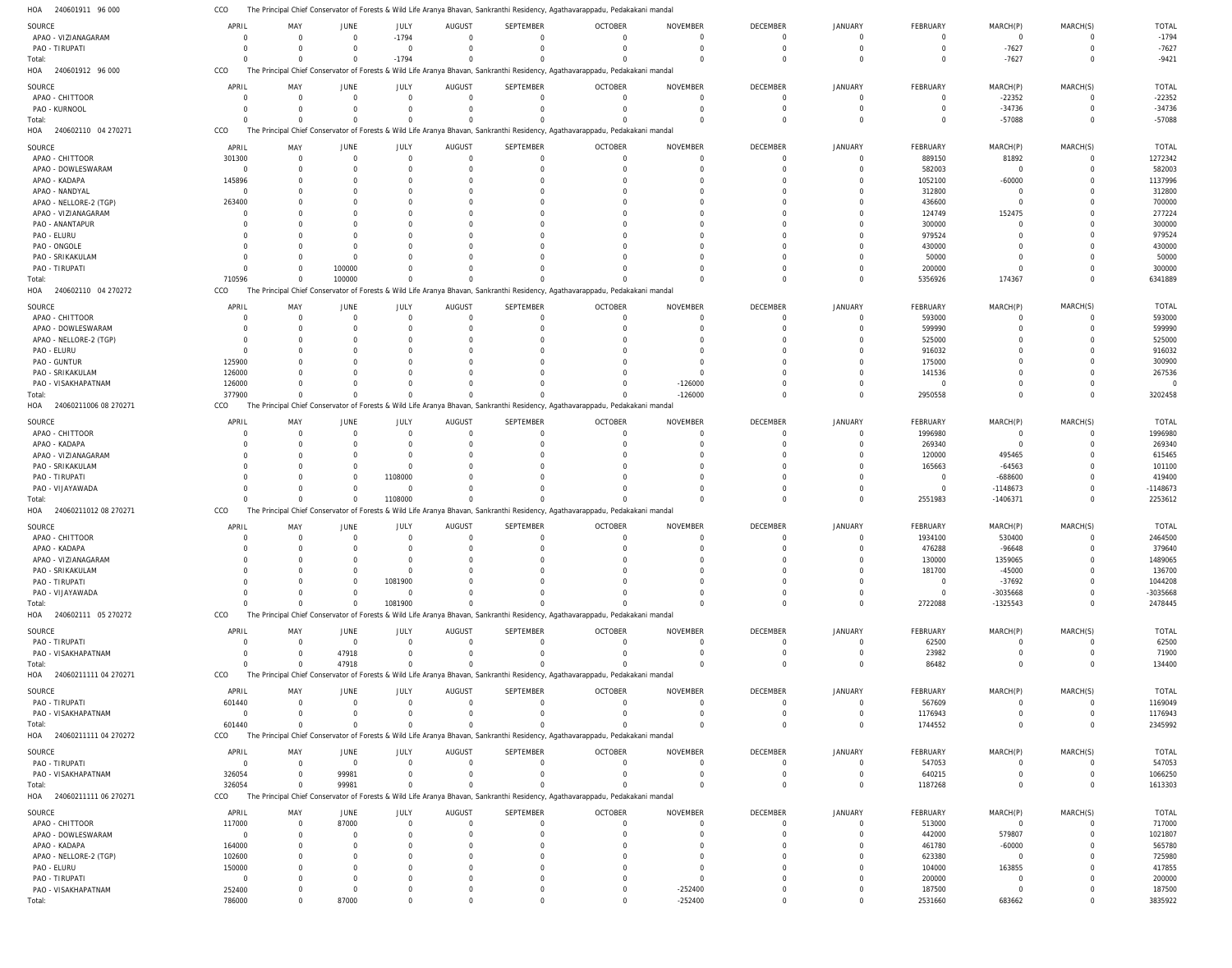240602911 96 000 HOA 240602912 96 000 240604103 05 270271 240604103 06 270271 240604103 08 270271 240604103 09 270271 240604103 10 270271 HOA 251500800 15 270272 251500911 96 000 270001101 27 270272 HOA HOA HOA HOA HOA HOA HOA HOA The Secretary, FOREST DEPARTMENT, A P SECRETARIAT, VELAGAPUDI, The Secretary, FOREST DEPARTMENT, A P SECRETARIAT, VELAGAPUDI, The Principal Chief Conservator of Forests & Wild Life Aranya Bhavan, Sankranthi Residency, Agathavarappadu, Pedakakani mandal The Principal Chief Conservator of Forests & Wild Life Aranya Bhavan, Sankranthi Residency, Agathavarappadu, Pedakakani mandal The Principal Chief Conservator of Forests & Wild Life Aranya Bhavan, Sankranthi Residency, Agathavarappadu, Pedakakani mandal The Principal Chief Conservator of Forests & Wild Life Aranya Bhavan, Sankranthi Residency, Agathavarappadu, Pedakakani mandal The Principal Chief Conservator of Forests & Wild Life Aranya Bhavan, Sankranthi Residency, Agathavarappadu, Pedakakani mandal ENGINEER-IN-CHIEF, (GENL.&PR) ERRAMANZIL COLONY HYDERABAD ERRA MANJIL ANDHRA PRADESH, Skill Development,Entrepreneurship & Innovation Secretariat Chief Engineer (Projects) Ongolu Ongolu PRAKASAM DIST CCO CCO CCO CCO CCO CCO CCO CCO CCO CCO 0 0 88954306 3262320 0 2126754  $\Omega$  $\Omega$ 0 0 0 0 -275000  $\Omega$ 22371665 0  $\Omega$  $\Omega$ 0 0 0 0 -356900  $\Omega$ 86272446 7817692  $\Omega$  $\Omega$ 0 0 -180 0  $\Omega$  $\Omega$ 907622 3847386  $\Omega$  $\Omega$  $\Omega$ 0 0 0 0 0 298057170 2250294  $\Omega$ 0 0 0 0 0 -554996  $\Omega$ -278696 1958953  $\Omega$  $\Omega$ 0 20460182 0 0 230000  $\Omega$ 231289 1851922  $\Omega$  $\Omega$ -9315 0 0 0  $\Omega$  $\Omega$ -372627 0  $\Omega$  $\Omega$ 0 0 0 0 0  $\Omega$ 453261649 6481692  $\Omega$  $\Omega$ 0 0 0 0 0 376044 100077103 1974548 0 1718476 0 0 0 0 62337397 15359952 102218879 1911209 6062862  $\Omega$ 0 687588.3 0 -324000 15193963 1901274 24928793 0 995644  $\Omega$ 0 0 0 0  $\Omega$  $\Omega$ 0 0  $\Omega$  $\Omega$ 0 0 -180 -324000 165528770 20899590 1087675293 30220450 7058506 1718476 -9315 21147770.3 PAO - SRIKAKULAM APAO - CHITTOOR APAO - CHITTOOR APAO - KADAPA APAO - KAKINADA APAO - NANDYAL APAO - NELLORE-2 (TGP) APAO - VIZIANAGARAM PAO - ANANTAPUR PAO - ELURU PAO - KURNOOL PAO - ONGOLE PAO - TIRUPATI PAO - VIJAYAWADA PAO - VISAKHAPATNAM APAO - CHITTOOR APAO - DOWLESWARAM APAO - KAKINADA APAO - NELLORE-2 (TGP) APAO - VIZIANAGARAM PAO - ELURU PAO - GUNTUR PAO - KURNOOL PAO - ONGOLE APAO - CHITTOOR APAO - DOWLESWARAM APAO - KADAPA APAO - KAKINADA APAO - NANDYAL APAO - NELLORE-2 (TGP) APAO - VIZIANAGARAM PAO - ANANTAPUR PAO - ELURU PAO - GUNTUR PAO - KURNOOL PAO - ONGOLE PAO - SRIKAKULAM PAO - TIRUPATI PAO - VIJAYAWADA PAO - VISAKHAPATNAM PAO - VIJAYAWADA APAO - DOWLESWARAM PAO - ELURU PAO - KURNOOL PAO - VIJAYAWADA PAO - ELURU APAO - NARASARAOPET PAO - ONGOLE PAO - VIJAYAWADA SOURCE **SOURCE** SOURCE SOURCE SOURCE SOURCE **SOURCE** SOURCE SOURCE **SOURCE** 0 0 101700 2039745 14295800 340855 1731371 0 3594950 65858040 192800 398400  $\Omega$  $\Omega$ 400645  $\Omega$ 440000 0 0  $\Omega$ 1801920 0  $\Omega$ 1020400 0  $\Omega$ 0  $\Omega$ 0 0 0 0  $\Omega$ 0 0 0 0  $\Omega$ 0 0 2126754 0  $\Omega$ 0 0  $\Omega$ 0 0  $\Omega$ APRIL APRIL APRIL APRIL APRIL APRIL APRIL APRIL APRIL APRIL 0 0 0  $\Omega$ -275000  $\Omega$ 0 0  $\Omega$  $\Omega$  $\Omega$ 0  $\Omega$ 0  $\Omega$  $\Omega$ 0 0 0  $\Omega$  $\Omega$ 0  $\Omega$ 0 3990183 667418 1891656 1524020 3550093 641900 0 1320480  $\Omega$ 1032140 1157010 3663385 1531770 500640 900970 0 0 0  $\Omega$ 0 0  $\Omega$ 0 0 0 MAY MAY MAY MAY MAY MAY MAY MAY MAY MAY 0 0 0  $\Omega$ -42300  $\Omega$ 0 0  $\Omega$ -314600  $\Omega$  $\overline{0}$  $\Omega$ 0  $\Omega$  $\Omega$ 0 0 0  $\Omega$  $\Omega$  $\overline{0}$  $\Omega$ 0 10045200 160977 353946 168980 -13342 14175528 1457910 38456420 958980 358350 5929276 8959342 0 2145969 1880460 1234450 7817692 0  $\Omega$ 0 0  $\Omega$ 0 0  $\Omega$ JUNE **JUNE** JUNE JUNE JUNE JUNE **JUNE** JUNE JUNE **JUNE** -180 0 0  $\Omega$ 0  $\Omega$ 0  $\Omega$ 0  $\Omega$  $\cap$ 0  $\Omega$ 0  $\Omega$  $\Omega$ 0  $\Omega$ 0  $\Omega$  $\Omega$ 0  $\cap$  $\Omega$ 0  $\Omega$ 0  $\Omega$ -32608 0 0 0  $\Omega$ 0 0  $\Omega$ 0  $\Omega$ 940230 0 3847386 0  $\Omega$ 0 0  $\Omega$ 0 0  $\Omega$ JULY JULY JULY JULY JULY JULY JULY JULY JULY JULY 0 0 0 0 0  $\Omega$ 0 0 0 0 0 0  $\Omega$ 0 0 0 0 0 0 0 0 0  $\Omega$ 0 47695947 7470027 47372881 9131849 27745785 34905113 1641654 28861079 3010596 19961619 16276044 25890464 3915504 7970175 2401389 13807044 2250294 0  $\Omega$ 0 0  $\Omega$ 0 0 0 AUGUST AUGUST AUGUST AUGUST AUGUST AUGUST AUGUST AUGUST AUGUST **AUGUST**  $\Omega$ 0  $\Omega$  $\bigcap$ 0  $\Omega$ -154351 0  $\Omega$  $\Omega$  $\Omega$ 0  $\Omega$ 0 -400645  $\Omega$ 0 0  $\Omega$  $\Omega$  $\Omega$ 0  $\Omega$ 0 0  $\Omega$ -30224  $\Omega$ -17652  $\Omega$  $\Omega$ -572512  $\Omega$ 0  $\Omega$ -128423 0  $\bigcap$ 470115  $\Omega$ 1958953 0  $\Omega$ 0  $\Omega$  $\Omega$ 20164525 162284 133373 SEPTEMBER **SEPTEMBER** SEPTEMBER SEPTEMBER SEPTEMBER SEPTEMBER **SEPTEMBER** SEPTEMBER SEPTEMBER **SEPTEMBER** 0 0  $\Omega$  $\Omega$ 0  $\Omega$ 0 0  $\Omega$  $\Omega$  $\Omega$ 0  $\Omega$ 230000  $\Omega$  $\Omega$ 0 0  $\Omega$  $\Omega$  $\Omega$ 0  $\Omega$ 0  $\Omega$  $\Omega$ 0  $\Omega$ -8826  $\Omega$  $\Omega$ 0  $\Omega$ 0  $\Omega$  $\Omega$ 0  $\Omega$ 240115  $\Omega$ 1851922 0  $\Omega$ 0  $\Omega$ -9315 0 0  $\Omega$ OCTOBER OCTOBER OCTOBER OCTOBER OCTOBER OCTOBER OCTOBER OCTOBER OCTOBER **OCTOBER**  $\Omega$ 0  $\Omega$  $\Omega$ 0  $\Omega$ 0 0  $\Omega$  $\Omega$  $\Omega$ 0  $\Omega$ 0  $\Omega$  $\Omega$ 0 0  $\Omega$  $\Omega$  $\Omega$ 0  $\Omega$ 0  $\Omega$  $\Omega$ -372627  $\Omega$ 0 0  $\Omega$ 0  $\Omega$ 0 0  $\Omega$ 0  $\Omega$  $\Omega$  $\Omega$  $\Omega$ 0  $\Omega$ 0  $\Omega$  $\Omega$ 0 0  $\Omega$ NOVEMBER NOVEMBER NOVEMBER NOVEMBER NOVEMBER NOVEMBER NOVEMBER NOVEMBER NOVEMBER NOVEMBER  $\Omega$ 0 0 0 0  $\Omega$ 0 0  $\Omega$ 0  $\Omega$ 0  $\Omega$ 0 0  $\Omega$ 0 0 0 0 0 0  $\Omega$ 0 79781023 15228676 70982981 10236629 32762454 47611397 3094243 32303221 9268219 12855321 19884074 40741496 2962820 14008947 3563116 57977032 6481692 0  $\Omega$ 0  $\Omega$  $\Omega$ 0 0  $\Omega$ DECEMBER **DECEMBER** DECEMBER DECEMBER DECEMBER DECEMBER **DECEMBER** DECEMBER DECEMBER DECEMBER 0 0 0 0 0  $\Omega$ 0 0  $\Omega$  $\Omega$  $\Omega$ 0  $\Omega$ 0 0  $\Omega$ 341600 34444 0 0  $\Omega$ 0  $\Omega$ 0 10880339 1690001 7689773 2094596 3759038 5980215 547218 35743734 5000068 238633 2471455 10315437 2374266 1847285 1299715 8145330 1974548 0  $\Omega$ 0 1718476  $\Omega$ 0 0 0 JANUARY JANUARY JANUARY JANUARY JANUARY JANUARY JANUARY JANUARY JANUARY **JANUARY** 0 0 10025111 17196004 1302435  $\Omega$ 9971200 282294 2439026 6629511 3431104 10878616  $\Omega$ 74600 107496 1080000 3978671 659596 385600 447583 6995497 973705 558000 281300 8090076 2302586 15808680 805229 5922175 19097871  $\Omega$ 7299388 513549 -1845721 3463800 25030609 1876660 1577552 2325507 9950918 1911209 1829088 1394334 2839440  $\Omega$  $\Omega$ 687588.3 0  $\Omega$ FEBRUARY FEBRUARY FEBRUARY FEBRUARY FEBRUARY FEBRUARY **FEBRUARY** FEBRUARY FEBRUARY **FFBRUARY** 0 -324000 -449500 2612834 -400000  $\Omega$ 8024389  $\Omega$ -745000 3663101 1505043 -114770 42000 67140 988726  $\Omega$ 1042000 0 0 192379 -18200 71495 613600 0 1897031 4102419 -2603502 481055 -78999 4749700 3887792 216610 534000 435430 -615868 4773000 0 206463 1119738 5823924  $\Omega$ 0 -4356 1000000 0  $\Omega$ 0 0  $\Omega$ MARCH(P) MARCH(P) MARCH(P) MARCH(P) MARCH(P) MARCH(P) MARCH(P) MARCH(P) MARCH(P) MARCH(P)  $\Omega$ 0 0  $\Omega$ 0  $\Omega$ 0 0  $\Omega$  $\Omega$  $\Omega$ 0  $\Omega$ 0  $\Omega$  $\Omega$ 0 0  $\Omega$  $\Omega$  $\Omega$ 0  $\Omega$ 0  $\Omega$  $\Omega$ 0  $\Omega$ 0  $\Omega$  $\Omega$ 0  $\Omega$ 0  $\Omega$  $\Omega$ 0  $\Omega$  $\Omega$ 0  $\Omega$ 0  $\Omega$ 0  $\Omega$  $\Omega$ 0  $\Omega$  $\Omega$ MARCH(S) MARCH(S) MARCH(S) MARCH(S) MARCH(S) MARCH(S) MARCH(S) MARCH(S) MARCH(S) MARCH(S) -180 -324000 9677311 21848583 14880935 340855 19572609 282294 5288976 75836052 5128947 11162246 42000 371740 1096222 1080000 5802271 694040 385600 639962 8779217 1045200 1171600 1301700 162379799 31622104 141093564 24442358 73588118 127161724 10628817 143628420 19285412 33035772 48565791 119245310 12661020 28257031 15141355 96938698 30220450 1829088 1389978 3839440 1718476 -9315 20852113.3 162284 133373 TOTAL TOTAL TOTAL TOTAL TOTAL TOTAL TOTAL TOTAL TOTAL TOTAL Total: Total: Total: Total: Total: Total: Total: Total: Total: Total: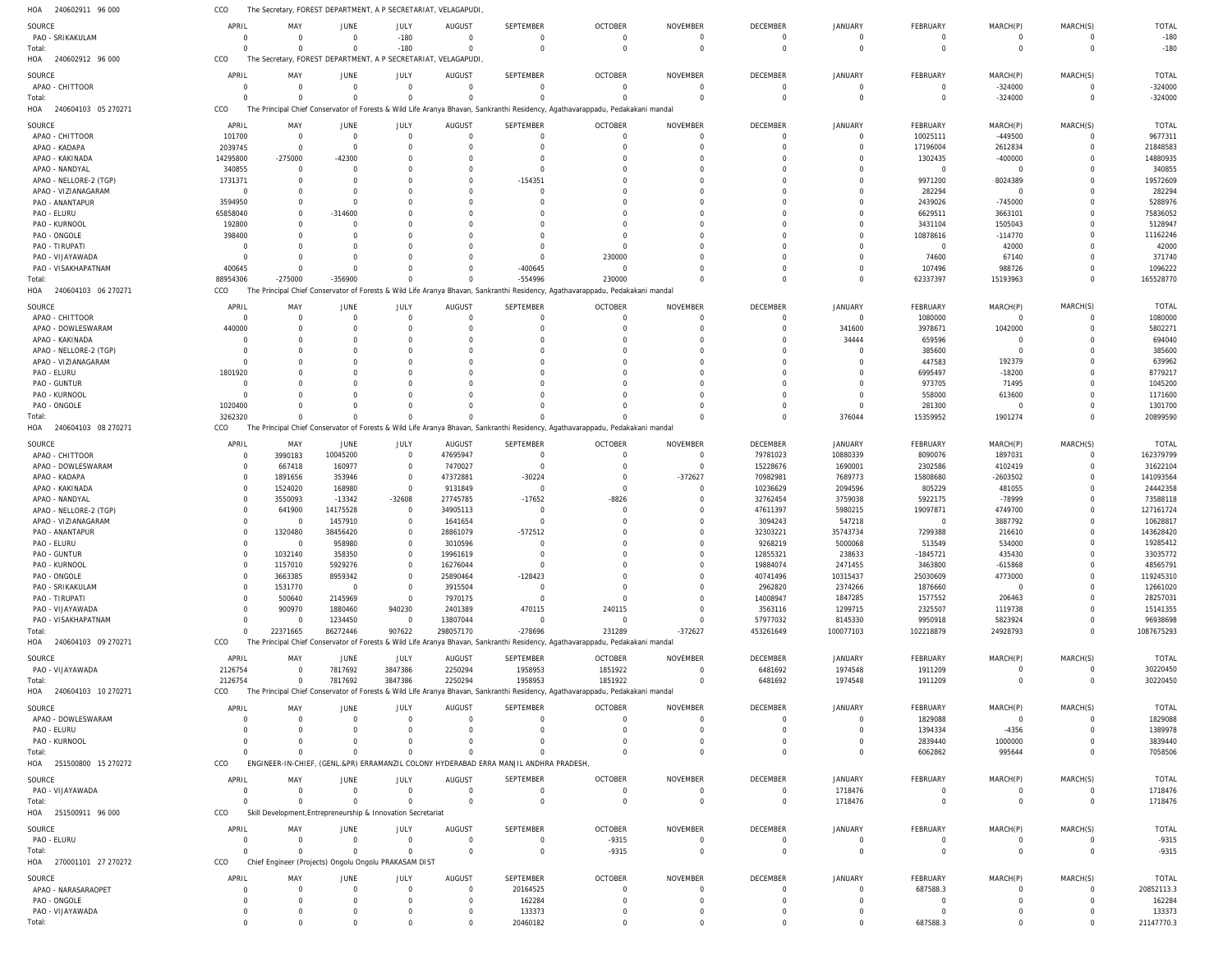| HOA<br>270001101 27 270274             | CCO                  |                            | Chief Engineer (Projects) Ongolu Ongolu PRAKASAM DIST                   |                         |                                                                                                     |                                                                                                                      |                            |                                  |                            |                               |                               |                            |                               |                            |
|----------------------------------------|----------------------|----------------------------|-------------------------------------------------------------------------|-------------------------|-----------------------------------------------------------------------------------------------------|----------------------------------------------------------------------------------------------------------------------|----------------------------|----------------------------------|----------------------------|-------------------------------|-------------------------------|----------------------------|-------------------------------|----------------------------|
| SOURCE                                 | APRIL                | MAY                        | JUNE                                                                    | JULY                    | AUGUST                                                                                              | SEPTEMBER                                                                                                            | <b>OCTOBER</b>             | <b>NOVEMBER</b>                  | <b>DECEMBER</b>            | <b>JANUARY</b>                | FEBRUARY                      | MARCH(P)                   | MARCH(S)                      | <b>TOTAL</b>               |
| APAO - NARASARAOPET                    | - 0                  | $\overline{0}$             | $\mathbf 0$                                                             | $\Omega$                | $\overline{0}$                                                                                      | $\Omega$<br>$\Omega$                                                                                                 | $\Omega$<br>$\Omega$       | $\overline{0}$                   | $\overline{0}$             | $\Omega$                      | 150000                        | $\mathbf 0$                | $\overline{0}$                | 150000                     |
| Total:<br>HOA 270001105 26 270275      | $\Omega$<br>CCO      | $\Omega$                   | $\Omega$                                                                | $\Omega$                | $\Omega$<br>The Engineer-in-Chief, Flood Control & Drainage, Irrigation Compound, Near Civil Court, |                                                                                                                      |                            | $\overline{0}$                   | $\mathbf 0$                | $\Omega$                      | 150000                        | $\overline{0}$             | $\mathbf 0$                   | 150000                     |
| SOURCE                                 | APRIL                | MAY                        | <b>JUNE</b>                                                             | JULY                    | <b>AUGUST</b>                                                                                       | <b>SEPTEMBER</b>                                                                                                     | <b>OCTOBER</b>             | <b>NOVEMBER</b>                  | <b>DECEMBER</b>            | JANUARY                       | FEBRUARY                      | MARCH(P)                   | MARCH(S)                      | <b>TOTAL</b>               |
| PAO - VIJAYAWADA                       | $\Omega$             | $\Omega$                   | $\Omega$                                                                | $\Omega$                | $\Omega$                                                                                            | $\mathbf 0$                                                                                                          | $\Omega$                   | $\Omega$                         | $\overline{0}$             | $\Omega$                      | 744397                        | 7298075.35                 | $\mathbf 0$                   | 8042472.35                 |
| Total:                                 | $\Omega$             |                            | $\Omega$                                                                | $\Omega$                |                                                                                                     | $\Omega$                                                                                                             | $\Omega$                   | $\Omega$                         | $\Omega$                   | $\Omega$                      | 744397                        | 7298075.35                 | $\mathbf 0$                   | 8042472.35                 |
| 270001107 26 270272<br>HOA             | CCO                  |                            | The Chief Engineer (Projects), Irrigarion, Opposite to hotel mourayinr  |                         |                                                                                                     |                                                                                                                      |                            |                                  |                            |                               |                               |                            |                               |                            |
| SOURCE                                 | APRIL                | MAY                        | JUNE                                                                    | JULY                    | <b>AUGUST</b>                                                                                       | <b>SEPTEMBER</b>                                                                                                     | <b>OCTOBER</b>             | <b>NOVEMBER</b>                  | DECEMBER                   | <b>JANUARY</b>                | FEBRUARY                      | MARCH(P)                   | MARCH(S)                      | <b>TOTAL</b>               |
| APAO - NANDYAL                         | 0<br>$\Omega$        | $\Omega$<br>$\Omega$       | $\overline{0}$<br>$\Omega$                                              | $\mathbf 0$<br>$\Omega$ | $\overline{0}$<br>$\Omega$                                                                          | $\mathbf 0$<br>$\Omega$                                                                                              | $\overline{0}$<br>$\Omega$ | $\overline{0}$<br>$\Omega$       | $\overline{0}$<br>$\Omega$ | $\Omega$<br>$\Omega$          | 1397516.77                    | 10387226<br>10387226       | $\mathbf 0$<br>$\mathbf 0$    | 11784742.77<br>11784742.77 |
| Total:<br>HOA 270001107 27 270272      | CCO                  |                            | The Chief Engineer (Projects), Irrigarion, Opposite to hotel mourayinr, |                         |                                                                                                     |                                                                                                                      |                            |                                  |                            |                               | 1397516.77                    |                            |                               |                            |
| SOURCE                                 | APRIL                | MAY                        | JUNE                                                                    | JULY                    | AUGUST                                                                                              | <b>SEPTEMBER</b>                                                                                                     | <b>OCTOBER</b>             | NOVEMBER                         | DECEMBER                   | <b>JANUARY</b>                | FEBRUARY                      | MARCH(P)                   | MARCH(S)                      | <b>TOTAL</b>               |
| APAO - NANDYAL                         | $\Omega$             | $\Omega$                   | 294665                                                                  | $\Omega$                | $\Omega$                                                                                            | $\Omega$                                                                                                             | $\Omega$                   | 0                                | $\Omega$                   | $\Omega$                      | 2283667.92                    | $\mathbf 0$                | $\Omega$                      | 2578332.92                 |
| Total:                                 | $\Omega$             |                            | 294665                                                                  | $\Omega$                | $\Omega$                                                                                            | $\Omega$                                                                                                             | $\Omega$                   | $\overline{0}$                   | $\overline{0}$             | $\Omega$                      | 2283667.92                    | $\mathbf 0$                | $\mathbf 0$                   | 2578332.92                 |
| HOA 270001109 27 270272                | CCO                  |                            | The Chief Engineer (Projects), Irrigarion, Opposite to hotel mourayinr  |                         |                                                                                                     |                                                                                                                      |                            |                                  |                            |                               |                               |                            |                               |                            |
| SOURCE                                 | APRIL                | MAY                        | JUNE                                                                    | JULY                    | <b>AUGUST</b>                                                                                       | SEPTEMBER                                                                                                            | <b>OCTOBER</b>             | NOVEMBER                         | DECEMBER                   | JANUARY                       | FEBRUARY                      | MARCH(P)                   | MARCH(S)                      | <b>TOTAL</b>               |
| PAO - KURNOOL<br>Total:                | - 0<br>$\Omega$      | $\overline{0}$<br>$\Omega$ | $\overline{0}$<br>$\Omega$                                              | $\Omega$<br>$\Omega$    | $\overline{0}$<br>$\Omega$                                                                          | $\Omega$<br>$\mathbf 0$                                                                                              | $\Omega$<br>$\Omega$       | $\Omega$<br>$\overline{0}$       | $\Omega$<br>$\overline{0}$ | $\Omega$<br>$\Omega$          | 67934<br>67934                | $^{\circ}$<br>$\mathbf 0$  | $\mathbf 0$<br>$\mathbf 0$    | 67934<br>67934             |
| HOA 270001115 27 270272                | CCO                  |                            |                                                                         |                         |                                                                                                     | The Chief Engineer (Projects), North Coastal Districts 8-1-22, Opp: A U Registrar Office, North Coast                |                            |                                  |                            |                               |                               |                            |                               |                            |
| SOURCE                                 | APRIL                | MAY                        | JUNE                                                                    | JULY                    | <b>AUGUST</b>                                                                                       | SEPTEMBER                                                                                                            | <b>OCTOBER</b>             | <b>NOVEMBER</b>                  | DECEMBER                   | <b>JANUARY</b>                | FEBRUARY                      | MARCH(P)                   | MARCH(S)                      | <b>TOTAL</b>               |
| PAO - SRIKAKULAM                       | $\Omega$             | $\Omega$                   | $\Omega$                                                                | $\Omega$                | $\Omega$                                                                                            | $\Omega$                                                                                                             | $\Omega$                   | $\Omega$                         | $\Omega$                   | $\Omega$                      | 233600                        | 890035                     | $\Omega$                      | 1123635                    |
| Total:                                 | $\Omega$             |                            | $\overline{0}$                                                          | $\Omega$                | $\Omega$                                                                                            | $\Omega$                                                                                                             | $\Omega$                   | $\Omega$                         | $\Omega$                   | $\Omega$                      | 233600                        | 890035                     | $\mathbf 0$                   | 1123635                    |
| HOA<br>27000112411 27 270272           | CCO                  |                            | The Chief Engineer (Projects), Irrigarion, Opposite to hotel mourayinr, |                         |                                                                                                     |                                                                                                                      |                            |                                  |                            |                               |                               |                            |                               |                            |
| SOURCE                                 | APRIL                | MAY                        | JUNE                                                                    | JULY                    | <b>AUGUST</b>                                                                                       | <b>SEPTEMBER</b>                                                                                                     | <b>OCTOBER</b>             | <b>NOVEMBER</b>                  | <b>DECEMBER</b>            | JANUARY                       | FEBRUARY                      | MARCH(P)                   | MARCH(S)                      | TOTAL                      |
| APAO - NANDYAL                         | - 0<br>$\Omega$      | $\Omega$<br>$\Omega$       | $\overline{0}$<br>$\Omega$                                              | $\mathbf 0$<br>$\Omega$ | $\overline{0}$<br>$\Omega$                                                                          | $\overline{0}$<br>$\Omega$                                                                                           | $\overline{0}$             | 2165066                          | $\overline{0}$<br>$\Omega$ | 2892                          | $\overline{0}$                | $\mathbf 0$                | $\mathbf 0$<br>$\mathbf 0$    | 2167958<br>2167958         |
| Total:<br>HOA 27000112411 27 270274    | CCO                  |                            | The Chief Engineer (Projects), Irrigarion, Opposite to hotel mourayinr  |                         |                                                                                                     |                                                                                                                      | $\overline{0}$             | 2165066                          |                            | 2892                          | $\mathbf 0$                   | $\overline{0}$             |                               |                            |
|                                        | APRIL                | MAY                        | JUNE                                                                    | JULY                    | <b>AUGUST</b>                                                                                       | SEPTEMBER                                                                                                            | <b>OCTOBER</b>             | <b>NOVEMBER</b>                  | DECEMBER                   | <b>JANUARY</b>                | FEBRUARY                      | MARCH(P)                   | MARCH(S)                      | <b>TOTAL</b>               |
| SOURCE<br>APAO - NANDYAL               | $\Omega$             | $\Omega$                   | $\mathbf 0$                                                             | $\Omega$                | $\Omega$                                                                                            | $\Omega$                                                                                                             | $\Omega$                   | $\Omega$                         | 44403133                   | $\Omega$                      | 0                             | 14959878                   | $\Omega$                      | 59363011                   |
| Total:                                 | $\Omega$             |                            | $\Omega$                                                                | $\Omega$                | $\Omega$                                                                                            | $\Omega$                                                                                                             | $\Omega$                   | $\Omega$                         | 44403133                   | $\Omega$                      | $\mathbf 0$                   | 14959878                   | $\Omega$                      | 59363011                   |
| HOA 270001135 26 270272                | CCO                  |                            | The Chief Engineer (Projects), Irrigation, Kadapa Mamilla Palli Tgp     |                         |                                                                                                     |                                                                                                                      |                            |                                  |                            |                               |                               |                            |                               |                            |
| SOURCE                                 | APRIL                | MAY                        | JUNE                                                                    | JULY                    | <b>AUGUST</b>                                                                                       | SEPTEMBER                                                                                                            | <b>OCTOBER</b>             | NOVEMBER                         | DECEMBER                   | JANUARY                       | FEBRUARY                      | MARCH(P)                   | MARCH(S)                      | <b>TOTAL</b>               |
| APAO - KADAPA                          | - 0                  | $\Omega$<br>$\Omega$       | $\overline{0}$<br>$\Omega$                                              | $\mathbf 0$<br>$\Omega$ | $\overline{0}$<br>$\Omega$                                                                          | $\Omega$<br>$\Omega$                                                                                                 | $\overline{0}$<br>$\Omega$ | - 0                              | 586820                     | $\Omega$<br>$\Omega$          | 142343                        | $\mathbf 0$<br>$\mathbf 0$ | $\overline{0}$<br>$\mathbf 0$ | 729163                     |
| Total:<br>HOA 270001138 28 270274      | $\Omega$<br>CCO      |                            |                                                                         |                         | The Chief Engineer (Projects), Polavaram Project Dhawaleswaram East Godavari Dist                   |                                                                                                                      |                            | $\overline{0}$                   | 586820                     |                               | 142343                        |                            |                               | 729163                     |
| SOURCE                                 | APRIL                | MAY                        | JUNE                                                                    | JULY                    | <b>AUGUST</b>                                                                                       | SEPTEMBER                                                                                                            | <b>OCTOBER</b>             | NOVEMBER                         | DECEMBER                   | <b>JANUARY</b>                | FEBRUARY                      | MARCH(P)                   | MARCH(S)                      | <b>TOTAL</b>               |
| APAO - DOWLESWARAM                     | $\Omega$             | $\Omega$                   | $\Omega$                                                                | $\Omega$                | $\Omega$                                                                                            | $\Omega$                                                                                                             | $\Omega$                   | $\Omega$                         | 59146121                   | $\Omega$                      | 717970                        | 10096529                   | $\Omega$                      | 69960620                   |
| Total:                                 | $\Omega$             |                            | $\mathbf 0$                                                             | $\mathbf 0$             |                                                                                                     | $\Omega$                                                                                                             | $\Omega$                   | $\Omega$                         | 59146121                   | $\Omega$                      | 717970                        | 10096529                   | $\Omega$                      | 69960620                   |
| 270001800 04 270274<br>HOA             | CCO                  |                            |                                                                         |                         | The Engineer-in-Chief, Flood Control & Drainage, Irrigation Compound, Near Civil Court,             |                                                                                                                      |                            |                                  |                            |                               |                               |                            |                               |                            |
| SOURCE                                 | APRIL                | MAY                        | JUNE                                                                    | JULY                    | <b>AUGUST</b>                                                                                       | SEPTEMBER                                                                                                            | <b>OCTOBER</b>             | <b>NOVEMBER</b>                  | DECEMBER                   | <b>JANUARY</b>                | FEBRUARY                      | MARCH(P)                   | MARCH(S)                      | <b>TOTAL</b>               |
| APAO - DOWLESWARAM<br>APAO - KAKINADA  | - 0<br>$\Omega$      | $\Omega$<br>$\Omega$       | 55720<br>$\overline{0}$                                                 | $\Omega$<br>$\Omega$    | $\Omega$<br>$\Omega$                                                                                | $\Omega$<br>$\Omega$                                                                                                 | $\Omega$<br>$\Omega$       | - 0<br>$\Omega$                  | 4006087<br>581621          | $\Omega$<br>$\Omega$          | 3738012                       | 1050732<br>586333          | $\mathbf 0$<br>$\Omega$       | 8850551<br>1292863         |
| Total:                                 |                      |                            | 55720                                                                   |                         |                                                                                                     |                                                                                                                      |                            |                                  | 4587708                    |                               | 124909<br>3862921             | 1637065                    | $\Omega$                      | 10143414                   |
| HOA 270001800 21 270272                | CCO                  |                            |                                                                         |                         |                                                                                                     | The Chief Engineer (Projects), North Coastal Districts 8-1-22, Opp: A U Registrar Office, North Coast                |                            |                                  |                            |                               |                               |                            |                               |                            |
| SOURCE                                 | APRIL                | MAY                        | JUNE                                                                    | JULY                    | AUGUST                                                                                              | <b>SEPTEMBER</b>                                                                                                     | <b>OCTOBER</b>             | <b>NOVEMBER</b>                  | DECEMBER                   | <b>JANUARY</b>                | FEBRUARY                      | MARCH(P)                   | MARCH(S)                      | <b>TOTAL</b>               |
| APAO - VIZIANAGARAM                    | $\Omega$             | $\Omega$                   | $\Omega$                                                                | $\Omega$                | $\Omega$                                                                                            | $\Omega$                                                                                                             | $\Omega$                   | $\Omega$                         | $\overline{0}$             | $\Omega$                      | 425445                        | $\mathbf 0$                | $\Omega$                      | 425445                     |
| PAO - SRIKAKULAM                       | - 0                  |                            | <sup>0</sup>                                                            | $\Omega$                |                                                                                                     | $\Omega$                                                                                                             |                            | $\Omega$                         | $\Omega$                   | $\Omega$                      | 220006                        | $\Omega$                   | $\Omega$                      | 220006                     |
| PAO - VISAKHAPATNAM<br>Total:          | -0<br>$\Omega$       |                            | 0<br>$\Omega$                                                           | $\Omega$                |                                                                                                     | $\Omega$<br>$\Omega$                                                                                                 | $\Omega$                   | 0<br>$\Omega$                    | $\Omega$<br>$\Omega$       | 6610<br>6610                  | 441824<br>1087275             | 878166<br>878166           | $\Omega$<br>$\Omega$          | 1326600<br>1972051         |
| HOA 270001800 21 270274                | CCO                  |                            |                                                                         |                         |                                                                                                     | The Chief Engineer (Projects), North Coastal Districts 8-1-22, Opp: A U Registrar Office, North Coast                |                            |                                  |                            |                               |                               |                            |                               |                            |
| SOURCE                                 | APRIL                | MAY                        | JUNE                                                                    | JULY                    | AUGUST                                                                                              | SEPTEMBER                                                                                                            | <b>OCTOBER</b>             | <b>NOVEMBER</b>                  | DECEMBER                   | <b>JANUARY</b>                | FEBRUARY                      | MARCH(P)                   | MARCH(S)                      | <b>TOTAL</b>               |
| PAO - SRIKAKULAM                       | - 0                  | $\Omega$                   | $\overline{0}$                                                          | $\mathbf 0$             | $\overline{0}$                                                                                      | $\mathbf 0$                                                                                                          | $\mathbf 0$                | $\overline{0}$                   | $\overline{0}$             | $\overline{0}$                | 266381                        | $\mathbf 0$                | 0                             | 266381                     |
| Total:                                 | $\Omega$             |                            | $\Omega$                                                                | $\Omega$                | $\Omega$                                                                                            | $\mathbf 0$                                                                                                          | $\mathbf 0$                | $\overline{0}$                   | $\mathbf 0$                | $\overline{0}$                | 266381                        | $\mathbf 0$                | $\mathbf 0$                   | 266381                     |
| HOA 270001800 22 270272                | CCO                  |                            | The Chief Engineer (Projects), Irrigation, Kadapa Mamilla Palli Tgp     |                         |                                                                                                     |                                                                                                                      |                            |                                  |                            |                               |                               |                            |                               |                            |
| SOURCE<br>APAO - KADAPA                | APRIL<br>$\Omega$    | MAY<br>$\Omega$            | JUNE<br>$\Omega$                                                        | JULY<br>$\Omega$        | <b>AUGUST</b><br>$\Omega$                                                                           | SEPTEMBER<br>$\Omega$                                                                                                | <b>OCTOBER</b><br>$\Omega$ | NOVEMBER<br>$\Omega$             | DECEMBER<br>$\Omega$       | <b>JANUARY</b><br>$\Omega$    | FEBRUARY<br>1190057           | MARCH(P)<br>$\Omega$       | MARCH(S)<br>0                 | <b>TOTAL</b><br>1190057    |
| PAO - KADAPA                           | -0                   |                            | $\Omega$                                                                | $\Omega$                |                                                                                                     | $\Omega$                                                                                                             |                            | 0                                | $\overline{0}$             | $\Omega$                      | 308349                        | 763532                     | $\mathbf 0$                   | 1071881                    |
| Total:                                 | $\Omega$             |                            | $\Omega$                                                                |                         |                                                                                                     |                                                                                                                      |                            | $\Omega$                         | $\Omega$                   | $\Omega$                      | 1498406                       | 763532                     | $\Omega$                      | 2261938                    |
| HOA 270080800 14 270272                | CCO                  |                            |                                                                         |                         |                                                                                                     | The Commissioner, Command Area Development Authority, H.no.14-7-29, 3rd floor vysya bhavan Namboori gopalarao street |                            |                                  |                            |                               |                               |                            |                               |                            |
| SOURCE                                 | APRIL                | MAY                        | JUNE                                                                    | JULY                    | AUGUST                                                                                              | SEPTEMBER                                                                                                            | <b>OCTOBER</b>             | <b>NOVEMBER</b>                  | DECEMBER                   | JANUARY                       | FEBRUARY                      | MARCH(P)                   | MARCH(S)                      | <b>TOTAL</b>               |
| APAO - DOWLESWARAM                     | 0                    | 12859279                   | $\overline{0}$                                                          | $\mathbf 0$             | $\Omega$                                                                                            | $\mathbf 0$                                                                                                          | $\mathbf 0$                | $\overline{0}$                   | 6496690                    | 7669129.2                     | 5458577                       | $-150084$                  | $\mathbf 0$                   | 32333591.2                 |
| APAO - KAKINADA<br>APAO - NARASARAOPET | 0<br>0               | 2057918<br>$\Omega$        | 0<br>0                                                                  | $\Omega$                | $\Omega$                                                                                            | $\Omega$<br>$\Omega$                                                                                                 | $\Omega$<br>0              | 6712267<br>616066                | 1425444<br>18105283.29     | 2479666<br>$\Omega$           | 9656200<br>1024090            | $\mathbf 0$<br>$\Omega$    | $\mathbf 0$<br>$\mathbf 0$    | 22331495<br>19745439.29    |
| APAO - NELLORE-1 (SP)                  | $\Omega$             | 11255860                   | 0                                                                       |                         |                                                                                                     | $\Omega$                                                                                                             | $\Omega$                   | 13991097                         | 16151087                   | 13069871.4                    | 7151372                       | 0                          | $\Omega$                      | 61619287.4                 |
| APAO - VIZIANAGARAM                    | $\Omega$             | $\Omega$                   | 0                                                                       |                         |                                                                                                     | $\Omega$                                                                                                             | $\Omega$                   | 1127136                          | 3957195.3                  | 201781                        | $\overline{0}$                | $\Omega$                   | $\Omega$                      | 5286112.3                  |
| PAO - ELURU<br>PAO - GUNTUR            | $\Omega$<br>- 0      | 12010893<br>$\Omega$       | 0                                                                       |                         |                                                                                                     | $\Omega$<br>$\Omega$                                                                                                 | -0                         | $\overline{0}$<br>$\overline{0}$ | 18670174.99<br>1311913     | 2432513<br>5573204.73         | 13346332.1<br>13327163.32     | 713377<br>680846.95        | $\mathbf 0$<br>$\Omega$       | 47173290.09<br>20893128    |
| PAO - ONGOLE                           | -0                   | $\Omega$                   |                                                                         |                         |                                                                                                     | $\Omega$                                                                                                             | 0                          | $\Omega$                         | 3888391                    | $\Omega$                      | $\overline{0}$                | 434306                     | $\Omega$                      | 4322697                    |
| PAO - SRIKAKULAM                       | $\Omega$             | $\Omega$                   |                                                                         |                         |                                                                                                     | $\Omega$                                                                                                             | $\Omega$                   | 1422056.09                       | 6650595.38                 | $\Omega$                      | $\mathbf 0$                   | $\mathbf 0$                | $\Omega$                      | 8072651.47                 |
| PAO - VIJAYAWADA                       | $\Omega$             | 5093900                    |                                                                         |                         |                                                                                                     | $\Omega$                                                                                                             | $\Omega$                   | 411300                           | 8322977.25                 | 13465805                      | 7831503                       | 472500                     | $\mathbf 0$                   | 35597985.25                |
| PAO - VISAKHAPATNAM<br>Total:          | $\Omega$<br>$\Omega$ | $\Omega$<br>43277850       | 0<br>$\Omega$                                                           | $\Omega$                |                                                                                                     | $\Omega$<br>$\Omega$                                                                                                 | 0<br>$\mathbf 0$           | 4907003<br>29186925.09           | 9434475.1<br>94414226.31   | $\overline{0}$<br>44891970.33 | $\overline{0}$<br>57795237.42 | $\Omega$<br>2150945.95     | $\mathbf 0$<br>$\mathbf 0$    | 14341478.1<br>271717155.1  |
|                                        |                      |                            |                                                                         |                         |                                                                                                     |                                                                                                                      |                            |                                  |                            |                               |                               |                            |                               |                            |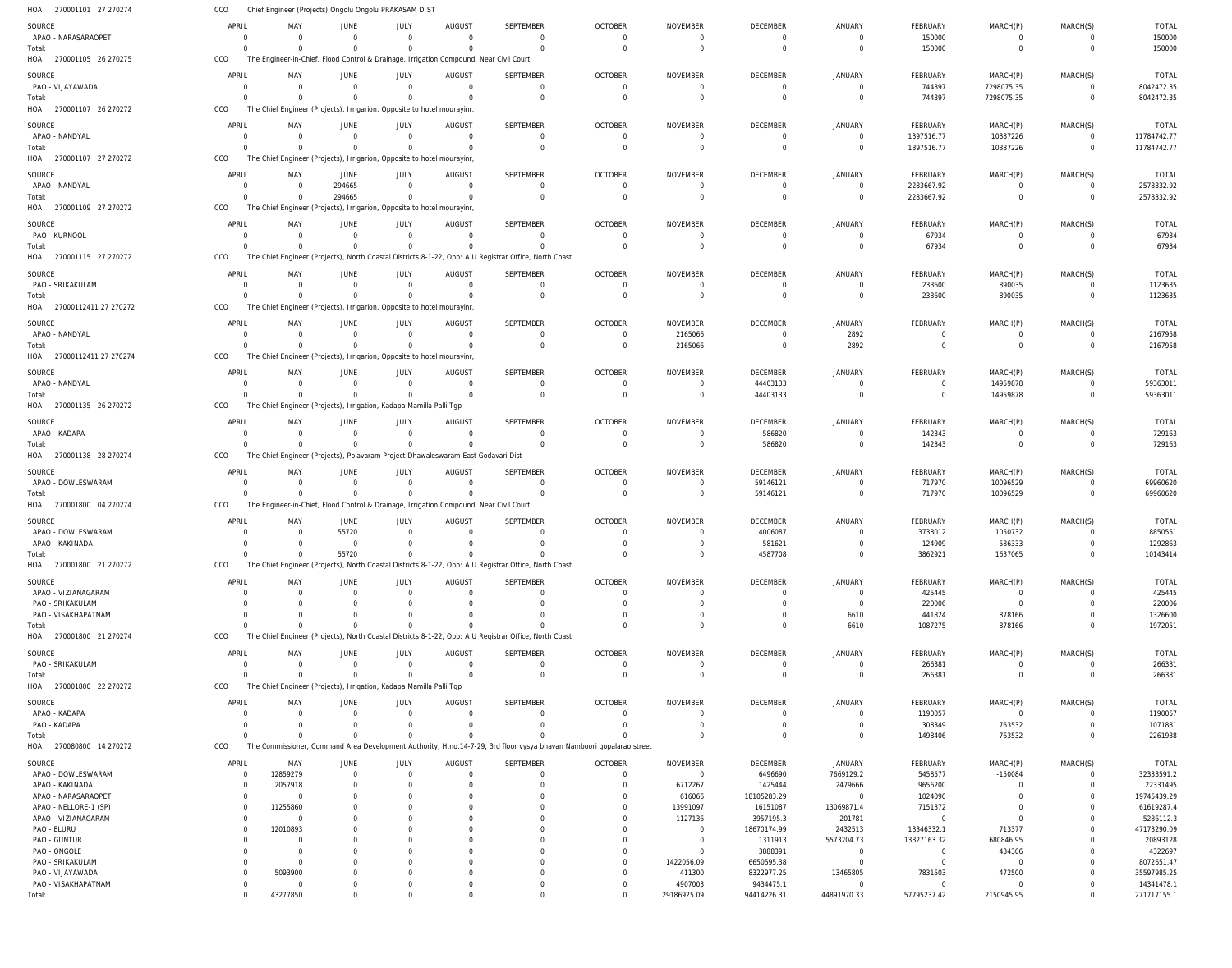27010319511 26 270272 27020278911 04 270271 HOA 27020279611 04 270271 270203102 06 270274 285100107 03 270271 285100107 03 270272 30540133712 05 270272 30540133712 06 270272 305403103 04 270272 305404105 07 270271 305404105 07 270272 HOA HOA HOA HOA HOA HOA HOA HOA HOA HOA Chief Engineer (Projects) Ongolu Ongolu PRAKASAM DIST The Director, Ground Water Department, Vysya Bhawan,Namburivari Veedhi Hanumanpet The Director, Ground Water Department, Vysya Bhawan,Namburivari Veedhi Hanumanpet The Chief Engineer, Minor Irrigation,I&CAD 14-7-29, 3rd Floor,Vyshya Bhavan Namboori Gopalarao Street, Hanumanpet SERICULTURE - HOD COMMISSIONER SERICULTURE RD NO.72,PRASASAN NAGAR SERICULTURE - HOD COMMISSIONER SERICULTURE RD NO.72,PRASASAN NAGAR The Engineer-in-chief(R&B,NH,ADMN,CRF,ROB/RUBS),HOD R&B Department,State HOD Offices Buildin 4th&5th Floors, M.G.Road, beside R.T.O. The Engineer-in-chief(R&B,NH,ADMN,CRF,ROB/RUBS),HOD R&B Department,State HOD Offices Buildin 4th&5th Floors, M.G.Road, beside R.T.O. The Engineer-in-chief,Roads and Buildings,Administration State Roads, Ist Floor, A-Block, Anjaneya Towers, Ibrahimpatnam, The Engineer-in-chief,Roads and Buildings,Administration State Roads, Ist Floor, A-Block, Anjaneya Towers, Ibrahimpatnam, The Engineer-in-chief,Roads and Buildings,Administration State Roads, Ist Floor, A-Block, Anjaneya Towers, Ibrahimpatnam, CCO CCO CCO CCO CCO CCO CCO CCO CCO CCO CCO 0  $\Omega$ 0 0  $\Omega$ 0 0 0  $\Omega$  $\Omega$ 0  $\Omega$ 0 0  $\Omega$ 0 0 0 0  $\Omega$ 0  $\Omega$ 0 0 10503 0 0 82022 391350 111102039 0  $\Omega$ 0 0  $\Omega$ 30334  $\Omega$ 0  $\Omega$  $\Omega$ 0  $\Omega$ 0 0  $\Omega$ 0 0 0  $\Omega$ 0 0  $\Omega$ 0  $\Omega$  $\Omega$ 0 0  $\Omega$  $\Omega$ 297113286.03 0  $\Omega$ 0 0  $\Omega$ 0 0 0 3258480 59459458 0  $\Omega$ 0 0  $\Omega$  $\Omega$ 0 0 0 30183029.22 0  $\Omega$ 0 360505  $\Omega$ 0 11767348 53412529 80314415.14 136190254.12 0 10127 0 0 0 0 16829365.1 43231493.5 438478 354539184.57 6660 1217188 88436 207424  $\Omega$ 0 0 2523999 5590 1880501.87 0 -1227 0 0 0 0 2993543 5435929.2 864018 85682165.47 0  $\Omega$ 0 0  $\Omega$ 0 0 0 0 0 6660 1226088 88436 567929 10503 30334 31590256.1 104685972.7 85272331.14 1076149918.28 PAO - ONGOLE APAO - CHITTOOR APAO - NELLORE-1 (SP) PAO - KURNOOL PAO - ONGOLE PAO - KURNOOL APAO - DOWLESWARAM PAO - VIJAYAWADA PAO - VIJAYAWADA APAO - KADAPA PAO - ANANTAPUR PAO - KURNOOL PAO - VIJAYAWADA PAO - VISAKHAPATNAM APAO - CHITTOOR APAO - KADAPA PAO - ANANTAPUR PAO - KURNOOL PAO - VIJAYAWADA PAO - VISAKHAPATNAM APAO - CHITTOOR APAO - KADAPA APAO - KAKINADA PAO - ANANTAPUR PAO - ELURU PAO - SRIKAKULAM APAO - CHITTOOR APAO - DOWLESWARAM APAO - KADAPA APAO - KAKINADA APAO - NANDYAL APAO - NARASARAOPET APAO - NELLORE-2 (TGP) APAO - VIZIANAGARAM PAO - ANANTAPUR PAO - ELURU PAO - GUNTUR PAO - KURNOOL PAO - ONGOLE PAO - SRIKAKULAM PAO - TIRUPATI PAO - VIJAYAWADA PAO - VISAKHAPATNAM APAO - CHITTOOR APAO - DOWLESWARAM APAO - KADAPA SOURCE **SOURCE** SOURCE **SOURCE** SOURCE SOURCE **SOURCE SOURCE** SOURCE SOURCE SOURCE 0 0 0 0  $\Omega$  $\Omega$ 0 0 0  $\mathbf{0}$  $\Omega$  $\Omega$ 0  $\Omega$  $\mathbf{0}$ 0  $\Omega$ 0  $\Omega$ 0 0  $\Omega$ 0  $\Omega$  $\Omega$  $\Omega$  $\Omega$ 0  $\Omega$ 0 0  $\Omega$ 0  $\Omega$ 0 0 0  $\Omega$  $\Omega$ 0 0 0  $\Omega$  $\Omega$ 0 0 APRIL APRIL APRIL APRIL APRIL APRIL APRIL APRIL APRIL APRIL APRIL 0 0 0 0  $\Omega$  $\Omega$ 0 0  $\Omega$ 0  $\Omega$  $\bigcap$ 0  $\Omega$ 0 0  $\Omega$ 0  $\Omega$ 0 0  $\Omega$ 0  $\Omega$  $\Omega$ 0 0 0  $\Omega$ 0  $\Omega$  $\Omega$ 0  $\Omega$ 0 0  $\Omega$  $\Omega$  $\Omega$ 0 0 0  $\Omega$ 0 0 0 MAY MAY MAY MAY MAY MAY MAY MAY MAY MAY MAY 0 0 0 0  $\Omega$  $\Omega$ 0 10503  $\Omega$  $\mathbf{0}$ 0  $\Omega$ 0  $\Omega$  $\mathbf{0}$ 82022  $\Omega$ 0  $\Omega$ 0 0 391350 0  $\Omega$ 0  $\Omega$  $\Omega$ 0 111102039  $\overline{0}$  $\Omega$  $\Omega$ 0  $\Omega$  $\overline{0}$ 0 0  $\Omega$  $\Omega$  $\overline{0}$ 0 0  $\Omega$  $\Omega$ 0 27703569 JUNE JUNE JUNE **JUNE** JUNE JUNE **JUNE** JUNE JUNE JUNE JUNE 0 0 0  $\Omega$  $\Omega$  $\Omega$ 0 0 30334 0  $\Omega$  $\cap$ 0  $\Omega$ 0  $\Omega$  $\cap$ 0  $\Omega$ 0 0  $\cap$ 0  $\Omega$ 0  $\Omega$  $\Omega$ 0  $\Omega$ 0  $\Omega$ 0 0  $\cap$ 0  $\Omega$ 0 0  $\cap$ 0  $\Omega$  $\Omega$  $\Omega$  $\Omega$ 0 0 JULY JULY JULY JULY JULY JULY JULY JULY JULY JULY JULY 0 0 0 0 0  $\Omega$ 0 0 0 0 0  $\Omega$ 0 0 0 0 0 0  $\Omega$ 0 0  $\Omega$ 0  $\Omega$ 0 0 0 0  $\Omega$ 0 0  $\Omega$ 0 0 0 0 0 0  $\Omega$ 0 0 0 0  $\Omega$ 0 0 AUGUST AUGUST AUGUST **AUGUST** AUGUST AUGUST **AUGUST AUGUST** AUGUST AUGUST AUGUST  $\Omega$ 0 0  $\Omega$ 0  $\Omega$ 0  $\Omega$  $\Omega$ 0 0  $\Omega$ 0  $\Omega$ 0  $\Omega$  $\bigcap$ 0  $\Omega$ 0  $\Omega$  $\Omega$ 0  $\bigcap$ 0  $\Omega$ 5492330.1 2753241 76497134 330449 15877043 15260549 0 13899963 9775900  $\Omega$ 30477941.98 64119866.95 1784400 429872  $\Omega$ 53801807 6612789 22974388.08 12886451 49596110.03 SEPTEMBER SEPTEMBER SEPTEMBER **SEPTEMBER** SEPTEMBER **SEPTEMBER** SEPTEMBER **SEPTEMBER** SEPTEMBER SEPTEMBER SEPTEMBER 0 0 0 0  $\Omega$  $\Omega$ 0  $\Omega$  $\Omega$ 0 0  $\Omega$ 0  $\Omega$ 0  $\Omega$  $\Omega$ 0  $\Omega$ 0  $\Omega$  $\Omega$ 0  $\Omega$ 0 3258480  $\Omega$ 0 63509882 0 0 0 0  $\cap$ 0 0 -4050424  $\Omega$  $\Omega$ 0 0  $\Omega$ 0  $\Omega$ 0 3092553 OCTOBER OCTOBER OCTOBER **OCTOBER** OCTOBER OCTOBER **OCTOBER** OCTOBER OCTOBER OCTOBER OCTOBER  $\Omega$ 0 0 0  $\Omega$  $\Omega$ 0  $\Omega$  $\Omega$ 0  $\Omega$  $\Omega$ 0  $\Omega$ 0 0  $\Omega$ 0  $\Omega$ 0  $\Omega$  $\Omega$ 0  $\Omega$ 0 0  $\Omega$ 0  $\Omega$ 0  $\Omega$  $\Omega$ 0  $\Omega$ 0  $\Omega$ 30183029.22  $\Omega$  $\Omega$ 0 0  $\Omega$ 0  $\Omega$ 0 0 NOVEMBER NOVEMBER NOVEMBER NOVEMBER NOVEMBER NOVEMBER NOVEMBER NOVEMBER NOVEMBER NOVEMBER NOVEMBER  $\Omega$ 0 0 0  $\Omega$  $\Omega$ 360505  $\Omega$  $\Omega$ 11767348 0  $\cap$ 0  $\Omega$ 0 23869033  $\Omega$ 0 24672267 4871229 0 39077372 8738 5158313.14 2380564 33689428 2547701 0 133642553.12 0  $\Omega$  $\cap$ 0  $\Omega$ 0 0  $\Omega$  $\Omega$  $\Omega$ 0 0 0  $\Omega$ 8459053 36119464 93315667.59 DECEMBER **DECEMBER** DECEMBER **DECEMBER** DECEMBER DECEMBER **DECEMBER** DECEMBER DECEMBER DECEMBER DECEMBER 0 0 0 10127 0  $\Omega$ 0 0  $\Omega$ 0 6669794.1 0 0 10159571 0 0 10771063.4 7658515 14304124.1 10497791 51207 387271 0  $\Omega$  $\mathbf{0}$ 0 36189377.99 14129135 101951664.4 19912935 4386380 513795 2154299  $\Omega$ 0 14836865 28512739.69 12839293.1  $\Omega$ 29315192.72 10496846 71061260.67 8239401 93774010.35 0 11186184 JANUARY JANUARY JANUARY **JANUARY** JANUARY JANUARY **JANUARY** JANUARY JANUARY JANUARY JANUARY 6660 269504 464530 371659 111495 88436 207424  $\Omega$  $\Omega$ 0  $\Omega$ 0 0  $\cap$ 0 0 158415 1468283 897301 0 0 5590 0  $\Omega$ 0  $\Omega$  $\Omega$ 0 207797 70000 0  $\Omega$ 66864  $\Omega$ 0 26455  $\bigcap$ 98586 69986 69994 0 1270819.87  $\Omega$ 8783768.67 193827.2 5158201.39 FEBRUARY FEBRUARY FEBRUARY **FFBRUARY** FEBRUARY FEBRUARY **FEBRUARY FEBRUARY** FEBRUARY FEBRUARY FEBRUARY 0 0 0 -1227 0  $\Omega$ 0  $\Omega$  $\Omega$ 0 0 1947024 201369 845150 1122216 0  $\Omega$ 2517156.1 912389.1 884168  $\Omega$ 864018 0  $\Omega$ 0  $\Omega$  $\Omega$ 0 85683558.47 0  $\Omega$  $\Omega$ -1393  $\Omega$ 0 0 0  $\Omega$  $\Omega$ 0 0 0  $\Omega$ 24740070.77 0 4022964.5 MARCH(P) MARCH(P) MARCH(P) MARCH(P) MARCH(P) MARCH(P) MARCH(P) MARCH(P) MARCH(P) MARCH(P) MARCH(P)  $\Omega$ 0 0 0  $\Omega$  $\Omega$ 0  $\Omega$  $\Omega$ 0  $\Omega$  $\cap$ 0  $\Omega$ 0 0  $\Omega$ 0  $\Omega$ 0 0  $\Omega$ 0  $\Omega$  $\Omega$ 0  $\Omega$ 0  $\Omega$ 0  $\Omega$  $\cap$ 0  $\Omega$ 0 0  $\Omega$  $\Omega$  $\Omega$ 0 0 0 0  $\Omega$ 0 0 MARCH(S) MARCH(S) MARCH(S) MARCH(S) MARCH(S) MARCH(S) MARCH(S) MARCH(S) MARCH(S) MARCH(S) MARCH(S) 6660 269504 464530 380559 111495 88436 567929 10503 30334 11767348 6669794.1 1947024 201369 11004721 1122216 23951055 10929478.4 11643954.1 40786081.2 16253188 51207 40725601 8738 5158313.14 2380564 36947908 44229409.09 16882376 572594627.99 20313384 20263423 15774344 2219770 13899963 9775900 14863320 85123286.89 77057746.05 1854386 29815058.72 10496846 126133887.54 14852190 158731290.87 49199742.2 194075249.51 TOTAL TOTAL TOTAL TOTAL TOTAL TOTAL TOTAL TOTAL TOTAL TOTAL TOTAL Total: Total: Total: Total: Total: Total: Total: Total: Total: Total:

APAO - KAKINADA

0

0

0

0

0

19393701.1

0

0

148006519.58

0

486372

2161174

0

170047766.68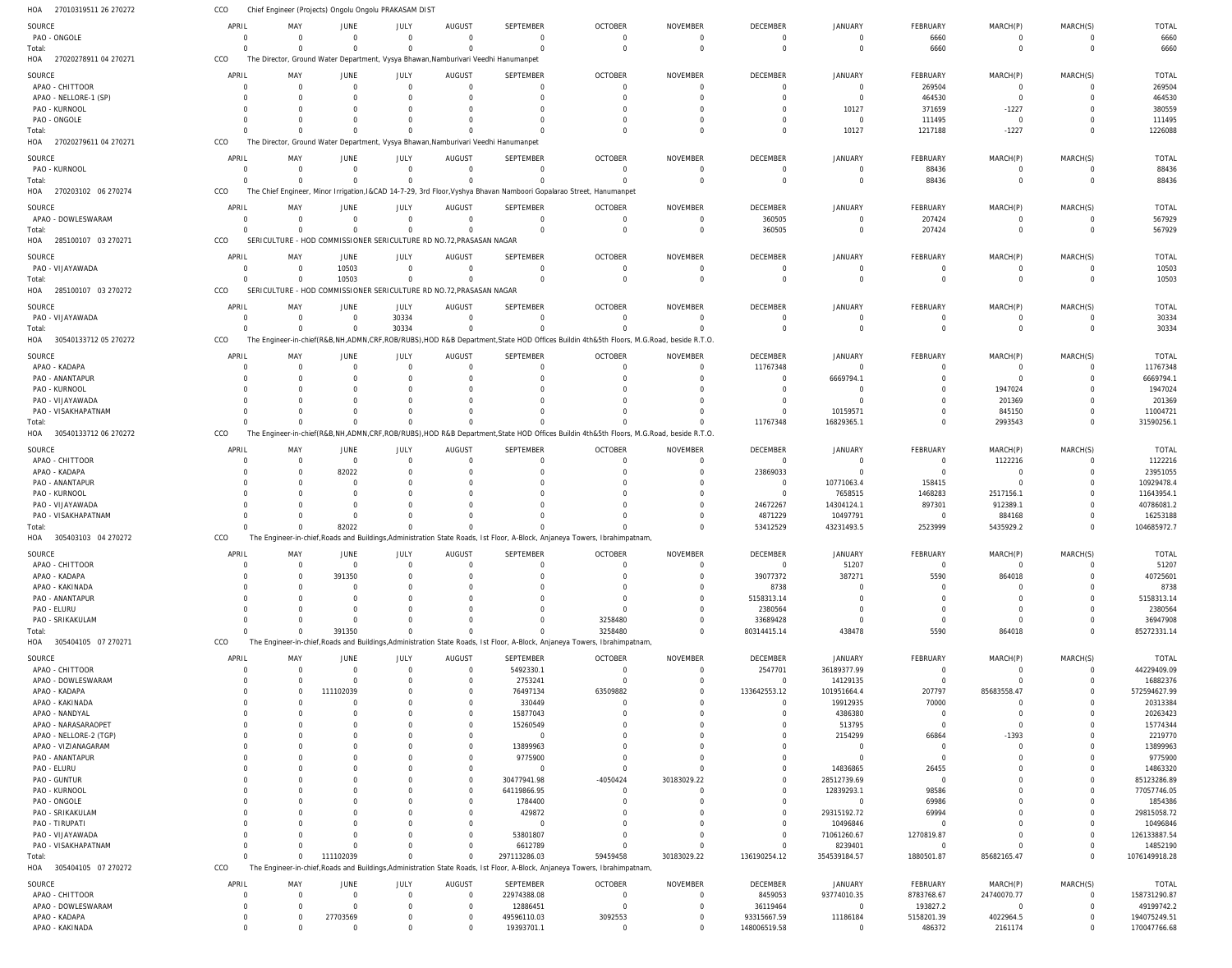305404105 07 270272 HOA The Engineer-in-chief,Roads and Buildings,Administration State Roads, Ist Floor, A-Block, Anjaneya Towers, Ibrahimpatnam, CCO

| SOURCE                     | APRIL                      | MAY           | JUNE           | JULY                                                         | AUGUST          | SEPTEMBER                                                                            | <b>OCTOBER</b>                                                                                                              | NOVEMBER             | DECEMBER           | JANUARY                       | FEBRUARY                   | MARCH(P)                    | MARCH(S)                         | <b>TOTAL</b>        |
|----------------------------|----------------------------|---------------|----------------|--------------------------------------------------------------|-----------------|--------------------------------------------------------------------------------------|-----------------------------------------------------------------------------------------------------------------------------|----------------------|--------------------|-------------------------------|----------------------------|-----------------------------|----------------------------------|---------------------|
| APAO - NANDYAL             | $\mathbf 0$                | $\Omega$      | $\Omega$       | $\mathbf 0$                                                  | $\Omega$        | 16470453                                                                             |                                                                                                                             | $\Omega$             | 19167634.1         | 38040682                      | 2898065.7                  | 4155986.76                  | $\overline{0}$                   | 80732821.56         |
| APAO - NARASARAOPET        | $\Omega$                   | $\Omega$      |                | $\Omega$                                                     | $\Omega$        | 10093543                                                                             |                                                                                                                             | $\Omega$             | 38059386.27        | 18010329                      | 147216                     | 1067867.96                  | $\overline{0}$                   | 67378342.23         |
|                            |                            |               |                |                                                              |                 |                                                                                      |                                                                                                                             |                      |                    |                               |                            |                             |                                  |                     |
| APAO - NELLORE-2 (TGP)     | $\Omega$                   | $\Omega$      |                | $\Omega$                                                     | $\Omega$        | 39492735.85                                                                          |                                                                                                                             |                      | 60809570.42        | 27910342.74                   | 714670                     | 1044561                     | $\overline{0}$                   | 129971880.01        |
| APAO - VIZIANAGARAM        | $\Omega$                   | $\Gamma$      |                | $\Omega$                                                     | $\Omega$        | 25188181                                                                             |                                                                                                                             |                      | 13494394           | 26721294.4                    | 172934.3                   | $\mathbf 0$                 | $\Omega$                         | 65576803.7          |
| PAO - ANANTAPUR            | $\Omega$                   | $\Omega$      |                | $\Omega$                                                     | $\Omega$        | 32624240.78                                                                          |                                                                                                                             |                      | 43171643           | 50703285.63                   | 744135                     | 739766                      | $\overline{0}$                   | 127983070.41        |
| PAO - ELURU                | C                          | $\Gamma$      |                | $\Omega$                                                     | $\Omega$        | 30508404.04                                                                          |                                                                                                                             |                      | 241368519.6        | 6631                          | 5150599.09                 | 13183792                    | $\overline{0}$                   | 290217945.73        |
|                            | C                          |               | $\Omega$       | $\Omega$                                                     | $\Omega$        |                                                                                      |                                                                                                                             |                      |                    |                               |                            |                             | $\overline{0}$                   |                     |
| PAO - GUNTUR               |                            | $\Omega$      |                |                                                              |                 | 6736742.45                                                                           |                                                                                                                             |                      | 60725235.38        | 33894075.35                   | $\mathbf{0}$               | 6988734.87                  |                                  | 108344788.05        |
| PAO - KADAPA               | C                          | $\Gamma$      | $\Omega$       | $\Omega$                                                     | $\cap$          | 15311452.74                                                                          | 7040097                                                                                                                     | $\cap$               | 14460531           | 10242783                      | 976235                     | 1487303.1                   | $\Omega$                         | 49518401.84         |
| PAO - KURNOOL              | C                          | $\Omega$      | 301830         | 3153191                                                      | $\Omega$        | 30339339                                                                             | 4864287                                                                                                                     | $\Omega$             | 1087319.1          | 30087962.5                    | 2428653                    | 4598278                     | $\Omega$                         | 76860859.6          |
| PAO - ONGOLE               | C                          | -C            | $\Omega$       | $\Omega$                                                     | $\Omega$        | 49157872                                                                             | $\Omega$                                                                                                                    | 3203147              | 49556124           | 9810440                       | 2000299                    | 1717445.1                   | $\Omega$                         | 115445327.1         |
| PAO - SRIKAKULAM           | $\Omega$                   | $\Omega$      | $\Omega$       | $\Omega$                                                     | $\Omega$        | 21636297.5                                                                           | $\Omega$                                                                                                                    | 4278538              | 12190944           | 55630882.59                   | 3626655                    | 3486035                     | $\overline{0}$                   | 100849352.09        |
|                            |                            |               |                |                                                              |                 |                                                                                      |                                                                                                                             |                      |                    |                               |                            |                             |                                  |                     |
| PAO - TIRUPATI             | C                          | -C            | $\Omega$       | 0                                                            | $\cap$          | 25243456                                                                             | $\cap$                                                                                                                      | $\Omega$             | 3882151            | 17644621.1                    | 3939618                    | 6922134                     | $\Omega$                         | 57631980.1          |
| PAO - VIJAYAWADA           | $\Gamma$                   | $\Gamma$      | 429232.5       | $\Omega$                                                     | $\Omega$        | 45247123.58                                                                          |                                                                                                                             | $\Omega$             | 95254181.42        | 26361507.56                   | 932616.4                   | 5118858.9                   | $\overline{0}$                   | 173343520.36        |
| PAO - VISAKHAPATNAM        | $\Gamma$                   | $\Gamma$      | $\Omega$       | $\Omega$                                                     | $\Omega$        | 19239122.67                                                                          | 120064                                                                                                                      | $\Omega$             | 61644411.87        | 3726118.15                    | 2157295.39                 | 3821498.28                  | $\Omega$                         | 90708510.36         |
| Total:                     | $\Omega$                   | $\Omega$      | 28434631.5     | 3153191                                                      |                 | 472139613.82                                                                         | 15117001                                                                                                                    | 7481685              | 1000772749.33      | 453751149.37                  | 40511161.14                | 85256470.24                 | $\overline{0}$                   | 2106617652.4        |
|                            |                            |               |                |                                                              |                 |                                                                                      |                                                                                                                             |                      |                    |                               |                            |                             |                                  |                     |
| 305404105 13 270271<br>HOA | CCO                        |               |                | The Chief Engineer (R&B), PPP Anjaneya towers, ibrahimpatnam |                 |                                                                                      |                                                                                                                             |                      |                    |                               |                            |                             |                                  |                     |
|                            | APRIL                      | MAY           |                |                                                              | AUGUST          |                                                                                      | <b>OCTOBER</b>                                                                                                              | <b>NOVEMBER</b>      |                    |                               | FEBRUARY                   |                             |                                  | <b>TOTAL</b>        |
| SOURCE                     |                            |               | JUNE           | JULY                                                         |                 | SEPTEMBER                                                                            |                                                                                                                             |                      | DECEMBER           | JANUARY                       |                            | MARCH(P)                    | MARCH(S)                         |                     |
| APAO - CHITTOOR            | $\overline{0}$             | $\Omega$      | $\Omega$       | $\mathbf 0$                                                  | $\Omega$        | 39151838                                                                             | $\Omega$                                                                                                                    | $\Omega$             | $\overline{0}$     | 166827                        | $^{\circ}$                 | 0                           | $\overline{0}$                   | 39318665            |
| APAO - DOWLESWARAM         | $\Omega$                   | $\Omega$      | $\Omega$       | $\Omega$                                                     | $\Omega$        | $\mathbf 0$                                                                          | $\Omega$                                                                                                                    | $\Omega$             | $\overline{0}$     | 6437488                       | $\mathbf 0$                | $\mathbf 0$                 | $\overline{0}$                   | 6437488             |
| APAO - KADAPA              | $\Omega$                   | $\Omega$      | 85859642       | $\Omega$                                                     | $\cap$          | $\mathbf 0$                                                                          |                                                                                                                             | $\Omega$             | 76696103.21        | $\Omega$                      | $\Omega$                   | $\Omega$                    | $\overline{0}$                   | 162555745.21        |
| APAO - KAKINADA            | $\Omega$                   | $\Omega$      | $\Omega$       | $\Omega$                                                     | $\Omega$        | $\Omega$                                                                             |                                                                                                                             |                      | $\mathbf 0$        | 14118314                      | $\Omega$                   | $\Omega$                    | $\overline{0}$                   | 14118314            |
|                            |                            |               |                |                                                              |                 |                                                                                      |                                                                                                                             |                      |                    |                               |                            |                             |                                  |                     |
| APAO - NARASARAOPET        | $\Omega$                   | $\Omega$      | $\Omega$       | $\Omega$                                                     | $\Omega$        | 9130340.92                                                                           | $\Omega$                                                                                                                    | 10224711.83          | $\Omega$           | $\Omega$                      | $\Omega$                   | $\Omega$                    | $\Omega$                         | 19355052.75         |
| APAO - NELLORE-2 (TGP)     | $\Omega$                   | $\Omega$      |                | $\Omega$                                                     |                 | 2089418                                                                              |                                                                                                                             |                      | $\mathbf 0$        | 1439949                       | $\Omega$                   | $\Omega$                    | $\Omega$                         | 3529367             |
| APAO - VIZIANAGARAM        | $\Omega$                   | $\Omega$      | $\Omega$       | $\Omega$                                                     | $\Omega$        | 7247947                                                                              |                                                                                                                             |                      | $\Omega$           | 29062430.57                   | $\Omega$                   | $\Omega$                    | $\Omega$                         | 36310377.57         |
| PAO - ANANTAPUR            | C                          | $\Omega$      | $\Omega$       | $\Omega$                                                     | $\Omega$        | 47252852                                                                             |                                                                                                                             |                      | $\Omega$           | $\overline{0}$                | $\mathbf 0$                | $\Omega$                    | $\Omega$                         | 47252852            |
|                            |                            |               |                |                                                              |                 |                                                                                      |                                                                                                                             |                      |                    |                               |                            |                             |                                  |                     |
| PAO - ELURU                | C                          | $\Omega$      | $\Omega$       | $\Omega$                                                     | $\Omega$        | 21611979                                                                             |                                                                                                                             |                      | $\Omega$           | 165606                        | 34300                      | $\Omega$                    | $\Omega$                         | 21811885            |
| PAO - GUNTUR               | $\Omega$                   | $\Omega$      | $\Omega$       | $\Omega$                                                     | $\Omega$        | $\overline{0}$                                                                       |                                                                                                                             |                      | $\Omega$           | 2529152.39                    | $\Omega$                   | $\Omega$                    | $\Omega$                         | 2529152.39          |
| PAO - KURNOOL              | $\Omega$                   | $\Omega$      | 47310678.95    | $\Omega$                                                     | $\Omega$        | 24010951.1                                                                           |                                                                                                                             |                      | $\Omega$           | 56389491.24                   | $\Omega$                   | $\Omega$                    | $\overline{0}$                   | 127711121.29        |
| PAO - ONGOLE               | $\Omega$                   | $\Omega$      | $\Omega$       | $\Omega$                                                     |                 | 25008684                                                                             |                                                                                                                             |                      | $\Omega$           | 70000                         | $\Omega$                   | $\Omega$                    | $\Omega$                         | 25078684            |
|                            |                            |               |                |                                                              |                 |                                                                                      |                                                                                                                             |                      |                    |                               |                            |                             |                                  |                     |
| PAO - SRIKAKULAM           | $\Omega$                   | $\Omega$      | $\Omega$       | $\Omega$                                                     | $\Omega$        | 34469999                                                                             |                                                                                                                             |                      | $\Omega$           | 15384461                      | 587694                     | $\Omega$                    | $\Omega$                         | 50442154            |
| PAO - TIRUPATI             | $\Omega$                   | $\Omega$      | $\Omega$       | $\Omega$                                                     | $\Omega$        | 6843168                                                                              |                                                                                                                             |                      | $\Omega$           | $\Omega$                      | $\mathbf 0$                | $\Omega$                    | $\Omega$                         | 6843168             |
| PAO - VIJAYAWADA           | $\Omega$                   | $\Omega$      | $\Omega$       | $\Omega$                                                     | $\Omega$        | 16365913                                                                             |                                                                                                                             |                      | $\Omega$           | $\Omega$                      | $\mathbf 0$                | $\Omega$                    | $\Omega$                         | 16365913            |
|                            | $\Omega$                   | $\Omega$      | $\Omega$       | $\Omega$                                                     | $\Omega$        |                                                                                      |                                                                                                                             |                      | $\Omega$           | $\Omega$                      | $\mathbf 0$                |                             | $\Omega$                         | 3236708             |
| PAO - VISAKHAPATNAM        |                            |               |                |                                                              |                 | 925041                                                                               |                                                                                                                             |                      |                    |                               |                            | 2311667                     |                                  |                     |
| Total:                     | $\Omega$                   | $\mathbf{0}$  | 133170321.0    | $\Omega$                                                     | $\cap$          | 234108131.02                                                                         | $\Omega$                                                                                                                    | 10224711.83          | 76696103.21        | 125763719.2                   | 621994                     | 2311667                     | $\overline{0}$                   | 582896647.21        |
| 305404105 13 270272<br>HOA | CCO                        |               |                | The Chief Engineer (R&B), PPP Anjaneya towers, ibrahimpatnam |                 |                                                                                      |                                                                                                                             |                      |                    |                               |                            |                             |                                  |                     |
|                            |                            |               |                |                                                              |                 |                                                                                      |                                                                                                                             |                      |                    |                               |                            |                             |                                  |                     |
| SOURCE                     | APRIL                      | MAY           | JUNE           | JULY                                                         | AUGUST          | SEPTEMBER                                                                            | <b>OCTOBER</b>                                                                                                              | NOVEMBER             | DECEMBER           | JANUARY                       | FEBRUARY                   | MARCH(P)                    | MARCH(S)                         | TOTAL               |
| APAO - CHITTOOR            | $\mathbf 0$                | $\Omega$      | $\Omega$       | $\mathbf 0$                                                  | $\Omega$        | 2610557                                                                              | $\Omega$                                                                                                                    | $\Omega$             | 35928981.1         | 42182904.28                   | 265096                     | $\mathbf 0$                 | $\overline{0}$                   | 80987538.38         |
| APAO - DOWLESWARAM         | $\Omega$                   | $\Omega$      | $\Omega$       | $\mathbf 0$                                                  | $\Omega$        | 13113784.2                                                                           |                                                                                                                             |                      | 23966989.36        | $\overline{0}$                | $\mathbf 0$                | $\mathbf{0}$                | $\Omega$                         | 37080773.56         |
|                            |                            |               |                |                                                              |                 |                                                                                      |                                                                                                                             |                      |                    |                               |                            |                             |                                  |                     |
| APAO - KADAPA              | $\Omega$                   | $\Omega$      | 19735653       | $\Omega$                                                     | $\Omega$        | 133026334.09                                                                         |                                                                                                                             |                      | 38859084           | 10790481                      | 349986                     | 1267824                     | $\Omega$                         | 204029362.09        |
| APAO - KAKINADA            | $\Omega$                   | $\Omega$      |                | $\Omega$                                                     | $\Omega$        | 40944005                                                                             |                                                                                                                             |                      | 221401713.57       | $\overline{0}$                | 251361.24                  | $\mathbf 0$                 | $\overline{0}$                   | 262597079.81        |
| APAO - NANDYAL             | C                          | $\Omega$      |                | $\Omega$                                                     | $\Omega$        | 21778989                                                                             |                                                                                                                             |                      | 58959112.1         | 7310489                       | 1275351.54                 | 1519312.55                  | $\Omega$                         | 90843254.19         |
| APAO - NARASARAOPET        | $\Omega$                   | $\Omega$      | $\Omega$       | $\Omega$                                                     | $\Omega$        | 17070525.67                                                                          |                                                                                                                             | $\Omega$             | 16811401.08        | 34681322.23                   | 1007956.48                 | $\mathbf 0$                 | $\Omega$                         | 69571205.46         |
|                            |                            |               |                |                                                              |                 |                                                                                      |                                                                                                                             |                      |                    |                               |                            |                             |                                  |                     |
| APAO - NELLORE-2 (TGP)     | C                          | $\Gamma$      | $\Omega$       | $\Omega$                                                     | $\cap$          | 4566901.5                                                                            |                                                                                                                             | $\Omega$             | 66053444.99        | 10861528                      | 516300                     | 886994                      | $\Omega$                         | 82885168.49         |
| APAO - VIZIANAGARAM        | C                          | $\Omega$      | $\Omega$       | 11488222                                                     | $\Omega$        | 33321225                                                                             |                                                                                                                             | 10096321.1           | 20933952.1         | 39614660.43                   | 564320.1                   | 4402935.37                  | $\Omega$                         | 120421636.1         |
| PAO - ANANTAPUR            | C                          | $\Gamma$      |                | $\Omega$                                                     | $\cap$          | 41683244.5                                                                           |                                                                                                                             | $\Omega$             | 28173638.05        | 79920366.42                   | 103894                     | 566341                      | $\Omega$                         | 150447483.97        |
| PAO - ELURU                | $\Omega$                   | $\Omega$      |                | 0                                                            | $\Omega$        | 20178664                                                                             |                                                                                                                             | $\Omega$             | 216611928.51       | $\overline{0}$                | 702919.1                   | $\overline{0}$              | $\Omega$                         | 237493511.61        |
|                            |                            |               |                |                                                              |                 |                                                                                      |                                                                                                                             |                      |                    |                               |                            |                             |                                  |                     |
| PAO - GUNTUR               | $\Omega$                   | $\Omega$      | $\Omega$       | $\Omega$                                                     | $\Omega$        | 13259639.82                                                                          | $\cap$                                                                                                                      | 1163616.03           | 41992911.67        | 31039474.38                   | $\mathbf 0$                | 2659999.48                  | $\Omega$                         | 90115641.38         |
| PAO - KADAPA               |                            |               | 55594.43       | 0                                                            |                 | 9921445.15                                                                           | 34280215.83                                                                                                                 |                      | 0                  | 7588276.84                    | 312477                     | $\mathbf 0$                 | $^{\circ}$                       | 52158009.25         |
| PAO - KURNOOL              | C                          | 0             | $\overline{0}$ | 5047754                                                      | $\Omega$        | 17252634.03                                                                          | 5378433                                                                                                                     |                      | 5680212.2          | 35886138.9                    | $\mathbf{0}$               | 2301471.79                  | $\Omega$                         | 71546643.92         |
| PAO - ONGOLE               | $\mathbf 0$                | $\Omega$      | 186009.1       | 0                                                            | $\Omega$        | 75541041.1                                                                           |                                                                                                                             |                      | 11973229           | 10782645                      | $\mathbf 0$                | $\mathbf{0}$                | $\Omega$                         | 98482924.2          |
|                            |                            |               |                |                                                              |                 |                                                                                      |                                                                                                                             |                      |                    |                               |                            |                             |                                  |                     |
| PAO - SRIKAKULAM           | C                          | -C            | $\overline{0}$ |                                                              |                 | 13444737.2                                                                           |                                                                                                                             |                      | 21326993.97        | 46018324.1                    | 2343973                    | 4654146                     | $\Omega$                         | 87788174.27         |
| PAO - TIRUPATI             | $\Omega$                   | -0            | 49392          | Ω                                                            | $\Omega$        | 24838351                                                                             |                                                                                                                             |                      | 20453588           | 17025841                      | 87231.1                    | 0                           | $\Omega$                         | 62454403.1          |
| PAO - VIJAYAWADA           | $\Omega$                   |               | $\Omega$       |                                                              |                 | 100805626.45                                                                         |                                                                                                                             |                      | 37741845.84        | 76311696.71                   | 939646.62                  | 4076145.96                  | $\Omega$                         | 219874961.58        |
| PAO - VISAKHAPATNAM        | $\Omega$                   | $\Omega$      | 97105          | $\Omega$                                                     |                 | 17273030.85                                                                          |                                                                                                                             |                      | 30013421.83        | 13081535.83                   | 204781.84                  | $\mathbf 0$                 | $\Omega$                         | 60669875.35         |
|                            |                            |               |                |                                                              |                 |                                                                                      |                                                                                                                             |                      |                    |                               |                            |                             |                                  |                     |
| Total:                     | $\Omega$                   | $\Omega$      | 20123753.53    | 16535976                                                     |                 | 600630735.56                                                                         | 39658648.83                                                                                                                 | 11259937.13          | 896882447.37       | 463095684.12                  | 8925294.02                 | 22335170.15                 | $\Omega$                         | 2079447646.71       |
| HOA 305404196 12 270272    | CCO                        |               |                |                                                              |                 | ENGINEER-IN-CHIEF, (GENL.&PR) ERRAMANZIL COLONY HYDERABAD ERRA MANJIL ANDHRA PRADESH |                                                                                                                             |                      |                    |                               |                            |                             |                                  |                     |
|                            |                            |               |                |                                                              |                 |                                                                                      |                                                                                                                             |                      |                    |                               |                            |                             |                                  |                     |
| SOURCE                     |                            |               |                | <b>JULY</b>                                                  | AUGUST          | SEPTEMBER                                                                            | <b>OCTOBER</b>                                                                                                              | NOVEMBER             | DECEMBER           | JANUARY                       | FEBRUARY                   | MARCH(P)                    | MARCH(S)                         | <b>TOTAL</b>        |
|                            | APRIL                      | MAY           | JUNE           |                                                              |                 |                                                                                      |                                                                                                                             |                      |                    |                               |                            |                             |                                  |                     |
| APAO - CHITTOOR            | C                          | $\Omega$      | $\Omega$       | $\mathbf 0$                                                  | $\cap$          | $\overline{0}$                                                                       |                                                                                                                             |                      | 693493             | 10341123                      | 776996                     | $\mathbf 0$                 | $\Omega$                         | 11811612            |
|                            | $\Omega$                   | $\Omega$      | $\Omega$       | $\Omega$                                                     | $\Omega$        |                                                                                      |                                                                                                                             |                      |                    |                               |                            |                             | $\Omega$                         |                     |
| APAO - DOWLESWARAM         |                            |               |                |                                                              |                 | 6654017                                                                              |                                                                                                                             |                      | 6066671            | 120000                        | 1174665                    | 1722633                     |                                  | 15737986            |
| APAO - KADAPA              | $\Omega$                   | $\Omega$      |                |                                                              |                 | $\mathbf 0$                                                                          |                                                                                                                             |                      | 14030748           | $\overline{0}$                | $\mathbf 0$                | $\mathbf 0$                 |                                  | 14030748            |
| APAO - KAKINADA            | $\Omega$                   | $\Omega$      |                |                                                              |                 | $\mathbf 0$                                                                          |                                                                                                                             |                      | 7143357            | $\overline{0}$                | 981738                     | $\mathbf 0$                 | $\Omega$                         | 8125095             |
| APAO - NANDYAL             | $\Omega$                   | 0             |                |                                                              |                 | 14684019                                                                             |                                                                                                                             |                      | $\overline{0}$     | 618240                        | 1409543                    | 9256067                     | $\Omega$                         | 25967869            |
|                            | $\Omega$                   | $\Omega$      |                |                                                              |                 |                                                                                      |                                                                                                                             |                      |                    |                               | $\mathbf 0$                | $\overline{0}$              | $\Omega$                         |                     |
| APAO - NARASARAOPET        |                            |               |                |                                                              |                 | 4245310                                                                              |                                                                                                                             |                      | 32757995           | 659962                        |                            |                             |                                  | 37663267            |
| APAO - VIZIANAGARAM        | $\Omega$                   | 0             |                |                                                              |                 | $\mathbf 0$                                                                          |                                                                                                                             |                      | $\overline{0}$     | $\overline{0}$                | $\mathbf 0$                | 3377641                     | $\Omega$                         | 3377641             |
| PAO - ANANTAPUR            | $\Omega$                   | $\Omega$      |                |                                                              |                 | $\mathbf 0$                                                                          |                                                                                                                             |                      | 4714561            | 11635434                      | 427749                     | 3982717                     | $\Omega$                         | 20760461            |
| PAO - ELURU                | C                          | -C            |                |                                                              |                 | $\mathbf 0$                                                                          |                                                                                                                             |                      | 445347             | $\overline{0}$                | 0                          | $\mathbf 0$                 | $\Omega$                         | 445347              |
| PAO - GUNTUR               | $\Omega$                   | $\Omega$      |                |                                                              |                 | 9261273                                                                              |                                                                                                                             |                      | 6990896            | $\Omega$                      | $\mathbf 0$                | 7921368                     | $\Omega$                         | 24173537            |
|                            |                            |               |                |                                                              |                 |                                                                                      |                                                                                                                             |                      |                    |                               |                            |                             | $\Omega$                         |                     |
| PAO - KADAPA               | C                          | $\Omega$      |                |                                                              |                 | 1542251                                                                              |                                                                                                                             |                      | 2497103            | 1666600                       | $\mathbf 0$                | 16069948                    |                                  | 21775902            |
| PAO - KURNOOL              | $\Omega$                   | 0             |                |                                                              |                 | 855398                                                                               |                                                                                                                             |                      | $\overline{0}$     | $\overline{0}$                | 309090                     | 885169                      | $\cap$                           | 2049657             |
| PAO - ONGOLE               | $\Omega$                   | $\Gamma$      |                |                                                              |                 | 2504223                                                                              |                                                                                                                             |                      | 6121629            | 487859                        | 424388                     | $\overline{0}$              | $\Omega$                         | 9538099             |
| PAO - SRIKAKULAM           | $\Omega$                   | $\Omega$      |                |                                                              | $\Omega$        | 6752319                                                                              |                                                                                                                             |                      | 7774715            | $\overline{0}$                | 392255                     | $\mathbf 0$                 | $\Omega$                         | 14919289            |
|                            |                            |               |                |                                                              |                 |                                                                                      |                                                                                                                             |                      |                    |                               |                            |                             |                                  |                     |
| PAO - VIJAYAWADA           | $\Omega$                   | $\Omega$      |                |                                                              |                 | 9583843                                                                              |                                                                                                                             |                      | 5156300            | 45786                         | 504084                     | 2851855                     | $\Omega$                         | 18141868            |
| PAO - VISAKHAPATNAM        | C                          | $\Omega$      | $\Omega$       |                                                              |                 | $\mathbf 0$                                                                          |                                                                                                                             |                      | 3161545            | 2077550                       | $\overline{0}$             | 0                           | $\Omega$                         | 5239095             |
| Total:                     | $\Omega$                   | $\Omega$      | $\Omega$       | $\Omega$                                                     | $\Omega$        | 56082653                                                                             |                                                                                                                             | $\Omega$             | 97554360           | 27652554                      | 6400508                    | 46067398                    | $\overline{0}$                   | 233757473           |
|                            | CCO                        |               |                |                                                              |                 |                                                                                      |                                                                                                                             |                      |                    |                               |                            |                             |                                  |                     |
| HOA 305404911 96 000       |                            |               |                |                                                              |                 |                                                                                      | The Engineer-in-chief, Roads and Buildings, Administration State Roads, Ist Floor, A-Block, Anjaneya Towers, Ibrahimpatnam, |                      |                    |                               |                            |                             |                                  |                     |
| SOURCE                     | APRIL                      | MAY           | JUNE           | JULY                                                         | AUGUST          | SEPTEMBER                                                                            | <b>OCTOBER</b>                                                                                                              | NOVEMBER             | DECEMBER           | JANUARY                       | FEBRUARY                   | MARCH(P)                    | MARCH(S)                         | <b>TOTAL</b>        |
|                            |                            |               |                |                                                              |                 |                                                                                      |                                                                                                                             |                      |                    |                               |                            |                             |                                  |                     |
| APAO - KAKINADA            | 0                          | 0             | $\Omega$       | $\mathbf 0$                                                  | $\Omega$        | $-577$                                                                               | $\Omega$                                                                                                                    |                      | $\overline{0}$     | $\Omega$                      | 0                          | 0                           | $\Omega$                         | $-577$              |
| PAO - SRIKAKULAM<br>Total: | $\mathbf 0$<br>$\mathbf 0$ | 0<br>$\Omega$ | $\Omega$       | $\mathbf 0$<br>$\mathbf 0$                                   | - 0<br>$\Omega$ | $\mathbf 0$<br>$-577$                                                                | $-3832$<br>$-3832$                                                                                                          | $\Omega$<br>$\Omega$ | $-5946$<br>$-5946$ | $\overline{0}$<br>$\mathbf 0$ | $\mathbf 0$<br>$\mathbf 0$ | $\mathbf{0}$<br>$\mathbf 0$ | $\overline{0}$<br>$\overline{0}$ | $-9778$<br>$-10355$ |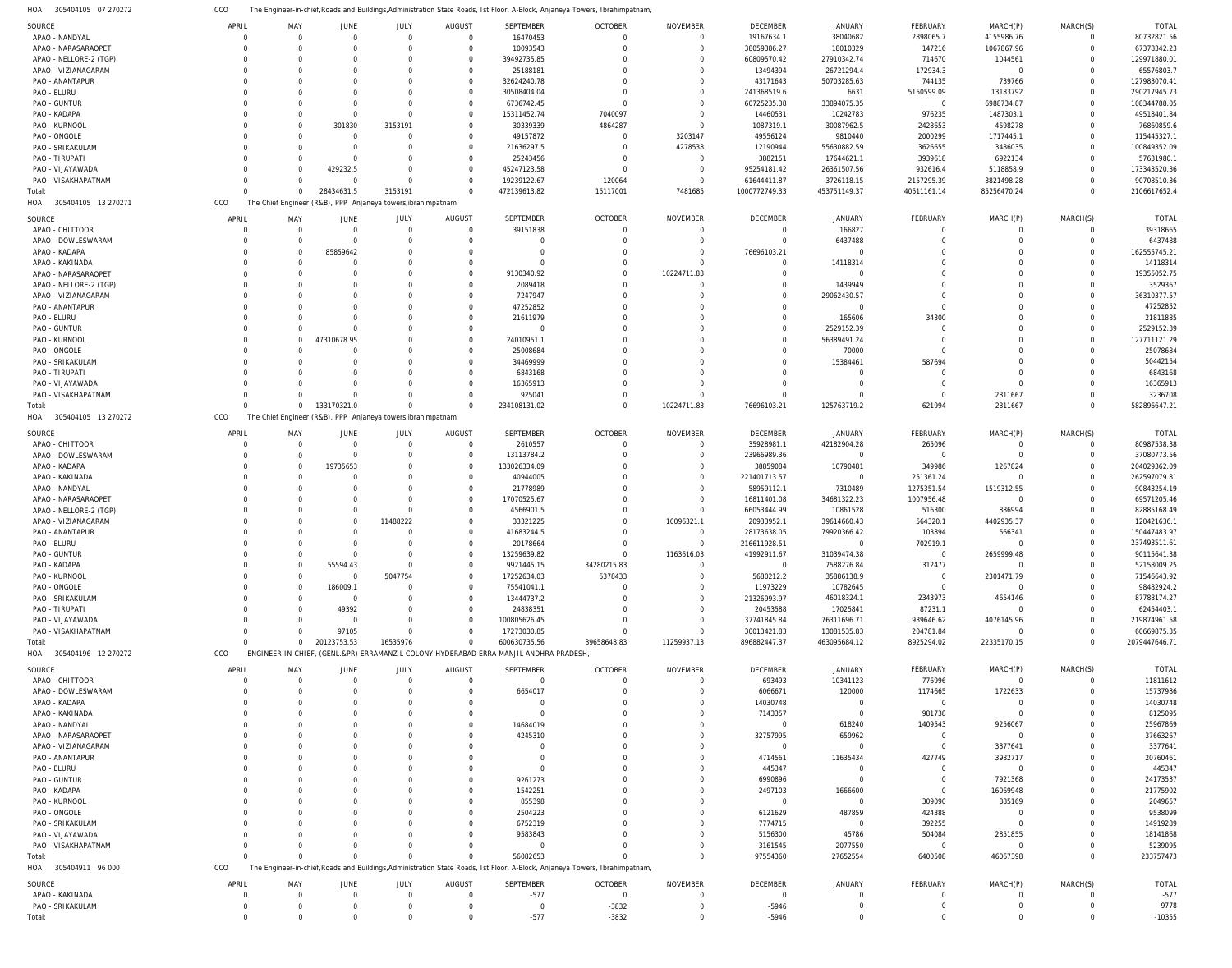34510080011 11 520523 HOA Information Technology & Communications, Sect Dept - HOD Secretary, Information Technology And Communications, Secretariat Dept, CCO

| 110 <sub>M</sub><br><b>PROPORT III JANUALI</b> |             | <b>Hation</b> recrimoiogy      |                                                                  |                |                |                  | Communications, bect Dept - HOD becretary, information rechilology And Communications, becretariat Dept |                 |                 |                |                 |                |                |              |
|------------------------------------------------|-------------|--------------------------------|------------------------------------------------------------------|----------------|----------------|------------------|---------------------------------------------------------------------------------------------------------|-----------------|-----------------|----------------|-----------------|----------------|----------------|--------------|
| SOURCE                                         | APRIL       | MAY                            | <b>JUNE</b>                                                      | JULY           | AUGUST         | SEPTEMBER        | <b>OCTOBER</b>                                                                                          | NOVEMBER        | DECEMBER        | <b>JANUARY</b> | FEBRUARY        | MARCH(P)       | MARCH(S)       | <b>TOTAL</b> |
| PAO - VIJAYAWADA                               | $\Omega$    | $\Omega$                       | $\overline{0}$                                                   | 5000000        | $\overline{0}$ | 5000000          | $\mathbf 0$                                                                                             | $\Omega$        | 5000000         | $\overline{0}$ | 5000000         | $-5000040$     | $\overline{0}$ | 14999960     |
| Total:                                         | $\Omega$    | $\overline{0}$                 | $\Omega$                                                         | 5000000        | $\mathbf 0$    | 5000000          | $\mathbf 0$                                                                                             | $\overline{0}$  | 5000000         | $\overline{0}$ | 5000000         | $-5000040$     | $\mathbf{0}$   | 14999960     |
| 40550000111 01 520521<br>HOA                   | CCO         |                                | The DG & IG of Police, Andhra Pradesh, Saifabad,                 |                |                |                  |                                                                                                         |                 |                 |                |                 |                |                |              |
|                                                |             |                                |                                                                  |                |                |                  |                                                                                                         |                 |                 |                |                 |                |                |              |
| SOURCE                                         | APRIL       | MAY                            | <b>JUNE</b>                                                      | <b>JULY</b>    | <b>AUGUST</b>  | <b>SEPTEMBER</b> | <b>OCTOBER</b>                                                                                          | <b>NOVEMBER</b> | <b>DECEMBER</b> | <b>JANUARY</b> | <b>FEBRUARY</b> | MARCH(P)       | MARCH(S)       | <b>TOTAL</b> |
| PAO - VIJAYAWADA                               | 6060929     | $\Omega$                       | $\overline{0}$                                                   | $\Omega$       | 3300           | 9413720          | $\overline{0}$                                                                                          | $\overline{0}$  | $\mathbf 0$     | $\overline{0}$ | 169119          | 61085456       | $\Omega$       | 76732524     |
| Total:                                         | 6060929     | $\overline{0}$                 | $\Omega$                                                         | $\Omega$       | 3300           | 9413720          | $\Omega$                                                                                                | $\overline{0}$  | $\overline{0}$  | $\overline{0}$ | 169119          | 61085456       | $\mathbf 0$    | 76732524     |
| HOA<br>40550000111 01 520522                   | CCO         |                                | The DG & IG of Police, Andhra Pradesh, Saifabad                  |                |                |                  |                                                                                                         |                 |                 |                |                 |                |                |              |
| SOURCE                                         | APRIL       | MAY                            | <b>JUNE</b>                                                      | JULY           | <b>AUGUST</b>  | SEPTEMBER        | <b>OCTOBER</b>                                                                                          | <b>NOVEMBER</b> | DECEMBER        | JANUARY        | FEBRUARY        | MARCH(P)       | MARCH(S)       | <b>TOTAL</b> |
| PAO - VIJAYAWADA                               | $\Omega$    | $\Omega$                       | $\overline{0}$                                                   | $\Omega$       | $\overline{0}$ | $\Omega$         | $\mathbf 0$                                                                                             | $\Omega$        | $\overline{0}$  | $\overline{0}$ | 50000           | $\overline{0}$ | $\overline{0}$ | 50000        |
|                                                | $\Omega$    | $\Omega$                       | $\Omega$                                                         | $\Omega$       | $\overline{0}$ | $\Omega$         | $\Omega$                                                                                                | $\Omega$        | $\overline{0}$  | $\overline{0}$ | 50000           | $\overline{0}$ | $\mathbf{0}$   | 50000        |
| Total:                                         |             |                                |                                                                  |                |                |                  |                                                                                                         |                 |                 |                |                 |                |                |              |
| 40550000111 01 520523<br>HOA                   | CCO         |                                | The DG & IG of Police, Andhra Pradesh, Saifabad                  |                |                |                  |                                                                                                         |                 |                 |                |                 |                |                |              |
| SOURCE                                         | APRIL       | MAY                            | <b>JUNE</b>                                                      | JULY           | <b>AUGUST</b>  | SEPTEMBER        | <b>OCTOBER</b>                                                                                          | <b>NOVEMBER</b> | DECEMBER        | JANUARY        | FEBRUARY        | MARCH(P)       | MARCH(S)       | <b>TOTAL</b> |
| PAO - VIJAYAWADA                               | $\Omega$    | $\Omega$                       | $\Omega$                                                         | $\Omega$       | $\mathbf 0$    | $\overline{0}$   | $\overline{0}$                                                                                          | $\overline{0}$  | $\overline{0}$  | $\overline{0}$ | 375576          | 1165693        | $\mathbf 0$    | 1541269      |
| Total:                                         | $\Omega$    | $\Omega$                       | $\Omega$                                                         | $\Omega$       | $\mathbf 0$    | $\Omega$         | $\mathbf 0$                                                                                             | $\Omega$        | $\overline{0}$  | $\overline{0}$ | 375576          | 1165693        | $\mathbf{0}$   | 1541269      |
| 405500207 14 520521<br>HOA                     | CCO         | Crime Investigation Dept (CID) |                                                                  |                |                |                  |                                                                                                         |                 |                 |                |                 |                |                |              |
|                                                |             |                                |                                                                  |                |                |                  |                                                                                                         |                 |                 |                |                 |                |                |              |
| SOURCE                                         | APRIL       | MAY                            | <b>JUNE</b>                                                      | JULY           | <b>AUGUST</b>  | SEPTEMBER        | <b>OCTOBER</b>                                                                                          | <b>NOVEMBER</b> | DECEMBER        | <b>JANUARY</b> | <b>FEBRUARY</b> | MARCH(P)       | MARCH(S)       | <b>TOTAL</b> |
| PAO - VIJAYAWADA                               | $\Omega$    | $\mathbf 0$                    | $\Omega$                                                         | $\Omega$       | $\overline{0}$ | $\overline{0}$   | $\overline{0}$                                                                                          | $\overline{0}$  | $\overline{0}$  | $\overline{0}$ | $\overline{0}$  | 7492800        | $\overline{0}$ | 7492800      |
| Total:                                         | $\Omega$    | $\overline{0}$                 | $\Omega$                                                         | $\Omega$       | $\mathbf 0$    | $\Omega$         | $\overline{0}$                                                                                          | $\Omega$        | $\overline{0}$  | $\overline{0}$ | $\overline{0}$  | 7492800        | $\mathbf{0}$   | 7492800      |
| HOA<br>405500207 23 520521                     | CCO         |                                | The DG & IG of Police, Andhra Pradesh, Saifabad                  |                |                |                  |                                                                                                         |                 |                 |                |                 |                |                |              |
|                                                |             |                                |                                                                  |                |                |                  |                                                                                                         |                 |                 |                |                 |                |                |              |
| SOURCE                                         | APRIL       | MAY                            | <b>JUNE</b>                                                      | <b>JULY</b>    | <b>AUGUST</b>  | SEPTEMBER        | <b>OCTOBER</b>                                                                                          | <b>NOVEMBER</b> | DECEMBER        | <b>JANUARY</b> | FEBRUARY        | MARCH(P)       | MARCH(S)       | <b>TOTAL</b> |
| PAO - VIJAYAWADA                               | $\Omega$    | $\Omega$                       | $\overline{0}$                                                   | $\Omega$       | $\overline{0}$ | $\Omega$         | $\overline{0}$                                                                                          | $\Omega$        | $\mathbf 0$     | $\overline{0}$ | $\overline{0}$  | 21751333       | $\Omega$       | 21751333     |
| Total:                                         | $\Omega$    | $\Omega$                       | $\Omega$                                                         | $\Omega$       | $\mathbf 0$    | $\Omega$         | $\mathbf 0$                                                                                             | $\Omega$        | $\overline{0}$  | $\overline{0}$ | $\overline{0}$  | 21751333       | $\mathbf{0}$   | 21751333     |
| HOA<br>40550020706 10 530531                   | CCO         |                                | The DG & IG of Police, Andhra Pradesh, Saifabad                  |                |                |                  |                                                                                                         |                 |                 |                |                 |                |                |              |
| SOURCE                                         | APRIL       | MAY                            | <b>JUNE</b>                                                      | JULY           | <b>AUGUST</b>  | SEPTEMBER        | <b>OCTOBER</b>                                                                                          | <b>NOVEMBER</b> | DECEMBER        | <b>JANUARY</b> | FEBRUARY        | MARCH(P)       | MARCH(S)       | <b>TOTAL</b> |
|                                                | $\Omega$    | $\Omega$                       |                                                                  | $\Omega$       | $\overline{0}$ | $\Omega$         |                                                                                                         | $\Omega$        | $\overline{0}$  | $\overline{0}$ |                 | $\overline{0}$ |                | 10000000     |
| PAO - VIJAYAWADA                               |             |                                | $\overline{0}$                                                   |                |                |                  | $\overline{0}$                                                                                          |                 |                 |                | 10000000        |                | $\overline{0}$ |              |
| Total:                                         | $\Omega$    | $\overline{0}$                 | $\Omega$                                                         | $\Omega$       | $\mathbf 0$    | $\Omega$         | $\mathbf 0$                                                                                             | $\overline{0}$  | $\overline{0}$  | $\overline{0}$ | 10000000        | $\overline{0}$ | $\mathbf{0}$   | 10000000     |
| 40550020711 04 530531<br>HOA                   | CCO         |                                | The DG & IG of Police, Andhra Pradesh, Saifabad                  |                |                |                  |                                                                                                         |                 |                 |                |                 |                |                |              |
| SOURCE                                         | APRIL       | MAY                            | JUNE                                                             | JULY           | <b>AUGUST</b>  | SEPTEMBER        | <b>OCTOBER</b>                                                                                          | NOVEMBER        | DECEMBER        | JANUARY        | <b>FEBRUARY</b> | MARCH(P)       | MARCH(S)       | TOTAL        |
| PAO - VIJAYAWADA                               | 95171477    | 9086896                        | 6109038                                                          | 24533930       | 24892489       | 7342467          | 954123                                                                                                  | 8378225         | 10686748        | 8233545        | 14574136        | $-72041648$    | $\mathbf 0$    | 137921426    |
| Total:                                         | 95171477    | 9086896                        | 6109038                                                          | 24533930       | 24892489       | 7342467          | 954123                                                                                                  | 8378225         | 10686748        | 8233545        | 14574136        | -72041648      | $\mathbf{0}$   | 137921426    |
| 40550020711 06 530531<br>HOA                   | CCO         |                                | I.G.Greyhounds GreenLands Begumpet                               |                |                |                  |                                                                                                         |                 |                 |                |                 |                |                |              |
|                                                |             |                                |                                                                  |                |                |                  |                                                                                                         |                 |                 |                |                 |                |                |              |
| SOURCE                                         | APRIL       | MAY                            | JUNE                                                             | JULY           | <b>AUGUST</b>  | SEPTEMBER        | <b>OCTOBER</b>                                                                                          | <b>NOVEMBER</b> | <b>DECEMBER</b> | <b>JANUARY</b> | FEBRUARY        | MARCH(P)       | MARCH(S)       | <b>TOTAL</b> |
| PAO - VIJAYAWADA                               | 3562684     | 152724                         | $-152724$                                                        | 98599          | 4212304        | 133442           | $\overline{0}$                                                                                          | $\Omega$        | $\overline{0}$  | $\overline{0}$ | $\overline{0}$  | 2625857        | $\mathbf 0$    | 10632886     |
| Total:                                         | 3562684     | 152724                         | $-152724$                                                        | 98599          | 4212304        | 133442           | $\mathbf 0$                                                                                             | $\Omega$        | $\overline{0}$  | $\overline{0}$ | $\overline{0}$  | 2625857        | $\mathbf{0}$   | 10632886     |
| 40550020711 11 520521<br>HOA                   | CCO         |                                | The DG & IG of Police, Andhra Pradesh, Saifabad,                 |                |                |                  |                                                                                                         |                 |                 |                |                 |                |                |              |
|                                                |             |                                |                                                                  |                |                |                  |                                                                                                         |                 |                 |                |                 |                |                |              |
| SOURCE                                         | APRIL       | MAY                            | <b>JUNE</b>                                                      | <b>JULY</b>    | <b>AUGUST</b>  | SEPTEMBER        | <b>OCTOBER</b>                                                                                          | <b>NOVEMBER</b> | DECEMBER        | <b>JANUARY</b> | FEBRUARY        | MARCH(P)       | MARCH(S)       | <b>TOTAL</b> |
| PAO - VIJAYAWADA                               | $\Omega$    | $\mathbf 0$                    | $\Omega$                                                         | $\Omega$       | $\overline{0}$ | $\Omega$         | $\overline{0}$                                                                                          | $\Omega$        | $\overline{0}$  | $\overline{0}$ | 481472          | 75752187       | $\mathbf 0$    | 76233659     |
| Total:                                         | $\Omega$    | $\overline{0}$                 | $\Omega$                                                         | $\Omega$       | $\mathbf 0$    | $\Omega$         | $\overline{0}$                                                                                          | $\Omega$        | $\overline{0}$  | $\overline{0}$ | 481472          | 75752187       | $\mathbf 0$    | 76233659     |
| 40550020711 11 520523<br>HOA                   | CCO         |                                | The DG & IG of Police, Andhra Pradesh, Saifabad,                 |                |                |                  |                                                                                                         |                 |                 |                |                 |                |                |              |
|                                                |             |                                |                                                                  |                |                |                  |                                                                                                         |                 |                 |                |                 |                |                |              |
| SOURCE                                         | APRIL       | MAY                            | JUNE                                                             | JULY           | <b>AUGUST</b>  | SEPTEMBER        | <b>OCTOBER</b>                                                                                          | <b>NOVEMBER</b> | DECEMBER        | <b>JANUARY</b> | FEBRUARY        | MARCH(P)       | MARCH(S)       | <b>TOTAL</b> |
| PAO - VIJAYAWADA                               | $\Omega$    | $\mathbf 0$                    | 179970                                                           | $\Omega$       | 1700           | $-95314$         | $\overline{0}$                                                                                          | $\Omega$        | $\mathbf 0$     | $\overline{0}$ | 63720           | 650924         | $\mathbf 0$    | 801000       |
| Total:                                         | $\Omega$    | $\Omega$                       | 179970                                                           | $\Omega$       | 1700           | $-95314$         | $\Omega$                                                                                                | $\Omega$        | $\overline{0}$  | $\overline{0}$ | 63720           | 650924         | $\mathbf 0$    | 801000       |
| HOA<br>40550020711 15 530531                   | CCO         |                                | Commissioner of Police, VJA Commissioner of Police               |                |                |                  |                                                                                                         |                 |                 |                |                 |                |                |              |
| SOURCE                                         | APRIL       | MAY                            | <b>JUNE</b>                                                      | <b>JULY</b>    | <b>AUGUST</b>  | <b>SEPTEMBER</b> | <b>OCTOBER</b>                                                                                          | <b>NOVEMBER</b> | DECEMBER        | <b>JANUARY</b> | FEBRUARY        | MARCH(P)       | MARCH(S)       | TOTAL        |
| PAO - VIJAYAWADA                               | 436035      | 3052170                        | $\overline{0}$                                                   | $\Omega$       | 1796826        | $\Omega$         | $\mathbf 0$                                                                                             | $\Omega$        | $\mathbf 0$     | $\overline{0}$ | $\overline{0}$  | $-1631342$     | $\mathbf 0$    | 3653689      |
|                                                |             |                                | $\overline{0}$                                                   | $\Omega$       |                | $\mathbf 0$      | $\mathbf 0$                                                                                             | $\overline{0}$  | $\overline{0}$  | $\overline{0}$ | $\overline{0}$  | $-1631342$     | $\mathbf 0$    | 3653689      |
| Total:                                         | 436035      | 3052170                        |                                                                  |                | 1796826        |                  |                                                                                                         |                 |                 |                |                 |                |                |              |
| HOA 40550020711 18 520521                      | CCO         |                                | Commissioner Of Police, Visakhapatnam                            |                |                |                  |                                                                                                         |                 |                 |                |                 |                |                |              |
| SOURCE                                         | APRIL       | MAY                            | <b>JUNE</b>                                                      | <b>JULY</b>    | <b>AUGUST</b>  | SEPTEMBER        | <b>OCTOBER</b>                                                                                          | <b>NOVEMBER</b> | <b>DECEMBER</b> | <b>JANUARY</b> | FEBRUARY        | MARCH(P)       | MARCH(S)       | <b>TOTAL</b> |
| PAO - VISAKHAPATNAM                            | $\Omega$    | $\mathbf{0}$                   | $\overline{0}$                                                   | $\Omega$       | $\overline{0}$ | $\Omega$         | $\mathbf 0$                                                                                             | $\overline{0}$  | $\overline{0}$  | $\overline{0}$ | $\overline{0}$  | 1916694        | $\overline{0}$ | 1916694      |
| Total:                                         | $\mathbf 0$ | $\overline{0}$                 | $\overline{0}$                                                   | $\overline{0}$ | $\overline{0}$ | $\overline{0}$   | $\overline{0}$                                                                                          | $\overline{0}$  | $\overline{0}$  | $\overline{0}$ | $\overline{0}$  | 1916694        | $\mathbf{0}$   | 1916694      |
| HOA<br>40550020711 18 530531                   | CCO         |                                | Commissioner Of Police, Visakhapatnam                            |                |                |                  |                                                                                                         |                 |                 |                |                 |                |                |              |
|                                                |             |                                |                                                                  |                |                |                  |                                                                                                         |                 |                 |                |                 |                |                |              |
| SOURCE                                         | APRIL       | MAY                            | JUNE                                                             | JULY           | <b>AUGUST</b>  | SEPTEMBER        | <b>OCTOBER</b>                                                                                          | <b>NOVEMBER</b> | DECEMBER        | JANUARY        | FEBRUARY        | MARCH(P)       | MARCH(S)       | TOTAL        |
| PAO - VISAKHAPATNAM                            | 23244563    | 1743878                        | 250159                                                           | 65450          | $\overline{0}$ | 2741726          | 3817051                                                                                                 | $-127421$       | $\mathbf 0$     | 4531022        | $\mathbf 0$     | -32991210      | $\Omega$       | 3275218      |
| Total:                                         | 23244563    | 1743878                        | 250159                                                           | 65450          | $\overline{0}$ | 2741726          | 3817051                                                                                                 | $-127421$       | $\overline{0}$  | 4531022        | $\overline{0}$  | -32991210      | $\mathbf 0$    | 3275218      |
| HOA<br>40550020712 10 520521                   | CCO         |                                | The DG & IG of Police, Andhra Pradesh, Saifabad,                 |                |                |                  |                                                                                                         |                 |                 |                |                 |                |                |              |
|                                                |             |                                |                                                                  |                |                |                  |                                                                                                         |                 |                 |                |                 |                |                |              |
| SOURCE                                         | APRIL       | MAY                            | <b>JUNE</b>                                                      | JULY           | <b>AUGUST</b>  | SEPTEMBER        | <b>OCTOBER</b>                                                                                          | <b>NOVEMBER</b> | <b>DECEMBER</b> | <b>JANUARY</b> | FEBRUARY        | MARCH(P)       | MARCH(S)       | TOTAL        |
| PAO - VIJAYAWADA                               | $\mathbf 0$ | $\mathbf 0$                    | $\overline{0}$                                                   | $\mathbf 0$    | 125349000      | $\Omega$         | $\mathbf 0$                                                                                             | $\Omega$        | $\mathbf 0$     | $\overline{0}$ | $\overline{0}$  | $\overline{0}$ | $\mathbf 0$    | 125349000    |
| Total:                                         | $\Omega$    | $\mathbf{0}$                   | $\mathbf 0$                                                      | $\overline{0}$ | 125349000      | $\overline{0}$   | $\overline{0}$                                                                                          | $\overline{0}$  | $\overline{0}$  | $\overline{0}$ | $\overline{0}$  | $\overline{0}$ | $\mathbf{0}$   | 125349000    |
| 40550020712 13 530531<br>HOA                   | CCO         |                                | The IG of Police, Andhra Pradesh, Intelligence Branch, Saifabad, |                |                |                  |                                                                                                         |                 |                 |                |                 |                |                |              |
| SOURCE                                         | APRIL       | MAY                            | JUNE                                                             | <b>JULY</b>    | <b>AUGUST</b>  | SEPTEMBER        | <b>OCTOBER</b>                                                                                          | <b>NOVEMBER</b> | DECEMBER        | <b>JANUARY</b> | FEBRUARY        | MARCH(P)       | MARCH(S)       | <b>TOTAL</b> |
| APAO - KAKINADA                                | $\mathbf 0$ | $\mathbf 0$                    | $\overline{0}$                                                   | $\Omega$       | $\mathbf 0$    | $\overline{0}$   | $\overline{0}$                                                                                          | $\overline{0}$  | $\overline{0}$  | $\overline{0}$ | $\overline{0}$  | 647774         | $\mathbf 0$    | 647774       |
|                                                |             |                                |                                                                  |                |                |                  |                                                                                                         |                 |                 |                |                 |                |                |              |
| Total:                                         | $\Omega$    | $\overline{0}$                 | $\overline{0}$                                                   | $\Omega$       | $\mathbf 0$    | $\overline{0}$   | $\mathbf 0$                                                                                             | $\overline{0}$  | $\overline{0}$  | $\overline{0}$ | $\overline{0}$  | 647774         | $\mathbf{0}$   | 647774       |
| HOA 40550020712 18 520521                      | CCO         |                                | The DG & IG of Police, Andhra Pradesh, Saifabad,                 |                |                |                  |                                                                                                         |                 |                 |                |                 |                |                |              |
| SOURCE                                         | APRIL       | MAY                            | <b>JUNE</b>                                                      | JULY           | <b>AUGUST</b>  | SEPTEMBER        | <b>OCTOBER</b>                                                                                          | <b>NOVEMBER</b> | <b>DECEMBER</b> | JANUARY        | FEBRUARY        | MARCH(P)       | MARCH(S)       | TOTAL        |
| PAO - VIJAYAWADA                               | $\Omega$    | $\mathbf 0$                    | $\circ$                                                          | $\mathbf 0$    | $\overline{0}$ | 2000000          | $\mathbf 0$                                                                                             | $\overline{0}$  | $\mathbf 0$     | $\overline{0}$ | $\mathbf 0$     | $\mathbf 0$    | $\overline{0}$ | 2000000      |
| Total:                                         | $\Omega$    | $\overline{0}$                 | $\Omega$                                                         | $\overline{0}$ | $\overline{0}$ | 2000000          | $\overline{0}$                                                                                          | $\overline{0}$  | $\overline{0}$  | $\overline{0}$ | $\overline{0}$  | $\overline{0}$ | $\mathbf{0}$   | 2000000      |
| 40550020811 05 520521<br>HOA                   | CCO         |                                | I.G.Greyhounds GreenLands Begumpet                               |                |                |                  |                                                                                                         |                 |                 |                |                 |                |                |              |
|                                                |             |                                |                                                                  |                |                |                  |                                                                                                         |                 |                 |                |                 |                |                |              |
| SOURCE                                         | APRIL       | MAY                            | <b>JUNE</b>                                                      | <b>JULY</b>    | <b>AUGUST</b>  | SEPTEMBER        | <b>OCTOBER</b>                                                                                          | <b>NOVEMBER</b> | DECEMBER        | <b>JANUARY</b> | FEBRUARY        | MARCH(P)       | MARCH(S)       | TOTAL        |
| PAO - VIJAYAWADA                               | $\mathbf 0$ | $\mathbf 0$                    | 63451                                                            | $\mathbf 0$    | $\overline{0}$ | $\Omega$         | $\overline{0}$                                                                                          | $\circ$         | $\mathbf 0$     | 8416766        | $\mathbf 0$     | 165720         | $^{\circ}$     | 8645937      |
| Total:                                         | $\mathbf 0$ | $\mathbf{0}$                   | 63451                                                            | $\overline{0}$ | $\overline{0}$ | $\mathbf 0$      | $\overline{0}$                                                                                          | $\overline{0}$  | $\mathbf 0$     | 8416766        | $\mathbf 0$     | 165720         | $\mathbf{0}$   | 8645937      |
|                                                |             |                                |                                                                  |                |                |                  |                                                                                                         |                 |                 |                |                 |                |                |              |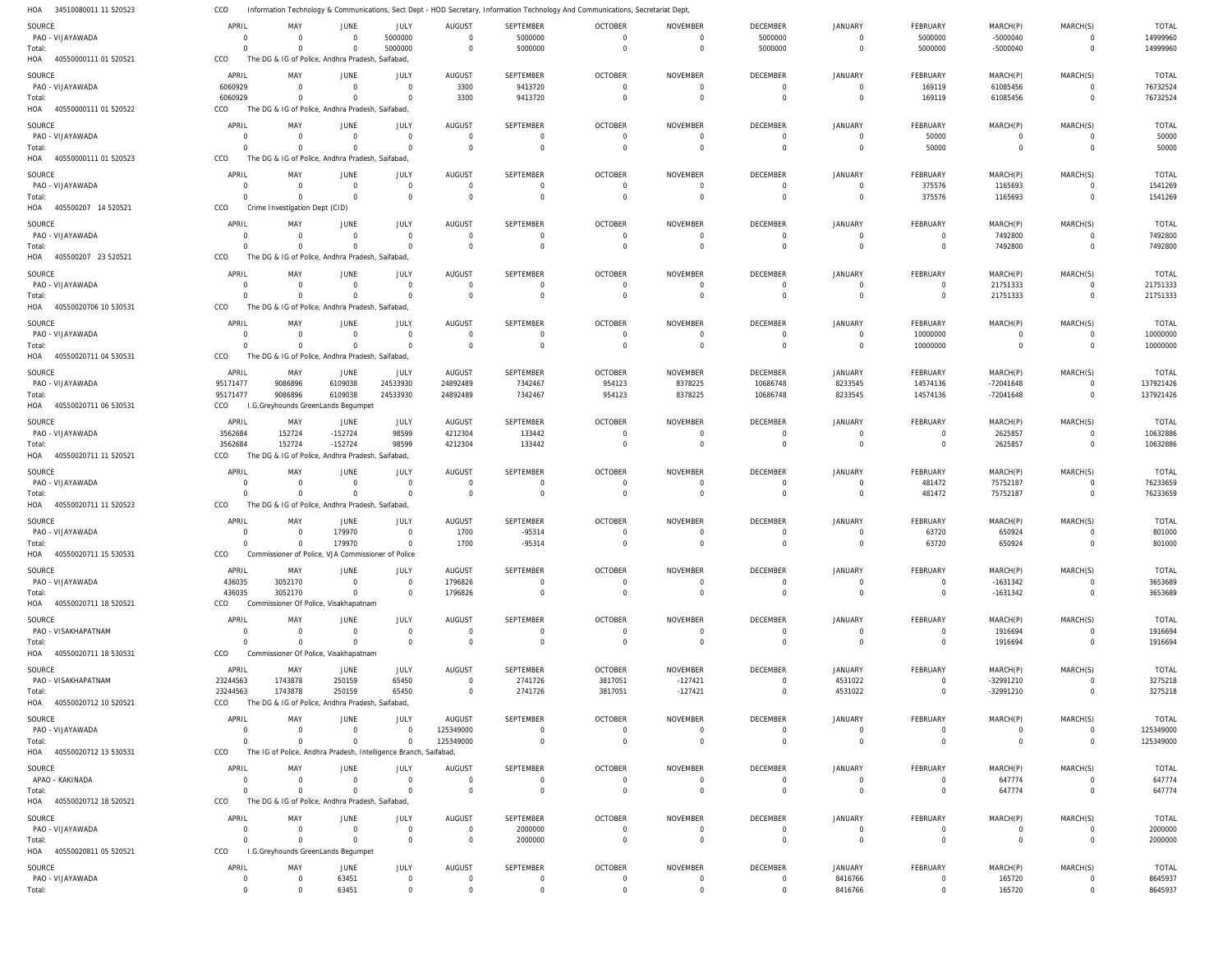| 40550080011 05 530531<br>HOA  | CCO                        |                                                                  |                         |                            |                            | DGP, OCTOPUS o/oThe Addl DG of Police, Shanthi Nilayam Bds Balayogi Parayatak bhavan, Begumpet                     |                                                                                                                               |                                   |                             |                            |                              |                            |                               |                          |
|-------------------------------|----------------------------|------------------------------------------------------------------|-------------------------|----------------------------|----------------------------|--------------------------------------------------------------------------------------------------------------------|-------------------------------------------------------------------------------------------------------------------------------|-----------------------------------|-----------------------------|----------------------------|------------------------------|----------------------------|-------------------------------|--------------------------|
| SOURCE                        | APRIL                      | MAY                                                              | <b>JUNE</b>             | JULY                       | AUGUST                     | SEPTEMBER                                                                                                          | <b>OCTOBER</b>                                                                                                                | <b>NOVEMBER</b>                   | DECEMBER                    | <b>JANUARY</b>             | FEBRUARY                     | MARCH(P)                   | MARCH(S)                      | <b>TOTAL</b>             |
| PAO - VIJAYAWADA              | 4192414                    | $\mathbf 0$                                                      | $\Omega$                | $\overline{0}$             | $\overline{0}$             | $\mathbf 0$                                                                                                        | $\mathbf 0$                                                                                                                   | $\mathbf 0$                       | $\Omega$                    | $\Omega$                   | - 0                          | $\overline{0}$             | $\mathbf 0$                   | 4192414                  |
| Total:                        | 4192414                    | $\Omega$                                                         | $\Omega$                | $\Omega$                   | $\Omega$                   | $\mathbf 0$                                                                                                        | $\mathbf 0$                                                                                                                   | $\overline{0}$                    | $\Omega$                    | $\mathbf 0$                | $\mathbf 0$                  | $\overline{0}$             | $\mathbf 0$                   | 4192414                  |
| HOA<br>40550080011 06 520523  | CCO                        | The IG of Police, Andhra Pradesh, Intelligence Branch, Saifabad, |                         |                            |                            |                                                                                                                    |                                                                                                                               |                                   |                             |                            |                              |                            |                               |                          |
| SOURCE                        | APRIL                      | MAY                                                              | <b>JUNE</b>             | JULY                       | <b>AUGUST</b>              | <b>SEPTEMBER</b>                                                                                                   | <b>OCTOBER</b>                                                                                                                | <b>NOVEMBER</b>                   | DECEMBER                    | <b>JANUARY</b>             | FEBRUARY                     | MARCH(P)                   | MARCH(S)                      | <b>TOTAL</b>             |
| PAO - VIJAYAWADA              | $\Omega$                   | $\Omega$                                                         | $\Omega$                | $\overline{0}$             | $\mathbf{0}$               | $\mathbf 0$                                                                                                        | $\mathbf 0$                                                                                                                   | $\overline{0}$                    | 651070                      | $\Omega$                   | - 0                          | 740884                     | $\mathbf 0$                   | 1391954                  |
| Total:                        | $\Omega$                   | $\Omega$                                                         | $\Omega$                | $\Omega$                   | $\Omega$                   | $\mathbf 0$                                                                                                        | $\mathbf 0$                                                                                                                   | $\overline{0}$                    | 651070                      | $\Omega$                   | $\mathbf 0$                  | 740884                     | $\mathbf 0$                   | 1391954                  |
| HOA<br>405500911 96 000       | CCO                        | The DG & IG of Police, Andhra Pradesh, Saifabad                  |                         |                            |                            |                                                                                                                    |                                                                                                                               |                                   |                             |                            |                              |                            |                               |                          |
| SOURCE                        | APRIL                      | MAY                                                              | JUNE                    | <b>JULY</b>                | <b>AUGUST</b>              | SEPTEMBER                                                                                                          | <b>OCTOBER</b>                                                                                                                | <b>NOVEMBER</b>                   | DECEMBER                    | <b>JANUARY</b>             | FEBRUARY                     | MARCH(P)                   | MARCH(S)                      | <b>TOTAL</b>             |
| PAO - VIJAYAWADA              | $\mathbf 0$                | $\mathbf 0$                                                      | $-1609$                 | $\overline{0}$             | $\mathbf 0$                | $\mathbf 0$                                                                                                        | $\mathbf 0$                                                                                                                   | $\overline{0}$                    | $\Omega$                    | $\mathbf 0$                | $\overline{0}$               | $\overline{0}$             | $\mathbf 0$                   | $-1609$                  |
| Total:                        | $\Omega$                   | $\overline{0}$                                                   | $-1609$                 | $\overline{0}$             | $\Omega$                   | $\mathbf 0$                                                                                                        | $\Omega$                                                                                                                      | $\overline{0}$                    | $\Omega$                    | $\Omega$                   | $\mathbf 0$                  | $\overline{0}$             | $\mathbf 0$                   | $-1609$                  |
| 40590105111 12 530531<br>HOA  | CCO                        |                                                                  |                         |                            |                            | TREASURIES AND ACCOUNTS - HOD DIRECTOR OF TREASURIES AND ACCOUNTS, 5-8-599/B, ABIDS,                               |                                                                                                                               |                                   |                             |                            |                              |                            |                               |                          |
|                               |                            |                                                                  |                         |                            |                            |                                                                                                                    |                                                                                                                               |                                   |                             |                            |                              |                            |                               |                          |
| SOURCE<br>PAO - VIJAYAWADA    | APRIL<br>59518708          | MAY<br>-3697119                                                  | JUNE<br>45377565        | JULY<br>14772674           | AUGUST<br>9601883          | SEPTEMBER<br>35466830                                                                                              | <b>OCTOBER</b><br>4058974                                                                                                     | <b>NOVEMBER</b><br>27092954       | <b>DECEMBER</b><br>56230829 | <b>JANUARY</b><br>232756   | FEBRUARY<br>$-1738274$       | MARCH(P)<br>-199203279     | MARCH(S)<br>$\mathbf 0$       | <b>TOTAL</b><br>47714501 |
| Total:                        | 59518708                   | $-3697119$                                                       | 45377565                | 14772674                   | 9601883                    | 35466830                                                                                                           | 4058974                                                                                                                       | 27092954                          | 56230829                    | 232756                     | $-1738274$                   | -199203279                 | $\mathbf 0$                   | 47714501                 |
| HOA 40590105111 34 530531     | CCO                        |                                                                  |                         |                            |                            |                                                                                                                    | The Chief Engineer(R&B), Electrical, HOD R&B Department, State HOD Offices Buildin 4th&5th Floors, M.G.Road, beside R.T.O ofc |                                   |                             |                            |                              |                            |                               |                          |
|                               |                            |                                                                  |                         |                            |                            |                                                                                                                    |                                                                                                                               |                                   |                             |                            |                              |                            |                               |                          |
| SOURCE                        | APRIL                      | MAY                                                              | JUNE                    | JULY                       | AUGUST                     | SEPTEMBER                                                                                                          | <b>OCTOBER</b>                                                                                                                | <b>NOVEMBER</b>                   | DECEMBER                    | <b>JANUARY</b>             | FEBRUARY                     | MARCH(P)                   | MARCH(S)                      | <b>TOTAL</b>             |
| PAO - GUNTUR<br>PAO - KURNOOL | $\overline{0}$<br>$\Omega$ | $\mathbf 0$<br>$\Omega$                                          | $\Omega$                | $\overline{0}$<br>$\Omega$ | $\overline{0}$<br>$\Omega$ | $\mathbf 0$<br>$\Omega$                                                                                            | $\overline{0}$<br>$\mathbf 0$                                                                                                 | $\mathbf 0$<br>$\overline{0}$     | 176941<br>530907            | $\Omega$<br>$\Omega$       | 1326883.58<br>$\overline{0}$ | $\overline{0}$<br>$\Omega$ | $\mathbf 0$<br>$\mathbf 0$    | 1503824.58<br>530907     |
| Total:                        | $\Omega$                   | $\Omega$                                                         |                         | $\Omega$                   | $\Gamma$                   |                                                                                                                    | $\Omega$                                                                                                                      | $\overline{0}$                    | 707848                      | $\Omega$                   | 1326883.58                   | $\mathbf 0$                | $\mathbf 0$                   | 2034731.58               |
| HOA<br>40590105111 36 530531  | CCO                        | The                                                              |                         |                            |                            | Chief Engineer, Buildings R&B Department, State HOD Offices Buildin 4th&5th Floors, M.G. Road, beside R.T.O ofc    |                                                                                                                               |                                   |                             |                            |                              |                            |                               |                          |
|                               |                            |                                                                  |                         |                            |                            |                                                                                                                    |                                                                                                                               |                                   |                             |                            |                              |                            |                               |                          |
| SOURCE                        | APRIL<br>$\Omega$          | MAY<br>$\mathbf 0$                                               | JUNE<br>$\Omega$        | JULY<br>$\overline{0}$     | AUGUST<br>$\overline{0}$   | SEPTEMBER                                                                                                          | <b>OCTOBER</b>                                                                                                                | <b>NOVEMBER</b><br>$\mathbf 0$    | DECEMBER<br>$\Omega$        | <b>JANUARY</b><br>$\Omega$ | FEBRUARY<br>$\overline{0}$   | MARCH(P)                   | MARCH(S)                      | <b>TOTAL</b>             |
| PAO - GUNTUR<br>PAO - KADAPA  | $\Omega$                   | $\Omega$                                                         |                         | $\Omega$                   | $\Omega$                   | 0<br>$\Omega$                                                                                                      | $\overline{0}$<br>0                                                                                                           | $\mathbf 0$                       | 6357148                     | $\Omega$                   | $-6357148$                   | 13026858<br>$\overline{0}$ | $\overline{0}$<br>$\mathbf 0$ | 13026858<br>$\Omega$     |
| PAO - SRIKAKULAM              | $\Omega$                   | $\Omega$                                                         |                         | $\Omega$                   | $\Omega$                   |                                                                                                                    | $\Omega$                                                                                                                      | $\Omega$                          | $\Omega$                    | $\Omega$                   | 134363112                    | $\Omega$                   | $\Omega$                      | 134363112                |
| PAO - VIJAYAWADA              | $\Omega$                   | $\Omega$                                                         | $\Omega$                | $\Omega$                   | $\Omega$                   | 0                                                                                                                  | $\Omega$                                                                                                                      | $\mathbf 0$                       | $\Omega$                    | $\Omega$                   | 249325                       | $\Omega$                   | $\mathbf 0$                   | 249325                   |
| Total:                        | $\Omega$                   | $\Omega$                                                         | $\Omega$                | $\Omega$                   | $\Omega$                   | $\Omega$                                                                                                           | $\Omega$                                                                                                                      | $\Omega$                          | 6357148                     | $\Omega$                   | 128255289                    | 13026858                   | $\Omega$                      | 147639295                |
| HOA<br>40596005111 39 530531  | CCO                        |                                                                  |                         |                            |                            | TRANSPORT COMMISSIONER AP - HOD COMMISSIONER OF TRANSPORT, TRANSPORT BHAVAN, SOMAJIGUDA                            |                                                                                                                               |                                   |                             |                            |                              |                            |                               |                          |
| SOURCE                        | APRIL                      | MAY                                                              | <b>JUNE</b>             | JULY                       | AUGUST                     | SEPTEMBER                                                                                                          | <b>OCTOBER</b>                                                                                                                | <b>NOVEMBER</b>                   | DECEMBER                    | <b>JANUARY</b>             | FEBRUARY                     | MARCH(P)                   | MARCH(S)                      | <b>TOTAL</b>             |
| APAO - KADAPA                 | $\overline{0}$             | $\overline{0}$                                                   | $\Omega$                | $\overline{0}$             | $\mathbf 0$                | 6277576                                                                                                            | $\mathbf 0$                                                                                                                   | $\overline{0}$                    | $\Omega$                    | $\mathbf 0$                | $\overline{0}$               | $\overline{0}$             | $\mathbf 0$                   | 6277576                  |
| PAO - KURNOOL                 | $\Omega$                   | $\overline{0}$                                                   | $\Omega$                | $\Omega$                   | $\overline{0}$             | $\mathbf 0$                                                                                                        | $\mathbf 0$                                                                                                                   | $\mathbf 0$                       | $\Omega$                    | $\Omega$                   | $\mathbf 0$                  | 4941453                    | $\mathbf 0$                   | 4941453                  |
| Total:                        | $\Omega$                   | $\Omega$                                                         | $\Omega$                | $\Omega$                   | $\mathbf 0$                | 6277576                                                                                                            | $\mathbf 0$                                                                                                                   | $\mathbf 0$                       | $\Omega$                    | $\Omega$                   | $\overline{0}$               | 4941453                    | $\mathbf 0$                   | 11219029                 |
| HOA<br>40596005111 40 530531  | CCO                        | The Registrar, Andhra Pradesh High Court, Nayapul,               |                         |                            |                            |                                                                                                                    |                                                                                                                               |                                   |                             |                            |                              |                            |                               |                          |
| SOURCE                        | APRIL                      | MAY                                                              | <b>JUNE</b>             | JULY                       | <b>AUGUST</b>              | SEPTEMBER                                                                                                          | <b>OCTOBER</b>                                                                                                                | <b>NOVEMBER</b>                   | DECEMBER                    | <b>JANUARY</b>             | FEBRUARY                     | MARCH(P)                   | MARCH(S)                      | <b>TOTAL</b>             |
| APAO - CHITTOOR               | $\Omega$                   | $\overline{0}$                                                   | $\Omega$                | $\overline{0}$             | $\overline{0}$             | $\mathbf 0$                                                                                                        | $\mathbf 0$                                                                                                                   | $\mathbf 0$                       | 44845                       | $\Omega$                   | $\overline{0}$               | 887085                     | 0                             | 931930                   |
| APAO - DOWLESWARAM            | $\Omega$                   | $\Omega$                                                         |                         | $\Omega$                   | $\overline{0}$             | $\Omega$                                                                                                           | $\Omega$                                                                                                                      | $\mathbf 0$                       | $\Omega$                    | $\Omega$                   | 263021                       | $\overline{0}$             | $\mathbf 0$                   | 263021                   |
| APAO - KAKINADA               | $\Omega$                   | $\Omega$                                                         |                         | $\Omega$                   | 11326837                   | 0                                                                                                                  | $\Omega$                                                                                                                      | $\mathbf 0$                       | $\Omega$                    | $\Omega$                   | $\Omega$                     | $\Omega$                   | $\Omega$                      | 11326837                 |
| APAO - NELLORE-2 (TGP)        | $\Omega$                   | $\Omega$                                                         |                         | $\Omega$                   | $\Omega$                   | O                                                                                                                  | $\Omega$                                                                                                                      | $\Omega$                          | 190226                      | $\Omega$                   | $\Omega$                     | 7402227.02                 | $\Omega$                      | 7592453.02               |
| PAO - ELURU                   |                            | $\Omega$                                                         |                         | $\Omega$                   | $\Omega$                   |                                                                                                                    | $\Omega$                                                                                                                      | $\Omega$                          | $\Omega$                    | $\Omega$                   | 362143.4                     | 978794                     | $\Omega$                      | 1340937.4                |
| PAO - GUNTUR                  |                            | $\Omega$                                                         |                         | $\Omega$                   | $\Omega$                   |                                                                                                                    | $\Omega$                                                                                                                      | $\Omega$                          | 197433.01                   | $\Omega$                   | $\Omega$                     | $\Omega$                   | $\Omega$                      | 197433.01                |
| PAO - SRIKAKULAM              | $\Omega$                   | $\Omega$                                                         | $\Omega$                | $\Omega$                   | $\Omega$                   |                                                                                                                    | $\Omega$                                                                                                                      | $\mathbf 0$                       | $\Omega$                    | $\Omega$                   | 397376.43                    | $\Omega$                   | $\mathbf 0$                   | 397376.43                |
| PAO - VIJAYAWADA              |                            | $\Omega$<br>$\Omega$                                             | 53890374.45<br>$\Omega$ | $\Omega$<br>$\Omega$       | $\Omega$<br>$\Omega$       |                                                                                                                    | $\Omega$<br>$\Omega$                                                                                                          | $\Omega$                          | 1429465                     | $\Omega$                   | 52065394.6<br>$\overline{0}$ | $\Omega$<br>$\Omega$       | $\Omega$<br>$\mathbf 0$       | 107385234.05             |
| PAO - VISAKHAPATNAM<br>Total: |                            |                                                                  | 0 53890374.45           | $\Omega$                   | 11326837                   | $\Omega$                                                                                                           | $\cap$                                                                                                                        | 0<br>$\Omega$                     | 394139<br>2256108.01        | $\Omega$                   | 53087935.43                  | 9268106.02                 | $\Omega$                      | 394139<br>129829360.91   |
| HOA 40596005111 44 530531     | CCO                        |                                                                  |                         |                            |                            | The Chief Engineer, Buildings R&B Department, State HOD Offices Buildin 4th&5th Floors, M.G.Road, beside R.T.O ofc |                                                                                                                               |                                   |                             |                            |                              |                            |                               |                          |
|                               |                            |                                                                  |                         |                            |                            |                                                                                                                    |                                                                                                                               |                                   |                             |                            |                              |                            |                               |                          |
| SOURCE<br>APAO - CHITTOOR     | APRIL                      | MAY                                                              | JUNE                    | JULY                       | <b>AUGUST</b>              | SEPTEMBER                                                                                                          | <b>OCTOBER</b><br>$\mathbf 0$                                                                                                 | <b>NOVEMBER</b><br>$\overline{0}$ | DECEMBER                    | <b>JANUARY</b>             | FEBRUARY                     | MARCH(P)                   | MARCH(S)                      | TOTAL                    |
| APAO - KADAPA                 | $\overline{0}$<br>$\Omega$ | $\overline{0}$<br>$\Omega$                                       | $\mathbf 0$<br>4044784  | $\overline{0}$<br>$\Omega$ | $\overline{0}$<br>-0       | $\mathbf 0$<br>0                                                                                                   | $\Omega$                                                                                                                      | $\mathbf 0$                       | $\overline{0}$<br>447275    | $\mathbf 0$<br>$\Omega$    | 6307335<br>0                 | $\overline{0}$<br>663297   | $\mathbf 0$<br>$\mathbf 0$    | 6307335<br>5155356       |
| APAO - KAKINADA               | $\Omega$                   | $\Omega$                                                         | $\Omega$                |                            |                            |                                                                                                                    | $\Omega$                                                                                                                      | $\mathbf 0$                       | $\mathbf 0$                 | $\Omega$                   | $\mathbf 0$                  | 606602                     | $\mathbf 0$                   | 606602                   |
| PAO - GUNTUR                  | $\Omega$                   | $\Omega$                                                         |                         |                            |                            |                                                                                                                    | $\Omega$                                                                                                                      | $\mathbf 0$                       | $\overline{0}$              | 9672225.56                 | $\mathbf 0$                  | 5671951.32                 | $\mathbf 0$                   | 15344176.88              |
| PAO - VIJAYAWADA              | $\Omega$                   | 0                                                                |                         |                            |                            |                                                                                                                    | $\Omega$                                                                                                                      | $\mathbf 0$                       | 93058.1                     | $\mathbf 0$                | $\overline{0}$               | $\overline{0}$             | $\Omega$                      | 93058.1                  |
| Total:                        | $\Omega$                   | $\Omega$                                                         | 4044784                 | $\Omega$                   |                            |                                                                                                                    | $\Omega$                                                                                                                      | $\Omega$                          | 540333.1                    | 9672225.56                 | 6307335                      | 6941850.32                 | $\mathbf 0$                   | 27506527.98              |
| HOA 40596005111 45 530531     | CCO                        |                                                                  |                         |                            |                            |                                                                                                                    | The Chief Engineer(R&B), Electrical, HOD R&B Department, State HOD Offices Buildin 4th&5th Floors, M.G.Road, beside R.T.O ofc |                                   |                             |                            |                              |                            |                               |                          |
| SOURCE                        | APRIL                      | MAY                                                              | JUNE                    | JULY                       | AUGUST                     | SEPTEMBER                                                                                                          | <b>OCTOBER</b>                                                                                                                | <b>NOVEMBER</b>                   | DECEMBER                    | <b>JANUARY</b>             | FEBRUARY                     | MARCH(P)                   | MARCH(S)                      | <b>TOTAL</b>             |
| PAO - GUNTUR                  | $\overline{0}$             | $\mathbf 0$                                                      | $\Omega$                | $\overline{0}$             | $\overline{0}$             | $\mathbf 0$                                                                                                        | $\mathbf 0$                                                                                                                   | $\mathbf 0$                       | 160000                      | $\overline{0}$             | $\overline{0}$               | 1620960.2                  | $\mathbf 0$                   | 1780960.2                |
| Total:                        | $\Omega$                   | $\Omega$                                                         | $\Omega$                | $\Omega$                   | $\Omega$                   | $\Omega$                                                                                                           | $\Omega$                                                                                                                      | $\overline{0}$                    | 160000                      | $\mathbf 0$                | $\overline{0}$               | 1620960.2                  | $\mathbf 0$                   | 1780960.2                |
| HOA 40700078911 22 530532     | CCO                        |                                                                  |                         |                            |                            | LAND ADMINISTRATION - HOD CHIEF COMMISSIONER, LAND ADMINISTRATION STATION ROAD, NAMPALLY,                          |                                                                                                                               |                                   |                             |                            |                              |                            |                               |                          |
| SOURCE                        | APRIL                      | MAY                                                              | JUNE                    | JULY                       | AUGUST                     | SEPTEMBER                                                                                                          | <b>OCTOBER</b>                                                                                                                | <b>NOVEMBER</b>                   | DECEMBER                    | <b>JANUARY</b>             | FEBRUARY                     | MARCH(P)                   | MARCH(S)                      | TOTAL                    |
| APAO - CHITTOOR               | $\Omega$                   | $\overline{0}$                                                   | $\mathbf 0$             | 1443919                    | 2387000                    | 0                                                                                                                  | $\overline{0}$                                                                                                                | $\mathbf 0$                       | $\Omega$                    | $\Omega$                   | $\overline{\mathbf{0}}$      | 4870000                    | 0                             | 8700919                  |
| APAO - DOWLESWARAM            | $\Omega$                   | $\Omega$                                                         | $\Omega$                | 8415000                    | $\mathbf 0$                | 0                                                                                                                  | $\overline{0}$                                                                                                                | $\mathbf 0$                       | $\Omega$                    | $\Omega$                   | $\overline{0}$               | $\overline{0}$             | $\mathbf 0$                   | 8415000                  |
| APAO - VIZIANAGARAM           | $\Omega$                   | 0                                                                | $\Omega$                | 19575249                   | 517500                     |                                                                                                                    | $\Omega$                                                                                                                      | $\Omega$                          |                             |                            | 1343750                      | 3360250                    | $\Omega$                      | 24796749                 |
| PAO - ELURU                   | $\Omega$                   | 0                                                                |                         | 2697132                    | $\overline{0}$             |                                                                                                                    | $\Omega$                                                                                                                      | $\Omega$                          |                             | $\Omega$                   | $\overline{0}$               | $\overline{0}$             | $\Omega$                      | 2697132                  |
| PAO - KADAPA                  | $\Omega$                   | 0                                                                | $\Omega$                | $\overline{0}$             | 525000                     |                                                                                                                    | $\Omega$                                                                                                                      | C                                 |                             | $\Omega$                   | $\overline{0}$               | $\Omega$                   | $\Omega$                      | 525000                   |
| PAO - TIRUPATI                | $\Omega$                   | $\Omega$                                                         | $\Omega$                | 69124075                   | 2861368                    |                                                                                                                    | $\Omega$                                                                                                                      | $\Omega$                          | $\Omega$                    | $\Omega$                   | 144438                       | 858030                     | $\mathbf 0$                   | 72987911                 |
| Total:                        | $\Omega$                   | $\Omega$                                                         | $\Omega$                | 101255375                  | 6290868                    | $\Omega$                                                                                                           | $\Omega$                                                                                                                      | $\Omega$                          | $\cap$                      | $\Omega$                   | 1488188                      | 9088280                    | $\Omega$                      | 118122711                |
| HOA 40700079611 22 530532     | CCO                        | LAND ADMINISTRATION - HOD CHIEF COMMISSIONER,                    |                         |                            |                            | LAND ADMINISTRATION STATION ROAD, NAMPALLY,                                                                        |                                                                                                                               |                                   |                             |                            |                              |                            |                               |                          |
| SOURCE                        | APRIL                      | MAY                                                              | JUNE                    | JULY                       | AUGUST                     | SEPTEMBER                                                                                                          | <b>OCTOBER</b>                                                                                                                | <b>NOVEMBER</b>                   | DECEMBER                    | <b>JANUARY</b>             | FEBRUARY                     | MARCH(P)                   | MARCH(S)                      | <b>TOTAL</b>             |
| PAO - ONGOLE                  | $\overline{0}$             | $\Omega$                                                         | $\Omega$                | 2409917                    | $\overline{0}$             | $\mathbf 0$                                                                                                        | $-2002000$                                                                                                                    | $\mathbf 0$                       | $\Omega$                    | $\overline{0}$             | 0                            | $\Omega$                   | 0                             | 407917                   |
| PAO - SRIKAKULAM              | $\mathbf 0$                | $\Omega$                                                         | $\Omega$                | 6038040                    | 1455253                    | 0                                                                                                                  | $\mathbf 0$                                                                                                                   | $\mathbf 0$                       | $\Omega$                    | $\Omega$                   | $\Omega$                     | $\overline{0}$             | $\mathbf 0$                   | 7493293                  |
| Total:                        | $\Omega$                   | $\Omega$                                                         | $\Omega$                | 8447957                    | 1455253                    | $\Omega$                                                                                                           | $-2002000$                                                                                                                    | $\Omega$                          | $\Omega$                    | $\Omega$                   | $\Omega$                     | $\Omega$                   | $\mathbf 0$                   | 7901210                  |
| HOA 407000800 12 520521       | CCO                        |                                                                  |                         |                            |                            |                                                                                                                    | SURVEY SETTLEMENT AND LAND RECORDS - HOD COMMISSIONER, SETTLEMENTS AND LAND RECORDS, STATION ROAD,                            |                                   |                             |                            |                              |                            |                               |                          |
| SOURCE                        | APRIL                      | MAY                                                              | JUNE                    | JULY                       | AUGUST                     | SEPTEMBER                                                                                                          | <b>OCTOBER</b>                                                                                                                | <b>NOVEMBER</b>                   | DECEMBER                    | <b>JANUARY</b>             | FEBRUARY                     | MARCH(P)                   | MARCH(S)                      | TOTAL                    |
| PAO - VIJAYAWADA              | $\overline{0}$             | $\mathbf 0$                                                      | $\mathbf 0$             | $\overline{0}$             | 6398550                    | $\mathbf 0$                                                                                                        | $\mathbf 0$                                                                                                                   | $\overline{0}$                    | 28919626                    | $\overline{0}$             | $\overline{0}$               | 96003645                   | $\mathbf 0$                   | 131321821                |
| Total:                        | $\mathbf 0$                | $\mathbf 0$                                                      | $\Omega$                | $\mathbf 0$                | 6398550                    | $\mathbf 0$                                                                                                        | $\mathbf 0$                                                                                                                   | $\overline{0}$                    | 28919626                    | $\mathbf 0$                | $\mathbf 0$                  | 96003645                   | $\mathbf 0$                   | 131321821                |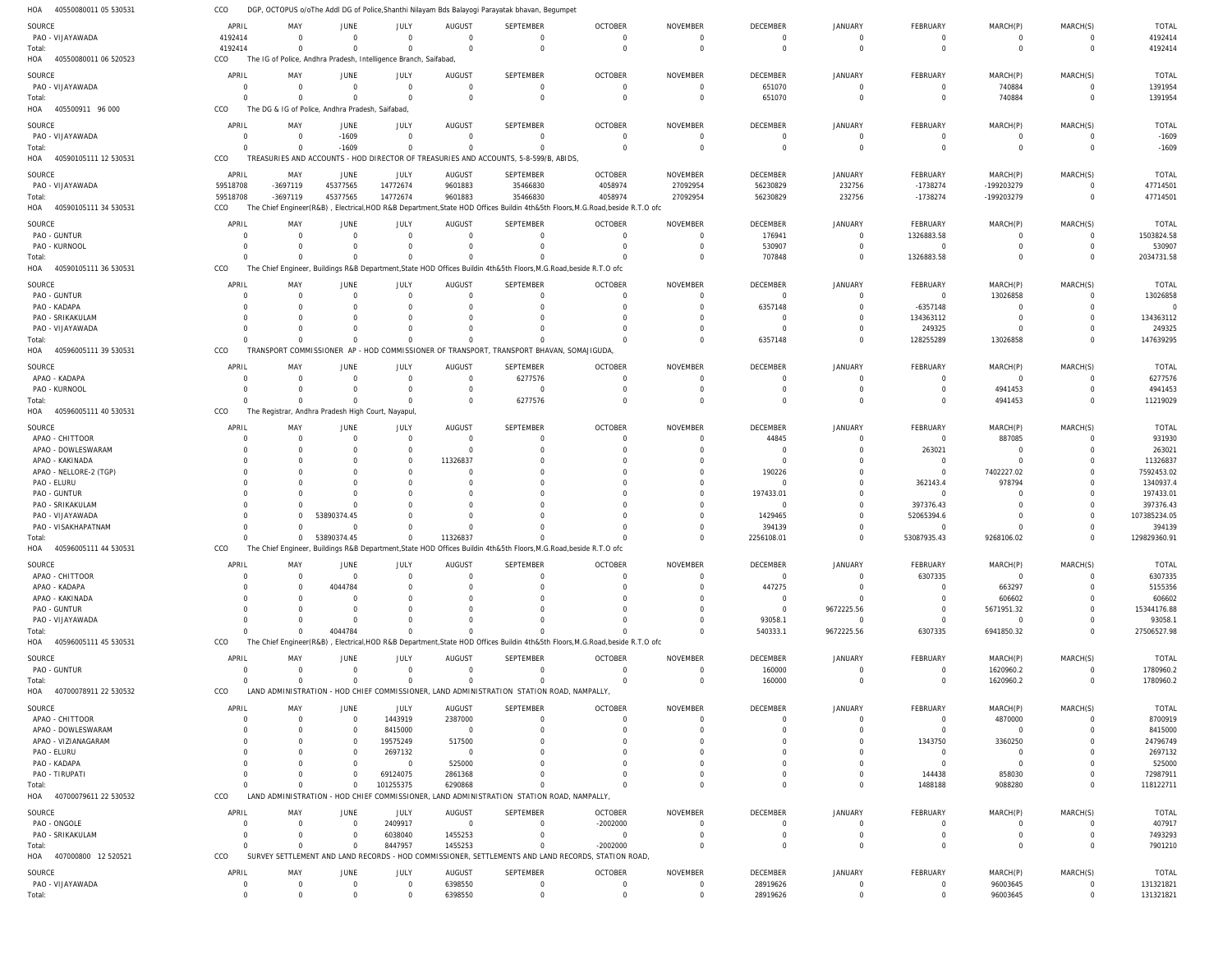40700080011 05 530531 40700080011 06 520521 40700080011 08 530531 40700080011 09 530531 40700080011 12 530531 40700080011 14 530531 40700080011 15 530531 40700080011 17 530531 40700080011 22 530532 407000911 96 000 42020120111 77 530531 42020120207 35 530531 42020120207 75 530531 42020120211 06 530531 42020120211 08 530531 HOA HOA HOA HOA HOA HOA HOA HOA HOA HOA HOA HOA HOA HOA HOA The DG & IG of Prisons, Andhra Pradesh, Chanchalguda, The DG of Fire Services, Andhra Pradesh, BRKR Offices Complex, Tank Bund, LAND ADMINISTRATION - HOD CHIEF COMMISSIONER, LAND ADMINISTRATION STATION ROAD, NAMPALLY, REGISTRATION AND STAMPS - HOD INSPECTOR GENERAL, REGISTRATION & STAMPS , Registration Bhavan, Near MJ Market, ANTI CORRUPTION BUREAU - HOD DIRECTOR OF ANTI CORRUPTION BUREAU, Road No. 12, Banjara Hills, MLA Colony, CHIEF ELECTORAL OFFICER, ELECTIONS CHIEF ELECTORAL OFFICER & EX-OFFICIO SPL SECY TO GOVT,GEN.ADMN(ELECTIONS)DEPT LAND ADMINISTRATION - HOD CHIEF COMMISSIONER, LAND ADMINISTRATION STATION ROAD, NAMPALLY, The DG of Fire Services, Andhra Pradesh, BRKR Offices Complex, Tank Bund, LAND ADMINISTRATION - HOD CHIEF COMMISSIONER, LAND ADMINISTRATION STATION ROAD, NAMPALLY, The DG of Fire Services, Andhra Pradesh, BRKR Offices Complex, Tank Bund, SCHOOL EDUCATION - HOD DIRECTOR OF SCHOOL EDUCATION SAIFABAD SCHOOL EDUCATION - HOD DIRECTOR OF SCHOOL EDUCATION SAIFABAD SCHOOL EDUCATION - HOD DIRECTOR OF SCHOOL EDUCATION SAIFABAD SCHOOL EDUCATION - HOD DIRECTOR OF SCHOOL EDUCATION SAIFABAD SCHOOL EDUCATION - HOD DIRECTOR OF SCHOOL EDUCATION SAIFABAD CCO CCO CCO CCO CCO CCO CCO CCO CCO CCO CCO CCO CCO CCO CCO 17039881 0 22261245  $\Omega$ 1228773  $\Omega$ 1099596 12059623  $\Omega$ -8039127 1918040 0 24270135  $\Omega$ 111602 4971006 0  $\Omega$  $\Omega$ 0 3903587  $\Omega$ 0 116544000 -360000  $\Omega$ 0 869913 0 12500000000 0 7061230 0 5713413 14240777 1788185 -234847 3594543 33429337  $\Omega$ -5766000  $\Omega$ 0 21457165 0 0 0 5709260  $\Omega$  $\Omega$  $\Omega$  $\Omega$ 3836284 830107052 0  $\Omega$  $\Omega$ 3859706  $\Omega$ 0 83706 0 10252994  $\Omega$ 1763403 8056427  $\Omega$ 2918198 283953182 0  $\Omega$ 0 8610672  $\Omega$ 0 2434909  $\Omega$ 12630929  $\Omega$ 46242 205847 2107193 1669004 0 0 571268  $\Omega$ 0  $\Omega$ 2233512 92575  $\Omega$ 14266523  $\Omega$ 0  $\Omega$ 0 0 -4029000 0 -571268 0 1748637  $\Omega$ 0 0 0 -4996227  $\Omega$ 0 0  $\Omega$ 3075606  $\Omega$ 0 571268 0 40000  $\Omega$ 0 324246 0 12197035  $\Omega$ 0 0  $\Omega$ 1016076  $\Omega$ -50000  $\Omega$ 10000000000 10510458 5000000000 5076187 -259457 0  $\Omega$  $\Omega$ 0 0 0 0 1734233 0  $\Omega$ 0 0  $\Omega$ 0 0 0 594424.48  $\Omega$ 0  $\Omega$  $\Omega$ 762264 1121339 0  $\Omega$ 0 6977561  $\Omega$ 0 -976949 21443440 13339235.1 -11793039 -2664645 0 -5701736 -18727982 29096832 0 -1918040 0 1859375  $\Omega$ -1693072 0 0  $\Omega$  $\Omega$ 0  $\Omega$  $\Omega$ 0  $\Omega$ 0  $\Omega$ 0 0  $\Omega$ 0 30771147 21443440 91968831.58 2447738 2161958 11931014 1099596 40038410 1258527638 -14215127 571268 10000000000 80203622 17500000000 5728229 PAO - VIJAYAWADA PAO - VIJAYAWADA APAO - NANDYAL APAO - VIZIANAGARAM PAO - ANANTAPUR PAO - KADAPA PAO - KURNOOL PAO - SRIKAKULAM PAO - VIJAYAWADA PAO - VIJAYAWADA PAO - VIJAYAWADA PAO - VIJAYAWADA PAO - VIJAYAWADA PAO - VIJAYAWADA APAO - DOWLESWARAM APAO - KADAPA APAO - KAKINADA APAO - NELLORE-2 (TGP) APAO - VIZIANAGARAM PAO - ELURU PAO - GUNTUR PAO - VIJAYAWADA PAO - VISAKHAPATNAM APAO - CHITTOOR APAO - KAKINADA PAO - GUNTUR PAO - TIRUPATI PAO - VIJAYAWADA PAO - VIJAYAWADA PAO - VIJAYAWADA PAO - VIJAYAWADA PAO - VIJAYAWADA SOURCE **SOURCE** SOURCE SOURCE **SOURCE** SOURCE SOURCE SOURCE **SOURCE** SOURCE **SOURCE** SOURCE SOURCE SOURCE SOURCE 17039881 0 0  $\Omega$ 0  $\Omega$ 0 0 22261245 0 1228773 0 1099596 12059623 0 0 0 0  $\Omega$ 0 0  $\Omega$ 0  $\Omega$ -7840000 0 -199127 1918040 0 24270135 0 111602 APRIL APRIL APRIL APRIL APRIL APRIL APRIL APRIL APRIL APRIL APRIL APRIL APRIL APRIL APRIL 4971006 0  $\Omega$  $\Omega$ 0  $\Omega$ 0 0 0 0 0 3903587 0  $\Omega$ 0 0 0 0  $\Omega$ 0 116544000  $\Omega$ 0 -360000 0 0  $\Omega$ 0 0 869913 0 12500000000 0 MAY MAY MAY MAY MAY MAY MAY MAY MAY MAY MAY MAY MAY MAY MAY 7061230 0 0 0 0  $\Omega$ 0  $\Omega$ 5713413 14240777 1788185 -234847 3594543 33429337 0 0 0 0  $\Omega$ 0 0  $\Omega$ 0  $\Omega$ -5766000 0  $\Omega$ 0 0 21457165 0 JUNE **JUNE** JUNE JUNE JUNE JUNE JUNE JUNE JUNE JUNE **JUNE** JUNE JUNE JUNE JUNE 0 0 0  $\Omega$ 0  $\Omega$ 0  $\Omega$ 5709260 0  $\Omega$ 0 0 3836284 63196050  $\Omega$ 580808287 156622750 2620022 6988943 18371000  $\Omega$ 1500000  $\Omega$ 0  $\Omega$  $\Omega$ 0 0 3859706 0 0 JULY JULY JULY JULY JULY JULY JULY JULY JULY JULY JULY JULY JULY JULY JULY 83706 0 0 0 0  $\Omega$ 0 0 10252994 0 1763403 8056427 0 2918198 0 2840000 39922348 218266334  $\Omega$ 0 0 22924500 0  $\Omega$ 0 0 0 0 0 8610672 0 0 AUGUST AUGUST AUGUST **AUGUST** AUGUST AUGUST **AUGUST** AUGUST **AUGUST** AUGUST **AUGUST** AUGUST AUGUST AUGUST AUGUST 2434909 0  $\Omega$  $\bigcap$ 0 4694078 0  $\Omega$ 7936851 0 46242 205847 2107193 1669004 0  $\Omega$  $\Omega$ 0  $\Omega$ 0  $\Omega$  $\bigcap$ 0  $\bigcap$  $\Omega$  $\Omega$  $\Omega$ 571268 0  $\Omega$ 0 2233512 SEPTEMBER **SEPTEMBER SEPTEMBER SEPTEMBER** SEPTEMBER SEPTEMBER **SEPTEMBER** SEPTEMBER **SEPTEMBER** SEPTEMBER **SEPTEMBER** SEPTEMBER SEPTEMBER SEPTEMBER SEPTEMBER 92575 0 0  $\Omega$ 4205974  $\Omega$ 6287356  $\Omega$ 3773193 0  $\Omega$ 0 0  $\Omega$ 0  $\Omega$ -4029000 0  $\Omega$ 0  $\Omega$  $\bigcap$ 0  $\Omega$ 0 0  $\Omega$ -571268 0 1748637 0 0 OCTOBER **OCTOBER** OCTOBER **OCTOBER** OCTOBER OCTOBER **OCTOBER** OCTOBER **OCTOBER** OCTOBER **OCTOBER** OCTOBER OCTOBER OCTOBER OCTOBER  $\Omega$ 0  $\Omega$  $\Omega$ 0  $\Omega$ 0  $\Omega$ -4996227 0  $\Omega$ 0 0 3075606 0  $\Omega$  $\Omega$ 0  $\Omega$ 0  $\Omega$  $\cap$ 0  $\Omega$  $\Omega$ 0  $\Omega$ 571268 0 40000 0 0 NOVEMBER NOVEMBER NOVEMBER NOVEMBER NOVEMBER NOVEMBER NOVEMBER NOVEMBER NOVEMBER NOVEMBER NOVEMBER NOVEMBER NOVEMBER NOVEMBER NOVEMBER 324246 0 0  $\Omega$ 0  $\Omega$ 1293277 0 10903758 0  $\Omega$ 0 0 1016076 0 0  $\Omega$ 0  $\Omega$ 0 0  $\Omega$ 0  $\Omega$  $\Omega$ -50000  $\Omega$ 0 10000000000 10510458 5000000000 5076187 DECEMBER **DECEMBER** DECEMBER **DECEMBER** DECEMBER DECEMBER **DECEMBER** DECEMBER **DECEMBER** DECEMBER **DECEMBER** DECEMBER DECEMBER DECEMBER DECEMBER -259457 0 0 0 0  $\Omega$ 0 0 0 0  $\Omega$  $\mathbf 0$ 0  $\Omega$ 0 0  $\Omega$ 0 -345789 2080022 0  $\Omega$ 0  $\Omega$ 0 0 0 0 0  $\Omega$ 0 0 JANUARY JANUARY JANUARY JANUARY JANUARY JANUARY JANUARY JANUARY JANUARY JANUARY **JANUARY** JANUARY JANUARY JANUARY JANUARY  $\Omega$ 0  $\Omega$ 0 0  $\Omega$ 0 359302.48 235122 0  $\Omega$ 0 0 762264 778675  $\Omega$ 342664 0  $\cap$ 0  $\Omega$  $\Omega$ 0  $\Omega$ 0 0  $\Omega$ 0 0 6977561 0 0 FEBRUARY **FEBRUARY** FEBRUARY FEBRUARY FEBRUARY FEBRUARY **FFBRUARY** FEBRUARY **FFBRUARY** FEBRUARY **FEBRUARY** FEBRUARY FEBRUARY FEBRUARY FEBRUARY -976949 21443440 11593664 11405612.1 0  $\Omega$ 7160003 0 -16820044 -11793039 -2664645 0 -5701736 -18727982 1307500  $\Omega$ 585000 24722000  $\Omega$ 598296 0  $\Omega$ 1884036  $\Omega$ 0 0 0 -1918040 0 1859375 0 -1693072 MARCH(P) MARCH(P) MARCH(P) MARCH(P) MARCH(P) MARCH(P) MARCH(P) MARCH(P) MARCH(P) MARCH(P) MARCH(P) MARCH(P) MARCH(P) MARCH(P) MARCH(P)  $\Omega$ 0 0  $\Omega$ 0  $\Omega$ 0 0 0 0  $\Omega$ 0 0  $\Omega$ 0  $\Omega$  $\Omega$ 0  $\Omega$ 0  $\Omega$  $\cap$ 0  $\Omega$ 0 0  $\Omega$ 0 0  $\cap$ 0 0 MARCH(S) MARCH(S) MARCH(S) MARCH(S) MARCH(S) MARCH(S) MARCH(S) MARCH(S) MARCH(S) MARCH(S) MARCH(S) MARCH(S) MARCH(S) MARCH(S) MARCH(S) 30771147 21443440 11593664 11405612.1 4205974 4694078 14740636 359302.48 44969565 2447738 2161958 11931014 1099596 40038410 65282225 2840000 617629299 399611084 2274233 9667261 134915000 22924500 3384036 -360000 -13606000 -50000 -199127 571268 10000000000 80203622 17500000000 5728229 TOTAL TOTAL TOTAL TOTAL TOTAL TOTAL TOTAL TOTAL TOTAL TOTAL TOTAL TOTAL TOTAL TOTAL TOTAL Total: Total: Total: Total: Total: Total: Total: Total: Total: Total: Total: Total: Total: Total: Total: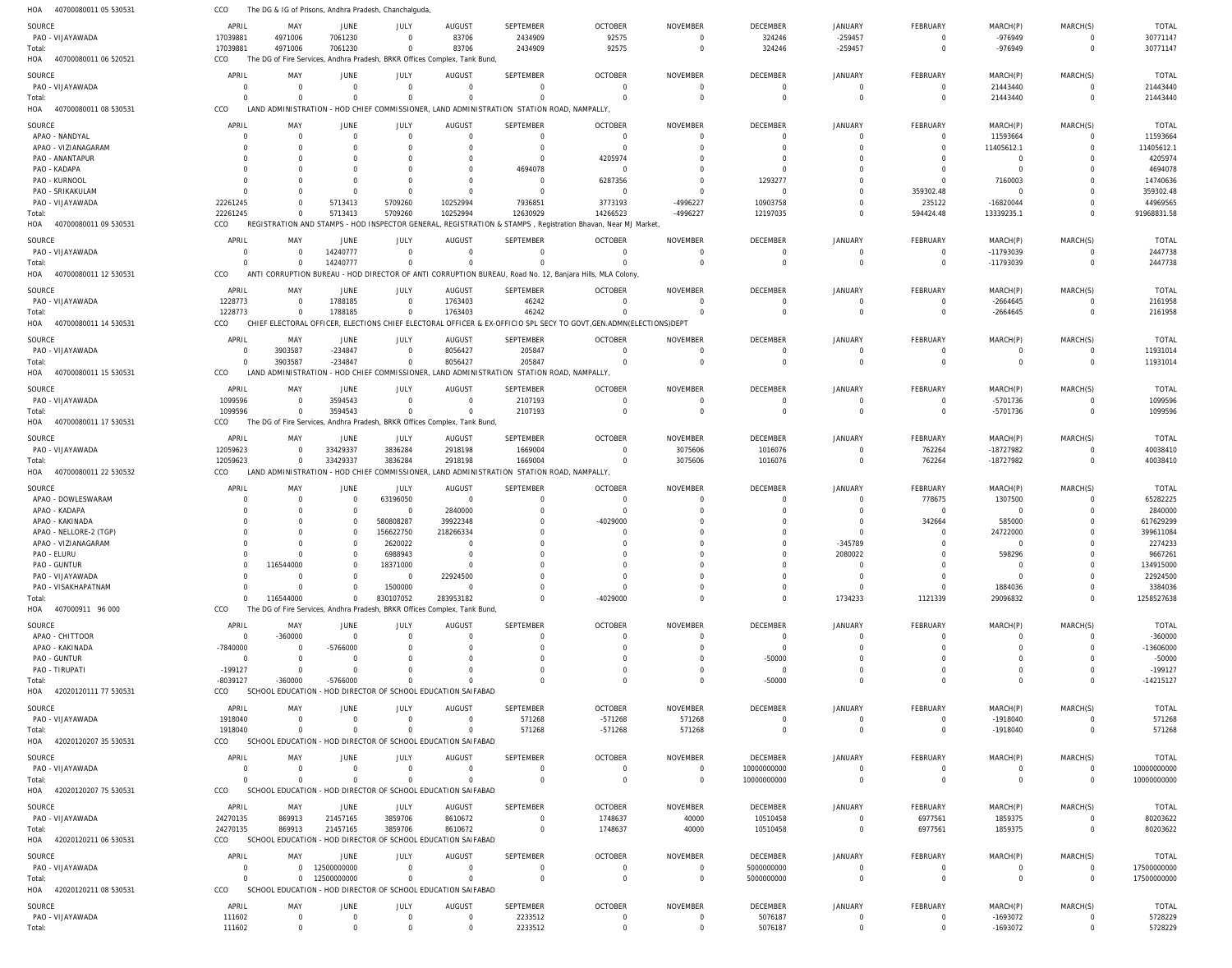| HOA 42020120211 78 530531           | CCO                        |                                                 |                            |                               | SCHOOL EDUCATION - HOD DIRECTOR OF SCHOOL EDUCATION SAIFABAD                            |                                                                                           |                                  |                                   |                                   |                                  |                               |                            |                            |                                |
|-------------------------------------|----------------------------|-------------------------------------------------|----------------------------|-------------------------------|-----------------------------------------------------------------------------------------|-------------------------------------------------------------------------------------------|----------------------------------|-----------------------------------|-----------------------------------|----------------------------------|-------------------------------|----------------------------|----------------------------|--------------------------------|
| SOURCE                              | APRIL                      | MAY                                             | JUNE                       | JULY                          | AUGUST                                                                                  | <b>SEPTEMBER</b>                                                                          | <b>OCTOBER</b>                   | <b>NOVEMBER</b>                   | <b>DECEMBER</b>                   | <b>JANUARY</b>                   | <b>FEBRUARY</b>               | MARCH(P)                   | MARCH(S)                   | <b>TOTAL</b>                   |
| PAO - VIJAYAWADA<br>Total:          | 4864725<br>4864725         | 5388261<br>5388261                              | 16522572<br>16522572       | -796945<br>-796945            | 895095<br>895095                                                                        | -918392<br>-918392                                                                        | $\Omega$<br>$\Omega$             | 4708007<br>4708007                | $\overline{0}$<br>$\overline{0}$  | 970858<br>970858                 | 8823531<br>8823531            | $-24358242$<br>$-24358242$ | $\Omega$<br>$\Omega$       | 16099470<br>16099470           |
| HOA 42020120212 11 530531           | CCO                        |                                                 |                            |                               | SCHOOL EDUCATION - HOD DIRECTOR OF SCHOOL EDUCATION SAIFABAD                            |                                                                                           |                                  |                                   |                                   |                                  |                               |                            |                            |                                |
| SOURCE                              | APRIL                      | MAY                                             | JUNE                       | <b>JULY</b>                   | <b>AUGUST</b>                                                                           | <b>SEPTEMBER</b>                                                                          | <b>OCTOBER</b>                   | <b>NOVEMBER</b>                   | <b>DECEMBER</b>                   | <b>JANUARY</b>                   | <b>FEBRUARY</b>               | MARCH(P)                   | MARCH(S)                   | <b>TOTAL</b>                   |
| PAO - VIJAYAWADA                    | $\Omega$                   | $\Omega$                                        | $\Omega$                   | $\Omega$                      | $\Omega$                                                                                | $\mathbf 0$                                                                               | $\mathbf 0$                      | $\mathbf 0$                       | $\overline{0}$                    | $\Omega$                         | $\mathbf 0$                   | $-10000$                   | $\Omega$                   | $-10000$                       |
| Total:<br>HOA 42020120306 06 530531 | $\Omega$<br>CCO            | $\Omega$<br>HIGHER EDUCATION, SECRETARIAT DEPT. | $\Omega$                   | $\overline{0}$                | - HOD SECRETARY, HIGHER EDUCATION DEPT.                                                 | $\Omega$                                                                                  | $\Omega$                         | $\overline{0}$                    | $\Omega$                          | $\Omega$                         | $\mathbf 0$                   | $-10000$                   | $\Omega$                   | $-10000$                       |
| SOURCE                              | APRIL                      | MAY                                             | JUNE                       | <b>JULY</b>                   | <b>AUGUST</b>                                                                           | <b>SEPTEMBER</b>                                                                          | <b>OCTOBER</b>                   | <b>NOVEMBER</b>                   | <b>DECEMBER</b>                   | <b>JANUARY</b>                   | FEBRUARY                      | MARCH(P)                   | MARCH(S)                   | <b>TOTAL</b>                   |
| PAO - VIJAYAWADA                    | $\overline{0}$             | 168194000                                       | $\overline{0}$             | $\overline{0}$                | $\overline{0}$                                                                          | $\mathbf 0$                                                                               | $\overline{0}$                   | $\Omega$                          | $\overline{0}$                    | $\Omega$                         | 0                             | $\overline{0}$             | $\mathbf 0$                | 168194000                      |
| Total:<br>HOA 42020120307 74 530531 | $\overline{0}$<br>CCO      | 168194000<br>Intermediate Education Department  | $\overline{0}$             | $\overline{0}$                | $\overline{0}$                                                                          | $\mathbf 0$                                                                               | $\Omega$                         | $\Omega$                          | $\Omega$                          | $\Omega$                         | $\mathbf 0$                   | $\mathbf 0$                | $\overline{0}$             | 168194000                      |
| SOURCE                              | APRIL                      | MAY                                             | <b>JUNE</b>                | <b>JULY</b>                   | <b>AUGUST</b>                                                                           | <b>SEPTEMBER</b>                                                                          | <b>OCTOBER</b>                   | <b>NOVEMBER</b>                   | <b>DECEMBER</b>                   | JANUARY                          | <b>FEBRUARY</b>               | MARCH(P)                   | MARCH(S)                   | <b>TOTAL</b>                   |
| PAO - VIJAYAWADA                    | 15975259                   | 3236949                                         | 5856851                    | 14141933                      | 6239236                                                                                 | 7426912                                                                                   | 2003533                          | 335198                            | $-329271$                         | $\Omega$                         | 5908867                       | 5493094                    | $\Omega$                   | 66288561                       |
| Total:                              | 15975259                   | 3236949                                         | 5856851                    | 14141933                      | 6239236                                                                                 | 7426912                                                                                   | 2003533                          | 335198                            | $-329271$                         | $\Omega$                         | 5908867                       | 5493094                    | $\Omega$                   | 66288561                       |
| HOA 42020120311 04 530531           | CCO                        |                                                 |                            |                               |                                                                                         | COLLEGIATE EDUCATION - HOD DIRECTOR OF COLLEGIATE EDUCATION, OPP. LATA TALKIES, NAMPALLY, |                                  |                                   |                                   |                                  |                               |                            |                            |                                |
| SOURCE<br>PAO - VIJAYAWADA          | APRIL<br>$\Omega$          | MAY<br>$\Omega$                                 | JUNE<br>2865110            | JULY<br>$\overline{0}$        | <b>AUGUST</b><br>$\overline{0}$                                                         | <b>SEPTEMBER</b><br>$\mathbf 0$                                                           | <b>OCTOBER</b><br>$\mathbf 0$    | <b>NOVEMBER</b><br>$\Omega$       | <b>DECEMBER</b><br>$\overline{0}$ | JANUARY<br>$\Omega$              | FEBRUARY<br>$\overline{0}$    | MARCH(P)<br>$-2756554$     | MARCH(S)<br>$\Omega$       | <b>TOTAL</b><br>108556         |
| Total:                              | $\Omega$                   | $\Omega$                                        | 2865110                    | $\overline{0}$                | $\Omega$                                                                                | $\mathbf 0$                                                                               | $\overline{0}$                   | $\overline{0}$                    | $\overline{0}$                    | $\Omega$                         | $\mathbf 0$                   | $-2756554$                 | $\Omega$                   | 108556                         |
| HOA 42020120311 10 530531           | CCO                        | Intermediate Education Department               |                            |                               |                                                                                         |                                                                                           |                                  |                                   |                                   |                                  |                               |                            |                            |                                |
| SOURCE<br>PAO - VIJAYAWADA          | APRIL<br>$\Omega$          | MAY<br>$\overline{0}$                           | <b>JUNE</b><br>12305897    | JULY<br>$\Omega$              | <b>AUGUST</b><br>$\Omega$                                                               | <b>SEPTEMBER</b><br>$\mathbf 0$                                                           | <b>OCTOBER</b><br>$\overline{0}$ | <b>NOVEMBER</b><br>$\overline{0}$ | <b>DECEMBER</b><br>$\overline{0}$ | <b>JANUARY</b><br>$\Omega$       | FEBRUARY<br>0                 | MARCH(P)<br>$\mathbf 0$    | MARCH(S)<br>$\Omega$       | <b>TOTAL</b><br>12305897       |
| Total:                              | $\Omega$                   | $\Omega$                                        | 12305897                   | $\mathbf 0$                   | $\Omega$                                                                                | $\Omega$                                                                                  | $\Omega$                         | $\Omega$                          | $\Omega$                          | $\Omega$                         | $\mathbf 0$                   | $\mathbf 0$                | $\Omega$                   | 12305897                       |
| HOA 42020120311 13 530531           | CCO                        | HIGHER EDUCATION, SECRETARIAT DEPT.             |                            |                               | . - HOD SECRETARY, HIGHER EDUCATION DEPT                                                |                                                                                           |                                  |                                   |                                   |                                  |                               |                            |                            |                                |
| SOURCE                              | APRIL<br>$\Omega$          | MAY                                             | JUNE<br>59303182           | JULY                          | <b>AUGUST</b><br>$\overline{0}$                                                         | SEPTEMBER<br>$\mathbf 0$                                                                  | <b>OCTOBER</b><br>$\overline{0}$ | <b>NOVEMBER</b>                   | <b>DECEMBER</b><br>$\overline{0}$ | <b>JANUARY</b><br>$\Omega$       | <b>FEBRUARY</b>               | MARCH(P)<br>-73318476      | MARCH(S)<br>$\mathbf 0$    | <b>TOTAL</b><br>$\overline{0}$ |
| PAO - VIJAYAWADA<br>Total:          | $\Omega$                   | - 0<br>$\Omega$                                 | 59303182                   | $\overline{0}$<br>$\Omega$    | $\Omega$                                                                                | $\Omega$                                                                                  | $\mathbf 0$                      | 14015294<br>14015294              | $\Omega$                          | $\Omega$                         | $\overline{0}$<br>$\mathbf 0$ | -73318476                  | $\Omega$                   | $\overline{0}$                 |
| HOA 42020120311 15 530531           | CCO                        |                                                 |                            |                               | HIGHER EDUCATION, SECRETARIAT DEPT. - HOD SECRETARY, HIGHER EDUCATION DEPT.             |                                                                                           |                                  |                                   |                                   |                                  |                               |                            |                            |                                |
| SOURCE                              | APRIL                      | MAY                                             | JUNE                       | <b>JULY</b>                   | <b>AUGUST</b>                                                                           | <b>SEPTEMBER</b>                                                                          | <b>OCTOBER</b>                   | <b>NOVEMBER</b>                   | <b>DECEMBER</b>                   | JANUARY                          | FEBRUARY                      | MARCH(P)                   | MARCH(S)                   | <b>TOTAL</b>                   |
| PAO - VIJAYAWADA<br>Total:          | $\Omega$<br>$\Omega$       | $\Omega$<br>$\Omega$                            | $\Omega$<br>$\Omega$       | 14580288<br>14580288          | $\Omega$<br>$\Omega$                                                                    | $\Omega$<br>$\mathbf 0$                                                                   | $\Omega$<br>$\Omega$             | 0<br>$\overline{0}$               | $\Omega$<br>$\overline{0}$        | $\Omega$<br>$\Omega$             | 0<br>$\mathbf 0$              | 0<br>$\mathbf 0$           | $\Omega$<br>$\Omega$       | 14580288<br>14580288           |
| HOA 42020120312 06 530531           | CCO                        |                                                 |                            |                               | HIGHER EDUCATION, SECRETARIAT DEPT. - HOD SECRETARY, HIGHER EDUCATION DEPT.             |                                                                                           |                                  |                                   |                                   |                                  |                               |                            |                            |                                |
| SOURCE                              | APRIL                      | MAY                                             | JUNE                       | <b>JULY</b>                   | <b>AUGUST</b>                                                                           | <b>SEPTEMBER</b>                                                                          | <b>OCTOBER</b>                   | <b>NOVEMBER</b>                   | <b>DECEMBER</b>                   | <b>JANUARY</b>                   | FEBRUARY                      | MARCH(P)                   | MARCH(S)                   | <b>TOTAL</b>                   |
| PAO - VIJAYAWADA<br>Total:          | $\Omega$<br>$\Omega$       | 252291000<br>252291000                          | $\Omega$<br>$\Omega$       | $\Omega$<br>$\Omega$          | $\Omega$<br>$\overline{0}$                                                              | $\mathbf 0$<br>$\Omega$                                                                   | $\overline{0}$<br>$\mathbf 0$    | $\overline{0}$<br>$\overline{0}$  | $\overline{0}$<br>$\overline{0}$  | $\Omega$<br>$\Omega$             | 0<br>$\mathbf 0$              | $\mathbf 0$<br>$\mathbf 0$ | $\Omega$<br>$\mathbf 0$    | 252291000<br>252291000         |
| HOA 42020178906 06 530531           | CCO                        |                                                 |                            |                               | HIGHER EDUCATION, SECRETARIAT DEPT. - HOD SECRETARY, HIGHER EDUCATION DEPT.             |                                                                                           |                                  |                                   |                                   |                                  |                               |                            |                            |                                |
| SOURCE                              | APRIL                      | MAY                                             | JUNE                       | JULY                          | <b>AUGUST</b>                                                                           | <b>SEPTEMBER</b>                                                                          | <b>OCTOBER</b>                   | <b>NOVEMBER</b>                   | <b>DECEMBER</b>                   | <b>JANUARY</b>                   | <b>FEBRUARY</b>               | MARCH(P)                   | MARCH(S)                   | <b>TOTAL</b>                   |
| PAO - VIJAYAWADA                    | $\overline{0}$<br>$\Omega$ | 39470000                                        | $\Omega$                   | $\overline{0}$                | $\Omega$                                                                                | $\mathbf 0$<br>$\mathbf{0}$                                                               | $\overline{0}$                   | $\overline{0}$                    | $\overline{0}$<br>$\Omega$        | $\Omega$<br>$\Omega$             | 0                             | $\overline{0}$             | $\Omega$<br>$\Omega$       | 39470000                       |
| Total:<br>HOA 42020178907 74 530531 | CCO                        | 39470000<br>Intermediate Education Department   | $\overline{0}$             | $\overline{0}$                | $\Omega$                                                                                |                                                                                           | $\Omega$                         | $\Omega$                          |                                   |                                  | $\mathbf 0$                   | $\mathbf 0$                |                            | 39470000                       |
| SOURCE                              | APRIL                      | MAY                                             | JUNE                       | JULY                          | <b>AUGUST</b>                                                                           | <b>SEPTEMBER</b>                                                                          | <b>OCTOBER</b>                   | <b>NOVEMBER</b>                   | <b>DECEMBER</b>                   | JANUARY                          | FEBRUARY                      | MARCH(P)                   | MARCH(S)                   | <b>TOTAL</b>                   |
| PAO - VIJAYAWADA                    | $\Omega$                   | $\Omega$                                        | 13978233                   | $\overline{0}$                | $\Omega$                                                                                | 0                                                                                         | $\overline{0}$                   | $\Omega$                          | 5151223                           | $\Omega$                         | 0                             | 0                          | $\Omega$                   | 19129456                       |
| Total:<br>HOA 42020178911 74 530531 | $\Omega$<br>CCO            | $\Omega$<br>Intermediate Education Department   | 13978233                   | $\Omega$                      | $\overline{0}$                                                                          | $\Omega$                                                                                  | $\Omega$                         | $\Omega$                          | 5151223                           | $\Omega$                         | $\Omega$                      | $\Omega$                   | $\Omega$                   | 19129456                       |
| SOURCE                              | APRIL                      | MAY                                             | JUNE                       | JULY                          | <b>AUGUST</b>                                                                           | SEPTEMBER                                                                                 | <b>OCTOBER</b>                   | <b>NOVEMBER</b>                   | <b>DECEMBER</b>                   | <b>JANUARY</b>                   | <b>FEBRUARY</b>               | MARCH(P)                   | MARCH(S)                   | <b>TOTAL</b>                   |
| PAO - VIJAYAWADA                    | $\Omega$                   | - 0                                             | 6218238                    | $\mathbf 0$                   | $\Omega$                                                                                | $\Omega$                                                                                  | $\Omega$                         | $\Omega$                          | $\Omega$                          | $\Omega$                         | 0                             | $-6218238$                 |                            | $\overline{0}$                 |
| Total:<br>HOA 42020178912 06 530531 | $\Omega$<br><b>CCO</b>     | $\overline{0}$                                  | 6218238                    | $\overline{0}$                | $\Omega$<br>HIGHER EDUCATION, SECRETARIAT DEPT. - HOD SECRETARY, HIGHER EDUCATION DEPT. | $\mathbf 0$                                                                               | $\overline{0}$                   | $\overline{0}$                    | $\overline{0}$                    | $\Omega$                         | $\mathbf 0$                   | $-6218238$                 | $\mathbf 0$                | $\overline{0}$                 |
| SOURCE                              | APRIL                      | MAY                                             | JUNE                       | JULY                          | <b>AUGUST</b>                                                                           | <b>SEPTEMBER</b>                                                                          | <b>OCTOBER</b>                   | <b>NOVEMBER</b>                   | <b>DECEMBER</b>                   | <b>JANUARY</b>                   | FEBRUARY                      | MARCH(P)                   | MARCH(S)                   | <b>TOTAL</b>                   |
| PAO - VIJAYAWADA                    | $\overline{0}$             | 59205000                                        | $\Omega$                   | $\overline{0}$                | $\Omega$                                                                                | $\overline{0}$                                                                            | $\overline{0}$                   | - 0                               | $\overline{0}$                    | $\Omega$                         | 0                             | 0                          | - 0                        | 59205000                       |
| Total:<br>HOA 42020179606 06 530531 | $\Omega$<br>CCO            | 59205000                                        | $\Omega$                   | $\Omega$                      | $\Omega$<br>HIGHER EDUCATION, SECRETARIAT DEPT. - HOD SECRETARY, HIGHER EDUCATION DEPT. | $\Omega$                                                                                  | $\Omega$                         | $\overline{0}$                    | $\overline{0}$                    | $\Omega$                         | $\overline{0}$                | $\mathbf 0$                | $\mathbf 0$                | 59205000                       |
|                                     | APRIL                      | MAY                                             | JUNE                       |                               | <b>AUGUST</b>                                                                           | <b>SEPTEMBER</b>                                                                          | <b>OCTOBER</b>                   | <b>NOVEMBER</b>                   | <b>DECEMBER</b>                   | JANUARY                          | <b>FEBRUARY</b>               | MARCH(P)                   | MARCH(S)                   | <b>TOTAL</b>                   |
| SOURCE<br>PAO - VIJAYAWADA          | $\overline{0}$             | 19776000                                        | $\Omega$                   | JULY<br>$\overline{0}$        | $\Omega$                                                                                | $\mathbf 0$                                                                               | $\overline{0}$                   | $\overline{0}$                    | $\overline{0}$                    | $\overline{0}$                   | 0                             | $\overline{0}$             | $\mathbf 0$                | 19776000                       |
| Total:                              | $\Omega$                   | 19776000                                        | $\Omega$                   | $\mathbf 0$                   | $\Omega$                                                                                | $\mathbf 0$                                                                               | $\Omega$                         | $\overline{0}$                    | $\overline{0}$                    | $\Omega$                         | $\mathbf 0$                   | $\mathbf 0$                | $\Omega$                   | 19776000                       |
| HOA 42020179607 74 530531           | CCO                        | Intermediate Education Department               |                            |                               |                                                                                         |                                                                                           |                                  |                                   |                                   |                                  |                               |                            |                            |                                |
| SOURCE<br>PAO - VIJAYAWADA          | APRIL<br>6142595           | MAY<br>$\Omega$                                 | JUNE<br>6960523            | JULY<br>$\overline{0}$        | <b>AUGUST</b><br>$\Omega$                                                               | SEPTEMBER<br>$\mathbf 0$                                                                  | <b>OCTOBER</b><br>$\overline{0}$ | <b>NOVEMBER</b><br>$\overline{0}$ | <b>DECEMBER</b><br>$\overline{0}$ | <b>JANUARY</b><br>$\overline{0}$ | FEBRUARY<br>0                 | MARCH(P)<br>6814086        | MARCH(S)<br>$\overline{0}$ | <b>TOTAL</b><br>19917204       |
| Total:                              | 6142595                    | $\overline{0}$                                  | 6960523                    | $\overline{0}$                | $\overline{0}$                                                                          | $\mathbf 0$                                                                               | $\overline{0}$                   | $\overline{0}$                    | $\overline{0}$                    | $\Omega$                         | $\mathbf 0$                   | 6814086                    | $\mathbf 0$                | 19917204                       |
| HOA 42020179611 74 530531           | CCO                        | Intermediate Education Department               |                            |                               |                                                                                         |                                                                                           |                                  |                                   |                                   |                                  |                               |                            |                            |                                |
| SOURCE<br>PAO - ELURU               | APRIL<br>$\Omega$          | MAY<br>$\Omega$                                 | JUNE<br>$\Omega$           | <b>JULY</b><br>$\overline{0}$ | <b>AUGUST</b><br>$\Omega$                                                               | <b>SEPTEMBER</b><br>$\mathbf 0$                                                           | <b>OCTOBER</b><br>$\overline{0}$ | <b>NOVEMBER</b><br>$\overline{0}$ | <b>DECEMBER</b><br>$\overline{0}$ | JANUARY<br>$\Omega$              | FEBRUARY<br>11529508          | MARCH(P)<br>0              | MARCH(S)<br>$\Omega$       | TOTAL<br>11529508              |
| Total:                              | $\Omega$                   | $\Omega$                                        | $\Omega$                   | $\mathbf 0$                   | $\Omega$                                                                                | $\Omega$                                                                                  | $\overline{0}$                   | $\overline{0}$                    | $\overline{0}$                    | $\Omega$                         | 11529508                      | $\mathbf 0$                | $\Omega$                   | 11529508                       |
| HOA 42020179612 06 530531           | CCO                        |                                                 |                            |                               | HIGHER EDUCATION, SECRETARIAT DEPT. - HOD SECRETARY, HIGHER EDUCATION DEPT.             |                                                                                           |                                  |                                   |                                   |                                  |                               |                            |                            |                                |
| SOURCE                              | APRIL                      | MAY                                             | JUNE                       | JULY                          | <b>AUGUST</b>                                                                           | <b>SEPTEMBER</b>                                                                          | <b>OCTOBER</b>                   | <b>NOVEMBER</b>                   | <b>DECEMBER</b>                   | JANUARY                          | <b>FEBRUARY</b>               | MARCH(P)                   | MARCH(S)                   | TOTAL                          |
| PAO - VIJAYAWADA<br>Total:          | $\overline{0}$<br>$\Omega$ | 29664000<br>29664000                            | $\overline{0}$<br>$\Omega$ | $\overline{0}$<br>$\mathbf 0$ | $\Omega$<br>$\Omega$                                                                    | 0<br>$\Omega$                                                                             | $\overline{0}$<br>$\overline{0}$ | $\overline{0}$<br>$\overline{0}$  | $\overline{0}$<br>$\overline{0}$  | $\Omega$<br>$\Omega$             | 0<br>$\mathbf{0}$             | 0<br>$\mathbf 0$           | $\Omega$<br>$\mathbf 0$    | 29664000<br>29664000           |
| HOA 420201901 96 000                | CCO                        |                                                 |                            |                               | SCHOOL EDUCATION - HOD DIRECTOR OF SCHOOL EDUCATION SAIFABAD                            |                                                                                           |                                  |                                   |                                   |                                  |                               |                            |                            |                                |
| SOURCE                              | APRIL                      | MAY                                             | JUNE                       | JULY                          | AUGUST                                                                                  | SEPTEMBER                                                                                 | <b>OCTOBER</b>                   | <b>NOVEMBER</b>                   | DECEMBER                          | JANUARY                          | FEBRUARY                      | MARCH(P)                   | MARCH(S)                   | TOTAL                          |
| PAO - VIJAYAWADA<br>Total:          | $\overline{0}$<br>$\Omega$ | $\overline{0}$<br>$\Omega$                      | $\Omega$<br>$\Omega$       | $\mathbf 0$<br>$\Omega$       | $\Omega$<br>$\Omega$                                                                    | $\mathbf 0$<br>$\Omega$                                                                   | $\mathbf 0$<br>$\Omega$          | $\overline{0}$<br>$\Omega$        | $\overline{0}$<br>$\Omega$        | $\overline{0}$<br>$\Omega$       | $\mathbf 0$<br>$\Omega$       | $-46536$<br>$-46536$       | $\mathbf 0$<br>$\Omega$    | $-46536$<br>$-46536$           |
|                                     |                            |                                                 |                            |                               |                                                                                         |                                                                                           |                                  |                                   |                                   |                                  |                               |                            |                            |                                |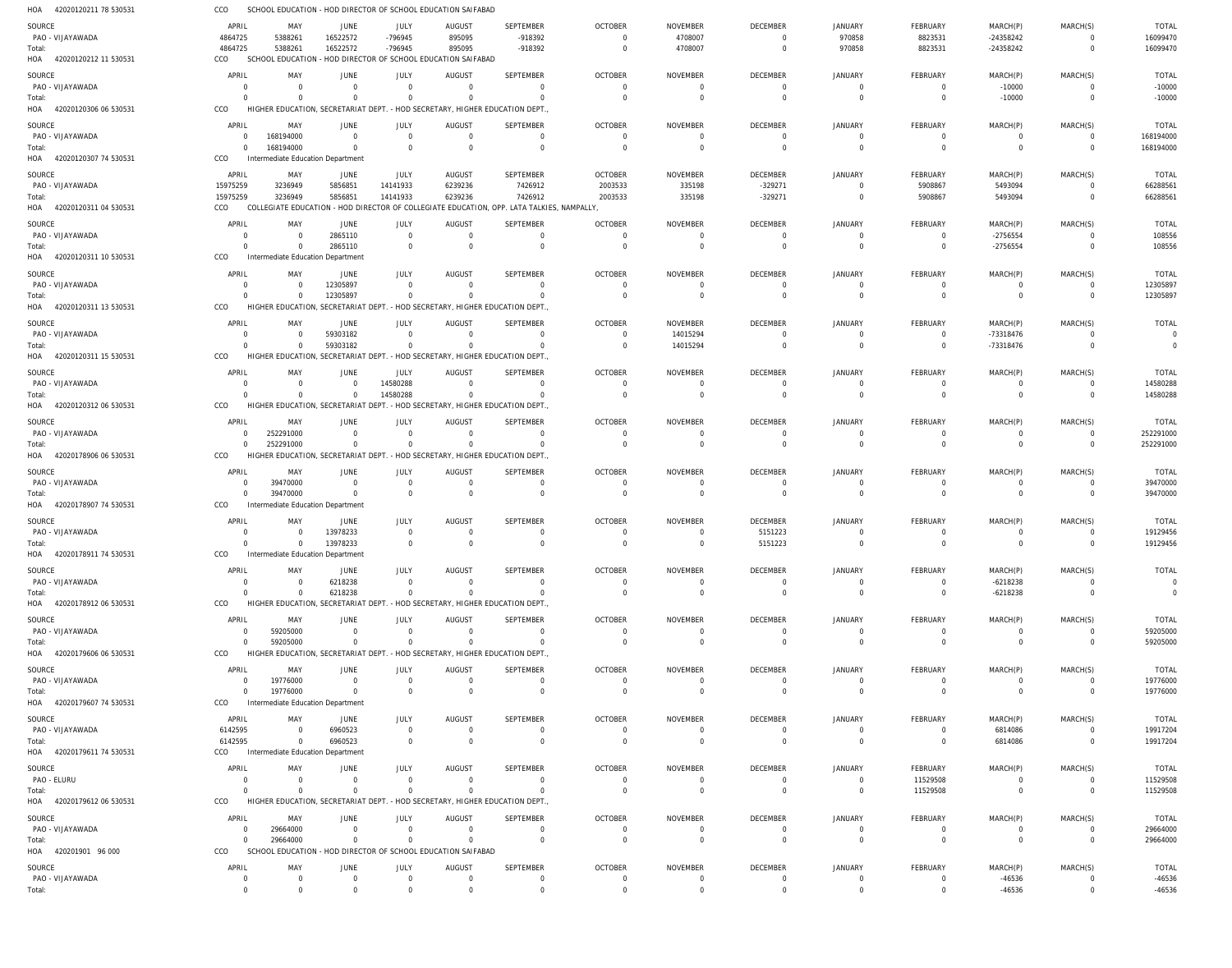| HOA 42020210407 74 530531                                                                                                                        | CCO                      | Skill Development, Entrepreneurship & Innovation Secretariat |                                  |                                                                                          |                                  |                                                                                           |                                  |                            |                         |                               |                            |                            |                                  |                                |
|--------------------------------------------------------------------------------------------------------------------------------------------------|--------------------------|--------------------------------------------------------------|----------------------------------|------------------------------------------------------------------------------------------|----------------------------------|-------------------------------------------------------------------------------------------|----------------------------------|----------------------------|-------------------------|-------------------------------|----------------------------|----------------------------|----------------------------------|--------------------------------|
| SOURCE                                                                                                                                           | APRIL                    | MAY                                                          | JUNE                             | JULY                                                                                     | AUGUST                           | <b>SEPTEMBER</b>                                                                          | <b>OCTOBER</b>                   | NOVEMBER                   | DECEMBER                | <b>JANUARY</b>                | FEBRUARY                   | MARCH(P)                   | MARCH(S)                         | <b>TOTAL</b>                   |
| PAO - VIJAYAWADA                                                                                                                                 | 49024557                 | -899376                                                      | 27741583                         | 40284951                                                                                 | 10157147                         | 20976678                                                                                  | 7471665                          | 7393545                    | 34883946                | 19246064                      | 18905258                   | 56052409                   | $\overline{0}$                   | 291238427                      |
| Total:                                                                                                                                           | 49024557                 | -899376                                                      | 27741583                         | 40284951                                                                                 | 10157147                         | 20976678                                                                                  | 7471665                          | 7393545                    | 34883946                | 19246064                      | 18905258                   | 56052409                   | $\overline{0}$                   | 291238427                      |
| HOA 42020210411 11 520521                                                                                                                        | CCO                      |                                                              |                                  | Skill Development, Entrepreneurship & Innovation Secretariat                             |                                  |                                                                                           |                                  |                            |                         |                               |                            |                            |                                  |                                |
| SOURCE                                                                                                                                           | APRIL                    | MAY                                                          | JUNE                             | JULY                                                                                     | AUGUST                           | <b>SEPTEMBER</b>                                                                          | <b>OCTOBER</b>                   | <b>NOVEMBER</b>            | <b>DECEMBER</b>         | <b>JANUARY</b>                | FEBRUARY                   | MARCH(P)                   | MARCH(S)                         | <b>TOTAL</b>                   |
| PAO - VIJAYAWADA                                                                                                                                 | $\mathbf{0}$             | $\Omega$                                                     | $\overline{0}$                   | $\overline{0}$                                                                           | $\overline{0}$                   | $\mathbf 0$                                                                               | $\overline{0}$                   | $\Omega$                   | 40187850                | $\Omega$                      | $\overline{0}$             | 9876600                    | $\Omega$                         | 50064450                       |
| Total:                                                                                                                                           | $\Omega$                 | $\Omega$                                                     | $\Omega$                         | $\Omega$                                                                                 | $\Omega$                         | $\mathbf 0$                                                                               | $\Omega$                         | $\mathbf 0$                | 40187850                | $\mathbf 0$                   | $\overline{0}$             | 9876600                    | $\Omega$                         | 50064450                       |
| HOA 42020210411 74 530531                                                                                                                        | CCO                      |                                                              |                                  | Skill Development, Entrepreneurship & Innovation Secretariat                             |                                  |                                                                                           |                                  |                            |                         |                               |                            |                            |                                  |                                |
| SOURCE                                                                                                                                           | APRIL                    | MAY                                                          | JUNE                             | JULY                                                                                     | AUGUST                           | SEPTEMBER                                                                                 | <b>OCTOBER</b>                   | NOVEMBER                   | DECEMBER                | <b>JANUARY</b>                | FEBRUARY                   | MARCH(P)                   | MARCH(S)                         | <b>TOTAL</b>                   |
| PAO - VIJAYAWADA                                                                                                                                 | 62304163                 | $\overline{0}$<br>$\Omega$                                   | 52645163                         | 10440222<br>10440222                                                                     | $\overline{0}$<br>$\overline{0}$ | 7468999                                                                                   | $\mathbf 0$<br>$\mathbf 0$       | 15170686<br>15170686       | 24304528                | $\mathbf 0$<br>$\Omega$       | 2383089                    | -57265681                  | $\overline{0}$<br>$\overline{0}$ | 117451169                      |
| Total:<br>HOA 42020210511 16 530531                                                                                                              | 62304163<br>CCO          |                                                              | 52645163                         | HIGHER EDUCATION, SECRETARIAT DEPT. - HOD SECRETARY, HIGHER EDUCATION DEPT.              |                                  | 7468999                                                                                   |                                  |                            | 24304528                |                               | 2383089                    | -57265681                  |                                  | 117451169                      |
|                                                                                                                                                  |                          |                                                              |                                  |                                                                                          |                                  |                                                                                           |                                  |                            |                         |                               |                            |                            |                                  |                                |
| SOURCE<br>PAO - VIJAYAWADA                                                                                                                       | APRIL<br>$\mathbf 0$     | MAY<br>$\Omega$                                              | JUNE<br>19168814                 | JULY<br>$\overline{0}$                                                                   | AUGUST<br>$\overline{0}$         | SEPTEMBER<br>$\mathbf 0$                                                                  | <b>OCTOBER</b><br>$\Omega$       | NOVEMBER<br>$\Omega$       | DECEMBER<br>$\mathbf 0$ | <b>JANUARY</b><br>$\Omega$    | FEBRUARY<br>$\overline{0}$ | MARCH(P)<br>-19168814      | MARCH(S)<br>$\Omega$             | <b>TOTAL</b><br>$\overline{0}$ |
| Total:                                                                                                                                           | $\Omega$                 | $\Omega$                                                     | 19168814                         | $\overline{0}$                                                                           | $\overline{0}$                   | $\mathbf 0$                                                                               | $\mathbf 0$                      | $\overline{0}$             | $\mathbf 0$             | $\mathbf 0$                   | $\mathbf 0$                | -19168814                  | $\overline{0}$                   | $\overline{0}$                 |
| HOA 42020278911 11 530531                                                                                                                        | CCO                      |                                                              |                                  | Skill Development, Entrepreneurship & Innovation Secretariat                             |                                  |                                                                                           |                                  |                            |                         |                               |                            |                            |                                  |                                |
| SOURCE                                                                                                                                           | APRIL                    | MAY                                                          | JUNE                             | JULY                                                                                     | AUGUST                           | <b>SEPTEMBER</b>                                                                          | <b>OCTOBER</b>                   | NOVEMBER                   | <b>DECEMBER</b>         | <b>JANUARY</b>                | FEBRUARY                   | MARCH(P)                   | MARCH(S)                         | <b>TOTAL</b>                   |
| PAO - VIJAYAWADA                                                                                                                                 | $\mathbf 0$              | 2500000                                                      | 55072784                         | 9638187                                                                                  | 5071317                          | 174432                                                                                    | 12512962                         | 3630799                    | $-3542794$              | 0                             | 3542794                    | -72719949                  | $\Omega$                         | 15880532                       |
| Total:                                                                                                                                           | $\mathbf 0$              | 2500000                                                      | 55072784                         | 9638187                                                                                  | 5071317                          | 174432                                                                                    | 12512962                         | 3630799                    | $-3542794$              | $\mathbf 0$                   | 3542794                    | -72719949                  | $\overline{0}$                   | 15880532                       |
| HOA 420203051 05 530531                                                                                                                          | CCO                      |                                                              |                                  | The Director, National Cadet Corps NCC Directorate, D.no.9-2-139 2nd line, Syamala nagar |                                  |                                                                                           |                                  |                            |                         |                               |                            |                            |                                  |                                |
| SOURCE                                                                                                                                           | APRIL                    | MAY                                                          | JUNE                             | JULY                                                                                     | AUGUST                           | <b>SEPTEMBER</b>                                                                          | <b>OCTOBER</b>                   | NOVEMBER                   | <b>DECEMBER</b>         | <b>JANUARY</b>                | FEBRUARY                   | MARCH(P)                   | MARCH(S)                         | <b>TOTAL</b>                   |
| PAO - ANANTAPUR                                                                                                                                  | $\mathbf 0$              | $\mathbf{0}$                                                 | $\overline{0}$                   | $\overline{0}$                                                                           | $\overline{0}$                   | $\mathbf 0$                                                                               | $\overline{0}$                   | $\overline{0}$             | $\mathbf 0$             | $\mathbf 0$                   | 2127281.76                 | $\overline{0}$             | $\overline{0}$                   | 2127281.76                     |
| Total:                                                                                                                                           | $\Omega$                 | $\Omega$                                                     | $\overline{0}$                   | $\Omega$                                                                                 | $\Omega$                         | $\Omega$                                                                                  | $\Omega$                         | $\Omega$                   | $\Omega$                | $\Omega$                      | 2127281.76                 | $\overline{0}$             | $\overline{0}$                   | 2127281.76                     |
| 42020310211 04 530531<br>HOA                                                                                                                     | CCO                      |                                                              |                                  | The Director, Sports Authority of Andhra Pradesh, IGMC Stadium, Bandar Road Labbipet     |                                  |                                                                                           |                                  |                            |                         |                               |                            |                            |                                  |                                |
| SOURCE                                                                                                                                           | APRIL                    | MAY                                                          | JUNE                             | JULY                                                                                     | <b>AUGUST</b>                    | SEPTEMBER                                                                                 | <b>OCTOBER</b>                   | NOVEMBER                   | DECEMBER                | <b>JANUARY</b>                | FEBRUARY                   | MARCH(P)                   | MARCH(S)                         | <b>TOTAL</b>                   |
| APAO - DOWLESWARAM                                                                                                                               | $\mathbf 0$              | $\Omega$                                                     | $\overline{0}$                   | $\overline{0}$                                                                           | $\overline{0}$                   | $\mathbf 0$                                                                               | $\overline{0}$                   | $\overline{0}$             | 173500                  | $\mathbf 0$                   | $\overline{0}$             | 1166759                    | $\overline{0}$                   | 1340259                        |
| APAO - KADAPA                                                                                                                                    | $\mathbf 0$              | $\Omega$<br>1486768                                          | 10373169                         | $\overline{0}$<br>19811966                                                               | $\overline{0}$<br>1832102        | $\mathbf 0$                                                                               | 18981614                         | $\overline{0}$             | 18657291                | 0                             | $\overline{0}$             | $\overline{0}$             | $\Omega$<br>$\Omega$             | 48012074                       |
| PAO - VIJAYAWADA<br>Total:                                                                                                                       | 11909264<br>11909264     | 1486768                                                      | 10518048<br>20891217             | 19811966                                                                                 | 1832102                          | 6343948<br>6343948                                                                        | $-3462650$<br>15518964           | 3240371<br>3240371         | 11909321<br>30740112    | 3314058<br>3314058            | 2396997<br>2396997         | -43925595<br>-42758836     | $\Omega$                         | 25374598<br>74726931           |
| HOA 42020378911 04 530531                                                                                                                        | CCO                      |                                                              |                                  | The Director, Sports Authority of Andhra Pradesh, IGMC Stadium, Bandar Road Labbipet     |                                  |                                                                                           |                                  |                            |                         |                               |                            |                            |                                  |                                |
| SOURCE                                                                                                                                           | APRIL                    | MAY                                                          | JUNE                             | JULY                                                                                     | <b>AUGUST</b>                    | SEPTEMBER                                                                                 | <b>OCTOBER</b>                   | NOVEMBER                   | DECEMBER                | <b>JANUARY</b>                | FEBRUARY                   | MARCH(P)                   | MARCH(S)                         | <b>TOTAL</b>                   |
| PAO - VIJAYAWADA                                                                                                                                 | 12565715                 | 6403302                                                      | 10599694                         | $\overline{0}$                                                                           | $\Omega$                         | $\Omega$                                                                                  | 7843087                          | 8708368                    | 4622887                 | $\Omega$                      | $\overline{0}$             | -11996367                  | $\Omega$                         | 38746686                       |
| Total:                                                                                                                                           | 12565715                 | 6403302                                                      | 10599694                         | $\overline{0}$                                                                           | $\Omega$                         | $\Omega$                                                                                  | 7843087                          | 8708368                    | 4622887                 | $\mathbf 0$                   | $\overline{0}$             | -11996367                  | $\overline{0}$                   | 38746686                       |
| HOA 42020378911 46 530531                                                                                                                        | CCO                      |                                                              |                                  |                                                                                          |                                  | COLLEGIATE EDUCATION - HOD DIRECTOR OF COLLEGIATE EDUCATION, OPP. LATA TALKIES, NAMPALLY, |                                  |                            |                         |                               |                            |                            |                                  |                                |
| SOURCE                                                                                                                                           | APRIL                    | MAY                                                          | JUNE                             | JULY                                                                                     | AUGUST                           | SEPTEMBER                                                                                 | <b>OCTOBER</b>                   | <b>NOVEMBER</b>            | <b>DECEMBER</b>         | <b>JANUARY</b>                | FEBRUARY                   | MARCH(P)                   | MARCH(S)                         | <b>TOTAL</b>                   |
| PAO - VIJAYAWADA                                                                                                                                 | $\mathbf 0$              | $\overline{0}$                                               | $\overline{0}$                   | $\overline{0}$                                                                           | $\overline{0}$                   | 56198618.1                                                                                | $\Omega$                         | $\Omega$                   | $\mathbf 0$             | 1337918                       | $\overline{0}$             | -1337918                   | $\overline{0}$                   | 56198618.1                     |
| Total:                                                                                                                                           | $\Omega$                 | $\Omega$                                                     | $\overline{0}$                   | $\overline{0}$                                                                           | $\overline{0}$                   | 56198618.1                                                                                | $\mathbf 0$                      | $\mathbf 0$                | $\mathbf 0$             | 1337918                       | $\overline{0}$             | -1337918                   | $\mathbf 0$                      | 56198618.1                     |
| HOA 42020379611 04 530531                                                                                                                        | CCO                      |                                                              |                                  | The Director, Sports Authority of Andhra Pradesh, IGMC Stadium, Bandar Road Labbipet     |                                  |                                                                                           |                                  |                            |                         |                               |                            |                            |                                  |                                |
| SOURCE                                                                                                                                           | APRIL                    | MAY                                                          | JUNE                             | JULY                                                                                     | AUGUST                           | SEPTEMBER                                                                                 | <b>OCTOBER</b>                   | NOVEMBER                   | DECEMBER                | <b>JANUARY</b>                | FEBRUARY                   | MARCH(P)                   | MARCH(S)                         | <b>TOTAL</b>                   |
|                                                                                                                                                  |                          |                                                              |                                  |                                                                                          |                                  |                                                                                           |                                  |                            |                         |                               |                            |                            |                                  |                                |
| PAO - VIJAYAWADA                                                                                                                                 | 4815841                  | $\Omega$                                                     | 38147313                         | 9707237                                                                                  | 50220                            | 50222                                                                                     | $\Omega$                         | $\overline{0}$             | $\mathbf 0$             | $\mathbf 0$                   | $\overline{0}$             | $\overline{0}$             | $\Omega$                         | 52770833                       |
|                                                                                                                                                  | 4815841                  | $\Omega$                                                     | 38147313                         | 9707237                                                                                  | 50220                            | 50222                                                                                     | $\Omega$                         | $\Omega$                   | $\Omega$                | $\Omega$                      | $\overline{0}$             | $\mathbf 0$                | $\Omega$                         | 52770833                       |
| HOA 42020410611 04 530531                                                                                                                        | CCO                      |                                                              |                                  |                                                                                          |                                  | ARCHAEOLOGY &MUSEUM- HOD DIRECTOR OF ARCHAEOLOGY & MUSEUMS 5-9-143 GUNFOUNDRY             |                                  |                            |                         |                               |                            |                            |                                  |                                |
|                                                                                                                                                  | APRIL                    | MAY                                                          | JUNE                             | JULY                                                                                     | AUGUST                           | SEPTEMBER                                                                                 | <b>OCTOBER</b>                   | NOVEMBER                   | DECEMBER                | JANUARY                       | FEBRUARY                   | MARCH(P)                   | MARCH(S)                         | <b>TOTAL</b>                   |
| PAO - VIJAYAWADA                                                                                                                                 | $\cap$                   | $\cap$                                                       | $\bigcap$                        | $\sqrt{ }$                                                                               | $\cap$                           | $\Omega$                                                                                  | $\cap$                           | 1441886                    |                         |                               |                            |                            |                                  | 1441886                        |
|                                                                                                                                                  | $\mathbf 0$              | $\Omega$                                                     | $\mathbf 0$                      | $\overline{0}$                                                                           | $\Omega$                         | $\Omega$                                                                                  | $\overline{0}$                   | 1441886                    | $\mathbf 0$             | $\mathbf 0$                   | $\overline{0}$             | $\mathbf 0$                | $\overline{0}$                   | 1441886                        |
|                                                                                                                                                  | CCO                      |                                                              |                                  |                                                                                          |                                  | ARCHAEOLOGY & MUSEUM- HOD DIRECTOR OF ARCHAEOLOGY & MUSEUMS 5-9-143 GUNFOUNDRY            |                                  |                            |                         |                               |                            |                            |                                  |                                |
|                                                                                                                                                  | APRIL                    | MAY                                                          | JUNE                             | JULY                                                                                     | <b>AUGUST</b>                    | SEPTEMBER                                                                                 | <b>OCTOBER</b>                   | NOVEMBER                   | DECEMBER                | <b>JANUARY</b>                | FEBRUARY                   | MARCH(P)                   | MARCH(S)                         | <b>TOTAL</b>                   |
| PAO - VIJAYAWADA                                                                                                                                 | $\mathbf{0}$<br>$\Omega$ | $\Omega$<br>$\Omega$                                         | $\overline{0}$                   | $\overline{0}$                                                                           | $\overline{0}$<br>$\Omega$       | $\mathbf{0}$<br>$\Omega$                                                                  | $\Omega$                         | 54993205                   | $\Omega$<br>$\Omega$    | $\Omega$                      | $\overline{0}$             | $\overline{0}$             | $\Omega$                         | 54993205                       |
|                                                                                                                                                  | CCO                      |                                                              | $\overline{0}$                   | $\overline{0}$                                                                           |                                  | CULTURAL AFFAIRS - HOD DIRECTOR OF CULTURAL AFFAIRS KALABHAVAN, RAVINDRA BHARATHI COMPLEX | $\overline{0}$                   | 54993205                   |                         | $\mathbf 0$                   | $\overline{0}$             | $\overline{0}$             | $\overline{0}$                   | 54993205                       |
|                                                                                                                                                  |                          |                                                              |                                  |                                                                                          |                                  |                                                                                           |                                  |                            |                         |                               |                            |                            |                                  |                                |
|                                                                                                                                                  | APRIL<br>0               | MAY<br>$\overline{0}$                                        | <b>JUNE</b><br>$\overline{0}$    | JULY<br>$\overline{0}$                                                                   | AUGUST<br>$\overline{0}$         | SEPTEMBER<br>$\mathbf 0$                                                                  | <b>OCTOBER</b><br>$\overline{0}$ | NOVEMBER<br>$\Omega$       | <b>DECEMBER</b><br>0    | <b>JANUARY</b><br>0           | FEBRUARY                   | MARCH(P)<br>$^{\circ}$     | MARCH(S)<br>$\Omega$             | TOTAL                          |
| Total:<br>SOURCE<br>Total:<br>HOA 42020410611 05 530531<br>SOURCE<br>Total:<br>HOA 42020480011 10 530531<br>SOURCE<br>PAO - VIJAYAWADA<br>Total: | $\Omega$                 | $\Omega$                                                     | $\Omega$                         | $\overline{0}$                                                                           | $\overline{0}$                   | $\mathbf 0$                                                                               | $\mathbf 0$                      | $\overline{0}$             | $\mathbf 0$             | $\mathbf 0$                   | 6264774<br>6264774         | $\overline{0}$             | $\overline{0}$                   | 6264774<br>6264774             |
| HOA 42100111006 37 520521                                                                                                                        | CCO                      |                                                              |                                  | The Director, Medical Education, DMS Compound, Koti,                                     |                                  |                                                                                           |                                  |                            |                         |                               |                            |                            |                                  |                                |
|                                                                                                                                                  |                          | MAY                                                          |                                  |                                                                                          |                                  | SEPTEMBER                                                                                 |                                  |                            |                         |                               |                            |                            |                                  |                                |
| SOURCE<br>PAO - VIJAYAWADA                                                                                                                       | APRIL<br>$\Omega$        | $\Omega$                                                     | JUNE<br>$\overline{0}$           | JULY<br>$\overline{0}$                                                                   | AUGUST<br>$\overline{0}$         | $\mathbf 0$                                                                               | <b>OCTOBER</b><br>13334000       | NOVEMBER<br>$\Omega$       | DECEMBER<br>$\mathbf 0$ | <b>JANUARY</b><br>$\mathbf 0$ | FEBRUARY<br>$\overline{0}$ | MARCH(P)<br>0              | MARCH(S)<br>$\Omega$             | <b>TOTAL</b><br>13334000       |
|                                                                                                                                                  | $\Omega$                 | $\Omega$                                                     | $\overline{0}$                   | $\overline{0}$                                                                           | $\overline{0}$                   | $\mathbf 0$                                                                               | 13334000                         | $\Omega$                   | $\mathbf 0$             | $\Omega$                      | $\overline{0}$             | $\overline{0}$             | $\Omega$                         | 13334000                       |
|                                                                                                                                                  | CCO                      |                                                              |                                  | The Director, Medical Education, DMS Compound, Koti,                                     |                                  |                                                                                           |                                  |                            |                         |                               |                            |                            |                                  |                                |
| Total:<br>HOA 42100111006 37 530531<br>SOURCE                                                                                                    | APRIL                    | MAY                                                          | JUNE                             | JULY                                                                                     | AUGUST                           | SEPTEMBER                                                                                 | <b>OCTOBER</b>                   | NOVEMBER                   | DECEMBER                | <b>JANUARY</b>                | FEBRUARY                   | MARCH(P)                   | MARCH(S)                         | <b>TOTAL</b>                   |
| PAO - VIJAYAWADA                                                                                                                                 | $\mathbf{0}$             | $\Omega$                                                     | $\overline{0}$                   | $\overline{0}$                                                                           | $\overline{0}$                   | $\mathbf 0$                                                                               | 43337000                         | $\Omega$                   | $\mathbf 0$             | 0                             | $\overline{0}$             | 0                          | $\overline{0}$                   | 43337000                       |
| Total:                                                                                                                                           | $\Omega$                 | $\Omega$                                                     | $\Omega$                         | $\overline{0}$                                                                           | $\Omega$                         | $\mathbf 0$                                                                               | 43337000                         | $\overline{0}$             | $\mathbf 0$             | $\mathbf 0$                   | $\overline{0}$             | $\overline{0}$             | $\overline{0}$                   | 43337000                       |
| HOA 42100111007 36 530531                                                                                                                        | CCO                      |                                                              |                                  | The Deputy Secretary to Government, Health, Medical and Welfare Department, Secretariat  |                                  |                                                                                           |                                  |                            |                         |                               |                            |                            |                                  |                                |
| SOURCE                                                                                                                                           | APRIL                    | MAY                                                          | JUNE                             | JULY                                                                                     | AUGUST                           | SEPTEMBER                                                                                 | <b>OCTOBER</b>                   | NOVEMBER                   | DECEMBER                | <b>JANUARY</b>                | FEBRUARY                   | MARCH(P)                   | MARCH(S)                         | <b>TOTAL</b>                   |
| PAO - VIJAYAWADA                                                                                                                                 | 439493136                | 29148644                                                     | 160125505                        | 153959093                                                                                | 250067813                        | 263542176                                                                                 | 38594188                         | 119587349                  | 98994401                | 199484339                     | 123241648                  | 993626465                  | $\overline{0}$                   | 2869864757                     |
| Total:                                                                                                                                           | 439493136                | 29148644                                                     | 160125505                        | 153959093                                                                                | 250067813                        | 263542176                                                                                 | 38594188                         | 119587349                  | 98994401                | 199484339                     | 123241648                  | 993626465                  | $\overline{0}$                   | 2869864757                     |
| HOA 42100111012 37 520521                                                                                                                        | CCO                      |                                                              |                                  | The Director, Medical Education, DMS Compound, Koti,                                     |                                  |                                                                                           |                                  |                            |                         |                               |                            |                            |                                  |                                |
| SOURCE                                                                                                                                           | APRIL                    | MAY                                                          | JUNE                             | JULY                                                                                     | AUGUST                           | SEPTEMBER                                                                                 | <b>OCTOBER</b>                   | NOVEMBER                   | DECEMBER                | <b>JANUARY</b>                | FEBRUARY                   | MARCH(P)                   | MARCH(S)                         | <b>TOTAL</b>                   |
| PAO - VIJAYAWADA                                                                                                                                 | 0<br>$\Omega$            | $\Omega$<br>$\Omega$                                         | $\overline{0}$<br>$\overline{0}$ | $\overline{0}$<br>$\overline{0}$                                                         | $\overline{0}$<br>$\overline{0}$ | $\mathbf 0$<br>$\mathbf 0$                                                                | 20000000                         | $\Omega$<br>$\overline{0}$ | 0<br>$\mathbf 0$        | 0<br>$\mathbf 0$              | 0<br>$\overline{0}$        | 0<br>$\overline{0}$        | $\Omega$<br>$\overline{0}$       | 20000000                       |
| Total:<br>HOA 42100111012 37 530531                                                                                                              | CCO                      |                                                              |                                  | The Director, Medical Education, DMS Compound, Koti,                                     |                                  |                                                                                           | 20000000                         |                            |                         |                               |                            |                            |                                  | 20000000                       |
|                                                                                                                                                  |                          |                                                              |                                  |                                                                                          |                                  |                                                                                           |                                  |                            |                         |                               |                            |                            |                                  |                                |
| SOURCE<br>PAO - VIJAYAWADA                                                                                                                       | APRIL<br>$\mathbf 0$     | MAY<br>$\mathbf 0$                                           | <b>JUNE</b><br>$\overline{0}$    | JULY<br>$\overline{0}$                                                                   | AUGUST<br>$\overline{0}$         | SEPTEMBER<br>$\mathbf 0$                                                                  | <b>OCTOBER</b><br>40000000       | NOVEMBER<br>$\overline{0}$ | DECEMBER<br>$\mathbf 0$ | <b>JANUARY</b><br>$\mathbf 0$ | FEBRUARY<br>$\overline{0}$ | MARCH(P)<br>$\overline{0}$ | MARCH(S)<br>$\overline{0}$       | <b>TOTAL</b><br>40000000       |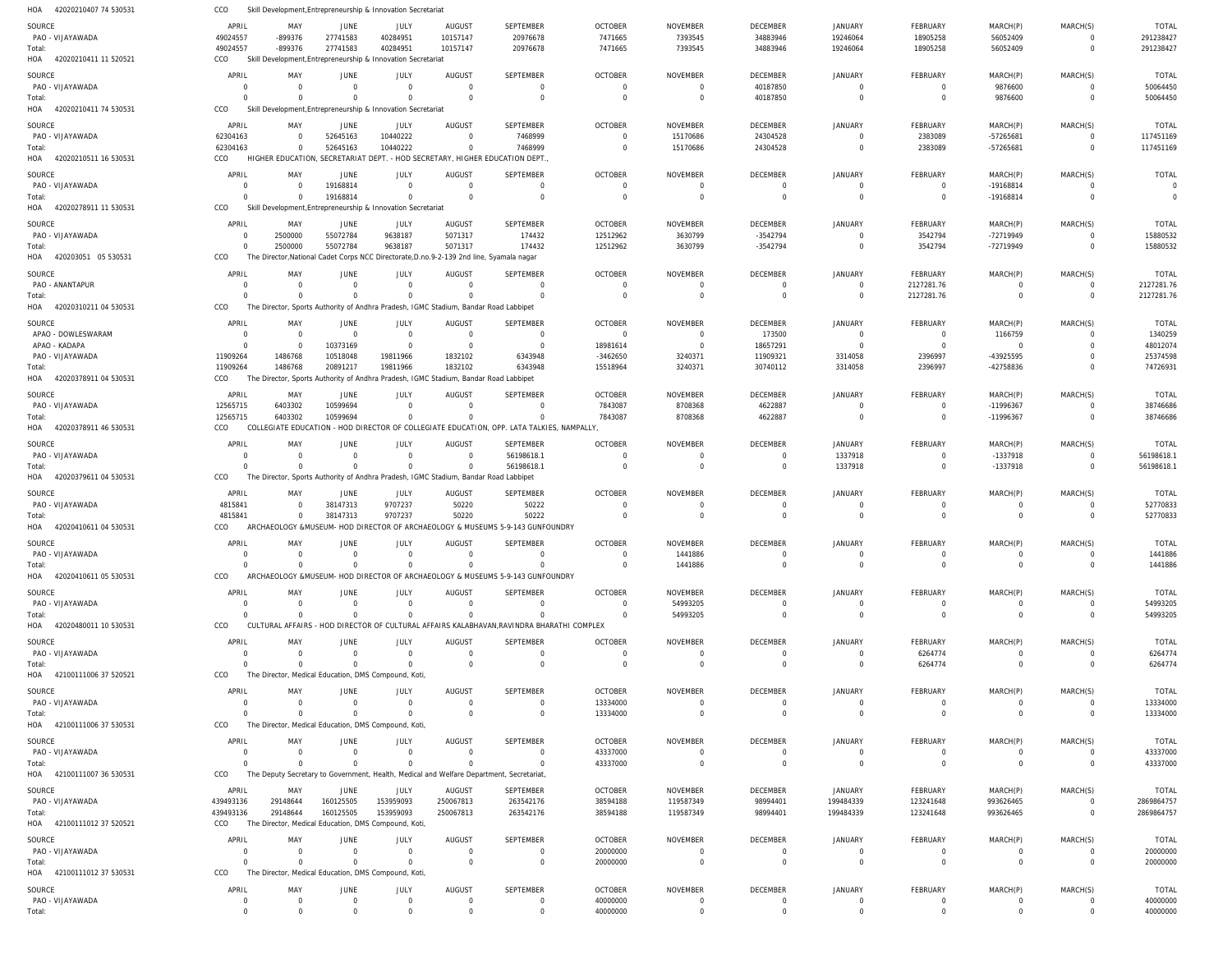42100211011 04 530531 HOA The Director of Health, Govt. of AP, Sultan Bazar, CCO

| SOURCE                       | APRIL          | MAY                                                  | JUNE           | JULY           | AUGUST         | <b>SEPTEMBER</b> | <b>OCTOBER</b> | <b>NOVEMBER</b> | DECEMBER        | <b>JANUARY</b> | FEBRUARY       | MARCH(P)       | MARCH(S)    | <b>TOTAL</b>  |
|------------------------------|----------------|------------------------------------------------------|----------------|----------------|----------------|------------------|----------------|-----------------|-----------------|----------------|----------------|----------------|-------------|---------------|
| APAO - CHITTOOR              | C              | $\Omega$                                             | $\overline{0}$ | $\mathbf 0$    | $\overline{0}$ | 0                | $\Omega$       | $\Omega$        | 0               | $\mathbf 0$    | 51196211.83    |                | 0           | 51196211.83   |
| APAO - DOWLESWARAM           | C              | $\Omega$                                             | $\Omega$       | $\mathbf 0$    | $\Omega$       | $\Omega$         | $\Omega$       | $\Omega$        | $\Omega$        | $\Omega$       | 55136916.13    |                | $\mathbf 0$ | 55136916.13   |
| APAO - KADAPA                | C              | $\Omega$                                             | 2603074        | $\Omega$       | $\Omega$       | 7835276          | 1713570.74     | 8410856         | 8172663         | $\Omega$       | 86089022.71    |                | $\Omega$    | 114824462.45  |
| APAO - KAKINADA              |                | $\Omega$                                             | $\Omega$       | $\Omega$       | $\Omega$       | $\Omega$         | $\Omega$       | $\Omega$        | 629427          | $\Omega$       | 147811253.42   |                | $\Omega$    | 148440680.42  |
| APAO - NANDYAL               |                | $\Omega$                                             | $\Omega$       | $\Omega$       | $\Omega$       | $\cup$           | $\Omega$       | $\Omega$        | $\Omega$        | $\Omega$       | 49656000.2     |                | $\Omega$    | 49656000.2    |
| APAO - NARASARAOPET          |                |                                                      | <sup>0</sup>   | O              | $\Omega$       | -0               |                | $\Omega$        | 372834.6        | $\Omega$       | 44410740.81    |                | $\Omega$    | 44783575.41   |
| APAO - NELLORE-2 (TGP)       | C              | $\Omega$                                             | $\Omega$       | $\Omega$       |                |                  |                | $\Omega$        | $\Omega$        | $\Omega$       | 61308248.27    |                | $\Omega$    | 61308248.27   |
| APAO - VIZIANAGARAM          |                |                                                      |                | $\Omega$       |                |                  |                | $\Omega$        | $\Omega$        | $\Omega$       | 77234325.39    |                | $\mathbf 0$ | 77234325.39   |
| PAO - ANANTAPUR              |                |                                                      | $\Omega$       | $\Omega$       | $\Omega$       |                  |                | $\Omega$        | 580540.16       | $\Omega$       | 112184687.19   |                | $\Omega$    | 112765227.35  |
| PAO - ELURU                  |                |                                                      |                | O              |                |                  |                | $\Omega$        | 492165          | $\Omega$       | 122587483.19   |                | $\mathbf 0$ | 123079648.19  |
| PAO - GUNTUR                 | C              | $\Omega$                                             | $\Omega$       | $\Omega$       | $\Omega$       | $\cup$           | $\Omega$       | $\Omega$        | 113215.24       | $\Omega$       | 97875259.64    |                | $\Omega$    | 97988474.88   |
| PAO - KADAPA                 |                |                                                      |                | O              | $\Omega$       | $\Omega$         | $\Omega$       | $\Omega$        | $\Omega$        | $\Omega$       | 35778712.27    |                | $\Omega$    | 35778712.27   |
| PAO - KURNOOL                | C              |                                                      | $\Omega$       | $\Omega$       | $\Omega$       | 7115651          | 1709104.78     | $\Omega$        | 1398061.78      | $\Omega$       | 43959041.14    |                | $\Omega$    | 54181858.7    |
| PAO - ONGOLE                 |                |                                                      |                | O              | $\Omega$       | $\Omega$         | $\Omega$       | $\Omega$        | 10536962        | 1735310        | 163778783.73   |                | $\Omega$    | 176051055.73  |
| PAO - SRIKAKULAM             |                |                                                      | $\Omega$       | $\Omega$       | $\Omega$       | $\Omega$         | $\Omega$       | $\Omega$        | 155612.92       | $\Omega$       | 64942155.05    |                | $\Omega$    | 65097767.97   |
| PAO - TIRUPATI               |                |                                                      |                | O              | $\Omega$       | $\cup$           | $\Omega$       | $\Omega$        | $\Omega$        | $\Omega$       | 43629972       |                | $\Omega$    | 43629972      |
| PAO - VIJAYAWADA             |                |                                                      | $\Omega$       | O              | $\Omega$       | $\Omega$         |                | $\Omega$        | 45000           | $\Omega$       | 124352213      |                | $\Omega$    | 124397213     |
| PAO - VISAKHAPATNAM          |                |                                                      | $\Omega$       | $\Omega$       | $\Omega$       | $\Omega$         | 694187.64      | $\Omega$        | 3214801.32      | $\mathbf 0$    | 112923867.94   |                | $\Omega$    | 116832856.9   |
| Total:                       |                |                                                      | 2603074        | $\Omega$       | $\Omega$       | 14950927         | 4116863.16     | 8410856         | 25711283.02     | 1735310        | 1494854893.91  |                | $\Omega$    | 1552383207.09 |
| HOA<br>42100310506 07 520521 | CCO            | The Director, Medical Education, DMS Compound, Koti, |                |                |                |                  |                |                 |                 |                |                |                |             |               |
| SOURCE                       | APRIL          | MAY                                                  | JUNE           | JULY           | AUGUST         | SEPTEMBER        | <b>OCTOBER</b> | NOVEMBER        | DECEMBER        | <b>JANUARY</b> | FEBRUARY       | MARCH(P)       | MARCH(S)    | <b>TOTAL</b>  |
| PAO - VIJAYAWADA             | $\Omega$       | $\Omega$                                             | $\Omega$       | $\overline{0}$ | $\overline{0}$ | $\Omega$         | $\overline{0}$ | $\Omega$        | 24000000        | $\mathbf 0$    | $\Omega$       | $\Omega$       | $\mathbf 0$ | 24000000      |
| Total                        | $\Omega$       | $\Omega$                                             | $\Omega$       | $\overline{0}$ | $\overline{0}$ | $\Omega$         | $\overline{0}$ | $\overline{0}$  | 24000000        | $\mathbf 0$    | $\Omega$       | $\Omega$       | $\mathbf 0$ | 24000000      |
| HOA<br>42100310506 07 530531 | CCO            | The Director, Medical Education, DMS Compound, Koti, |                |                |                |                  |                |                 |                 |                |                |                |             |               |
|                              |                |                                                      |                |                |                |                  |                |                 |                 |                |                |                |             |               |
| SOURCE                       | APRIL          | MAY                                                  | <b>JUNE</b>    | JULY           | AUGUST         | <b>SEPTEMBER</b> | <b>OCTOBER</b> | <b>NOVEMBER</b> | DECEMBER        | <b>JANUARY</b> | FEBRUARY       | MARCH(P)       | MARCH(S)    | <b>TOTAL</b>  |
| PAO - VIJAYAWADA             | $\Omega$       | $\Omega$                                             | $\overline{0}$ | $\mathbf 0$    | $\overline{0}$ | $\Omega$         | $\overline{0}$ | $\Omega$        | 6000000         | $\Omega$       | $\Omega$       | - 0            | $\Omega$    | 6000000       |
| Total:                       | $\Omega$       | $\Omega$                                             | $\Omega$       | $\Omega$       | $\overline{0}$ | $\Omega$         | $\overline{0}$ | $\overline{0}$  | 6000000         | $\Omega$       | $\Omega$       | $\Omega$       | $\mathbf 0$ | 6000000       |
| 42100310506 11 530531<br>HOA | CCO            | The Director, Medical Education, DMS Compound, Koti, |                |                |                |                  |                |                 |                 |                |                |                |             |               |
| SOURCE                       | APRIL          | MAY                                                  | JUNE           | JULY           | <b>AUGUST</b>  | SEPTEMBER        | <b>OCTOBER</b> | NOVEMBER        | DECEMBER        | JANUARY        | FEBRUARY       | MARCH(P)       | MARCH(S)    | <b>TOTAL</b>  |
| PAO - VIJAYAWADA             | $\Omega$       | $\Omega$                                             | $\overline{0}$ | $\overline{0}$ | $\overline{0}$ | $\mathbf 0$      | 286350000      | $\overline{0}$  | $\mathbf 0$     | $\mathbf 0$    | $\Omega$       | $\Omega$       | 0           | 286350000     |
| Total                        | $\Omega$       | $\Omega$                                             | $\Omega$       | $\overline{0}$ | $\Omega$       | $\Omega$         | 286350000      | $\Omega$        | $\mathbf 0$     | $\Omega$       | $\Omega$       | $\Omega$       | $\mathbf 0$ | 286350000     |
| HOA 42100310506 31 530531    | CCO            | The Director, Medical Education, DMS Compound, Koti, |                |                |                |                  |                |                 |                 |                |                |                |             |               |
| SOURCE                       | APRIL          | MAY                                                  | JUNE           | JULY           | AUGUST         | SEPTEMBER        | <b>OCTOBER</b> | NOVEMBER        | DECEMBER        | <b>JANUARY</b> | FEBRUARY       | MARCH(P)       | MARCH(S)    | <b>TOTAL</b>  |
| PAO - VIJAYAWADA             | $\Omega$       | $\Omega$                                             | $\Omega$       | $\mathbf 0$    | $\Omega$       | $\Omega$         | 683700000      | $\Omega$        | $\mathbf 0$     | $\mathbf 0$    | $\Omega$       | $\Omega$       | $\mathbf 0$ | 683700000     |
| Total                        |                | $\Omega$                                             | $\Omega$       | $\overline{0}$ | $\overline{0}$ | $\Omega$         | 683700000      | $\Omega$        | $\Omega$        | $\Omega$       | $\Omega$       | $\Omega$       | $\Omega$    | 683700000     |
| 42100310506 76 530531<br>HOA | CCO            | The Director, Medical Education, DMS Compound, Koti, |                |                |                |                  |                |                 |                 |                |                |                |             |               |
|                              |                |                                                      |                |                |                |                  |                |                 |                 |                |                |                |             |               |
| SOURCE                       | APRIL          | MAY                                                  | JUNE           | JULY           | AUGUST         | SEPTEMBER        | <b>OCTOBER</b> | NOVEMBER        | DECEMBER        | <b>JANUARY</b> | FEBRUARY       | MARCH(P)       | MARCH(S)    | <b>TOTAL</b>  |
| PAO - VIJAYAWADA             | $\Omega$       | $\Omega$                                             | $\overline{0}$ | 82377807       | 13764512       | 1335758          | 1634134        | $\overline{0}$  | 10937751        | $\mathbf 0$    | $\Omega$       | 25964615       | $\mathbf 0$ | 136014577     |
| Total                        | $\Omega$       | $\Omega$                                             | $\overline{0}$ | 82377807       | 13764512       | 1335758          | 1634134        | $\overline{0}$  | 10937751        | $\mathbf 0$    | $\Omega$       | 25964615       | $\mathbf 0$ | 136014577     |
| HOA<br>42100310511 21 520523 | CCO            | The Director, Medical Education, DMS Compound, Koti, |                |                |                |                  |                |                 |                 |                |                |                |             |               |
| SOURCE                       | APRIL          | MAY                                                  | JUNE           | JULY           | AUGUST         | SEPTEMBER        | <b>OCTOBER</b> | NOVEMBER        | DECEMBER        | <b>JANUARY</b> | FEBRUARY       | MARCH(P)       | MARCH(S)    | <b>TOTAL</b>  |
| PAO - KADAPA                 | $\Omega$       | $\Omega$                                             | $\Omega$       | $\overline{0}$ | $\Omega$       | $\Omega$         | $\Omega$       | $\Omega$        | $\Omega$        | $\Omega$       | $\Omega$       | 161626         | $\Omega$    | 161626        |
| PAO - KURNOOL                |                | $\Omega$                                             | $\Omega$       | $\mathbf 0$    | $\overline{0}$ | $\Omega$         | $\overline{0}$ | $\overline{0}$  | $\mathbf 0$     | $\Omega$       |                | 116706         | $\Omega$    | 116706        |
| Total:                       |                | $\Omega$                                             | $\Omega$       | $\Omega$       | $\Omega$       | $\Omega$         | $\Omega$       | $\Omega$        | $\Omega$        | $\Omega$       | $\Omega$       | 278332         | $\Omega$    | 278332        |
| HOA 42100310511 21 530531    | CCO            | The Director, Medical Education, DMS Compound, Koti, |                |                |                |                  |                |                 |                 |                |                |                |             |               |
|                              |                |                                                      |                |                |                |                  |                |                 |                 |                |                |                |             |               |
| SOURCE                       | APRIL          | MAY                                                  | JUNE           | JULY           | AUGUST         | SEPTEMBER        | <b>OCTOBER</b> | NOVEMBER        | DECEMBER        | JANUARY        | FEBRUARY       | MARCH(P)       | MARCH(S)    | <b>TOTAL</b>  |
| PAO - VIJAYAWADA             | 315499530      | 5451459                                              | 4207501        | 37187140       | 6787602        | 241796190        | 13406452       | 98199867        | 14495515        | 85488948       | $-205853$      | 67415420       | $\Omega$    | 889729771     |
| Total:                       | 315499530      | 5451459                                              | 4207501        | 37187140       | 6787602        | 241796190        | 13406452       | 98199867        | 14495515        | 85488948       | -205853        | 67415420       | $\mathbf 0$ | 889729771     |
| HOA 42100310511 21 530536    | CCO            | The Director, Medical Education, DMS Compound, Koti, |                |                |                |                  |                |                 |                 |                |                |                |             |               |
| SOURCE                       | APRIL          | MAY                                                  | <b>JUNE</b>    | JULY           | AUGUST         | <b>SEPTEMBER</b> | <b>OCTOBER</b> | NOVEMBER        | <b>DECEMBER</b> | <b>JANUARY</b> | FEBRUARY       | MARCH(P)       | MARCH(S)    | TOTAL         |
| PAO - VIJAYAWADA             | 687200000      | 247500000                                            | $\overline{0}$ | $\Omega$       | $\overline{0}$ | 11600000         | $\Omega$       | $\Omega$        | $\mathbf 0$     | $\Omega$       | $\Omega$       | - 0            | $\Omega$    | 946300000     |
| Total:                       | 687200000      | 247500000                                            | $\overline{0}$ | $\overline{0}$ | $\overline{0}$ | 11600000         | $\overline{0}$ | $\overline{0}$  | $\mathbf 0$     | $\mathbf 0$    | $\overline{0}$ | $\Omega$       | $\mathbf 0$ | 946300000     |
| HOA 42100310511 27 530531    | CCO            | The Director, Medical Education, DMS Compound, Koti, |                |                |                |                  |                |                 |                 |                |                |                |             |               |
| SOURCE                       | APRIL          | MAY                                                  | JUNE           | JULY           | AUGUST         | <b>SEPTEMBER</b> | <b>OCTOBER</b> | NOVEMBER        | <b>DECEMBER</b> | <b>JANUARY</b> | FEBRUARY       | MARCH(P)       | MARCH(S)    | <b>TOTAL</b>  |
| PAO - VIJAYAWADA             | 41265262       | $\overline{0}$                                       | 2800479        | $\overline{0}$ | $\overline{0}$ | $\mathbf 0$      | $\overline{0}$ | 22180935        | 3050966         | $\mathbf 0$    | $\Omega$       | 37713556       | 0           | 107011198     |
| Total:                       | 41265262       | $\Omega$                                             | 2800479        | $\overline{0}$ | $\overline{0}$ | $\mathbf 0$      | $\mathbf 0$    | 22180935        | 3050966         | $\mathbf 0$    | $\Omega$       | 37713556       | $\mathbf 0$ | 107011198     |
| HOA 42100310512 07 520521    | CCO            | The Director, Medical Education, DMS Compound, Koti, |                |                |                |                  |                |                 |                 |                |                |                |             |               |
|                              |                |                                                      |                |                |                |                  |                |                 |                 |                |                |                |             |               |
| SOURCE                       | APRIL          | MAY                                                  | JUNE           | JULY           | <b>AUGUST</b>  | SEPTEMBER        | <b>OCTOBER</b> | NOVEMBER        | DECEMBER        | <b>JANUARY</b> | FEBRUARY       | MARCH(P)       | MARCH(S)    | TOTAL         |
| PAO - VIJAYAWADA             | $\Omega$       | $\Omega$                                             | $\overline{0}$ | $\overline{0}$ | $\overline{0}$ | $\mathbf 0$      | $\overline{0}$ | $\overline{0}$  | 36000000        | $\Omega$       | $\Omega$       | $\Omega$       | $\mathbf 0$ | 36000000      |
| Total:                       | $\Omega$       | $\Omega$                                             | $\overline{0}$ | $\Omega$       | $\overline{0}$ | $\Omega$         | $\overline{0}$ | $\overline{0}$  | 36000000        | $\mathbf 0$    | $\Omega$       | $\Omega$       | $\mathbf 0$ | 36000000      |
| HOA 42100310512 07 530531    | CCO            | The Director, Medical Education, DMS Compound, Koti, |                |                |                |                  |                |                 |                 |                |                |                |             |               |
| SOURCE                       | APRIL          | MAY                                                  | <b>JUNE</b>    | JULY           | AUGUST         | SEPTEMBER        | <b>OCTOBER</b> | NOVEMBER        | DECEMBER        | <b>JANUARY</b> | FEBRUARY       | MARCH(P)       | MARCH(S)    | <b>TOTAL</b>  |
| PAO - VIJAYAWADA             | $\Omega$       | $\overline{0}$                                       | $\overline{0}$ | $\overline{0}$ | $\overline{0}$ | $\mathbf 0$      | $\overline{0}$ | $\overline{0}$  | 9000000         | $\mathbf 0$    | $\Omega$       | $\Omega$       | $\mathbf 0$ | 9000000       |
| Total:                       | $\Omega$       | $\Omega$                                             | $\Omega$       | $\overline{0}$ | $\overline{0}$ | $\Omega$         | $\overline{0}$ | $\overline{0}$  | 9000000         | $\mathbf 0$    | $\Omega$       | $\Omega$       | $\mathbf 0$ | 9000000       |
| HOA 42100310512 31 530531    | CCO            | The Director, Medical Education, DMS Compound, Koti, |                |                |                |                  |                |                 |                 |                |                |                |             |               |
|                              |                |                                                      |                |                |                |                  |                |                 |                 |                |                |                |             |               |
| SOURCE                       | APRIL          | MAY                                                  | JUNE           | JULY           | AUGUST         | <b>SEPTEMBER</b> | <b>OCTOBER</b> | NOVEMBER        | <b>DECEMBER</b> | <b>JANUARY</b> | FEBRUARY       | MARCH(P)       | MARCH(S)    | TOTAL         |
| PAO - VIJAYAWADA             | $\Omega$       | $\Omega$                                             | $\overline{0}$ | $\overline{0}$ | $\overline{0}$ | $\mathbf 0$      | 1025700000     | $\overline{0}$  | 0               | 0              | $\Omega$       | $\Omega$       | $^{\circ}$  | 1025700000    |
| Total:                       | $\Omega$       | $\Omega$                                             | $\overline{0}$ | $\Omega$       | $\overline{0}$ | $\mathbf 0$      | 1025700000     | $\overline{0}$  | $\mathbf 0$     | $\mathbf 0$    | $\Omega$       | $\overline{0}$ | $\mathbf 0$ | 1025700000    |
| HOA 42100310512 76 530531    | CCO            | The Director, Medical Education, DMS Compound, Koti, |                |                |                |                  |                |                 |                 |                |                |                |             |               |
| SOURCE                       | APRIL          | MAY                                                  | JUNE           | JULY           | AUGUST         | SEPTEMBER        | <b>OCTOBER</b> | NOVEMBER        | <b>DECEMBER</b> | <b>JANUARY</b> | FEBRUARY       | MARCH(P)       | MARCH(S)    | TOTAL         |
| PAO - VIJAYAWADA             | $\overline{0}$ | $\overline{0}$                                       | $\overline{0}$ | 200454412      | 20646768       | 2003636          | 2451201        | $\overline{0}$  | 16216425        | $\mathbf 0$    | $\overline{0}$ | 38946920       | $^{\circ}$  | 280719362     |
| Total:                       | $\mathbf 0$    | $\mathbf 0$                                          | $\overline{0}$ | 200454412      | 20646768       | 2003636          | 2451201        | $\overline{0}$  | 16216425        | 0              | $\overline{0}$ | 38946920       | $\circ$     | 280719362     |
|                              |                |                                                      |                |                |                |                  |                |                 |                 |                |                |                |             |               |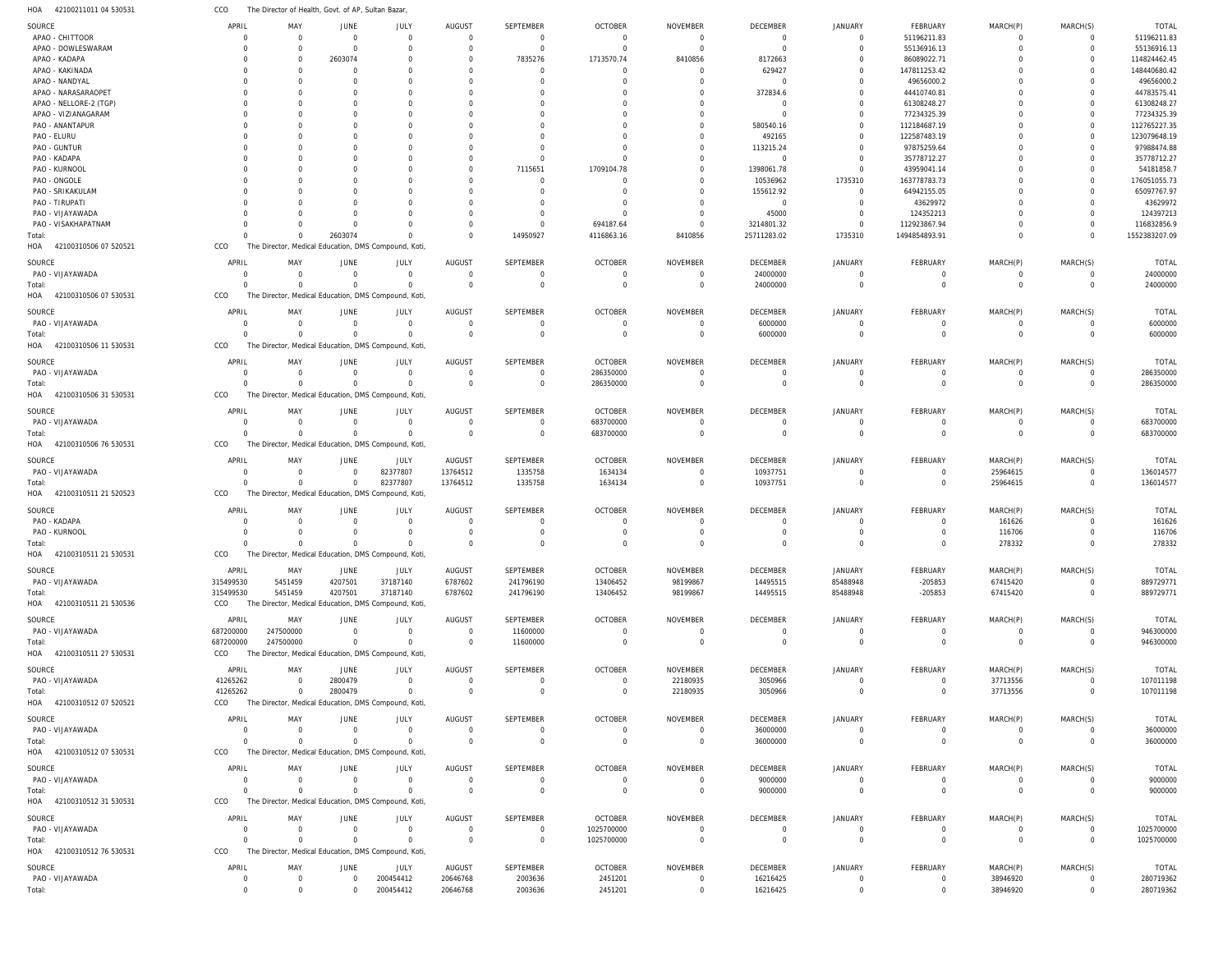|                           | CCO            | The Commissioner, O/o The Commissioner, Dept of AYUSH 5th Floor, APGLI Building, Abids |                |                                                                                    |                |                  |                |                 |                 |                |                 |                |                |              |
|---------------------------|----------------|----------------------------------------------------------------------------------------|----------------|------------------------------------------------------------------------------------|----------------|------------------|----------------|-----------------|-----------------|----------------|-----------------|----------------|----------------|--------------|
| SOURCE                    | APRIL          | MAY                                                                                    | <b>JUNE</b>    | JULY                                                                               | AUGUST         | SEPTEMBER        | <b>OCTOBER</b> | <b>NOVEMBER</b> | <b>DECEMBER</b> | <b>JANUARY</b> | <b>FEBRUARY</b> | MARCH(P)       | MARCH(S)       | <b>TOTAL</b> |
| PAO - VIJAYAWADA          | 20778480       | 28752963                                                                               | $\overline{0}$ | 403005                                                                             | 1011495        | 5416529          | $\overline{0}$ | $\overline{0}$  | $\Omega$        | $\Omega$       | 5500037         | $\overline{0}$ | $\overline{0}$ | 61862509     |
| Total:                    | 20778480       | 28752963                                                                               | $\Omega$       | 403005                                                                             | 1011495        | 5416529          | $\Omega$       | $\overline{0}$  | $\Omega$        | $\Omega$       | 5500037         | $\mathbf 0$    | $\mathbf{0}$   | 61862509     |
| HOA 42100378906 31 530531 | CCO            |                                                                                        |                | The Director, Medical Education, DMS Compound, Koti,                               |                |                  |                |                 |                 |                |                 |                |                |              |
|                           |                |                                                                                        |                |                                                                                    |                |                  |                |                 |                 |                |                 |                |                |              |
| SOURCE                    | APRIL          | MAY                                                                                    | JUNE           | JULY                                                                               | <b>AUGUST</b>  | SEPTEMBER        | <b>OCTOBER</b> | <b>NOVEMBER</b> | DECEMBER        | <b>JANUARY</b> | FEBRUARY        | MARCH(P)       | MARCH(S)       | <b>TOTAL</b> |
| PAO - VIJAYAWADA          | $\overline{0}$ | $\Omega$                                                                               | $\Omega$       | $\overline{0}$                                                                     | $\overline{0}$ | $\mathbf 0$      | 208200000      | $\overline{0}$  | $\Omega$        | $\Omega$       | $\overline{0}$  | $\overline{0}$ | $\mathbf 0$    | 208200000    |
| Total:                    | $\Omega$       | $\Omega$                                                                               | $\Omega$       | $\mathbf 0$                                                                        | $\Omega$       | $\mathbf 0$      | 208200000      | $\overline{0}$  | $\Omega$        | $\Omega$       | $\mathbf 0$     | $\overline{0}$ | $\mathbf 0$    | 208200000    |
| HOA 42100378912 31 530531 | CCO            |                                                                                        |                | The Director, Medical Education, DMS Compound, Koti,                               |                |                  |                |                 |                 |                |                 |                |                |              |
| SOURCE                    | APRIL          | MAY                                                                                    | JUNE           | JULY                                                                               | <b>AUGUST</b>  | SEPTEMBER        | <b>OCTOBER</b> | <b>NOVEMBER</b> | DECEMBER        | <b>JANUARY</b> | FEBRUARY        | MARCH(P)       | MARCH(S)       | <b>TOTAL</b> |
| PAO - VIJAYAWADA          | $\overline{0}$ | $\Omega$                                                                               | $\Omega$       | $\overline{0}$                                                                     | $\Omega$       | $\mathbf 0$      | 312300000      | $\mathbf 0$     | $\Omega$        | $\Omega$       | $\overline{0}$  | $\overline{0}$ | $\mathbf 0$    | 312300000    |
| Total:                    | $\Omega$       | $\Omega$                                                                               | $\Omega$       | $\overline{0}$                                                                     | $\overline{0}$ | $\mathbf 0$      | 312300000      | $\overline{0}$  | $\Omega$        | $\Omega$       | $\overline{0}$  | $\overline{0}$ | $\mathbf{0}$   | 312300000    |
| HOA 42100379606 31 530531 | CCO            |                                                                                        |                | The Director, Medical Education, DMS Compound, Koti,                               |                |                  |                |                 |                 |                |                 |                |                |              |
|                           |                |                                                                                        |                |                                                                                    |                |                  |                |                 |                 |                |                 |                |                |              |
| SOURCE                    | APRIL          | MAY                                                                                    | JUNE           | <b>JULY</b>                                                                        | <b>AUGUST</b>  | SEPTEMBER        | <b>OCTOBER</b> | <b>NOVEMBER</b> | <b>DECEMBER</b> | <b>JANUARY</b> | FEBRUARY        | MARCH(P)       | MARCH(S)       | <b>TOTAL</b> |
| PAO - VIJAYAWADA          | $\overline{0}$ | $\overline{0}$                                                                         | $\Omega$       | $\mathbf 0$                                                                        | $\Omega$       | $\mathbf 0$      | 108000000      | 0               | $\Omega$        | $\Omega$       | $\overline{0}$  | $\mathbf 0$    | $\overline{0}$ | 108000000    |
| Total:                    | $\Omega$       | $\Omega$                                                                               | $\Omega$       | $\mathbf 0$                                                                        | $\Omega$       | $\mathbf 0$      | 108000000      | $\overline{0}$  | $\Omega$        | $\Omega$       | $\mathbf 0$     | $\mathbf 0$    | $\mathbf 0$    | 108000000    |
| HOA 42100379612 31 530531 | CCO            |                                                                                        |                | The Director, Medical Education, DMS Compound, Koti,                               |                |                  |                |                 |                 |                |                 |                |                |              |
| SOURCE                    | APRIL          | MAY                                                                                    | JUNE           | JULY                                                                               | <b>AUGUST</b>  | SEPTEMBER        | <b>OCTOBER</b> | <b>NOVEMBER</b> | <b>DECEMBER</b> | <b>JANUARY</b> | <b>FEBRUARY</b> | MARCH(P)       | MARCH(S)       | <b>TOTAL</b> |
| PAO - VIJAYAWADA          | $\overline{0}$ | $\overline{0}$                                                                         | $\overline{0}$ | $\overline{0}$                                                                     | $\overline{0}$ | $\mathbf 0$      | 162000000      | $\mathbf 0$     | $\Omega$        | $\Omega$       | $\overline{0}$  | $\overline{0}$ | $\overline{0}$ | 162000000    |
| Total:                    | $\Omega$       | $\Omega$                                                                               | $\Omega$       | $\Omega$                                                                           | $\Omega$       | $\mathbf 0$      | 162000000      | $\overline{0}$  | $\Omega$        | $\Omega$       | $\overline{0}$  | $\mathbf 0$    | $\mathbf 0$    | 162000000    |
| HOA 42100410711 74 530531 | CCO            | The Director of Health, Govt. of AP, Sultan Bazar,                                     |                |                                                                                    |                |                  |                |                 |                 |                |                 |                |                |              |
|                           |                |                                                                                        |                |                                                                                    |                |                  |                |                 |                 |                |                 |                |                |              |
| SOURCE                    | APRIL          | MAY                                                                                    | JUNE           | JULY                                                                               | <b>AUGUST</b>  | SEPTEMBER        | <b>OCTOBER</b> | <b>NOVEMBER</b> | DECEMBER        | <b>JANUARY</b> | FEBRUARY        | MARCH(P)       | MARCH(S)       | <b>TOTAL</b> |
| PAO - VIJAYAWADA          | 1017697        | -994080                                                                                | $\Omega$       | $\mathbf 0$                                                                        | $\overline{0}$ | 994080           | $\mathbf 0$    | 4456489         | $\Omega$        | $\Omega$       | $\overline{0}$  | 756080         | $\mathbf 0$    | 6230266      |
| Total:                    | 1017697        | -994080                                                                                | $\Omega$       | $\mathbf 0$                                                                        | $\Omega$       | 994080           | $\overline{0}$ | 4456489         | $\Omega$        | $\Omega$       | $\mathbf 0$     | 756080         | $\mathbf 0$    | 6230266      |
| HOA 42110010311 11 520521 | CCO            |                                                                                        |                | The Director, Medical Education, DMS Compound, Koti,                               |                |                  |                |                 |                 |                |                 |                |                |              |
| SOURCE                    | APRIL          | MAY                                                                                    | JUNE           | JULY                                                                               | <b>AUGUST</b>  | SEPTEMBER        | <b>OCTOBER</b> | <b>NOVEMBER</b> | DECEMBER        | <b>JANUARY</b> | FEBRUARY        | MARCH(P)       | MARCH(S)       | <b>TOTAL</b> |
| PAO - VIJAYAWADA          | $\Omega$       | $\Omega$                                                                               | $\Omega$       | $\overline{0}$                                                                     | $\overline{0}$ | $\mathbf 0$      | $\overline{0}$ | $\overline{0}$  | $\overline{0}$  | 1473293        | $\overline{0}$  | 152910974      | $\mathbf 0$    | 154384267    |
| Total:                    | $\Omega$       | $\Omega$                                                                               | $\Omega$       | $\mathbf 0$                                                                        | $\Omega$       | $\mathbf 0$      | $\overline{0}$ | $\overline{0}$  | $\overline{0}$  | 1473293        | $\overline{0}$  | 152910974      | $\mathbf 0$    | 154384267    |
| HOA 42110010311 13 520521 | CCO            |                                                                                        |                | The Director, Medical Education, DMS Compound, Koti,                               |                |                  |                |                 |                 |                |                 |                |                |              |
|                           |                |                                                                                        |                |                                                                                    |                |                  |                |                 |                 |                |                 |                |                |              |
| SOURCE                    | APRIL          | MAY                                                                                    | JUNE           | <b>JULY</b>                                                                        | <b>AUGUST</b>  | <b>SEPTEMBER</b> | <b>OCTOBER</b> | <b>NOVEMBER</b> | DECEMBER        | <b>JANUARY</b> | FEBRUARY        | MARCH(P)       | MARCH(S)       | <b>TOTAL</b> |
| PAO - VIJAYAWADA          | $\overline{0}$ | $\Omega$                                                                               | $\Omega$       | 57141360                                                                           | $\Omega$       | $\mathbf 0$      | $\overline{0}$ | 0               | $\Omega$        | $\Omega$       | $\overline{0}$  | 98919374       | 0              | 156060734    |
| Total:                    | $\Omega$       | $\overline{0}$                                                                         | $\overline{0}$ | 57141360                                                                           | $\overline{0}$ | $\mathbf 0$      | $\overline{0}$ | $\overline{0}$  | $\mathbf 0$     | $\Omega$       | $\overline{0}$  | 98919374       | $\mathbf 0$    | 156060734    |
| HOA 42150110111 10 530531 | CCO            |                                                                                        |                | The Engineer-in-chief, Public Health Department Garuda enclave 5th floor Tadepalli |                |                  |                |                 |                 |                |                 |                |                |              |
| SOURCE                    | APRIL          | MAY                                                                                    | <b>JUNE</b>    | JULY                                                                               | <b>AUGUST</b>  | SEPTEMBER        | <b>OCTOBER</b> | <b>NOVEMBER</b> | <b>DECEMBER</b> | <b>JANUARY</b> | FEBRUARY        | MARCH(P)       | MARCH(S)       | <b>TOTAL</b> |
| APAO - KADAPA             | $\Omega$       | $\overline{0}$                                                                         | 129880303      | $\overline{0}$                                                                     | $\Omega$       | 60494619         | $\overline{0}$ | 0               | 154103441       | $\Omega$       | 126177156       | 119144296      | 0              | 589799815    |
| APAO - NELLORE-1 (SP)     | $\Omega$       | $\Omega$                                                                               | $\Omega$       | $\overline{0}$                                                                     | $\Omega$       | $\mathbf 0$      | $\Omega$       | $\overline{0}$  | 500000000       | $\Omega$       | $\overline{0}$  | $\overline{0}$ | $\mathbf 0$    | 500000000    |
| PAO - VIJAYAWADA          | $\Omega$       | $\Omega$                                                                               | $\Omega$       | 2967994                                                                            | $\Omega$       | $\mathbf 0$      | 0              | 0               | $\overline{0}$  |                | $\mathbf 0$     | 17792246       | $\mathbf 0$    | 20760240     |
| Total:                    | $\Omega$       | $\mathbf 0$                                                                            | 129880303      | 2967994                                                                            | $\Omega$       | 60494619         | $\Omega$       | $\Omega$        | 654103441       | $\Omega$       | 126177156       | 136936542      | $\mathbf 0$    | 1110560055   |
| HOA 42150110203 07 530531 | CCO            |                                                                                        |                | CHIEF ENGINEER RURAL WATER SUPPLY ERRA MANJIL                                      |                |                  |                |                 |                 |                |                 |                |                |              |
|                           |                |                                                                                        |                |                                                                                    |                |                  |                |                 |                 |                |                 |                |                |              |
| SOURCE                    | APRIL          | MAY                                                                                    | JUNE           | <b>JULY</b>                                                                        | <b>AUGUST</b>  | <b>SEPTEMBER</b> | <b>OCTOBER</b> | <b>NOVEMBER</b> | <b>DECEMBER</b> | <b>JANUARY</b> | FEBRUARY        | MARCH(P)       | MARCH(S)       | TOTAL        |
| PAO - ONGOLE              | $\Omega$       | $\Omega$                                                                               |                | $\overline{0}$                                                                     | $\Omega$       | 1367005          | $\overline{0}$ | $\overline{0}$  | $\Omega$        | $\Omega$       | $\overline{0}$  | 12031879       | $\mathbf 0$    | 13398884     |
| PAO - VISAKHAPATNAM       | $\Omega$       | $\Omega$                                                                               |                | $\overline{0}$                                                                     | $\Omega$       | $\mathbf 0$      | $\Omega$       | $\overline{0}$  | $\Omega$        | $\Omega$       | 0               | 2541115        | $\Omega$       | 2541115      |
| Total:                    | $\Omega$       | $\Omega$                                                                               | $\Omega$       | $\mathbf 0$                                                                        | $\Omega$       | 1367005          | $\Omega$       | $\overline{0}$  | $\Omega$        | $\Omega$       | $\Omega$        | 14572994       | $\Omega$       | 15939999     |
|                           |                |                                                                                        |                |                                                                                    |                |                  |                |                 |                 |                |                 |                |                |              |
| HOA 42150110207 15 530531 | CCO            |                                                                                        |                | CHIEF ENGINEER RURAL WATER SUPPLY ERRA MANJIL                                      |                |                  |                |                 |                 |                |                 |                |                |              |
|                           |                |                                                                                        |                |                                                                                    |                |                  |                |                 |                 |                |                 |                |                |              |
| SOURCE                    | APRIL          | MAY                                                                                    | <b>JUNE</b>    | JULY                                                                               | <b>AUGUST</b>  | <b>SEPTEMBER</b> | <b>OCTOBER</b> | <b>NOVEMBER</b> | <b>DECEMBER</b> | JANUARY        | <b>FEBRUARY</b> | MARCH(P)       | MARCH(S)       | <b>TOTAL</b> |
| APAO - CHITTOOR           | $\Omega$       | 0                                                                                      |                | $\Omega$                                                                           | $\Omega$       | $\mathbf 0$      | $\Omega$       | $\Omega$        | $\Omega$        | 27820261       | 2514400         |                | $\Omega$       | 30334661     |
| APAO - DOWLESWARAM        | $\Omega$       | 0                                                                                      |                | $\Omega$                                                                           | $\Omega$       | 261115           | 0              | 0               | $\Omega$        | $\Omega$       | 8259070         |                | 0              | 8520185      |
| APAO - KAKINADA           |                | $\Omega$                                                                               |                |                                                                                    |                | $\Omega$         |                | O               |                 | 7781887        | $\overline{0}$  |                | $\Omega$       | 7781887      |
| APAO - NANDYAL            |                | $\Omega$                                                                               |                |                                                                                    |                | $\Omega$         |                |                 |                 | $\Omega$       | 356440          | $\Omega$       | $\Omega$       | 356440       |
| APAO - NARASARAOPET       |                | $\Omega$                                                                               |                |                                                                                    |                | $\mathbf 0$      |                |                 |                 | 5463468        | 21283162        | 4923837        | $\Omega$       | 31670467     |
| APAO - NELLORE-1 (SP)     |                | $\Omega$                                                                               |                |                                                                                    |                | 30188812         |                | $\Omega$        |                 | $\Omega$       | 11320599        | $\mathbf 0$    | $\Omega$       | 41509411     |
| APAO - VIZIANAGARAM       |                | $\Omega$                                                                               |                |                                                                                    |                | $\mathbf 0$      |                |                 |                 | $\Omega$       | 6683818         | $\mathbf 0$    | $\Omega$       | 6683818      |
| PAO - ANANTAPUR           |                | $\Omega$                                                                               |                |                                                                                    | $\Omega$       | 105819           |                | $\Omega$        | $\Omega$        | $\Omega$       | 8014069         | 8712840        | $\Omega$       | 16832728     |
| PAO - ELURU               |                | $\Omega$                                                                               |                |                                                                                    | $\Omega$       | 1808962          |                |                 |                 | 7616176        | $\overline{0}$  | $\overline{0}$ | $\Omega$       | 9425138      |
| PAO - GUNTUR              |                | $\Omega$                                                                               |                |                                                                                    | $\Omega$       | 1898578          |                | O               |                 | $\Omega$       | 198971          | 5236391        | $\Omega$       | 7333940      |
| PAO - KADAPA              |                |                                                                                        |                |                                                                                    | $\Omega$       | 28724512         |                |                 |                 | $\Omega$       | 50449           | 2928324        | $\Omega$       | 31703285     |
| PAO - KURNOOL             |                |                                                                                        |                |                                                                                    | $\Omega$       | $\mathbf 0$      |                |                 | $\Omega$        | 1772559        | 2943372         | $\mathbf 0$    | $\Omega$       | 4715931      |
| PAO - SRIKAKULAM          |                | $\Omega$                                                                               |                |                                                                                    | $\Omega$       | 22253590         |                |                 |                 | $\Omega$       | 812468          | 2887323        | $\Omega$       | 25953381     |
| PAO - VIJAYAWADA          |                | $\Omega$                                                                               |                |                                                                                    | $\Omega$       | $\mathbf 0$      |                | O               | $\Omega$        | $\Omega$       | $\overline{0}$  | 6717400        | $\Omega$       | 6717400      |
| PAO - VISAKHAPATNAM       | $\Omega$       | $\Omega$                                                                               |                | $\Omega$                                                                           | $\Omega$       | 7926879          | 0              | 1498636         | $\Omega$        | 900730         | 143613          | $\overline{0}$ | $\Omega$       | 10469858     |
| Total:                    | $\Omega$       | $\Omega$                                                                               | $\Omega$       | $\Omega$                                                                           | $\mathbf 0$    | 93168267         | $\mathbf 0$    | 1498636         | $\Omega$        | 51355081       | 62580431        | 31406115       | $\mathbf 0$    | 240008530    |
| HOA 42150110211 30 530531 | CCO            |                                                                                        |                | CHIEF ENGINEER RURAL WATER SUPPLY ERRA MANJIL                                      |                |                  |                |                 |                 |                |                 |                |                |              |
| SOURCE                    | APRIL          | MAY                                                                                    | JUNE           | JULY                                                                               | <b>AUGUST</b>  | SEPTEMBER        | <b>OCTOBER</b> | NOVEMBER        | DECEMBER        | JANUARY        | FEBRUARY        | MARCH(P)       | MARCH(S)       | <b>TOTAL</b> |
| APAO - CHITTOOR           | 0              | $\overline{0}$                                                                         | 11294224       | $\overline{0}$                                                                     | $\Omega$       | 0                | $-29093$       | $\overline{0}$  | 283374408       | 24024804       | 75222974        | 24663950       | 0              | 418551267    |
| APAO - KADAPA             |                | $\Omega$                                                                               | 4749362        | 20796                                                                              |                | 574164           | $\Omega$       | 0               | 14166001        |                | 8645791         | $\mathbf 0$    | $\Omega$       | 28156114     |
| APAO - NANDYAL            |                | $\Omega$                                                                               | $\Omega$       | $\Omega$                                                                           |                |                  | $\Omega$       | 0               | 212814692       |                | $\overline{0}$  | $\Omega$       | $\Omega$       | 212814692    |
| APAO - NARASARAOPET       |                | $\Omega$                                                                               | $\Omega$       |                                                                                    |                |                  |                | $\Omega$        | 4415401         |                | $\overline{0}$  | $\Omega$       |                | 4415401      |
| APAO - NELLORE-1 (SP)     |                | $\Omega$                                                                               | 6390404        |                                                                                    |                |                  |                | 0               | 35721200        |                | 9274770         | 1391110        |                | 52777484     |
| APAO - VIZIANAGARAM       |                | $\Omega$                                                                               |                |                                                                                    |                | $\Omega$         |                | 0               | 239233          |                | $\mathbf 0$     | $\overline{0}$ | $\Omega$       | 239233       |
| PAO - ANANTAPUR           |                | $\Omega$                                                                               | 56761718       |                                                                                    |                | $-947762$        | $\Omega$       | $\Omega$        | 33466090        |                | 28766664        | $-2000$        | $\Omega$       | 118044710    |
| PAO - GUNTUR              |                | $\Omega$                                                                               | $\Omega$       |                                                                                    |                | $\Omega$         |                | $\Omega$        | 3702356         |                | $\overline{0}$  | 3755440        | $\Omega$       | 7457796      |
| PAO - KADAPA              |                | $\Omega$                                                                               | 22283135       | $\Omega$                                                                           |                |                  | 56190778       | 0               | 101757052       |                | 52034278        | 6530715        | $\Omega$       | 238795958    |
| PAO - KURNOOL             |                | $\Omega$                                                                               | 10809627       | 467464                                                                             |                |                  |                | 0               | 44575935        |                | 13219666        | $\mathbf 0$    | $\Omega$       | 69072692     |
| PAO - ONGOLE              |                | $\Omega$                                                                               | 94044960       | $\Omega$                                                                           |                |                  |                | 0               | 52408192        | 2186907        | 40657871        | 109982         |                | 189407912    |
| PAO - SRIKAKULAM          |                | $\Omega$                                                                               | 1112932        | $\Omega$                                                                           |                |                  |                | 0               | 47863068        |                | $\overline{0}$  |                |                | 48976000     |
| PAO - TIRUPATI            |                | $\Omega$                                                                               | 6653935        |                                                                                    |                |                  |                | 0               | 25422066        | $\Omega$       | 325530          |                |                | 32401531     |
| PAO - VIJAYAWADA          | $\Omega$       |                                                                                        | 423496         |                                                                                    |                |                  |                | 0               | 2278496         | $\Omega$       | 0               |                |                | 2701992      |
| PAO - VISAKHAPATNAM       | 0              |                                                                                        | 383997         | $\Omega$                                                                           |                | $\Omega$         | $\Omega$       | $\mathbf 0$     | 3859772         | $\Omega$       | $\Omega$        |                | $\Omega$       | 4243769      |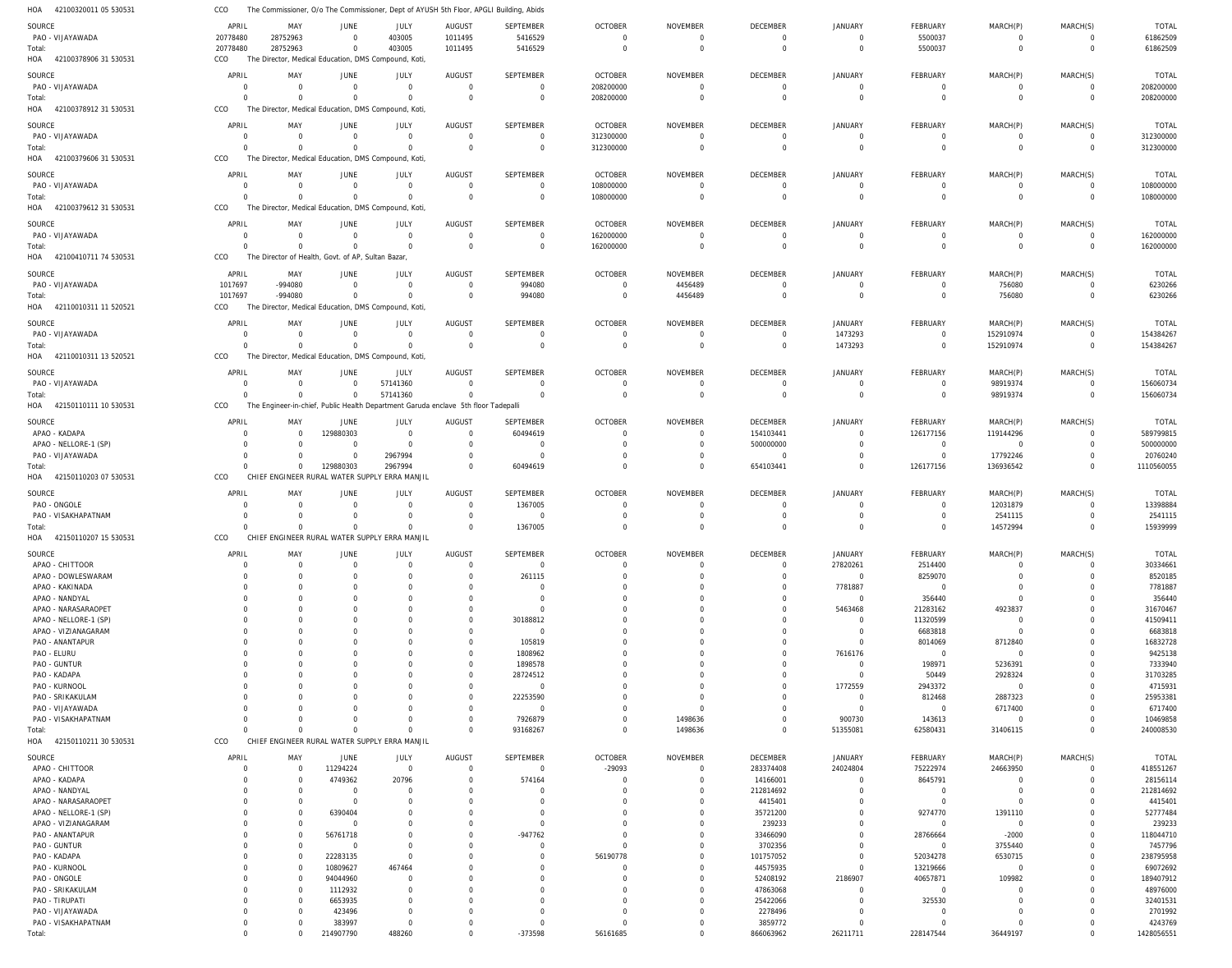| HOA<br>42150110211 31 530531                 | CCO                     | CHIEF ENGINEER RURAL WATER SUPPLY ERRA MANJIL                                      |                            |                                         |                      |                                                                                                                               |                            |                             |                            |                                  |                               |                         |                            |                           |
|----------------------------------------------|-------------------------|------------------------------------------------------------------------------------|----------------------------|-----------------------------------------|----------------------|-------------------------------------------------------------------------------------------------------------------------------|----------------------------|-----------------------------|----------------------------|----------------------------------|-------------------------------|-------------------------|----------------------------|---------------------------|
| SOURCE                                       | APRIL                   | MAY                                                                                | <b>JUNE</b>                | JULY                                    | AUGUST               | <b>SEPTEMBER</b>                                                                                                              | <b>OCTOBER</b>             | <b>NOVEMBER</b>             | DECEMBER                   | <b>JANUARY</b>                   | FEBRUARY                      | MARCH(P)                | MARCH(S)                   | <b>TOTAL</b>              |
| APAO - NELLORE-1 (SP)                        | $\Omega$                | $\overline{0}$                                                                     | $\Omega$                   | $\overline{0}$                          | $\Omega$             | $\mathbf 0$                                                                                                                   | $\Omega$                   | $\Omega$                    | $\overline{0}$             | $\overline{0}$                   | 7265475                       | 15146359                | $\overline{0}$             | 22411834                  |
| PAO - ANANTAPUR                              |                         | $\Omega$                                                                           |                            | $\overline{0}$                          | $\Omega$             | $\Omega$                                                                                                                      | $\Omega$                   | 37194926                    | $\overline{0}$             | $\overline{0}$                   | $\mathbf 0$                   | 51599674                | $\Omega$                   | 88794600                  |
| PAO - KURNOOL                                |                         | $\Omega$                                                                           |                            | $\Omega$                                |                      | $\Omega$                                                                                                                      | $\Omega$                   |                             | $\Omega$                   | $\mathbf 0$                      | 25232983                      | $\mathbf 0$             |                            | 25232983                  |
| PAO - ONGOLE                                 | $\Omega$<br>$\Omega$    | $\Omega$<br>$\Omega$                                                               |                            | $\Omega$                                |                      | $\Omega$<br>$\Omega$                                                                                                          |                            | - 0                         | $\Omega$<br>$\overline{0}$ | $\Omega$<br>$\Omega$             | 628634                        | $\mathbf 0$             | $\Omega$                   | 628634<br>540234          |
| PAO - VIJAYAWADA<br>PAO - VISAKHAPATNAM      | $\Omega$                | $\Omega$                                                                           |                            | $\Omega$                                | $\Omega$             | $\Omega$                                                                                                                      | $\Omega$                   | - 0                         | 556113                     | $\overline{0}$                   | 0<br>486339                   | 540234<br>$\mathbf 0$   | $\Omega$                   | 1042452                   |
| Total:                                       | $\Omega$                | $\Omega$                                                                           | $\Omega$                   | $\Omega$                                | $\Omega$             | $\Omega$                                                                                                                      | $\Omega$                   | 37194926                    | 556113                     | $\overline{0}$                   | 33613431                      | 67286267                | $\overline{0}$             | 138650737                 |
| HOA 42150110211 32 530531                    | CCO                     | CHIEF ENGINEER RURAL WATER SUPPLY ERRA MANJIL                                      |                            |                                         |                      |                                                                                                                               |                            |                             |                            |                                  |                               |                         |                            |                           |
| SOURCE                                       | APRIL                   | MAY                                                                                | JUNE                       | JULY                                    | AUGUST               | <b>SEPTEMBER</b>                                                                                                              | <b>OCTOBER</b>             | <b>NOVEMBER</b>             | <b>DECEMBER</b>            | <b>JANUARY</b>                   | FEBRUARY                      | MARCH(P)                | MARCH(S)                   | <b>TOTAL</b>              |
| PAO - KURNOOL                                | $\Omega$                | - 0                                                                                | $\Omega$                   | $\overline{0}$                          | $\overline{0}$       | $\mathbf 0$                                                                                                                   | $\Omega$                   |                             | 2708818                    | 0                                | 0                             | 0                       | 0                          | 2708818                   |
| PAO - VIJAYAWADA                             | $\Omega$                | $\Omega$                                                                           |                            | $\mathbf 0$                             | 58460                | $\mathbf 0$                                                                                                                   | $\Omega$                   |                             | $\overline{0}$             | $\Omega$                         | $\mathbf 0$                   | $\mathbf 0$             | $\overline{0}$             | 58460                     |
| Total:                                       | $\Omega$                | $\Omega$                                                                           | $\Omega$                   | 0                                       | 58460                | $\Omega$                                                                                                                      | $\Omega$                   |                             | 2708818                    | $\Omega$                         | $\Omega$                      | $\mathbf 0$             | $\Omega$                   | 2767278                   |
| HOA 42150178907 15 530531                    | CCO                     | CHIEF ENGINEER RURAL WATER SUPPLY ERRA MANJIL                                      |                            |                                         |                      |                                                                                                                               |                            |                             |                            |                                  |                               |                         |                            |                           |
| SOURCE                                       | APRIL                   | MAY                                                                                | JUNE                       | JULY                                    | AUGUST               | SEPTEMBER                                                                                                                     | <b>OCTOBER</b>             | <b>NOVEMBER</b>             | DECEMBER                   | JANUARY                          | FEBRUARY                      | MARCH(P)                | MARCH(S)                   | <b>TOTAL</b>              |
| APAO - NELLORE-1 (SP)                        | $\Omega$                | $\overline{0}$                                                                     | $\Omega$                   | $\overline{0}$                          | $\Omega$             | $\mathbf 0$                                                                                                                   | $\Omega$                   | 166730                      | $\overline{0}$             | 2248978                          | 0                             | $\overline{0}$          | $\Omega$                   | 2415708                   |
| PAO - KURNOOL                                | $\Omega$                | - 0                                                                                |                            | $\mathbf 0$                             | $\Omega$             | 5301224                                                                                                                       | $\Omega$                   | $\Omega$                    | $\Omega$                   | $\overline{0}$                   | 0                             | $\overline{0}$          | $\Omega$                   | 5301224                   |
| PAO - ONGOLE                                 | $\Omega$                | $\Omega$                                                                           |                            | $\Omega$                                | $\Omega$             | 2872351                                                                                                                       | $\Omega$                   | 2133507                     | $\Omega$                   | $\Omega$                         | $\Omega$                      | $\mathbf 0$             | $\Omega$                   | 5005858                   |
| PAO - VIJAYAWADA<br>Total:                   | $\Omega$<br>$\Omega$    | $\Omega$<br>$\Omega$                                                               | - 0<br>$\Omega$            | 0<br>$\mathbf 0$                        | $\Omega$<br>$\Omega$ | $\overline{0}$<br>8173575                                                                                                     | $\Omega$<br>$\Omega$       | - 0<br>2300237              | $\Omega$<br>$\Omega$       | $\overline{0}$<br>2248978        | $\mathbf 0$<br>$\mathbf 0$    | 1394102<br>1394102      | $\Omega$<br>$\Omega$       | 1394102<br>14116892       |
| HOA 42150178911 30 530531                    | CCO                     | CHIEF ENGINEER RURAL WATER SUPPLY ERRA MANJIL                                      |                            |                                         |                      |                                                                                                                               |                            |                             |                            |                                  |                               |                         |                            |                           |
|                                              |                         |                                                                                    |                            |                                         |                      |                                                                                                                               |                            |                             |                            |                                  |                               |                         |                            |                           |
| SOURCE<br>PAO - ONGOLE                       | APRIL<br>$\overline{0}$ | MAY<br>$\overline{0}$                                                              | JUNE<br>$\Omega$           | JULY<br>$\mathbf 0$                     | AUGUST<br>$\Omega$   | <b>SEPTEMBER</b><br>$\mathbf 0$                                                                                               | <b>OCTOBER</b><br>$\Omega$ | <b>NOVEMBER</b><br>$\Omega$ | DECEMBER<br>122558         | <b>JANUARY</b><br>$\overline{0}$ | FEBRUARY<br>$\mathbf 0$       | MARCH(P)<br>$\mathbf 0$ | MARCH(S)<br>$\overline{0}$ | <b>TOTAL</b><br>122558    |
| Total:                                       | $\Omega$                | $\Omega$                                                                           | $\Omega$                   | $\mathbf 0$                             | $\Omega$             | $\mathbf 0$                                                                                                                   | $\Omega$                   | $\Omega$                    | 122558                     | $\Omega$                         | $\mathbf 0$                   | $\mathbf 0$             | $\overline{0}$             | 122558                    |
| HOA 42150179607 15 530531                    | CCO                     | CHIEF ENGINEER RURAL WATER SUPPLY ERRA MANJIL                                      |                            |                                         |                      |                                                                                                                               |                            |                             |                            |                                  |                               |                         |                            |                           |
| <b>SOURCE</b>                                | APRIL                   |                                                                                    |                            |                                         | AUGUST               | SEPTEMBER                                                                                                                     | <b>OCTOBER</b>             | <b>NOVEMBER</b>             | <b>DECEMBER</b>            |                                  |                               |                         | MARCH(S)                   | <b>TOTAL</b>              |
| APAO - CHITTOOR                              | $\Omega$                | MAY<br>- 0                                                                         | JUNE<br>52831              | JULY<br>$\mathbf 0$                     | $\Omega$             | 2347040                                                                                                                       | $\Omega$                   | 399079                      | $\overline{0}$             | JANUARY<br>$\overline{0}$        | FEBRUARY<br>$\mathbf 0$       | MARCH(P)<br>1046837     | $\Omega$                   | 3845787                   |
| APAO - DOWLESWARAM                           | $\Omega$                | - 0                                                                                | $\overline{0}$             | $\overline{0}$                          | $\Omega$             | 48718084                                                                                                                      | $\Omega$                   | - 0                         | $\Omega$                   | $\overline{0}$                   | 19132883                      | $\mathbf 0$             | $\Omega$                   | 67850967                  |
| APAO - NELLORE-1 (SP)                        | $\Omega$                | $\Omega$                                                                           | 60268                      | $\Omega$                                | $\Omega$             | 42501020                                                                                                                      | $\Omega$                   | 1422932                     | $\Omega$                   | 1778580                          | 3628972                       | 11946555                |                            | 61338327                  |
| APAO - VIZIANAGARAM                          | $\Omega$                | $\Omega$                                                                           | $\overline{0}$             | $\Omega$                                | $\Omega$             | 526585                                                                                                                        |                            | 499637                      |                            | $\overline{0}$                   | $\mathbf 0$                   | $\overline{0}$          |                            | 1026222                   |
| PAO - GUNTUR                                 |                         | $\Omega$                                                                           | 67999                      | $\Omega$                                | $\Omega$             | 898892                                                                                                                        |                            | - 0                         |                            | $\mathbf 0$                      | 78216                         | $\mathbf 0$             |                            | 1045107                   |
| PAO - KADAPA                                 | $\Omega$                | $\Omega$                                                                           | - 0                        | $\Omega$                                | $\Omega$             | 4324291                                                                                                                       |                            | - 0                         |                            | $\Omega$                         | 0                             | $\Omega$                |                            | 4324291                   |
| PAO - SRIKAKULAM<br>PAO - TIRUPATI           | $\Omega$                | $\Omega$<br>$\Omega$                                                               | $\Omega$<br>$\Omega$       | $\Omega$<br>$\Omega$                    | $\Omega$<br>$\Omega$ | 16415887<br>$\overline{0}$                                                                                                    |                            | - 0<br>4008863              |                            | $\Omega$<br>$\overline{0}$       | $\mathbf 0$<br>$\mathbf 0$    | 15188473<br>$\mathbf 0$ | $\Omega$<br>$\Omega$       | 31604360<br>4008863       |
| Total:                                       | $\Omega$                | $\Omega$                                                                           | 181098                     | $\mathbf 0$                             | $\Omega$             | 115731799                                                                                                                     | $\Omega$                   | 6330511                     | $\Omega$                   | 1778580                          | 22840071                      | 28181865                | $\Omega$                   | 175043924                 |
| HOA 42150179611 16 530531                    | CCO                     | CHIEF ENGINEER RURAL WATER SUPPLY ERRA MANJIL                                      |                            |                                         |                      |                                                                                                                               |                            |                             |                            |                                  |                               |                         |                            |                           |
| SOURCE                                       | APRIL                   | MAY                                                                                | JUNE                       | JULY                                    | AUGUST               | <b>SEPTEMBER</b>                                                                                                              | <b>OCTOBER</b>             | <b>NOVEMBER</b>             | DECEMBER                   | JANUARY                          | FEBRUARY                      | MARCH(P)                | MARCH(S)                   | <b>TOTAL</b>              |
| APAO - NELLORE-1 (SP)                        | $\Omega$                | $\Omega$                                                                           |                            | $\mathbf 0$                             | $\Omega$             | 0                                                                                                                             | $\Omega$                   | $\Omega$                    | $\overline{0}$             | $\Omega$                         | 0                             | 17103353                | $\overline{0}$             | 17103353                  |
| PAO - ANANTAPUR                              | $\Omega$                | $\Omega$                                                                           |                            | 0                                       | $\Omega$             | $\mathbf 0$                                                                                                                   | $\Omega$                   | 10123075                    | 688007                     | $\Omega$                         | $\mathbf 0$                   | 9607490                 | $\Omega$                   | 20418572                  |
| PAO - GUNTUR                                 | $\Omega$                | $\Omega$                                                                           |                            | $\Omega$                                |                      | $\mathbf 0$                                                                                                                   | $\Omega$                   | - 0                         | $\overline{0}$             | $\Omega$                         | 0                             | 906995                  | $\Omega$                   | 906995                    |
| Total:                                       | $\Omega$                | $\Omega$                                                                           | $\Omega$                   | $\Omega$                                | $\Omega$             | $\Omega$                                                                                                                      | $\Omega$                   | 10123075                    | 688007                     | $\overline{0}$                   | $\mathbf 0$                   | 27617838                | $\Omega$                   | 38428920                  |
| HOA 42150179611 30 530531                    | CCO                     | CHIE                                                                               |                            | ENGINEER RURAL WATER SUPPLY ERRA MANJIL |                      |                                                                                                                               |                            |                             |                            |                                  |                               |                         |                            |                           |
| SOURCE                                       | APRIL                   | MAY                                                                                | JUNE                       | JULY                                    | AUGUST               | SEPTEMBER                                                                                                                     | <b>OCTOBER</b>             | <b>NOVEMBER</b>             | DECEMBER                   | JANUARY                          | FEBRUARY                      | MARCH(P)                | MARCH(S)                   | <b>TOTAL</b>              |
| APAO - DOWLESWARAM                           | $\Omega$                | - 0                                                                                | $\Omega$                   | $\overline{0}$                          | $\Omega$             | 0                                                                                                                             | $\Omega$                   | $\Omega$                    | 1270778                    | $\overline{0}$                   | $\overline{0}$                | $\overline{0}$          | $\Omega$                   | 1270778                   |
| PAO - SRIKAKULAM                             | $\Omega$                | $\Omega$                                                                           | $\Omega$                   | $\mathbf 0$                             | $\Omega$             | $\Omega$                                                                                                                      | $\Omega$                   | $\Omega$                    | $\overline{0}$             | $\overline{0}$                   | 410284                        | $\mathbf 0$             | $\Omega$                   | 410284                    |
| PAO - VISAKHAPATNAM<br>Total:                | $\Omega$<br>$\Omega$    | $\Omega$<br>$\Omega$                                                               | 293994<br>293994           | $\Omega$<br>$\Omega$                    | $\Omega$<br>$\Omega$ | $\Omega$<br>$\mathbf 0$                                                                                                       | $\Omega$<br>$\Omega$       | $\Omega$<br>$\Omega$        | 2950109<br>4220887         | $\Omega$<br>$\mathbf 0$          | $\Omega$<br>410284            | 6177245<br>6177245      | $\Omega$<br>$\overline{0}$ | 9421348<br>11102410       |
| HOA 421501911 96 000                         | CCO                     | CHIEF ENGINEER RURAL WATER SUPPLY ERRA MANJIL                                      |                            |                                         |                      |                                                                                                                               |                            |                             |                            |                                  |                               |                         |                            |                           |
|                                              |                         |                                                                                    |                            |                                         |                      |                                                                                                                               |                            |                             |                            |                                  |                               |                         |                            |                           |
| SOURCE<br>APAO - NELLORE-1 (SP)              | APRIL<br>$\Omega$       | MAY<br>$\overline{0}$                                                              | JUNE<br>$-239700$          | JULY<br>$\overline{0}$                  | AUGUST<br>$\Omega$   | <b>SEPTEMBER</b><br>$\Omega$                                                                                                  | <b>OCTOBER</b>             | <b>NOVEMBER</b>             | DECEMBER<br>$\Omega$       | <b>JANUARY</b><br>$\Omega$       | FEBRUARY<br>0                 | MARCH(P)<br>0           | MARCH(S)                   | <b>TOTAL</b><br>$-239700$ |
| PAO - ANANTAPUR                              |                         | $\Omega$                                                                           | $-95418$                   | $\Omega$                                |                      | $\Omega$                                                                                                                      |                            |                             |                            |                                  | $\Omega$                      | $\Omega$                |                            | $-95418$                  |
| PAO - ONGOLE                                 | $\Omega$                | $\Omega$                                                                           | $-100795$                  | $\Omega$                                |                      | $\Omega$                                                                                                                      |                            |                             |                            | $\Omega$                         | $\Omega$                      | $\Omega$                | $\Omega$                   | $-100795$                 |
| Total:                                       | $\Omega$                | $\Omega$                                                                           | $-435913$                  | $\Omega$                                |                      | $\Omega$                                                                                                                      |                            |                             | $\Omega$                   | $\Omega$                         | $\mathbf 0$                   | $\mathbf 0$             | $\Omega$                   | $-435913$                 |
| HOA 42150210611 05 530531                    | CCO                     | The Secretary, MA&UD Department A P SECRETARIAT, VELAGAPUDI                        |                            |                                         |                      |                                                                                                                               |                            |                             |                            |                                  |                               |                         |                            |                           |
| SOURCE                                       | APRIL                   | MAY                                                                                | JUNE                       | JULY                                    | AUGUST               | <b>SEPTEMBER</b>                                                                                                              | <b>OCTOBER</b>             | <b>NOVEMBER</b>             | DECEMBER                   | <b>JANUARY</b>                   | FEBRUARY                      | MARCH(P)                | MARCH(S)                   | <b>TOTAL</b>              |
| PAO - VIJAYAWADA                             | $\Omega$                | $\overline{0}$                                                                     | $\Omega$                   | $\overline{0}$                          | $\Omega$             | $\overline{0}$                                                                                                                | $\Omega$                   | $\Omega$                    | $\overline{0}$             | $\overline{0}$                   | 31611238                      | -31611238               | $\Omega$                   | $\mathbf 0$               |
| Total:                                       | $\Omega$                | $\Omega$                                                                           | $\Omega$                   | $\mathbf 0$                             | $\Omega$             | $\mathbf 0$                                                                                                                   | $\overline{0}$             | $\Omega$                    | $\overline{0}$             | $\overline{0}$                   | 31611238                      | -31611238               | $\overline{0}$             | $\mathsf 0$               |
| HOA 42150280011 08 520521                    | CCO                     | The Engineer-in-chief, Public Health Department Garuda enclave 5th floor Tadepalli |                            |                                         |                      |                                                                                                                               |                            |                             |                            |                                  |                               |                         |                            |                           |
| SOURCE                                       | APRIL                   | MAY                                                                                | JUNE                       | JULY                                    | AUGUST               | SEPTEMBER                                                                                                                     | <b>OCTOBER</b>             | <b>NOVEMBER</b>             | <b>DECEMBER</b>            | JANUARY                          | FEBRUARY                      | MARCH(P)                | MARCH(S)                   | <b>TOTAL</b>              |
| APAO - DOWLESWARAM                           | $\Omega$                | 0                                                                                  |                            | $\overline{0}$                          | $\Omega$             | $\mathbf 0$                                                                                                                   | $\Omega$                   | $\Gamma$                    | $\overline{0}$             | $\overline{0}$                   | $\overline{0}$                | 374900                  | $\Omega$                   | 374900                    |
| APAO - KADAPA                                |                         | $\Omega$                                                                           |                            | $\Omega$                                |                      | $\Omega$                                                                                                                      |                            |                             |                            | $\Omega$                         | $\mathbf 0$                   | 395751                  |                            | 395751                    |
| APAO - NARASARAOPET                          |                         |                                                                                    |                            |                                         |                      |                                                                                                                               |                            |                             |                            | $\Omega$                         | 238026                        | $\mathbf 0$             |                            | 238026                    |
| APAO - NELLORE-1 (SP)<br>APAO - VIZIANAGARAM | $\Omega$                | $\Omega$                                                                           |                            |                                         |                      |                                                                                                                               |                            |                             |                            | $\Omega$                         | 0<br>$\Omega$                 | 116800<br>96340         |                            | 116800<br>96340           |
| PAO - ELURU                                  |                         | 0                                                                                  |                            |                                         |                      |                                                                                                                               |                            |                             |                            |                                  | $\Omega$                      | 281000                  |                            | 281000                    |
| PAO - GUNTUR                                 |                         |                                                                                    |                            |                                         |                      |                                                                                                                               |                            |                             |                            |                                  | 640826                        | 1069870                 |                            | 1710696                   |
| PAO - VIJAYAWADA                             |                         |                                                                                    |                            |                                         |                      |                                                                                                                               |                            |                             |                            |                                  | 241026                        | 100474                  |                            | 341500                    |
| PAO - VISAKHAPATNAM                          |                         |                                                                                    |                            |                                         |                      |                                                                                                                               |                            |                             |                            | $\Omega$                         | $\mathbf 0$                   | 100000                  |                            | 100000                    |
| Total:                                       | $\Omega$                |                                                                                    |                            |                                         |                      |                                                                                                                               |                            |                             | $\Omega$                   | $\overline{0}$                   | 1119878                       | 2535135                 | $\Omega$                   | 3655013                   |
| HOA 42160110611 04 530531                    | CCO                     |                                                                                    |                            |                                         |                      | The Chief Engineer, Buildings R&B Department, State HOD Offices Buildin 4th&5th Floors, M.G.Road, beside R.T.O ofc            |                            |                             |                            |                                  |                               |                         |                            |                           |
| SOURCE                                       | APRIL                   | MAY                                                                                | JUNE                       | JULY                                    | AUGUST               | SEPTEMBER                                                                                                                     | <b>OCTOBER</b>             | <b>NOVEMBER</b>             | DECEMBER                   | <b>JANUARY</b>                   | FEBRUARY                      | MARCH(P)                | MARCH(S)                   | <b>TOTAL</b>              |
| PAO - VIJAYAWADA                             | $\mathbf 0$             | $\overline{0}$                                                                     | $\Omega$                   | $\mathbf 0$                             | $\Omega$             | $\mathbf 0$                                                                                                                   | $\Omega$                   | $\Omega$                    | 182810                     | $\overline{0}$                   | $\overline{0}$                | $\overline{0}$          | $\overline{0}$             | 182810                    |
| Total:                                       | $\Omega$                | $\Omega$                                                                           | $\Omega$                   | $\mathbf 0$                             | $\Omega$             | $\Omega$                                                                                                                      | $\Omega$                   | $\Omega$                    | 182810                     | $\overline{0}$                   | $\mathbf 0$                   | $\mathbf 0$             | $\overline{0}$             | 182810                    |
| HOA 42160110611 13 530531                    | CCO                     |                                                                                    |                            |                                         |                      | The Chief Engineer(R&B), Electrical, HOD R&B Department, State HOD Offices Buildin 4th&5th Floors, M.G.Road, beside R.T.O ofc |                            |                             |                            |                                  |                               |                         |                            |                           |
| SOURCE                                       | APRIL                   | MAY                                                                                | JUNE                       | JULY                                    | AUGUST               | <b>SEPTEMBER</b>                                                                                                              | <b>OCTOBER</b>             | <b>NOVEMBER</b>             | <b>DECEMBER</b>            | <b>JANUARY</b>                   | FEBRUARY                      | MARCH(P)                | MARCH(S)                   | <b>TOTAL</b>              |
| PAO - KURNOOL                                | 0<br>$\overline{0}$     | $\overline{0}$                                                                     | $\overline{0}$<br>$\Omega$ | $\overline{0}$<br>$\mathbf 0$           | $\Omega$             | $\mathbf 0$<br>$\Omega$                                                                                                       | $\Omega$                   | $\Omega$                    | $\overline{0}$<br>$\Omega$ | $\overline{0}$<br>$\Omega$       | $\overline{0}$<br>$\mathbf 0$ | 16839308                | 0                          | 16839308                  |
| Total:                                       |                         | $\overline{0}$                                                                     |                            |                                         | $\Omega$             |                                                                                                                               |                            |                             |                            |                                  |                               | 16839308                | $\overline{0}$             | 16839308                  |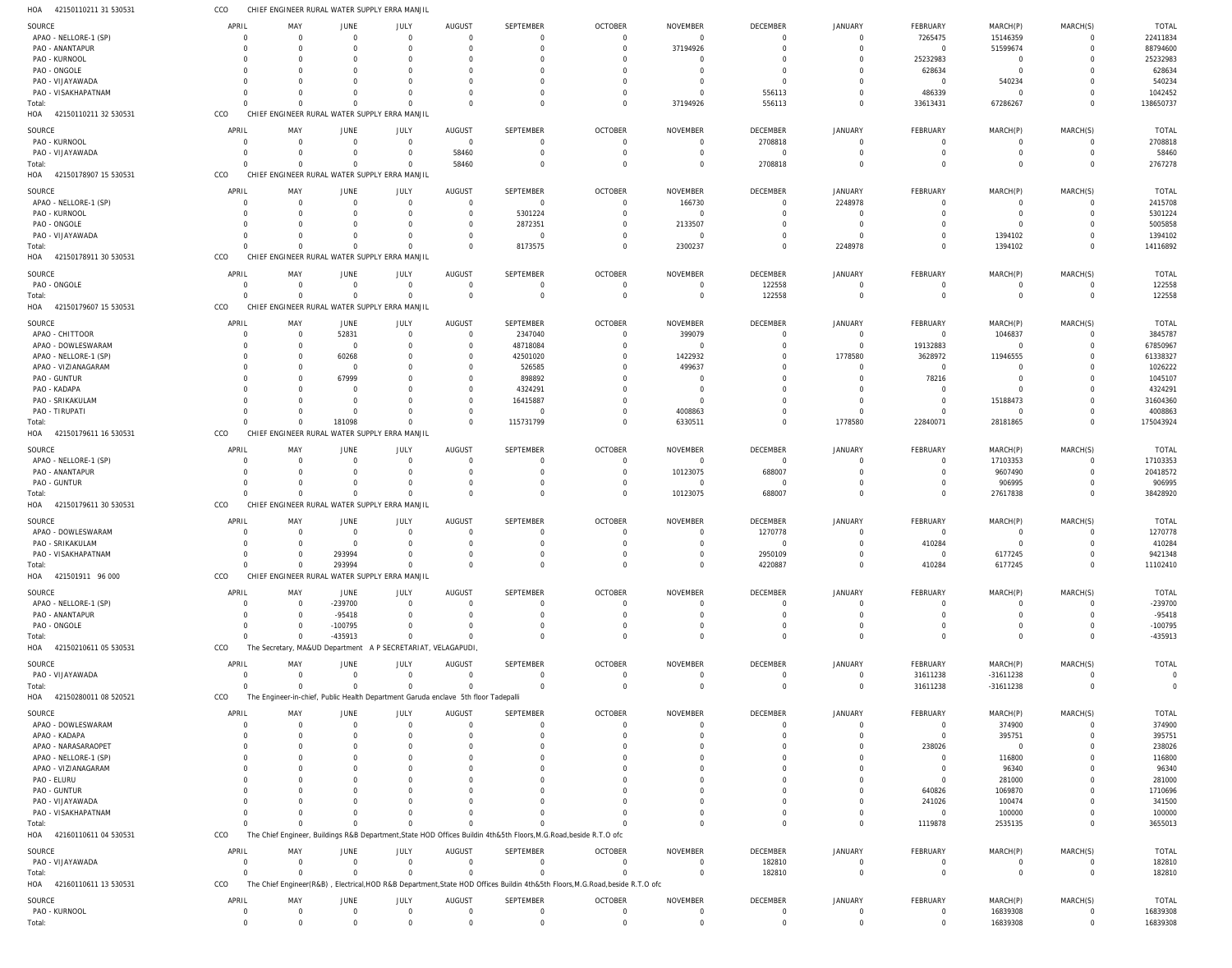| 42170105011 05 530532<br>HOA        | CCO                              | The Secretary, MA&UD Department A P SECRETARIAT, VELAGAPUDI                |                                  |                                                                                |                                  |                                                                                                              |                                  |                                  |                            |                               |                      |                            |                                  |                          |
|-------------------------------------|----------------------------------|----------------------------------------------------------------------------|----------------------------------|--------------------------------------------------------------------------------|----------------------------------|--------------------------------------------------------------------------------------------------------------|----------------------------------|----------------------------------|----------------------------|-------------------------------|----------------------|----------------------------|----------------------------------|--------------------------|
| SOURCE                              | APRIL                            | MAY                                                                        | JUNE                             | JULY                                                                           | <b>AUGUST</b>                    | SEPTEMBER                                                                                                    | <b>OCTOBER</b>                   | <b>NOVEMBER</b>                  | <b>DECEMBER</b>            | JANUARY                       | FEBRUARY             | MARCH(P)                   | MARCH(S)                         | <b>TOTAL</b>             |
| PAO - VIJAYAWADA                    | $\overline{0}$                   | $\Omega$                                                                   | 1950000000                       | $\Omega$                                                                       | $\overline{0}$                   | $\overline{0}$                                                                                               | $\mathbf 0$                      | $\mathbf 0$                      | 0                          | 0                             | $\Omega$             | 0                          | $^{\circ}$                       | 1950000000               |
| Total:                              | $\Omega$                         | $\Omega$                                                                   | 1950000000                       | $\Omega$                                                                       | $\Omega$                         | $\overline{0}$                                                                                               | $\Omega$                         | $\overline{0}$                   | $\mathbf 0$                | $\mathbf 0$                   | $\Omega$             | $\Omega$                   | $\mathbf 0$                      | 1950000000               |
| HOA<br>42176005103 10 530531        | CCO                              |                                                                            |                                  |                                                                                |                                  | The Director, Municipal Administation GORANTLA, GUNTUR DIST, GUNTUR, ANDHRA PRADESH                          |                                  |                                  |                            |                               |                      |                            |                                  |                          |
| SOURCE                              | APRIL                            | MAY                                                                        | <b>JUNE</b>                      | JULY                                                                           | <b>AUGUST</b>                    | SEPTEMBER                                                                                                    | <b>OCTOBER</b>                   | <b>NOVEMBER</b>                  | DECEMBER                   | JANUARY                       | FEBRUARY             | MARCH(P)                   | MARCH(S)                         | <b>TOTAL</b>             |
| APAO - DOWLESWARAM                  | $\overline{0}$                   | $\overline{0}$                                                             | $\overline{0}$                   | $\overline{0}$                                                                 | $\overline{0}$                   | $\overline{0}$                                                                                               | $\mathbf 0$                      | $\overline{0}$                   | $\mathbf 0$                | $\mathbf 0$                   | $\Omega$             | 30074250                   | $\Omega$                         | 30074250                 |
| APAO - NELLORE-1 (SP)               | $\Omega$                         | $\Omega$                                                                   | $\Omega$                         | $\Omega$                                                                       | $\overline{0}$                   | $\Omega$                                                                                                     | $\overline{0}$                   | $\overline{0}$                   | 282350                     | $\overline{0}$                | $\Omega$             | 883728281                  | $\overline{0}$                   | 884010631                |
| PAO - ANANTAPUR<br>PAO - ELURU      | $\Omega$                         | - 0<br>$\Omega$                                                            | $\Omega$<br>$\Omega$             | 1692802<br>$\Omega$                                                            | $\overline{0}$<br>$\Omega$       | 2639579<br>$\Omega$                                                                                          | $\overline{0}$<br>$\Omega$       | 6998455<br>$\Omega$              | 230273<br>0                | $\Omega$<br>$\Omega$          | $\Omega$             | 208132324<br>30285323      | $\mathbf 0$<br>$\Omega$          | 219693433<br>30285323    |
| PAO - GUNTUR                        |                                  | $\Omega$                                                                   | $\Omega$                         | $\Omega$                                                                       | $\overline{0}$                   | $\Omega$                                                                                                     | $\Omega$                         | $\overline{0}$                   | $\mathbf 0$                | $\Omega$                      |                      | 58331721                   | $\Omega$                         | 58331721                 |
| PAO - KURNOOL                       |                                  | $\Omega$                                                                   | $\Omega$                         | $\Omega$                                                                       | $\overline{0}$                   |                                                                                                              | $\Omega$                         | $\overline{0}$                   | $\Omega$                   | $\Omega$                      |                      | 18513708                   | $\Omega$                         | 18513708                 |
| Total:                              | $\Omega$                         | $\Omega$                                                                   | $\Omega$                         | 1692802                                                                        | $\Omega$                         | 2639579                                                                                                      | $\mathbf 0$                      | 6998455                          | 512623                     | $\Omega$                      | $\Omega$             | 1229065607                 | $\Omega$                         | 1240909066               |
| HOA 42176005111 07 530531           | CCO                              | The Secretary, MA&UD Department                                            |                                  | A P SECRETARIAT, VELAGAPUDI,                                                   |                                  |                                                                                                              |                                  |                                  |                            |                               |                      |                            |                                  |                          |
| SOURCE                              | APRIL                            | MAY                                                                        | JUNE                             | JULY                                                                           | AUGUST                           | SEPTEMBER                                                                                                    | <b>OCTOBER</b>                   | <b>NOVEMBER</b>                  | <b>DECEMBER</b>            | JANUARY                       | FEBRUARY             | MARCH(P)                   | MARCH(S)                         | <b>TOTAL</b>             |
| PAO - VIJAYAWADA                    | $\overline{0}$                   | 41185343                                                                   | 107073998                        | $-2849470$                                                                     | 13020541                         | 16246092                                                                                                     | $\mathbf 0$                      | $\mathbf 0$                      | 18684704                   | 12252864                      | $\Omega$             | -133408327                 | $\Omega$                         | 72205745                 |
| Total:                              | $\overline{0}$                   | 41185343                                                                   | 107073998                        | $-2849470$                                                                     | 13020541                         | 16246092                                                                                                     | $\overline{0}$                   | $\overline{0}$                   | 18684704                   | 12252864                      | $\Omega$             | -133408327                 | $\mathbf 0$                      | 72205745                 |
| 42176005111 09 530531<br>HOA        | CCO                              | The                                                                        |                                  | Engineer-in-chief, Public Health Department Garuda enclave 5th floor Tadepalli |                                  |                                                                                                              |                                  |                                  |                            |                               |                      |                            |                                  |                          |
| SOURCE                              | APRIL                            | MAY                                                                        | <b>JUNE</b>                      | JULY                                                                           | <b>AUGUST</b>                    | SEPTEMBER                                                                                                    | <b>OCTOBER</b>                   | <b>NOVEMBER</b>                  | <b>DECEMBER</b>            | JANUARY                       | FEBRUARY             | MARCH(P)                   | MARCH(S)                         | <b>TOTAL</b>             |
| PAO - VIJAYAWADA                    | $\overline{0}$                   | $\overline{0}$                                                             | $\Omega$                         | $\Omega$                                                                       | $\overline{0}$                   | 4185040                                                                                                      | 2569862                          | $\overline{0}$                   | 24869514                   | $\mathbf 0$                   | 128400438            | -4413699                   | $\Omega$                         | 155611155                |
| Total:                              | $\Omega$                         | $\Omega$                                                                   | $\Omega$                         | $\Omega$                                                                       | $\overline{0}$                   | 4185040                                                                                                      | 2569862                          | $\overline{0}$                   | 24869514                   | $\mathbf 0$                   | 128400438            | -4413699                   | $\overline{0}$                   | 155611155                |
| HOA<br>42176005111 12 530531        | CCO                              |                                                                            |                                  |                                                                                |                                  | The Director, Municipal Administation GORANTLA , GUNTUR DIST, GUNTUR, ANDHRA PRADESH                         |                                  |                                  |                            |                               |                      |                            |                                  |                          |
| SOURCE                              | APRIL                            | MAY                                                                        | JUNE                             | JULY                                                                           | <b>AUGUST</b>                    | SEPTEMBER                                                                                                    | <b>OCTOBER</b>                   | <b>NOVEMBER</b>                  | <b>DECEMBER</b>            | <b>JANUARY</b>                | FEBRUARY             | MARCH(P)                   | MARCH(S)                         | <b>TOTAL</b>             |
| APAO - DOWLESWARAM                  | $\overline{0}$                   | $\overline{0}$                                                             | $\overline{0}$                   | $\Omega$                                                                       | $\overline{0}$                   | $\overline{0}$                                                                                               | $\overline{0}$                   | $\overline{0}$                   | $\mathbf 0$                | $\mathbf 0$                   | $\overline{0}$       | 2391212                    | $\Omega$                         | 2391212                  |
| PAO - VIJAYAWADA                    | 679173                           | $\Omega$                                                                   | 4543759                          | $-3517016$                                                                     | 9371136                          | 3924821                                                                                                      | 13488716                         | 1164131                          | 2984398                    | $-45273$                      | 3064333              | -12661072                  | $\Omega$                         | 22997106                 |
| Total:<br>HOA 42176005111 14 530531 | 679173<br>CCO                    | $\Omega$                                                                   | 4543759                          | $-3517016$                                                                     | 9371136                          | 3924821<br>The Director, Municipal Administation GORANTLA, GUNTUR DIST, GUNTUR, ANDHRA PRADESH               | 13488716                         | 1164131                          | 2984398                    | $-45273$                      | 3064333              | -10269860                  | $\Omega$                         | 25388318                 |
|                                     |                                  |                                                                            |                                  |                                                                                |                                  |                                                                                                              |                                  |                                  |                            |                               |                      |                            |                                  |                          |
| SOURCE                              | APRIL                            | MAY                                                                        | JUNE                             | JULY                                                                           | AUGUST                           | SEPTEMBER                                                                                                    | <b>OCTOBER</b>                   | <b>NOVEMBER</b>                  | <b>DECEMBER</b>            | JANUARY                       | FEBRUARY             | MARCH(P)                   | MARCH(S)                         | <b>TOTAL</b>             |
| PAO - VIJAYAWADA                    | 157708                           | $\overline{0}$                                                             | 10439740                         | 8700444                                                                        | 99549                            | 13481666                                                                                                     | 3195555                          | 7473744                          | 1013854                    | -4466851                      | 13338184             | $-14675042$                | $\Omega$                         | 38758551                 |
| Total:<br>HOA 42176005111 15 530532 | 157708<br>CCO                    | $\overline{0}$<br>The Secretary, MA&UD Department                          | 10439740                         | 8700444<br>A P SECRETARIAT, VELAGAPUDI,                                        | 99549                            | 13481666                                                                                                     | 3195555                          | 7473744                          | 1013854                    | -4466851                      | 13338184             | -14675042                  | $\overline{0}$                   | 38758551                 |
|                                     |                                  |                                                                            |                                  |                                                                                |                                  |                                                                                                              |                                  |                                  |                            |                               |                      |                            |                                  |                          |
| SOURCE                              | APRIL                            | MAY                                                                        | <b>JUNE</b>                      | JULY                                                                           | <b>AUGUST</b>                    | SEPTEMBER                                                                                                    | <b>OCTOBER</b>                   | NOVEMBER                         | <b>DECEMBER</b>            | <b>JANUARY</b>                | FEBRUARY             | MARCH(P)                   | MARCH(S)                         | <b>TOTAL</b>             |
| PAO - VIJAYAWADA<br>Total:          | $\overline{0}$<br>$\Omega$       | $\overline{0}$<br>$\Omega$                                                 | $\overline{0}$<br>$\overline{0}$ | 411000000<br>411000000                                                         | $\overline{0}$<br>$\overline{0}$ | $\Omega$<br>$\mathbf 0$                                                                                      | $\overline{0}$<br>$\overline{0}$ | $\overline{0}$<br>$\overline{0}$ | $\mathbf 0$<br>$\mathbf 0$ | $\mathbf 0$<br>$\mathbf 0$    | $\Omega$<br>$\Omega$ | 0<br>$\Omega$              | $\overline{0}$<br>$\overline{0}$ | 411000000<br>411000000   |
| HOA 42176005111 88 530531           | CCO                              |                                                                            |                                  |                                                                                |                                  | The Director, Municipal Administation GORANTLA, GUNTUR DIST, GUNTUR, ANDHRA PRADESH                          |                                  |                                  |                            |                               |                      |                            |                                  |                          |
|                                     |                                  |                                                                            |                                  |                                                                                |                                  |                                                                                                              |                                  |                                  |                            |                               |                      |                            |                                  |                          |
| SOURCE<br>PAO - VIJAYAWADA          | APRIL<br>574644                  | MAY<br>1155060                                                             | JUNE<br>-97538                   | JULY<br>730739                                                                 | AUGUST<br>504111                 | SEPTEMBER<br>391223                                                                                          | <b>OCTOBER</b><br>1644635        | <b>NOVEMBER</b><br>991962        | <b>DECEMBER</b><br>-499998 | JANUARY<br>1175902            | FEBRUARY             | MARCH(P)<br>3082178        | MARCH(S)<br>$\overline{0}$       | <b>TOTAL</b><br>10618300 |
| Total:                              | 574644                           | 1155060                                                                    | $-97538$                         | 730739                                                                         | 504111                           | 391223                                                                                                       | 1644635                          | 991962                           | -499998                    | 1175902                       | 965382<br>965382     | 3082178                    | $\overline{0}$                   | 10618300                 |
| HOA 42176078911 12 530531           | CCO                              |                                                                            |                                  |                                                                                |                                  | The Director, Municipal Administation GORANTLA, GUNTUR DIST, GUNTUR, ANDHRA PRADESH                          |                                  |                                  |                            |                               |                      |                            |                                  |                          |
| SOURCE                              | APRIL                            | MAY                                                                        | JUNE                             | JULY                                                                           | <b>AUGUST</b>                    | SEPTEMBER                                                                                                    | <b>OCTOBER</b>                   | <b>NOVEMBER</b>                  | <b>DECEMBER</b>            | JANUARY                       | FEBRUARY             | MARCH(P)                   | MARCH(S)                         | <b>TOTAL</b>             |
| PAO - VIJAYAWADA                    | 3997432                          | $\overline{0}$                                                             | $\overline{0}$                   | $\Omega$                                                                       | 1364251                          | $\overline{0}$                                                                                               | 1627085                          | $\mathbf 0$                      | 0                          | 0                             | 5335291              | -1301094                   | $\Omega$                         | 11022965                 |
| Total:                              | 3997432                          | $\Omega$                                                                   | $\Omega$                         | $\Omega$                                                                       | 1364251                          | $\overline{0}$                                                                                               | 1627085                          | $\overline{0}$                   | $\mathbf 0$                | $\mathbf 0$                   | 5335291              | -1301094                   | $\Omega$                         | 11022965                 |
| HOA 42176078911 14 530531           | CCO                              |                                                                            |                                  |                                                                                |                                  | The Director, Municipal Administation GORANTLA , GUNTUR DIST, GUNTUR, ANDHRA PRADESH                         |                                  |                                  |                            |                               |                      |                            |                                  |                          |
| SOURCE                              | APRIL                            | MAY                                                                        | JUNE                             | JULY                                                                           | AUGUST                           | SEPTEMBER                                                                                                    | <b>OCTOBER</b>                   | <b>NOVEMBER</b>                  | <b>DECEMBER</b>            | JANUARY                       | FEBRUARY             | MARCH(P)                   | MARCH(S)                         | <b>TOTAL</b>             |
| APAO - NELLORE-2 (TGP)              | $\Omega$                         | $\Omega$                                                                   | $\Omega$                         | $\Omega$                                                                       | $\Omega$                         | $\Omega$                                                                                                     | $\Omega$                         | $\Omega$                         | 448636                     | $\Omega$                      | $\Omega$             | $\Omega$                   | $\Omega$                         | 448636                   |
| PAO - VIJAYAWADA                    | 477855                           | $\Omega$                                                                   | 2766575                          | 3393442                                                                        |                                  | $\overline{0}$                                                                                               | 3908085                          | $\mathbf 0$                      | $\mathbf 0$                | $\Omega$                      | $\Omega$             | $-1641477$                 | 0                                | 8904480                  |
| Total:                              | 477855                           | $\Omega$                                                                   | 2766575                          | 3393442                                                                        | $\Omega$                         | $\Omega$                                                                                                     | 3908085                          | $\overline{0}$                   | 448636                     | $\mathbf 0$                   | $\Omega$             | $-1641477$                 | $\mathbf 0$                      | 9353116                  |
| HOA 42176079611 12 530531           | CCO                              |                                                                            |                                  |                                                                                |                                  | The Director, Municipal Administation GORANTLA, GUNTUR DIST, GUNTUR, ANDHRA PRADESH                          |                                  |                                  |                            |                               |                      |                            |                                  |                          |
| SOURCE                              | APRIL                            | MAY                                                                        | JUNE                             | JULY                                                                           | <b>AUGUST</b>                    | SEPTEMBER                                                                                                    | <b>OCTOBER</b>                   | <b>NOVEMBER</b>                  | <b>DECEMBER</b>            | <b>JANUARY</b>                | FEBRUARY             | MARCH(P)                   | MARCH(S)                         | TOTAL                    |
| PAO - VIJAYAWADA                    | 760712                           | $\overline{0}$                                                             | $\overline{0}$                   | 2866099                                                                        | $\overline{0}$                   | $\overline{0}$                                                                                               | $\Omega$                         | $\mathbf 0$                      | 0                          | 0                             | 1285380              | -1972530                   | $\Omega$                         | 2939661                  |
| Total:                              | 760712                           | $\Omega$                                                                   | $\overline{0}$                   | 2866099                                                                        | $\overline{0}$                   | $\overline{0}$                                                                                               | $\overline{0}$                   | $\overline{0}$                   | $\mathbf 0$                | $\mathbf 0$                   | 1285380              | -1972530                   | $\mathbf 0$                      | 2939661                  |
| HOA 42176079611 14 530531           | CCO                              |                                                                            |                                  |                                                                                |                                  | The Director, Municipal Administation GORANTLA, GUNTUR DIST, GUNTUR, ANDHRA PRADESH                          |                                  |                                  |                            |                               |                      |                            |                                  |                          |
| SOURCE                              | APRIL                            | MAY                                                                        | JUNE                             | JULY                                                                           | AUGUST                           | SEPTEMBER                                                                                                    | <b>OCTOBER</b>                   | <b>NOVEMBER</b>                  | <b>DECEMBER</b>            | <b>JANUARY</b>                | FEBRUARY             | MARCH(P)                   | MARCH(S)                         | <b>TOTAL</b>             |
| PAO - VIJAYAWADA                    | 1482159                          | $\overline{0}$                                                             | $\overline{0}$                   | 1365059                                                                        | $\overline{0}$                   | $\overline{0}$                                                                                               | 526499                           | - 0                              | 0                          | 488531                        | $\Omega$             | $-1500841$                 |                                  | 2361407                  |
| Total:                              | 1482159                          | $\Omega$                                                                   | $\Omega$                         | 1365059                                                                        | $\overline{0}$                   | $\Omega$                                                                                                     | 526499                           | $\overline{0}$                   | $\mathbf 0$                | 488531                        | $\Omega$             | $-1500841$                 | $\mathbf 0$                      | 2361407                  |
| HOA 42206005211 06 520521           | CCO                              | The Secrerary, Information & Public Relations A P Secretariat, VELAGAPUDI, |                                  |                                                                                |                                  |                                                                                                              |                                  |                                  |                            |                               |                      |                            |                                  |                          |
| <b>SOURCE</b>                       | APRIL                            | MAY                                                                        | JUNE                             | JULY                                                                           | AUGUST                           | SEPTEMBER                                                                                                    | <b>OCTOBER</b>                   | NOVEMBER                         | DECEMBER                   | JANUARY                       | FEBRUARY             | MARCH(P)                   | MARCH(S)                         | <b>TOTAL</b>             |
| PAO - VIJAYAWADA                    | $\Omega$                         | $\overline{0}$                                                             | $\overline{0}$                   | $\Omega$                                                                       | 289026                           | $\overline{0}$                                                                                               | $\overline{0}$                   | $\overline{0}$                   | $\mathbf 0$                | $\mathbf 0$                   | 2127286              | 261305                     | $\mathbf 0$                      | 2677617                  |
| Total:                              | $\Omega$                         | $\Omega$                                                                   | $\Omega$                         |                                                                                | 289026                           | $\Omega$                                                                                                     | $\Omega$                         | $\Omega$                         | $\mathbf 0$                | $\mathbf 0$                   | 2127286              | 261305                     | $\mathbf 0$                      | 2677617                  |
| HOA 42250127707 32 530531           | CCO                              |                                                                            |                                  |                                                                                |                                  | A.P.SOCIAL WELFARE RESIDENTIAL EDUCATIONAL INSTITUTIONS A.P.SOCIAL WELFARE RESIDENTIAL EDUCATION             |                                  |                                  |                            |                               |                      |                            |                                  |                          |
| SOURCE                              | APRIL                            | MAY                                                                        | JUNE                             | JULY                                                                           | AUGUST                           | SEPTEMBER                                                                                                    | <b>OCTOBER</b>                   | <b>NOVEMBER</b>                  | <b>DECEMBER</b>            | JANUARY                       | FEBRUARY             | MARCH(P)                   | MARCH(S)                         | <b>TOTAL</b>             |
| PAO - VIJAYAWADA                    | 63042801                         | $\overline{0}$                                                             | 111394555                        | 8838013                                                                        | 31292385                         | 24629291                                                                                                     | 9003147                          | 29981063                         | 14223161                   | 8504868                       | 21363432             | 82940736                   | $\mathbf 0$                      | 405213452                |
| Total:<br>HOA 42250127711 34 530531 | 63042801<br>CCO                  | $\overline{0}$                                                             | 111394555                        | 8838013                                                                        | 31292385                         | 24629291<br>A.P.SOCIAL WELFARE RESIDENTIAL EDUCATIONAL INSTITUTIONS A.P.SOCIAL WELFARE RESIDENTIAL EDUCATION | 9003147                          | 29981063                         | 14223161                   | 8504868                       | 21363432             | 82940736                   | $\overline{0}$                   | 405213452                |
|                                     |                                  |                                                                            |                                  |                                                                                |                                  |                                                                                                              |                                  |                                  |                            |                               |                      |                            |                                  |                          |
| SOURCE                              | APRIL                            | MAY                                                                        | JUNE                             | <b>JULY</b>                                                                    | <b>AUGUST</b>                    | SEPTEMBER                                                                                                    | <b>OCTOBER</b>                   | <b>NOVEMBER</b>                  | <b>DECEMBER</b>            | JANUARY                       | FEBRUARY             | MARCH(P)                   | MARCH(S)                         | <b>TOTAL</b>             |
| PAO - VIJAYAWADA                    | 83557240<br>83557240             | $\Omega$<br>$\overline{0}$                                                 | 172852382<br>172852382           | 45969219<br>45969219                                                           | 6541614<br>6541614               | 355609<br>355609                                                                                             | $\overline{0}$<br>$\overline{0}$ | 940028<br>940028                 | 5943588<br>5943588         | 34031987<br>34031987          | 6300829<br>6300829   | -162201421<br>$-162201421$ | $\Omega$<br>$\overline{0}$       | 194291075<br>194291075   |
| Total:<br>HOA 42250127711 74 530531 | CCO                              |                                                                            |                                  |                                                                                |                                  | The Commissioner, Social Welfare Dept Social Welfare, D.S. Samkshema Bhavan, Masab Tank,                     |                                  |                                  |                            |                               |                      |                            |                                  |                          |
|                                     |                                  |                                                                            |                                  |                                                                                |                                  |                                                                                                              |                                  |                                  |                            |                               |                      |                            |                                  |                          |
| <b>SOURCE</b>                       | APRIL                            | MAY                                                                        | <b>JUNE</b>                      | JULY<br>$\Omega$                                                               | <b>AUGUST</b><br>$\overline{0}$  | SEPTEMBER                                                                                                    | <b>OCTOBER</b><br>$\Omega$       | <b>NOVEMBER</b>                  | <b>DECEMBER</b>            | <b>JANUARY</b>                | FEBRUARY             | MARCH(P)                   | MARCH(S)                         | TOTAL                    |
| PAO - ELURU<br>PAO - ONGOLE         | $\overline{0}$<br>$\overline{0}$ | $\overline{0}$<br>$\overline{0}$                                           | $\overline{0}$<br>$\mathbf 0$    | $\Omega$                                                                       | $\overline{0}$                   | $\Omega$<br>$\Omega$                                                                                         | $\Omega$                         | $\overline{0}$<br>$\overline{0}$ | 0<br>$\mathbf 0$           | $\mathbf 0$<br>$\overline{0}$ | $\Omega$<br>$\Omega$ | 3643810<br>745283          | $\Omega$                         | 3643810<br>745283        |
| PAO - VIJAYAWADA                    | 30821343                         | 18604594                                                                   | $-355542$                        | $\Omega$                                                                       | $\overline{0}$                   | $\mathbf 0$                                                                                                  | $\Omega$                         | $\mathbf 0$                      | $\mathbf 0$                | $\mathbf 0$                   |                      | $-17258169$                |                                  | 31812226                 |
| Total:                              | 30821343                         | 18604594                                                                   | $-355542$                        | $\Omega$                                                                       | $\mathbf 0$                      | $\Omega$                                                                                                     | $\Omega$                         | $\mathbf 0$                      | $\Omega$                   | $\mathbf 0$                   | $\Omega$             | -12869076                  | $\Omega$                         | 36201319                 |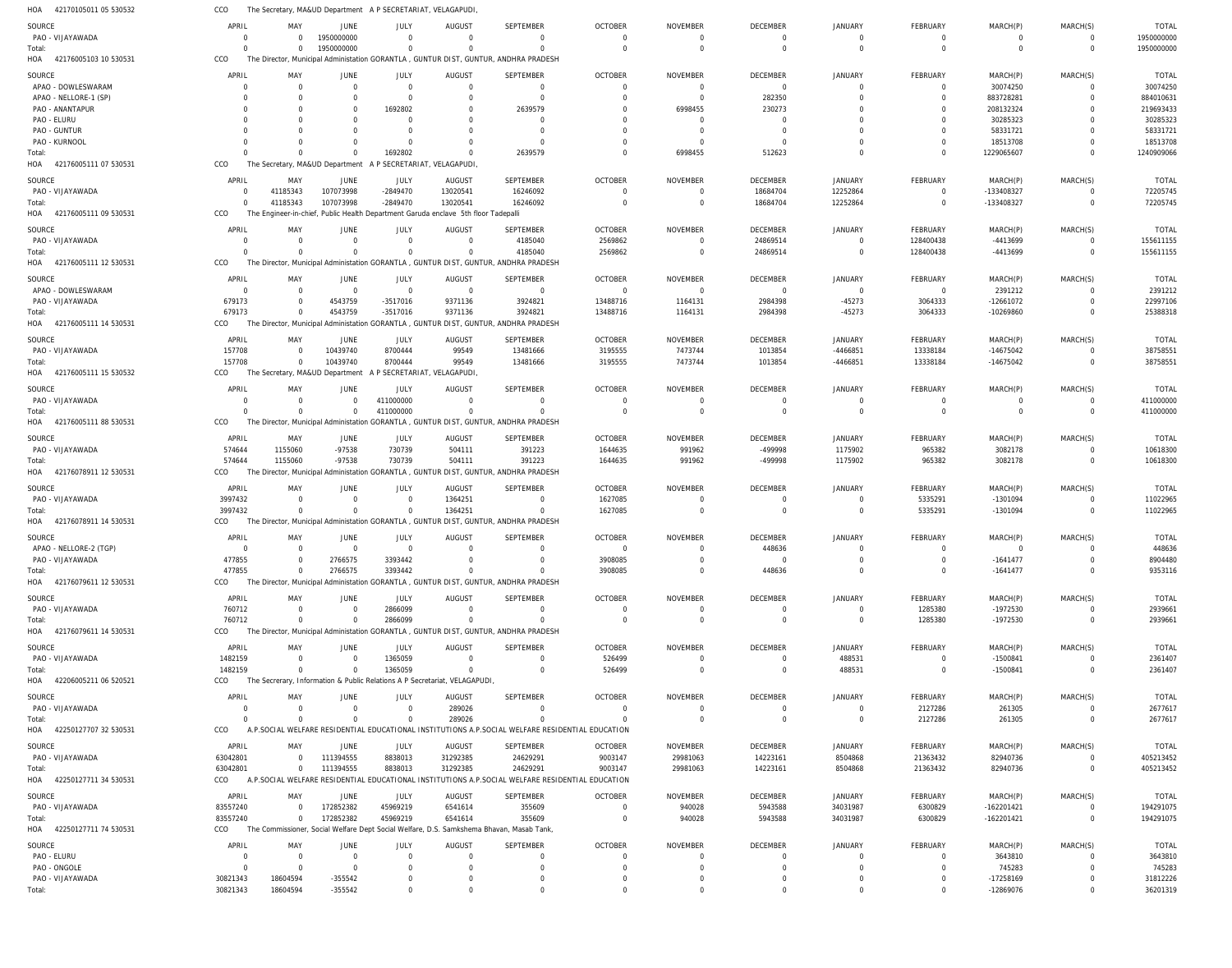| HOA<br>42250180011 06 530531 | CCO                  | The Commissioner, Social Welfare Dept Social Welfare, D.S. Samkshema Bhavan, Masab Tank |                      |                        |                           |                                                                                                |                            |                             |                           |                      |                          |                       |                      |                               |
|------------------------------|----------------------|-----------------------------------------------------------------------------------------|----------------------|------------------------|---------------------------|------------------------------------------------------------------------------------------------|----------------------------|-----------------------------|---------------------------|----------------------|--------------------------|-----------------------|----------------------|-------------------------------|
| SOURCE                       | APRIL                | MAY                                                                                     | JUNE                 | JULY                   | <b>AUGUST</b>             | SEPTEMBER                                                                                      | <b>OCTOBER</b>             | <b>NOVEMBER</b>             | <b>DECEMBER</b>           | <b>JANUARY</b>       | FEBRUARY                 | MARCH(P)              | MARCH(S)             | <b>TOTAL</b>                  |
| PAO - VIJAYAWADA             | $\Omega$             | $\Omega$                                                                                | $\Omega$             | $\Omega$               | $\Omega$                  | $\mathbf 0$                                                                                    | $\Omega$                   | $\overline{0}$              | $\Omega$                  | $\Omega$             | 12633405                 | $\mathbf 0$           | $\Omega$             | 12633405                      |
| Total:                       | $\Omega$             | $\Omega$                                                                                | $\Omega$             | $\Omega$               | $\Omega$                  | $\Omega$                                                                                       | $\Omega$                   | $\overline{0}$              | $\mathbf 0$               | $\Omega$             | 12633405                 | $\overline{0}$        | $\mathbf 0$          | 12633405                      |
| 42250227711 21 530531<br>HOA | CCO                  |                                                                                         |                      |                        |                           | The Accounts Officer, O\o The Commissioner of Tribal Welfare D.S. Samkshema Bhavan, Masab Tank |                            |                             |                           |                      |                          |                       |                      |                               |
| SOURCE                       | APRIL                | MAY                                                                                     | JUNE                 | JULY                   | AUGUST                    | SEPTEMBER                                                                                      | <b>OCTOBER</b>             | <b>NOVEMBER</b>             | DECEMBER                  | <b>JANUARY</b>       | FEBRUARY                 | MARCH(P)              | MARCH(S)             | <b>TOTAL</b>                  |
| APAO - KADAPA                | $\Omega$             | $\Omega$                                                                                | $\Omega$             | $\Omega$               | $\Omega$                  | 875972                                                                                         | $\Omega$                   | $\Omega$                    | $\Omega$                  | $\Omega$             | $\mathbf 0$              | $\mathbf 0$           | $\Omega$             | 875972                        |
| APAO - VIZIANAGARAM          | C                    | $\Omega$                                                                                |                      | $\Omega$               | $\Omega$                  | $\Omega$                                                                                       | $\Omega$                   | $\Omega$                    | 479795                    | U                    | $\Omega$                 | $\Omega$              | $\Omega$             | 479795                        |
| PAO - VISAKHAPATNAM          | $\Omega$             | $\Gamma$                                                                                |                      |                        | $\Omega$                  | $\Omega$                                                                                       | $\Omega$                   | $\Omega$                    | 747837                    |                      | $\Omega$                 | 3581723               | $\Omega$             | 4329560                       |
| Total:                       | $\Omega$             |                                                                                         |                      | $\Omega$               | $\Omega$                  | 875972                                                                                         | $\Omega$                   | $\Omega$                    | 1227632                   |                      | $\Omega$                 | 3581723               | $\Omega$             | 5685327                       |
| HOA<br>42250227711 83 530531 | CCO                  |                                                                                         |                      |                        |                           | The Accounts Officer, O\o The Commissioner of Tribal Welfare D.S. Samkshema Bhavan, Masab Tank |                            |                             |                           |                      |                          |                       |                      |                               |
| SOURCE                       | APRIL                | MAY                                                                                     | JUNE                 | JULY                   | AUGUST                    | SEPTEMBER                                                                                      | <b>OCTOBER</b>             | NOVEMBER                    | DECEMBER                  | JANUARY              | FEBRUARY                 | MARCH(P)              | MARCH(S)             | <b>TOTAL</b>                  |
| APAO - KAKINADA              | $\Omega$             | $\Omega$                                                                                | $\Omega$             | $\Omega$               | $\overline{0}$            | $\overline{0}$                                                                                 | $\overline{0}$             | $\overline{0}$              | 4151326                   | $\mathbf 0$          | 641460                   | 1421124               | $\Omega$             | 6213910                       |
| APAO - NANDYAL               | C                    | $\Omega$                                                                                | - 0                  | $\Omega$               | $\Omega$                  | $\Omega$                                                                                       | 33546636                   | 7525525                     | 11697329                  | 19969702             | 344379                   | $\overline{0}$        | $\Omega$             | 73083571                      |
| APAO - NELLORE-1 (SP)        | C                    | $\Gamma$                                                                                |                      | $\Omega$               | $\Omega$                  | 0                                                                                              | 17376012                   | $\Omega$                    | 1234127                   | $\Omega$             | 2413139                  | 40338056              | $\Omega$             | 61361334                      |
| APAO - VIZIANAGARAM          | $\Omega$             | $\Omega$                                                                                |                      | $\Omega$               | $\Omega$                  | 0                                                                                              | $\Omega$                   | $\Omega$                    | 2680316                   | $\Omega$             | 6526481                  | 31300185              | $\Omega$             | 40506982                      |
| PAO - ELURU                  |                      | -C                                                                                      |                      |                        | $\Omega$                  |                                                                                                | $\Omega$                   | $\Omega$                    | 244213                    | 4590433              | $\overline{0}$           | 4756324               | -C                   | 9590970                       |
| PAO - SRIKAKULAM             | C                    | $\Gamma$                                                                                |                      | <sup>0</sup>           | $\Omega$                  |                                                                                                | $\Omega$                   | $\Omega$                    | 537370                    | $\Omega$             | $\overline{\phantom{0}}$ | 2355073               | $\Omega$             | 2892443                       |
| PAO - VISAKHAPATNAM          | C                    | $\Gamma$                                                                                |                      | $\Omega$               | $\Omega$                  |                                                                                                | $\Omega$                   | $\Omega$                    | 8887146                   | $\Omega$             | 5980278                  | 36920295              | $\Omega$             | 51787719                      |
| Total:                       | $\Omega$             | $\Omega$                                                                                | $\Omega$             | $\Omega$               | $\Omega$                  | $\Omega$                                                                                       | 50922648                   | 7525525                     | 29431827                  | 24560135             | 15905737                 | 117091057             | $\Omega$             | 245436929                     |
| HOA<br>42250280007 76 530531 | CCO                  | The                                                                                     |                      |                        |                           | Accounts Officer, O\o The Commissioner of Tribal Welfare D.S. Samkshema Bhavan, Masab Tank     |                            |                             |                           |                      |                          |                       |                      |                               |
| SOURCE                       | APRIL                | MAY                                                                                     | JUNE                 | JULY                   | AUGUST                    | SEPTEMBER                                                                                      | <b>OCTOBER</b>             | NOVEMBER                    | DECEMBER                  | <b>JANUARY</b>       | FEBRUARY                 | MARCH(P)              | MARCH(S)             | <b>TOTAL</b>                  |
| APAO - KAKINADA              | 0                    | $\Omega$                                                                                | $\Omega$             | $\Omega$               | $\Omega$                  | $\Omega$                                                                                       | $\Omega$                   | $\Omega$                    | 0                         | 0                    | $\overline{0}$           | 32453891              | $\Omega$             | 32453891                      |
| APAO - NANDYAL               | C                    | $\Gamma$                                                                                |                      | $\Omega$               | $\Omega$                  | 15176199                                                                                       | $\Omega$                   | $\Omega$                    |                           |                      | $\mathbf 0$              | $\mathbf 0$           | $\Omega$             | 15176199                      |
| APAO - VIZIANAGARAM          | $\Omega$             | $\Gamma$                                                                                |                      | $\Omega$               | $\Omega$                  | 14261175                                                                                       | $\Omega$                   | $\Omega$                    |                           |                      | $\Omega$                 | 7798855               | $\Omega$             | 22060030                      |
| PAO - ELURU                  |                      |                                                                                         |                      |                        | $\Omega$                  | 495530                                                                                         | $\Omega$                   | $\Omega$                    |                           |                      | 658373                   | $\mathbf 0$           |                      | 1153903                       |
| PAO - SRIKAKULAM             |                      | -C                                                                                      |                      |                        | $\Omega$                  | 3562469                                                                                        | $\Omega$                   | 3164481                     |                           |                      | $\Omega$                 | 8130907               | -C                   | 14857857                      |
| PAO - VISAKHAPATNAM          | C                    |                                                                                         |                      |                        | $\Omega$                  | 48685355                                                                                       | $\Omega$                   | 12225468                    |                           | $\Omega$             | 6707894                  | $\mathbf 0$           | $\Omega$             | 67618717                      |
| Total:                       |                      |                                                                                         | $\Omega$             | $\Omega$               | $\Omega$                  | 82180728                                                                                       | $\Omega$                   | 15389949                    |                           | $\Omega$             | 7366267                  | 48383653              | $\Omega$             | 153320597                     |
| 42250280007 77 530531<br>HOA | CCO                  |                                                                                         |                      |                        |                           | The Accounts Officer. Olo The Commissioner of Tribal Welfare D.S. Samkshema Bhayan, Masab Tank |                            |                             |                           |                      |                          |                       |                      |                               |
| SOURCE                       | APRIL                | MAY                                                                                     | JUNE                 | JULY                   | AUGUST                    | SEPTEMBER                                                                                      | <b>OCTOBER</b>             | NOVEMBER                    | <b>DECEMBER</b>           | <b>JANUARY</b>       | FEBRUARY                 | MARCH(P)              | MARCH(S)             | <b>TOTAL</b>                  |
| APAO - KAKINADA              | $\Omega$             | $\Omega$                                                                                | $\Omega$             | $\Omega$               | $\overline{0}$            | 21952396                                                                                       | $\mathbf 0$                | 13348161                    | $\mathbf 0$               | 2419180              | 28161750                 | 13793475              | $\overline{0}$       | 79674962                      |
| APAO - NANDYAL               | C                    | $\Omega$                                                                                | - 0                  | $\Omega$               | $\Omega$                  | 17001413                                                                                       | $\Omega$                   | $\Omega$                    | $\Omega$                  | $\mathbf 0$          | $\overline{0}$           | 11332823              | $\Omega$             | 28334236                      |
| APAO - NELLORE-1 (SP)        | C                    | $\Gamma$                                                                                |                      | $\Omega$               | $\Omega$                  | 13374726                                                                                       | $\Omega$                   | 1596542                     | $\Omega$                  | 2133027              | $\overline{0}$           | 821203                | $\Omega$             | 17925498                      |
| APAO - VIZIANAGARAM          | $\Omega$             | $\Omega$                                                                                |                      | $\Omega$               | $\Omega$                  | 5199092                                                                                        | $\overline{0}$             | 1160953                     |                           | $\Omega$             | 4547039                  | 5290675               | $\Omega$             | 16197759                      |
| PAO - ELURU                  |                      | -C                                                                                      |                      |                        | $\Omega$                  | 4592834                                                                                        | $\Omega$                   | 360373                      | O                         | $\Omega$             | 3213406                  | $\Omega$              | $\Omega$             | 8166613                       |
| PAO - SRIKAKULAM             | C                    | $\Gamma$                                                                                |                      | $\Omega$               | $\Omega$                  | 6397504                                                                                        | $\Omega$                   | 1323785                     | O                         | $\Omega$             | 4176889                  | $\overline{0}$        | $\Omega$             | 11898178                      |
| PAO - VISAKHAPATNAM          | C                    | $\Omega$                                                                                |                      | $\Omega$               | $\Omega$                  | 12654973                                                                                       | $\mathbf 0$                | $\Omega$                    | $\Omega$                  | $\Omega$             | 6371128                  | 795535                | $\Omega$             | 19821636                      |
| Total:                       |                      |                                                                                         | $\Omega$             | $\Omega$               | $\Omega$                  | 81172938                                                                                       | $\Omega$                   | 17789814                    | $\Omega$                  | 4552207              | 46470212                 | 32033711              | $\Omega$             | 182018882                     |
| HOA 42250327707 77 530531    | CCO                  | The Commissioner, Backward Classes Welfare, D.S. Samkshema Bhavan, Masab Tank,          |                      |                        |                           |                                                                                                |                            |                             |                           |                      |                          |                       |                      |                               |
| SOURCE                       | APRIL                | MAY                                                                                     | JUNE                 | JULY                   | AUGUST                    | SEPTEMBER                                                                                      | <b>OCTOBER</b>             | NOVEMBER                    | DECEMBER                  | <b>JANUARY</b>       | FEBRUARY                 | MARCH(P)              | MARCH(S)             | <b>TOTAL</b>                  |
| PAO - VIJAYAWADA             | 0                    | 7738779                                                                                 | 34226050             | 107796                 | 6364570                   | $\mathbf 0$                                                                                    | 2832582                    | $-1080100$                  | 20774623                  | $\Omega$             | 3474789                  | 14682023              | $\Omega$             | 89121112                      |
| Total:                       | $\Omega$             | 7738779                                                                                 | 34226050             | 107796                 | 6364570                   | $\mathbf 0$                                                                                    | 2832582                    | $-1080100$                  | 20774623                  | $\Omega$             | 3474789                  | 14682023              | $\overline{0}$       | 89121112                      |
| HOA 42250327711 74 530531    | CCO                  | The Commissioner, Backward Classes Welfare, D.S. Samkshema Bhavan, Masab Tank,          |                      |                        |                           |                                                                                                |                            |                             |                           |                      |                          |                       |                      |                               |
| SOURCE                       | APRIL                |                                                                                         |                      |                        |                           |                                                                                                |                            |                             |                           |                      |                          |                       |                      |                               |
| APAO - KADAPA                |                      | MAY                                                                                     | JUNE                 | JULY                   | AUGUST                    | SEPTEMBER                                                                                      | <b>OCTOBER</b>             | NOVEMBER                    | <b>DECEMBER</b>           | JANUARY              | FEBRUARY                 | MARCH(P)              | MARCH(S)             | <b>TOTAL</b>                  |
| PAO - VIJAYAWADA             | $\Omega$             | $\overline{0}$                                                                          | $\Omega$             | $\overline{0}$         | $\Omega$                  | $\Omega$                                                                                       | $\Omega$                   | $\Omega$                    | 3748150                   | $\Omega$             | $\Omega$                 | $\Omega$              | $\Omega$             | 3748150                       |
|                              | 246425481            | $-20774$                                                                                | 78258367             | 8842656                | $\Omega$                  | 2669668                                                                                        | 5810370                    | 491332                      | 2138156                   | $\Omega$             | $\Omega$                 | $-247194260$          |                      | 97420996                      |
| Total:                       | 246425481            | $-20774$                                                                                | 78258367             | 8842656                | $\Omega$                  | 2669668                                                                                        | 5810370                    | 491332                      | 5886306                   | $\Omega$             | $\mathbf 0$              | -247194260            | $\Omega$             | 101169146                     |
| HOA 42250380011 05 530531    | CCO                  | The Commissioner, Backward Classes Welfare, D.S. Samkshema Bhavan, Masab Tank,          |                      |                        |                           |                                                                                                |                            |                             |                           |                      |                          |                       |                      |                               |
|                              |                      |                                                                                         |                      |                        |                           |                                                                                                |                            |                             |                           |                      |                          |                       |                      |                               |
| SOURCE<br>APAO - DOWLESWARAM | APRIL<br>$\Omega$    | MAY<br>$\Omega$                                                                         | JUNE<br>$\Omega$     | JULY<br>$\Omega$       | <b>AUGUST</b><br>$\Omega$ | SEPTEMBER<br>$\Omega$                                                                          | <b>OCTOBER</b><br>$\Omega$ | <b>NOVEMBER</b><br>$\Omega$ | <b>DECEMBER</b><br>798151 | <b>JANUARY</b><br>O  | FEBRUARY<br>9949367      | MARCH(P)<br>2403046   | MARCH(S)             | <b>TOTAL</b><br>13150564      |
| APAO - KAKINADA              | $\Omega$             | $\Omega$                                                                                | $\Omega$             | $\Omega$               | $\Omega$                  | $\Omega$                                                                                       | $\Omega$                   | $\Omega$                    | 153510                    |                      | 485309                   | $\overline{0}$        |                      | 638819                        |
| PAO - ELURU                  | $\Omega$             | $\Omega$                                                                                | $\Omega$             | $\Omega$               | $\Omega$                  | $\Omega$                                                                                       | $\Omega$                   | - 0                         | 449716                    |                      | 1607725                  | 2738518               |                      | 4795959                       |
| PAO - VIJAYAWADA             | 33378196             | 3173136                                                                                 | 4736662              | $-2028673$             | -0                        | 907945                                                                                         | $\Omega$                   | 5252887                     | -5252887                  |                      | 8452835                  | -4248824              |                      | 44371277                      |
| Total:                       | 33378196             | 3173136                                                                                 | 4736662              | $-2028673$             | $\Omega$                  | 907945                                                                                         | $\Omega$                   | 5252887                     | $-3851510$                | $\Omega$             | 20495236                 | 892740                | $\Omega$             | 62956619                      |
| HOA 42258080011 05 530531    | CCO                  | The Secretary, Minorities Welfare, (M&R) Department A Block, A.P.Secretariat Hyderabad. |                      |                        |                           |                                                                                                |                            |                             |                           |                      |                          |                       |                      |                               |
|                              |                      |                                                                                         | JUNE                 |                        |                           | SEPTEMBER                                                                                      | <b>OCTOBER</b>             | <b>NOVEMBER</b>             | <b>DECEMBER</b>           | <b>JANUARY</b>       |                          |                       |                      |                               |
| SOURCE                       | APRIL<br>$\Omega$    | MAY<br>$\Omega$                                                                         | $\overline{0}$       | JULY<br>$\overline{0}$ | <b>AUGUST</b><br>$\Omega$ | $\Omega$                                                                                       | $\Omega$                   | $\overline{0}$              | $\Omega$                  | $\Omega$             | FEBRUARY                 | MARCH(P)<br>-88865537 | MARCH(S)<br>$\Omega$ | TOTAL                         |
| PAO - VIJAYAWADA<br>Total:   | $\Omega$             | $\Omega$                                                                                | $\Omega$             | $\Omega$               | $\Omega$                  | $\Omega$                                                                                       | $\Omega$                   | $\overline{0}$              | $\Omega$                  | $\Omega$             | 88865537<br>88865537     | -88865537             | $\Omega$             | $\overline{0}$<br>$\mathbf 0$ |
| HOA 42258080011 10 530531    | CCO                  | The Secretary, Minorities Welfare, (M&R) Department A Block, A.P.Secretariat Hyderabad. |                      |                        |                           |                                                                                                |                            |                             |                           |                      |                          |                       |                      |                               |
|                              |                      |                                                                                         |                      |                        |                           |                                                                                                |                            |                             |                           |                      |                          |                       |                      |                               |
| SOURCE                       | APRIL                | MAY                                                                                     | JUNE                 | JULY                   | <b>AUGUST</b>             | SEPTEMBER                                                                                      | <b>OCTOBER</b>             | <b>NOVEMBER</b>             | <b>DECEMBER</b>           | <b>JANUARY</b>       | FEBRUARY                 | MARCH(P)              | MARCH(S)             | TOTAL                         |
| PAO - VIJAYAWADA             | $\Omega$<br>$\Omega$ | $\Omega$<br>$\Omega$                                                                    | $\Omega$<br>$\Omega$ | $\Omega$<br>$\Omega$   | $\Omega$<br>$\Omega$      | 11997708                                                                                       | $\Omega$                   | - 0                         | $\Omega$<br>$\Omega$      | $\Omega$<br>$\Omega$ | $\overline{0}$           | 0                     | $\Omega$             | 11997708                      |
| Total:                       | CCO                  |                                                                                         |                      |                        |                           | 11997708                                                                                       | $\overline{0}$             | $\overline{0}$              |                           |                      | $\overline{0}$           | $\mathbf 0$           | $\overline{0}$       | 11997708                      |
| HOA 423502101 04 520521      |                      | Commissioner, Disabale Welfare, VI Floor, Chandravihar, MJ Road,                        |                      |                        |                           |                                                                                                |                            |                             |                           |                      |                          |                       |                      |                               |
| SOURCE                       | APRIL                | MAY                                                                                     | JUNE                 | JULY                   | AUGUST                    | SEPTEMBER                                                                                      | <b>OCTOBER</b>             | <b>NOVEMBER</b>             | <b>DECEMBER</b>           | <b>JANUARY</b>       | FEBRUARY                 | MARCH(P)              | MARCH(S)             | TOTAL                         |
| PAO - ONGOLE                 | $\Omega$             | $\Omega$                                                                                | $\overline{0}$       | $\overline{0}$         | $\Omega$                  | $\mathbf 0$                                                                                    | $\mathbf 0$                | $\overline{0}$              | $\Omega$                  | $\Omega$             | 6301                     | $\Omega$              | $\Omega$             | 6301                          |
| Total:                       | $\Omega$             | $\Omega$                                                                                | $\Omega$             | $\Omega$               | $\Omega$                  | $\mathbf 0$                                                                                    | $\overline{0}$             | $\overline{0}$              | $\mathbf 0$               | $\mathbf 0$          | 6301                     | $\mathbf 0$           | $\Omega$             | 6301                          |
| HOA 42350210111 04 520522    | CCO                  | Commissioner, Disabale Welfare, VI Floor, Chandravihar, MJ Road                         |                      |                        |                           |                                                                                                |                            |                             |                           |                      |                          |                       |                      |                               |
| SOURCE                       | APRIL                | MAY                                                                                     | JUNE                 | JULY                   | AUGUST                    | SEPTEMBER                                                                                      | <b>OCTOBER</b>             | <b>NOVEMBER</b>             | <b>DECEMBER</b>           | JANUARY              | FEBRUARY                 | MARCH(P)              | MARCH(S)             | TOTAL                         |
| PAO - ONGOLE                 | $\Omega$             | $\Omega$                                                                                | $\Omega$             | $\Omega$               | $\Omega$                  | $\mathbf 0$                                                                                    | $\mathbf 0$                | $\overline{0}$              | $\Omega$                  | $\Omega$             | 3540                     | $\Omega$              | $\Omega$             | 3540                          |
| Total:                       | $\Omega$             | $\Omega$                                                                                | $\Omega$             | $\Omega$               | $\Omega$                  | $\Omega$                                                                                       | $\Omega$                   | $\Omega$                    | $\Omega$                  | $\Omega$             | 3540                     | $\mathbf 0$           | $\Omega$             | 3540                          |
| HOA 42350210111 04 520523    | CCO                  | Commissioner, Disabale Welfare, VI Floor, Chandravihar, MJ Road                         |                      |                        |                           |                                                                                                |                            |                             |                           |                      |                          |                       |                      |                               |
| SOURCE                       | APRIL                | MAY                                                                                     | JUNE                 | JULY                   | AUGUST                    | SEPTEMBER                                                                                      | <b>OCTOBER</b>             | NOVEMBER                    | <b>DECEMBER</b>           | <b>JANUARY</b>       | FEBRUARY                 | MARCH(P)              | MARCH(S)             | TOTAL                         |
| PAO - ONGOLE                 | 0                    | $\overline{0}$                                                                          | $\overline{0}$       | $\overline{0}$         | $\mathbf 0$               | $\mathbf 0$                                                                                    | $\overline{0}$             | $\overline{0}$              | $\mathbf 0$               | 0                    | 1100                     | $\mathbf 0$           | $\Omega$             | 1100                          |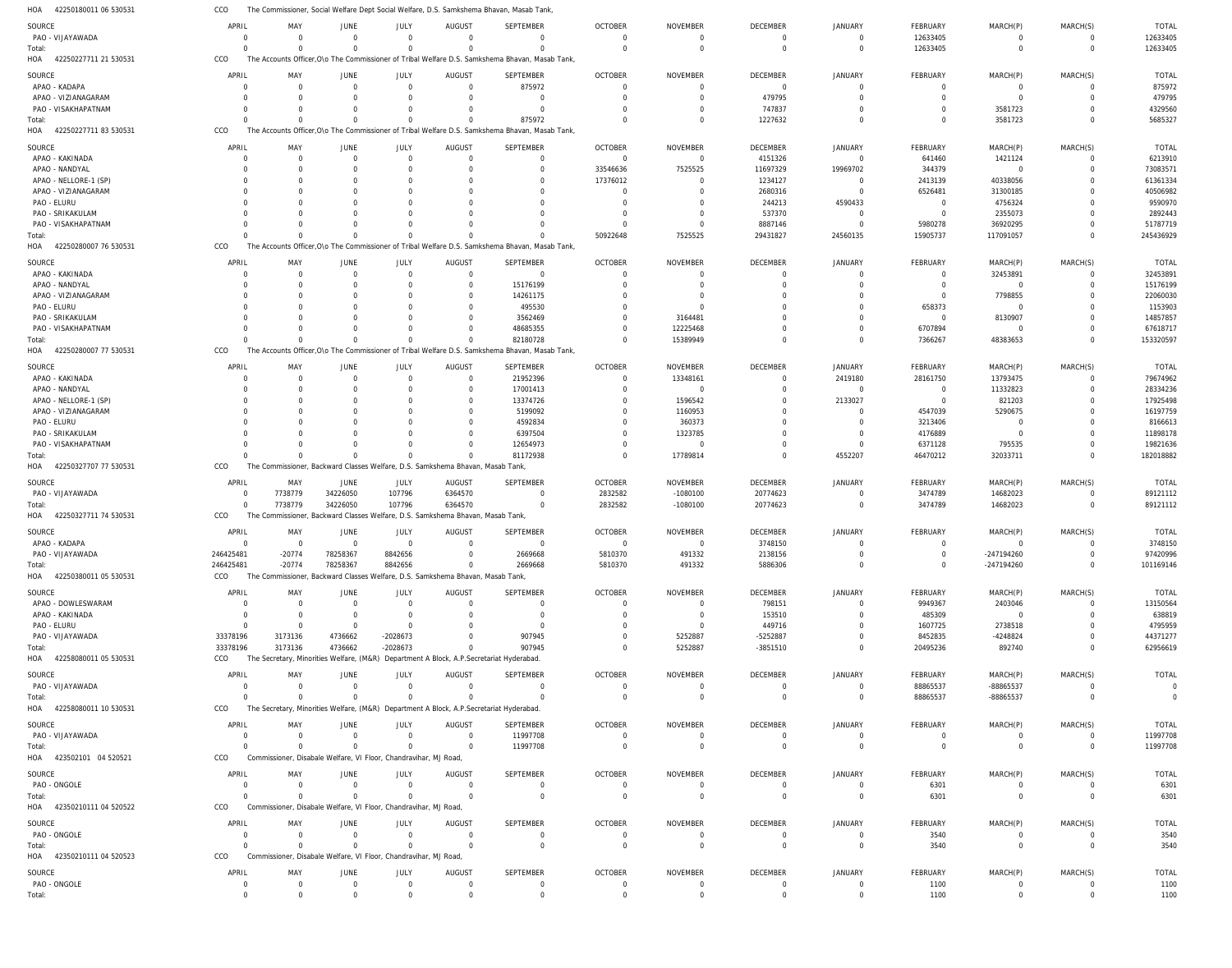42350210111 05 530531 HOA 42350210206 08 530531 HOA 42350210206 09 530531 42350210207 04 530531 HOA 42350210212 07 530531 HOA 42350210212 08 530531 42350210212 09 530531 HOA 42350210311 04 530531 HOA 42350210311 05 530531 42350210611 74 530531 HOA HOA HOA HOA Commissioner, Disabale Welfare, VI Floor, Chandravihar, MJ Road, Women Devpt & Child Welfare Dept Women and Child Welfare, Door No.8-3-222, Vengal Rao Nagar, Women Devpt & Child Welfare Dept Women and Child Welfare, Door No.8-3-222, Vengal Rao Nagar, Women Devpt & Child Welfare Dept Women and Child Welfare, Door No.8-3-222, Vengal Rao Nagar, Women Devpt & Child Welfare Dept Women and Child Welfare, Door No.8-3-222, Vengal Rao Nagar, Women Devpt & Child Welfare Dept Women and Child Welfare, Door No.8-3-222, Vengal Rao Nagar, Women Devpt & Child Welfare Dept Women and Child Welfare, Door No.8-3-222, Vengal Rao Nagar, Women Devpt & Child Welfare Dept Women and Child Welfare, Door No.8-3-222, Vengal Rao Nagar, Women Devpt & Child Welfare Dept Women and Child Welfare, Door No.8-3-222, Vengal Rao Nagar, The Director, Juvenile Welfare, Correctional Services And Welfare of Stree Children Block MS Manorajan Complex, MJ Road, CCO CCO CCO CCO CCO CCO CCO CCO CCO CCO 0 0 0 12122396 0 0  $\Omega$ 0  $\Omega$ 766403 0 0 0 24575 0 0 0 0  $\Omega$ 0 0 1376944 0 1567123 0 336600 0 0  $\Omega$ 1263514 8718987  $\Omega$ 0 -113298 0 0 0 0  $\Omega$ 0 0 0 0 5336486 0 0 0 0  $\Omega$ 0 0  $\Omega$ 0 57068173  $\Omega$ 0  $\Omega$ 0  $\Omega$ 0 127357  $\Omega$ 74122 -724473  $\Omega$ 0 111182 3389980  $\Omega$ 0 3983789 0 -74122 15908775 0 0 -111182 5509763  $\Omega$ 0 0 375201 1182257 0 0 595594 1437492 0  $\Omega$ 0 0 0 -444036 13555689 0 0 -666052 5025415 2625639 0 0  $\Omega$ 522994 18974127 1995602 0 803258 -1033820 1708513 0 -9357067 0 -99408 34934714 -1995602 226789 -20948 -6331362 282186 0 0 0 0 0  $\Omega$ 0  $\Omega$ 0  $\Omega$ 0 3473066 1752145 1161807 158654287 0 1158983 1553750 6559976 4616338 2029917 PAO - VIJAYAWADA APAO - CHITTOOR APAO - VIZIANAGARAM PAO - ANANTAPUR PAO - ELURU PAO - GUNTUR PAO - KURNOOL PAO - ONGOLE PAO - VISAKHAPATNAM APAO - DOWLESWARAM APAO - KAKINADA PAO - KADAPA PAO - VIJAYAWADA APAO - CHITTOOR APAO - DOWLESWARAM APAO - KAKINADA APAO - NANDYAL APAO - NELLORE-1 (SP) APAO - VIZIANAGARAM PAO - ANANTAPUR PAO - ELURU PAO - GUNTUR PAO - KURNOOL PAO - ONGOLE PAO - SRIKAKULAM PAO - TIRUPATI PAO - VIJAYAWADA PAO - VISAKHAPATNAM PAO - VIJAYAWADA APAO - CHITTOOR APAO - NELLORE-1 (SP) PAO - ANANTAPUR PAO - ELURU PAO - GUNTUR PAO - ONGOLE PAO - VISAKHAPATNAM PAO - KADAPA PAO - KURNOOL PAO - VIJAYAWADA APAO - NELLORE-1 (SP) PAO - TIRUPATI PAO - VIJAYAWADA PAO - ANANTAPUR PAO - SRIKAKULAM PAO - VIJAYAWADA PAO - VIJAYAWADA SOURCE **SOURCE SOURCE** SOURCE **SOURCE SOURCE SOURCE SOURCE** SOURCE SOURCE 0 0 0 0 0  $\Omega$ 0  $\Omega$ 0 0  $\Omega$ 0  $\Omega$ 0  $\Omega$  $\Omega$ 0 0 0 0  $\Omega$ 0  $\Omega$ 0  $\Omega$  $\Omega$ 12122396  $\Omega$ 0 0  $\Omega$ 0 0 0  $\Omega$  $\Omega$ 0 0 0 0  $\Omega$ 0 0  $\Omega$ 0 766403 APRIL APRIL APRIL APRIL APRIL APRIL APRIL APRIL APRIL APRIL 0 0 0 0 0 0 0  $\Omega$ 0 0 0 0  $\Omega$ 0  $\Omega$  $\Omega$ 0 0 0 0  $\Omega$ 0  $\Omega$ 0  $\Omega$  $\Omega$ 24575  $\Omega$ 0 0 0 0 0 0 0 0 0 0 0 0 0 0 0 0 0  $\Omega$ MAY MAY MAY MAY MAY MAY MAY MAY MAY MAY 0 119199 0 582971 42746 47575 129955 151217 303281 0  $\Omega$ 0  $\Omega$ 0  $\Omega$  $\Omega$ 0 0 0  $\Omega$  $\Omega$  $\overline{0}$  $\Omega$ 0  $\Omega$  $\Omega$ 1567123  $\Omega$ 0 178798  $\Omega$ 0 0 49438 108364  $\Omega$ 0 0 0 0  $\Omega$ 0 0  $\Omega$ 0 1263514 JUNE **JUNE** JUNE JUNE JUNE JUNE **JUNE** JUNE JUNE JUNE 8718987 0 0 0  $\Omega$  $\Omega$ 0  $\Omega$ 0 0  $\Omega$ 0  $\Omega$ 0  $\Omega$  $\Omega$ 0  $\Omega$ 0  $\Omega$  $\Omega$ 0  $\Omega$ 0  $\Omega$  $\Omega$ -113298  $\Omega$ 0  $\Omega$  $\Omega$ 0 0 0  $\Omega$  $\Omega$ 0 0 0 0  $\Omega$ 0 0  $\Omega$ 0  $\Omega$ JULY JULY JULY JULY JULY JULY JULY JULY JULY JULY 0 0 0 0 0  $\Omega$ 0  $\Omega$ 0 0 0 0  $\Omega$ 0 0 0 0 0 0 0 0 0  $\Omega$ 0 0  $\Omega$ 5336486  $\Omega$ 0 0  $\Omega$ 0 0 0 0  $\Omega$ 0 0 0 0 0 0 0 0 0  $\Omega$ AUGUST AUGUST AUGUST AUGUST **AUGUST** AUGUST **AUGUST AUGUST** AUGUST AUGUST 0 0 0 0  $\Omega$  $\Omega$ 0  $\Omega$ 0  $\Omega$  $\Omega$ 0  $\Omega$ 3452135 7169817 1116372 1884829 5118520 865429 2026962 6810994 0 6293665 6323799 801420 450669 10350726 4402836 0  $\Omega$  $\Omega$ 0 0 0  $\Omega$  $\Omega$ 0 0  $\Omega$ 0  $\Omega$ 0  $\Omega$  $\bigcap$ 0  $\Omega$ SEPTEMBER SEPTEMBER **SEPTEMBER** SEPTEMBER **SEPTEMBER SEPTEMBER SEPTEMBER SEPTEMBER** SEPTEMBER SEPTEMBER 127357 0 0 0  $\Omega$  $\Omega$ 0  $\Omega$ 0  $\Omega$  $\Omega$ 0 74122 0  $\Omega$  $\Omega$ 0 0 0  $\Omega$  $\Omega$ 0  $\Omega$ 0  $\Omega$  $\Omega$ -724473  $\Omega$ 0  $\Omega$  $\Omega$ 0 0 0  $\Omega$  $\Omega$ 0 0 111182 0  $\Omega$ 3389980 0  $\Omega$ 0  $\Omega$ OCTOBER OCTOBER OCTOBER OCTOBER OCTOBER OCTOBER **OCTOBER** OCTOBER OCTOBER OCTOBER 3983789 0 0 0  $\Omega$  $\Omega$ 0  $\Omega$ 0 0  $\Omega$ 0 -74122 996762 746157 59910 3524852 0 408440 902848 4097400 0  $\Omega$ 616857 1903980  $\Omega$ 2566472 85097 0  $\Omega$  $\Omega$ 0 0 0 0  $\Omega$ 0 0 -111182 0  $\Omega$ 5509763 0  $\Omega$ 0  $\Omega$ NOVEMBER NOVEMBER NOVEMBER NOVEMBER NOVEMBER NOVEMBER NOVEMBER NOVEMBER NOVEMBER NOVEMBER 0 0 375201 0  $\Omega$  $\Omega$ 0  $\Omega$ 0 112500 111426 0 958331 0  $\Omega$  $\Omega$ 0 0  $\Omega$ 0 0 0  $\Omega$ 0  $\Omega$  $\Omega$ 0  $\Omega$ 0 0  $\Omega$ 240000 120000  $\Omega$ 118462 117132 0 0 1437492 0  $\Omega$ 0 0  $\Omega$ 0  $\Omega$ DECEMBER **DECEMBER** DECEMBER DECEMBER DECEMBER DECEMBER **DECEMBER DECEMBER** DECEMBER DECEMBER 0 0 0 0 0  $\Omega$ 0  $\Omega$ 0 0 0 0 -444036 969153 0 1088050 0 0 0 5451333 2696098 0 282068 0 1653990  $\Omega$ 1414997  $\Omega$ 0 0  $\Omega$ 0 0 0 0  $\Omega$ 0 0 -666052 0  $\Omega$ 5025415 0  $\Omega$ 2625639  $\Omega$ JANUARY JANUARY JANUARY JANUARY JANUARY JANUARY **JANUARY** JANUARY JANUARY JANUARY 0 0 0 0  $\Omega$  $\Omega$ 0  $\Omega$ 0 0  $\Omega$ 149372 373622  $\Omega$ 4588247 119366 0 0  $\Omega$ 2339883  $\Omega$ 917958 3876957 0 1101856 1108517 1907262 3014081 1995602  $\Omega$  $\Omega$ 0 0 0  $\Omega$  $\Omega$ 242824 0 560434 260257  $\Omega$ -1294077 129738  $\sqrt{2}$ 1578775  $\Omega$ FEBRUARY FEBRUARY FEBRUARY FEBRUARY **FEBRUARY** FEBRUARY **FFBRUARY FFBRUARY** FEBRUARY FEBRUARY -9357067 0 0 0  $\Omega$  $\Omega$ 0  $\Omega$ 0  $\Omega$  $\Omega$ 47684 -147092 2481073 842593  $\Omega$ 0 3150360 0 1880579 5132024 1193468 1738339 617770 4690001  $\Omega$ 12013954 1194553 -1995602  $\Omega$ 82548 0 144241 0 0  $\Omega$ 93186 106504 -220638 0 2593609 -8924971  $\Omega$ 282186 0  $\Omega$ MARCH(P) MARCH(P) MARCH(P) MARCH(P) MARCH(P) MARCH(P) MARCH(P) MARCH(P) MARCH(P) MARCH(P)  $\Omega$ 0 0 0  $\Omega$  $\Omega$ 0  $\Omega$ 0  $\Omega$  $\Omega$ 0  $\Omega$ 0  $\Omega$  $\Omega$ 0 0  $\Omega$  $\Omega$  $\Omega$ 0  $\Omega$ 0  $\Omega$  $\Omega$ 0  $\Omega$ 0  $\Omega$  $\Omega$ 0 0 0  $\Omega$  $\Omega$ 0 0 0 0  $\Omega$ 0 0  $\Omega$ 0  $\Omega$ MARCH(S) MARCH(S) MARCH(S) MARCH(S) MARCH(S) MARCH(S) MARCH(S) MARCH(S) MARCH(S) MARCH(S) 3473066 119199 375201 582971 42746 47575 129955 151217 303281 112500 111426 197056 740825 7899123 13346814 2383698 5409681 8268880 1273869 12601605 18736516 2111426 12191029 7558426 10151247 1559186 46466220 8696567 0 178798 82548 240000 264241 49438 226826 117132 336010 106504 1111236 260257 2593609 3706110 129738 282186 4204414 2029917 TOTAL TOTAL TOTAL TOTAL TOTAL TOTAL TOTAL TOTAL TOTAL TOTAL Total: Total: Total: Total: Total: Total: Total: Total: Total: Total: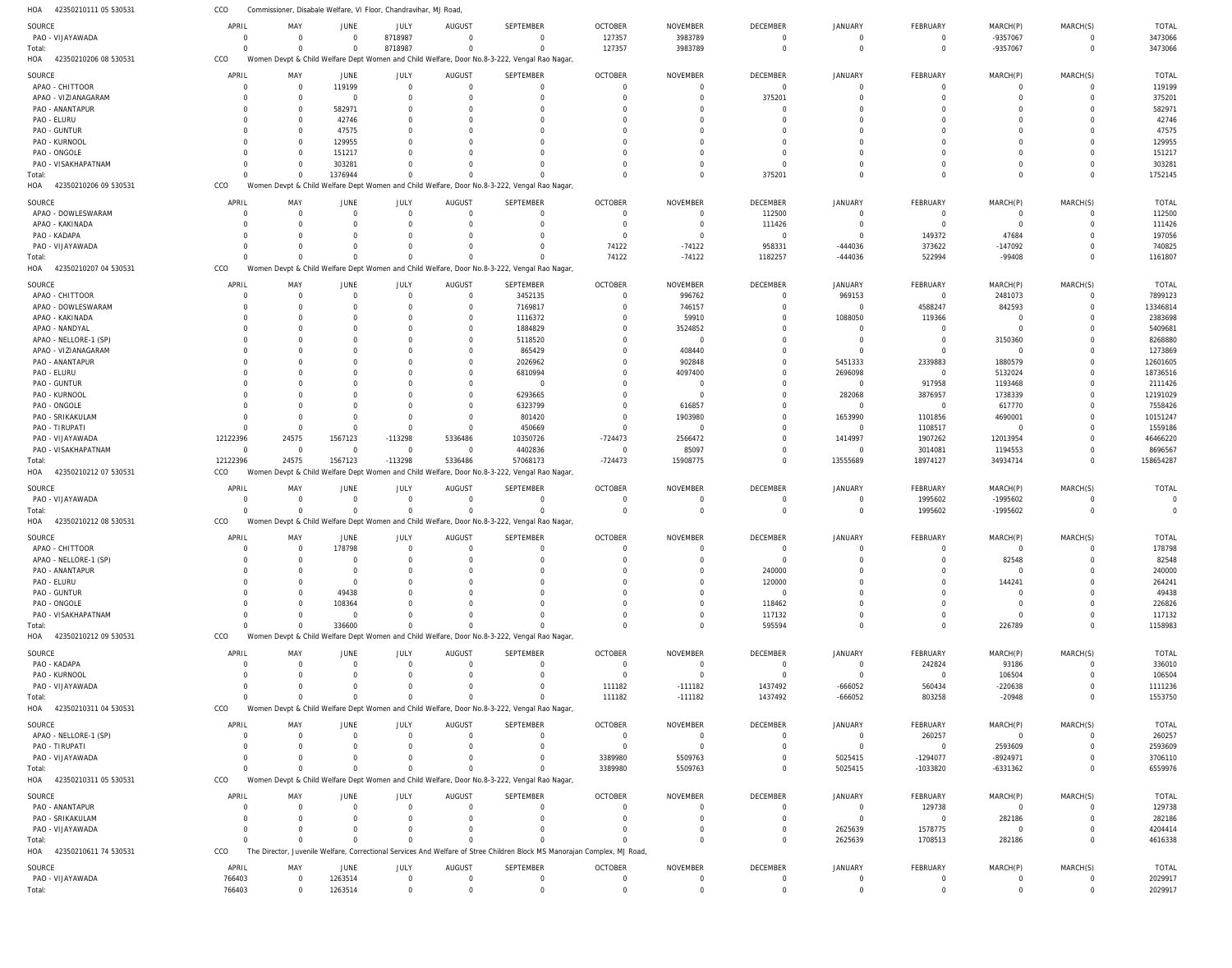42350278907 04 530531 HOA Women Devpt & Child Welfare Dept Women and Child Welfare, Door No.8-3-222, Vengal Rao Nagar, CCO

| SOURCE                       |                  |                            |                                                              |                            |                                  |                                                                                             |                               |                               |                    |                               |                           |                      |                     |                  |
|------------------------------|------------------|----------------------------|--------------------------------------------------------------|----------------------------|----------------------------------|---------------------------------------------------------------------------------------------|-------------------------------|-------------------------------|--------------------|-------------------------------|---------------------------|----------------------|---------------------|------------------|
|                              | APRIL            | MAY                        | JUNE                                                         | JULY                       | <b>AUGUST</b>                    | <b>SEPTEMBER</b>                                                                            | <b>OCTOBER</b>                | <b>NOVEMBER</b>               | <b>DECEMBER</b>    | <b>JANUARY</b>                | FEBRUARY                  | MARCH(P)             | MARCH(S)            | <b>TOTAL</b>     |
| APAO - DOWLESWARAM           | $\Omega$         | $\Omega$                   | $\overline{0}$                                               | $\overline{0}$             | $\Omega$                         | $\overline{0}$                                                                              | $\Omega$                      | $\Omega$                      | $\overline{0}$     | 1183403                       | $\mathbf 0$               | 523462               | 0                   | 1706865          |
| APAO - KAKINADA              |                  |                            | $\Omega$                                                     | $\Omega$                   | $\Omega$                         | 2172005                                                                                     | $\Omega$                      | $\Omega$                      | $\Omega$           | $\Omega$                      | $\Omega$                  | $\Omega$             | $\Omega$            | 2172005          |
|                              |                  |                            |                                                              |                            |                                  |                                                                                             |                               |                               |                    |                               |                           |                      |                     |                  |
| APAO - NELLORE-1 (SP)        |                  |                            |                                                              |                            | $\Omega$                         | 1256416                                                                                     |                               | 619619                        |                    | 372500                        |                           | 2277690              | $\Omega$            | 4526225          |
| PAO - GUNTUR                 |                  |                            |                                                              | 0                          | $\Omega$                         | $\mathbf 0$                                                                                 |                               | 776113                        |                    | 793340                        |                           | 580832               | $\Omega$            | 2150285          |
| PAO - ONGOLE                 | $\Omega$         |                            | $\Omega$                                                     | $\Omega$                   | $\Omega$                         | 4703309                                                                                     |                               | 1193405                       |                    | $\Omega$                      | $\Omega$                  | 250467               | $\Omega$            | 6147181          |
|                              |                  |                            |                                                              |                            |                                  |                                                                                             |                               |                               |                    |                               |                           |                      |                     |                  |
| PAO - TIRUPATI               | $\Omega$         |                            | $\Omega$                                                     | $\Omega$                   | $\Omega$                         | $\mathbf 0$                                                                                 |                               | $\Omega$                      |                    | $\Omega$                      | 780704                    | $\Omega$             | $\Omega$            | 780704           |
| PAO - VIJAYAWADA             | 3529333          | $-257132$                  | 4755300                                                      | 1020061                    | 756907                           | 1155691                                                                                     |                               | 1389930                       |                    | 115871                        | 1532669                   | 217556               | $\Omega$            | 14216186         |
| PAO - VISAKHAPATNAM          | $\mathbf 0$      | $\overline{0}$             | $\overline{0}$                                               | $\Omega$                   | $\Omega$                         | 1119360                                                                                     |                               | - 0                           |                    | $\Omega$                      | $\overline{0}$            | $\Omega$             | $\Omega$            | 1119360          |
|                              |                  |                            |                                                              |                            |                                  |                                                                                             |                               |                               |                    |                               |                           |                      |                     |                  |
| Total:                       | 3529333          | $-257132$                  | 4755300                                                      | 1020061                    | 756907                           | 10406781                                                                                    | $\Omega$                      | 3979067                       | $\Omega$           | 2465114                       | 2313373                   | 3850007              | $\Omega$            | 32818811         |
| HOA 42350279607 04 530531    | CCO              |                            |                                                              |                            |                                  | Women Devpt & Child Welfare Dept Women and Child Welfare, Door No.8-3-222, Vengal Rao Nagar |                               |                               |                    |                               |                           |                      |                     |                  |
|                              |                  |                            |                                                              |                            |                                  |                                                                                             |                               |                               |                    |                               |                           |                      |                     |                  |
| SOURCE                       | APRIL            | MAY                        | <b>JUNE</b>                                                  | JULY                       | <b>AUGUST</b>                    | <b>SEPTEMBER</b>                                                                            | <b>OCTOBER</b>                | <b>NOVEMBER</b>               | <b>DECEMBER</b>    | <b>JANUARY</b>                | <b>FEBRUARY</b>           | MARCH(P)             | MARCH(S)            | <b>TOTAL</b>     |
| APAO - NELLORE-1 (SP)        | $\Omega$         | $\Omega$                   | $\overline{0}$                                               | $\Omega$                   | $\Omega$                         | 1265852                                                                                     |                               | $\Omega$                      | $\Omega$           | $\Omega$                      | $\overline{0}$            | 1774635              | $\Omega$            | 3040487          |
|                              | 451929           |                            | 587213                                                       | $\Omega$                   |                                  |                                                                                             |                               |                               | $\Omega$           | $\Omega$                      | 75313                     |                      | $\Omega$            |                  |
| PAO - VIJAYAWADA             |                  |                            |                                                              |                            |                                  | $\mathbf 0$                                                                                 |                               | $\Omega$                      |                    |                               |                           | $\overline{0}$       |                     | 1114455          |
| Total:                       | 451929           |                            | 587213                                                       | $\mathbf 0$                |                                  | 1265852                                                                                     |                               | $\Omega$                      | $\Omega$           | $\Omega$                      | 75313                     | 1774635              | $\Omega$            | 4154942          |
| 42500010103 06 530531<br>HOA | CCO              |                            |                                                              |                            |                                  | COMMISSIONER FOR RELIEF - HOD COMMISSIONER FOR RELIEF, REVENUE (RELIEF), A.P. SECRETARIAT,  |                               |                               |                    |                               |                           |                      |                     |                  |
|                              |                  |                            |                                                              |                            |                                  |                                                                                             |                               |                               |                    |                               |                           |                      |                     |                  |
| SOURCE                       | APRIL            | MAY                        | <b>JUNE</b>                                                  | JULY                       | <b>AUGUST</b>                    | <b>SEPTEMBER</b>                                                                            | <b>OCTOBER</b>                | <b>NOVEMBER</b>               | <b>DECEMBER</b>    | <b>JANUARY</b>                | FEBRUARY                  | MARCH(P)             | MARCH(S)            | <b>TOTAL</b>     |
| PAO - VIJAYAWADA             | $\Omega$         | 48947042                   | 61430984                                                     | 30095928                   | 332214688                        | 91182622                                                                                    | $\Omega$                      | 157812387                     | $\overline{0}$     | $\Omega$                      | 160122807                 | -96532788            | $\mathbf 0$         | 785273670        |
|                              |                  |                            |                                                              |                            |                                  |                                                                                             |                               |                               |                    |                               |                           |                      |                     |                  |
| Total:                       | $\Omega$         | 48947042                   | 61430984                                                     | 30095928                   | 332214688                        | 91182622                                                                                    | $\overline{0}$                | 157812387                     | $\overline{0}$     | $\Omega$                      | 160122807                 | -96532788            | $\mathbf 0$         | 785273670        |
| HOA 42500010103 11 530531    | CCO              |                            |                                                              |                            |                                  | COMMISSIONER FOR RELIEF - HOD COMMISSIONER FOR RELIEF, REVENUE (RELIEF), A.P. SECRETARIAT,  |                               |                               |                    |                               |                           |                      |                     |                  |
|                              |                  |                            |                                                              |                            |                                  |                                                                                             |                               |                               |                    |                               |                           |                      |                     |                  |
| SOURCE                       | APRIL            | MAY                        | JUNE                                                         | JULY                       | <b>AUGUST</b>                    | <b>SEPTEMBER</b>                                                                            | <b>OCTOBER</b>                | <b>NOVEMBER</b>               | <b>DECEMBER</b>    | <b>JANUARY</b>                | FEBRUARY                  | MARCH(P)             | MARCH(S)            | <b>TOTAL</b>     |
| PAO - VISAKHAPATNAM          | $\Omega$         | $\Omega$                   | $\overline{0}$                                               | $\Omega$                   | $\Omega$                         | 0                                                                                           | $\Omega$                      | $\Omega$                      | 1009344            | $\Omega$                      | 0                         | 14489310             | $\Omega$            | 15498654         |
|                              |                  |                            |                                                              |                            |                                  |                                                                                             |                               |                               |                    |                               |                           |                      |                     |                  |
| Total:                       | $\Omega$         |                            | $\mathbf 0$                                                  | $\mathbf 0$                | $\Omega$                         | $\mathbf 0$                                                                                 | $\Omega$                      | $\Omega$                      | 1009344            | $\Omega$                      | $\mathbf 0$               | 14489310             | $\mathbf 0$         | 15498654         |
| 42500010103 13 520521<br>HOA | CCO              |                            |                                                              |                            |                                  | COMMISSIONER FOR RELIEF - HOD COMMISSIONER FOR RELIEF, REVENUE (RELIEF), A.P. SECRETARIAT,  |                               |                               |                    |                               |                           |                      |                     |                  |
|                              |                  |                            |                                                              |                            |                                  |                                                                                             |                               |                               |                    |                               |                           |                      |                     |                  |
| SOURCE                       | APRIL            | MAY                        | JUNE                                                         | <b>JULY</b>                | <b>AUGUST</b>                    | <b>SEPTEMBER</b>                                                                            | <b>OCTOBER</b>                | <b>NOVEMBER</b>               | <b>DECEMBER</b>    | <b>JANUARY</b>                | FEBRUARY                  | MARCH(P)             | MARCH(S)            | <b>TOTAL</b>     |
| PAO - VIJAYAWADA             | $\Omega$         | $\Omega$                   | $\overline{0}$                                               | $\mathbf 0$                | $\Omega$                         | 26928840                                                                                    | $\Omega$                      | 10254638                      | $\Omega$           | $\Omega$                      | - 0                       | 383593464            | 0                   | 420776942        |
|                              |                  |                            |                                                              |                            |                                  |                                                                                             |                               |                               |                    |                               |                           |                      |                     |                  |
| Total:                       | $\Omega$         | $\Omega$                   | $\Omega$                                                     | $\Omega$                   | $\Omega$                         | 26928840                                                                                    | $\Omega$                      | 10254638                      | $\Omega$           | $\Omega$                      | $\mathbf 0$               | 383593464            | $\mathbf 0$         | 420776942        |
| 42500010103 16 530531<br>HOA | CCO              |                            |                                                              |                            |                                  | COMMISSIONER FOR RELIEF - HOD COMMISSIONER FOR RELIEF, REVENUE (RELIEF), A.P. SECRETARIAT,  |                               |                               |                    |                               |                           |                      |                     |                  |
|                              |                  |                            |                                                              |                            |                                  |                                                                                             |                               |                               |                    |                               |                           |                      |                     |                  |
| SOURCE                       | APRIL            | MAY                        | <b>JUNE</b>                                                  | JULY                       | <b>AUGUST</b>                    | <b>SEPTEMBER</b>                                                                            | <b>OCTOBER</b>                | <b>NOVEMBER</b>               | <b>DECEMBER</b>    | <b>JANUARY</b>                | FEBRUARY                  | MARCH(P)             | MARCH(S)            | <b>TOTAL</b>     |
| APAO - DOWLESWARAM           |                  |                            | 0                                                            | $\Omega$                   | $\Omega$                         | 0                                                                                           | $\Omega$                      | - 0                           | $\overline{0}$     | $\Omega$                      | $\Omega$                  | 88110939             | $\Omega$            | 88110939         |
|                              |                  |                            |                                                              |                            |                                  |                                                                                             |                               |                               |                    |                               |                           |                      |                     |                  |
| APAO - KAKINADA              |                  |                            | $\Omega$                                                     |                            |                                  | $\Omega$                                                                                    |                               | $\Omega$                      | $\Omega$           |                               | 0                         | 5202138              | $\Omega$            | 5202138          |
| APAO - VIZIANAGARAM          |                  |                            |                                                              |                            |                                  | C                                                                                           |                               | 5020235                       | 24439223           |                               |                           | 77233376             |                     | 106692834        |
| PAO - SRIKAKULAM             |                  |                            |                                                              |                            |                                  |                                                                                             |                               | $\Omega$                      | 467272             |                               |                           | 17615709             |                     | 18082981         |
|                              |                  |                            |                                                              |                            |                                  |                                                                                             |                               |                               |                    |                               |                           |                      |                     |                  |
| PAO - VISAKHAPATNAM          |                  |                            |                                                              |                            |                                  | C                                                                                           |                               | - 0                           | $\overline{0}$     |                               |                           | 42990891             | $\Omega$            | 42990891         |
| Total:                       |                  |                            | $\Omega$                                                     | $\Omega$                   |                                  | $\Omega$                                                                                    |                               | 5020235                       | 24906495           | $\Omega$                      | $\Omega$                  | 231153053            | $\Omega$            | 261079783        |
| 42500010103 18 530531<br>HOA | CCO              | COMMISSIONER FOR RELIEF    |                                                              |                            |                                  | - HOD COMMISSIONER FOR RELIEF, REVENUE (RELIEF), A.P. SECRETARIAT,                          |                               |                               |                    |                               |                           |                      |                     |                  |
|                              |                  |                            |                                                              |                            |                                  |                                                                                             |                               |                               |                    |                               |                           |                      |                     |                  |
| SOURCE                       | APRIL            | MAY                        | <b>JUNE</b>                                                  | JULY                       | AUGUS <sub>1</sub>               | <b>SEPTEMBER</b>                                                                            | <b>OCTOBER</b>                | <b>NOVEMBER</b>               | <b>DECEMBER</b>    | <b>JANUARY</b>                | FEBRUARY                  | MARCH(P)             | MARCH(S)            | <b>TOTAL</b>     |
|                              |                  |                            |                                                              |                            |                                  |                                                                                             |                               |                               |                    |                               |                           |                      |                     |                  |
| APAO - KAKINADA              | $\Omega$         | $\Omega$                   | $\Omega$                                                     | $\Omega$                   | $\Omega$                         | $\Omega$                                                                                    | $\Omega$                      | $\Omega$                      | $\Omega$           | $\Omega$                      | $\overline{0}$            | 293212968.58         | $\mathbf 0$         | 293212968.58     |
| PAO - SRIKAKULAM             |                  |                            | $\Omega$                                                     | $\Omega$                   |                                  | $\mathbf 0$                                                                                 |                               | $\Omega$                      | $\Omega$           | $\Omega$                      | $\overline{0}$            | 28260309.61          | $\mathbf 0$         | 28260309.61      |
| PAO - VISAKHAPATNAM          |                  |                            | $\Omega$                                                     | $\Omega$                   |                                  | $\Omega$                                                                                    |                               | $\Omega$                      | $\Omega$           | $\Omega$                      | $\mathbf 0$               | 8911889              | $\mathbf 0$         | 8911889          |
|                              |                  |                            |                                                              |                            |                                  |                                                                                             |                               |                               |                    |                               |                           |                      |                     |                  |
|                              |                  |                            |                                                              |                            |                                  |                                                                                             |                               |                               |                    |                               |                           |                      |                     |                  |
| Total:                       | $\Omega$         | $\Omega$                   | $\Omega$                                                     | $\Omega$                   | $\Omega$                         | $\Omega$                                                                                    |                               | $\Omega$                      | $\Omega$           | $\Omega$                      | $\Omega$                  | 330385167.19         | $\Omega$            | 330385167.19     |
|                              |                  |                            |                                                              |                            |                                  |                                                                                             |                               |                               |                    |                               |                           |                      |                     |                  |
| HOA 42500010103 20 530531    | CCO              |                            |                                                              |                            |                                  | COMMISSIONER FOR RELIEF - HOD COMMISSIONER FOR RELIEF, REVENUE (RELIEF), A.P. SECRETARIAT,  |                               |                               |                    |                               |                           |                      |                     |                  |
|                              |                  |                            |                                                              |                            |                                  |                                                                                             |                               |                               |                    |                               |                           |                      |                     |                  |
| SOURCE                       | APRIL            | MAY                        | JUNE                                                         | JULY                       | <b>AUGUST</b>                    | <b>SEPTEMBER</b>                                                                            | <b>OCTOBER</b>                | <b>NOVEMBER</b>               | DECEMBER           | <b>JANUARY</b>                | FEBRUARY                  | MARCH(P)             | MARCH(S)            | <b>TOTAL</b>     |
| PAO - VIJAYAWADA             | 11725652         | $-623705$                  | 58356368                                                     | -35315378                  | $\Omega$                         | 0                                                                                           |                               | $\Omega$                      | $\Omega$           |                               | $\Omega$                  | $\Omega$             | $\Omega$            | 34142937         |
| Total:                       | 11725652         | $-623705$                  | 58356368                                                     | -35315378                  | $\Omega$                         | $\mathbf 0$                                                                                 |                               | $\Omega$                      | $\Omega$           | $\Omega$                      | $\Omega$                  | $\Omega$             | $\Omega$            | 34142937         |
|                              | CCO              |                            |                                                              |                            |                                  |                                                                                             |                               |                               |                    |                               |                           |                      |                     |                  |
| HOA 42500010103 22 530531    |                  |                            |                                                              |                            |                                  | COMMISSIONER FOR RELIEF - HOD COMMISSIONER FOR RELIEF, REVENUE (RELIEF), A.P. SECRETARIAT,  |                               |                               |                    |                               |                           |                      |                     |                  |
| SOURCE                       | APRIL            | MAY                        | JUNE                                                         |                            |                                  | <b>SEPTEMBER</b>                                                                            | <b>OCTOBER</b>                | <b>NOVEMBER</b>               | <b>DECEMBER</b>    | <b>JANUARY</b>                |                           | MARCH(P)             |                     | <b>TOTAL</b>     |
|                              |                  |                            |                                                              | JULY                       | <b>AUGUST</b>                    |                                                                                             |                               |                               |                    |                               | FEBRUARY                  |                      | MARCH(S)            |                  |
| APAO - KAKINADA              | $\Omega$         |                            | 1577229                                                      | $\mathbf 0$                | $\Omega$                         | $\mathbf 0$                                                                                 | $\Omega$                      | $\Omega$                      | 854800             | $\Omega$                      | 0                         | 0                    | $\Omega$            | 2432029          |
| APAO - VIZIANAGARAM          | $\Omega$         |                            | $\overline{0}$                                               | $\Omega$                   |                                  | $\mathbf 0$                                                                                 | $\Omega$                      | $\mathbf 0$                   | 2539928            | $\Omega$                      | $\mathbf 0$               | $\Omega$             | $\mathbf 0$         | 2539928          |
|                              | $\Omega$         |                            | $\Omega$                                                     |                            |                                  | $\Omega$                                                                                    |                               | $\Omega$                      |                    |                               |                           |                      | $\Omega$            |                  |
| PAO - SRIKAKULAM             |                  |                            |                                                              |                            |                                  |                                                                                             |                               |                               | 3775967            |                               |                           |                      |                     | 3775967          |
| PAO - VISAKHAPATNAM          | $\Omega$         |                            | $\Omega$                                                     | 0                          |                                  | $\Omega$                                                                                    |                               | $\Omega$                      | 4716955            | $\Omega$                      | $\Omega$                  | $\Omega$             | $\mathbf 0$         | 4716955          |
| Total:                       | $\Omega$         | $\Omega$                   | 1577229                                                      | $\Omega$                   | $\Omega$                         | $\Omega$                                                                                    | $\Omega$                      | $\Omega$                      | 11887650           | $\Omega$                      | $\mathbf 0$               | $\mathbf 0$          | $\mathbf 0$         | 13464879         |
|                              | CCO              |                            |                                                              |                            |                                  |                                                                                             |                               |                               |                    |                               |                           |                      |                     |                  |
| HOA 42500010106 04 530531    |                  |                            |                                                              |                            |                                  | COMMISSIONER FOR RELIEF - HOD COMMISSIONER FOR RELIEF, REVENUE (RELIEF), A.P. SECRETARIAT,  |                               |                               |                    |                               |                           |                      |                     |                  |
| SOURCE                       | APRIL            | MAY                        | <b>JUNE</b>                                                  | JULY                       | <b>AUGUST</b>                    | <b>SEPTEMBER</b>                                                                            | <b>OCTOBER</b>                | <b>NOVEMBER</b>               | <b>DECEMBER</b>    | JANUARY                       | FEBRUARY                  | MARCH(P)             | MARCH(S)            | <b>TOTAL</b>     |
|                              |                  |                            |                                                              |                            |                                  |                                                                                             | $\Gamma$                      |                               |                    |                               |                           |                      |                     |                  |
| APAO - DOWLESWARAM           | $\Omega$         | $\Omega$                   | $\overline{0}$                                               | $\mathbf 0$                | $\Omega$                         | $\mathbf 0$                                                                                 |                               | 0                             | $\overline{0}$     | $\Omega$                      | $^{\circ}$                | 1803571              | 0                   | 1803571          |
| Total:                       | $\Omega$         |                            | $\mathbf 0$                                                  | $\mathbf 0$                | $\Omega$                         | $\mathbf 0$                                                                                 | $\Omega$                      | $\overline{0}$                | $\overline{0}$     | $\Omega$                      | $\mathbf 0$               | 1803571              | $\mathbf 0$         | 1803571          |
| HOA 42500010106 08 530531    | CCO              |                            |                                                              |                            |                                  | COMMISSIONER FOR RELIEF - HOD COMMISSIONER FOR RELIEF, REVENUE (RELIEF), A.P. SECRETARIAT,  |                               |                               |                    |                               |                           |                      |                     |                  |
|                              |                  |                            |                                                              |                            |                                  |                                                                                             |                               |                               |                    |                               |                           |                      |                     |                  |
| SOURCE                       | APRIL            | MAY                        | <b>JUNE</b>                                                  | JULY                       | <b>AUGUST</b>                    | <b>SEPTEMBER</b>                                                                            | <b>OCTOBER</b>                | <b>NOVEMBER</b>               | <b>DECEMBER</b>    | <b>JANUARY</b>                | FEBRUARY                  | MARCH(P)             | MARCH(S)            | <b>TOTAL</b>     |
|                              |                  |                            |                                                              |                            |                                  |                                                                                             |                               |                               |                    |                               |                           |                      |                     |                  |
| APAO - KAKINADA              | $\Omega$         | $\Omega$                   | $\overline{0}$                                               | $\overline{0}$             | $\Omega$                         | $\mathbf 0$                                                                                 | $\Omega$                      | $\overline{0}$                | $\overline{0}$     | $\Omega$                      | - 0                       | 1427957              | 0                   | 1427957          |
| Total:                       | $\Gamma$         |                            | $\overline{0}$                                               | $\mathbf 0$                | $\Omega$                         | $\mathbf 0$                                                                                 | $\Omega$                      | $\overline{0}$                | $\overline{0}$     | $\Omega$                      | $\mathbf 0$               | 1427957              | $\mathbf 0$         | 1427957          |
| HOA 42500010112 04 530531    | CCO              |                            |                                                              |                            |                                  | COMMISSIONER FOR RELIEF - HOD COMMISSIONER FOR RELIEF, REVENUE (RELIEF), A.P. SECRETARIAT,  |                               |                               |                    |                               |                           |                      |                     |                  |
|                              |                  |                            |                                                              |                            |                                  |                                                                                             |                               |                               |                    |                               |                           |                      |                     |                  |
| SOURCE                       | APRIL            | MAY                        | <b>JUNE</b>                                                  | JULY                       | <b>AUGUST</b>                    | SEPTEMBER                                                                                   | <b>OCTOBER</b>                | <b>NOVEMBER</b>               | <b>DECEMBER</b>    | <b>JANUARY</b>                | FEBRUARY                  | MARCH(P)             | MARCH(S)            | <b>TOTAL</b>     |
|                              |                  |                            |                                                              |                            |                                  |                                                                                             |                               |                               |                    |                               |                           |                      |                     |                  |
| APAO - DOWLESWARAM           | $\mathbf 0$      | $\Omega$                   | $\mathbf 0$                                                  | $\mathbf 0$                | $\overline{0}$                   | $\mathbf 0$                                                                                 | $\Omega$                      | $\overline{0}$                | $\overline{0}$     | $\overline{0}$                | $\overline{0}$            | 5410711              | $\mathbf 0$         | 5410711          |
| Total:                       | $\Omega$         | $\Omega$                   | $\mathbf 0$                                                  | $\Omega$                   | $\Omega$                         | $\mathbf 0$                                                                                 | $\Omega$                      | $\Omega$                      | $\overline{0}$     | $\Omega$                      | $\mathbf 0$               | 5410711              | $\mathbf 0$         | 5410711          |
| HOA 42500020307 76 520521    | CCO              |                            | Skill Development, Entrepreneurship & Innovation Secretariat |                            |                                  |                                                                                             |                               |                               |                    |                               |                           |                      |                     |                  |
|                              |                  |                            |                                                              |                            |                                  |                                                                                             |                               |                               |                    |                               |                           |                      |                     |                  |
| SOURCE                       | APRIL            | MAY                        | JUNE                                                         | JULY                       | <b>AUGUST</b>                    | <b>SEPTEMBER</b>                                                                            | <b>OCTOBER</b>                | <b>NOVEMBER</b>               | <b>DECEMBER</b>    | <b>JANUARY</b>                | FEBRUARY                  | MARCH(P)             | MARCH(S)            | <b>TOTAL</b>     |
|                              |                  |                            |                                                              |                            |                                  |                                                                                             |                               |                               |                    |                               |                           |                      |                     |                  |
| PAO - VIJAYAWADA             | $\Omega$         | $\Omega$                   | $\overline{0}$                                               | $\mathbf 0$                | $\overline{0}$                   | $\mathbf 0$                                                                                 | $\overline{0}$                | $\overline{0}$                | $\overline{0}$     | $\overline{0}$                | $\overline{0}$            | 2417907              | $\mathbf 0$         | 2417907          |
| Total:                       | $\Omega$         | $\Omega$                   | $\Omega$                                                     | $\Omega$                   | $\Omega$                         | $\mathbf 0$                                                                                 | $\Omega$                      | $\overline{0}$                | $\overline{0}$     | $\mathbf 0$                   | $\mathbf 0$               | 2417907              | $\mathbf 0$         | 2417907          |
|                              | CCO              |                            |                                                              |                            |                                  |                                                                                             |                               |                               |                    |                               |                           |                      |                     |                  |
| HOA 42500020307 76 530531    |                  |                            | Skill Development, Entrepreneurship & Innovation Secretariat |                            |                                  |                                                                                             |                               |                               |                    |                               |                           |                      |                     |                  |
| SOURCE                       | APRIL            | MAY                        | JUNE                                                         | JULY                       | AUGUST                           | SEPTEMBER                                                                                   | <b>OCTOBER</b>                | <b>NOVEMBER</b>               | <b>DECEMBER</b>    | JANUARY                       | FEBRUARY                  | MARCH(P)             | MARCH(S)            | <b>TOTAL</b>     |
|                              |                  |                            |                                                              |                            |                                  |                                                                                             |                               |                               |                    |                               |                           |                      |                     |                  |
| PAO - VIJAYAWADA             | 14931909         | $-1227219$                 | 21802710                                                     | 1227219                    | $-1227219$                       | 2487419                                                                                     | $-1227219$                    | 2778046                       | 2317293            | 14426782                      | 5342258                   | 9254697              | 0                   | 70886676         |
| Total:                       | 14931909         | $-1227219$                 | 21802710                                                     | 1227219                    | $-1227219$                       | 2487419                                                                                     | $-1227219$                    | 2778046                       | 2317293            | 14426782                      | 5342258                   | 9254697              | $\mathbf 0$         | 70886676         |
|                              | CCO              |                            |                                                              |                            |                                  |                                                                                             |                               |                               |                    |                               |                           |                      |                     |                  |
| HOA 42500020311 76 530531    |                  |                            | Skill Development, Entrepreneurship & Innovation Secretariat |                            |                                  |                                                                                             |                               |                               |                    |                               |                           |                      |                     |                  |
|                              |                  |                            |                                                              |                            |                                  |                                                                                             |                               |                               |                    |                               |                           |                      |                     |                  |
| SOURCE                       | APRIL            | MAY                        | JUNE                                                         | <b>JULY</b>                | <b>AUGUST</b>                    | SEPTEMBER                                                                                   | <b>OCTOBER</b>                | <b>NOVEMBER</b>               | DECEMBER           | <b>JANUARY</b>                | FEBRUARY                  | MARCH(P)             | MARCH(S)            | TOTAL            |
| PAO - VIJAYAWADA<br>Total:   | 0<br>$\mathbf 0$ | $\Omega$<br>$\overline{0}$ | $\overline{0}$<br>$\overline{0}$                             | $\mathbf 0$<br>$\mathbf 0$ | $\overline{0}$<br>$\overline{0}$ | $\mathbf 0$<br>$\mathbf 0$                                                                  | $\overline{0}$<br>$\mathbf 0$ | $\overline{0}$<br>$\mathbf 0$ | 3423496<br>3423496 | $\overline{0}$<br>$\mathbf 0$ | $^{\circ}$<br>$\mathbf 0$ | -3220806<br>-3220806 | 0<br>$\overline{0}$ | 202690<br>202690 |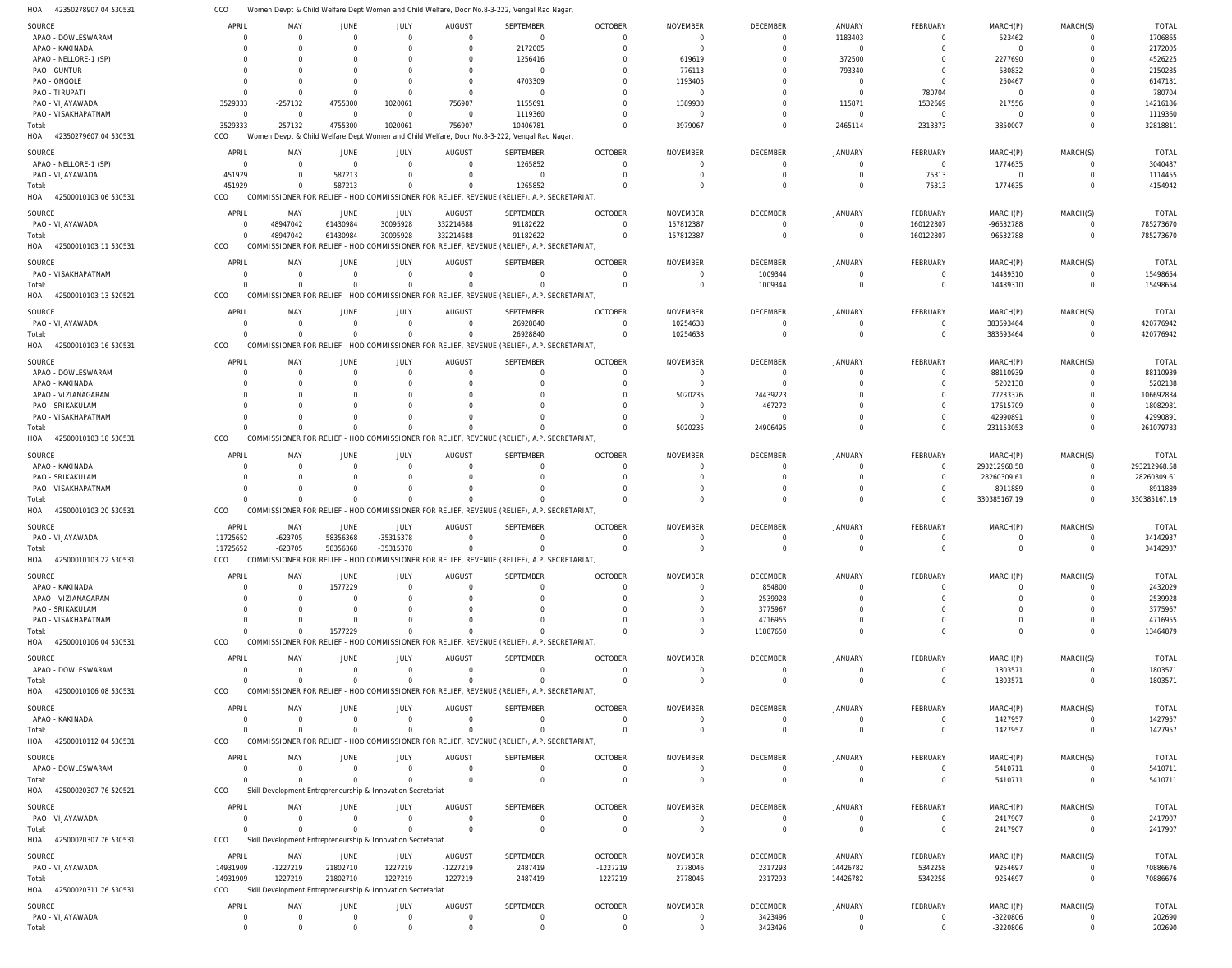| HOA<br>42500078911 76 530531                  | CCO                        | Skill Development, Entrepreneurship & Innovation Secretariat |                            |                      |                                                                     |                                                                                                                                |                               |                            |                      |                         |                      |                           |                      |                    |
|-----------------------------------------------|----------------------------|--------------------------------------------------------------|----------------------------|----------------------|---------------------------------------------------------------------|--------------------------------------------------------------------------------------------------------------------------------|-------------------------------|----------------------------|----------------------|-------------------------|----------------------|---------------------------|----------------------|--------------------|
| SOURCE                                        | APRIL                      | MAY                                                          | JUNE                       | JULY                 | AUGUST                                                              | SEPTEMBER                                                                                                                      | <b>OCTOBER</b>                | <b>NOVEMBER</b>            | <b>DECEMBER</b>      | <b>JANUARY</b>          | FEBRUARY             | MARCH(P)                  | MARCH(S)             | <b>TOTAL</b>       |
| PAO - VIJAYAWADA                              | $\overline{0}$             | $\Omega$                                                     | 10011222                   | -179964              | $\Omega$                                                            | $\mathbf 0$                                                                                                                    | $\overline{0}$                | $\overline{0}$             | $\overline{0}$       | $^{\circ}$              | $\mathbf{0}$         | -9831258                  | $\mathbf 0$          | $\Omega$           |
| Total:                                        | $\overline{0}$             | $\Omega$                                                     | 10011222                   | $-179964$            | $\mathbf 0$                                                         | $\overline{0}$                                                                                                                 | $\overline{0}$                | $\overline{0}$             | $\Omega$             | $\Omega$                | $\Omega$             | -9831258                  | $\Omega$             | $\Omega$           |
| HOA<br>42500079611 76 530531                  | CCO                        | Skill Development, Entrepreneurship & Innovation Secretariat |                            |                      |                                                                     |                                                                                                                                |                               |                            |                      |                         |                      |                           |                      |                    |
| SOURCE                                        | APRIL                      | MAY                                                          | JUNE                       | JULY                 | AUGUST                                                              | SEPTEMBER                                                                                                                      | <b>OCTOBER</b>                | NOVEMBER                   | DECEMBER             | JANUARY                 | FEBRUARY             | MARCH(P)                  | MARCH(S)             | <b>TOTAL</b>       |
| APAO - VIZIANAGARAM                           | $\overline{0}$             | $\overline{0}$                                               | $\overline{0}$             | $\overline{0}$       | $\overline{0}$                                                      | $\overline{0}$                                                                                                                 | $\overline{0}$                | $\overline{0}$             | $\mathbf 0$          | $\mathbf 0$             | $\overline{0}$       | 8845309                   | $\overline{0}$       | 8845309            |
| Total:                                        | $\Omega$                   | $\overline{0}$                                               | $\overline{0}$             | $\Omega$             | $\overline{0}$                                                      | $\mathbf 0$                                                                                                                    | $\Omega$                      | $\overline{0}$             | $\Omega$             | $\mathbf 0$             | $\mathbf 0$          | 8845309                   | $\mathbf 0$          | 8845309            |
| HOA 425000911 96 000                          | CCO                        |                                                              |                            |                      |                                                                     | COMMISSIONER FOR RELIEF - HOD COMMISSIONER FOR RELIEF, REVENUE (RELIEF), A.P. SECRETARIAT,                                     |                               |                            |                      |                         |                      |                           |                      |                    |
| SOURCE                                        | APRIL                      | MAY                                                          | JUNE                       | JULY                 | AUGUST                                                              | SEPTEMBER                                                                                                                      | <b>OCTOBER</b>                | NOVEMBER                   | DECEMBER             | JANUARY                 | FEBRUARY             | MARCH(P)                  | MARCH(S)             | <b>TOTAL</b>       |
| APAO - KAKINADA                               | $\Omega$                   | $\Omega$                                                     | $\Omega$                   | $\Omega$             | $\Omega$                                                            | $\Omega$                                                                                                                       | $-2627$                       | $\Omega$                   | $\Omega$             | $\mathbf 0$             | $\Omega$             | $\overline{0}$            | $\Omega$             | $-2627$            |
| Total:                                        | $\Omega$                   | $\Omega$                                                     | $\Omega$                   | $\Omega$             | $\Omega$                                                            | $\Omega$                                                                                                                       | $-2627$                       | $\Omega$                   | $\Omega$             | $\Omega$                | $\Omega$             | $\overline{0}$            | $\Omega$             | $-2627$            |
| 44010011303 05 520521<br>HOA                  | CCO                        |                                                              |                            |                      |                                                                     | AGRICULTURE - HOD COMMISSIONER&DIRECTOR OF AGRICULTURE GOVT. OF A.P FATHE MAIDAN                                               |                               |                            |                      |                         |                      |                           |                      |                    |
| SOURCE                                        | APRIL                      | MAY                                                          | JUNE                       | JULY                 | AUGUST                                                              | SEPTEMBER                                                                                                                      | <b>OCTOBER</b>                | NOVEMBER                   | <b>DECEMBER</b>      | JANUARY                 | <b>FEBRUARY</b>      | MARCH(P)                  | MARCH(S)             | <b>TOTAL</b>       |
| PAO - VIJAYAWADA                              | $\overline{0}$             | 11670000                                                     | $\overline{0}$             | $\overline{0}$       | $\mathbf 0$                                                         | $\overline{0}$                                                                                                                 | 35010000                      | $\overline{0}$             | $\mathbf 0$          | $\mathbf 0$             | $\overline{0}$       | $\overline{0}$            | $\mathbf 0$          | 46680000           |
| Total:                                        | $\overline{0}$             | 11670000                                                     | $\overline{0}$             | $\Omega$             | $\Omega$                                                            | $\Omega$                                                                                                                       | 35010000                      | $\overline{0}$             | $\Omega$             | $\mathbf{0}$            | $\mathbf 0$          | $\overline{0}$            | $\mathbf 0$          | 46680000           |
| HOA<br>44010011307 05 520521                  | CCO                        |                                                              |                            |                      |                                                                     | AGRICULTURE - HOD COMMISSIONER&DIRECTOR OF AGRICULTURE GOVT. OF A.P FATHE MAIDAN                                               |                               |                            |                      |                         |                      |                           |                      |                    |
| SOURCE                                        | APRIL                      | MAY                                                          | JUNE                       | JULY                 | AUGUST                                                              | SEPTEMBER                                                                                                                      | <b>OCTOBER</b>                | NOVEMBER                   | DECEMBER             | JANUARY                 | FEBRUARY             | MARCH(P)                  | MARCH(S)             | <b>TOTAL</b>       |
| PAO - VIJAYAWADA                              | $\overline{0}$             | $\Omega$                                                     | $\Omega$                   | $\overline{0}$       | $\Omega$                                                            | $\Omega$                                                                                                                       | $\Omega$                      | $\Omega$                   | $\mathbf 0$          | 72619452                | $\mathbf 0$          | 9248422                   | $\Omega$             | 81867874           |
| Total:                                        | $\Omega$                   | $\Omega$                                                     | $\overline{0}$             | $\Omega$             | $\mathbf 0$                                                         | $\Omega$                                                                                                                       | $\overline{0}$                | $\overline{0}$             | $\mathbf 0$          | 72619452                | $\mathbf 0$          | 9248422                   | $\mathbf 0$          | 81867874           |
| HOA<br>44010011307 05 530531                  | CCO                        |                                                              |                            |                      |                                                                     | AGRICULTURE - HOD COMMISSIONER&DIRECTOR OF AGRICULTURE GOVT. OF A.P FATHE MAIDAN                                               |                               |                            |                      |                         |                      |                           |                      |                    |
| SOURCE                                        | APRIL                      | MAY                                                          | JUNE                       | JULY                 | AUGUST                                                              | SEPTEMBER                                                                                                                      | <b>OCTOBER</b>                | NOVEMBER                   | DECEMBER             | JANUARY                 | <b>FEBRUARY</b>      | MARCH(P)                  | MARCH(S)             | TOTAL              |
| PAO - VIJAYAWADA                              | 200509877                  | 11674074                                                     | 58945845                   | 25306932             | 41601357                                                            | 22792479                                                                                                                       | 30171580                      | 68241013                   | 78367069             | 25174334                | 6034781              | 19320333                  | $\mathbf 0$          | 588139674          |
| Total:                                        | 200509877                  | 11674074                                                     | 58945845                   | 25306932             | 41601357                                                            | 22792479                                                                                                                       | 30171580                      | 68241013                   | 78367069             | 25174334                | 6034781              | 19320333                  | $\mathbf 0$          | 588139674          |
| HOA<br>44010011311 05 520523                  | CCO                        |                                                              |                            |                      |                                                                     | AGRICULTURE - HOD COMMISSIONER&DIRECTOR OF AGRICULTURE GOVT. OF A.P FATHE MAIDAN                                               |                               |                            |                      |                         |                      |                           |                      |                    |
| SOURCE                                        | APRIL                      | MAY                                                          | JUNE                       | JULY                 | AUGUST                                                              | SEPTEMBER                                                                                                                      | <b>OCTOBER</b>                | NOVEMBER                   | DECEMBER             | JANUARY                 | FEBRUARY             | MARCH(P)                  | MARCH(S)             | <b>TOTAL</b>       |
| APAO - NELLORE-1 (SP)                         | $\Omega$                   | $\Omega$                                                     | $\Omega$                   | $\Omega$             | $\mathbf 0$                                                         | $\Omega$                                                                                                                       | $\overline{0}$                | $\Omega$                   | $\Omega$             | $\Omega$                | $\overline{0}$       | 60100                     | $\Omega$             | 60100              |
| PAO - ANANTAPUR                               | $\Omega$                   | $\Omega$                                                     | $\Omega$                   | $\Omega$             | 29568                                                               | $\Omega$                                                                                                                       | $\Omega$                      | $\Omega$                   | $\Omega$             | $\Omega$                | 295197               | $\Omega$                  | $\Omega$             | 324765             |
| PAO - ELURU                                   | $\Omega$                   | $\Omega$                                                     | $\Omega$                   | $\Omega$             | $\Omega$                                                            | <sup>0</sup>                                                                                                                   | $\Omega$                      | $\Omega$                   |                      | $\Omega$                | $\Omega$             | 9440                      | $\Omega$             | 9440               |
| PAO - GUNTUR                                  | $\Omega$                   | $\Omega$                                                     | 199944                     | $\Omega$             | $\Omega$                                                            | <sup>0</sup>                                                                                                                   | $\Omega$                      | $\Omega$                   |                      | $\Omega$                | $\Omega$             | 127029                    | $\Omega$             | 326973             |
| PAO - KURNOOL                                 | $\Omega$<br>$\Omega$       | $\Omega$                                                     | $\Omega$                   |                      | $\Omega$                                                            | <sup>0</sup><br>$\Omega$                                                                                                       | $\Omega$<br>$\Omega$          | $\Omega$<br>$\Omega$       |                      | $\Omega$                | 49760                | 300240                    | $\Omega$<br>$\Omega$ | 350000             |
| PAO - VISAKHAPATNAM<br>Total:                 | $\Omega$                   | $\Omega$<br>$\Omega$                                         | $\Omega$<br>199944         | $\cap$               | $\Omega$<br>29568                                                   | $\Omega$                                                                                                                       | $\Omega$                      | $\Omega$                   | $\Omega$<br>$\Omega$ | $\Omega$<br>$\Omega$    | $\Omega$<br>344957   | 199883<br>696692          | $\Omega$             | 199883<br>1271161  |
| HOA<br>44030010107 07 520521                  | CCO                        |                                                              |                            |                      | THE DIRECTOR, ANIMAL HUSBANDRY & FISHERIES SHANTHI NAGAR, HYDERABAD |                                                                                                                                |                               |                            |                      |                         |                      |                           |                      |                    |
|                                               |                            |                                                              |                            |                      |                                                                     |                                                                                                                                |                               |                            |                      |                         |                      |                           |                      |                    |
| SOURCE                                        | APRIL                      | MAY                                                          | JUNE                       | JULY                 | AUGUST                                                              | SEPTEMBER                                                                                                                      | <b>OCTOBER</b>                | NOVEMBER                   | DECEMBER             | JANUARY                 | FEBRUARY             | MARCH(P)                  | MARCH(S)             | <b>TOTAL</b>       |
| APAO - CHITTOOR<br>APAO - KAKINADA            | $\overline{0}$<br>$\Omega$ | $\overline{0}$<br>$\Omega$                                   | $\overline{0}$<br>$\Omega$ | $\Omega$<br>$\Omega$ | $\overline{0}$<br>$\Omega$                                          | $\overline{0}$<br>$\Omega$                                                                                                     | $\mathbf 0$<br>$\overline{0}$ | $\overline{0}$<br>$\Omega$ | $\Omega$<br>$\Omega$ | $\mathbf 0$<br>$\Omega$ | $\Omega$<br>$\Omega$ | 479032<br>2737254         | $\Omega$<br>$\Omega$ | 479032<br>2737254  |
| APAO - NELLORE-1 (SP)                         | $\Omega$                   | $\Omega$                                                     | - 0                        | $\Omega$             | $\Omega$                                                            | $\Omega$                                                                                                                       | $\Omega$                      | $\Omega$                   | $\Omega$             | $\Omega$                | <sup>0</sup>         | 869419                    | $\Omega$             | 869419             |
| APAO - VIZIANAGARAM                           | $\Omega$                   | $\Omega$                                                     | $\Omega$                   | - 0                  | $\Omega$                                                            | $\Omega$                                                                                                                       | $\Omega$                      | $\Omega$                   | $\Omega$             | $\Omega$                |                      | 8536154                   | $\Omega$             | 8536154            |
| PAO - ANANTAPUR                               | $\Omega$                   | $\Omega$                                                     | - 0                        | - 0                  | $\Omega$                                                            | <sup>0</sup>                                                                                                                   | $\Omega$                      | $\Omega$                   | $\Omega$             | $\Omega$                | <sup>0</sup>         | 8252564                   | $\Omega$             | 8252564            |
| PAO - ELURU                                   | $\Omega$                   | $\Omega$                                                     | $\Omega$                   |                      | $\Omega$                                                            | <sup>0</sup>                                                                                                                   | $\Omega$                      | $\Omega$                   | $\Omega$             | $\Omega$                |                      | 618495                    | $\Omega$             | 618495             |
| PAO - GUNTUR                                  | $\Omega$                   | $\Omega$                                                     | $\Omega$                   | $\Omega$             | $\Omega$                                                            | <sup>0</sup>                                                                                                                   | $\Omega$                      | $\Omega$                   | $\Omega$             | $\Omega$                | <sup>0</sup>         | 8247904                   | $\Omega$             | 8247904            |
| PAO - KADAPA                                  | $\Omega$                   | $\Omega$                                                     | $\Omega$                   |                      | $\Omega$                                                            |                                                                                                                                | $\Omega$                      | $\Omega$                   |                      | $\Omega$                |                      | 292901                    | $\Omega$             | 292901             |
| PAO - KURNOOL                                 | $\Omega$                   | $\Omega$                                                     | - 0                        |                      | $\Omega$                                                            | <sup>0</sup>                                                                                                                   | $\Omega$                      | $\Omega$                   |                      | $\Omega$                |                      | 299998                    | $\Omega$             | 299998             |
| PAO - ONGOLE<br>PAO - SRIKAKULAM              | $\Omega$<br>$\Omega$       | $\Omega$<br>$\Omega$                                         | - 0<br>$\Omega$            | $\cap$               | $\Omega$<br>$\cap$                                                  | $\cap$                                                                                                                         | $\Omega$                      | $\Omega$<br>$\Omega$       |                      | $\Omega$<br>$\Omega$    | $\Omega$             | 292915<br>600400          | $\Omega$<br>$\Omega$ | 292915<br>600400   |
| PAO - VIJAYAWADA                              | $\Omega$                   | $\Omega$                                                     | $\Omega$                   | $\cap$               | $\Omega$                                                            | $\Omega$                                                                                                                       | $\Omega$                      | $\Omega$                   | $\Omega$             | $\Omega$                | $\mathbf 0$          | 4185028                   | $\mathbf 0$          | 4185028            |
| PAO - VISAKHAPATNAM                           | $\overline{0}$             | $\overline{0}$                                               | $\Omega$                   | $\Omega$             | $\Omega$                                                            | $\mathbf 0$                                                                                                                    | $\overline{0}$                | $\overline{0}$             | $\Omega$             | $\mathbf 0$             | $\mathbf 0$          | 7787989                   | $\mathbf 0$          | 7787989            |
| Total:                                        | $\Omega$                   | $\overline{0}$                                               | $\Omega$                   | $\Omega$             | $\overline{0}$                                                      | $\Omega$                                                                                                                       | $\Omega$                      | $\overline{0}$             | $\Omega$             | $\mathbf 0$             | $\Omega$             | 43200053                  | $\mathbf 0$          | 43200053           |
| HOA<br>44030010107 07 530531                  | CCO                        |                                                              |                            |                      | THE DIRECTOR, ANIMAL HUSBANDRY & FISHERIES SHANTHI NAGAR, HYDERABAD |                                                                                                                                |                               |                            |                      |                         |                      |                           |                      |                    |
| SOURCE                                        | APRIL                      | MAY                                                          | JUNE                       | JULY                 | AUGUST                                                              | SEPTEMBER                                                                                                                      | <b>OCTOBER</b>                | NOVEMBER                   | DECEMBER             | <b>JANUARY</b>          | FEBRUARY             | MARCH(P)                  | MARCH(S)             | <b>TOTAL</b>       |
| APAO - NANDYAL                                | $\overline{0}$             | $\overline{0}$                                               | $\mathbf 0$                | $\overline{0}$       | $\overline{0}$                                                      | $\overline{0}$                                                                                                                 | $\overline{0}$                | $\Omega$                   | $\mathbf 0$          | 8013459                 | $\overline{0}$       | $\Omega$                  | $\Omega$             | 8013459            |
| PAO - VIJAYAWADA                              | 11405780.32                | 11357706.98                                                  | 41602490.41                | 92978275.17          | 10769014.98                                                         | 23766344.96                                                                                                                    | 4780489.3                     | $\Omega$                   | $\mathbf 0$          | 67096223.41             | 22861520.27          | -145247602.58             | $\Omega$             | 141370243.22       |
| PAO - VISAKHAPATNAM                           | $\mathbf 0$                | $\Omega$                                                     | $\Omega$                   | $\Omega$             | $\mathbf 0$                                                         | $\overline{0}$                                                                                                                 | $\overline{0}$                | $\overline{0}$             | $\mathbf 0$          | 15612515.06             | $-15612515.06$       | $\Omega$                  | $\mathbf 0$          | $\Omega$           |
| Total:                                        | 11405780.32                | 11357706.98                                                  | 41602490.41                | 92978275.17          | 10769014.98                                                         | 23766344.96                                                                                                                    | 4780489.3                     | $\Omega$                   | $\Omega$             | 90722197.47             | 7249005.21           | -145247602.58             | $\Omega$             | 149383702.22       |
| HOA<br>44050010407 04 530531                  | CCO                        | THE DIRECTOR, FISHERIES SHANTHI NAGAR                        |                            |                      |                                                                     |                                                                                                                                |                               |                            |                      |                         |                      |                           |                      |                    |
| SOURCE                                        | APRIL                      | MAY                                                          | JUNE                       | <b>JULY</b>          | AUGUST                                                              | SEPTEMBER                                                                                                                      | <b>OCTOBER</b>                | NOVEMBER                   | DECEMBER             | JANUARY                 | FEBRUARY             | MARCH(P)                  | MARCH(S)             | TOTAL              |
| APAO - KAKINADA                               | $\overline{0}$             | $\overline{0}$                                               | $\mathbf 0$                | $\overline{0}$       | $\mathbf 0$                                                         | $\mathbf 0$                                                                                                                    | $\overline{0}$                | 2629671                    | $\overline{0}$       | $\mathbf 0$             | $\mathbf 0$          | $\overline{0}$            | $\mathbf 0$          | 2629671            |
| PAO - VIJAYAWADA                              | $\overline{0}$             | $\overline{0}$                                               | 2816534                    | 90036                | $\overline{0}$                                                      | $\mathbf 0$                                                                                                                    | $\overline{0}$                | $\overline{0}$             | 1133787              | $\mathbf 0$             | $\Omega$             | - 0                       | $\mathbf 0$          | 4040357            |
| Total:                                        | $\Omega$                   | $\overline{0}$                                               | 2816534                    | 90036                | $\mathbf 0$                                                         | $\mathbf 0$                                                                                                                    | $\overline{0}$                | 2629671                    | 1133787              | $\Omega$                | $\Omega$             | $\Omega$                  | $\mathbf 0$          | 6670028            |
| 44050010407 05 530531<br>HOA                  | CCO                        | THE DIRECTOR, FISHERIES SHANTHI NAGAR,                       |                            |                      |                                                                     |                                                                                                                                |                               |                            |                      |                         |                      |                           |                      |                    |
| SOURCE                                        | APRIL                      | MAY                                                          | JUNE                       | JULY                 | AUGUST                                                              | SEPTEMBER                                                                                                                      | <b>OCTOBER</b>                | <b>NOVEMBER</b>            | DECEMBER             | <b>JANUARY</b>          | FEBRUARY             | MARCH(P)                  | MARCH(S)             | TOTAL              |
| PAO - VIJAYAWADA                              | 2906570                    | -2906570                                                     | $\overline{0}$             | $\Omega$             | $\mathbf 0$                                                         | $\mathbf 0$                                                                                                                    | $\overline{0}$                | $\overline{0}$             | $\overline{0}$       | $\mathbf 0$             | $\mathbf 0$          | $\overline{0}$            | $\mathbf 0$          | $\Omega$           |
| Total:                                        | 2906570                    | -2906570                                                     | $\mathbf{0}$               | $\Omega$             | $\Omega$                                                            | $\Omega$                                                                                                                       | $\Omega$                      | $\Omega$                   | $\Omega$             | $\Omega$                | $\Omega$             | $\Omega$                  | $\Omega$             | $\Omega$           |
| HOA<br>44060110111 07 530531                  | CCO                        |                                                              |                            |                      |                                                                     | The Principal Chief Conservator of Forests & Wild Life Aranya Bhavan, Sankranthi Residency, Agathavarappadu, Pedakakani mandal |                               |                            |                      |                         |                      |                           |                      |                    |
| SOURCE                                        | APRIL                      | MAY                                                          | JUNE                       | JULY                 | AUGUST                                                              | SEPTEMBER                                                                                                                      | <b>OCTOBER</b>                | NOVEMBER                   | DECEMBER             | JANUARY                 | FEBRUARY             | MARCH(P)                  | MARCH(S)             | <b>TOTAL</b>       |
| APAO - CHITTOOR                               | $\Omega$                   | $\overline{0}$                                               | $\Omega$                   | $\Omega$             | $\overline{0}$                                                      | $\mathbf 0$                                                                                                                    | $\mathbf 0$                   | $\overline{0}$             | 3007000              | $\mathbf 0$             | 1916000              | 1464000                   | $\mathbf 0$          | 6387000            |
| APAO - KADAPA                                 | $\Omega$                   | $\overline{0}$                                               | $\Omega$                   | $\Omega$             | $\Omega$                                                            | $\Omega$                                                                                                                       | $\mathbf 0$                   | $\overline{0}$             | 2176089              | $-6384$                 | 1316397              | -469219                   | $\mathbf 0$          | 3016883            |
| APAO - KAKINADA                               | $\Omega$                   | $\Omega$<br>$\Omega$                                         | $\Omega$                   | $\Omega$             | $\Omega$                                                            | $\Omega$                                                                                                                       | $\Omega$                      | $\Omega$<br>$\Omega$       | 465415               | $\mathbf 0$             | $\overline{0}$       | $\overline{0}$            | $\Omega$             | 465415             |
| APAO - NELLORE-2 (TGP)<br>APAO - VIZIANAGARAM | $\Omega$<br>$\Omega$       | $\Omega$                                                     | - 0<br>$\Omega$            | $\Omega$             | $\Omega$<br>$\Omega$                                                | <sup>0</sup><br><sup>0</sup>                                                                                                   | $\Omega$<br>$\Omega$          | $\Omega$                   | 1291488<br>2499775   | $\Omega$<br>$\circ$     | 289961<br>31117      | 4931302<br>$\overline{0}$ | $\Omega$<br>$\Omega$ | 6512751<br>2530892 |
| PAO - ANANTAPUR                               | $\Omega$                   | $\Omega$                                                     | $\Omega$                   |                      | $\Omega$                                                            | $\Omega$                                                                                                                       | $\Omega$                      | $\Omega$                   | $\mathbf 0$          | $\Omega$                | 530000               | 1470000                   | $\Omega$             | 2000000            |
| PAO - GUNTUR                                  | $\Omega$                   | $\Omega$                                                     | - 0                        |                      | $\Omega$                                                            |                                                                                                                                | $\Omega$                      | $\Omega$                   | 8625255              | $\Omega$                | 1368246              | 17808629                  | $\Omega$             | 27802130           |
| PAO - KURNOOL                                 | $\Omega$                   | $\Omega$                                                     | - 0                        |                      | $\Omega$                                                            | <sup>0</sup>                                                                                                                   | $\Omega$                      | $\Omega$                   | 3982548              | $\Omega$                | 2992000              | 1497472                   | $\Omega$             | 8472020            |
| PAO - ONGOLE                                  | $\Omega$                   | $\Omega$                                                     | - 0                        |                      | $\Omega$                                                            | <sup>0</sup>                                                                                                                   | $\Omega$                      | $\Omega$                   | $\mathbf 0$          | $\Omega$                | 1186654              | 2313335                   | $\Omega$             | 3499989            |
| PAO - TIRUPATI                                | $\Omega$                   | $\Omega$                                                     | - 0                        | $\Omega$             | $\Omega$                                                            | $\Omega$                                                                                                                       | $\Omega$                      | $\overline{0}$             | 42000                | $\circ$                 | 1308000              | $\Omega$                  | $\Omega$             | 1350000            |
| PAO - VIJAYAWADA                              | $\mathbf 0$                | $\Omega$                                                     | $\Omega$                   |                      | $\Omega$                                                            | $\Omega$                                                                                                                       | $\Omega$                      | $\overline{0}$             | 340912               | $\mathbf{0}$            | $\overline{0}$       | - 0                       | $\Omega$             | 340912             |
| Total:                                        | $\Omega$                   | $\Omega$                                                     | $\Omega$                   | $\cap$               | $\Omega$                                                            | $\Omega$                                                                                                                       | $\Omega$                      | $\Omega$                   | 22430482             | $-6384$                 | 10938375             | 29015519                  | $\Omega$             | 62377992           |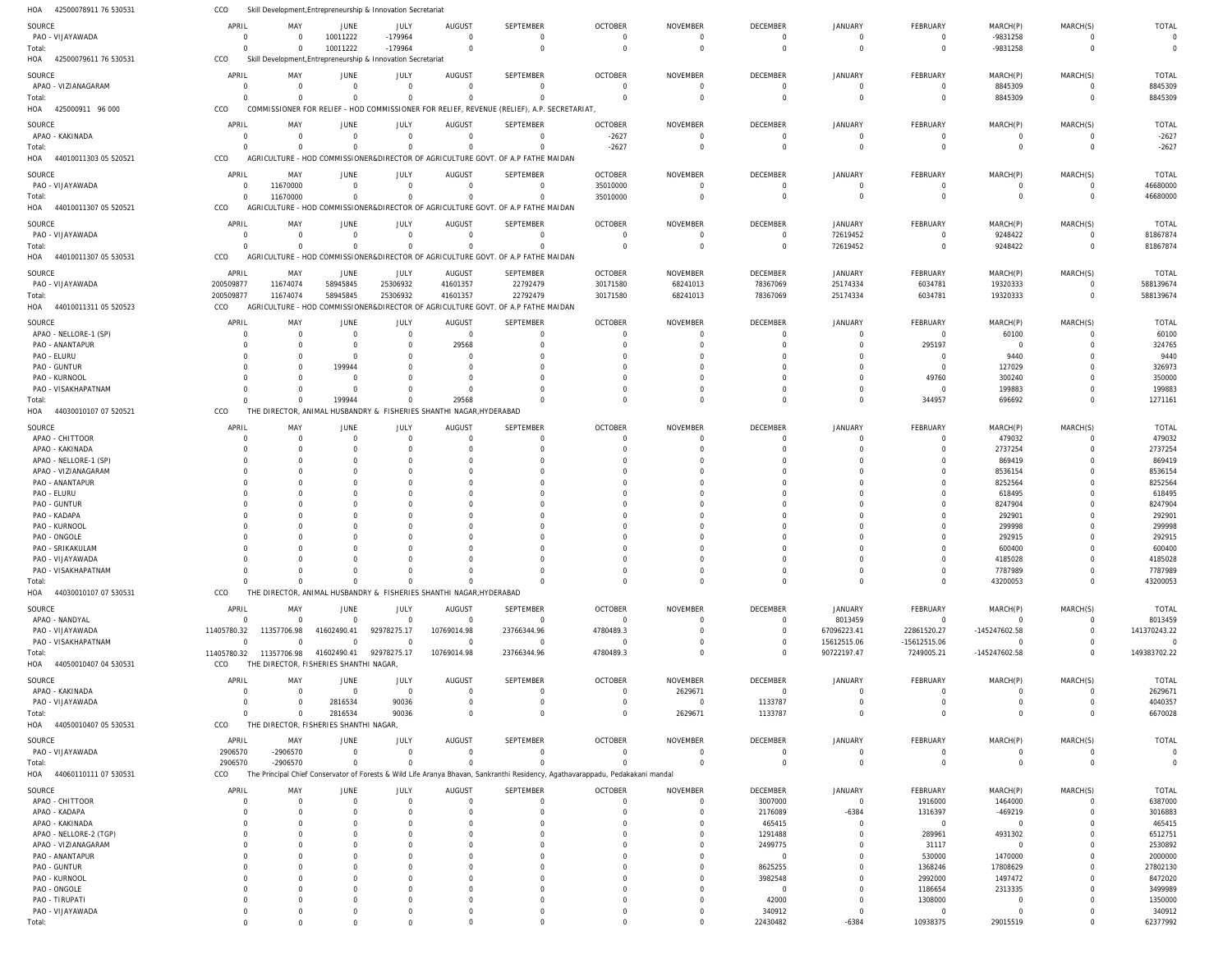The Principal Chief Conservator of Forests & Wild Life Aranya Bhavan, Sankranthi Residency, Agathavarappadu, Pedakakani mandal CCO

| HOA<br>44060110111 09 530531          | CCO      |                            |                               |                                  |                                                              |                                                                                       | The Principal Chief Conservator of Forests & Wild Life Aranya Bhavan, Sankranthi Residency, Agathavarappadu, Pedakakani mandal |                                   |                        |                            |                           |                     |                         |                      |
|---------------------------------------|----------|----------------------------|-------------------------------|----------------------------------|--------------------------------------------------------------|---------------------------------------------------------------------------------------|--------------------------------------------------------------------------------------------------------------------------------|-----------------------------------|------------------------|----------------------------|---------------------------|---------------------|-------------------------|----------------------|
| SOURCE                                | APRIL    | MAY                        | <b>JUNE</b>                   | JULY                             | AUGUST                                                       | SEPTEMBER                                                                             | <b>OCTOBER</b>                                                                                                                 | <b>NOVEMBER</b>                   | <b>DECEMBER</b>        | <b>JANUARY</b>             | FEBRUARY                  | MARCH(P)            | MARCH(S)                | <b>TOTAL</b>         |
| APAO - CHITTOOR                       |          | $\overline{0}$             | $\overline{0}$                | $\mathbf 0$                      | $\overline{0}$                                               | $\Omega$                                                                              | $\overline{0}$                                                                                                                 | $\overline{0}$                    | 1468500                | $\mathbf 0$                | 1011500                   | 2178800             |                         | 4658800              |
| APAO - DOWLESWARAM                    |          | $\Omega$                   | $\Omega$                      | $\overline{0}$                   | $\Omega$                                                     |                                                                                       | $\Omega$                                                                                                                       | $\Omega$                          | $\mathbf 0$            | $\Omega$                   | $\Omega$                  | 3437000             | $\Omega$                | 3437000              |
| APAO - KADAPA                         |          | - 0                        | $\Omega$                      | 0                                | $\Omega$                                                     |                                                                                       |                                                                                                                                | $\Omega$                          | 3239086                | -349992                    | 4097645                   | -3640095            |                         | 3346644              |
| APAO - KAKINADA                       |          | $\Omega$                   | $\Omega$                      | $\Omega$                         | $\Omega$                                                     |                                                                                       |                                                                                                                                | $\Omega$                          | $\mathbf 0$            | 0                          | $\Omega$                  | 906823              |                         | 906823               |
| APAO - NANDYAL                        |          | $\overline{0}$             | $\overline{0}$                | $\Omega$                         | $\Omega$                                                     |                                                                                       |                                                                                                                                | $\overline{0}$                    | 4180200                | $\Omega$                   | 377000                    | 18589506            |                         | 23146706             |
| APAO - NELLORE-2 (TGP)                |          | $\Omega$                   | 100000                        | $\Omega$                         | $\Omega$                                                     |                                                                                       |                                                                                                                                | $\Omega$                          | 100000                 | $\Omega$                   | 2699004                   | 750000              |                         | 3649004              |
| APAO - VIZIANAGARAM                   |          | $\overline{0}$             | 569060                        | -0                               |                                                              |                                                                                       |                                                                                                                                | $\Omega$                          | 1761874                | $\Omega$                   | $\overline{0}$            | $\Omega$            |                         | 2330934              |
| PAO - ANANTAPUR                       |          | $\Omega$<br>$\Omega$       | $\Omega$                      | $\Omega$                         | $\Omega$                                                     |                                                                                       |                                                                                                                                | $\Omega$<br>$\Omega$              | 160000                 | $\Omega$<br>$\Omega$       | 2410000                   | 1180000             |                         | 3750000<br>200000    |
| PAO - ELURU                           |          | $\Omega$                   | $\Omega$<br>$\Omega$          | $\Omega$<br>-0                   |                                                              |                                                                                       |                                                                                                                                | $\Omega$                          | $\mathbf 0$<br>1398560 | $\Omega$                   | $\overline{0}$<br>1300000 | 200000<br>$\Omega$  |                         | 2698560              |
| PAO - GUNTUR<br>PAO - KURNOOL         |          | $\Omega$                   | $\Omega$                      | -0                               |                                                              |                                                                                       |                                                                                                                                | $\Omega$                          | 950048                 | $\Omega$                   | 2900000                   | $-1600000$          |                         | 2250048              |
| PAO - ONGOLE                          |          | $\Omega$                   | $\Omega$                      |                                  |                                                              |                                                                                       |                                                                                                                                | $\Omega$                          | 3473190                | $\Omega$                   | 2061000                   | 14438000            |                         | 19972190             |
| PAO - SRIKAKULAM                      |          | $\Omega$                   | $\Omega$                      | -0                               |                                                              |                                                                                       |                                                                                                                                | $\Omega$                          | 424000                 | $\Omega$                   | 526000                    | $\Omega$            |                         | 950000               |
| PAO - TIRUPATI                        |          | $\Omega$                   | $\Omega$                      | $\Omega$                         |                                                              |                                                                                       |                                                                                                                                | $\Omega$                          | 185000                 | $\Omega$                   | $\Omega$                  | $\Omega$            | $\Omega$                | 185000               |
| Total:                                | $\Omega$ | $\Omega$                   | 669060                        | $\Omega$                         | $\Omega$                                                     |                                                                                       |                                                                                                                                | $\Omega$                          | 17340458               | -349992                    | 17382149                  | 36440034            | $\Omega$                | 71481709             |
| HOA 44060110111 19 530531             | CCO      |                            |                               |                                  |                                                              |                                                                                       | The Principal Chief Conservator of Forests & Wild Life Aranya Bhavan, Sankranthi Residency, Agathavarappadu, Pedakakani mandal |                                   |                        |                            |                           |                     |                         |                      |
|                                       |          |                            |                               |                                  |                                                              |                                                                                       |                                                                                                                                |                                   |                        |                            |                           |                     |                         |                      |
| SOURCE                                | APRIL    | MAY                        | JUNE<br>$\Omega$              | JULY                             | AUGUST                                                       | SEPTEMBER                                                                             | <b>OCTOBER</b>                                                                                                                 | <b>NOVEMBER</b>                   | <b>DECEMBER</b>        | <b>JANUARY</b>             | FEBRUARY                  | MARCH(P)            | MARCH(S)                | <b>TOTAL</b>         |
| APAO - CHITTOOR<br>APAO - KADAPA      |          | $\overline{0}$<br>$\Omega$ | $\Omega$                      | $\overline{0}$<br>$\Omega$       | $\overline{0}$<br>$\Omega$                                   |                                                                                       | $\mathbf 0$<br>$\Omega$                                                                                                        | $\overline{0}$<br>$\Omega$        | 5024768<br>26789341    | C<br>-2033033              | 5857174<br>11000113       | 3662594<br>-3288842 |                         | 14544536<br>32467579 |
| APAO - NANDYAL                        |          | $\Omega$                   | $\Omega$                      | $\Omega$                         |                                                              |                                                                                       |                                                                                                                                |                                   | 708554                 | $\Omega$                   | 402790                    | 1962273             |                         | 3073617              |
| APAO - NELLORE-2 (TGP)                |          |                            |                               |                                  |                                                              |                                                                                       |                                                                                                                                |                                   | 2064029                | $\Omega$                   | 2938539                   | 1240356             |                         | 6242924              |
| PAO - ANANTAPUR                       |          | $\Omega$                   | $\Omega$                      | $\Omega$                         |                                                              |                                                                                       |                                                                                                                                | $\Omega$                          | 1089831                | $\Omega$                   | 1410160                   | $\Omega$            |                         | 2499991              |
| PAO - ONGOLE                          |          |                            |                               |                                  |                                                              |                                                                                       |                                                                                                                                | $\Omega$                          | 793870                 | C                          | 2752834                   | 815186              |                         | 4361890              |
| PAO - TIRUPATI                        |          | $\Omega$                   | $\Omega$                      | $\Omega$                         |                                                              |                                                                                       |                                                                                                                                | $\Omega$                          | 2760138                | $\Omega$                   | 1236666                   | $-4000$             |                         | 3992804              |
| Total:                                |          | $\Omega$                   | $\Omega$                      | $\Omega$                         |                                                              |                                                                                       |                                                                                                                                | $\Omega$                          | 39230531               | -2033033                   | 25598276                  | 4387567             | $\Omega$                | 67183341             |
| HOA 440601911 96 000                  | CCO      |                            |                               |                                  |                                                              |                                                                                       | The Principal Chief Conservator of Forests & Wild Life Aranya Bhavan, Sankranthi Residency, Agathavarappadu, Pedakakani mandal |                                   |                        |                            |                           |                     |                         |                      |
| SOURCE                                | APRIL    | MAY                        | JUNE                          | JULY                             | AUGUST                                                       | SEPTEMBER                                                                             | <b>OCTOBER</b>                                                                                                                 | NOVEMBER                          | <b>DECEMBER</b>        | <b>JANUARY</b>             | FEBRUARY                  | MARCH(P)            | MARCH(S)                | TOTAL                |
| APAO - KADAPA                         | $\Omega$ | $\overline{0}$             | $-200000$                     | $\mathbf 0$                      | $\overline{0}$                                               | $\Omega$                                                                              | $\overline{0}$                                                                                                                 | $\overline{0}$                    | $\mathbf 0$            | $\mathbf 0$                | $\Omega$                  | $\Omega$            | $\Omega$                | $-200000$            |
| Total:                                | $\Omega$ | $\Omega$                   | $-200000$                     | $\mathbf 0$                      | $\Omega$                                                     | $\Omega$                                                                              | $\Omega$                                                                                                                       | $\overline{0}$                    | $\mathbf 0$            | $\mathbf 0$                | $\Omega$                  | $\Omega$            | $\mathbf 0$             | $-200000$            |
| HOA 44060211006 06 530531             | CCO      |                            |                               |                                  |                                                              |                                                                                       | The Principal Chief Conservator of Forests & Wild Life Aranya Bhavan, Sankranthi Residency, Agathavarappadu, Pedakakani mandal |                                   |                        |                            |                           |                     |                         |                      |
|                                       |          |                            |                               |                                  |                                                              |                                                                                       |                                                                                                                                |                                   |                        |                            |                           |                     |                         |                      |
| SOURCE                                | APRIL    | MAY                        | JUNE                          | JULY                             | AUGUST                                                       | SEPTEMBER                                                                             | <b>OCTOBER</b>                                                                                                                 | <b>NOVEMBER</b>                   | <b>DECEMBER</b>        | <b>JANUARY</b>             | FEBRUARY                  | MARCH(P)            | MARCH(S)                | TOTAL                |
| APAO - KADAPA                         |          | $\overline{0}$             | $\overline{0}$                | 745000                           | $\overline{0}$                                               | 746600                                                                                | $\Omega$                                                                                                                       | $\overline{0}$                    | 0                      | $\Omega$                   |                           | - 0                 |                         | 1491600              |
| APAO - NANDYAL<br>PAO - ONGOLE        | $\Omega$ | $\Omega$<br>$\Omega$       | $\mathbf 0$<br>$\Omega$       | $\overline{0}$<br>$\overline{0}$ | $\mathbf 0$<br>$\Omega$                                      | 3947100<br>3012300                                                                    | $\Omega$                                                                                                                       | $\Omega$<br>$\Omega$              | $\Omega$<br>$\Omega$   | C<br>$\Omega$              |                           |                     |                         | 3947100<br>3012300   |
| Total:                                |          | $\Omega$                   | $\overline{0}$                | 745000                           | $\Omega$                                                     | 7706000                                                                               | $\Omega$                                                                                                                       | $\Omega$                          | $\Omega$               | $\Omega$                   |                           | $\Omega$            | O                       | 8451000              |
| HOA 44150127707 04 530531             | CCO      |                            |                               |                                  | AGRICULTURE SECRETARY, AGRICULTURE & COOPERATION DEPARTMENT, |                                                                                       |                                                                                                                                |                                   |                        |                            |                           |                     |                         |                      |
|                                       |          |                            |                               |                                  |                                                              |                                                                                       |                                                                                                                                |                                   |                        |                            |                           |                     |                         |                      |
| SOURCE                                | APRIL    | MAY                        | JUNE                          | JULY                             | <b>AUGUST</b>                                                | SEPTEMBER                                                                             | <b>OCTOBER</b>                                                                                                                 | NOVEMBER                          | <b>DECEMBER</b>        | <b>JANUARY</b>             | FEBRUARY                  | MARCH(P)            | MARCH(S)                | TOTAL                |
| PAO - VIJAYAWADA                      | $\Omega$ | $\overline{0}$             | $\overline{0}$                | $\overline{0}$                   | $\overline{0}$                                               | $\Omega$                                                                              | $\overline{0}$                                                                                                                 | 100000000                         | $\overline{0}$         | 0                          | $\Omega$                  | $\overline{0}$      | 0                       | 100000000            |
| Total:                                | $\Omega$ | $\Omega$                   | $\Omega$                      | $\Omega$                         | $\Omega$                                                     | $\Omega$                                                                              | $\overline{0}$                                                                                                                 | 100000000                         | $\mathbf 0$            | $\overline{0}$             | $\Omega$                  | $\Omega$            | $\mathbf 0$             | 100000000            |
| HOA 44150327707 04 530531             | CCO      |                            |                               |                                  |                                                              | SECRETARY TO GOVT. ANIMAL HUSBANDRY & FISHERIES SECRETARIAT, ANDHRA PRADESH           |                                                                                                                                |                                   |                        |                            |                           |                     |                         |                      |
| SOURCE                                | APRIL    | MAY                        | JUNE                          | JULY                             | AUGUST                                                       | SEPTEMBER                                                                             | <b>OCTOBER</b>                                                                                                                 | NOVEMBER                          | <b>DECEMBER</b>        | JANUARY                    | FEBRUARY                  | MARCH(P)            | MARCH(S)                | TOTAL                |
| PAO - VIJAYAWADA                      | 55791687 | -6695356                   | 2506448                       | 3924443                          | 15332728                                                     | $\Omega$                                                                              | 146768                                                                                                                         | 320275                            | $-99776$               | 320275                     | $\Omega$                  | 24515713            | 0                       | 96063205             |
| Total:                                |          |                            |                               |                                  |                                                              |                                                                                       | 146768                                                                                                                         | 320275                            | $-99776$               | 320275                     | $\Omega$                  | 24515713            | $\Omega$                | 96063205             |
|                                       | 55791687 | $-6695356$                 | 2506448                       | 3924443                          | 15332728                                                     |                                                                                       |                                                                                                                                |                                   |                        |                            |                           |                     |                         |                      |
| HOA 44158027707 05 530531             | CCO      |                            |                               |                                  | AGRICULTURE SECRETARY, AGRICULTURE & COOPERATION DEPARTMENT  |                                                                                       |                                                                                                                                |                                   |                        |                            |                           |                     |                         |                      |
|                                       | APRIL    | MAY                        | <b>JUNE</b>                   |                                  | AUGUST                                                       | <b>SEPTEMBER</b>                                                                      | <b>OCTOBER</b>                                                                                                                 | <b>NOVEMBER</b>                   | <b>DECEMBER</b>        | <b>JANUARY</b>             | <b>FEBRUARY</b>           |                     |                         | TOTAL                |
| PAO - VIJAYAWADA                      | 37662425 | 22717411                   | 19689781                      | JULY<br>3149170                  | 494850                                                       | $\Omega$                                                                              | 981485                                                                                                                         | $\overline{0}$                    | 9136282                | $\mathbf 0$                |                           | MARCH(P)<br>3289603 | MARCH(S)<br>$\mathbf 0$ | 97121007             |
| Total:                                | 37662425 | 22717411                   | 19689781                      | 3149170                          | 494850                                                       | $\Omega$                                                                              | 981485                                                                                                                         | $\overline{0}$                    | 9136282                | $\overline{0}$             | $\Omega$                  | 3289603             | $\mathbf 0$             | 97121007             |
| HOA 451500101 14 530531               | CCO      |                            |                               |                                  |                                                              | ENGINEER-IN-CHIEF, (GENL.&PR) ERRAMANZIL COLONY HYDERABAD ERRA MANJIL ANDHRA PRADESH, |                                                                                                                                |                                   |                        |                            |                           |                     |                         |                      |
|                                       |          |                            |                               |                                  |                                                              |                                                                                       |                                                                                                                                |                                   |                        |                            |                           |                     |                         |                      |
| SOURCE                                | APRIL    | MAY<br>$\overline{0}$      | <b>JUNE</b><br>$\overline{0}$ | JULY<br>$\overline{0}$           | AUGUST<br>$\mathbf 0$                                        | SEPTEMBER                                                                             | <b>OCTOBER</b><br>$\overline{0}$                                                                                               | <b>NOVEMBER</b><br>$\overline{0}$ | <b>DECEMBER</b>        | <b>JANUARY</b><br>$\Omega$ | FEBRUARY                  | MARCH(P)            | MARCH(S)                | TOTAL                |
| APAO - DOWLESWARAM                    |          | $\Omega$                   | $\Omega$                      | 0                                | $\overline{0}$                                               | 53414<br>$\Omega$                                                                     | $\Omega$                                                                                                                       | $\Omega$                          | 27512<br>0             | C                          |                           | 2280243             |                         | 2361169              |
| APAO - KADAPA<br>PAO - ANANTAPUR      |          |                            |                               | -0                               | $\Omega$                                                     | 18908058                                                                              |                                                                                                                                |                                   | $\overline{0}$         |                            |                           | 2714668<br>5242575  |                         | 2714668<br>24150633  |
| PAO - ELURU                           |          |                            |                               |                                  |                                                              | 16869562                                                                              |                                                                                                                                | $\Omega$                          | 20068313               |                            |                           | 32627565            |                         | 69565440             |
| PAO - GUNTUR                          |          |                            |                               |                                  |                                                              | $\Omega$                                                                              |                                                                                                                                |                                   | $\mathbf 0$            |                            |                           | 3059306             |                         | 3059306              |
| PAO - ONGOLE                          |          |                            |                               |                                  |                                                              |                                                                                       |                                                                                                                                |                                   | 207714                 |                            |                           | $\Omega$            |                         | 207714               |
| PAO - SRIKAKULAM                      |          |                            |                               |                                  |                                                              | 6500000                                                                               |                                                                                                                                |                                   | O                      |                            |                           | 5652598             |                         | 12152598             |
| PAO - VIJAYAWADA                      |          |                            |                               |                                  |                                                              | 37514919                                                                              |                                                                                                                                |                                   | $\Omega$               |                            |                           | 6345693             |                         | 43860612             |
| PAO - VISAKHAPATNAM                   |          |                            | $\Omega$                      |                                  | $\Omega$                                                     | $\Omega$                                                                              |                                                                                                                                | $\Omega$                          | 894972                 | C                          |                           | 2867511             |                         | 3762483              |
| Total:                                |          | $\Omega$                   | $\Omega$                      | $\Omega$                         | $\Omega$                                                     | 79845953                                                                              |                                                                                                                                | $\Omega$                          | 21198511               | $\Omega$                   |                           | 60790159            |                         | 161834623            |
| SOURCE<br>HOA 45150010103 09 530531   | CCO      |                            |                               |                                  |                                                              | ENGINEER-IN-CHIEF, (GENL.&PR) ERRAMANZIL COLONY HYDERABAD ERRA MANJIL ANDHRA PRADESH, |                                                                                                                                |                                   |                        |                            |                           |                     |                         |                      |
| SOURCE                                | APRIL    | MAY                        | JUNE                          | JULY                             | AUGUST                                                       | SEPTEMBER                                                                             | <b>OCTOBER</b>                                                                                                                 | NOVEMBER                          | DECEMBER               | JANUARY                    | FEBRUARY                  | MARCH(P)            | MARCH(S)                | TOTAL                |
| PAO - VIJAYAWADA                      | $\Omega$ | $\overline{0}$             | $\overline{0}$                | 1250000000                       | $\overline{0}$                                               | $\Omega$                                                                              | $\overline{0}$                                                                                                                 | $\overline{0}$                    | $\overline{0}$         | 0                          | $\Omega$                  | $\overline{0}$      | 0                       | 1250000000           |
| Total:                                | $\Omega$ | $\Omega$                   | $\mathbf 0$                   | 1250000000                       | $\Omega$                                                     | $\Omega$                                                                              | $\Omega$                                                                                                                       | $\Omega$                          | $\mathbf 0$            | $\overline{0}$             | $\Omega$                  | $\Omega$            | $\mathbf 0$             | 1250000000           |
| HOA 45150010106 11 530531             | CCO      |                            |                               |                                  |                                                              | ENGINEER-IN-CHIEF, (GENL.&PR) ERRAMANZIL COLONY HYDERABAD ERRA MANJIL ANDHRA PRADESH, |                                                                                                                                |                                   |                        |                            |                           |                     |                         |                      |
| SOURCE                                | APRIL    | MAY                        | JUNE                          | JULY                             | <b>AUGUST</b>                                                | SEPTEMBER                                                                             | <b>OCTOBER</b>                                                                                                                 | <b>NOVEMBER</b>                   | DECEMBER               | JANUARY                    | FEBRUARY                  | MARCH(P)            | MARCH(S)                | TOTAL                |
| PAO - VIJAYAWADA                      | $\Omega$ | $\overline{0}$             | 243133000                     | $\mathbf 0$                      | $\overline{0}$                                               | $\Omega$                                                                              | $\Omega$                                                                                                                       | $\overline{0}$                    | 0                      | 0                          | $\Omega$                  | - 0                 | $\Omega$                | 243133000            |
| Total:                                | $\Omega$ | $\overline{0}$             | 243133000                     | $\overline{0}$                   | $\mathbf 0$                                                  | $\Omega$                                                                              | $\overline{0}$                                                                                                                 | $\overline{0}$                    | $\mathbf 0$            | $\mathbf 0$                | $\Omega$                  | $\Omega$            | $\mathbf 0$             | 243133000            |
| HOA 45150010107 11 530531             | CCO      |                            |                               |                                  |                                                              | ENGINEER-IN-CHIEF, (GENL.&PR) ERRAMANZIL COLONY HYDERABAD ERRA MANJIL ANDHRA PRADESH, |                                                                                                                                |                                   |                        |                            |                           |                     |                         |                      |
|                                       |          |                            |                               |                                  |                                                              |                                                                                       |                                                                                                                                |                                   |                        |                            |                           |                     |                         |                      |
| SOURCE                                | APRIL    | MAY<br>$\overline{0}$      | <b>JUNE</b><br>$\Omega$       | JULY<br>$\overline{0}$           | AUGUST<br>$\overline{0}$                                     | SEPTEMBER                                                                             | <b>OCTOBER</b><br>$\mathbf 0$                                                                                                  | <b>NOVEMBER</b><br>$\overline{0}$ | <b>DECEMBER</b><br>0   | <b>JANUARY</b><br>0        | FEBRUARY<br>$\Omega$      | MARCH(P)            | MARCH(S)                | TOTAL                |
| APAO - DOWLESWARAM<br>APAO - KAKINADA |          | $\Omega$                   | $\Omega$                      | $\overline{0}$                   | $\overline{0}$                                               | 13438449<br>8686075                                                                   | $\mathbf 0$                                                                                                                    | 16149007                          | $\mathbf 0$            | $\Omega$                   | $\Omega$                  |                     |                         | 13438449<br>24835082 |
| APAO - NANDYAL                        |          | $\Omega$                   |                               | $\Omega$                         | $\mathbf 0$                                                  | 28434076                                                                              |                                                                                                                                | $\overline{0}$                    |                        | $\Omega$                   | 11566293                  |                     |                         | 40000369             |
| APAO - NELLORE-1 (SP)                 |          | $\Omega$                   |                               | -0                               | $\Omega$                                                     | $\Omega$                                                                              |                                                                                                                                | 2597800                           |                        | $\Omega$                   |                           |                     |                         | 2597800              |
| APAO - VIZIANAGARAM                   |          |                            |                               | $\Omega$                         | $\Omega$                                                     | $\Omega$                                                                              | $\Omega$                                                                                                                       | 11337254                          |                        | $\Omega$                   |                           |                     |                         | 11337254             |
| PAO - ANANTAPUR                       |          |                            |                               | $\Omega$                         | $\Omega$                                                     | 11519933                                                                              |                                                                                                                                | $\overline{0}$                    |                        | $\Omega$                   |                           | $\Omega$            |                         | 11519933             |
| PAO - ELURU                           |          | $\overline{0}$             | $\mathbf 0$                   | 0                                | $\mathbf 0$                                                  | 1901161                                                                               | 0                                                                                                                              | 3506705                           | $\Omega$               | $\Omega$                   |                           | 6039762             |                         | 11447628             |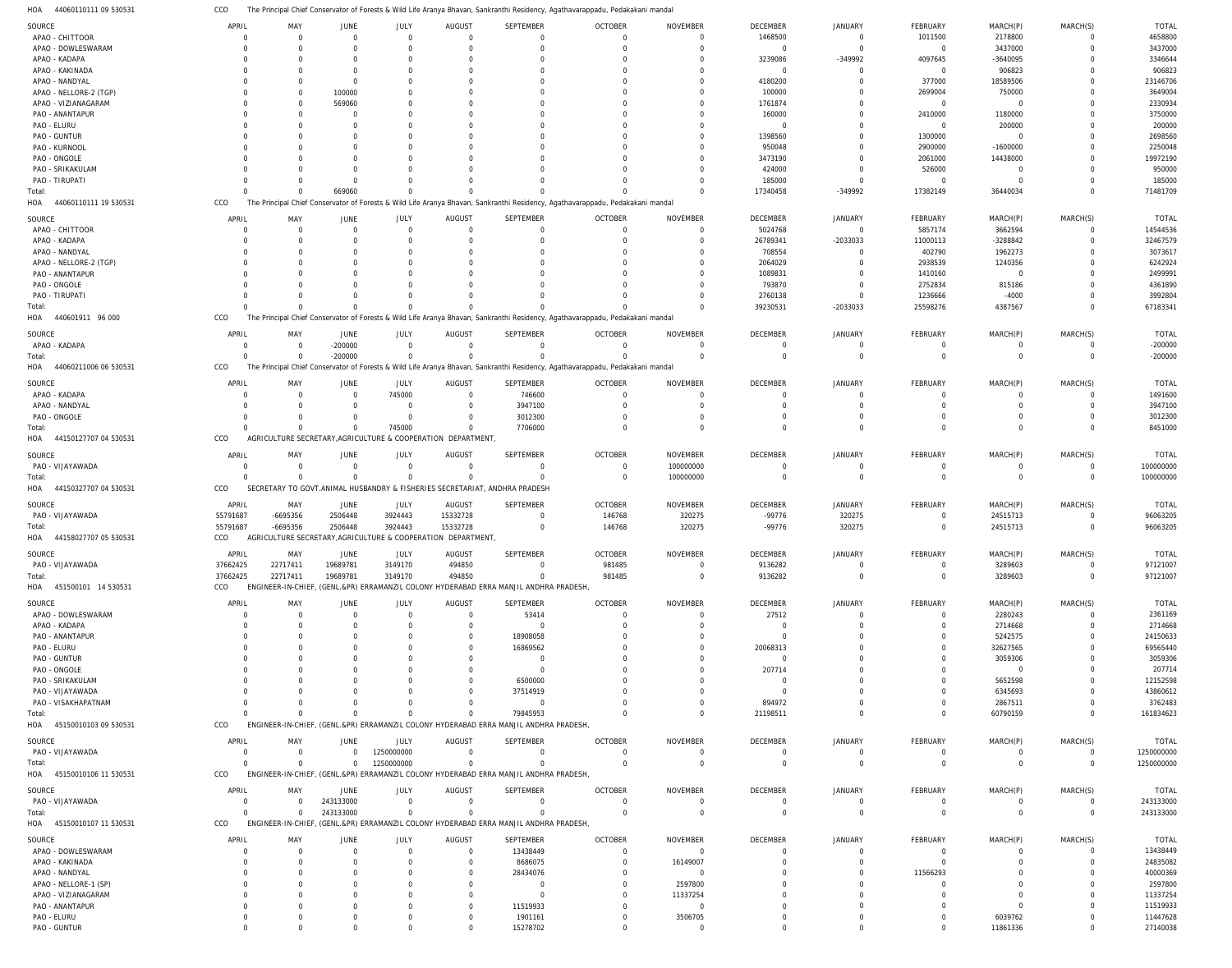45150010107 11 530531 HOA CCO ENGINEER-IN-CHIEF, (GENL.&PR) ERRAMANZIL COLONY HYDERABAD ERRA MANJIL ANDHRA PRADESH,

| SOURCE                       | APRIL          | MAY                                             | JUNE      | JULY           | <b>AUGUST</b> | SEPTEMBER                                                                             | <b>OCTOBER</b> | NOVEMBER        | DECEMBER    | <b>JANUARY</b> | FEBRUARY       | MARCH(P)       | MARCH(S)    | <b>TOTAL</b> |
|------------------------------|----------------|-------------------------------------------------|-----------|----------------|---------------|---------------------------------------------------------------------------------------|----------------|-----------------|-------------|----------------|----------------|----------------|-------------|--------------|
| PAO - KADAPA                 | $\Omega$       | $\Omega$                                        | $\Omega$  | $\Omega$       | $\Omega$      | $\mathbf 0$                                                                           | $\overline{0}$ | 6833387         | $\Omega$    | $\Omega$       | $\Omega$       | 4576981        | $\Omega$    | 11410368     |
| PAO - KURNOOL                | $\Omega$       | $\Omega$                                        |           | $\Omega$       | $\Omega$      | 13892504                                                                              | $\Omega$       | 1265800         | $\Omega$    | $\Omega$       | $\Omega$       | 19087977       | $\Omega$    | 34246281     |
|                              | $\Omega$       |                                                 |           |                |               |                                                                                       |                |                 |             | $\Omega$       |                | $\Omega$       | C           |              |
| PAO - ONGOLE                 |                | - 0                                             |           |                |               | 3680686                                                                               | $\Omega$       | 19785602        |             |                |                |                |             | 23466288     |
| PAO - SRIKAKULAM             | $\Omega$       | $\Omega$                                        |           | <sup>0</sup>   | $\Omega$      | 6711473                                                                               | $\Omega$       | 24531608        |             | 3980096        |                | $\Omega$       | C           | 35223177     |
| PAO - TIRUPATI               |                | - 0                                             |           |                |               | $\Omega$                                                                              | $\Omega$       | 3396791         |             | $\Omega$       |                | $\Omega$       | C           | 3396791      |
| PAO - VIJAYAWADA             |                | $\Omega$                                        |           |                |               | $\Omega$                                                                              | $\Omega$       | 6025687         |             | 37341163       | $\Omega$       | 1927596        | C           | 45294446     |
|                              |                |                                                 |           |                |               |                                                                                       |                |                 |             |                |                |                |             |              |
| PAO - VISAKHAPATNAM          | $\Omega$       | $\Omega$                                        |           |                |               | 4601523                                                                               | $\Omega$       | 17072871        | $\Omega$    | 3953906        | $\Omega$       | $\Omega$       | $\Omega$    | 25628300     |
| Total:                       | $\Omega$       | $\Omega$                                        |           | $\Omega$       |               | 108144582                                                                             | $\Omega$       | 112502512       | $\Omega$    | 45275165       | 11566293       | 43493652       | $\Omega$    | 320982204    |
| HOA 45150010111 05 530531    | CCO            |                                                 |           |                |               | ENGINEER-IN-CHIEF, (GENL.&PR) ERRAMANZIL COLONY HYDERABAD ERRA MANJIL ANDHRA PRADESH  |                |                 |             |                |                |                |             |              |
|                              |                |                                                 |           |                |               |                                                                                       |                |                 |             |                |                |                |             |              |
|                              |                |                                                 |           |                |               |                                                                                       |                |                 |             |                |                |                |             |              |
| SOURCE                       | APRIL          | MAY                                             | JUNE      | JULY           | AUGUST        | SEPTEMBER                                                                             | <b>OCTOBER</b> | <b>NOVEMBER</b> | DECEMBER    | <b>JANUARY</b> | FEBRUARY       | MARCH(P)       | MARCH(S)    | <b>TOTAL</b> |
| APAO - CHITTOOR              | $\Omega$       | $\Omega$                                        | $\Omega$  | $\Omega$       | $\Omega$      | $\Omega$                                                                              | $\overline{0}$ | $\Omega$        | $\Omega$    | $\Omega$       | $\overline{0}$ | 36361824       | $\mathbf 0$ | 36361824     |
| APAO - KADAPA                | $\Omega$       | - 0                                             | $\Omega$  | $\Omega$       | $\Gamma$      | $\Omega$                                                                              | $\Omega$       | $\Omega$        | 20341279    | $\Omega$       | $\overline{0}$ | $\overline{0}$ | $\mathbf 0$ | 20341279     |
|                              |                |                                                 |           |                |               |                                                                                       |                |                 |             |                |                |                |             |              |
| APAO - NANDYAL               | $\Omega$       | $\Omega$                                        |           | $\Omega$       |               |                                                                                       | $\Omega$       | $\Omega$        | $\Omega$    | $\Omega$       | $\Omega$       | 5290397        | $\Omega$    | 5290397      |
| APAO - NARASARAOPET          | $\Omega$       | $\Omega$                                        |           | $\Omega$       |               |                                                                                       | $\Omega$       | $\Omega$        | 1519174     | $\Omega$       | 939999         | 1827040        | $\Omega$    | 4286213      |
| PAO - ELURU                  | $\Omega$       | $\Omega$                                        |           | <sup>0</sup>   |               |                                                                                       | $\Omega$       | $\Omega$        | 74574       | $\Omega$       | 473441         | 4808266        | $\Omega$    | 5356281      |
|                              |                |                                                 |           |                |               |                                                                                       |                |                 |             |                |                |                |             |              |
| PAO - GUNTUR                 | $\Omega$       | $\Omega$                                        |           | <sup>0</sup>   |               |                                                                                       | 0              | $\Omega$        | $\Omega$    | $\Omega$       | $\Omega$       | 4854850        | $\Omega$    | 4854850      |
| PAO - KADAPA                 |                | $\Omega$                                        |           | $\Omega$       |               |                                                                                       | $\Omega$       | 2582043         | $\Omega$    |                | $\Omega$       | 5835241        | $\Omega$    | 8417284      |
|                              | $\Omega$       |                                                 |           | <sup>0</sup>   | $\Omega$      |                                                                                       |                | $\Omega$        | $\Omega$    |                |                |                | $\Omega$    |              |
| PAO - KURNOOL                |                | $\Omega$                                        |           |                |               | 5564437                                                                               | 0              |                 |             |                | $\Omega$       | 2628143        |             | 8192580      |
| PAO - ONGOLE                 |                | $\Omega$                                        |           | <sup>0</sup>   |               | $\Omega$                                                                              | $\Omega$       | $\Omega$        | $\Omega$    |                | $\Omega$       | 6593400        | $\Omega$    | 6593400      |
| PAO - SRIKAKULAM             | $\Omega$       | $\Omega$                                        | $\Omega$  | $\Omega$       |               | $\Omega$                                                                              | $\Omega$       | - 0             |             | $\Omega$       | $\Omega$       | 12447290       | $\Omega$    | 12447290     |
|                              |                |                                                 |           |                |               |                                                                                       |                |                 |             |                |                |                |             |              |
| Total:                       | $\Omega$       | $\Omega$                                        | $\Omega$  | $\Omega$       |               | 5564437                                                                               | $\Omega$       | 2582043         | 21935027    | $\Omega$       | 1413440        | 80646451       | $\Omega$    | 112141398    |
| HOA 45150010111 11 530531    | CCO            |                                                 |           |                |               | ENGINEER-IN-CHIEF, (GENL.&PR) ERRAMANZIL COLONY HYDERABAD ERRA MANJIL ANDHRA PRADESH  |                |                 |             |                |                |                |             |              |
|                              |                |                                                 |           |                |               |                                                                                       |                |                 |             |                |                |                |             |              |
| SOURCE                       | APRIL          | MAY                                             | JUNE      | JULY           | AUGUST        | SEPTEMBER                                                                             | <b>OCTOBER</b> | <b>NOVEMBER</b> | DECEMBER    | <b>JANUARY</b> | FEBRUARY       | MARCH(P)       | MARCH(S)    | <b>TOTAL</b> |
| APAO - DOWLESWARAM           | $\Omega$       | $\Omega$                                        | $\Omega$  | $\Omega$       | $\Omega$      | 6077738                                                                               | $\Omega$       | $\Omega$        | $\Omega$    | $\Omega$       | $\Omega$       | 4433461        | $\Omega$    | 10511199     |
|                              |                |                                                 |           |                |               |                                                                                       |                |                 |             |                |                |                |             |              |
| APAO - KAKINADA              | $\Omega$       | $\Omega$                                        |           | $\Omega$       | $\Gamma$      | 5527908                                                                               | $\Omega$       | $\Omega$        | $\Omega$    |                | $\Omega$       | $\Omega$       | $\Omega$    | 5527908      |
| APAO - NELLORE-1 (SP)        | $\Omega$       | $\Omega$                                        |           |                |               | $\Omega$                                                                              | C              | C               | $\Omega$    |                |                | 654646         | C           | 654646       |
|                              |                |                                                 |           |                |               |                                                                                       |                |                 |             |                |                |                |             |              |
| APAO - VIZIANAGARAM          | $\Omega$       | $\Omega$                                        |           | <sup>0</sup>   |               | $\Omega$                                                                              |                | C               | $\Omega$    |                |                | 12144000       | $\Omega$    | 12144000     |
| PAO - ANANTAPUR              |                | - 0                                             |           |                |               | 17074709                                                                              |                | C               | $\Omega$    | 10293398       |                | $\overline{0}$ |             | 27368107     |
| PAO - ELURU                  |                | $\Omega$                                        |           |                |               | $\Omega$                                                                              |                | C               | $\Omega$    |                | ი              | 23073417       | C           | 23073417     |
|                              |                |                                                 |           |                |               |                                                                                       |                |                 |             |                |                |                |             |              |
| PAO - GUNTUR                 |                | - 0                                             |           |                |               | 43036512                                                                              |                | C               | $\Omega$    |                |                | $\Omega$       |             | 43036512     |
| PAO - KADAPA                 |                | - 0                                             |           |                |               | 2981110                                                                               |                | O               | 239480      |                | $\Omega$       | $\Omega$       | C           | 3220590      |
|                              |                |                                                 |           |                |               |                                                                                       |                |                 |             |                |                |                |             |              |
| PAO - KURNOOL                |                | - 0                                             |           |                |               | $\Omega$                                                                              |                | C               | $\Omega$    |                | 5318801        | $\Omega$       | C           | 5318801      |
| PAO - ONGOLE                 | $\Omega$       | - 0                                             |           |                |               | 14310139                                                                              |                | C               | $\Omega$    |                | $\Omega$       | 1969102        | C           | 16279241     |
| PAO - TIRUPATI               |                |                                                 |           |                |               | 3567726                                                                               |                | C               | $\Omega$    |                | $\Omega$       | 3543932        | C           | 7111658      |
|                              |                |                                                 |           |                |               |                                                                                       |                |                 |             |                |                |                |             |              |
| PAO - VIJAYAWADA             | $\Omega$       | $\Omega$                                        |           |                | $\Omega$      | 26159942                                                                              |                | $\Omega$        | $\Omega$    |                | 6277981        | 10502224       | $\Omega$    | 42940147     |
| PAO - VISAKHAPATNAM          |                | $\Omega$                                        |           |                |               | $\Omega$                                                                              | ſ              | $\Omega$        | 200000      | $\Omega$       | $\overline{0}$ | $\overline{0}$ | $\Omega$    | 200000       |
|                              | $\Omega$       | $\Omega$                                        |           | $\Omega$       |               |                                                                                       | $\Omega$       | $\Omega$        |             |                |                |                | $\Omega$    |              |
| Total:                       |                |                                                 |           |                |               | 118735784                                                                             |                |                 | 439480      | 10293398       | 11596782       | 56320782       |             | 197386226    |
| 45150010111 13 530531<br>HOA | CCO            | <b>ENGI</b>                                     |           |                |               | NEER-IN-CHIEF, (GENL.&PR) ERRAMANZIL COLONY HYDERABAD ERRA MANJIL ANDHRA PRADESH      |                |                 |             |                |                |                |             |              |
|                              |                |                                                 |           |                |               |                                                                                       |                |                 |             |                |                |                |             |              |
| SOURCE                       | APRIL          | MAY                                             | JUNE      | JULY           | AUGUST        | SEPTEMBER                                                                             | <b>OCTOBER</b> | <b>NOVEMBER</b> | DECEMBER    | <b>JANUARY</b> | FEBRUARY       | MARCH(P)       | MARCH(S)    | <b>TOTAL</b> |
| APAO - CHITTOOR              | $\Omega$       | $\Omega$                                        | $\Omega$  | $\Omega$       | $\Omega$      | $\mathbf 0$                                                                           | - 0            | $\Omega$        | 144283419   | $\Omega$       | 725058         | 1643953        | $\mathbf 0$ | 146652430    |
|                              |                |                                                 |           |                |               |                                                                                       |                |                 |             |                |                |                |             |              |
| APAO - DOWLESWARAM           | $\Omega$       | $\Omega$                                        | $\Omega$  | $\Omega$       | $\Omega$      | $\Omega$                                                                              | $\Omega$       | $\Omega$        | 1494653     | $\Omega$       | 9870618        | 23572727       | $\Omega$    | 34937998     |
| APAO - KADAPA                | $\Omega$       | $\Omega$                                        | 2478281   | $\Omega$       | $\Omega$      | 376327                                                                                | $\Omega$       | O               | 5552957     | $\Omega$       | $\Omega$       | 5507174        | $\Omega$    | 13914739     |
| APAO - KAKINADA              | $\Omega$       | $\Omega$                                        | $\Omega$  | $\Omega$       | $\Omega$      | $\Omega$                                                                              | ſ              | O               |             |                | $\Omega$       |                | $\Omega$    | 8083229      |
|                              |                |                                                 |           |                |               |                                                                                       |                |                 | 303197      |                |                | 7780032        |             |              |
| APAO - NANDYAL               | $\Omega$       | $\Omega$                                        |           | <sup>0</sup>   | $\Omega$      | 16666187                                                                              |                | C               | 323019      |                | $\Omega$       | $\mathbf 0$    | $\Omega$    | 16989206     |
| APAO - NARASARAOPET          | $\Omega$       | $\Omega$                                        |           | <sup>0</sup>   |               | $\Omega$                                                                              |                | $\Omega$        | 3454600     |                | $\Omega$       | 3222897        | $\Omega$    | 6677497      |
|                              |                |                                                 |           |                |               |                                                                                       |                |                 |             |                |                |                |             |              |
| APAO - NELLORE-1 (SP)        | $\Omega$       | $\Omega$                                        |           | <sup>0</sup>   |               |                                                                                       |                | C               | $\Omega$    | $\Omega$       | 12719439       | 8934440        | $\Omega$    | 21653879     |
| APAO - VIZIANAGARAM          | $\Omega$       | $\Omega$                                        | $\Omega$  | $\Omega$       |               |                                                                                       |                | $\Omega$        | $\Omega$    | $\Omega$       | $\Omega$       | 20010714       | $\Omega$    | 20010714     |
| PAO - ANANTAPUR              | $\mathbf 0$    | $\Omega$                                        | $\Omega$  | $\Omega$       | $\Omega$      | 90393756                                                                              | $\Omega$       | $\Omega$        | 853945      | $\Omega$       | 6736816        | 11706522       | $\mathbf 0$ | 109691039    |
|                              |                |                                                 |           |                |               |                                                                                       |                |                 |             |                |                |                |             |              |
| PAO - ELURU                  | $\Omega$       | $\Omega$                                        |           | $\Omega$       | $\Omega$      | $\mathbf 0$                                                                           | $\Omega$       | $\Omega$        | 421004      | $\Omega$       | 4629666        | 8241423        | $\Omega$    | 13292093     |
| PAO - GUNTUR                 | $\Omega$       | $\Omega$                                        |           | $\Omega$       | $\Omega$      | 25666246                                                                              | $\Omega$       | $\Omega$        | 33530773    | $\Omega$       | 178908         | 21199613       | $\Omega$    | 80575540     |
| PAO - KADAPA                 | $\Omega$       | $\Omega$                                        |           | $\Omega$       | $\Omega$      | $\overline{0}$                                                                        | $\Omega$       | $\Omega$        | 231570      | $\Omega$       | $\overline{0}$ | 40470892       | $\Omega$    | 40702462     |
|                              |                |                                                 |           |                |               |                                                                                       |                |                 |             |                |                |                |             |              |
| PAO - KURNOOL                | $\Omega$       | -0                                              |           |                | $\Omega$      | 204385099                                                                             | 2920074        | $\Omega$        | 2461550     | $\Omega$       | 13628803       | 19258813       | $\Omega$    | 242654339    |
| PAO - ONGOLE                 | $\Omega$       | $\Omega$                                        |           | $\Omega$       | $\Omega$      | 34331812                                                                              | $\overline{0}$ | $\Omega$        | 16706797    | $\Omega$       | 1013210        | 62766924       | $\Omega$    | 114818743    |
|                              |                |                                                 |           |                |               |                                                                                       |                |                 |             |                |                |                |             |              |
| PAO - SRIKAKULAM             | $\Omega$       | $\Omega$                                        |           | $\Omega$       | $\Omega$      | $\mathbf 0$                                                                           | 2461409        | $\Omega$        | 1805849     | $\Omega$       | $\overline{0}$ | 6538073        | $\Omega$    | 10805331     |
| PAO - TIRUPATI               | $\Omega$       | $\Omega$                                        |           | $\Omega$       | $\Omega$      | $\mathbf 0$                                                                           | - 0            | $\Omega$        | 132916      | $\Omega$       | 31433129       | 10130647       | $\Omega$    | 41696692     |
| PAO - VIJAYAWADA             | $\Omega$       | $\Omega$                                        |           | $\Omega$       | 19555158      | 16505186                                                                              | $\Omega$       | $\Omega$        | 443487      | 26142459       | $\overline{0}$ | 32758492       | $\Omega$    | 95404782     |
|                              |                |                                                 |           |                |               |                                                                                       |                |                 |             |                |                |                |             |              |
| PAO - VISAKHAPATNAM          | $\Omega$       | $\Omega$                                        | $\Omega$  | $\Omega$       | $\Omega$      | $\mathbf 0$                                                                           | 1113266        | $\Omega$        | 1961120     | $\Omega$       | $\overline{0}$ | 4389422        | $\Omega$    | 7463808      |
| Total:                       | $\Omega$       | $\Omega$                                        | 2478281   | $\Omega$       | 19555158      | 388324613                                                                             | 6494749        | $\Omega$        | 213960856   | 26142459       | 80935647       | 288132758      | $\mathbf 0$ | 1026024521   |
| HOA 45150010111 46 530531    | CCO            | ENGINEER-IN-CHIEF, (GENL.&PR) ERRAMANZIL COLONY |           |                |               | HYDERABAD ERRA MANJIL ANDHRA PRADESH                                                  |                |                 |             |                |                |                |             |              |
|                              |                |                                                 |           |                |               |                                                                                       |                |                 |             |                |                |                |             |              |
| SOURCE                       | APRIL          | MAY                                             | JUNE      | JULY           | <b>AUGUST</b> | SEPTEMBER                                                                             | <b>OCTOBER</b> | <b>NOVEMBER</b> | DECEMBER    | JANUARY        | FEBRUARY       | MARCH(P)       | MARCH(S)    | TOTAL        |
|                              |                |                                                 |           |                |               |                                                                                       |                |                 |             |                |                |                |             |              |
| APAO - DOWLESWARAM           | $\Omega$       | $\Omega$                                        | $\Omega$  | $\Omega$       | $\Omega$      | $\Omega$                                                                              | $\Omega$       | $\Omega$        | $\Omega$    | 715028         | $^{\circ}$     | $\overline{0}$ | $\Omega$    | 715028       |
| APAO - NANDYAL               | $\Omega$       | $\Omega$                                        |           | $\Omega$       |               | $\Omega$                                                                              | $\Omega$       | $\Omega$        | $\Omega$    | $\Omega$       | $\Omega$       | 11948981       | $\Omega$    | 11948981     |
|                              |                |                                                 |           |                |               |                                                                                       |                |                 |             |                |                |                |             |              |
| APAO - NELLORE-1 (SP)        | $\Omega$       | -0                                              |           |                |               |                                                                                       | $\Omega$       | $\Omega$        | $\Omega$    | $\Omega$       | $\Omega$       | 14227249       | $\Omega$    | 14227249     |
| PAO - ANANTAPUR              | $\Omega$       | -0                                              |           |                |               |                                                                                       | $\cup$         | $\Omega$        | $\Omega$    |                | $\Omega$       | 27922031       | $\Omega$    | 27922031     |
| PAO - GUNTUR                 | $\Omega$       | -0                                              |           |                |               |                                                                                       | $\cup$         | $\Omega$        | 13783730    |                | 11121150       | 48690082       | C           | 73594962     |
|                              |                |                                                 |           |                |               |                                                                                       |                |                 |             |                |                |                |             |              |
| PAO - TIRUPATI               | $\Omega$       | -0                                              |           |                |               |                                                                                       | $\Omega$       | O               | 5192911     |                | 2664444        | 8350874        |             | 16208229     |
| PAO - VIJAYAWADA             |                |                                                 |           |                |               |                                                                                       | $\Omega$       | 9931668         | $\Omega$    |                | $\overline{0}$ | $\Omega$       | C           | 9931668      |
|                              |                |                                                 |           |                |               |                                                                                       |                |                 |             |                |                |                |             |              |
| PAO - VISAKHAPATNAM          | $\Omega$       | $\Omega$                                        |           |                |               |                                                                                       | $\Omega$       | $\Omega$        | $\Omega$    | $\Omega$       | $\overline{0}$ | 1069682        | $\Omega$    | 1069682      |
| Total:                       | $\Omega$       | $\Omega$                                        | $\Omega$  | $\Omega$       |               | $\Omega$                                                                              | $\Omega$       | 9931668         | 18976641    | 715028         | 13785594       | 112208899      | $\Omega$    | 155617830    |
| HOA 45150010112 11 530531    | CCO            |                                                 |           |                |               | ENGINEER-IN-CHIEF, (GENL.&PR) ERRAMANZIL COLONY HYDERABAD ERRA MANJIL ANDHRA PRADESH, |                |                 |             |                |                |                |             |              |
|                              |                |                                                 |           |                |               |                                                                                       |                |                 |             |                |                |                |             |              |
|                              |                |                                                 |           |                |               |                                                                                       |                |                 |             |                |                |                |             |              |
| SOURCE                       | APRIL          | MAY                                             | JUNE      | JULY           | AUGUST        | SEPTEMBER                                                                             | <b>OCTOBER</b> | NOVEMBER        | DECEMBER    | <b>JANUARY</b> | FEBRUARY       | MARCH(P)       | MARCH(S)    | <b>TOTAL</b> |
| PAO - VIJAYAWADA             | $\overline{0}$ | $\Omega$                                        | 364700000 | $\mathbf 0$    | $\Omega$      | $\mathbf 0$                                                                           | $\Omega$       | $\overline{0}$  | $\Omega$    | $\Omega$       | $\circ$        | 0              | 0           | 364700000    |
| Total:                       | $\Omega$       | $\Omega$                                        | 364700000 | $\mathbf 0$    | $\Omega$      | $\mathbf 0$                                                                           | $\overline{0}$ | $\overline{0}$  | $\mathbf 0$ | $\mathbf 0$    | $\mathbf 0$    | $\mathbf 0$    | $\mathbf 0$ | 364700000    |
|                              |                |                                                 |           |                |               |                                                                                       |                |                 |             |                |                |                |             |              |
| HOA 45150078911 13 530531    | CCO            |                                                 |           |                |               | ENGINEER-IN-CHIEF, (GENL.&PR) ERRAMANZIL COLONY HYDERABAD ERRA MANJIL ANDHRA PRADESH  |                |                 |             |                |                |                |             |              |
|                              |                |                                                 |           |                |               |                                                                                       |                |                 |             |                |                |                |             |              |
| SOURCE                       | APRIL          | MAY                                             | JUNE      | JULY           | AUGUST        | SEPTEMBER                                                                             | <b>OCTOBER</b> | <b>NOVEMBER</b> | DECEMBER    | JANUARY        | FEBRUARY       | MARCH(P)       | MARCH(S)    | TOTAL        |
| APAO - CHITTOOR              | 0              | $\Omega$                                        | 2504456   | $\overline{0}$ | $\Omega$      | 24877161                                                                              | 7266503        | 19549690        | 3547933     | $\Omega$       | 1486881        | 25269699       | $\Omega$    | 84502323     |
| APAO - DOWLESWARAM           | $\Omega$       | $\Omega$                                        | $\Omega$  | $-2257$        | 1451306       | 80119141                                                                              | $\Omega$       | $\Omega$        | 6383901     | $\Omega$       | 2464740        | 19957169       | $\Omega$    | 110374000    |
|                              |                |                                                 |           |                |               |                                                                                       |                |                 |             |                |                |                |             |              |
| APAO - KAKINADA              | $\mathbf 0$    | $\Omega$                                        | - 0       | $\overline{0}$ | $\Omega$      | 5183389                                                                               | 0              | $\Omega$        | 327947      | $\Omega$       | $\overline{0}$ | 2039000        | $\Omega$    | 7550336      |
| APAO - NANDYAL               | $\mathbf 0$    | $\Omega$                                        | $\Omega$  | $\mathbf 0$    | $\Omega$      | 26397136                                                                              | $\mathbf 0$    | $\mathbf 0$     | 470187      | $\mathbf 0$    | $\mathbf 0$    | 2631749        | $\mathbf 0$ | 29499072     |
|                              |                |                                                 |           |                |               |                                                                                       |                |                 |             |                |                |                |             |              |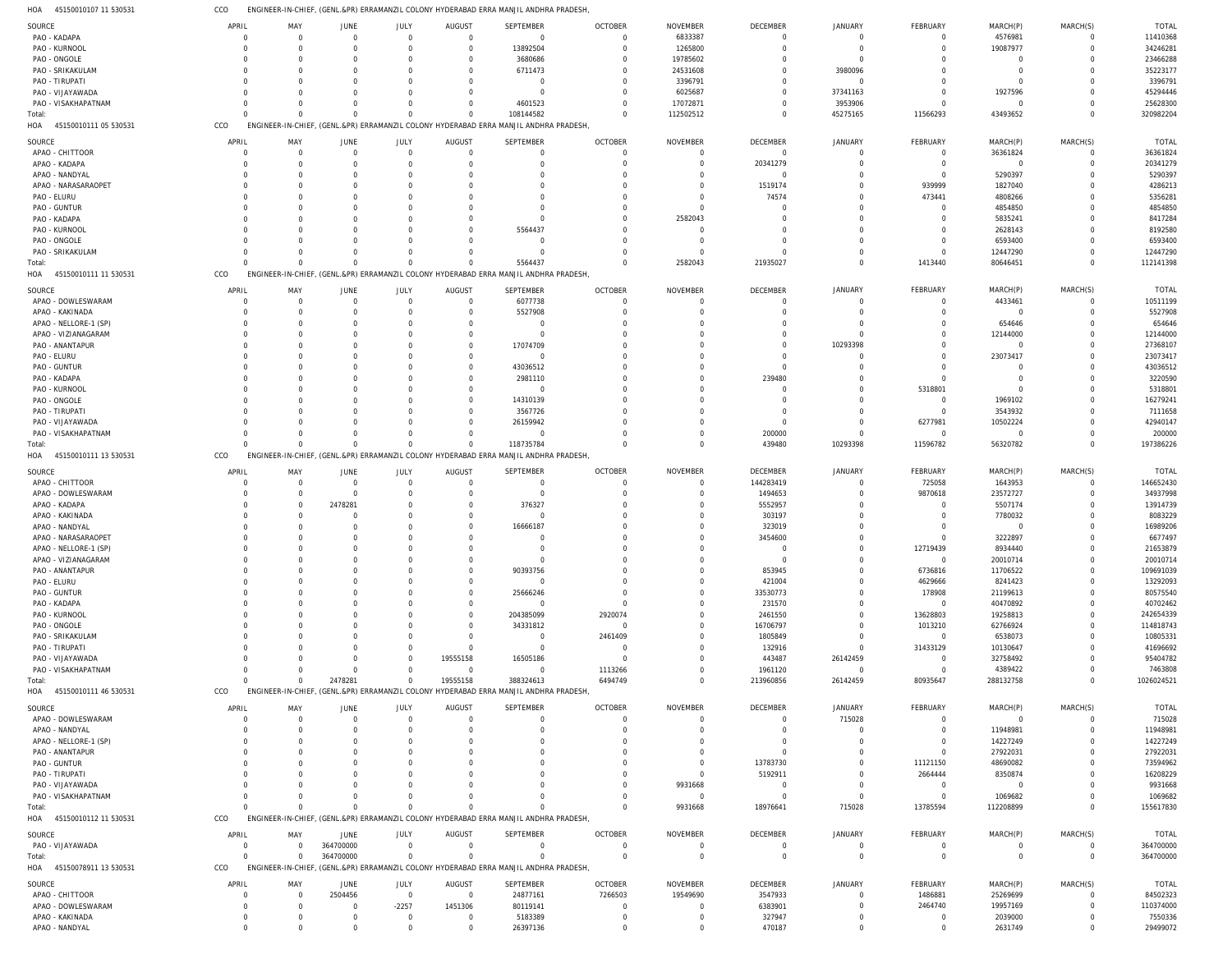45150078911 13 530531 HOA CCO ENGINEER-IN-CHIEF, (GENL.&PR) ERRAMANZIL COLONY HYDERABAD ERRA MANJIL ANDHRA PRADESH,

| SOURCE                                      | APRIL                | MAY                                               | JUNE                       | JULY                     | AUGUST                      | SEPTEMBER                                                                             | <b>OCTOBER</b>                   | NOVEMBER                         | DECEMBER                      | JANUARY                    | FEBRUARY                   | MARCH(P)                  | MARCH(S)             | <b>TOTAL</b>           |
|---------------------------------------------|----------------------|---------------------------------------------------|----------------------------|--------------------------|-----------------------------|---------------------------------------------------------------------------------------|----------------------------------|----------------------------------|-------------------------------|----------------------------|----------------------------|---------------------------|----------------------|------------------------|
| APAO - NARASARAOPET                         | $\mathbf 0$          | $\Omega$                                          | $\mathbf 0$                | $\mathbf 0$              | $\overline{0}$              | 29479866                                                                              | $\mathbf 0$                      | $\overline{0}$                   | 6093578                       | 82732                      | 441379                     | 9081142                   | $\overline{0}$       | 45178697               |
| APAO - NELLORE-1 (SP)                       | $\Omega$             | $\Omega$                                          | $\Omega$                   | $\overline{0}$           | $\overline{0}$              | 151456643                                                                             | $\Omega$                         | $\overline{0}$                   | 1528148                       | $\mathbf 0$                | 1863001                    | 85119281                  | $\circ$              | 239967073              |
| APAO - VIZIANAGARAM                         | $\Omega$             | $\Omega$                                          | $\Omega$                   | $\Omega$                 | $\mathbf 0$                 | 7668926                                                                               | $\Omega$                         | $\overline{0}$                   | $\mathbf{0}$                  | $\Omega$                   | $\overline{0}$             | $\overline{0}$            | $\Omega$             | 7668926                |
| PAO - ANANTAPUR                             | $\Omega$             | $\Omega$                                          | $\Omega$                   | $\Omega$                 | $\mathbf 0$                 | 62384194                                                                              | $\mathbf 0$                      | 5488382                          | 11315743                      | $\circ$                    | 6137236                    | 31742511                  | $\circ$              | 117068066              |
| PAO - ELURU                                 | $\Omega$<br>$\Omega$ | $\Omega$<br>$\Omega$                              | $\Omega$<br>$\Omega$       | $\Omega$<br>$\Omega$     | $\mathbf 0$<br>$\mathbf 0$  | 38089896<br>85882713                                                                  | $\Omega$<br>$\Omega$             | $\overline{0}$<br>$\overline{0}$ | 6398799<br>18266097           | $\mathbf 0$<br>3751960     | 23230519                   | 44570750<br>49915718      | $\Omega$<br>$\Omega$ | 112289964<br>178518772 |
| PAO - GUNTUR<br>PAO - KADAPA                | $\Omega$             | $\Omega$                                          | $\Omega$                   | $\Omega$                 | $\mathbf 0$                 | 17962937                                                                              | $\Omega$                         | $\Omega$                         | 1161972                       | $\circ$                    | 20702284<br>$\overline{0}$ | 28943239                  | $\Omega$             | 48068148               |
| PAO - KURNOOL                               | $\Omega$             | $\Omega$                                          | $\mathbf 0$                | $\Omega$                 | $\mathbf 0$                 | 21796321                                                                              | O                                | $\Omega$                         | 1374716                       | $\circ$                    | $\overline{0}$             | 7586914                   | $\Omega$             | 30757951               |
| PAO - ONGOLE                                | $\Omega$             | $\Omega$                                          | 137630                     | $\Omega$                 | $\mathbf 0$                 | 149408134                                                                             |                                  | $\Omega$                         | 23455033                      | $\circ$                    | 3888502                    | 18570251                  | $\Omega$             | 195459550              |
| PAO - SRIKAKULAM                            | $\Omega$             | $\Omega$                                          | $\Omega$                   | $\Omega$                 | $\mathbf 0$                 | $\Omega$                                                                              | O                                | $\Omega$                         | $\circ$                       | $\Omega$                   | 51309                      | $\overline{0}$            | $\Omega$             | 51309                  |
| PAO - TIRUPATI                              | $\Omega$             | $\Omega$                                          | $\Omega$                   | $\Omega$                 | $\mathbf 0$                 | 82900736                                                                              | $\Omega$                         | $\Omega$                         | $\mathbf{0}$                  | 10417457                   | $\overline{0}$             | 62160158                  | $\Omega$             | 155478351              |
| PAO - VIJAYAWADA                            | $\Omega$             | $\Omega$                                          | $\Omega$                   | $\Omega$                 | $\overline{0}$              | 52945232                                                                              | $\Omega$                         | $\overline{0}$                   | 16860460                      | 14870098                   | 3209924                    | 39202832                  | $\Omega$             | 127088546              |
| PAO - VISAKHAPATNAM                         | $\Omega$             | $\Omega$                                          | $\Omega$                   | $\overline{0}$           | $\overline{0}$              | 4051725                                                                               | $\Omega$                         | $-146855$                        | 3705912                       | $\mathbf 0$                | 725663                     | 6406383                   | $\Omega$             | 14742828               |
| Total:                                      | $\Omega$             | $\Omega$                                          | 2642086                    | $-2257$                  | 1451306                     | 840604150                                                                             | 7266503                          | 24891217                         | 100890426                     | 29122247                   | 64201438                   | 433196796                 | $\Omega$             | 1504263912             |
| 45150078911 46 530531<br>HOA                | CCO                  | ENGINEER-IN-CHIEF.                                |                            |                          |                             | (GENL.&PR) ERRAMANZIL COLONY HYDERABAD ERRA MANJIL ANDHRA PRADESH,                    |                                  |                                  |                               |                            |                            |                           |                      |                        |
| SOURCE                                      | APRIL                | MAY                                               | JUNE                       | JULY                     | AUGUST                      | SEPTEMBER                                                                             | <b>OCTOBER</b>                   | NOVEMBER                         | DECEMBER                      | <b>JANUARY</b>             | FEBRUARY                   | MARCH(P)                  | MARCH(S)             | <b>TOTAL</b>           |
| APAO - CHITTOOR                             | $\Omega$             | $\overline{0}$                                    | $\mathbf 0$                | $\mathbf 0$              | $\mathbf 0$                 | $\Omega$                                                                              | 3075129                          | 6689322                          | 2679157                       | 8522391                    | 26567828                   | 63493172                  | $\Omega$             | 111026999              |
| APAO - DOWLESWARAM                          |                      | $\Omega$                                          | $\Omega$                   | $\Omega$                 | $\mathbf 0$                 | $\Omega$                                                                              | $\Omega$                         | $\Omega$                         | 42451651                      | 8858671                    | 5877795                    | 40609736                  | $\Omega$             | 97797853               |
| APAO - KADAPA                               |                      | $\Omega$                                          | $\Omega$                   | $\Omega$                 | $\mathbf 0$                 |                                                                                       | $\Omega$                         | $\Omega$                         | $\circ$                       | $\Omega$                   | 29644720                   | $\Omega$                  | $\Omega$             | 29644720               |
| APAO - KAKINADA                             |                      | $\Omega$                                          | $\Omega$                   | $\Omega$                 | $\Omega$                    | 6252921                                                                               | $\Omega$                         | $\Omega$                         | 3691000                       | $\Omega$                   | $\Omega$                   | 2203823                   |                      | 12147744               |
| APAO - NANDYAL                              |                      | $\Omega$                                          | $\Omega$                   | $\Omega$                 | $\Omega$                    |                                                                                       | $\Omega$                         | 5632952                          | $\Omega$                      | $\Omega$                   | <sup>0</sup>               | $\Omega$                  | $\Omega$             | 5632952                |
| APAO - NARASARAOPET                         |                      | $\Omega$                                          | O                          | $\Omega$                 | $\Omega$                    |                                                                                       | $\Omega$                         | 3800000                          | 20293352                      | $\Omega$                   |                            | $\Omega$                  | $\Omega$             | 24093352               |
| APAO - NELLORE-1 (SP)                       |                      | $\Omega$                                          | $\Omega$                   | $\Omega$                 | $\Omega$                    |                                                                                       | $\Omega$                         | $\Omega$                         | 32666305                      | $\Omega$                   | <sup>0</sup>               | 138950425                 | $\Omega$             | 171616730              |
| APAO - VIZIANAGARAM                         |                      | $\Omega$                                          | O                          | $\Omega$                 | $\Omega$                    |                                                                                       | $\Omega$                         | 5207070                          | 21553411                      |                            | <sup>0</sup>               | $\overline{0}$            | $\Omega$             | 26760481               |
| PAO - ANANTAPUR                             |                      | $\Omega$                                          | $\Omega$                   | $\Omega$                 | $\Omega$                    | 7114619                                                                               | $\Omega$                         | 18598307                         | $\mathbf 0$                   |                            | $\Omega$                   | 10443597                  | $\Omega$             | 36156523               |
| PAO - ELURU                                 |                      | $\Omega$                                          | O                          | $\Omega$                 | $\mathbf 0$                 | 13551593                                                                              | $\mathbf 0$                      | 25163367                         | 4304646                       | 4148663                    | 7804216                    | 23224128                  |                      | 78196613               |
| PAO - GUNTUR                                |                      | $\Omega$                                          | $\Omega$                   | $\Omega$                 | $\Omega$                    | 12413369                                                                              | $\Omega$                         | 19047104                         | 26238547                      | 77283242                   | $\Omega$                   | 57081140                  | $\Omega$             | 192063402              |
| PAO - KADAPA                                |                      | $\Omega$                                          | O                          | $\Omega$                 | $\Omega$                    | - 0                                                                                   | 6806441                          | $\Omega$                         | $\mathbf 0$                   | $\mathbf 0$                | 5737067                    | 44953759                  |                      | 57497267               |
| PAO - KURNOOL                               |                      | $\Omega$                                          | $\Omega$                   | $\Omega$                 | $\Omega$                    |                                                                                       | $\Omega$                         | $\Omega$                         | 718258                        | 1107352                    | $\overline{0}$             | $\Omega$                  | $\Omega$             | 1825610                |
| PAO - ONGOLE                                |                      | $\Omega$                                          | O                          | $\Omega$                 | O                           |                                                                                       | $\Omega$                         | $\overline{0}$                   | 16045015                      | 2029179                    | 6977890                    | 65918418                  |                      | 90970502               |
| PAO - SRIKAKULAM                            |                      | $\Omega$                                          | $\Omega$                   | $\Omega$<br>$\Omega$     | $\Omega$<br>$\Omega$        |                                                                                       | $\Omega$                         | 8723063                          | 11190351                      | 2638104                    | $\overline{0}$             | 43798510                  | $\Omega$             | 66350028               |
| PAO - TIRUPATI                              |                      | $\Omega$<br>$\Omega$                              | $\Omega$                   |                          |                             |                                                                                       | $\Omega$                         | $\overline{0}$                   | 4950000                       | 24385426                   | $\overline{0}$             | 18785318                  | $\Omega$             | 48120744               |
| PAO - VIJAYAWADA<br>PAO - VISAKHAPATNAM     |                      | $\Omega$                                          | $\Omega$<br>$\Omega$       | 3038000<br>$\Omega$      | $\Omega$<br>$\Omega$        | $\Omega$                                                                              | $\mathbf 0$<br>$\mathbf 0$       | 12690919<br>$\overline{0}$       | 54990948<br>$\circ$           | $\mathbf 0$<br>$\Omega$    | 1031727                    | 92197873                  | $\Omega$<br>$\Omega$ | 163949467<br>2281504   |
| Total:                                      |                      | $\Omega$                                          | $\overline{0}$             | 3038000                  | $\Omega$                    | 39332502                                                                              | 9881570                          |                                  | 241772641                     |                            | $\overline{0}$             | 2281504                   | $\Omega$             | 1216132491             |
| 45150079607 11 530531<br>HOA                | CCO                  |                                                   |                            |                          |                             | ENGINEER-IN-CHIEF, (GENL.&PR) ERRAMANZIL COLONY HYDERABAD ERRA MANJIL ANDHRA PRADESH, |                                  | 105552104                        |                               | 128973028                  | 83641243                   | 603941403                 |                      |                        |
|                                             |                      |                                                   |                            |                          |                             |                                                                                       |                                  |                                  |                               |                            |                            |                           |                      |                        |
| SOURCE                                      | APRIL                | MAY                                               | JUNE                       | JULY                     | AUGUST                      | SEPTEMBER                                                                             | <b>OCTOBER</b>                   | NOVEMBER                         | DECEMBER                      | JANUARY                    | FEBRUARY                   | MARCH(P)                  | MARCH(S)             | <b>TOTAL</b>           |
| APAO - CHITTOOR                             | $\Omega$             | $\Omega$                                          | $\mathbf 0$                | $\Omega$                 | $\overline{0}$              | $\Omega$                                                                              | $\mathbf 0$                      | $\mathbf 0$                      | $\mathbf 0$                   | $\circ$                    | 17394691                   | 8714269                   | $\mathbf 0$          | 26108960               |
| PAO - VISAKHAPATNAM                         | $\circ$              | $\overline{0}$                                    | $\mathbf 0$                | $\overline{0}$           | $\overline{0}$              | 10297732                                                                              | $\overline{0}$                   | $\overline{0}$                   | $\circ$                       | $\circ$                    | $\overline{0}$             | $\overline{0}$            | $\circ$              | 10297732               |
|                                             |                      |                                                   |                            |                          |                             |                                                                                       |                                  |                                  |                               |                            |                            |                           |                      |                        |
| Total:                                      | $\Omega$             | $\overline{0}$                                    | $\overline{0}$             | $\mathbf 0$              | $\overline{0}$              | 10297732                                                                              | $\Omega$                         | $\Omega$                         | $\mathbf 0$                   | $\mathbf 0$                | 17394691                   | 8714269                   | $\mathbf 0$          | 36406692               |
| HOA 45150079611 13 530531                   | CCO                  |                                                   |                            |                          |                             | ENGINEER-IN-CHIEF, (GENL.&PR) ERRAMANZIL COLONY HYDERABAD ERRA MANJIL ANDHRA PRADESH, |                                  |                                  |                               |                            |                            |                           |                      |                        |
| SOURCE                                      | APRIL                | MAY                                               | JUNE                       |                          | AUGUST                      | SEPTEMBER                                                                             | <b>OCTOBER</b>                   | NOVEMBER                         | DECEMBER                      | JANUARY                    | FEBRUARY                   | MARCH(P)                  | MARCH(S)             | <b>TOTAL</b>           |
| APAO - CHITTOOR                             |                      | $\Omega$                                          | $\mathbf 0$                | JULY<br>$\overline{0}$   | $\Omega$                    | $\Omega$                                                                              | $\Omega$                         | $\Omega$                         | 387920                        | $\Omega$                   | $\overline{0}$             | 31568221                  | $\Omega$             | 31956141               |
| APAO - NANDYAL                              | $\Omega$             | $\Omega$                                          | 176695                     | $\Omega$                 | $\mathbf 0$                 |                                                                                       | $\Omega$                         | $\Omega$                         | 935010                        | $\mathbf 0$                | 522356                     | 3371551                   | $\Omega$             | 5005612                |
| APAO - NARASARAOPET                         |                      | $\Omega$                                          | $\Omega$                   | $\Omega$                 | $\Omega$                    |                                                                                       | $\Omega$                         | $\Omega$                         | 1377667                       | 551322                     | $\Omega$                   | $\overline{0}$            |                      | 1928989                |
| APAO - NELLORE-1 (SP)                       | $\Omega$             | $\Omega$                                          | $\Omega$                   | $\Omega$                 | $\Omega$                    |                                                                                       |                                  | $\Omega$                         | 141909                        | $\Omega$                   | <sup>0</sup>               | 8664585                   |                      | 8806494                |
| APAO - VIZIANAGARAM                         | $\Omega$             | $\Omega$                                          | $\Omega$                   | $\Omega$                 | $\Omega$                    | 13839151                                                                              | $\Omega$                         | $\Omega$                         | 405864                        | $\Omega$                   | $\Omega$                   | $\Omega$                  | $\Omega$             | 14245015               |
| PAO - ANANTAPUR                             | $\Omega$             | $\Omega$                                          | 0                          | $\Omega$                 | O                           | $\Omega$                                                                              | 0                                | 7398513                          | 156091                        | $\Omega$                   | $\mathbf 0$                | 6935697                   | $\Omega$             | 14490301               |
| PAO - ELURU                                 |                      | $\Omega$                                          | O                          | $\Omega$                 | $\Omega$                    | $\Omega$                                                                              | $\Omega$                         | $\mathbf 0$                      | 1041215                       | $\Omega$                   | $\mathbf 0$                | 4539515                   | $\Omega$             | 5580730                |
| PAO - GUNTUR                                | $\Omega$             | $\Omega$                                          | $\Omega$                   | $\Omega$                 | $\Omega$                    | 871461                                                                                | O                                | $\Omega$                         | 8596265                       | $\Omega$                   | 1206451                    | 15358101                  | $\Omega$             | 26032278               |
| PAO - KURNOOL                               |                      | $\Omega$                                          | $\mathbf 0$                | C                        | $\Omega$                    |                                                                                       |                                  | $\Omega$                         | 464108                        | $\Omega$                   | $\overline{0}$             | 1060443                   |                      | 1524551                |
| PAO - ONGOLE                                | $\Omega$             | $\Omega$                                          | 540094                     | $\Omega$                 | O                           |                                                                                       |                                  | $\Omega$                         | 1605708                       | $\Omega$                   | 1475112                    | $\Omega$                  | $\Omega$             | 3620914                |
| PAO - SRIKAKULAM                            |                      | $\Omega$                                          | $\Omega$                   | -0                       |                             |                                                                                       |                                  | $\Omega$                         | $\Omega$                      | $\Omega$                   | $\Omega$                   | 868129                    |                      | 868129                 |
| PAO - TIRUPATI                              |                      | $\Omega$                                          | $\Omega$                   | $\Omega$                 | O                           |                                                                                       |                                  | $\Omega$                         | $\Omega$                      | $\Omega$                   | $\Omega$                   | 119481                    | $\Omega$             | 119481                 |
| PAO - VIJAYAWADA                            | $\Omega$             | $\Omega$                                          | O                          | $\Omega$                 |                             |                                                                                       |                                  | $\Omega$                         | 466209                        | $\Omega$                   | $\mathbf 0$                | 13748538                  |                      | 14214747               |
| PAO - VISAKHAPATNAM                         | $\Omega$             | $\Omega$                                          | $\mathbf 0$                | $\Omega$                 | $\Omega$<br>$\Omega$        |                                                                                       | $\Omega$                         | $\Omega$                         | 29748412                      | $\Omega$                   | 5480541                    | 18762602                  | $\Omega$<br>$\Omega$ | 53991555               |
| Total:                                      |                      | $\overline{0}$                                    | 716789                     |                          |                             | 14710612                                                                              | $\mathbf 0$                      | 7398513                          | 45326378                      | 551322                     | 8684460                    | 104996863                 |                      | 182384937              |
| HOA 45150079611 46 530531                   | CCO                  |                                                   |                            |                          |                             | ENGINEER-IN-CHIEF, (GENL.&PR) ERRAMANZIL COLONY HYDERABAD ERRA MANJIL ANDHRA PRADESH, |                                  |                                  |                               |                            |                            |                           |                      |                        |
| SOURCE                                      | APRIL                | MAY                                               | JUNE                       | JULY                     | AUGUST                      | SEPTEMBER                                                                             | <b>OCTOBER</b>                   | NOVEMBER                         | DECEMBER                      | JANUARY                    | FEBRUARY                   | MARCH(P)                  | MARCH(S)             | <b>TOTAL</b>           |
| APAO - CHITTOOR                             | $\Omega$             | $\overline{0}$                                    | $\mathbf 0$                | $\overline{0}$           | $\overline{0}$              | $\Omega$                                                                              | $\mathbf 0$                      | $\overline{0}$                   | $\circ$                       | 4231000                    | $\overline{0}$             | 6522414                   | $^{\circ}$           | 10753414               |
| APAO - KAKINADA                             | $\Omega$             | $\Omega$                                          | $\Omega$                   | $\Omega$                 | $\mathbf 0$                 |                                                                                       | $\mathbf 0$                      | $\overline{0}$                   | $\circ$                       | 8169004                    | 638192                     | 2033415                   | $\circ$              | 10840611               |
| APAO - NANDYAL                              | $\Omega$             | $\Omega$                                          | $\Omega$                   | $\Omega$                 | $\Omega$                    |                                                                                       | $\mathbf 0$                      | $\Omega$                         | $\mathbf 0$                   | $\mathbf 0$                | 226802                     | $\overline{0}$            | $\Omega$             | 226802                 |
| APAO - NELLORE-1 (SP)                       | $\Omega$             | $\Omega$                                          | $\Omega$                   | $\Omega$                 | $\Omega$                    |                                                                                       | $\mathbf 0$                      | 5054640                          | $\circ$                       | $\mathbf 0$                | $\overline{0}$             | 7522785                   | $\Omega$             | 12577425               |
| APAO - VIZIANAGARAM                         | $\Omega$             | $\Omega$                                          | $\Omega$                   | $\Omega$                 | $\Omega$                    |                                                                                       | $\Omega$                         | $\Omega$                         | 677736                        | $\mathbf 0$                | 0                          | 57001490                  | $\Omega$             | 57679226               |
| PAO - ANANTAPUR                             | $\Omega$             | $\Omega$                                          | O                          | C                        | O                           |                                                                                       | $\Omega$                         | $\Omega$                         | $\circ$                       | $\circ$                    | $\overline{0}$             | 12400854                  | $\Omega$             | 12400854               |
| PAO - ELURU                                 | $\Omega$<br>$\Omega$ | $\Omega$<br>$\Omega$                              | $\Omega$<br>O              | $\Omega$<br>C            | $\Omega$<br>$\Omega$        |                                                                                       | $\Omega$<br>$\Omega$             | $\overline{0}$<br>$\Omega$       | 629506                        | 3472200                    | 595753                     | $\overline{0}$            | $\Omega$<br>$\Omega$ | 4697459                |
| PAO - GUNTUR                                | $\Omega$             | $\Omega$                                          | $\Omega$                   | $\Omega$                 | $\Omega$                    |                                                                                       | $\Omega$                         | $\Omega$                         | 23414742<br>$\circ$           | $\mathbf 0$<br>$\mathbf 0$ | $\overline{0}$<br>$\Omega$ | 13167868                  | $\Omega$             | 36582610               |
| PAO - KADAPA                                | $\Omega$             | $\Omega$                                          | O                          | C                        | $\Omega$                    |                                                                                       | $\Omega$                         | $\Omega$                         |                               |                            | $\Omega$                   | 7468428<br>$\overline{0}$ | $\Omega$             | 7468428                |
| PAO - KURNOOL                               | $\Omega$             | $\Omega$                                          | O                          | $\Omega$                 | $\Omega$                    |                                                                                       | $\Omega$                         | $\Omega$                         | $\overline{0}$<br>$\mathbf 0$ | 8210187<br>$\Omega$        | $^{\circ}$                 | 6037242                   | $\Omega$             | 8210187<br>6037242     |
| PAO - ONGOLE<br>PAO - SRIKAKULAM            | $\Omega$             |                                                   | O                          | C                        | $\Omega$                    |                                                                                       | 3779999                          | $\Omega$                         | 2527333                       | $\circ$                    | $\overline{0}$             | 13356986                  | $\Omega$             | 19664318               |
| PAO - TIRUPATI                              | $\Omega$             | $\Omega$                                          | O                          | $\Omega$                 | $\Omega$                    |                                                                                       | $\overline{0}$                   | $\Omega$                         | $\circ$                       | 9199383                    | 6337385                    | 1061000                   | $\Omega$             | 16597768               |
| PAO - VIJAYAWADA                            | $\Omega$             | $\Omega$                                          | O                          | $\Omega$                 | $\Omega$                    |                                                                                       | $\overline{0}$                   | 5930139                          | $\mathbf 0$                   | $\mathbf 0$                | $\overline{0}$             | $\overline{0}$            | $\Omega$             | 5930139                |
| PAO - VISAKHAPATNAM                         | $\Omega$             | $\Omega$                                          | $\Omega$                   | $\Omega$                 | $\Omega$                    |                                                                                       | $\overline{0}$                   | $\overline{0}$                   | $\circ$                       | 4266971                    | 1043832                    | 43280749                  | $\Omega$             | 48591552               |
| Total:                                      | $\Omega$             | $\Omega$                                          | $\Omega$                   | $\Omega$                 | $\Omega$                    | $\Omega$                                                                              | 3779999                          | 10984779                         | 27249317                      | 37548745                   | 8841964                    | 169853231                 | $\mathbf 0$          | 258258035              |
| HOA 451500911 96 000                        | CCO                  | Commr, PANCHAYAT RAJ URDU HALL LANE, HIMAYATNAGAR |                            |                          |                             |                                                                                       |                                  |                                  |                               |                            |                            |                           |                      |                        |
|                                             |                      |                                                   |                            |                          |                             |                                                                                       |                                  |                                  |                               |                            |                            |                           |                      |                        |
| SOURCE                                      | APRIL<br>$\Omega$    | MAY<br>$\overline{0}$                             | <b>JUNE</b><br>$\mathbf 0$ | JULY                     | AUGUST                      | SEPTEMBER<br>$\Omega$                                                                 | <b>OCTOBER</b><br>$\overline{0}$ | NOVEMBER<br>$\mathbf 0$          | DECEMBER<br>$\Omega$          | JANUARY<br>$\Omega$        | FEBRUARY<br>$\overline{0}$ | MARCH(P)<br>$\Omega$      | MARCH(S)<br>$\Omega$ | <b>TOTAL</b>           |
| APAO - DOWLESWARAM<br>APAO - NELLORE-1 (SP) | $^{\circ}$           | $\overline{0}$                                    | $\mathbf 0$                | $-241$<br>$\overline{0}$ | $-250$                      | - 0                                                                                   | $\overline{0}$                   | $\mathbf 0$                      | $^{\circ}$                    | $\mathbf 0$                | $\mathbf 0$                | 0                         | $^{\circ}$           | $-491$<br>$-269416$    |
| PAO - ELURU                                 | $\Omega$             | $\Omega$                                          | $-8950$                    | $-3000$                  | $-269416$<br>$\overline{0}$ | $\Omega$                                                                              | $-361611$                        | $\mathbf 0$                      | $\Omega$                      | $\Omega$                   | $\mathbf 0$                | $\mathbf 0$               | $\mathbf 0$          | $-373561$              |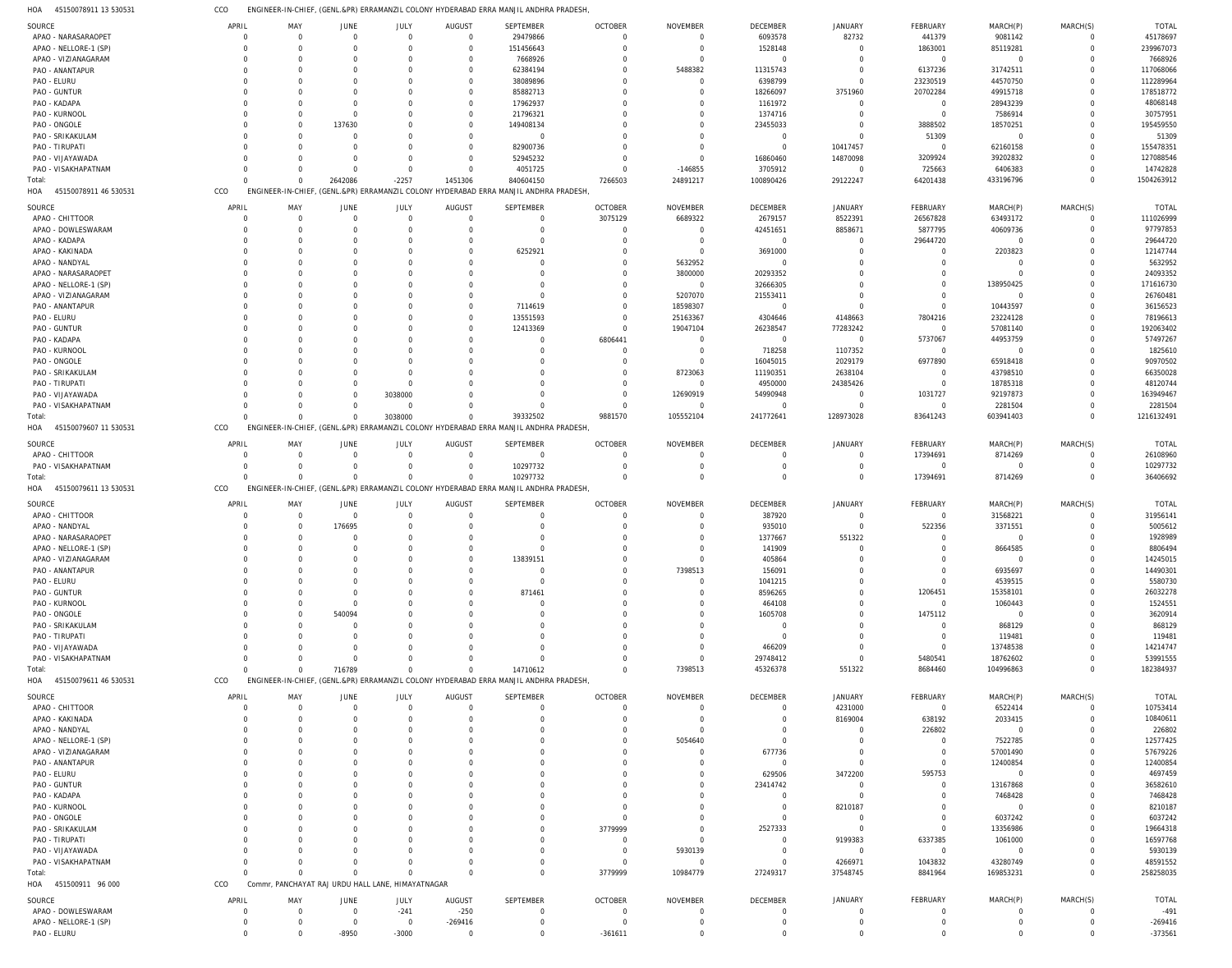| HOA<br>451500911 96 000             | CCO                              |                         | Commr, PANCHAYAT RAJ URDU HALL LANE, HIMAYATNAGAR                                     |                         |                                                                                          |                                                                                                       |                                |                                |                                  |                                  |                                   |                                  |                            |                                |
|-------------------------------------|----------------------------------|-------------------------|---------------------------------------------------------------------------------------|-------------------------|------------------------------------------------------------------------------------------|-------------------------------------------------------------------------------------------------------|--------------------------------|--------------------------------|----------------------------------|----------------------------------|-----------------------------------|----------------------------------|----------------------------|--------------------------------|
| SOURCE                              | APRIL                            | MAY                     | <b>JUNE</b>                                                                           | <b>JULY</b>             | AUGUST                                                                                   | SEPTEMBER                                                                                             | <b>OCTOBER</b>                 | NOVEMBER                       | <b>DECEMBER</b>                  | <b>JANUARY</b>                   | <b>FEBRUARY</b>                   | MARCH(P)                         | MARCH(S)                   | <b>TOTAL</b>                   |
| PAO - GUNTUR                        | $-2751458$                       | $\Omega$                | $\mathbf 0$                                                                           | $\Omega$                | $\overline{0}$                                                                           | $\overline{0}$                                                                                        | $\mathbf{0}$                   | $\mathbf 0$                    | $\overline{0}$                   | $\overline{0}$                   | $\overline{0}$                    | $\overline{0}$                   | $\Omega$                   | $-2751458$                     |
| PAO - ONGOLE<br>PAO - SRIKAKULAM    | $\overline{0}$<br>$\overline{0}$ | $\Omega$<br>$\Omega$    | $-12315$<br>$\overline{0}$                                                            | $\Omega$<br>$-112572$   | $\overline{0}$<br>$\overline{0}$                                                         | $\overline{0}$<br>$\overline{0}$                                                                      | $\mathbf{0}$<br>$\mathbf{0}$   | $\mathbf 0$<br>$\Omega$        | $\Omega$<br>$\Omega$             | $\Omega$<br>$\Omega$             | $\overline{0}$<br>$\overline{0}$  | $\overline{0}$<br>$\overline{0}$ | $\Omega$                   | $-12315$<br>$-112572$          |
| Total:                              | $-2751458$                       | $\Omega$                | $-21265$                                                                              | $-115813$               | $-269666$                                                                                | $\Omega$                                                                                              | $-361611$                      | $\Omega$                       | $\Omega$                         | $\Omega$                         | $\Omega$                          | $\Omega$                         | $\Omega$                   | $-3519813$                     |
| HOA 47000100111 04 530533           | CCO                              |                         |                                                                                       |                         | The Engineer-in-Chief, Flood Control & Drainage, Irrigation Compound, Near Civil Court,  |                                                                                                       |                                |                                |                                  |                                  |                                   |                                  |                            |                                |
| SOURCE                              | APRIL                            | MAY                     | JUNE                                                                                  | JULY                    | AUGUST                                                                                   | SEPTEMBER                                                                                             | <b>OCTOBER</b>                 | <b>NOVEMBER</b>                | DECEMBER                         | <b>JANUARY</b>                   | <b>FEBRUARY</b>                   | MARCH(P)                         | MARCH(S)                   | <b>TOTAL</b>                   |
| PAO - VIJAYAWADA                    | $^{\circ}$                       | $\Omega$                | $\mathbf 0$                                                                           | $\Omega$                | $\overline{0}$                                                                           | $\overline{0}$                                                                                        | $\mathbf 0$                    | $\mathbf 0$                    | $\overline{0}$                   | $\overline{0}$                   | $\overline{0}$                    | 991127                           | $\Omega$                   | 991127                         |
| Total:<br>HOA 47000100111 07 270274 | $\Omega$<br>CCO                  | $\Omega$                | $\overline{0}$<br>The Chief Engineer (Projects), Irrigation, Kadapa Mamilla Palli Tgp | $\Omega$                | $\mathbf 0$                                                                              | $\overline{0}$                                                                                        | $\mathbf 0$                    | $\mathbf 0$                    | $\overline{0}$                   | $\overline{0}$                   | $\overline{0}$                    | 991127                           | $\Omega$                   | 991127                         |
|                                     |                                  |                         |                                                                                       |                         |                                                                                          |                                                                                                       |                                |                                |                                  |                                  |                                   |                                  |                            |                                |
| SOURCE<br>PAO - KADAPA              | APRIL<br>0                       | MAY<br>$\Omega$         | JUNE<br>$\overline{0}$                                                                | <b>JULY</b><br>$\Omega$ | <b>AUGUST</b><br>$\overline{0}$                                                          | SEPTEMBER<br>$\overline{0}$                                                                           | <b>OCTOBER</b><br>$\mathbf{0}$ | <b>NOVEMBER</b><br>$\mathbf 0$ | DECEMBER<br>1817746              | <b>JANUARY</b><br>$\overline{0}$ | FEBRUARY<br>63953                 | MARCH(P)<br>913500               | MARCH(S)<br>$\Omega$       | <b>TOTAL</b><br>2795199        |
| Total:                              | $\Omega$                         | $\Omega$                | $\overline{0}$                                                                        | $\Omega$                | $\Omega$                                                                                 | $\Omega$                                                                                              | $\mathbf{0}$                   | $\mathbf 0$                    | 1817746                          | $\overline{0}$                   | 63953                             | 913500                           | $\Omega$                   | 2795199                        |
| HOA 47000100111 08 270275           | CCO                              |                         |                                                                                       |                         |                                                                                          | The Chief Engineer (Projects), North Coastal Districts 8-1-22, Opp: A U Registrar Office, North Coast |                                |                                |                                  |                                  |                                   |                                  |                            |                                |
| SOURCE                              | APRIL                            | MAY                     | JUNE                                                                                  | <b>JULY</b>             | <b>AUGUST</b>                                                                            | SEPTEMBER                                                                                             | OCTOBER                        | NOVEMBER                       | DECEMBER                         | <b>JANUARY</b>                   | FEBRUARY                          | MARCH(P)                         | MARCH(S)                   | <b>TOTAL</b>                   |
| PAO - VISAKHAPATNAM                 | 0                                | $\Omega$                | $\mathbf{0}$                                                                          | $\Omega$                | $\overline{0}$                                                                           | $\overline{0}$                                                                                        | $\mathbf 0$                    | 0                              | $\overline{0}$                   | 822                              | 339486                            | $\overline{0}$                   | - 0                        | 340308                         |
| Total:                              | $\Omega$                         | $\Omega$                | $\overline{0}$                                                                        | $\Omega$                | $\Omega$                                                                                 | $\overline{0}$                                                                                        | $\mathbf 0$                    | $\mathbf 0$                    | $\overline{0}$                   | 822                              | 339486                            | $\overline{0}$                   | $\Omega$                   | 340308                         |
| HOA 47000110211 27 530531           | CCO                              |                         | The Chief Engineer (Projects), Irrigarion, Opposite to hotel mourayinr,               |                         |                                                                                          |                                                                                                       |                                |                                |                                  |                                  |                                   |                                  |                            |                                |
| SOURCE                              | APRIL                            | MAY                     | <b>JUNE</b>                                                                           | JULY                    | AUGUST                                                                                   | SEPTEMBER                                                                                             | <b>OCTOBER</b>                 | <b>NOVEMBER</b>                | DECEMBER                         | <b>JANUARY</b>                   | FEBRUARY                          | MARCH(P)                         | MARCH(S)                   | <b>TOTAL</b>                   |
| PAO - KURNOOL<br>Total:             | $^{\circ}$<br>$\Omega$           | $\Omega$<br>$\Omega$    | $\overline{0}$<br>$\mathbf{0}$                                                        | $\Omega$<br>$\mathbf 0$ | $\overline{0}$<br>$\overline{0}$                                                         | 114187986.89<br>114187986.89                                                                          | $\mathbf{0}$<br>$\mathbf{0}$   | 0<br>$\mathbf 0$               | 612905<br>612905                 | $\overline{0}$<br>$\overline{0}$ | 7876882.53<br>7876882.53          | 230502060.46<br>230502060.46     | $\Omega$<br>$\Omega$       | 353179834.88<br>353179834.88   |
| HOA 47000110211 27 530532           | CCO                              |                         | The Chief Engineer (Projects), Irrigarion, Opposite to hotel mourayinr,               |                         |                                                                                          |                                                                                                       |                                |                                |                                  |                                  |                                   |                                  |                            |                                |
| SOURCE                              | APRIL                            | MAY                     | JUNE                                                                                  | <b>JULY</b>             | AUGUST                                                                                   | SEPTEMBER                                                                                             | <b>OCTOBER</b>                 | <b>NOVEMBER</b>                | DECEMBER                         | <b>JANUARY</b>                   | <b>FEBRUARY</b>                   | MARCH(P)                         | MARCH(S)                   | <b>TOTAL</b>                   |
| PAO - KURNOOL                       | 0                                | $\Omega$                | $\overline{0}$                                                                        | $\Omega$                | $\mathbf 0$                                                                              | 2833564                                                                                               | $\mathbf 0$                    | $\mathbf 0$                    | $-27500$                         | $\overline{0}$                   | $\overline{0}$                    | $\overline{0}$                   | $\Omega$                   | 2806064                        |
| Total:                              | $\Omega$                         | $\Omega$                | $\Omega$                                                                              | $\Omega$                | $\overline{0}$                                                                           | 2833564                                                                                               | $\mathbf 0$                    | $\mathbf 0$                    | $-27500$                         | $\overline{0}$                   | $\overline{0}$                    | $\overline{0}$                   | $\Omega$                   | 2806064                        |
| HOA 47000110311 27 530532           | CCO                              |                         | Chief Engineer (Projects), Anantapur I & CAD Anantapur District                       |                         |                                                                                          |                                                                                                       |                                |                                |                                  |                                  |                                   |                                  |                            |                                |
| SOURCE                              | APRIL                            | MAY                     | JUNE                                                                                  | JULY                    | AUGUST                                                                                   | SEPTEMBER                                                                                             | <b>OCTOBER</b>                 | <b>NOVEMBER</b>                | DECEMBER                         | <b>JANUARY</b>                   | FEBRUARY                          | MARCH(P)                         | MARCH(S)                   | <b>TOTAL</b>                   |
| PAO - KURNOOL                       | $\Omega$                         | $\Omega$                | $\mathbf{0}$                                                                          | $\Omega$                | $\overline{0}$                                                                           | $\overline{0}$                                                                                        | $\mathbf{0}$                   | $\mathbf 0$                    | $\overline{0}$                   | $\overline{0}$                   | 337800                            | $\overline{0}$                   | $\Omega$                   | 337800                         |
| Total:<br>HOA 47000110411 26 530531 | $\Omega$<br>CCO                  | $\Omega$                | $\mathbf 0$<br>Chief Engineer (Projects), Anantapur I & CAD Anantapur District        | $\Omega$                | $\overline{0}$                                                                           | $\overline{0}$                                                                                        | $\mathbf{0}$                   | $\mathbf 0$                    | $\overline{0}$                   | $\overline{0}$                   | 337800                            | $\overline{0}$                   | $\overline{0}$             | 337800                         |
|                                     |                                  |                         |                                                                                       |                         |                                                                                          |                                                                                                       |                                |                                |                                  |                                  |                                   |                                  |                            |                                |
| SOURCE<br>PAO - ANANTAPUR           | APRIL<br>0                       | MAY<br>$\Omega$         | <b>JUNE</b><br>$\overline{0}$                                                         | <b>JULY</b><br>$\Omega$ | AUGUST<br>$\overline{0}$                                                                 | SEPTEMBER<br>$\overline{0}$                                                                           | <b>OCTOBER</b><br>$\mathbf{0}$ | <b>NOVEMBER</b><br>15088020    | DECEMBER<br>216572.1             | <b>JANUARY</b><br>1379807        | <b>FEBRUARY</b><br>$\overline{0}$ | MARCH(P)<br>0                    | MARCH(S)<br>$\Omega$       | <b>TOTAL</b><br>16684399.1     |
| Total:                              | $\Omega$                         | $\Omega$                | $\overline{0}$                                                                        | $\Omega$                | $\Omega$                                                                                 | $\overline{0}$                                                                                        | $\mathbf{0}$                   | 15088020                       | 216572.1                         | 1379807                          | $\overline{0}$                    | $\overline{0}$                   | $\Omega$                   | 16684399.1                     |
| HOA 47000110411 26 530532           | CCO                              |                         | Chief Engineer (Projects), Anantapur I & CAD Anantapur District                       |                         |                                                                                          |                                                                                                       |                                |                                |                                  |                                  |                                   |                                  |                            |                                |
| SOURCE                              | APRIL                            | MAY                     | JUNE                                                                                  | JULY                    | AUGUST                                                                                   | SEPTEMBER                                                                                             | <b>OCTOBER</b>                 | <b>NOVEMBER</b>                | DECEMBER                         | <b>JANUARY</b>                   | <b>FEBRUARY</b>                   | MARCH(P)                         | MARCH(S)                   | <b>TOTAL</b>                   |
| PAO - ANANTAPUR                     | $\Omega$                         | $\Omega$                | $\overline{0}$                                                                        | $\Omega$                | $\overline{0}$                                                                           | $\overline{0}$                                                                                        | $\mathbf{0}$                   | $\mathbf 0$                    | $\overline{0}$                   | $\overline{0}$                   | 357622                            | 2512150                          | $\Omega$                   | 2869772                        |
| Total:                              | $\Omega$                         | $\Omega$                | $\mathbf{0}$                                                                          | $\Omega$                | $\mathbf 0$                                                                              | $\overline{0}$                                                                                        | $\mathbf 0$                    | $\mathbf 0$                    | $\overline{0}$                   | $\overline{0}$                   | 357622                            | 2512150                          | $\Omega$                   | 2869772                        |
| HOA 47000110411 27 530531           | CCO                              |                         | Chief Engineer (Projects), Anantapur I & CAD Anantapur District                       |                         |                                                                                          |                                                                                                       |                                |                                |                                  |                                  |                                   |                                  |                            |                                |
| SOURCE                              | APRIL                            | MAY                     | JUNE                                                                                  | JULY                    | AUGUST                                                                                   | SEPTEMBER                                                                                             | <b>OCTOBER</b>                 | <b>NOVEMBER</b>                | DECEMBER                         | <b>JANUARY</b>                   | FEBRUARY                          | MARCH(P)                         | MARCH(S)                   | <b>TOTAL</b>                   |
| PAO - ANANTAPUR<br>Total:           | $^{\circ}$<br>$\mathbf 0$        | $\mathbf 0$<br>$\Omega$ | $\mathbf 0$<br>$\mathbf{0}$                                                           | $\Omega$<br>$\mathbf 0$ | $\overline{0}$<br>$\mathbf 0$                                                            | $\overline{0}$<br>$\Omega$                                                                            | $\mathbf 0$<br>$\mathbf 0$     | 0<br>$\mathbf 0$               | 4120344.67<br>4120344.67         | $\overline{0}$<br>$\overline{0}$ | 200720329.34<br>200720329.34      | 1359266692.8<br>1359266692.8     | $\overline{0}$<br>$\Omega$ | 1564107366.81<br>1564107366.81 |
| HOA 47000110611 27 530531           | CCO                              |                         |                                                                                       |                         |                                                                                          | The Chief Engineer (Projects), North Coastal Districts 8-1-22, Opp: A U Registrar Office, North Coast |                                |                                |                                  |                                  |                                   |                                  |                            |                                |
| SOURCE                              | APRIL                            | MAY                     | <b>JUNE</b>                                                                           | <b>JULY</b>             | <b>AUGUST</b>                                                                            | <b>SEPTEMBER</b>                                                                                      | <b>OCTOBER</b>                 | NOVEMBER                       | DECEMBER                         | <b>JANUARY</b>                   | FEBRUARY                          | MARCH(P)                         | MARCH(S)                   | <b>TOTAL</b>                   |
| PAO - SRIKAKULAM                    | $\Omega$                         | $\Omega$                | $\mathbf{0}$                                                                          | $\overline{0}$          | $\Omega$                                                                                 | $\Omega$                                                                                              | $\Omega$                       |                                |                                  |                                  |                                   | 1182058.84                       |                            | 1182058.84                     |
| Total:                              | $\mathbf 0$                      | $\Omega$                | $\overline{0}$                                                                        | $\Omega$                | $\Omega$                                                                                 | $\overline{0}$                                                                                        | $\mathbf{0}$                   | $\mathbf{0}$                   | $\mathbf{0}$                     | $\mathbf 0$                      | $\overline{0}$                    | 1182058.84                       | $\overline{0}$             | 1182058.84                     |
| HOA 47000110911 26 530533           | CCO                              |                         | The Chief Engineer (Projects), Irrigarion, Opposite to hotel mourayinr,               |                         |                                                                                          |                                                                                                       |                                |                                |                                  |                                  |                                   |                                  |                            |                                |
| SOURCE                              | APRIL                            | MAY                     | <b>JUNE</b>                                                                           | <b>JULY</b>             | <b>AUGUST</b>                                                                            | SEPTEMBER                                                                                             | <b>OCTOBER</b>                 | <b>NOVEMBER</b>                | DECEMBER                         | <b>JANUARY</b>                   | FEBRUARY                          | MARCH(P)                         | MARCH(S)                   | <b>TOTAL</b>                   |
| APAO - NANDYAL                      | 0                                | $\Omega$                | $\mathbf 0$                                                                           | $\Omega$                | $\Omega$                                                                                 | $\overline{0}$                                                                                        | $\mathbf 0$                    | 0                              | $\overline{0}$                   | $\overline{0}$                   | 1675736.82                        | $\Omega$                         | $\Omega$                   | 1675736.82                     |
| Total:<br>HOA 47000110911 27 530531 | $\Omega$<br>CCO                  | $\Omega$                | $\Omega$<br>The Chief Engineer (Projects), Irrigarion, Opposite to hotel mourayinr,   | $\Omega$                | $\Omega$                                                                                 | $\overline{0}$                                                                                        | $\mathbf 0$                    | $\mathbf 0$                    | $\overline{0}$                   | $\overline{0}$                   | 1675736.82                        | $\overline{0}$                   | $\overline{0}$             | 1675736.82                     |
|                                     |                                  |                         |                                                                                       |                         |                                                                                          |                                                                                                       |                                |                                |                                  |                                  |                                   |                                  |                            |                                |
| SOURCE<br>APAO - NANDYAL            | APRIL<br>0                       | MAY<br>0                | <b>JUNE</b><br>14911995                                                               | JULY<br>$\mathbf 0$     | <b>AUGUST</b><br>11271006.79                                                             | SEPTEMBER<br>82419304.07                                                                              | <b>OCTOBER</b><br>17524680     | NOVEMBER<br>$\overline{0}$     | DECEMBER<br>68000670.12          | <b>JANUARY</b><br>$\overline{0}$ | FEBRUARY<br>59970784.94           | MARCH(P)<br>233996889.64         | MARCH(S)<br>$\Omega$       | <b>TOTAL</b><br>488095330.56   |
| Total:                              | $\Omega$                         | $\Omega$                | 14911995                                                                              | $\overline{0}$          | 11271006.79                                                                              | 82419304.07                                                                                           | 17524680                       | $\mathbf 0$                    | 68000670.12                      | $\mathbf 0$                      | 59970784.94                       | 233996889.64                     | $\overline{0}$             | 488095330.56                   |
| HOA 47000111211 26 270272           | CCO                              |                         |                                                                                       |                         | The Chief Engineer, NTR Telugu Ganga Project, Srikalahasthi Chittoor District            |                                                                                                       |                                |                                |                                  |                                  |                                   |                                  |                            |                                |
| SOURCE                              | APRIL                            | MAY                     | JUNE                                                                                  | JULY                    | AUGUST                                                                                   | SEPTEMBER                                                                                             | <b>OCTOBER</b>                 | NOVEMBER                       | DECEMBER                         | JANUARY                          | FEBRUARY                          | MARCH(P)                         | MARCH(S)                   | <b>TOTAL</b>                   |
| APAO - NELLORE-1 (SP)               | $^{\circ}$                       | $\Omega$                | $\overline{0}$                                                                        | $\Omega$                | $\mathbf 0$                                                                              | $\overline{0}$                                                                                        | $\mathbf{0}$                   | $\mathbf 0$                    | $\overline{0}$                   | $\overline{0}$                   | 760013                            | 892810.1                         | $\Omega$                   | 1652823.1                      |
| Total:                              | $\Omega$                         | $\Omega$                | $\Omega$                                                                              | $\Omega$                | $\mathbf 0$                                                                              | $\Omega$                                                                                              | $\mathbf 0$                    | $\mathbf 0$                    | $\overline{0}$                   | $\overline{0}$                   | 760013                            | 892810.1                         | $\Omega$                   | 1652823.1                      |
| HOA 47000111211 26 270274           | CCO                              |                         |                                                                                       |                         | The Chief Engineer, NTR Telugu Ganga Project, Srikalahasthi Chittoor District            |                                                                                                       |                                |                                |                                  |                                  |                                   |                                  |                            |                                |
| SOURCE                              | APRIL                            | MAY                     | JUNE                                                                                  | JULY                    | AUGUST                                                                                   | SEPTEMBER                                                                                             | <b>OCTOBER</b>                 | <b>NOVEMBER</b>                | DECEMBER                         | JANUARY                          | FEBRUARY                          | MARCH(P)                         | MARCH(S)                   | <b>TOTAL</b>                   |
| APAO - NELLORE-1 (SP)<br>Total:     | $\Omega$<br>$\Omega$             | $\Omega$<br>$\Omega$    | $\overline{0}$<br>$\mathbf{0}$                                                        | $\Omega$<br>$\Omega$    | $\overline{0}$<br>$\Omega$                                                               | $\overline{0}$<br>$\overline{0}$                                                                      | $\mathbf{0}$<br>$\overline{0}$ | $\mathbf 0$<br>$\mathbf 0$     | $\overline{0}$<br>$\overline{0}$ | $\overline{0}$<br>$\mathbf 0$    | 250161<br>250161                  | $\Omega$<br>$\overline{0}$       | $\Omega$<br>$\overline{0}$ | 250161<br>250161               |
| HOA 47000111211 26 530531           | CCO                              |                         |                                                                                       |                         | The Chief Engineer, NTR Telugu Ganga Project, Srikalahasthi Chittoor District            |                                                                                                       |                                |                                |                                  |                                  |                                   |                                  |                            |                                |
| SOURCE                              | APRIL                            | MAY                     | <b>JUNE</b>                                                                           | JULY                    | AUGUST                                                                                   | SEPTEMBER                                                                                             | <b>OCTOBER</b>                 | NOVEMBER                       | DECEMBER                         | <b>JANUARY</b>                   | <b>FEBRUARY</b>                   | MARCH(P)                         | MARCH(S)                   | <b>TOTAL</b>                   |
| APAO - NELLORE-1 (SP)               | 0                                | $\Omega$                | $\overline{0}$                                                                        | $\Omega$                | $\overline{0}$                                                                           | $\overline{0}$                                                                                        | 0                              | 0                              | $\overline{0}$                   | $\overline{0}$                   | 0                                 | 21003141                         | $\Omega$                   | 21003141                       |
| Total:                              | $\Omega$                         | $\Omega$                | $\Omega$                                                                              | $\Omega$                | $\Omega$                                                                                 | $\overline{0}$                                                                                        | $\mathbf 0$                    | $\mathbf 0$                    | $\overline{0}$                   | $\overline{0}$                   | $\overline{0}$                    | 21003141                         | $\overline{0}$             | 21003141                       |
| HOA 47000111211 26 530532           | CCO                              |                         |                                                                                       |                         | The Chief Engineer, NTR Telugu Ganga Project, Srikalahasthi Chittoor District            |                                                                                                       |                                |                                |                                  |                                  |                                   |                                  |                            |                                |
| SOURCE                              | APRIL                            | MAY                     | JUNE                                                                                  | JULY                    | <b>AUGUST</b>                                                                            | SEPTEMBER                                                                                             | <b>OCTOBER</b>                 | NOVEMBER                       | DECEMBER                         | <b>JANUARY</b>                   | FEBRUARY                          | MARCH(P)                         | MARCH(S)                   | <b>TOTAL</b>                   |
| APAO - KADAPA                       | $\Omega$                         | $\Omega$                | $\overline{0}$                                                                        | 13561516                | 2996965                                                                                  | $\overline{0}$                                                                                        | $\mathbf{0}$                   | $\mathbf 0$                    | 43249259                         | 3595393                          | $\Omega$                          | 54927871                         | $\Omega$                   | 118331004                      |
| Total:<br>HOA 47000111211 27 270272 | $\Omega$<br>CCO                  | $\Omega$                | $\mathbf{0}$                                                                          | 13561516                | 2996965<br>The Chief Engineer, NTR Telugu Ganga Project, Srikalahasthi Chittoor District | $\overline{0}$                                                                                        | $\mathbf 0$                    | $\mathbf 0$                    | 43249259                         | 3595393                          | $\overline{0}$                    | 54927871                         | $\overline{0}$             | 118331004                      |
|                                     |                                  |                         |                                                                                       |                         |                                                                                          |                                                                                                       |                                |                                |                                  |                                  |                                   |                                  |                            |                                |
| SOURCE<br>APAO - NELLORE-1 (SP)     | APRIL<br>$\overline{0}$          | MAY<br>$\mathbf 0$      | <b>JUNE</b><br>$\overline{0}$                                                         | JULY<br>$\overline{0}$  | AUGUST<br>$\overline{0}$                                                                 | SEPTEMBER<br>$\overline{0}$                                                                           | <b>OCTOBER</b><br>$\mathbf{0}$ | NOVEMBER<br>$\mathbf 0$        | DECEMBER<br>$\overline{0}$       | <b>JANUARY</b><br>1300           | FEBRUARY<br>1417304.84            | MARCH(P)<br>$\overline{0}$       | MARCH(S)<br>$\Omega$       | <b>TOTAL</b><br>1418604.84     |
| Total:                              | $\overline{0}$                   | $\Omega$                | $\Omega$                                                                              | $\Omega$                | $\Omega$                                                                                 | $\Omega$                                                                                              | $\Omega$                       | $\Omega$                       | $\mathbf{0}$                     | 1300                             | 1417304.84                        | $\Omega$                         |                            | 1418604.84                     |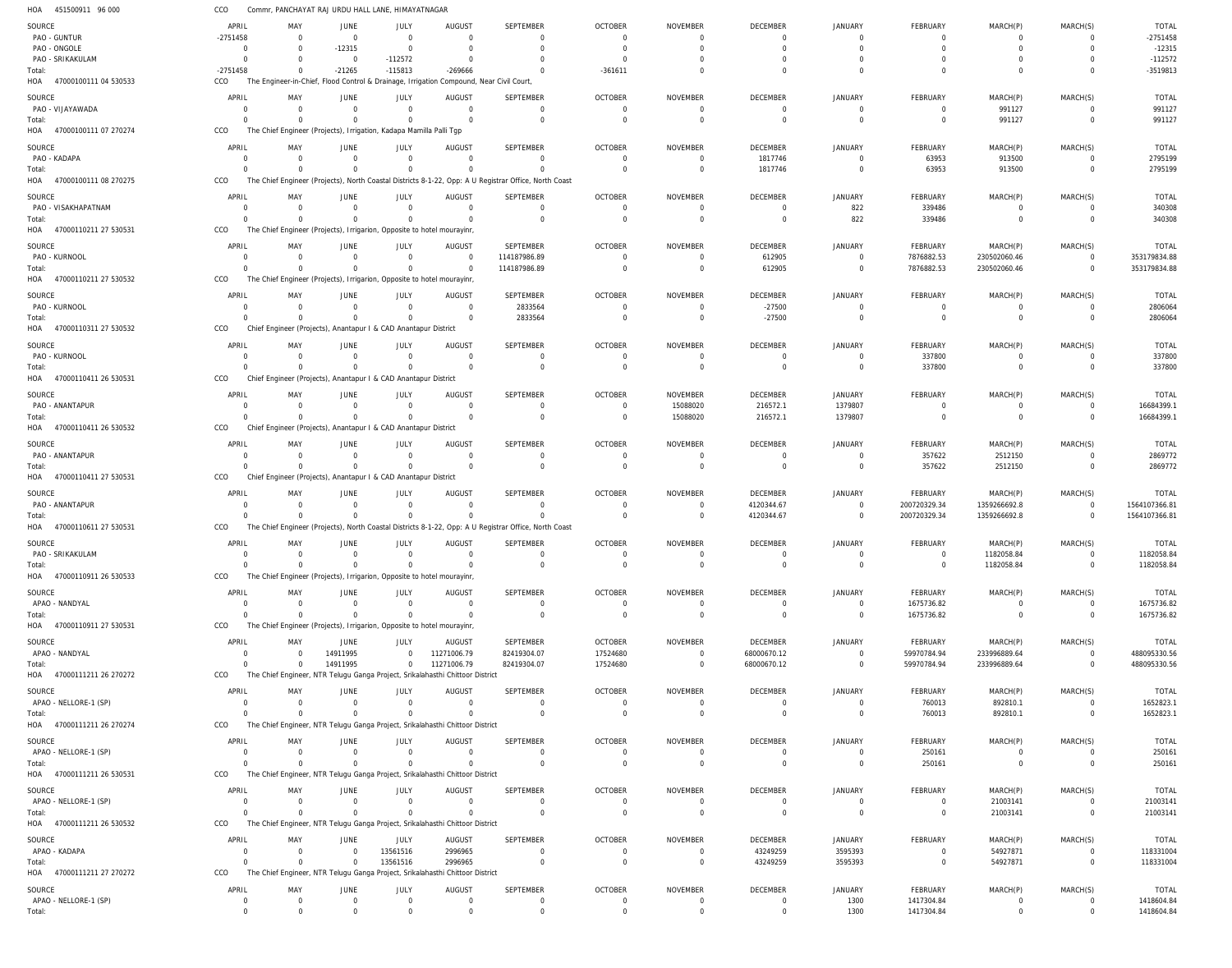47000111211 27 530531 HOA CCO The Chief Engineer, NTR Telugu Ganga Project, Srikalahasthi Chittoor District

| SOURCE                       | APRIL       | MAY         | <b>JUNE</b>                                                                       | JULY           | <b>AUGUST</b>                                                                           | SEPTEMBER                                                                               | <b>OCTOBER</b> | <b>NOVEMBER</b> | <b>DECEMBER</b> | <b>JANUARY</b> | FEBRUARY        | MARCH(P)       | MARCH(S)       | <b>TOTAL</b> |
|------------------------------|-------------|-------------|-----------------------------------------------------------------------------------|----------------|-----------------------------------------------------------------------------------------|-----------------------------------------------------------------------------------------|----------------|-----------------|-----------------|----------------|-----------------|----------------|----------------|--------------|
| APAO - NELLORE-1 (SP)        | $\Omega$    | $\Omega$    | $\Omega$                                                                          | $\Omega$       | $\Omega$                                                                                | $\Omega$                                                                                | $\Omega$       |                 | $\overline{0}$  | 259161         | 34008615        | 14368307       | $\Omega$       | 48636083     |
|                              |             |             |                                                                                   |                |                                                                                         |                                                                                         |                |                 |                 |                |                 |                |                |              |
| Total:                       | $\Omega$    | $\Omega$    | $\Omega$                                                                          | $\Omega$       | $\Omega$                                                                                | $\Omega$                                                                                | $\Omega$       | $\Omega$        | $\overline{0}$  | 259161         | 34008615        | 14368307       | $\overline{0}$ | 48636083     |
| HOA<br>47000111211 27 530532 | CCO         |             |                                                                                   |                | The Chief Engineer, NTR Telugu Ganga Project, Srikalahasthi Chittoor District           |                                                                                         |                |                 |                 |                |                 |                |                |              |
|                              |             |             |                                                                                   |                |                                                                                         |                                                                                         |                |                 |                 |                |                 |                |                |              |
| SOURCE                       | APRIL       | MAY         | JUNE                                                                              | JULY           | AUGUST                                                                                  | SEPTEMBER                                                                               | <b>OCTOBER</b> | <b>NOVEMBER</b> | <b>DECEMBER</b> | <b>JANUARY</b> | <b>FEBRUARY</b> | MARCH(P)       | MARCH(S)       | <b>TOTAL</b> |
| APAO - NELLORE-1 (SP)        | $\Omega$    | $\Omega$    | $\mathbf 0$                                                                       | $\overline{0}$ | $\Omega$                                                                                | 0                                                                                       | $\Omega$       |                 | 37148198        | $\overline{0}$ | 1150917         | 3611257        | $\Omega$       | 41910372     |
|                              |             |             |                                                                                   |                |                                                                                         |                                                                                         |                |                 |                 |                |                 |                |                |              |
| APAO - NELLORE-2 (TGP)       | $\Omega$    | $\Omega$    | 16181050                                                                          | $\Omega$       | $\Omega$                                                                                | $\Omega$                                                                                | $\Omega$       | $\Omega$        | $\overline{0}$  | $\Omega$       | 917650          | 8276252        | $\Omega$       | 25374952     |
| Total:                       | $\Omega$    | $\Omega$    | 16181050                                                                          | $\overline{0}$ |                                                                                         | $\Omega$                                                                                | $\Omega$       |                 | 37148198        | $\Omega$       | 2068567         | 11887509       | $\Omega$       | 67285324     |
| HOA<br>47000111411 27 530531 | CCO         |             |                                                                                   |                |                                                                                         | The Chief Engineer, Godavari Delta System, Near Sir Arthur Cotton Museum, Dowaleshwaram |                |                 |                 |                |                 |                |                |              |
|                              |             |             |                                                                                   |                |                                                                                         |                                                                                         |                |                 |                 |                |                 |                |                |              |
|                              | APRIL       | MAY         |                                                                                   |                |                                                                                         | SEPTEMBER                                                                               |                | <b>NOVEMBER</b> |                 | <b>JANUARY</b> |                 |                | MARCH(S)       | <b>TOTAL</b> |
| SOURCE                       |             |             | JUNE                                                                              | JULY           | <b>AUGUST</b>                                                                           |                                                                                         | <b>OCTOBER</b> |                 | DECEMBER        |                | FEBRUARY        | MARCH(P)       |                |              |
| APAO - DOWLESWARAM           | $\Omega$    | $\Omega$    | $\Omega$                                                                          | $\Omega$       | $\Omega$                                                                                | $\Omega$                                                                                | $\Omega$       | $\Omega$        | 10711192        | $\Omega$       | 36692792        | 69491009       | $\Omega$       | 116894993    |
| APAO - KAKINADA              |             |             | $\Omega$                                                                          | $\Omega$       | O                                                                                       | $\Omega$                                                                                | 12733380       | $\Omega$        | $\overline{0}$  |                | 16959341        | 38141449       | $\Omega$       | 67834170     |
|                              |             |             |                                                                                   |                |                                                                                         | $\Omega$                                                                                |                |                 |                 |                |                 |                |                |              |
| PAO - ELURU                  | $\Omega$    |             | $\Omega$                                                                          | $\Omega$       |                                                                                         |                                                                                         | $\Omega$       | 1912720         | 1593088         |                | $\overline{0}$  | 36260145       | $\Omega$       | 39765953     |
| Total:                       |             |             | $\Omega$                                                                          | $\Omega$       |                                                                                         | $\Omega$                                                                                | 12733380       | 1912720         | 12304280        | $\Omega$       | 53652133        | 143892603      | $\Omega$       | 224495116    |
| 47000111511 26 530531<br>HOA | CCO         |             |                                                                                   |                | The Chief Engineer, NTR Telugu Ganga Project, Srikalahasthi Chittoor District           |                                                                                         |                |                 |                 |                |                 |                |                |              |
|                              |             |             |                                                                                   |                |                                                                                         |                                                                                         |                |                 |                 |                |                 |                |                |              |
| SOURCE                       | APRIL       | MAY         | JUNE                                                                              | JULY           | <b>AUGUST</b>                                                                           | SEPTEMBER                                                                               | <b>OCTOBER</b> | <b>NOVEMBER</b> | DECEMBER        | JANUARY        | FEBRUARY        | MARCH(P)       | MARCH(S)       | <b>TOTAL</b> |
|                              |             |             |                                                                                   |                |                                                                                         |                                                                                         |                |                 |                 |                |                 |                |                |              |
| APAO - NELLORE-1 (SP)        | $\Omega$    | $\Omega$    | $\Omega$                                                                          | $\Omega$       | $\Omega$                                                                                | $\mathbf 0$                                                                             | $\Omega$       | $\Omega$        | $\overline{0}$  | $\mathbf 0$    | $\overline{0}$  | 2531366        | $\Omega$       | 2531366      |
| APAO - NELLORE-2 (TGP)       | $\Omega$    | $\Omega$    | $\Omega$                                                                          | $\Omega$       | $\Omega$                                                                                | $\Omega$                                                                                | $\Omega$       | $\Omega$        | $\overline{0}$  | $\Omega$       | $\mathbf 0$     | 701458156.97   | $\overline{0}$ | 701458156.97 |
| Total:                       | $\Omega$    | $\Omega$    | $\Omega$                                                                          | $\Omega$       |                                                                                         | $\Omega$                                                                                | $\Omega$       |                 | $\Omega$        | $\Omega$       | $\mathbf 0$     | 703989522.97   | $\mathbf 0$    | 703989522.97 |
|                              |             |             |                                                                                   |                |                                                                                         |                                                                                         |                |                 |                 |                |                 |                |                |              |
| 47000111511 27 530531<br>HOA | CCO         |             |                                                                                   |                | The Chief Engineer, NTR Telugu Ganga Project, Srikalahasthi Chittoor District           |                                                                                         |                |                 |                 |                |                 |                |                |              |
|                              | APRIL       |             |                                                                                   |                |                                                                                         |                                                                                         |                |                 |                 |                |                 |                | MARCH(S)       |              |
| SOURCE                       |             | MAY         | <b>JUNE</b>                                                                       | JULY           | <b>AUGUST</b>                                                                           | SEPTEMBER                                                                               | <b>OCTOBER</b> | <b>NOVEMBER</b> | <b>DECEMBER</b> | <b>JANUARY</b> | <b>FEBRUARY</b> | MARCH(P)       |                | <b>TOTAL</b> |
| APAO - NELLORE-1 (SP)        | $\Omega$    | $\Omega$    | $\Omega$                                                                          | $\Omega$       | $\Omega$                                                                                | $\Omega$                                                                                | $\Omega$       | 90911741.25     | $\Omega$        | $\Omega$       | $\mathbf 0$     | 132878524.25   | $\Omega$       | 223790265.5  |
| Total:                       | $\Omega$    | $\Omega$    | $\Omega$                                                                          | $\Omega$       | $\Omega$                                                                                | $\Omega$                                                                                | $\Omega$       | 90911741.25     | $\Omega$        | $\Omega$       | $\mathbf 0$     | 132878524.25   | $\mathbf 0$    | 223790265.5  |
|                              |             |             |                                                                                   |                |                                                                                         |                                                                                         |                |                 |                 |                |                 |                |                |              |
| HOA<br>47000111611 27 530531 | CCO         |             |                                                                                   |                | The Engineer-in-Chief, Flood Control & Drainage, Irrigation Compound, Near Civil Court, |                                                                                         |                |                 |                 |                |                 |                |                |              |
|                              |             |             |                                                                                   |                |                                                                                         |                                                                                         |                |                 |                 |                |                 |                |                |              |
| SOURCE                       | APRIL       | MAY         | JUNE                                                                              | JULY           | <b>AUGUST</b>                                                                           | SEPTEMBER                                                                               | <b>OCTOBER</b> | <b>NOVEMBER</b> | <b>DECEMBER</b> | <b>JANUARY</b> | <b>FEBRUARY</b> | MARCH(P)       | MARCH(S)       | <b>TOTAL</b> |
| APAO - KAKINADA              | $\mathbf 0$ | $\Omega$    | $\mathbf 0$                                                                       | $\mathbf 0$    | $\Omega$                                                                                | $\mathbf 0$                                                                             | $\Omega$       | $\Omega$        | 1444038         | $\mathbf 0$    | 0               | 0              | 0              | 1444038      |
|                              |             | $\Omega$    | $\Omega$                                                                          | $\mathbf 0$    | $\Omega$                                                                                | $\Omega$                                                                                | $\Omega$       | $\Omega$        | 1444038         | $\Omega$       | $\mathbf 0$     | $\mathbf 0$    | $\overline{0}$ | 1444038      |
| Total:                       |             |             |                                                                                   |                |                                                                                         |                                                                                         |                |                 |                 |                |                 |                |                |              |
| 47000111611 27 530532<br>HOA | CCO         |             |                                                                                   |                | The Engineer-in-Chief, Flood Control & Drainage, Irrigation Compound, Near Civil Court, |                                                                                         |                |                 |                 |                |                 |                |                |              |
|                              |             |             |                                                                                   |                |                                                                                         |                                                                                         |                |                 |                 |                |                 |                |                |              |
| SOURCE                       | APRIL       | MAY         | JUNE                                                                              | JULY           | <b>AUGUST</b>                                                                           | SEPTEMBER                                                                               | <b>OCTOBER</b> | <b>NOVEMBER</b> | DECEMBER        | <b>JANUARY</b> | FEBRUARY        | MARCH(P)       | MARCH(S)       | <b>TOTAL</b> |
| APAO - KAKINADA              | $\Omega$    | $\Omega$    | $\mathbf 0$                                                                       | $\Omega$       | $\Omega$                                                                                | $\Omega$                                                                                | $\Omega$       | $\Omega$        | - 0             | $\mathbf 0$    | 0               | 81076188       | $\Omega$       | 81076188     |
|                              |             |             |                                                                                   |                |                                                                                         |                                                                                         |                |                 |                 |                |                 |                |                |              |
| Total:                       | $\Omega$    | $\Omega$    | $\Omega$                                                                          | $\Omega$       | $\Omega$                                                                                | $\Omega$                                                                                | $\Omega$       | $\Omega$        | $\Omega$        | $\Omega$       | $\Omega$        | 81076188       | $\Omega$       | 81076188     |
| 47000112011 27 270274<br>HOA | CCO         |             |                                                                                   |                | The Chief Engineer (Projects), Polavaram Project Dhawaleswaram East Godavari Dist       |                                                                                         |                |                 |                 |                |                 |                |                |              |
|                              |             |             |                                                                                   |                |                                                                                         |                                                                                         |                |                 |                 |                |                 |                |                |              |
| SOURCE                       | APRIL       | MAY         | JUNE                                                                              | JULY           | <b>AUGUST</b>                                                                           | SEPTEMBER                                                                               | <b>OCTOBER</b> | <b>NOVEMBER</b> | DECEMBER        | <b>JANUARY</b> | FEBRUARY        | MARCH(P)       | MARCH(S)       | <b>TOTAL</b> |
|                              | $\Omega$    | $\Omega$    | $\mathbf 0$                                                                       | $\mathbf 0$    | $\Omega$                                                                                | $\circ$                                                                                 | $\Omega$       | $\overline{0}$  |                 | $\overline{0}$ |                 | 2432109058     | $\overline{0}$ | 3911533369   |
| PAO - ELURU                  |             |             |                                                                                   |                |                                                                                         |                                                                                         |                |                 | 1477421015      |                | 2003296         |                |                |              |
| Total:                       | $\Omega$    | $\Omega$    | $\Omega$                                                                          | $\Omega$       | $\Omega$                                                                                | $\Omega$                                                                                | $\Omega$       | $\Omega$        | 1477421015      | $\mathbf 0$    | 2003296         | 2432109058     | $\mathbf 0$    | 3911533369   |
| HOA<br>47000112011 27 530531 |             |             | The Chief Engineer (Projects), Polavaram Project Dhawaleswaram East Godavari Dist |                |                                                                                         |                                                                                         |                |                 |                 |                |                 |                |                |              |
|                              |             |             |                                                                                   |                |                                                                                         |                                                                                         |                |                 |                 |                |                 |                |                |              |
|                              | CCO         |             |                                                                                   |                |                                                                                         |                                                                                         |                |                 |                 |                |                 |                |                |              |
|                              |             |             |                                                                                   |                |                                                                                         |                                                                                         |                |                 |                 |                |                 |                |                |              |
| SOURCE                       | APRIL       | MAY         | JUNE                                                                              | JULY           | <b>AUGUST</b>                                                                           | SEPTEMBER                                                                               | <b>OCTOBER</b> | <b>NOVEMBER</b> | DECEMBER        | <b>JANUARY</b> | FEBRUARY        | MARCH(P)       | MARCH(S)       | <b>TOTAL</b> |
| PAO - ELURU                  | $\Omega$    | $\Omega$    | $\Omega$                                                                          | $\Omega$       | $\Omega$                                                                                | $\Omega$                                                                                | $\Omega$       |                 | $\Omega$        | $\Omega$       | $\Omega$        | 13501125       | $\Omega$       | 13501125     |
|                              | $\Omega$    | O           | $\Omega$                                                                          | $\Omega$       | $\Omega$                                                                                | $\Omega$                                                                                | $\Omega$       | $\Omega$        | $\overline{0}$  | $\Omega$       |                 | $\overline{0}$ | $\Omega$       |              |
| PAO - VIJAYAWADA             |             |             |                                                                                   |                |                                                                                         |                                                                                         |                |                 |                 |                | 145715468       |                |                | 145715468    |
| Total:                       | $\Omega$    | $\Omega$    | $\Omega$                                                                          | $\Omega$       |                                                                                         | $\Omega$                                                                                |                |                 | $\Omega$        | $\Omega$       | 145715468       | 13501125       | $\Omega$       | 159216593    |
| 47000112012 26 530531<br>HOA | CCO         |             |                                                                                   |                | The Chief Engineer (Projects), Polavaram Project Dhawaleswaram East Godavari Dist       |                                                                                         |                |                 |                 |                |                 |                |                |              |
|                              |             |             |                                                                                   |                |                                                                                         |                                                                                         |                |                 |                 |                |                 |                |                |              |
| SOURCE                       | APRIL       | MAY         | JUNE                                                                              | JULY           | AUGUST                                                                                  | SEPTEMBER                                                                               | <b>OCTOBER</b> | <b>NOVEMBER</b> | DECEMBER        | <b>JANUARY</b> | FEBRUARY        | MARCH(P)       | MARCH(S)       | <b>TOTAL</b> |
|                              |             |             |                                                                                   |                |                                                                                         |                                                                                         |                |                 |                 |                |                 |                |                |              |
| APAO - DOWLESWARAM           | $\Omega$    | $\Omega$    | 171891823                                                                         | $\Omega$       | $\Omega$                                                                                | 133004654                                                                               | $\Omega$       | $-120$          | $\overline{0}$  | $\Omega$       | 2830375767      | 1042627985     | $\overline{0}$ | 4177900109   |
| PAO - ELURU                  | 4147588     | $\Omega$    | 2537601961                                                                        | $\Omega$       | $\mathbf 0$                                                                             | 3397472022                                                                              |                | $\Omega$        | $\overline{0}$  | $\Omega$       | 988291624       | 3400251477     | $\Omega$       | 10327764672  |
| Total:                       | 4147588     | $\Omega$    | 2709493784                                                                        | $\Omega$       | $\Omega$                                                                                | 3530476676                                                                              |                | $-120$          | $\Omega$        |                | 3818667391      | 4442879462     | $\Omega$       | 14505664781  |
|                              |             |             |                                                                                   |                |                                                                                         |                                                                                         |                |                 |                 |                |                 |                |                |              |
| HOA 47000112012 26 530532    | CCO         |             |                                                                                   |                | The Chief Engineer (Projects), Polavaram Project Dhawaleswaram East Godavari Dist       |                                                                                         |                |                 |                 |                |                 |                |                |              |
|                              |             |             |                                                                                   |                |                                                                                         |                                                                                         |                |                 |                 |                |                 |                |                |              |
| SOURCE                       | APRIL       | MAY         | JUNE                                                                              | JULY           | AUGUST                                                                                  | SEPTEMBER                                                                               | <b>OCTOBER</b> | <b>NOVEMBER</b> | DECEMBER        | <b>JANUARY</b> | FEBRUARY        | MARCH(P)       | MARCH(S)       | <b>TOTAL</b> |
| APAO - DOWLESWARAM           | 75164148    | $\Omega$    | $\mathbf 0$                                                                       | 1917109        | 12951645                                                                                | $\Omega$                                                                                | $\Omega$       | $\Omega$        | $\mathbf 0$     | $\mathbf 0$    | 193337609       | 36951847       | $\Omega$       | 320322358    |
| PAO - ELURU                  | $\mathbf 0$ | $\Omega$    | $\Omega$                                                                          | $\overline{0}$ | $\Omega$                                                                                | $\Omega$                                                                                | $\Omega$       | $\Omega$        | $\mathbf 0$     | $\mathbf 0$    |                 |                | $\Omega$       |              |
|                              |             |             |                                                                                   |                |                                                                                         |                                                                                         |                |                 |                 |                | 14844937        | 672989         |                | 15517926     |
| Total:                       | 75164148    | $\Omega$    | $\mathbf 0$                                                                       | 1917109        | 12951645                                                                                | $\Omega$                                                                                | $\Omega$       | $\Omega$        | $\overline{0}$  | $\mathbf 0$    | 208182546       | 37624836       | $\mathbf 0$    | 335840284    |
| HOA 47000112012 27 530531    | CCO         |             |                                                                                   |                | The Chief Engineer (Projects), Polavaram Project Dhawaleswaram East Godavari Dist       |                                                                                         |                |                 |                 |                |                 |                |                |              |
|                              |             |             |                                                                                   |                |                                                                                         |                                                                                         |                |                 |                 |                |                 |                |                |              |
| SOURCE                       | APRIL       | MAY         | JUNE                                                                              | JULY           | AUGUST                                                                                  | SEPTEMBER                                                                               | <b>OCTOBER</b> | <b>NOVEMBER</b> | DECEMBER        | JANUARY        | FEBRUARY        | MARCH(P)       | MARCH(S)       | TOTAL        |
| APAO - DOWLESWARAM           | 0           | $\Omega$    | $\overline{0}$                                                                    | $\mathbf 0$    | $\Omega$                                                                                | $\circ$                                                                                 | $\Omega$       |                 | $\mathbf 0$     | $\Omega$       | $\overline{0}$  | 285090940      | 0              | 285090940    |
|                              |             |             |                                                                                   |                |                                                                                         |                                                                                         |                |                 |                 |                |                 |                |                |              |
| APAO - KAKINADA              |             | $\Omega$    | $\Omega$                                                                          | $\Omega$       | $\Omega$                                                                                | $\Omega$                                                                                | $\Omega$       |                 | $\mathbf 0$     | $\Omega$       | 41491998        | 608668885      | $\mathbf 0$    | 650160883    |
| PAO - ELURU                  | $\Omega$    | $\Omega$    | 138559980                                                                         | $\Omega$       |                                                                                         | $\Omega$                                                                                |                |                 | $\Omega$        | $\Omega$       | $\overline{0}$  | 111455295      | $\mathbf 0$    | 250015275    |
|                              |             | O           |                                                                                   | $\Omega$       |                                                                                         | $\Omega$                                                                                |                |                 | $\Omega$        | $\Omega$       |                 |                | $\Omega$       |              |
| PAO - VIJAYAWADA             |             |             | 54902840                                                                          |                |                                                                                         |                                                                                         |                |                 |                 |                | 1768903         | 126473671      |                | 183145414    |
| PAO - VISAKHAPATNAM          | $\Omega$    | $\Omega$    | $\Omega$                                                                          | $\Omega$       |                                                                                         | $\Omega$                                                                                |                |                 | $\Omega$        | $\Omega$       | 9458399         | 122288344      | $\mathbf 0$    | 131746743    |
| Total:                       |             | $\Omega$    | 193462820                                                                         | $\Omega$       |                                                                                         |                                                                                         |                |                 | $\Omega$        | $\mathbf 0$    | 52719300        | 1253977135     | $\Omega$       | 1500159255   |
|                              | CCO         |             |                                                                                   |                |                                                                                         |                                                                                         |                |                 |                 |                |                 |                |                |              |
| HOA 47000112012 27 530532    |             |             |                                                                                   |                | The Chief Engineer (Projects), Polavaram Project Dhawaleswaram East Godavari Dist       |                                                                                         |                |                 |                 |                |                 |                |                |              |
|                              |             |             |                                                                                   |                |                                                                                         |                                                                                         |                |                 |                 |                |                 |                |                |              |
| SOURCE                       | APRIL       | MAY         | JUNE                                                                              | JULY           | AUGUST                                                                                  | SEPTEMBER                                                                               | <b>OCTOBER</b> | <b>NOVEMBER</b> | DECEMBER        | <b>JANUARY</b> | FEBRUARY        | MARCH(P)       | MARCH(S)       | <b>TOTAL</b> |
| APAO - DOWLESWARAM           | $\Omega$    | $\Omega$    | $\Omega$                                                                          | $\Omega$       | $\Omega$                                                                                | $\Omega$                                                                                | $\Omega$       | $\Omega$        | $\overline{0}$  | $\mathbf 0$    | 4380388         | 151226         | $\Omega$       | 4531614      |
| PAO - ELURU                  | $\Omega$    | $\Omega$    | $\Omega$                                                                          | 38334303       | 2289309                                                                                 | $\Omega$                                                                                | $\Omega$       | $\Omega$        | $\mathbf 0$     | $\mathbf 0$    | 7322543         | 57309618       | $\Omega$       | 105255773    |
|                              |             |             |                                                                                   |                |                                                                                         |                                                                                         |                |                 |                 |                |                 |                |                |              |
| Total:                       | $\Omega$    | $\Omega$    | $\mathbf 0$                                                                       | 38334303       | 2289309                                                                                 | $\mathbf 0$                                                                             | $\Omega$       |                 | $\Omega$        | $\mathbf 0$    | 11702931        | 57460844       | $\mathbf 0$    | 109787387    |
| HOA 47000112012 27 530533    | CCO         |             |                                                                                   |                | The Chief Engineer (Projects), Polavaram Project Dhawaleswaram East Godavari Dist       |                                                                                         |                |                 |                 |                |                 |                |                |              |
|                              |             |             |                                                                                   |                |                                                                                         |                                                                                         |                |                 |                 |                |                 |                |                |              |
| SOURCE                       | APRIL       | MAY         | JUNE                                                                              | JULY           | AUGUST                                                                                  | SEPTEMBER                                                                               | <b>OCTOBER</b> | <b>NOVEMBER</b> | DECEMBER        | JANUARY        | FEBRUARY        | MARCH(P)       | MARCH(S)       | TOTAL        |
|                              | $\Omega$    | $\Omega$    |                                                                                   | $\Omega$       | $\Omega$                                                                                | $\mathbf 0$                                                                             | $\Omega$       |                 | 0               | $\overline{0}$ |                 |                | $\Omega$       |              |
| APAO - DOWLESWARAM           |             |             | 305184                                                                            |                |                                                                                         |                                                                                         |                |                 |                 |                | 353210          | 1795819        |                | 2454213      |
| PAO - VISAKHAPATNAM          | $\Omega$    | $\Omega$    | $\overline{0}$                                                                    | $\mathbf{0}$   | $\Omega$                                                                                | $\mathbf 0$                                                                             | $\mathbf 0$    | $\Omega$        | $\overline{0}$  | $\overline{0}$ | $\overline{0}$  | 5842527        | $\mathbf 0$    | 5842527      |
| Total:                       | $\Omega$    | $\Omega$    | 305184                                                                            | $\Omega$       |                                                                                         | $\mathbf 0$                                                                             | $\Omega$       | $\Omega$        | $\Omega$        | $\overline{0}$ | 353210          | 7638346        | $\mathbf 0$    | 8296740      |
|                              |             |             |                                                                                   |                |                                                                                         |                                                                                         |                |                 |                 |                |                 |                |                |              |
| HOA 47000112012 49 500502    | CCO         |             |                                                                                   |                | The Chief Engineer (Projects), Polavaram Project Dhawaleswaram East Godavari Dist       |                                                                                         |                |                 |                 |                |                 |                |                |              |
|                              |             |             |                                                                                   |                |                                                                                         |                                                                                         |                |                 |                 |                |                 |                |                |              |
| SOURCE                       | APRIL       | MAY         | JUNE                                                                              | JULY           | AUGUST                                                                                  | SEPTEMBER                                                                               | <b>OCTOBER</b> | <b>NOVEMBER</b> | DECEMBER        | JANUARY        | FEBRUARY        | MARCH(P)       | MARCH(S)       | TOTAL        |
| APAO - KAKINADA              | $\Omega$    | $\Omega$    | $\mathbf 0$                                                                       | 45398000       | 241206732                                                                               | $\mathbf 0$                                                                             | $\overline{0}$ | -1372000        | $\overline{0}$  | $\Omega$       | 471216000       | 973387000      | $\Omega$       | 1729835732   |
| PAO - ELURU                  | 0           | $\Omega$    | $\mathbf 0$                                                                       | 762034000      | 166296000                                                                               | $\Omega$                                                                                | $-711000$      | - 0             | $\mathbf 0$     | 721414000      | $\overline{0}$  | 881288000      | $\mathbf 0$    | 2530321000   |
| Total:                       | $\mathbf 0$ | $\mathbf 0$ | $\circ$                                                                           | 807432000      | 407502732                                                                               | $\mathbf 0$                                                                             | $-711000$      | $-1372000$      | $\mathbf 0$     | 721414000      | 471216000       | 1854675000     | $\circ$        | 4260156732   |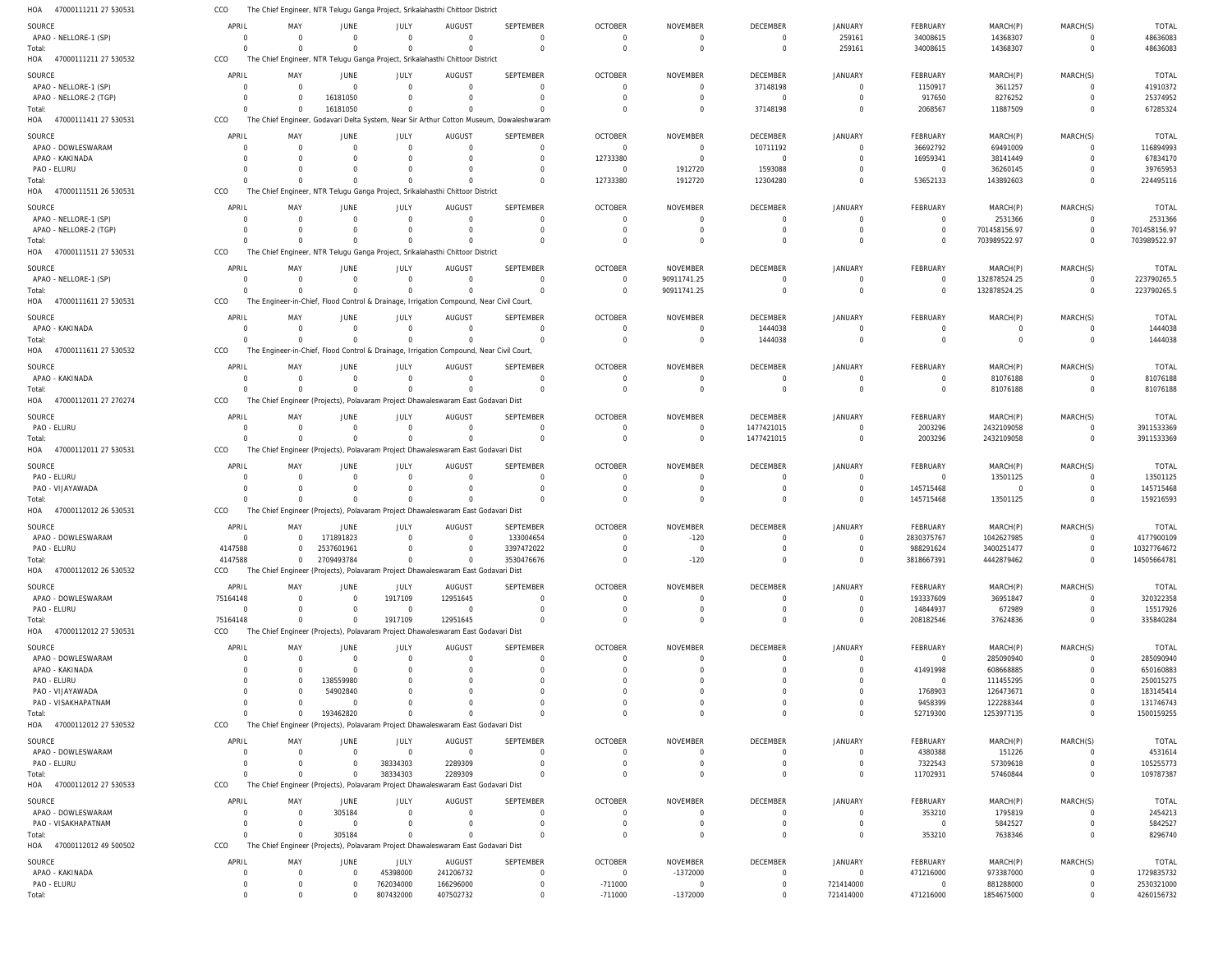|                                     | CCO                  |                                                                                   |                         |                        | The Chief Engineer (Projects), Polavaram Project Dhawaleswaram East Godavari Dist |                                 |                                  |                                |                             |                            |                                   |                         |                            |                           |
|-------------------------------------|----------------------|-----------------------------------------------------------------------------------|-------------------------|------------------------|-----------------------------------------------------------------------------------|---------------------------------|----------------------------------|--------------------------------|-----------------------------|----------------------------|-----------------------------------|-------------------------|----------------------------|---------------------------|
| SOURCE                              | APRIL                | MAY                                                                               | JUNE                    | JULY                   | AUGUST                                                                            | <b>SEPTEMBER</b>                | <b>OCTOBER</b>                   | <b>NOVEMBER</b>                | <b>DECEMBER</b>             | <b>JANUARY</b>             | <b>FEBRUARY</b>                   | MARCH(P)                | MARCH(S)                   | <b>TOTAL</b>              |
| APAO - DOWLESWARAM                  | 629605809            | 229311554                                                                         | 478631650               | 176460678              | 233322696.89                                                                      | 366543657                       | 75365211                         | 214130401                      | 190385690                   | $\Omega$                   | 103006694.47                      | 448542507.7             | $\mathbf 0$                | 3145306549.06             |
| APAO - KAKINADA                     | 42047061             | $\Omega$                                                                          | 52964268                | 17938353               | 63199942                                                                          | $\overline{0}$                  | $\overline{0}$                   | $\overline{0}$                 | 18917960                    | $\Omega$                   | 145544368                         | 63904368                | $\mathbf 0$                | 404516320                 |
| PAO - ELURU                         | 135285073            | $\Omega$                                                                          | 92958383                | 90665668               | 49555694                                                                          | $\Omega$                        | $\overline{0}$                   | $\overline{0}$                 | $\overline{0}$              | $\Omega$                   | 429483939                         | 115756155               | $\mathbf 0$                | 913704912                 |
| Total:                              | 806937943            | 229311554                                                                         | 624554301               | 285064699              | 346078332.89                                                                      | 366543657                       | 75365211                         | 214130401                      | 209303650                   | $\Omega$                   | 678035001.47                      | 628203030.7             | $\Omega$                   | 4463527781.06             |
| HOA 47000112012 49 530537           | CCO                  | The Chief Engineer (Projects), Polavaram Project Dhawaleswaram East Godavari Dist |                         |                        |                                                                                   |                                 |                                  |                                |                             |                            |                                   |                         |                            |                           |
| SOURCE                              | APRIL                | MAY                                                                               | JUNE                    | JULY                   | AUGUST                                                                            | <b>SEPTEMBER</b>                | <b>OCTOBER</b>                   | <b>NOVEMBER</b>                | DECEMBER                    | <b>JANUARY</b>             | FEBRUARY                          | MARCH(P)                | MARCH(S)                   | <b>TOTAL</b>              |
| APAO - DOWLESWARAM                  | 44396869             | $\Omega$                                                                          | $\Omega$                | 2392245                | 1312738                                                                           | $\mathbf 0$                     | $\overline{0}$                   | $\overline{0}$                 | $\Omega$                    | $\Omega$                   | 59268851                          | $\overline{0}$          | $\mathbf 0$                | 107370703                 |
| PAO - ELURU                         | 95684070             | $\Omega$                                                                          | $\Omega$                | $\Omega$               | $\Omega$                                                                          | $\mathbf 0$                     | $\mathbf 0$                      | $\overline{0}$                 | $\Omega$                    | $\Omega$                   | 111849279                         | $\mathbf 0$             | $\mathbf 0$                | 207533349                 |
| Total:                              | 140080939            | $\Omega$                                                                          | $\Omega$                | 2392245                | 1312738                                                                           | $\Omega$                        | $\Omega$                         | $\Omega$                       | $\Omega$                    | $\Omega$                   | 171118130                         | $\mathbf 0$             | $\mathbf 0$                | 314904052                 |
| HOA 47000112111 26 270272           | CCO                  | The Chief Engineer (Projects), Irrigarion, Opposite to hotel mourayinr            |                         |                        |                                                                                   |                                 |                                  |                                |                             |                            |                                   |                         |                            |                           |
| SOURCE                              | APRIL                | MAY                                                                               | <b>JUNE</b>             | JULY                   | <b>AUGUST</b>                                                                     | <b>SEPTEMBER</b>                | <b>OCTOBER</b>                   | <b>NOVEMBER</b>                | <b>DECEMBER</b>             | <b>JANUARY</b>             | <b>FEBRUARY</b>                   | MARCH(P)                | MARCH(S)                   | <b>TOTAL</b>              |
| APAO - NANDYAL                      | $\overline{0}$       | $^{\circ}$                                                                        | $\Omega$                | $\overline{0}$         | $\Omega$                                                                          | $\mathbf 0$                     | $\overline{0}$                   | 0                              | $\Omega$                    | $\Omega$                   | 683928                            | 724674.6                | $^{\circ}$                 | 1408602.6                 |
| Total:                              | $\Omega$             | $\Omega$                                                                          | $\Omega$                | $\Omega$               | $\Omega$                                                                          | $\Omega$                        | $\Omega$                         | $\Omega$                       | $\Omega$                    | $\Omega$                   | 683928                            | 724674.6                | $\mathbf{0}$               | 1408602.6                 |
| HOA 47000112111 26 270274           | CCO                  | The Chief Engineer (Projects), Irrigarion, Opposite to hotel mourayinr            |                         |                        |                                                                                   |                                 |                                  |                                |                             |                            |                                   |                         |                            |                           |
|                                     |                      |                                                                                   |                         |                        |                                                                                   |                                 |                                  |                                |                             |                            |                                   |                         |                            |                           |
| SOURCE                              | APRIL                | MAY                                                                               | JUNE                    | JULY                   | <b>AUGUST</b>                                                                     | <b>SEPTEMBER</b>                | <b>OCTOBER</b>                   | <b>NOVEMBER</b>                | DECEMBER                    | <b>JANUARY</b>             | FEBRUARY                          | MARCH(P)                | MARCH(S)                   | <b>TOTAL</b>              |
| APAO - NANDYAL                      | $\Omega$             | $\Omega$                                                                          | $\Omega$                | $\mathbf 0$            | $\Omega$                                                                          | $\mathbf 0$                     | $\mathbf 0$                      | $\mathbf 0$                    | 744347                      | $\Omega$                   | $\overline{0}$                    | $\overline{0}$          | $\mathbf 0$                | 744347                    |
| Total:                              | $\Omega$             | $\Omega$                                                                          | $\Omega$                | $\Omega$               | $\Gamma$                                                                          | $\Omega$                        | $\Omega$                         | $\mathbf 0$                    | 744347                      | $\Omega$                   | $\mathbf 0$                       | $\mathbf 0$             | $\mathbf 0$                | 744347                    |
| HOA 47000112111 26 530531           | CCO                  | The Chief Engineer (Projects), Irrigarion, Opposite to hotel mourayinr            |                         |                        |                                                                                   |                                 |                                  |                                |                             |                            |                                   |                         |                            |                           |
| SOURCE                              | APRIL                | MAY                                                                               | JUNE                    | JULY                   | <b>AUGUST</b>                                                                     | <b>SEPTEMBER</b>                | <b>OCTOBER</b>                   | <b>NOVEMBER</b>                | <b>DECEMBER</b>             | <b>JANUARY</b>             | <b>FEBRUARY</b>                   | MARCH(P)                | MARCH(S)                   | <b>TOTAL</b>              |
| APAO - NANDYAL                      | $\overline{0}$       | $\Omega$                                                                          | $\Omega$                | $\Omega$               | $\Omega$                                                                          | $\mathbf 0$                     | $\overline{0}$                   | $\overline{0}$                 | $\Omega$                    | $\Omega$                   | $\overline{\mathbf{0}}$           | 71594470.38             | $\mathbf{0}$               | 71594470.38               |
| Total:                              | $\Omega$             | $\Omega$                                                                          | $\Omega$                | $\Omega$               | $\Omega$                                                                          | $\mathbf 0$                     | $\overline{0}$                   | $\overline{0}$                 | $\Omega$                    | $\Omega$                   | $\mathbf 0$                       | 71594470.38             | $\mathbf{0}$               | 71594470.38               |
| HOA 47000112111 26 530532           | CCO                  | The Chief Engineer (Projects), Irrigarion, Opposite to hotel mourayinr            |                         |                        |                                                                                   |                                 |                                  |                                |                             |                            |                                   |                         |                            |                           |
| SOURCE                              | APRIL                | MAY                                                                               | <b>JUNE</b>             | JULY                   | <b>AUGUST</b>                                                                     | <b>SEPTEMBER</b>                | <b>OCTOBER</b>                   | <b>NOVEMBER</b>                | <b>DECEMBER</b>             | <b>JANUARY</b>             | <b>FEBRUARY</b>                   | MARCH(P)                | MARCH(S)                   | <b>TOTAL</b>              |
| APAO - NANDYAL                      | $\overline{0}$       | 0                                                                                 | $\Omega$                | 698141                 | $\Omega$                                                                          | $\mathbf 0$                     | $\overline{0}$                   | 0                              | $\Omega$                    | $\Omega$                   | 54000                             | $\overline{0}$          | 0                          | 752141                    |
| Total:                              | $\Omega$             | $\Omega$                                                                          | $\Omega$                | 698141                 | $\Omega$                                                                          | $\mathbf 0$                     | $\overline{0}$                   | $\overline{0}$                 | $\Omega$                    | $\Omega$                   | 54000                             | $\overline{0}$          | $\mathbf 0$                | 752141                    |
| HOA 47000112111 27 270272           | CCO                  | The Chief Engineer (Projects), Irrigarion, Opposite to hotel mourayinr            |                         |                        |                                                                                   |                                 |                                  |                                |                             |                            |                                   |                         |                            |                           |
| SOURCE                              | APRIL                | MAY                                                                               | JUNE                    | JULY                   | <b>AUGUST</b>                                                                     | <b>SEPTEMBER</b>                | <b>OCTOBER</b>                   | <b>NOVEMBER</b>                | <b>DECEMBER</b>             | <b>JANUARY</b>             | <b>FEBRUARY</b>                   | MARCH(P)                | MARCH(S)                   | <b>TOTAL</b>              |
| APAO - NANDYAL                      | $\Omega$             | $\Omega$                                                                          | $\Omega$                | $\overline{0}$         | $\Omega$                                                                          | $\mathbf 0$                     | $\overline{0}$                   | $\mathbf 0$                    | $\Omega$                    | $\Omega$                   | 19500                             | $\overline{0}$          | $^{\circ}$                 | 19500                     |
| Total:                              | $\Omega$             | $\Omega$                                                                          | $\Omega$                | $\Omega$               | $\Omega$                                                                          | $\Omega$                        | $\Omega$                         | $\overline{0}$                 | $\Omega$                    | $\Omega$                   | 19500                             | $\mathbf 0$             | $\mathbf 0$                | 19500                     |
| HOA 47000112111 27 530531           | CCO                  | The Chief Engineer (Projects), Irrigarion, Opposite to hotel mourayinr            |                         |                        |                                                                                   |                                 |                                  |                                |                             |                            |                                   |                         |                            |                           |
|                                     |                      |                                                                                   |                         |                        |                                                                                   |                                 |                                  |                                |                             |                            |                                   |                         |                            |                           |
| SOURCE                              | APRIL                | MAY                                                                               | <b>JUNE</b>             | JULY                   | <b>AUGUST</b>                                                                     | <b>SEPTEMBER</b>                | <b>OCTOBER</b>                   | <b>NOVEMBER</b>                | DECEMBER                    | <b>JANUARY</b>             | FEBRUARY                          | MARCH(P)                | MARCH(S)                   | <b>TOTAL</b>              |
| APAO - NANDYAL                      | $\Omega$             | $\Omega$                                                                          | $\Omega$                | $\Omega$               | $\Omega$                                                                          | $\mathbf 0$                     | $\overline{0}$                   | $\overline{0}$                 | 147096.7                    | $\Omega$                   | $\overline{0}$                    | $\overline{0}$          | $\overline{0}$             | 147096.7                  |
| Total:                              | $\Omega$             | $\Omega$                                                                          | $\Omega$                | $\Omega$               | $\Omega$                                                                          | $\mathbf 0$                     | $\overline{0}$                   | $\mathbf 0$                    | 147096.7                    | $\Omega$                   | $\mathbf 0$                       | $\mathbf 0$             | $\mathbf 0$                | 147096.7                  |
| HOA 47000112311 26 270272           | CCO                  | The Chief Engineer, NTR Telugu Ganga Project, Srikalahasthi Chittoor District     |                         |                        |                                                                                   |                                 |                                  |                                |                             |                            |                                   |                         |                            |                           |
| SOURCE                              | APRIL                | MAY                                                                               | JUNE                    | JULY                   | <b>AUGUST</b>                                                                     | <b>SEPTEMBER</b>                | <b>OCTOBER</b>                   | <b>NOVEMBER</b>                | <b>DECEMBER</b>             | <b>JANUARY</b>             | <b>FEBRUARY</b>                   | MARCH(P)                | MARCH(S)                   | <b>TOTAL</b>              |
| APAO - NANDYAL                      | $\Omega$             | $\Omega$                                                                          | $\Omega$                | $\overline{0}$         | $\Omega$                                                                          | $\mathbf 0$                     | 0                                | 0                              | $\Omega$                    | $\Omega$                   | 1471853.6                         | 757082                  | $^{\circ}$                 | 2228935.6                 |
| APAO - NELLORE-2 (TGP)              | $\Omega$             | $\Omega$                                                                          | 388861                  | $\Omega$               | $\Omega$                                                                          | $\Omega$                        | $\overline{0}$                   | $\Omega$                       | $\Omega$                    | 293                        | 747903                            | 1490612                 | $\mathbf 0$                | 2627669                   |
| PAO - KADAPA                        | $\Omega$             | $\Omega$                                                                          | $\Omega$                | $\Omega$               | $\Omega$                                                                          | $\Omega$                        | $\Omega$                         | $\Omega$                       | $\Omega$                    | $\Omega$                   | 1557991.76                        | 663173                  | $\mathbf 0$                | 2221164.76                |
| Total:                              | $\Omega$             | $\Omega$                                                                          | 388861                  | $\Omega$               | $\Omega$                                                                          | $\Omega$                        | $\Omega$                         | $\Omega$                       | $\Omega$                    | 293                        | 3777748.36                        | 2910867                 | $\mathbf 0$                | 7077769.36                |
| HOA 47000112311 26 270274           | CCO                  | The Chief Engineer, NTR Telugu Ganga Project, Srikalahasthi Chittoor District     |                         |                        |                                                                                   |                                 |                                  |                                |                             |                            |                                   |                         |                            |                           |
| SOURCE                              | APRIL                | MAY                                                                               | JUNE                    | <b>JULY</b>            | <b>AUGUST</b>                                                                     | <b>SEPTEMBER</b>                | <b>OCTOBER</b>                   | <b>NOVEMBER</b>                | <b>DECEMBER</b>             | <b>JANUARY</b>             | <b>FEBRUARY</b>                   | MARCH(P)                | MARCH(S)                   | <b>TOTAL</b>              |
| APAO - NANDYAL                      | 0                    | $\Omega$                                                                          | $\Omega$                | $\Omega$               | $\Omega$                                                                          | 0                               | 0                                | $\Omega$                       | 200000                      | $\Omega$                   | 0                                 | 681000                  | $\Omega$                   | 881000                    |
| APAO - NELLORE-2 (TGP)              | $\overline{0}$       | $\Omega$                                                                          | $\Omega$                | $\Omega$               | $\Omega$                                                                          | $\Omega$                        | $\Omega$                         | $\Omega$                       | 97896                       | $\Omega$                   | 798285                            | $\overline{0}$          | $\Omega$                   | 896181                    |
| Total:                              | 0                    | $\Omega$                                                                          | $\Omega$                | $\mathbf{0}$           |                                                                                   | 0                               | $\overline{0}$                   | $\mathbf{0}$                   | 297896                      | $\mathbf{0}$               | 798285                            | 681000                  | $\mathbf 0$                | 1777181                   |
| HOA 47000112311 26 530531           | CCO                  | The Chief Engineer, NTR Telugu Ganga Project, Srikalahasthi Chittoor District     |                         |                        |                                                                                   |                                 |                                  |                                |                             |                            |                                   |                         |                            |                           |
| SOURCE                              | APRIL                |                                                                                   |                         |                        |                                                                                   |                                 |                                  |                                |                             |                            |                                   |                         |                            |                           |
| APAO - NANDYAL                      |                      |                                                                                   |                         |                        |                                                                                   |                                 |                                  |                                |                             |                            |                                   |                         |                            |                           |
| APAO - NELLORE-2 (TGP)              | $\Omega$             | MAY<br>$\Omega$                                                                   | <b>JUNE</b><br>$\Omega$ | JULY<br>$\mathbf 0$    | <b>AUGUST</b><br>$\Omega$                                                         | <b>SEPTEMBER</b><br>$\mathbf 0$ | <b>OCTOBER</b><br>$\overline{0}$ | <b>NOVEMBER</b><br>$\mathbf 0$ | <b>DECEMBER</b><br>$\Omega$ | <b>JANUARY</b><br>$\Omega$ | <b>FEBRUARY</b><br>$\overline{0}$ | MARCH(P)                | MARCH(S)<br>$^{\circ}$     | <b>TOTAL</b><br>909629.48 |
|                                     | $\Omega$             | $\Omega$                                                                          |                         | $\Omega$               | $\Omega$                                                                          | $\mathbf 0$                     | $\overline{0}$                   | $\overline{0}$                 | $\Omega$                    | $\Omega$                   | 0                                 | 909629.48<br>4869194    | $\mathbf 0$                | 4869194                   |
| Total:                              | $\Omega$             | $\Omega$                                                                          | $\Omega$                | $\Omega$               | $\Omega$                                                                          | $\Omega$                        | $\Omega$                         | $\Omega$                       | $\Omega$                    | $\Omega$                   | $\Omega$                          | 5778823.48              | $\mathbf 0$                | 5778823.48                |
| HOA 47000112311 26 530532           | CCO                  | The Chief Engineer, NTR Telugu Ganga Project, Srikalahasthi Chittoor District     |                         |                        |                                                                                   |                                 |                                  |                                |                             |                            |                                   |                         |                            |                           |
|                                     |                      |                                                                                   |                         |                        |                                                                                   |                                 |                                  |                                |                             |                            |                                   |                         |                            |                           |
| SOURCE                              | APRIL                | MAY                                                                               | <b>JUNE</b>             | JULY                   | <b>AUGUST</b>                                                                     | SEPTEMBER                       | <b>OCTOBER</b>                   | <b>NOVEMBER</b>                | DECEMBER                    | JANUARY                    | FEBRUARY                          | MARCH(P)                | MARCH(S)                   | <b>TOTAL</b>              |
| APAO - NANDYAL                      | $\Omega$<br>$\Omega$ | $\Omega$<br>$\Omega$                                                              | $\Omega$                | $\Omega$               | $\overline{0}$                                                                    | 97696108                        | $\mathbf 0$                      | $\mathbf 0$                    | $\mathbf 0$                 | $\Omega$<br>$\Omega$       | 58813                             | $\overline{0}$          | $\mathbf 0$                | 97754921                  |
| APAO - NELLORE-2 (TGP)              | $\Omega$             | $\Omega$                                                                          | $\Omega$                | 167111174<br>167111174 | 31993770<br>31993770                                                              | 38370505                        | 50529714                         | 659577733<br>659577733         | 52051898                    | $\Omega$                   | 262509658                         | $\mathbf 0$<br>$\Omega$ | $\mathbf 0$<br>$\mathbf 0$ | 1262144452                |
| Total:<br>HOA 47000112311 26 530533 | CCO                  | The Chief Engineer, NTR Telugu Ganga Project, Srikalahasthi Chittoor District     |                         |                        |                                                                                   | 136066613                       | 50529714                         |                                | 52051898                    |                            | 262568471                         |                         |                            | 1359899373                |
|                                     |                      |                                                                                   |                         |                        |                                                                                   |                                 |                                  |                                |                             |                            |                                   |                         |                            |                           |
| SOURCE                              | APRIL                | MAY                                                                               | <b>JUNE</b>             | JULY                   | <b>AUGUST</b>                                                                     | <b>SEPTEMBER</b>                | <b>OCTOBER</b>                   | <b>NOVEMBER</b>                | <b>DECEMBER</b>             | JANUARY                    | FEBRUARY                          | MARCH(P)                | MARCH(S)                   | <b>TOTAL</b>              |
| APAO - NELLORE-2 (TGP)              | $\Omega$             | $\Omega$                                                                          | $\Omega$                | $\Omega$               | $\Omega$                                                                          | 0                               | 0                                | 0                              | $\Omega$                    | 4298                       | 6241774.2                         | 11183071.04             | $^{\circ}$                 | 17429143.24               |
| PAO - TIRUPATI                      | $\Omega$             | $\Omega$                                                                          | $\Omega$                | $\Omega$               | $\Omega$                                                                          | $\Omega$                        | $\overline{0}$                   | $\overline{0}$                 | $\Omega$                    | $\Omega$                   | 1054994.1                         | 889328                  | $\mathbf{0}$               | 1944322.1                 |
| Total:                              | $\Omega$             | $\Omega$                                                                          | $\Omega$                | $\Omega$               | $\Omega$                                                                          | $\Omega$                        | $\Omega$                         | $\Omega$                       | $\Omega$                    | 4298                       | 7296768.3                         | 12072399.04             | $\mathbf 0$                | 19373465.34               |
| HOA 47000112311 27 270272           | CCO                  | The Chief Engineer, NTR Telugu Ganga Project, Srikalahasthi Chittoor District     |                         |                        |                                                                                   |                                 |                                  |                                |                             |                            |                                   |                         |                            |                           |
| SOURCE                              | APRIL                | MAY                                                                               | <b>JUNE</b>             | JULY                   | <b>AUGUST</b>                                                                     | SEPTEMBER                       | <b>OCTOBER</b>                   | <b>NOVEMBER</b>                | DECEMBER                    | <b>JANUARY</b>             | FEBRUARY                          | MARCH(P)                | MARCH(S)                   | TOTAL                     |
| APAO - NANDYAL                      | $\Omega$             | $\Omega$                                                                          |                         | $\Omega$               | - 0                                                                               | 0                               | 0                                | 0                              | $\Omega$                    | $\mathbf 0$                | 1770214.64                        | 0                       | 0                          | 1770214.64                |
| APAO - NELLORE-2 (TGP)              | $\Omega$             | $\Omega$                                                                          |                         | $\Omega$               | $\Omega$                                                                          | $\Omega$                        | $\overline{0}$                   | $\overline{0}$                 | $\Omega$                    | 3737                       | 1299776.1                         | 0                       | $\mathbf 0$                | 1303513.1                 |
| Total:                              | $\Omega$             | $\Omega$                                                                          | $\Omega$                | $\Omega$               |                                                                                   | $\Omega$                        | $\Omega$                         | $\Omega$                       | $\Omega$                    | 3737                       | 3069990.74                        | $\mathbf 0$             | $\Omega$                   | 3073727.74                |
| HOA 47000112311 27 270274           | CCO                  | The Chief Engineer, NTR Telugu Ganga Project, Srikalahasthi Chittoor District     |                         |                        |                                                                                   |                                 |                                  |                                |                             |                            |                                   |                         |                            |                           |
| SOURCE                              | APRIL                | MAY                                                                               | JUNE                    | JULY                   | <b>AUGUST</b>                                                                     | SEPTEMBER                       | <b>OCTOBER</b>                   | <b>NOVEMBER</b>                | DECEMBER                    | JANUARY                    | FEBRUARY                          | MARCH(P)                | MARCH(S)                   | <b>TOTAL</b>              |
| APAO - NELLORE-2 (TGP)              | $\Omega$             | $\Omega$                                                                          | $\Omega$                | $\overline{0}$         | $\Omega$                                                                          | $\mathbf 0$                     | $\overline{0}$                   | $\overline{0}$                 | 27112                       | $\mathbf{0}$               | 0                                 | $\overline{0}$          | $\mathbf 0$                | 27112                     |
| Total:                              | $\Omega$             | $\Omega$                                                                          | $\Omega$                | $\Omega$               | $\Omega$                                                                          | $\Omega$                        | $\overline{0}$                   | $\mathbf 0$                    | 27112                       | $\mathbf 0$                | $\overline{0}$                    | $\overline{0}$          | $\mathbf 0$                | 27112                     |
| HOA 47000112311 27 530531           | CCO                  | The Chief Engineer, NTR Telugu Ganga Project, Srikalahasthi Chittoor District     |                         |                        |                                                                                   |                                 |                                  |                                |                             |                            |                                   |                         |                            |                           |
| SOURCE                              | APRIL                | MAY                                                                               | <b>JUNE</b>             | JULY                   | <b>AUGUST</b>                                                                     | <b>SEPTEMBER</b>                | <b>OCTOBER</b>                   | <b>NOVEMBER</b>                | DECEMBER                    | <b>JANUARY</b>             | <b>FEBRUARY</b>                   | MARCH(P)                | MARCH(S)                   | <b>TOTAL</b>              |
| APAO - NANDYAL                      | $\Omega$             | $^{\circ}$                                                                        | 77145                   | $\mathbf 0$            | $\Omega$                                                                          | 0                               | $\overline{0}$                   | $\Omega$                       | 406246                      | $\Omega$                   | 263368                            | 48305607.88             | $\mathbf 0$                | 49052366.88               |
| APAO - NELLORE-2 (TGP)              | $\Omega$             | 0                                                                                 | 5237640                 | $\Omega$               | - 0                                                                               | $\mathbf 0$                     | $\overline{0}$                   | $\overline{0}$                 | 1374217                     | 42                         | 112800                            | 1375227040.92           | $\mathbf 0$                | 1381951739.92             |
| PAO - KADAPA                        | $\Omega$             | $\Omega$                                                                          | $\Omega$                | $\Omega$               | $\Omega$                                                                          | 159432                          | 39171387.1                       | $\Omega$                       | 179634                      | $\Omega$                   | $\overline{0}$                    | 43119902.84             | $\mathbf 0$                | 82630355.94               |
| PAO - TIRUPATI                      | $\Omega$             | $\Omega$                                                                          | 300800<br>5615585       | 0                      |                                                                                   | $\mathbf 0$<br>159432           | 0<br>39171387.1                  | 0                              | 1953084                     | $\Omega$<br>42             | $\overline{0}$                    | 8327014                 | $\mathbf 0$                | 10580898                  |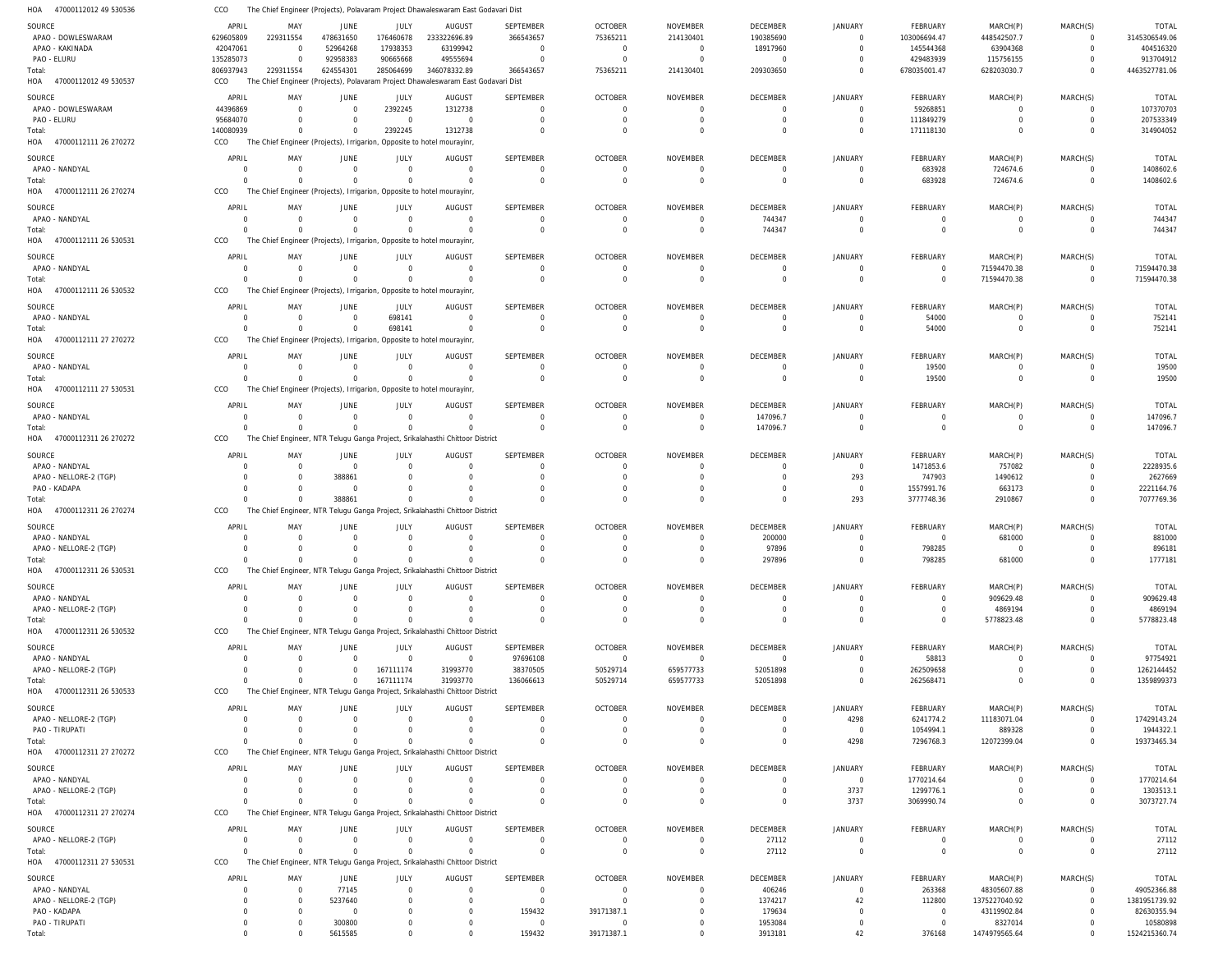47000112311 27 530532 HOA CCO The Chief Engineer, NTR Telugu Ganga Project, Srikalahasthi Chittoor District

| SOURCE                          | APRIL                      | MAY                     | <b>JUNE</b>                                                                          | JULY                     | <b>AUGUST</b>              | SEPTEMBER                                                                                             | <b>OCTOBER</b> | <b>NOVEMBER</b>             | <b>DECEMBER</b>                  | <b>JANUARY</b>                | FEBRUARY       | MARCH(P)               | MARCH(S)       | <b>TOTAL</b>   |
|---------------------------------|----------------------------|-------------------------|--------------------------------------------------------------------------------------|--------------------------|----------------------------|-------------------------------------------------------------------------------------------------------|----------------|-----------------------------|----------------------------------|-------------------------------|----------------|------------------------|----------------|----------------|
| APAO - NANDYAL                  | $\overline{0}$             | $\mathbf 0$             | $\mathbf{0}$                                                                         | $\overline{0}$           | $\mathbf 0$                | $\mathbf{0}$                                                                                          | $\overline{0}$ | - 0                         | $\overline{0}$                   | $\overline{0}$                | 1182230        | $\overline{0}$         | 0              | 1182230        |
| APAO - NELLORE-2 (TGP)          | $\Omega$                   | $\mathbf 0$             | $\mathbf{0}$                                                                         | 8549086                  | $\mathbf 0$                | $\overline{0}$                                                                                        | $\Omega$       | $\Omega$                    | $\overline{0}$                   | $\Omega$                      | 805000         | 73316096               | $\mathbf 0$    | 82670182       |
| PAO - KADAPA                    | $\Omega$                   | $\Omega$                | 4818977                                                                              | $\mathbf{0}$             | $\mathbf 0$                | $-434240$                                                                                             | 25323718       |                             | 11080232                         | 1497808                       | $\overline{0}$ | 2367372                | $\Omega$       | 44653867       |
| Total:                          | $\Omega$                   | $\Omega$                | 4818977                                                                              | 8549086                  | $\Omega$                   | $-434240$                                                                                             | 25323718       |                             | 11080232                         | 1497808                       | 1987230        | 75683468               | $\mathbf 0$    | 128506279      |
| 47000112311 49 500502<br>HOA    | CCO                        |                         | The Chief Engineer, NTR Telugu Ganga Project, Srikalahasthi Chittoor District        |                          |                            |                                                                                                       |                |                             |                                  |                               |                |                        |                |                |
| SOURCE                          | APRIL                      | MAY                     | <b>JUNE</b>                                                                          | JULY                     | <b>AUGUST</b>              | SEPTEMBER                                                                                             | <b>OCTOBER</b> | <b>NOVEMBER</b>             | DECEMBER                         | <b>JANUARY</b>                | FEBRUARY       | MARCH(P)               | MARCH(S)       | <b>TOTAL</b>   |
| APAO - NELLORE-2 (TGP)          | $\overline{0}$             | $\Omega$                | $\mathbf{0}$                                                                         | $\mathbf{0}$             | $\mathbf 0$                | $\mathbf 0$                                                                                           | $\overline{0}$ | $\Omega$                    | 338244000                        | $\Omega$                      | 0              | 18252000               | $\overline{0}$ | 356496000      |
| Total:                          | $\Omega$                   | $\Omega$                | $\Omega$                                                                             | $\Omega$                 | $\Omega$                   | $\Omega$                                                                                              | $\overline{0}$ | $\Omega$                    | 338244000                        | $\Omega$                      | $\mathbf 0$    | 18252000               | $\mathbf{0}$   | 356496000      |
| 47000112411 27 530532<br>HOA    | CCO                        |                         | The Chief Engineer, NTR Telugu Ganga Project, Srikalahasthi Chittoor District        |                          |                            |                                                                                                       |                |                             |                                  |                               |                |                        |                |                |
|                                 |                            |                         |                                                                                      |                          |                            |                                                                                                       |                |                             |                                  |                               |                |                        |                |                |
| SOURCE                          | APRIL                      | MAY                     | <b>JUNE</b>                                                                          | JULY                     | <b>AUGUST</b>              | SEPTEMBER                                                                                             | <b>OCTOBER</b> | <b>NOVEMBER</b>             | DECEMBER                         | <b>JANUARY</b>                | FEBRUARY       | MARCH(P)               | MARCH(S)       | <b>TOTAL</b>   |
| APAO - NANDYAL                  | $\overline{0}$             | $\mathbf 0$             | $\mathbf 0$                                                                          | $\overline{0}$           | $\mathbf 0$                | $\mathbf 0$                                                                                           | $\overline{0}$ | $\Omega$                    | $\overline{0}$                   | $\overline{0}$                | 1309453        | 599910                 | $\overline{0}$ | 1909363        |
| Total:                          | $\Omega$                   | $\Omega$                | $\mathbf 0$                                                                          | $\mathbf 0$              | $\mathbf 0$                | $\Omega$                                                                                              | $\overline{0}$ | $\Omega$                    | $\overline{0}$                   | $\overline{0}$                | 1309453        | 599910                 | $\mathbf{0}$   | 1909363        |
| 47000112811 26 530531<br>HOA    | CCO                        |                         | The Chief Engineer, Krishna Delta System PWD Grounds, Near Civil Courts, Governerpet |                          |                            |                                                                                                       |                |                             |                                  |                               |                |                        |                |                |
| SOURCE                          | APRII                      | MAY                     | <b>JUNE</b>                                                                          | JULY                     | <b>AUGUST</b>              | SEPTEMBER                                                                                             | <b>OCTOBER</b> | <b>NOVEMBER</b>             | DECEMBER                         | <b>JANUARY</b>                | FEBRUARY       | MARCH(P)               | MARCH(S)       | <b>TOTAL</b>   |
| PAO - VIJAYAWADA                | $\Omega$                   | $\mathbf 0$             | $\mathbf{0}$                                                                         | $\overline{0}$           | $\mathbf 0$                | $\Omega$                                                                                              | $\Omega$       | - 0                         | 6871217                          | 180798                        | 14260085       | 64099464.94            | $\overline{0}$ | 85411564.94    |
|                                 | $\Omega$                   | $\Omega$                | $\Omega$                                                                             | $\Omega$                 | $\Omega$                   | $\Omega$                                                                                              | $\overline{0}$ | $\Omega$                    | 6871217                          | 180798                        |                | 64099464.94            | $\mathbf{0}$   | 85411564.94    |
| Total:<br>47000112811 26 530532 | CCO                        |                         |                                                                                      |                          |                            |                                                                                                       |                |                             |                                  |                               | 14260085       |                        |                |                |
| HOA                             |                            |                         | The Chief Engineer, Krishna Delta System PWD Grounds, Near Civil Courts, Governerpet |                          |                            |                                                                                                       |                |                             |                                  |                               |                |                        |                |                |
| SOURCE                          | APRIL                      | MAY                     | <b>JUNE</b>                                                                          | JULY                     | <b>AUGUST</b>              | SEPTEMBER                                                                                             | <b>OCTOBER</b> | <b>NOVEMBER</b>             | DECEMBER                         | <b>JANUARY</b>                | FEBRUARY       | MARCH(P)               | MARCH(S)       | <b>TOTAL</b>   |
| PAO - GUNTUR                    | $\overline{0}$             | $\overline{0}$          | $\mathbf{0}$                                                                         | $\overline{0}$           | $\mathbf 0$                | $\mathbf{0}$                                                                                          | $\overline{0}$ | $\Omega$                    | $\overline{0}$                   | $\overline{0}$                | 0              | 12481716               | $\overline{0}$ | 12481716       |
| Total:                          | $\Omega$                   | $\Omega$                | $\mathbf{0}$                                                                         | $\mathbf 0$              | $\mathbf 0$                | $\Omega$                                                                                              | $\overline{0}$ | $\Omega$                    | $\overline{0}$                   | $\overline{0}$                | $\mathbf 0$    | 12481716               | $\mathbf{0}$   | 12481716       |
| 47000112811 26 530533<br>HOA    | CCO                        |                         | The Chief Engineer, Krishna Delta System PWD Grounds, Near Civil Courts, Governerpet |                          |                            |                                                                                                       |                |                             |                                  |                               |                |                        |                |                |
|                                 |                            |                         |                                                                                      |                          |                            |                                                                                                       |                |                             |                                  |                               |                |                        |                |                |
| SOURCE                          | APRIL                      | MAY                     | <b>JUNE</b>                                                                          | JULY                     | <b>AUGUST</b>              | SEPTEMBER                                                                                             | <b>OCTOBER</b> | <b>NOVEMBER</b>             | DECEMBER                         | <b>JANUARY</b>                | FEBRUARY       | MARCH(P)               | MARCH(S)       | <b>TOTAL</b>   |
| PAO - VIJAYAWADA                | $\overline{0}$             | $\Omega$                | $\mathbf{0}$                                                                         | $\mathbf{0}$             | $\Omega$                   | $\mathbf 0$                                                                                           | $\Omega$       | $\Omega$                    | $\overline{0}$                   | 1746                          | 85554          | $\overline{0}$         | $\overline{0}$ | 87300          |
| Total:                          | $\Omega$                   | $\Omega$                | $\mathbf{0}$                                                                         | $\Omega$                 | $\Omega$                   | $\Omega$                                                                                              | $\overline{0}$ | $\Omega$                    | $\overline{0}$                   | 1746                          | 85554          | $\mathbf 0$            | $\mathbf{0}$   | 87300          |
| 47000112811 26 530536<br>HOA    | CCO                        |                         | The Chief Engineer, Krishna Delta System PWD Grounds, Near Civil Courts, Governerpet |                          |                            |                                                                                                       |                |                             |                                  |                               |                |                        |                |                |
| SOURCE                          | APRIL                      | MAY                     | <b>JUNE</b>                                                                          | <b>JULY</b>              | <b>AUGUST</b>              | SEPTEMBER                                                                                             | <b>OCTOBER</b> | <b>NOVEMBER</b>             | DECEMBER                         | <b>JANUARY</b>                | FEBRUARY       | MARCH(P)               | MARCH(S)       | <b>TOTAL</b>   |
| PAO - GUNTUR                    | 0                          | $\mathbf 0$             | $\mathbf{0}$                                                                         | $\overline{0}$           | $\mathbf 0$                | $\mathbf 0$                                                                                           | $\overline{0}$ | $\Omega$                    | $\overline{0}$                   | $\overline{0}$                | $\mathbf 0$    | 5588498                | $\overline{0}$ | 5588498        |
|                                 | $\Omega$                   | $\Omega$                | $\mathbf{0}$                                                                         | $\mathbf 0$              | $\Omega$                   | $\Omega$                                                                                              | $\Omega$       | $\Omega$                    | $\overline{0}$                   | $\overline{0}$                | $\mathbf 0$    | 5588498                | $\overline{0}$ | 5588498        |
| Total:                          | CCO                        |                         |                                                                                      |                          |                            |                                                                                                       |                |                             |                                  |                               |                |                        |                |                |
| 47000113111 26 530531<br>HOA    |                            |                         |                                                                                      |                          |                            | The Chief Engineer (Projects), North Coastal Districts 8-1-22, Opp: A U Registrar Office, North Coast |                |                             |                                  |                               |                |                        |                |                |
| SOURCE                          | APRIL                      | MAY                     | <b>JUNE</b>                                                                          | JULY                     | <b>AUGUST</b>              | SEPTEMBER                                                                                             | <b>OCTOBER</b> | <b>NOVEMBER</b>             | DECEMBER                         | <b>JANUARY</b>                | FEBRUARY       | MARCH(P)               | MARCH(S)       | <b>TOTAL</b>   |
| PAO - SRIKAKULAM                | $\overline{0}$             | $\mathbf 0$             | $\mathbf 0$                                                                          | $\overline{0}$           | $\mathbf 0$                | $\Omega$                                                                                              | $\Omega$       | $\Omega$                    | 2376994                          | 6638                          | 3236958        | 644926133.25           | $\mathbf{0}$   | 650546723.25   |
| Total:                          | $\Omega$                   | $\Omega$                | $\overline{0}$                                                                       | $\mathbf 0$              | $\Omega$                   | $\Omega$                                                                                              | $\overline{0}$ | $\Omega$                    | 2376994                          | 6638                          | 3236958        | 644926133.25           | $\mathbf{0}$   | 650546723.25   |
| 47000113111 26 530532<br>HOA    | CCO                        |                         |                                                                                      |                          |                            | The Chief Engineer (Projects), North Coastal Districts 8-1-22, Opp: A U Registrar Office, North Coast |                |                             |                                  |                               |                |                        |                |                |
|                                 |                            |                         |                                                                                      |                          |                            |                                                                                                       |                |                             |                                  |                               |                |                        |                |                |
|                                 |                            | MAY                     | <b>JUNE</b>                                                                          | <b>JULY</b>              | <b>AUGUST</b>              | SEPTEMBER                                                                                             | <b>OCTOBER</b> | <b>NOVEMBER</b>             | DECEMBER                         | <b>JANUARY</b>                | FEBRUARY       | MARCH(P)               | MARCH(S)       | <b>TOTAL</b>   |
| SOURCE                          | APRIL                      |                         |                                                                                      |                          |                            |                                                                                                       |                |                             |                                  |                               |                |                        |                |                |
| PAO - SRIKAKULAM                | 0                          | $\mathbf 0$             | $\mathbf{0}$                                                                         | $\overline{0}$           | $\mathbf 0$                | $\mathbf{0}$                                                                                          | $\Omega$       | $\Omega$                    | $\overline{0}$                   | 139860                        | 8533597        | 21364218               | $\overline{0}$ | 30037675       |
| Total:                          | $\Omega$                   | $\Omega$                | $\mathbf{0}$                                                                         | $\mathbf 0$              | $\mathbf 0$                | $\Omega$                                                                                              | $\Omega$       | $\Omega$                    | $\overline{0}$                   | 139860                        | 8533597        | 21364218               | $\mathbf{0}$   | 30037675       |
| HOA<br>47000113111 49 530536    | CCO                        |                         |                                                                                      |                          |                            | The Chief Engineer (Projects), North Coastal Districts 8-1-22, Opp: A U Registrar Office, North Coast |                |                             |                                  |                               |                |                        |                |                |
|                                 |                            |                         |                                                                                      |                          |                            |                                                                                                       |                |                             |                                  |                               |                |                        |                |                |
| SOURCE                          | APRIL                      | MAY                     | <b>JUNE</b>                                                                          | JULY                     | <b>AUGUST</b>              | SEPTEMBER                                                                                             | <b>OCTOBER</b> | <b>NOVEMBER</b>             | DECEMBER                         | <b>JANUARY</b>                | FEBRUARY       | MARCH(P)               | MARCH(S)       | <b>TOTAL</b>   |
| PAO - SRIKAKULAM                | $\Omega$                   | 0                       | $\mathbf{0}$                                                                         | $\mathbf 0$              | $\mathbf 0$                | $\mathbf 0$                                                                                           | $\Omega$       | - 0                         | $\overline{0}$                   | $\Omega$                      | 0              | 1436185                | $\mathbf 0$    | 1436185        |
| PAO - VISAKHAPATNAM             | $\Omega$                   | $\mathbf 0$             | $\mathbf{0}$                                                                         | $\mathbf{0}$             | $\mathbf 0$                | 5527456                                                                                               | $\Omega$       | $\Omega$                    | $\overline{0}$                   | $\Omega$                      | $\mathbf 0$    | $-5527456$             | $\mathbf 0$    | $\overline{0}$ |
| Total:                          | $\Omega$                   | $\Omega$                | $\Omega$                                                                             | $\Omega$                 | $\Omega$                   | 5527456                                                                                               | $\Omega$       | $\Omega$                    | $\Omega$                         | $\Omega$                      | $\mathbf 0$    | $-4091271$             | $\Omega$       | 1436185        |
| 47000113311 26 270274<br>HOA    | CCO                        |                         | The Chief Engineer (Projects), Irrigation, Kadapa Mamilla Palli Tgp                  |                          |                            |                                                                                                       |                |                             |                                  |                               |                |                        |                |                |
| SOURCE                          | APRIL                      | MAY                     | <b>JUNE</b>                                                                          | JULY                     | AUGUST                     | SEPTEMBER                                                                                             | <b>OCTOBER</b> | NOVEMBER                    | DECEMBER                         | <b>JANUARY</b>                | FEBRUARY       | MARCH(P)               | MARCH(S)       | <b>TOTAL</b>   |
| APAO - KADAPA                   |                            |                         | $\circ$                                                                              | $\Omega$                 |                            | $\Omega$                                                                                              | $\circ$        |                             | 0                                | $\circ$                       | 0              | 148000000              | $\mathbf{0}$   | 148000000      |
| Total:                          | $\Omega$                   | $\Omega$                | $\mathbf{0}$                                                                         | $\Omega$                 | $\Omega$                   | $\Omega$                                                                                              | $\mathbf 0$    | $\Omega$                    | $\overline{0}$                   | $\overline{0}$                | $\mathbf 0$    | 148000000              | $\mathbf{0}$   | 148000000      |
| HOA 47000113311 26 530531       |                            |                         |                                                                                      |                          |                            |                                                                                                       |                |                             |                                  |                               |                |                        |                |                |
|                                 | CCO                        |                         | The Chief Engineer (Projects), Irrigation, Kadapa Mamilla Palli Tgp                  |                          |                            |                                                                                                       |                |                             |                                  |                               |                |                        |                |                |
| SOURCE                          | APRIL                      | MAY                     | <b>JUNE</b>                                                                          | JULY                     | <b>AUGUST</b>              | SEPTEMBER                                                                                             | <b>OCTOBER</b> | NOVEMBER                    | DECEMBER                         | <b>JANUARY</b>                | FEBRUARY       | MARCH(P)               | MARCH(S)       | TOTAL          |
| APAO - KADAPA                   | $\overline{0}$             | $\mathbf 0$             | $\mathbf{0}$                                                                         | $\mathbf{0}$             | $\mathbf 0$                | $\mathbf{0}$                                                                                          | $\overline{0}$ | $\Omega$                    | $\overline{0}$                   | $\overline{0}$                | 115584372      | $\overline{0}$         | $\overline{0}$ | 115584372      |
| Total:                          | $\Omega$                   | $\Omega$                | $\mathbf{0}$                                                                         | $\Omega$                 | $\Omega$                   | $\Omega$                                                                                              | $\overline{0}$ | $\Omega$                    | $\overline{0}$                   | $\overline{0}$                | 115584372      | $\mathbf 0$            | $\mathbf{0}$   | 115584372      |
| 47000113311 26 530532<br>HOA    | CCO                        |                         | The Chief Engineer (Projects), Irrigation, Kadapa Mamilla Palli Tgp                  |                          |                            |                                                                                                       |                |                             |                                  |                               |                |                        |                |                |
|                                 |                            |                         |                                                                                      |                          |                            |                                                                                                       |                |                             |                                  |                               |                |                        |                |                |
| SOURCE                          | APRIL                      | MAY                     | JUNE                                                                                 | JULY                     | <b>AUGUST</b>              | SEPTEMBER                                                                                             | <b>OCTOBER</b> | NOVEMBER                    | DECEMBER                         | <b>JANUARY</b>                | FEBRUARY       | MARCH(P)               | MARCH(S)       | <b>TOTAL</b>   |
| APAO - KADAPA                   | $\overline{0}$             | $\mathbf 0$             | $\mathbf 0$                                                                          | $\overline{0}$           | $\mathbf 0$                | $\mathbf 0$                                                                                           | 104112515      | $\Omega$<br>$\Omega$        | $\overline{0}$                   | $\overline{0}$                | 106495169      | 1222100                | $\mathbf 0$    | 211829784      |
| Total:                          | $\mathbf 0$                | $\Omega$                | $\mathbf{0}$                                                                         | $\Omega$                 | $\overline{0}$             | $\Omega$                                                                                              | 104112515      |                             | $\overline{0}$                   | $\overline{0}$                | 106495169      | 1222100                | $\mathbf{0}$   | 211829784      |
| HOA 47000113311 27 530531       | CCO                        |                         | The Chief Engineer (Projects), Irrigation, Kadapa Mamilla Palli Tgp                  |                          |                            |                                                                                                       |                |                             |                                  |                               |                |                        |                |                |
| SOURCE                          | APRIL                      | MAY                     | <b>JUNE</b>                                                                          | JULY                     | <b>AUGUST</b>              | SEPTEMBER                                                                                             | <b>OCTOBER</b> | NOVEMBER                    | DECEMBER                         | <b>JANUARY</b>                | FEBRUARY       | MARCH(P)               | MARCH(S)       | <b>TOTAL</b>   |
| APAO - KADAPA                   | $\Omega$                   | $\Omega$                | $\mathbf 0$                                                                          | $\mathbf 0$              | $\mathbf 0$                | $\mathbf 0$                                                                                           | $\Omega$       |                             | $\overline{0}$                   | $\overline{0}$                | $\mathbf 0$    | 1817016610.8           | $\overline{0}$ | 1817016610.8   |
| APAO - NANDYAL                  | $\Omega$                   | $\Omega$                | $\Omega$                                                                             | $\Omega$                 | $\Omega$                   | $\Omega$                                                                                              | $\Omega$       |                             | 196143                           | $\Omega$                      | $\mathbf 0$    | 2425066920.72          | $\mathbf{0}$   | 2425263063.72  |
| PAO - KADAPA                    | $\Omega$                   | $\Omega$                | $\mathbf{0}$                                                                         | 1031033136.              | $\Omega$                   | $\Omega$                                                                                              | $\Omega$       | - 0                         | $\overline{0}$                   | $\Omega$                      | $\mathbf 0$    | 1160816411.6           | $\mathbf{0}$   | 2191849547.84  |
| Total:                          | $\Omega$                   | $\Omega$                | $\overline{0}$                                                                       | 1031033136.              | $\Omega$                   | $\Omega$                                                                                              | $\Omega$       | $\Omega$                    | 196143                           | $\Omega$                      | $\mathbf 0$    | 5402899943.12          | $\mathbf 0$    | 6434129222.36  |
| HOA 47000113311 27 530532       | CCO                        |                         | The Chief Engineer (Projects), Irrigation, Kadapa Mamilla Palli Tgp                  |                          |                            |                                                                                                       |                |                             |                                  |                               |                |                        |                |                |
|                                 |                            |                         |                                                                                      |                          |                            |                                                                                                       |                |                             |                                  |                               |                |                        |                |                |
| SOURCE                          | APRIL                      | MAY                     | JUNE                                                                                 | JULY                     | <b>AUGUST</b>              | SEPTEMBER                                                                                             | <b>OCTOBER</b> | NOVEMBER                    | DECEMBER                         | JANUARY                       | FEBRUARY       | MARCH(P)               | MARCH(S)       | TOTAL          |
| APAO - KADAPA                   | 0                          | $\mathbf 0$             | $\mathbf{0}$                                                                         | $\overline{0}$           | $\mathbf 0$                | $\mathbf{0}$                                                                                          | $\overline{0}$ |                             | $\overline{0}$                   | $\overline{0}$                | 521503         | 3287000                | 0              | 3808503        |
| Total:                          | $\Omega$                   | $\Omega$                | $\mathbf{0}$                                                                         | $\Omega$                 | $\Omega$                   | $\mathbf 0$                                                                                           | $\overline{0}$ | $\Omega$                    | $\overline{0}$                   | $\overline{0}$                | 521503         | 3287000                | $\mathbf{0}$   | 3808503        |
| HOA 47000113311 38 530531       | CCO                        |                         | The Chief Engineer (Projects), Irrigation, Kadapa Mamilla Palli Tgp                  |                          |                            |                                                                                                       |                |                             |                                  |                               |                |                        |                |                |
|                                 |                            |                         |                                                                                      |                          |                            |                                                                                                       |                |                             |                                  |                               |                |                        |                |                |
| SOURCE                          | APRIL                      | MAY                     | <b>JUNE</b>                                                                          | JULY                     | <b>AUGUST</b>              | SEPTEMBER                                                                                             | <b>OCTOBER</b> | <b>NOVEMBER</b><br>$\Omega$ | DECEMBER                         | <b>JANUARY</b>                | FEBRUARY       | MARCH(P)               | MARCH(S)       | <b>TOTAL</b>   |
| APAO - NANDYAL                  | $\overline{0}$<br>$\Omega$ | $\mathbf 0$<br>$\Omega$ | $\mathbf{0}$                                                                         | $\mathbf{0}$<br>$\Omega$ | $\mathbf 0$<br>$\Omega$    | $\mathbf{0}$<br>$\Omega$                                                                              | $\overline{0}$ | $\Omega$                    | $\overline{0}$                   | $\overline{0}$<br>$\Omega$    | $\mathbf 0$    | 292291532.53           | $\overline{0}$ | 292291532.53   |
| Total:                          |                            |                         | $\mathbf{0}$                                                                         |                          |                            |                                                                                                       | $\overline{0}$ |                             | $\mathbf 0$                      |                               | $\mathbf 0$    | 292291532.53           | $\mathbf{0}$   | 292291532.53   |
| HOA 47000113311 49 500502       | CCO                        |                         | The Chief Engineer (Projects), Irrigation, Kadapa Mamilla Palli Tgp                  |                          |                            |                                                                                                       |                |                             |                                  |                               |                |                        |                |                |
| SOURCE                          | APRIL                      | MAY                     | JUNE                                                                                 | JULY                     | <b>AUGUST</b>              | SEPTEMBER                                                                                             | <b>OCTOBER</b> | NOVEMBER                    | DECEMBER                         | <b>JANUARY</b>                | FEBRUARY       | MARCH(P)               | MARCH(S)       | <b>TOTAL</b>   |
| PAO - KADAPA                    | $\overline{0}$             | $\mathbf 0$             | $\mathbf 0$                                                                          | $\overline{0}$           | $\mathbf 0$<br>$\mathbf 0$ | $\mathbf{0}$<br>$\mathbf 0$                                                                           | $\overline{0}$ | $\Omega$                    | $\overline{0}$<br>$\overline{0}$ | $\overline{0}$<br>$\mathbf 0$ | $\mathbf 0$    | 298900000<br>298900000 | $\overline{0}$ | 298900000      |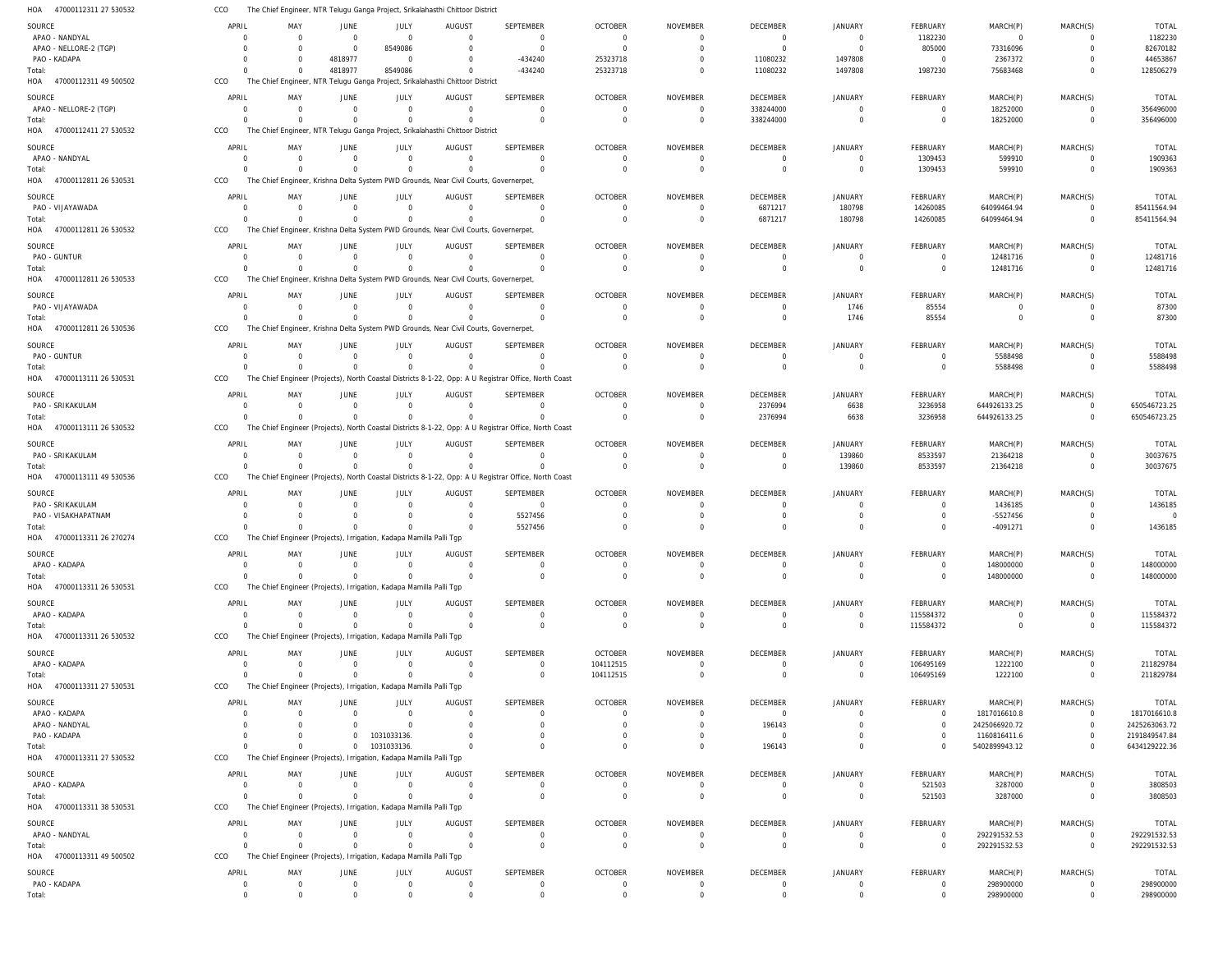| HOA<br>47000113311 49 530536     | CCO                  |                      | The Chief Engineer (Projects), Irrigation, Kadapa Mamilla Palli Tgp                     |                            |                                  |                              |                            |                                   |                                  |                                  |                           |                            |                            |                        |
|----------------------------------|----------------------|----------------------|-----------------------------------------------------------------------------------------|----------------------------|----------------------------------|------------------------------|----------------------------|-----------------------------------|----------------------------------|----------------------------------|---------------------------|----------------------------|----------------------------|------------------------|
| SOURCE                           | APRIL                | MAY                  | JUNE                                                                                    | JULY                       | <b>AUGUST</b>                    | <b>SEPTEMBER</b>             | <b>OCTOBER</b>             | <b>NOVEMBER</b>                   | <b>DECEMBER</b>                  | <b>JANUARY</b>                   | FEBRUARY                  | MARCH(P)                   | MARCH(S)                   | <b>TOTAL</b>           |
| APAO - KADAPA                    | $\Omega$             | $\Omega$             | $\overline{0}$                                                                          | $\Omega$                   | $\Omega$                         | $\mathbf 0$                  | $\Omega$                   | $\Omega$                          | $\overline{0}$                   | $\Omega$                         | 4015955                   | 497103157.83               | $\Omega$                   | 501119112.83           |
| Total:                           | $\Omega$             | $\Omega$             | $\Omega$                                                                                | $\Omega$                   | $\Omega$                         | $\mathbf 0$                  | $\overline{0}$             | $\mathbf 0$                       | $\overline{0}$                   | $\Omega$                         | 4015955                   | 497103157.83               | $\mathbf{0}$               | 501119112.83           |
| HOA 47000113511 26 270274        | CCO                  |                      | The Chief Engineer (Projects), Irrigation, Kadapa Mamilla Palli Tgp                     |                            |                                  |                              |                            |                                   |                                  |                                  |                           |                            |                            |                        |
|                                  | APRIL                | MAY                  |                                                                                         |                            |                                  | <b>SEPTEMBER</b>             | <b>OCTOBER</b>             | <b>NOVEMBER</b>                   | <b>DECEMBER</b>                  | JANUARY                          | <b>FEBRUARY</b>           |                            | MARCH(S)                   | <b>TOTAL</b>           |
| SOURCE<br>APAO - KADAPA          | $\Omega$             | $\Omega$             | JUNE<br>229096                                                                          | JULY<br>$\Omega$           | AUGUS <sub>1</sub><br>$\Omega$   | $\mathbf 0$                  | $\Omega$                   | $\Omega$                          | 2516679                          | $\Omega$                         | 194784                    | MARCH(P)<br>$\overline{0}$ | $\Omega$                   | 2940559                |
| PAO - KADAPA                     | $\Omega$             | $\Omega$             | $\Omega$                                                                                | $\Omega$                   | $\Omega$                         | $\mathbf 0$                  | $\Omega$                   | $\Omega$                          | 84809817                         | $\Omega$                         | $\overline{0}$            | 400813681                  | $\Omega$                   | 485623498              |
| Total:                           |                      |                      | 229096                                                                                  | $\Omega$                   |                                  | $\Omega$                     | $\Omega$                   | $\Omega$                          | 87326496                         | $\Omega$                         | 194784                    | 400813681                  | $\Omega$                   | 488564057              |
| HOA 47000113511 26 530531        | CCO                  |                      | The Chief Engineer (Projects), Irrigation, Kadapa Mamilla Palli Tgp                     |                            |                                  |                              |                            |                                   |                                  |                                  |                           |                            |                            |                        |
|                                  |                      |                      |                                                                                         |                            |                                  |                              |                            |                                   |                                  |                                  |                           |                            |                            |                        |
| SOURCE                           | APRIL                | MAY                  | JUNE                                                                                    | JULY                       | AUGUST                           | <b>SEPTEMBER</b>             | <b>OCTOBER</b>             | <b>NOVEMBER</b>                   | DECEMBER                         | <b>JANUARY</b>                   | FEBRUARY                  | MARCH(P)                   | MARCH(S)                   | <b>TOTAL</b>           |
| APAO - KADAPA                    | $\Omega$             | $\Omega$             | 2206446                                                                                 | $\mathbf 0$                | $\Omega$                         | $\mathbf 0$                  | 35074120                   | $\Omega$                          | 63960480.78                      | $\Omega$                         | $\overline{0}$            | $\overline{0}$             | $\mathbf 0$                | 101241046.78           |
| PAO - KADAPA                     | -0                   | $\Omega$             | $\Omega$                                                                                | $\Omega$                   | $\Omega$                         | $\mathbf 0$                  | 21447350.94                | $\Omega$                          | $\overline{0}$                   | $\Omega$                         | 158301821.51              | 70920022                   | $\mathbf{0}$               | 250669194.45           |
| Total:                           | $\Omega$             |                      | 2206446                                                                                 | $\Omega$                   | $\Omega$                         | $\Omega$                     | 56521470.94                | $\Omega$                          | 63960480.78                      | $\Omega$                         | 158301821.51              | 70920022                   | $\mathbf{0}$               | 351910241.23           |
| HOA 47000113511 26 530532        | CCO                  |                      | The Chief Engineer (Projects), Irrigation, Kadapa Mamilla Palli Tgp                     |                            |                                  |                              |                            |                                   |                                  |                                  |                           |                            |                            |                        |
| SOURCE                           | APRIL                | MAY                  | JUNE                                                                                    | JULY                       | AUGUS <sub>1</sub>               | <b>SEPTEMBER</b>             | <b>OCTOBER</b>             | <b>NOVEMBER</b>                   | <b>DECEMBER</b>                  | <b>JANUARY</b>                   | FEBRUARY                  | MARCH(P)                   | MARCH(S)                   | <b>TOTAL</b>           |
| PAO - ANANTAPUR                  | $\Omega$             | $\Omega$             | $\Omega$                                                                                | $\Omega$                   | $\Omega$                         | $\Omega$                     | $\Omega$                   | $\Omega$                          | $\Omega$                         | $\Omega$                         | $\Omega$                  | 24451332                   | $\Omega$                   | 24451332               |
| Total:                           | $\Omega$             | $\Omega$             | $\Omega$                                                                                | $\Omega$                   | $\Omega$                         | $\mathbf 0$                  | $\Omega$                   | $\overline{0}$                    | $\overline{0}$                   | $\Omega$                         | $\mathbf 0$               | 24451332                   | $\mathbf 0$                | 24451332               |
| HOA 47000113511 27 530531        | CCO                  |                      | The Chief Engineer (Projects), Irrigation, Kadapa Mamilla Palli Tgp                     |                            |                                  |                              |                            |                                   |                                  |                                  |                           |                            |                            |                        |
| SOURCE                           | APRIL                | MAY                  | JUNE                                                                                    | JULY                       | AUGUS <sub>1</sub>               | SEPTEMBER                    | <b>OCTOBER</b>             | <b>NOVEMBER</b>                   | <b>DECEMBER</b>                  | <b>JANUARY</b>                   | FEBRUARY                  | MARCH(P)                   | MARCH(S)                   | <b>TOTAL</b>           |
| APAO - KADAPA                    | $\Omega$             | $\Omega$             | $\Omega$                                                                                | $\Omega$                   | $\Omega$                         | $\mathbf 0$                  | $\Omega$                   | $\Omega$                          | 55427587                         | $\Omega$                         | 0                         | $\mathbf 0$                | 0                          | 55427587               |
| PAO - KADAPA                     | $\Omega$             | $\Omega$             | 32731540                                                                                | $\Omega$                   | $\Omega$                         | $\mathbf 0$                  | $\Omega$                   | $\overline{0}$                    | 12354325.98                      | $\Omega$                         | 0                         | $\mathbf 0$                | $\mathbf 0$                | 45085865.98            |
| Total:                           | $\Omega$             | $\Omega$             | 32731540                                                                                | $\Omega$                   | $\Omega$                         | $\Omega$                     | $\Omega$                   | $\Omega$                          | 67781912.98                      | $\Omega$                         | $\Omega$                  | $\Omega$                   | $\mathbf 0$                | 100513452.98           |
| HOA 47000113511 27 530532        | CCO                  |                      | The Chief Engineer (Projects), Irrigation, Kadapa Mamilla Palli Tgp                     |                            |                                  |                              |                            |                                   |                                  |                                  |                           |                            |                            |                        |
|                                  | APRIL                |                      |                                                                                         |                            |                                  |                              |                            |                                   |                                  |                                  |                           |                            |                            |                        |
| SOURCE                           |                      | MAY<br>$\Omega$      | JUNE<br>$\Omega$                                                                        | JULY<br>$\Omega$           | AUGUS <sub>1</sub>               | <b>SEPTEMBER</b><br>$\Omega$ | <b>OCTOBER</b>             | <b>NOVEMBER</b>                   | DECEMBER                         | <b>JANUARY</b>                   | FEBRUARY                  | MARCH(P)                   | MARCH(S)                   | <b>TOTAL</b>           |
| PAO - ANANTAPUR<br>PAO - KADAPA  | $\Omega$<br>$\Omega$ | $\Omega$             | 19169358                                                                                | $\Omega$                   | $\Omega$<br>$\Omega$             | $\Omega$                     | $\Omega$<br>$\Omega$       | $\Omega$<br>$\Omega$              | 15973885<br>$\overline{0}$       | $\Omega$<br>1677479              | $\Omega$<br>$\Omega$      | $\overline{0}$<br>$\Omega$ | $\Omega$<br>$\Omega$       | 15973885<br>20846837   |
| Total:                           | $\Omega$             |                      | 19169358                                                                                | $\Omega$                   |                                  | $\Omega$                     | $\Omega$                   | $\Omega$                          | 15973885                         | 1677479                          | $\Omega$                  | $\Omega$                   | $\Omega$                   | 36820722               |
| HOA 47000113611 27 530531        | CCO                  |                      | The Chief Engineer, Krishna Delta System PWD Grounds, Near Civil Courts, Governerpet,   |                            |                                  |                              |                            |                                   |                                  |                                  |                           |                            |                            |                        |
|                                  |                      |                      |                                                                                         |                            |                                  |                              |                            |                                   |                                  |                                  |                           |                            |                            |                        |
| SOURCE                           | APRIL                | MAY                  | JUNE                                                                                    | JULY                       | <b>AUGUST</b>                    | <b>SEPTEMBER</b>             | <b>OCTOBER</b>             | <b>NOVEMBER</b>                   | <b>DECEMBER</b>                  | <b>JANUARY</b>                   | FEBRUARY                  | MARCH(P)                   | MARCH(S)                   | <b>TOTAL</b>           |
| PAO - ONGOLE                     | $\Omega$             | $\Omega$             | $\Omega$                                                                                | $\Omega$                   | $\Omega$                         | $\mathbf 0$                  | $\Omega$                   | $\Omega$                          | $\overline{0}$                   | 54448035.94                      | $\overline{0}$            | $\overline{0}$             | $\mathbf 0$                | 54448035.94            |
| PAO - VIJAYAWADA                 | $\Omega$             | $\Omega$             | $\Omega$                                                                                | $\Omega$                   | $\Omega$                         | $\mathbf 0$                  | $\Omega$                   | $\overline{0}$                    | $\overline{0}$                   | 109339661.04                     | 70465036.1                | 181262998.7                | $\mathbf{0}$               | 361067695.84           |
| Total:                           |                      |                      | $\Omega$                                                                                | $\Omega$                   | $\Omega$                         | $\Omega$                     | $\Omega$                   | $\Omega$                          | $\Omega$                         | 163787696.98                     | 70465036.1                | 181262998.7                | $\overline{0}$             | 415515731.78           |
| HOA 47000113611 27 530532        | CCO                  |                      | The Chief Engineer, Krishna Delta System PWD Grounds, Near Civil Courts, Governerpet,   |                            |                                  |                              |                            |                                   |                                  |                                  |                           |                            |                            |                        |
| SOURCE                           | APRIL                | MAY                  | JUNE                                                                                    | JULY                       | AUGUS <sub>1</sub>               | <b>SEPTEMBER</b>             | <b>OCTOBER</b>             | <b>NOVEMBER</b>                   | DECEMBER                         | JANUARY                          | FEBRUARY                  | MARCH(P)                   | MARCH(S)                   | <b>TOTAL</b>           |
| PAO - VIJAYAWADA                 | $\Omega$             | $\Omega$             | $\overline{0}$                                                                          | $\Omega$                   | $\Omega$                         | $\mathbf 0$                  | $\Omega$                   | $\Omega$                          | $\overline{0}$                   | 7835                             | 20626770                  | 546021                     | $\Omega$                   | 21180626               |
| Total:                           |                      |                      | $\Omega$                                                                                | $\Omega$                   | $\Omega$                         | $\Omega$                     | $\Omega$                   | $\Omega$                          | $\Omega$                         | 7835                             | 20626770                  | 546021                     | $\Omega$                   | 21180626               |
| HOA 47000113711 26 270274        | CCO                  |                      | Chief Engineer (Projects), Anantapur I & CAD Anantapur District                         |                            |                                  |                              |                            |                                   |                                  |                                  |                           |                            |                            |                        |
| SOURCE                           | APRIL                | MAY                  | JUNE                                                                                    | JULY                       | AUGUST                           | <b>SEPTEMBER</b>             | <b>OCTOBER</b>             | <b>NOVEMBER</b>                   | DECEMBER                         | <b>JANUARY</b>                   | FEBRUARY                  | MARCH(P)                   | MARCH(S)                   | <b>TOTAL</b>           |
| PAO - ANANTAPUR                  | $\Gamma$             | $\Omega$             | $\Omega$                                                                                | $\Omega$                   | $\Omega$                         | $\mathbf 0$                  | $\Omega$                   | $\Omega$                          | $\Omega$                         | $\Omega$                         | 333900                    | 689655669                  | $\mathbf 0$                | 689989569              |
| PAO - KURNOOL                    | $\Omega$             | $\Omega$             | $\mathbf 0$                                                                             | $\Omega$                   | $\Omega$                         | $\mathbf 0$                  | $\Omega$                   | - 0                               | 500000000                        | $\Omega$                         | $\overline{0}$            | 420426862                  | $\mathbf 0$                | 920426862              |
| Total:                           |                      | $\Omega$             | $\mathbf 0$                                                                             | $\Omega$                   |                                  | $\Omega$                     | $\Omega$                   | $\Omega$                          | 500000000                        | $\Omega$                         | 333900                    | 1110082531                 | $\Omega$                   | 1610416431             |
| HOA 47000113711 27 530531        | CCO                  |                      | Chief Engineer (Projects), Anantapur I & CAD Anantapur District                         |                            |                                  |                              |                            |                                   |                                  |                                  |                           |                            |                            |                        |
|                                  |                      |                      |                                                                                         |                            |                                  |                              |                            |                                   |                                  |                                  |                           |                            |                            |                        |
| SOURCE                           | APRIL                | MAY                  | JUNE                                                                                    | JULY                       | <b>AUGUST</b>                    | <b>SEPTEMBER</b>             | <b>OCTOBER</b>             | <b>NOVEMBER</b>                   | <b>DECEMBER</b>                  | <b>JANUARY</b>                   | FEBRUARY                  | MARCH(P)                   | MARCH(S)                   | <b>TOTAL</b>           |
| PAO - ANANTAPUR                  | $\Omega$             | $\Omega$             | $\overline{0}$                                                                          | $\Omega$<br>$\Omega$       | $\Omega$                         | $\mathbf 0$                  | $\Omega$<br>$\Omega$       | $\Omega$<br>$\Omega$              | 30842795.4                       | $\Omega$<br>$\Omega$             | 194142847.68<br>$\Omega$  | 87598037.96<br>$\Omega$    | $\Omega$<br>$\Omega$       | 312583681.04           |
| PAO - KURNOOL<br>Total:          | $\Omega$<br>$\Omega$ | - 0<br>$\Omega$      | $^{\circ}$<br>$\Omega$                                                                  | $\Omega$                   | $\Omega$                         | $^{\circ}$<br>$\Omega$       | $\Omega$                   | $\Omega$                          | 99938.1<br>30942733.5            | $\Omega$                         | 194142847.68              | 87598037.96                | $\Omega$                   | 99938.<br>312683619.14 |
| HOA 47000113711 27 530532        | CCO                  |                      | Chief Engineer (Projects), Anantapur I & CAD Anantapur District                         |                            |                                  |                              |                            |                                   |                                  |                                  |                           |                            |                            |                        |
|                                  |                      |                      |                                                                                         |                            |                                  |                              |                            |                                   |                                  |                                  |                           |                            |                            |                        |
| SOURCE                           | APRIL                | MAY                  | JUNE                                                                                    | JULY                       | <b>AUGUST</b>                    | <b>SEPTEMBER</b>             | <b>OCTOBER</b>             | <b>NOVEMBER</b>                   | DECEMBER                         | <b>JANUARY</b>                   | FEBRUARY                  | MARCH(P)                   | MARCH(S)                   | TOTAL                  |
| PAO - ANANTAPUR                  | $\Omega$             | $\Omega$             | $\overline{0}$                                                                          | $\mathbf 0$                | $\Omega$                         | $\mathbf 0$                  | $\Omega$                   | 4699200                           | $\overline{0}$                   | $\Omega$                         | 16219416                  | 11037656                   | $\Omega$                   | 31956272               |
| Total:                           | $\Omega$             | $\Omega$             | $\Omega$                                                                                | $\mathbf 0$                | $\Omega$                         | $\mathbf 0$                  | $\overline{0}$             | 4699200                           | $\overline{0}$                   | $\Omega$                         | 16219416                  | 11037656                   | $\mathbf 0$                | 31956272               |
| HOA 47000113811 26 530531        | CCO                  |                      | Chief Engineer (Projects) Ongolu Ongolu PRAKASAM DIST                                   |                            |                                  |                              |                            |                                   |                                  |                                  |                           |                            |                            |                        |
| SOURCE                           |                      |                      |                                                                                         |                            |                                  |                              |                            |                                   |                                  |                                  |                           |                            |                            |                        |
| PAO - ONGOLE                     | APRIL                | MAY                  | JUNE                                                                                    | JULY                       | AUGUST                           | SEPTEMBER                    | <b>OCTOBER</b>             | <b>NOVEMBER</b>                   | DECEMBER                         | JANUARY                          | FEBRUARY                  | MARCH(P)                   | MARCH(S)                   | <b>TOTAL</b>           |
| Total:                           | $\Omega$             | $\Omega$             | $\overline{0}$                                                                          | $\Omega$                   | $\Omega$                         | $\mathbf 0$                  | 160409036.71               | $\Omega$                          | 5876075.81                       | 748                              | 1839398                   | 711155385.74               | $\mathbf 0$                | 879280644.26           |
|                                  | $\Omega$             | $\Omega$             | $\mathbf 0$                                                                             | $\Omega$                   | $\Omega$                         | $\mathbf 0$                  | 160409036.71               | $\overline{0}$                    | 5876075.81                       | 748                              | 1839398                   | 711155385.74               | $\mathbf{0}$               | 879280644.26           |
| HOA 47000113811 27 530531        | CCO                  |                      | Chief Engineer (Projects) Ongolu Ongolu PRAKASAM DIST                                   |                            |                                  |                              |                            |                                   |                                  |                                  |                           |                            |                            |                        |
|                                  |                      |                      |                                                                                         |                            |                                  |                              |                            |                                   |                                  |                                  |                           |                            |                            |                        |
| SOURCE                           | APRIL<br>$\Omega$    | MAY<br>$\Omega$      | JUNE                                                                                    | JULY<br>$\Omega$           | <b>AUGUST</b><br>$\Omega$        | <b>SEPTEMBER</b>             | <b>OCTOBER</b>             | <b>NOVEMBER</b>                   | DECEMBER                         | <b>JANUARY</b>                   | FEBRUARY                  | MARCH(P)                   | MARCH(S)                   | <b>TOTAL</b>           |
| PAO - ONGOLE                     | $\Omega$             | $\Omega$             | $\overline{0}$                                                                          |                            |                                  | $\mathbf 0$                  | $\overline{0}$             | $\overline{0}$                    | 117966.26                        | $\overline{0}$                   | 258987.88                 | 591427946.01               | $\mathbf 0$                | 591804900.15           |
| Total:                           |                      |                      | $\Omega$                                                                                | $\Omega$                   | $\Omega$                         | $\mathbf 0$                  | $\overline{0}$             | $\overline{0}$                    | 117966.26                        | $\overline{0}$                   | 258987.88                 | 591427946.01               | $\overline{0}$             | 591804900.15           |
| HOA 47000113811 27 530532        | CCO                  |                      | Chief Engineer (Projects) Ongolu Ongolu PRAKASAM DIST                                   |                            |                                  |                              |                            |                                   |                                  |                                  |                           |                            |                            |                        |
| SOURCE                           | APRIL                | MAY                  | JUNE                                                                                    | JULY                       | <b>AUGUST</b>                    | <b>SEPTEMBER</b>             | <b>OCTOBER</b>             | <b>NOVEMBER</b>                   | <b>DECEMBER</b>                  | <b>JANUARY</b>                   | FEBRUARY                  | MARCH(P)                   | MARCH(S)                   | TOTAL                  |
| PAO - ONGOLE                     | $\Omega$             | $\Omega$             | $\overline{0}$                                                                          | $\Omega$                   | $\Omega$                         | $\mathbf 0$                  | $\Omega$                   | $\Omega$                          | $\overline{0}$                   | $\Omega$                         | 1769591                   | 15447953                   | $\Omega$                   | 17217544               |
| Total:                           | $\Omega$             | $\Omega$             | $\overline{0}$                                                                          | $\mathbf 0$                | $\Omega$                         | $\mathbf 0$                  | $\Omega$                   | $\overline{0}$                    | $\overline{0}$                   | $\overline{0}$                   | 1769591                   | 15447953                   | $\mathbf 0$                | 17217544               |
| HOA 47000113811 49 530536        | CCO                  |                      | Chief Engineer (Projects) Ongolu Ongolu PRAKASAM DIST                                   |                            |                                  |                              |                            |                                   |                                  |                                  |                           |                            |                            |                        |
| SOURCE                           | APRIL                | MAY                  | JUNE                                                                                    | JULY                       | <b>AUGUST</b>                    | <b>SEPTEMBER</b>             | <b>OCTOBER</b>             | <b>NOVEMBER</b>                   | <b>DECEMBER</b>                  | <b>JANUARY</b>                   | FEBRUARY                  | MARCH(P)                   | MARCH(S)                   | TOTAL                  |
| PAO - ONGOLE                     | $\Omega$             | $\Omega$             | $\overline{0}$                                                                          | $\mathbf 0$                | $\overline{0}$                   | $\mathbf 0$                  | $\Omega$                   | $\overline{0}$                    | $\overline{0}$                   | $\Omega$                         | 1101774.98                | 255602621.22               | $\mathbf 0$                | 256704396.2            |
| Total:                           | $\Omega$             | $\Omega$             | $\Omega$                                                                                | $\mathbf 0$                | $\Omega$                         | $\Omega$                     | $\Omega$                   | $\overline{0}$                    | $\overline{0}$                   | $\mathbf 0$                      | 1101774.98                | 255602621.22               | $\mathbf{0}$               | 256704396.2            |
| HOA 47000114111 28 530531        | CCO                  |                      | The Engineer-in-Chief, Flood Control & Drainage, Irrigation Compound, Near Civil Court, |                            |                                  |                              |                            |                                   |                                  |                                  |                           |                            |                            |                        |
| SOURCE                           | APRIL                | MAY                  | JUNE                                                                                    |                            |                                  | <b>SEPTEMBER</b>             |                            |                                   | <b>DECEMBER</b>                  | <b>JANUARY</b>                   |                           |                            |                            |                        |
| PAO - VIJAYAWADA                 | $\Omega$             | $\Omega$             | $\overline{0}$                                                                          | JULY<br>$\Omega$           | AUGUS <sub>1</sub><br>$\Omega$   | $\mathbf 0$                  | <b>OCTOBER</b><br>$\Omega$ | <b>NOVEMBER</b><br>$\overline{0}$ |                                  | $\overline{0}$                   | FEBRUARY                  | MARCH(P)<br>$\overline{0}$ | MARCH(S)<br>$\mathbf 0$    | <b>TOTAL</b>           |
| Total:                           | $\Omega$             | $\Omega$             | $\Omega$                                                                                | $\Omega$                   | $\Omega$                         | $\Omega$                     | $\Omega$                   | $\overline{0}$                    | 66525<br>66525                   | $\overline{0}$                   | 495525<br>495525          | $\overline{0}$             | $\Omega$                   | 562050<br>562050       |
| HOA 47000114211 27 530531        | CCO                  |                      | The Chief Engineer, NTR Telugu Ganga Project, Srikalahasthi Chittoor District           |                            |                                  |                              |                            |                                   |                                  |                                  |                           |                            |                            |                        |
|                                  |                      |                      |                                                                                         |                            |                                  |                              |                            |                                   |                                  |                                  |                           |                            |                            |                        |
| SOURCE                           | APRIL                | MAY                  | JUNE                                                                                    | JULY                       | <b>AUGUST</b>                    | <b>SEPTEMBER</b>             | <b>OCTOBER</b>             | <b>NOVEMBER</b>                   | <b>DECEMBER</b>                  | <b>JANUARY</b>                   | FEBRUARY                  | MARCH(P)                   | MARCH(S)                   | <b>TOTAL</b>           |
| APAO - NELLORE-2 (TGP)<br>Total: | 0<br>$\Omega$        | $\Omega$<br>$\Omega$ | $\overline{0}$<br>$\Omega$                                                              | $\mathbf 0$<br>$\mathbf 0$ | $\overline{0}$<br>$\overline{0}$ | $\mathbf 0$<br>$\mathbf 0$   | $\overline{0}$<br>$\Omega$ | $\overline{0}$<br>$\mathbf 0$     | $\overline{0}$<br>$\overline{0}$ | $\overline{0}$<br>$\overline{0}$ | $^{\circ}$<br>$\mathbf 0$ | 97254276<br>97254276       | $\mathbf 0$<br>$\mathbf 0$ | 97254276<br>97254276   |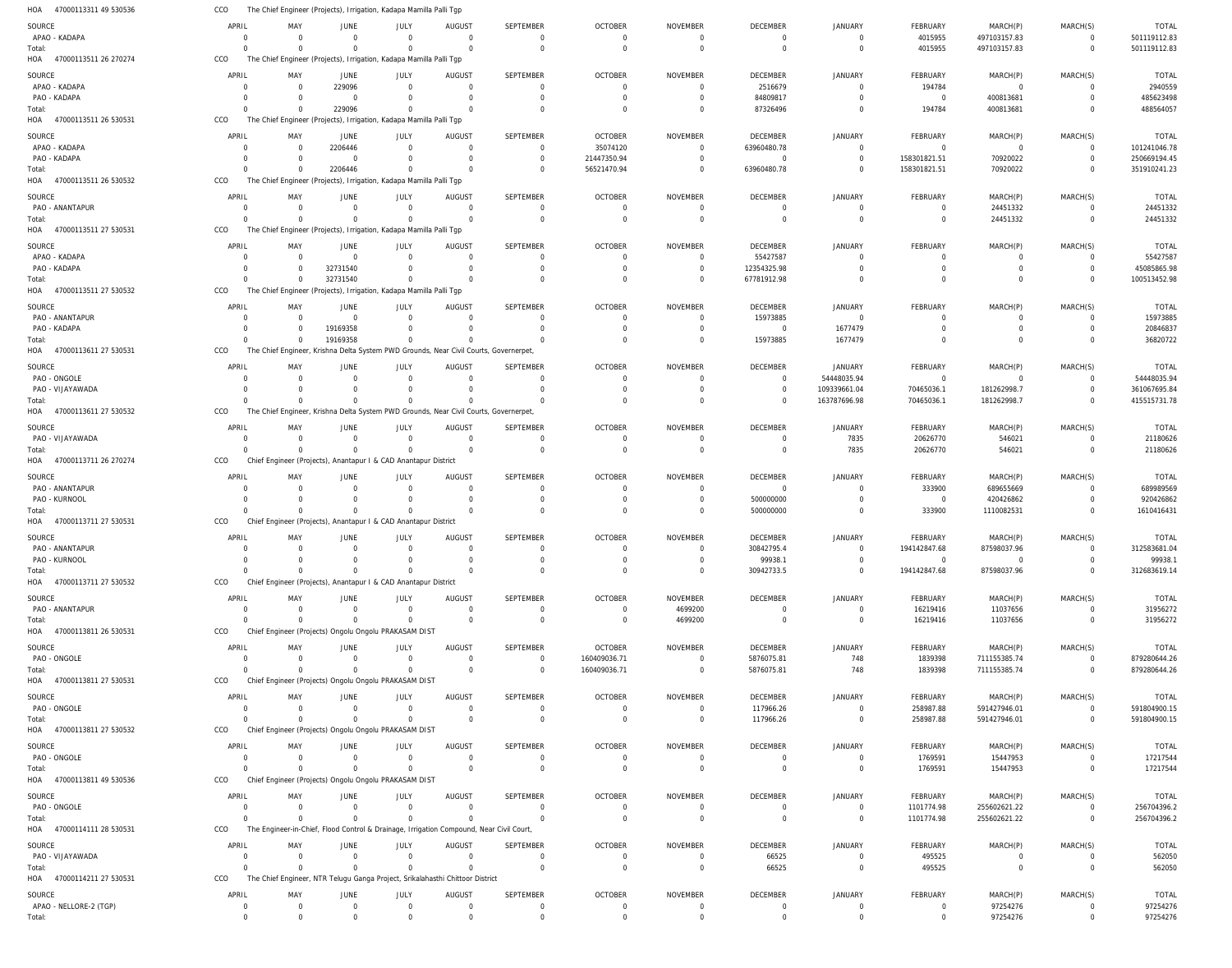47000114611 26 530531 47000114611 26 530532 47000114611 27 530531 47000114611 27 530532 47000114711 28 270272 47000114711 28 270274 47000115607 26 530531 47000115707 27 530531 47000115711 27 270274 47000115711 27 530531 47000115807 27 530531 47000115811 26 270274 47000115811 27 530532 47000116111 26 270274 47000116111 26 530531 47000116211 27 530531 47000116311 26 530531 47000116311 27 530531 HOA HOA HOA HOA HOA HOA HOA HOA HOA HOA HOA HOA HOA HOA HOA HOA HOA HOA The Chief Engineer (Projects), North Coastal Districts 8-1-22, Opp: A U Registrar Office, North Coast The Chief Engineer (Projects), North Coastal Districts 8-1-22, Opp: A U Registrar Office, North Coast The Chief Engineer (Projects), North Coastal Districts 8-1-22, Opp: A U Registrar Office, North Coast The Chief Engineer (Projects), North Coastal Districts 8-1-22, Opp: A U Registrar Office, North Coast The Chief Engineer (Projects), Irrigarion, Opposite to hotel mourayinr, The Chief Engineer (Projects), Irrigarion, Opposite to hotel mourayinr, Chief Engineer (Projects) Ongolu Ongolu PRAKASAM DIST The Chief Engineer (Projects), Polavaram Project Dhawaleswaram East Godavari Dist The Chief Engineer (Projects), Polavaram Project Dhawaleswaram East Godavari Dist The Chief Engineer (Projects), Polavaram Project Dhawaleswaram East Godavari Dist The Chief Engineer (Projects), Polavaram Project Dhawaleswaram East Godavari Dist The Chief Engineer (Projects), Polavaram Project Dhawaleswaram East Godavari Dist The Chief Engineer (Projects), Polavaram Project Dhawaleswaram East Godavari Dist The Chief Engineer (Projects), Polavaram Project Dhawaleswaram East Godavari Dist The Chief Engineer (Projects), Polavaram Project Dhawaleswaram East Godavari Dist The Secretary, Tungabhadra Board Tungabhadra Board (TB Dam) Hospet, Ballary, The Secretary, Tungabhadra Board Tungabhadra Board (TB Dam) Hospet, Ballary, The Secretary, Tungabhadra Board Tungabhadra Board (TB Dam) Hospet, Ballary, CCO CCO CCO CCO CCO CCO CCO CCO CCO CCO CCO CCO CCO CCO CCO CCO CCO CCO 0 0  $\Omega$  $\Omega$ 0  $\Omega$  $\Omega$  $\Omega$ 0 0  $\Omega$ 0 0  $\Omega$ 0 0 0 0 0 0 0  $\Omega$ 0  $\Omega$  $\Omega$  $\Omega$ 0 0  $\Omega$ 0 0  $\Omega$ 0 0 0 0 0 0  $\Omega$ 61902 0  $\Omega$  $\Omega$  $\Omega$ 0 0  $\Omega$ 0 0  $\Omega$ 0 0  $\Omega$ 0 0 0  $\Omega$  $\Omega$ 0  $\Omega$  $\Omega$  $\Omega$ 0 0  $\Omega$ 0  $\Omega$  $\Omega$ 0 12037292 40718886 261519798 0 0 0  $\Omega$ 0 0  $\Omega$ 0 0 0  $\Omega$ 0 0  $\Omega$ 0 0 0 0 0 0  $\Omega$  $\Omega$ 0  $\Omega$ 6189563 15773219 0 0  $\Omega$ 0 0 0 0  $\Omega$  $\Omega$ 0 0 0  $\Omega$  $\Omega$ 0  $\Omega$  $\Omega$  $\Omega$ 0 0  $\Omega$ 0 0  $\Omega$ 0 0 0 0 0 0  $\Omega$  $\Omega$ 0  $\Omega$ 16854954 38253404 0 0 2467418 0 0  $\Omega$ 0 0  $\Omega$ 0 0 0  $\Omega$  $\Omega$ 0 74835526  $\Omega$ 0 147482060 336506  $\Omega$ 33960577 0 29826148 0 70164891 328282 0 0 0 0  $\Omega$ 31218 0  $\Omega$ 846150 0 0  $\Omega$ 0 0  $\Omega$ 0 0 0 243502689 718367 286643  $\Omega$ 1529899 1529512  $\Omega$ 33027078.55  $\Omega$ 2448023 0  $\Omega$ 0 130507 571942 0 0 0 0 700392 4182866 80298021 24186911 0 7000000 15106978.58 0 44346799 968947 0 113224492 35802073 8621385 851431 20935723 70263300 1584453 0 0  $\Omega$  $\Omega$ 0  $\Omega$  $\Omega$  $\Omega$ 0 0  $\Omega$ 0 0  $\Omega$ 0 0 0 0 1418759 4469509 80298021 25778712 1560730 81835526 71178574.13 54872773 194276882 1305453 2467418 147185069 35932580 39019475 851431 103137906 111310468 506606940 APAO - VIZIANAGARAM APAO - VIZIANAGARAM PAO - SRIKAKULAM APAO - VIZIANAGARAM PAO - SRIKAKULAM PAO - KURNOOL PAO - KURNOOL PAO - ONGOLE APAO - DOWLESWARAM APAO - KAKINADA APAO - DOWLESWARAM APAO - KAKINADA APAO - KAKINADA PAO - ELURU PAO - ELURU PAO - ELURU APAO - DOWLESWARAM APAO - DOWLESWARAM TRANSFER ENTRY TRANSFER ENTRY TRANSFER ENTRY SOURCE **SOURCE** SOURCE SOURCE SOURCE SOURCE SOURCE SOURCE SOURCE **SOURCE** SOURCE SOURCE **SOURCE** SOURCE SOURCE **SOURCE** SOURCE SOURCE 0 0 0 0 0  $\Omega$ 0 0  $\Omega$ 0 0  $\Omega$ 0 0  $\Omega$ 0 0 0 0 0 0 APRIL APRIL APRIL APRIL APRIL APRIL APRIL APRIL APRIL APRIL APRIL APRIL APRIL APRIL APRIL APRIL APRIL APRIL 0 0 0 0 0  $\Omega$ 0 0  $\Omega$ 0  $\Omega$  $\Omega$ 0 0 0 0 0 0 0 0  $\Omega$ MAY MAY MAY MAY MAY MAY MAY MAY MAY MAY MAY MAY MAY MAY MAY MAY MAY MAY 0 0 0  $\Omega$ 61902  $\Omega$ 0 0  $\Omega$ 0  $\Omega$  $\Omega$ 0 0 0 0 0 0 0 0  $\Omega$ JUNE JUNE JUNE JUNE JUNE JUNE JUNE JUNE JUNE **JUNE** JUNE JUNE **JUNE** JUNE JUNE **JUNE** JUNE JUNE  $\Omega$ 0 0  $\Omega$ 0  $\Omega$ 0 0  $\Omega$ 0  $\Omega$  $\Omega$ 0 0 0 0 0 0 12037292 40718886 261519798 JULY JULY JULY JULY JULY JULY JULY JULY JULY JULY JULY JULY JULY JULY JULY JULY JULY JULY 0 0 0  $\Omega$ 0  $\Omega$ 0 0  $\Omega$ 0 0  $\Omega$ 0 0 0 0 0 0 0 0 0 AUGUST AUGUST AUGUST AUGUST AUGUST AUGUST AUGUST AUGUST AUGUST **AUGUST** AUGUST AUGUST **AUGUST** AUGUST AUGUST **AUGUST** AUGUST AUGUST  $\Omega$ 0 0  $\Omega$ 0  $\Omega$  $\Omega$ 6189563 12127052 3646167  $\Omega$  $\Omega$ 0  $\Omega$  $\Omega$ 0  $\Omega$  $\Omega$ 0  $\Omega$  $\Omega$ SEPTEMBER **SEPTEMBER SEPTEMBER** SEPTEMBER SEPTEMBER SEPTEMBER **SEPTEMBER** SEPTEMBER SEPTEMBER **SEPTEMBER** SEPTEMBER **SEPTEMBER SEPTEMBER** SEPTEMBER SEPTEMBER **SEPTEMBER** SEPTEMBER SEPTEMBER 0 0  $\Omega$  $\Omega$ 0  $\Omega$ 0 0  $\Omega$ 0  $\Omega$  $\Omega$ 0  $\Omega$  $\Omega$ 0 0 0 0 0  $\Omega$ OCTOBER **OCTOBER** OCTOBER OCTOBER OCTOBER OCTOBER OCTOBER OCTOBER OCTOBER **OCTOBER** OCTOBER OCTOBER **OCTOBER** OCTOBER OCTOBER **OCTOBER** OCTOBER OCTOBER  $\Omega$ 0 0  $\Omega$ 0  $\Omega$  $\Omega$ 16854954 37597769 655635  $\Omega$  $\Omega$ 0 2467418  $\Omega$ 0  $\Omega$  $\Omega$ 0 0  $\Omega$ NOVEMBER NOVEMBER NOVEMBER NOVEMBER NOVEMBER NOVEMBER NOVEMBER NOVEMBER NOVEMBER NOVEMBER NOVEMBER NOVEMBER NOVEMBER NOVEMBER NOVEMBER NOVEMBER NOVEMBER NOVEMBER  $\Omega$ 0 0  $\Omega$ 0  $\Omega$ 74835526 0  $\Omega$ 0 145733758 1748302 336506 0 33960577 0 29826148  $\Omega$ 70164891 328282  $\Omega$ DECEMBER **DECEMBER** DECEMBER DECEMBER DECEMBER DECEMBER DECEMBER DECEMBER DECEMBER **DECEMBER** DECEMBER DECEMBER **DECEMBER** DECEMBER DECEMBER **DECEMBER** DECEMBER DECEMBER 0 0 0  $\Omega$ 0 31218 0 0 846150 0 0  $\Omega$ 0 0  $\Omega$ 0 0 0 0 0 243502689 JANUARY JANUARY JANUARY JANUARY JANUARY JANUARY JANUARY JANUARY JANUARY **JANUARY** JANUARY JANUARY **JANUARY** JANUARY JANUARY **JANUARY** JANUARY JANUARY 718367 286643  $\Omega$ 1240538 289361 1529512 0 33027078.55  $\Omega$ 0 2236904 211119 0  $\Omega$  $\Omega$ 130507 571942 0 0  $\Omega$  $\Omega$ FEBRUARY **FEBRUARY** FEBRUARY FEBRUARY FEBRUARY FEBRUARY FEBRUARY FEBRUARY FEBRUARY **FFBRUARY** FEBRUARY FEBRUARY **FEBRUARY** FEBRUARY FEBRUARY **FEBRUARY** FEBRUARY FEBRUARY 700392 4182866 80298021 24186911 0  $\Omega$ 7000000 15106978.58  $\Omega$ 0 42704466 1642333 968947 0 113224492 35802073 8621385 851431 20935723 70263300 1584453 MARCH(P) MARCH(P) MARCH(P) MARCH(P) MARCH(P) MARCH(P) MARCH(P) MARCH(P) MARCH(P) MARCH(P) MARCH(P) MARCH(P) MARCH(P) MARCH(P) MARCH(P) MARCH(P) MARCH(P) MARCH(P)  $\Omega$ 0  $\Omega$  $\Omega$ 0  $\Omega$  $\Omega$ 0  $\Omega$ 0  $\Omega$  $\Omega$ 0  $\Omega$  $\Omega$ 0  $\Omega$  $\Omega$ 0  $\Omega$  $\Omega$ MARCH(S) MARCH(S) MARCH(S) MARCH(S) MARCH(S) MARCH(S) MARCH(S) MARCH(S) MARCH(S) MARCH(S) MARCH(S) MARCH(S) MARCH(S) MARCH(S) MARCH(S) MARCH(S) MARCH(S) MARCH(S) 1418759 4469509 80298021 25427449 351263 1560730 81835526 71178574.13 50570971 4301802 190675128 3601754 1305453 2467418 147185069 35932580 39019475 851431 103137906 111310468 506606940 TOTAL TOTAL TOTAL TOTAL TOTAL TOTAL TOTAL TOTAL TOTAL TOTAL TOTAL TOTAL TOTAL TOTAL TOTAL TOTAL TOTAL TOTAL Total: Total: Total: Total: Total: Total: Total: Total: Total: Total: Total: Total: Total: Total: Total: Total: Total: Total: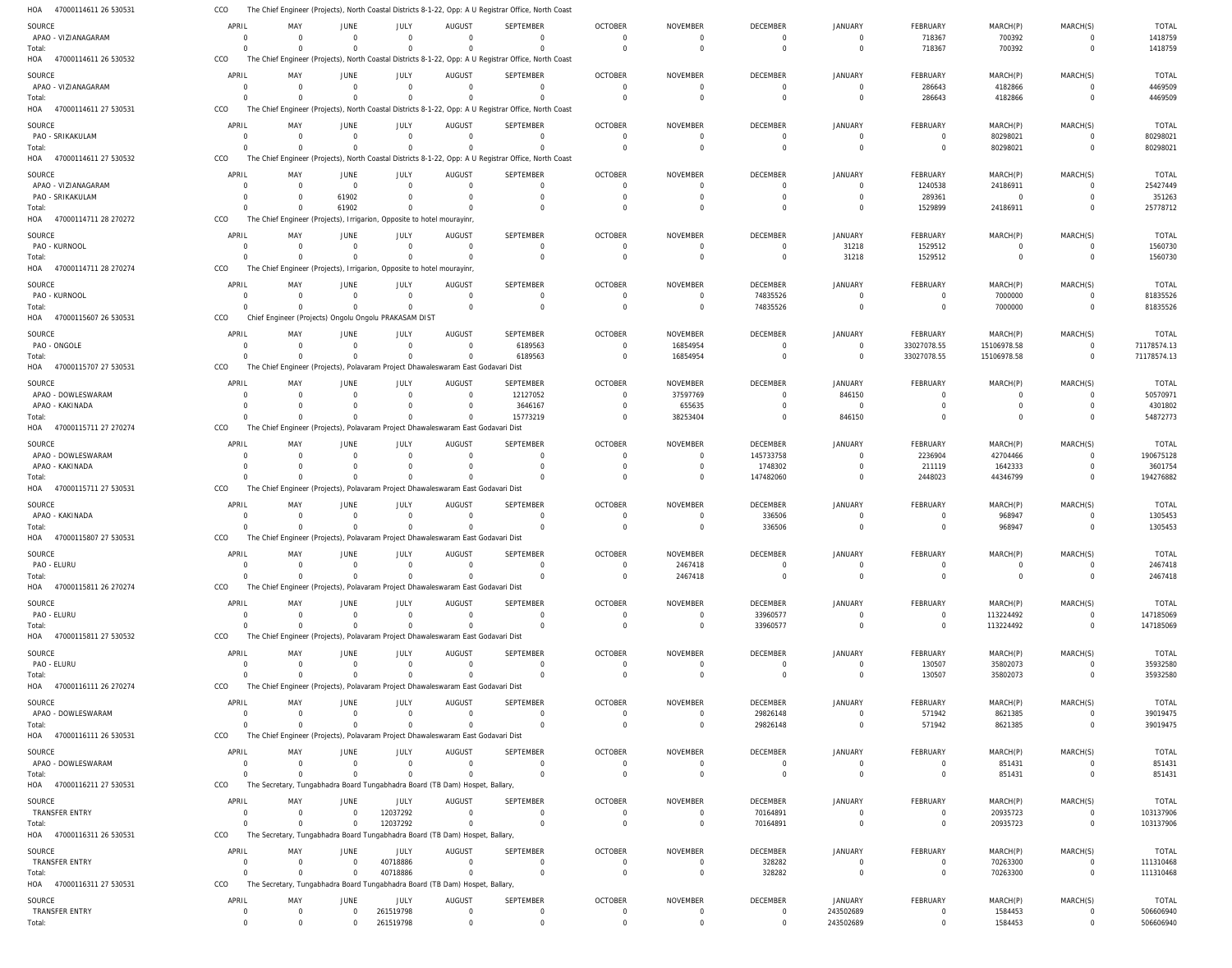| HOA<br>47000116511 26 530531  | CCO                     |                            | The Chief Engineer (Projects), Irrigation, Kadapa Mamilla Palli Tgp                     |                            |                                  |                                                                                                       |                                                                                                                      |                                   |                                  |                               |                         |                            |                                |                          |
|-------------------------------|-------------------------|----------------------------|-----------------------------------------------------------------------------------------|----------------------------|----------------------------------|-------------------------------------------------------------------------------------------------------|----------------------------------------------------------------------------------------------------------------------|-----------------------------------|----------------------------------|-------------------------------|-------------------------|----------------------------|--------------------------------|--------------------------|
| SOURCE                        | APRIL                   | MAY                        | JUNE                                                                                    | JULY                       | <b>AUGUST</b>                    | <b>SEPTEMBER</b>                                                                                      | <b>OCTOBER</b>                                                                                                       | <b>NOVEMBER</b>                   | DECEMBER                         | JANUARY                       | FEBRUARY                | MARCH(P)                   | MARCH(S)                       | <b>TOTAL</b>             |
| APAO - KADAPA                 | 0                       | $\Omega$                   | $\overline{0}$                                                                          | $\mathbf 0$                | $\overline{0}$                   | 0                                                                                                     | $\mathbf 0$                                                                                                          | - 0                               | $\overline{0}$                   | $\Omega$                      | $\overline{0}$          | 9931575.33                 | $\mathbf 0$                    | 9931575.33               |
| Total:                        | $\Omega$                | $\Omega$                   | $\Omega$                                                                                | $\Omega$                   | $\Omega$                         | $\Omega$                                                                                              | $\Omega$                                                                                                             | $\Omega$                          | $\overline{0}$                   | $\Omega$                      | $\mathbf 0$             | 9931575.33                 | $\mathbf{0}$                   | 9931575.33               |
| 47000118111 27 270274<br>HOA  | CCO                     |                            | The Chief Engineer (Projects), Polavaram Project Dhawaleswaram East Godavari Dist       |                            |                                  |                                                                                                       |                                                                                                                      |                                   |                                  |                               |                         |                            |                                |                          |
|                               | APRIL                   | MAY                        |                                                                                         | JULY                       | <b>AUGUST</b>                    | <b>SEPTEMBER</b>                                                                                      | <b>OCTOBER</b>                                                                                                       | <b>NOVEMBER</b>                   | DECEMBER                         | JANUARY                       | FEBRUARY                | MARCH(P)                   | MARCH(S)                       | <b>TOTAL</b>             |
| SOURCE<br>APAO - DOWLESWARAM  | $\Omega$                | $\Omega$                   | JUNE<br>$\overline{0}$                                                                  | $\mathbf 0$                | $\Omega$                         | $\mathbf 0$                                                                                           | $\Omega$                                                                                                             | $\Omega$                          | $\overline{0}$                   | $\Omega$                      | 11738573                | 28373218                   | $\Omega$                       | 40111791                 |
| Total:                        | $\Omega$                | $\Omega$                   | $\Omega$                                                                                | $\Omega$                   | $\Omega$                         | $\Omega$                                                                                              | $\Omega$                                                                                                             | $\Omega$                          | $\Omega$                         | $\Omega$                      | 11738573                | 28373218                   | $\Omega$                       | 40111791                 |
| 47000118911 27 530531<br>HOA  | CCO                     |                            | The Chief Engineer (Projects), Irrigation, Kadapa Mamilla Palli Tgp                     |                            |                                  |                                                                                                       |                                                                                                                      |                                   |                                  |                               |                         |                            |                                |                          |
|                               |                         |                            |                                                                                         |                            |                                  |                                                                                                       |                                                                                                                      |                                   |                                  |                               |                         |                            |                                |                          |
| SOURCE                        | APRIL                   | MAY                        | JUNE                                                                                    | JULY                       | <b>AUGUST</b>                    | <b>SEPTEMBER</b>                                                                                      | <b>OCTOBER</b>                                                                                                       | <b>NOVEMBER</b>                   | DECEMBER                         | JANUARY                       | FEBRUARY                | MARCH(P)                   | MARCH(S)                       | <b>TOTAL</b>             |
| PAO - KADAPA                  | $\Omega$                | $\Omega$                   | $\overline{0}$                                                                          | $\mathbf 0$                | $\Omega$                         | $\mathbf 0$                                                                                           | $\overline{0}$                                                                                                       | $\overline{0}$                    | $\overline{0}$                   | $\overline{0}$                | 23947258.17             | $\overline{0}$             | $\mathbf 0$                    | 23947258.17              |
| Total:                        | $\Omega$                | $\Omega$                   | $\Omega$                                                                                | $\Omega$                   | $\Omega$                         | $\mathbf 0$                                                                                           | $\Omega$                                                                                                             | $\Omega$                          | $\Omega$                         | $\Omega$                      | 23947258.17             | $\mathbf 0$                | $\mathbf{0}$                   | 23947258.17              |
| HOA<br>47000122611 26 530531  | CCO                     |                            | Chief Engineer (Projects) Ongolu Ongolu PRAKASAM DIST                                   |                            |                                  |                                                                                                       |                                                                                                                      |                                   |                                  |                               |                         |                            |                                |                          |
| SOURCE                        | APRIL                   | MAY                        | JUNE                                                                                    | JULY                       | <b>AUGUST</b>                    | <b>SEPTEMBER</b>                                                                                      | <b>OCTOBER</b>                                                                                                       | <b>NOVEMBER</b>                   | DECEMBER                         | JANUARY                       | FEBRUARY                | MARCH(P)                   | MARCH(S)                       | <b>TOTAL</b>             |
| PAO - ONGOLE                  | $\Omega$                | $\Omega$                   | $\overline{0}$                                                                          | $\Omega$                   | $\Omega$                         | $\mathbf 0$                                                                                           | $\Omega$                                                                                                             | $\Omega$                          | $\overline{0}$                   | $\Omega$                      | $\overline{0}$          | 17639452.01                | $\Omega$                       | 17639452.01              |
| Total:                        | $\Omega$                | $\Omega$                   | $\Omega$                                                                                | $\Omega$                   | $\Omega$                         | $\mathbf 0$                                                                                           | $\Omega$                                                                                                             | $\Omega$                          | $\Omega$                         | $\Omega$                      | $\overline{0}$          | 17639452.01                | $\overline{0}$                 | 17639452.01              |
| HOA 47000122811 27 530531     | CCO                     |                            | The Chief Engineer (Projects), Irrigarion, Opposite to hotel mourayinr,                 |                            |                                  |                                                                                                       |                                                                                                                      |                                   |                                  |                               |                         |                            |                                |                          |
| SOURCE                        | APRIL                   | MAY                        | JUNE                                                                                    | JULY                       | <b>AUGUST</b>                    | SEPTEMBER                                                                                             | <b>OCTOBER</b>                                                                                                       | <b>NOVEMBER</b>                   | DECEMBER                         | JANUARY                       | FEBRUARY                | MARCH(P)                   | MARCH(S)                       | TOTAL                    |
| PAO - KURNOOL                 | $\Omega$                | $\Omega$                   | $\overline{0}$                                                                          | $\overline{0}$             | $\Omega$                         | 5905999                                                                                               | 277203748.21                                                                                                         | $\Omega$                          | $\overline{0}$                   | $\Omega$                      | $\overline{0}$          | 225816370.11               | $\mathbf 0$                    | 508926117.32             |
| Total:                        | $\Omega$                | $\Omega$                   | $\Omega$                                                                                | $\Omega$                   | $\Omega$                         | 5905999                                                                                               | 277203748.21                                                                                                         | $\Omega$                          | $\overline{0}$                   | $\Omega$                      | $\overline{0}$          | 225816370.11               | $\overline{0}$                 | 508926117.32             |
| 47000122811 27 530532<br>HOA  | CCO                     |                            | The Chief Engineer (Projects), Irrigarion, Opposite to hotel mourayinr,                 |                            |                                  |                                                                                                       |                                                                                                                      |                                   |                                  |                               |                         |                            |                                |                          |
|                               |                         |                            |                                                                                         |                            |                                  |                                                                                                       |                                                                                                                      |                                   |                                  |                               |                         |                            |                                |                          |
| SOURCE                        | APRIL<br>$\Omega$       | MAY<br>$\Omega$            | JUNE<br>$\overline{0}$                                                                  | JULY<br>$\Omega$           | <b>AUGUST</b><br>$\Omega$        | <b>SEPTEMBER</b>                                                                                      | <b>OCTOBER</b>                                                                                                       | <b>NOVEMBER</b><br>$\Omega$       | DECEMBER                         | JANUARY<br>$-9900$            | FEBRUARY                | MARCH(P)<br>$\overline{0}$ | MARCH(S)<br>$\Omega$           | <b>TOTAL</b>             |
| PAO - KURNOOL<br>Total:       | $\Omega$                | $\Omega$                   | $\mathbf 0$                                                                             | $\Omega$                   | $\Omega$                         | 17422248<br>17422248                                                                                  | 3946231<br>3946231                                                                                                   | $\Omega$                          | $-251300$<br>$-251300$           | $-9900$                       | 1842959<br>1842959      | $\mathbf 0$                | $\Omega$                       | 22950238<br>22950238     |
| 470001901 96 000<br>HOA       | CCO                     |                            | The Chief Engineer, Krishna Delta System PWD Grounds, Near Civil Courts, Governerpet,   |                            |                                  |                                                                                                       |                                                                                                                      |                                   |                                  |                               |                         |                            |                                |                          |
|                               |                         |                            |                                                                                         |                            |                                  |                                                                                                       |                                                                                                                      |                                   |                                  |                               |                         |                            |                                |                          |
| SOURCE                        | APRIL                   | MAY                        | JUNE                                                                                    | JULY                       | <b>AUGUST</b>                    | <b>SEPTEMBER</b>                                                                                      | <b>OCTOBER</b>                                                                                                       | <b>NOVEMBER</b>                   | DECEMBER                         | JANUARY                       | FEBRUARY                | MARCH(P)                   | MARCH(S)                       | <b>TOTAL</b>             |
| PAO - ELURU                   | $\Omega$                | $\Omega$                   | $\overline{0}$                                                                          | $\mathbf 0$                | $\Omega$                         | $\mathbf 0$                                                                                           | $\overline{0}$                                                                                                       | $\overline{0}$                    | $\overline{0}$                   | $\Omega$                      | $\overline{0}$          | -4858385000                | $\mathbf 0$                    | -4858385000              |
| Total:                        | $\Omega$                |                            | $\Omega$                                                                                | $\Omega$                   |                                  | $\mathbf 0$                                                                                           | $\Omega$                                                                                                             | $\Omega$                          | $\overline{0}$                   | $\Omega$                      | $\mathbf 0$             | -4858385000                | $\mathbf{0}$                   | -4858385000              |
| 470001911 96 000<br>HOA       | CCO                     |                            | The Engineer-in-Chief, Flood Control & Drainage, Irrigation Compound, Near Civil Court, |                            |                                  |                                                                                                       |                                                                                                                      |                                   |                                  |                               |                         |                            |                                |                          |
| SOURCE                        | APRIL                   | MAY                        | JUNE                                                                                    | JULY                       | <b>AUGUST</b>                    | <b>SEPTEMBER</b>                                                                                      | <b>OCTOBER</b>                                                                                                       | <b>NOVEMBER</b>                   | DECEMBER                         | <b>JANUARY</b>                | FEBRUARY                | MARCH(P)                   | MARCH(S)                       | <b>TOTAL</b>             |
| APAO - KAKINADA               | -2098392                | $-686000$                  | $-13320000$                                                                             | $-686000$                  | $\Omega$                         | $\mathbf 0$                                                                                           | - 0                                                                                                                  | $\Omega$                          | $\Omega$                         | $\Omega$                      | 0                       | $\Omega$                   | $\Omega$                       | -16790392                |
| APAO - NANDYAL                | $\overline{0}$          | $\Omega$                   | $-41979$                                                                                | $\mathbf 0$                | $\Omega$                         | -2939802                                                                                              |                                                                                                                      | $\Omega$                          | $\Omega$                         | $\Omega$                      | $\Omega$                | $\Omega$                   | $\Omega$                       | -2981781                 |
| APAO - NELLORE-1 (SP)         | $^{\circ}$              | -137500                    | $\overline{0}$                                                                          | $\mathbf 0$                | $\Omega$                         | $\Omega$                                                                                              |                                                                                                                      | $\Omega$                          | $\Omega$                         | $\Omega$                      | U                       | <sup>0</sup>               | $\Omega$                       | $-137500$                |
| APAO - VIZIANAGARAM           | $\Omega$                | $\Omega$                   | $-2036323$                                                                              | $-190080$                  | $\Omega$                         | $\Omega$                                                                                              |                                                                                                                      | $\Omega$                          |                                  |                               |                         |                            | $\Omega$                       | $-2226403$               |
| PAO - ANANTAPUR               | $\Omega$                | $\Omega$                   | $-385765$                                                                               | $-863022$                  | $\Omega$                         | $-1242663$                                                                                            |                                                                                                                      | $\Omega$                          | $\Omega$                         |                               | U                       | <sup>0</sup>               | $\Omega$                       | $-2491450$               |
| PAO - ELURU                   | $-8432080$              | $\Omega$                   | $\overline{0}$                                                                          | $-1755221$                 | $\Omega$                         | -521668212                                                                                            |                                                                                                                      | $\Omega$                          |                                  |                               |                         | <sup>0</sup>               | $\Omega$                       | -531855513               |
| PAO - GUNTUR                  | $\Omega$                | $\cap$                     | $-37000$                                                                                | $\Omega$                   | $\Omega$                         | $\Omega$                                                                                              |                                                                                                                      | $\Omega$                          | $\Omega$                         |                               |                         | <sup>0</sup>               | $\Omega$                       | $-37000$                 |
| PAO - KADAPA                  | $\Omega$                | $\Omega$                   | $-1900$                                                                                 | $-6017443$                 |                                  | $\Omega$                                                                                              |                                                                                                                      |                                   | $\Omega$                         |                               |                         | <sup>0</sup>               | $\Omega$                       | $-6019343$               |
| PAO - KURNOOL                 | $\Omega$                | $\Omega$<br>$\Omega$       | $-2226780$                                                                              | $\Omega$                   |                                  | $\Omega$<br>$\Omega$                                                                                  |                                                                                                                      | $\Omega$                          | $\Omega$<br>$\Omega$             | $\cap$<br>$\Omega$            | U                       | <sup>0</sup>               | $\Omega$                       | -2226780                 |
| PAO - SRIKAKULAM<br>Total:    | $\Omega$<br>$-10530472$ | $-823500$                  | $-325672$<br>-18375419                                                                  | $\Omega$<br>$-9511766$     | $\Omega$<br>$\Omega$             | -525850677                                                                                            |                                                                                                                      | $\Omega$<br>$\Omega$              | $\Omega$                         | $\Omega$                      | $\Omega$<br>$\Omega$    | $\Omega$<br>$\Omega$       | $\Omega$<br>$\Omega$           | $-325672$<br>-565091834  |
| 470080001 33 520521<br>HOA    | CCO                     |                            | The Engineer-in-Chief (ADMN.) D.no.48-10-9/1, Feedal road Near ramavarappadu circle     |                            |                                  |                                                                                                       |                                                                                                                      |                                   |                                  |                               |                         |                            |                                |                          |
|                               |                         |                            |                                                                                         |                            |                                  |                                                                                                       |                                                                                                                      |                                   |                                  |                               |                         |                            |                                |                          |
|                               |                         | MAY                        | JUNE                                                                                    | JULY                       | <b>AUGUST</b>                    | <b>SEPTEMBER</b>                                                                                      | <b>OCTOBER</b>                                                                                                       | <b>NOVEMBER</b>                   | DECEMBER                         | JANUARY                       | FEBRUARY                | MARCH(P)                   | MARCH(S)                       | <b>TOTAL</b>             |
| SOURCE                        | APRIL                   |                            |                                                                                         | $\mathbf 0$                | $\Omega$                         | $\mathbf 0$                                                                                           | $\Omega$                                                                                                             | $\Omega$                          | $\Omega$                         | $\Omega$                      | $\mathbf 0$             | 57823291                   | $\mathbf 0$                    | 57823291                 |
| PAO - VIJAYAWADA              | $\Omega$                | - 0                        | $\overline{0}$                                                                          |                            |                                  |                                                                                                       |                                                                                                                      |                                   |                                  | $\Omega$                      |                         |                            |                                |                          |
| Total:                        | $\Omega$                | $\Omega$                   | $\overline{0}$                                                                          | $\mathbf 0$                | $\Omega$                         | $\mathbf 0$                                                                                           |                                                                                                                      | $\Omega$                          | $\Omega$                         |                               | $\mathbf 0$             | 57823291                   | $\Omega$                       | 57823291                 |
| HOA 47008000103 07 530531     | CCO                     |                            |                                                                                         |                            |                                  |                                                                                                       | The Commissioner, Command Area Development Authority, H.no.14-7-29, 3rd floor vysya bhavan Namboori gopalarao street |                                   |                                  |                               |                         |                            |                                |                          |
| SOURCE                        | APRIL                   | MAY                        | JUNE                                                                                    | JULY                       | <b>AUGUST</b>                    | <b>SEPTEMBER</b>                                                                                      | <b>OCTOBER</b>                                                                                                       | <b>NOVEMBER</b>                   | DECEMBER                         | <b>JANUARY</b>                | FEBRUARY                | MARCH(P)                   | MARCH(S)                       | <b>TOTAL</b>             |
| APAO - DOWLESWARAM            | $\Omega$                | $\Omega$                   | $\overline{0}$                                                                          | $\Omega$                   | $\Omega$                         | $\Omega$                                                                                              | $\Omega$                                                                                                             | $\Omega$                          | $\Omega$                         | $\Omega$                      | $\Omega$                | 18189895                   | $\Omega$                       | 18189895                 |
| APAO - NANDYAL                |                         | $\Omega$                   | <sup>0</sup>                                                                            | 0                          | $\Omega$                         | $\mathbf 0$                                                                                           | $\Omega$                                                                                                             | $\Omega$                          | $\Omega$                         | $\Omega$                      | 95474343.5              | $\overline{0}$             | $\Omega$                       | 95474343.5               |
| APAO - VIZIANAGARAM           | $\Omega$                |                            | $\Omega$                                                                                | $\Omega$                   | $\Omega$                         | $\Omega$                                                                                              |                                                                                                                      | $\Omega$                          | $\Omega$                         | $\Omega$                      | $\Omega$                | 4618575                    | $\Omega$                       | 4618575                  |
| PAO - ANANTAPUR               |                         |                            |                                                                                         | $\Omega$                   | 44807698                         | $\Omega$                                                                                              | 28229574.71                                                                                                          | $\Omega$                          | $\Omega$                         | $\Omega$                      |                         | $\overline{0}$             | $\Omega$                       | 73037272.71              |
| PAO - KADAPA                  |                         |                            | U                                                                                       | <sup>0</sup>               | $\Omega$                         | $\Omega$                                                                                              | $\Omega$                                                                                                             | 55595540.41                       | $\Omega$                         | $\Omega$                      |                         | $\Omega$                   | $\Omega$                       | 55595540.41              |
| PAO - SRIKAKULAM              |                         |                            |                                                                                         |                            |                                  | $\Omega$                                                                                              | $\Omega$                                                                                                             | $\Omega$                          |                                  | $\Omega$                      |                         | 9055645                    | $\Omega$                       | 9055645                  |
| PAO - TIRUPATI                |                         |                            |                                                                                         | O                          |                                  | $\Omega$                                                                                              |                                                                                                                      | $\Omega$                          |                                  | $\Omega$                      |                         | 49212765                   | $\Omega$                       | 49212765                 |
| PAO - VIJAYAWADA              |                         |                            |                                                                                         |                            |                                  |                                                                                                       |                                                                                                                      | - 0                               |                                  | $\cap$                        |                         | 48618733                   |                                | 48618733                 |
| PAO - VISAKHAPATNAM           |                         |                            | $\Omega$                                                                                |                            |                                  | C                                                                                                     |                                                                                                                      |                                   |                                  | $\Omega$                      | $\Omega$                | 6900732                    | $\Omega$                       | 6900732                  |
| Total:                        | $\Omega$                | $\Omega$                   | $\Omega$                                                                                | $\Omega$                   | 44807698                         | $\Omega$                                                                                              | 28229574.71                                                                                                          | 55595540.41                       | $\Omega$                         | $\Omega$                      | 95474343.5              | 136596345                  | $\Omega$                       | 360703501.62             |
| HOA 47008000103 08 280289     | CCO                     |                            |                                                                                         |                            |                                  |                                                                                                       | The Commissioner, Command Area Development Authority, H.no.14-7-29, 3rd floor vysya bhavan Namboori gopalarao street |                                   |                                  |                               |                         |                            |                                |                          |
| SOURCE                        | APRIL                   | MAY                        | JUNE                                                                                    | JULY                       | AUGUST                           | SEPTEMBER                                                                                             | <b>OCTOBER</b>                                                                                                       | <b>NOVEMBER</b>                   | DECEMBER                         | JANUARY                       | FEBRUARY                | MARCH(P)                   | MARCH(S)                       | <b>TOTAL</b>             |
| TRANSFER ENTRY                | 0                       | $\Omega$                   | $\overline{0}$                                                                          | $\overline{0}$             | $\Omega$                         | $\mathbf 0$                                                                                           | $\Omega$                                                                                                             | 0                                 | $\overline{0}$                   | $\Omega$                      | $^{\circ}$              | 3491000                    | $\mathbf 0$                    | 3491000                  |
| Total:                        | $\Omega$                | $\Omega$                   | $\Omega$                                                                                | $\mathbf 0$                | $\Omega$                         | $\mathbf 0$                                                                                           | $\Omega$                                                                                                             | $\overline{0}$                    | $\overline{0}$                   | $\Omega$                      | $\mathbf 0$             | 3491000                    | $\mathbf 0$                    | 3491000                  |
| HOA 47010310911 26 530531     | CCO                     |                            | Chief Engineer (Projects), Anantapur I & CAD Anantapur District                         |                            |                                  |                                                                                                       |                                                                                                                      |                                   |                                  |                               |                         |                            |                                |                          |
|                               | APRIL                   | MAY                        |                                                                                         |                            |                                  |                                                                                                       |                                                                                                                      |                                   |                                  |                               |                         |                            |                                |                          |
| SOURCE<br>PAO - ANANTAPUR     | $\Omega$                | $\Omega$                   | JUNE<br>$\overline{0}$                                                                  | JULY<br>$\Omega$           | <b>AUGUST</b><br>$\Omega$        | <b>SEPTEMBER</b><br>$\mathbf 0$                                                                       | <b>OCTOBER</b><br>$\Omega$                                                                                           | <b>NOVEMBER</b><br>$\overline{0}$ | DECEMBER<br>$\overline{0}$       | <b>JANUARY</b><br>$\Omega$    | FEBRUARY<br>$\mathbf 0$ | MARCH(P)<br>949223.1       | MARCH(S)<br>$\Omega$           | <b>TOTAL</b><br>949223.1 |
| Total:                        | $\Omega$                | $\Omega$                   | $\mathbf 0$                                                                             | $\mathbf 0$                | $\Omega$                         | $\Omega$                                                                                              | $\Omega$                                                                                                             | $\Omega$                          | $\overline{0}$                   | $\Omega$                      | $\mathbf 0$             | 949223.1                   | $\mathbf 0$                    | 949223.1                 |
| HOA 47010312011 27 530531     | CCO                     |                            | The Engineer-in-Chief, Flood Control & Drainage, Irrigation Compound, Near Civil Court, |                            |                                  |                                                                                                       |                                                                                                                      |                                   |                                  |                               |                         |                            |                                |                          |
|                               |                         |                            |                                                                                         |                            |                                  |                                                                                                       |                                                                                                                      |                                   |                                  |                               |                         |                            |                                |                          |
| SOURCE                        | APRIL                   | MAY                        | JUNE                                                                                    | JULY                       | <b>AUGUST</b>                    | <b>SEPTEMBER</b>                                                                                      | <b>OCTOBER</b>                                                                                                       | <b>NOVEMBER</b>                   | DECEMBER                         | JANUARY                       | FEBRUARY                | MARCH(P)                   | MARCH(S)                       | <b>TOTAL</b>             |
| PAO - VISAKHAPATNAM           | $\overline{0}$          | $\Omega$<br>$\Omega$       | $\overline{0}$                                                                          | $\overline{0}$             | $\Omega$                         | $\mathbf 0$                                                                                           | $\Omega$                                                                                                             | $\overline{0}$                    | 1086924                          | $\Omega$                      | $\overline{0}$          | 8893442                    | $\mathbf 0$                    | 9980366                  |
| Total:                        | $\Omega$                |                            | $\overline{0}$                                                                          | $\mathbf 0$                | $\Omega$                         | $\mathbf 0$                                                                                           | $\Omega$                                                                                                             | $\overline{0}$                    | 1086924                          | $\Omega$                      | $\mathbf 0$             | 8893442                    | $\mathbf 0$                    | 9980366                  |
| HOA 47010312311 27 530531     | CCO                     |                            | The Chief Engineer, NTR Telugu Ganga Project, Srikalahasthi Chittoor District           |                            |                                  |                                                                                                       |                                                                                                                      |                                   |                                  |                               |                         |                            |                                |                          |
| SOURCE                        | APRIL                   | MAY                        | JUNE                                                                                    | JULY                       | <b>AUGUST</b>                    | <b>SEPTEMBER</b>                                                                                      | <b>OCTOBER</b>                                                                                                       | <b>NOVEMBER</b>                   | DECEMBER                         | JANUARY                       | FEBRUARY                | MARCH(P)                   | MARCH(S)                       | <b>TOTAL</b>             |
| APAO - NELLORE-1 (SP)         | $\Omega$                | $\Omega$                   | $\overline{0}$                                                                          | $\Omega$                   | $\Omega$                         | $\mathbf 0$                                                                                           | $\Omega$                                                                                                             | 0                                 | $\overline{0}$                   | $\Omega$                      | 51975957.88             | 2128957                    | $\mathbf 0$                    | 54104914.88              |
| Total:                        | $\Omega$                | $\Omega$                   | $\Omega$                                                                                | $\Omega$                   | $\Omega$                         | $\Omega$                                                                                              | $\Omega$                                                                                                             | $\overline{0}$                    | $\overline{0}$                   | $\overline{0}$                | 51975957.88             | 2128957                    | $\mathbf 0$                    | 54104914.88              |
| HOA 47010313311 27 530531     | CCO                     |                            |                                                                                         |                            |                                  | The Chief Engineer (Projects), North Coastal Districts 8-1-22, Opp: A U Registrar Office, North Coast |                                                                                                                      |                                   |                                  |                               |                         |                            |                                |                          |
| SOURCE                        | APRIL                   | MAY                        | JUNE                                                                                    | JULY                       | <b>AUGUST</b>                    | SEPTEMBER                                                                                             | <b>OCTOBER</b>                                                                                                       | <b>NOVEMBER</b>                   | DECEMBER                         | <b>JANUARY</b>                | FEBRUARY                | MARCH(P)                   | MARCH(S)                       | <b>TOTAL</b>             |
| PAO - VISAKHAPATNAM<br>Total: | 0<br>$\Omega$           | $\overline{0}$<br>$\Omega$ | $\overline{0}$<br>$\mathbf 0$                                                           | $\mathbf 0$<br>$\mathbf 0$ | $\overline{0}$<br>$\overline{0}$ | 0<br>$\mathbf 0$                                                                                      | $\mathbf 0$<br>$\Omega$                                                                                              | $\overline{0}$<br>$\mathbf 0$     | $\overline{0}$<br>$\overline{0}$ | $\overline{0}$<br>$\mathbf 0$ | 0<br>$\mathbf 0$        | 928164<br>928164           | $\overline{0}$<br>$\mathbf{0}$ | 928164<br>928164         |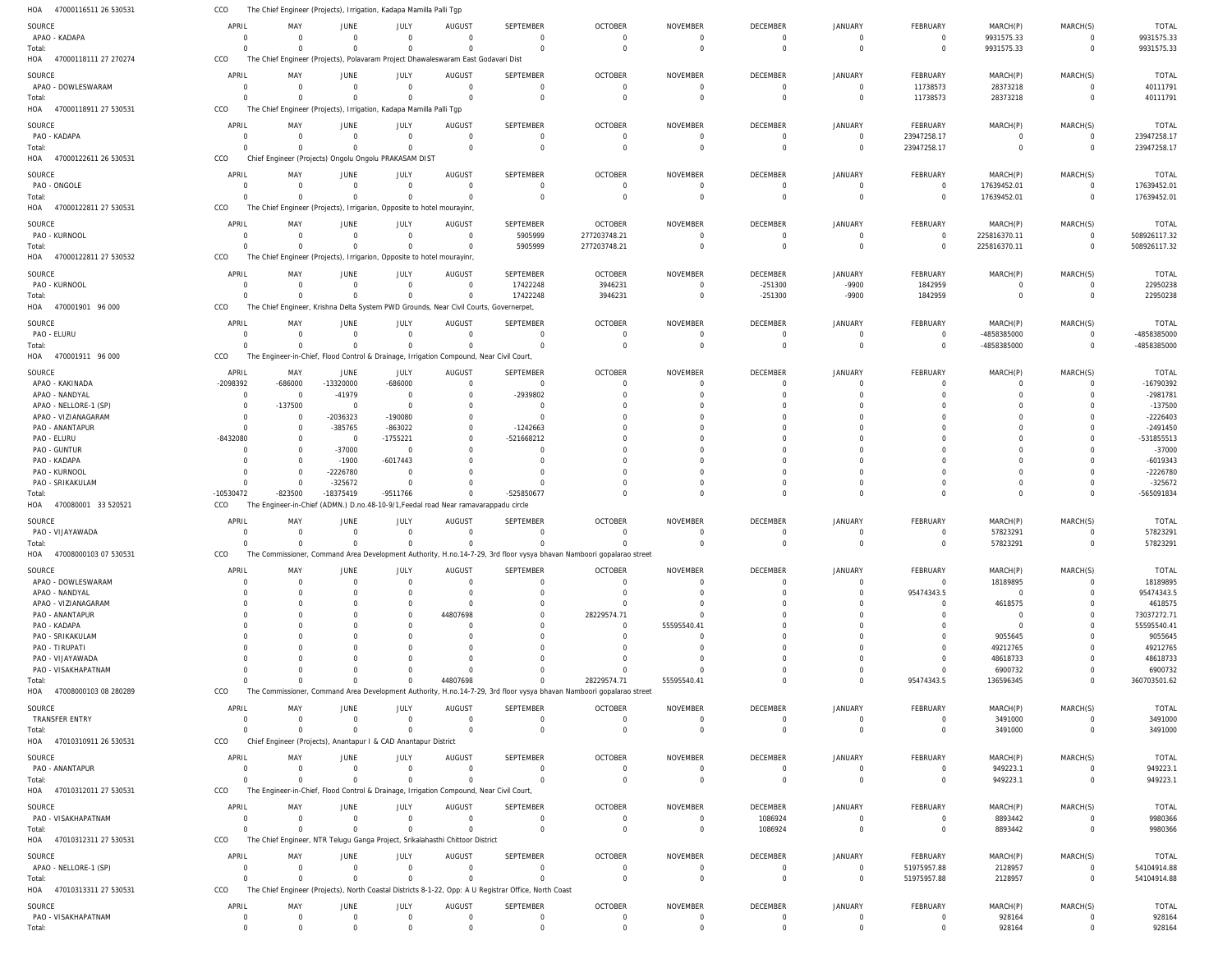47010313411 27 530531 47010313711 26 530531 47010314311 27 530532 47010314611 26 530531 47010317311 26 270274 47010317511 27 530531 47010319511 27 530531 47010320207 26 530531 47010320207 27 530531 47010320211 26 530532 HOA 47010320511 27 530531 HOA 47010320911 26 530531 47010321211 26 530531 47010324011 27 530531 47010324511 26 530532 47010324511 49 530536 470103911 96 000 47020010103 25 530531 HOA HOA HOA HOA HOA HOA HOA HOA HOA HOA HOA HOA HOA HOA HOA HOA The Chief Engineer (Projects), North Coastal Districts 8-1-22, Opp: A U Registrar Office, North Coast The Chief Engineer (Projects), Irrigation, Kadapa Mamilla Palli Tgp The Chief Engineer (Projects), North Coastal Districts 8-1-22, Opp: A U Registrar Office, North Coast The Chief Engineer, Godavari Delta System, Near Sir Arthur Cotton Museum, Dowaleshwaram The Chief Engineer, Godavari Delta System, Near Sir Arthur Cotton Museum, Dowaleshwaram The Chief Engineer (Projects), North Coastal Districts 8-1-22, Opp: A U Registrar Office, North Coast Chief Engineer (Projects) Ongolu Ongolu PRAKASAM DIST The Chief Engineer (Projects), North Coastal Districts 8-1-22, Opp: A U Registrar Office, North Coast The Chief Engineer (Projects), North Coastal Districts 8-1-22, Opp: A U Registrar Office, North Coast The Chief Engineer (Projects), North Coastal Districts 8-1-22, Opp: A U Registrar Office, North Coast The Chief Engineer (Projects), Polavaram Project Dhawaleswaram East Godavari Dist The Chief Engineer, Godavari Delta System, Near Sir Arthur Cotton Museum, Dowaleshwaram The Chief Engineer (Projects), Polavaram Project Dhawaleswaram East Godavari Dist The Chief Engineer (Projects), Polavaram Project Dhawaleswaram East Godavari Dist The Chief Engineer (Projects), North Coastal Districts 8-1-22, Opp: A U Registrar Office, North Coast The Chief Engineer (Projects), North Coastal Districts 8-1-22, Opp: A U Registrar Office, North Coast The Engineer-in-Chief, Flood Control & Drainage, Irrigation Compound, Near Civil Court, The Commissioner, Command Area Development Authority, 14-7-29, 3rd Floor, Vysya Bhavan, Nandori Gopala Rao Street, CCO CCO CCO CCO CCO CCO CCO CCO CCO CCO CCO CCO CCO CCO CCO CCO CCO CCO 0 0  $\Omega$ 0  $\Omega$  $\Omega$ 0  $\Omega$  $\Omega$ 0  $\Omega$ 0 0  $\Omega$ 0  $\Omega$ -321146 0 0 0 0  $\Omega$  $\Omega$ 0  $\Omega$ 0 0  $\Omega$ 0 0  $\Omega$ 0  $\Omega$  $\Omega$ 0 0 91562 0  $\Omega$  $\Omega$ 0  $\Omega$ 0 0  $\Omega$ 0 0  $\Omega$ 0 0  $\Omega$ 0 0  $\Omega$ 0  $\Omega$  $\cap$ 0  $\Omega$  $\Omega$ 0  $\Omega$  $\Omega$ 0  $\Omega$ 0 17521427  $\Omega$ 0 0  $\Omega$ 0  $\Omega$ 0 0  $\Omega$ 0 0  $\Omega$ 0 0  $\Omega$ 0 -12253494  $\Omega$ 0 0  $\bigcap$ 0  $\Omega$  $\Omega$ 0 91365235.15 12770126.43 0  $\Omega$ 0 0  $\Omega$ 0 11021064  $\Omega$ 0  $\Omega$  $\Omega$ 0  $\Omega$ 0 0  $\Omega$ 0 2697383  $\Omega$ 0 0  $\Omega$  $\Omega$ 0  $\Omega$ 0 0  $\Omega$ 0  $\Omega$ 0 0  $\Omega$ 0 0  $\Omega$ 0 0  $\Omega$ 0  $\Omega$  $\Omega$ 0 523983  $\Omega$ 1280675 32476507 0 0  $\Omega$ 213868.39 656251 1268450 513221 990128 860765 0  $\Omega$  $\Omega$ 0 0 0 30014  $\Omega$ 0 0 91411564.23 0 9733827  $\Omega$ 10224 0  $\Omega$ 351540  $\Omega$  $\Omega$ 461058 0 1583995 139436 873686 475447 0  $\Omega$ 0 122133 716000 209368 97271  $\Omega$ 3518981  $\Omega$  $\Omega$ 2343663 0 661283 0 11608459 0 17785074 67675705.57 14321816.8 6657454 2434265 0 2025366  $\Omega$ 33657612 -10270252  $\Omega$ 0 0  $\Omega$ 0  $\Omega$  $\Omega$ 0  $\Omega$ 0 0  $\Omega$ 0 0  $\Omega$ 0  $\Omega$  $\Omega$ 2804721 523983 2336840 1450125 44958652 475447 17785074 250452504.95 27305811.62 19867048 4418715 732813 3112765 860765 37528133 6018745 -321146 PAO - VISAKHAPATNAM PAO - KADAPA PAO - SRIKAKULAM PAO - ELURU APAO - DOWLESWARAM APAO - VIZIANAGARAM PAO - ONGOLE APAO - VIZIANAGARAM APAO - VIZIANAGARAM APAO - VIZIANAGARAM APAO - KAKINADA PAO - ELURU APAO - DOWLESWARAM APAO - DOWLESWARAM PAO - SRIKAKULAM PAO - VISAKHAPATNAM PAO - SRIKAKULAM APAO - CHITTOOR APAO - DOWLESWARAM APAO - KAKINADA APAO - NELLORE-1 (SP) APAO - VIZIANAGARAM PAO - ANANTAPUR SOURCE **SOURCE** SOURCE SOURCE SOURCE SOURCE SOURCE **SOURCE** SOURCE SOURCE SOURCE SOURCE SOURCE **SOURCE** SOURCE SOURCE **SOURCE** SOURCE 0 0 0  $\Omega$ 0 0 0 0 0 0 0 0 0 0  $\Omega$ 0 -321146  $\Omega$ 0 0  $\Omega$ 0  $\Omega$ APRIL APRIL APRIL APRIL APRIL APRIL APRIL APRIL APRIL APRIL APRIL APRIL APRIL APRIL APRIL APRIL APRIL APRIL 0 0 0  $\Omega$ 0 0 0 0 0 0 0 0 0 0  $\Omega$ 0 0  $\Omega$ 0 0  $\Omega$ 0  $\Omega$ MAY MAY MAY MAY MAY MAY MAY MAY MAY MAY MAY MAY MAY MAY MAY MAY MAY MAY 0 0 91562  $\Omega$ 0 0 0 0 0 0 0 0 0 0  $\Omega$ 0 0  $\Omega$ 0  $\Omega$  $\Omega$ 0  $\Omega$ JUNE **JUNE** JUNE JUNE JUNE JUNE JUNE JUNE JUNE JUNE JUNE JUNE JUNE JUNE JUNE JUNE JUNE JUNE  $\Omega$ 0 0  $\Omega$ 0 0 0 0 0 0 0 0 0 0  $\Omega$ 17521427 0  $\Omega$ 0  $\Omega$  $\Omega$ 0  $\Omega$ JULY JULY JULY JULY JULY JULY JULY JULY JULY JULY JULY JULY JULY JULY JULY JULY JULY JULY 0 0 0  $\Omega$ 0 0 0 0 0 0 0 0 0 0  $\Omega$ -12253494 0  $\Omega$ 0 0  $\Omega$ 0  $\Omega$ AUGUST AUGUST AUGUST AUGUST AUGUST AUGUST AUGUST AUGUST AUGUST AUGUST AUGUST AUGUST AUGUST AUGUST AUGUST AUGUST AUGUST AUGUST  $\Omega$ 0  $\Omega$  $\Omega$ 0 0  $\Omega$ 91365235.15 12770126.43  $\Omega$ 0 0  $\Omega$ 0  $\Omega$ 11021064 0  $\Omega$ 0  $\Omega$  $\Omega$ 0  $\Omega$ SEPTEMBER **SEPTEMBER SEPTEMBER** SEPTEMBER SEPTEMBER SEPTEMBER SEPTEMBER **SEPTEMBER** SEPTEMBER SEPTEMBER **SEPTEMBER** SEPTEMBER SEPTEMBER **SEPTEMBER** SEPTEMBER SEPTEMBER **SEPTEMBER** SEPTEMBER 0 0  $\Omega$  $\Omega$ 0 0  $\Omega$ 0 0 2697383 0 0  $\Omega$ 0  $\Omega$  $\Omega$ 0  $\Omega$ 0  $\Omega$  $\Omega$ 0  $\Omega$ OCTOBER OCTOBER OCTOBER OCTOBER OCTOBER OCTOBER OCTOBER OCTOBER OCTOBER OCTOBER OCTOBER OCTOBER OCTOBER OCTOBER OCTOBER OCTOBER **OCTOBER** OCTOBER 0 0 0  $\Omega$ 0 0  $\Omega$ 0 0  $\Omega$ 0 0 0 0  $\Omega$ 0 0  $\Omega$ 0 0  $\Omega$ 0  $\Omega$ NOVEMBER NOVEMBER NOVEMBER NOVEMBER NOVEMBER NOVEMBER NOVEMBER NOVEMBER NOVEMBER NOVEMBER NOVEMBER NOVEMBER NOVEMBER NOVEMBER NOVEMBER NOVEMBER NOVEMBER NOVEMBER  $\Omega$ 523983 0 1280675 32476507 0  $\cap$ 0 213868.39 656251 1268450 513221 990128 860765  $\Omega$  $\Omega$ 0  $\Omega$ 0 0  $\Omega$ 0  $\Omega$ DECEMBER **DECEMBER** DECEMBER DECEMBER DECEMBER DECEMBER DECEMBER DECEMBER DECEMBER DECEMBER DECEMBER DECEMBER DECEMBER **DECEMBER** DECEMBER DECEMBER **DECEMBER** DECEMBER 0 0 0 30014 0 0 0 91411564.23 0 9733827 0 10224 0 0 351540 0 0  $\Omega$ 0 0  $\Omega$ 0  $\Omega$ JANUARY JANUARY JANUARY JANUARY JANUARY JANUARY JANUARY **JANUARY** JANUARY JANUARY JANUARY JANUARY JANUARY JANUARY JANUARY JANUARY JANUARY JANUARY 461058 0 1583995 139436 873686 475447 0 0 0 122133 716000 209368 97271 0 3518981 0 0  $\Omega$ 0 0  $\Omega$ 0  $\Omega$ FEBRUARY FEBRUARY FEBRUARY FEBRUARY FEBRUARY FEBRUARY FEBRUARY FEBRUARY FEBRUARY FEBRUARY FEBRUARY FEBRUARY FEBRUARY FEBRUARY FEBRUARY FEBRUARY **FEBRUARY** FEBRUARY 2343663 0 661283  $\Omega$ 11608459 0 17785074 67675705.57 14321816.8 6657454 2434265 0 2025366 0 33657612 -10270252 0 4060661 3415426 822646.88 31767509 16738893 2074635 MARCH(P) MARCH(P) MARCH(P) MARCH(P) MARCH(P) MARCH(P) MARCH(P) MARCH(P) MARCH(P) MARCH(P) MARCH(P) MARCH(P) MARCH(P) MARCH(P) MARCH(P) MARCH(P) MARCH(P) MARCH(P)  $\Omega$ 0  $\Omega$  $\Omega$ 0 0  $\Omega$ 0 0  $\cap$ 0 0  $\Omega$ 0  $\Omega$ 0 0  $\Omega$ 0 0  $\Omega$ 0  $\Omega$ MARCH(S) MARCH(S) MARCH(S) MARCH(S) MARCH(S) MARCH(S) MARCH(S) MARCH(S) MARCH(S) MARCH(S) MARCH(S) MARCH(S) MARCH(S) MARCH(S) MARCH(S) MARCH(S) MARCH(S) MARCH(S) 2804721 523983 2336840 1450125 44958652 475447 17785074 250452504.95 27305811.62 19867048 4418715 732813 3112765 860765 37528133 6018745 -321146 4060661 3415426 822646.88 31767509 16738893 2074635 TOTAL TOTAL TOTAL TOTAL TOTAL TOTAL TOTAL TOTAL TOTAL TOTAL TOTAL TOTAL TOTAL TOTAL TOTAL TOTAL TOTAL TOTAL Total: Total: Total: Total: Total: Total: Total: Total: Total: Total: Total: Total: Total: Total: Total: Total: Total: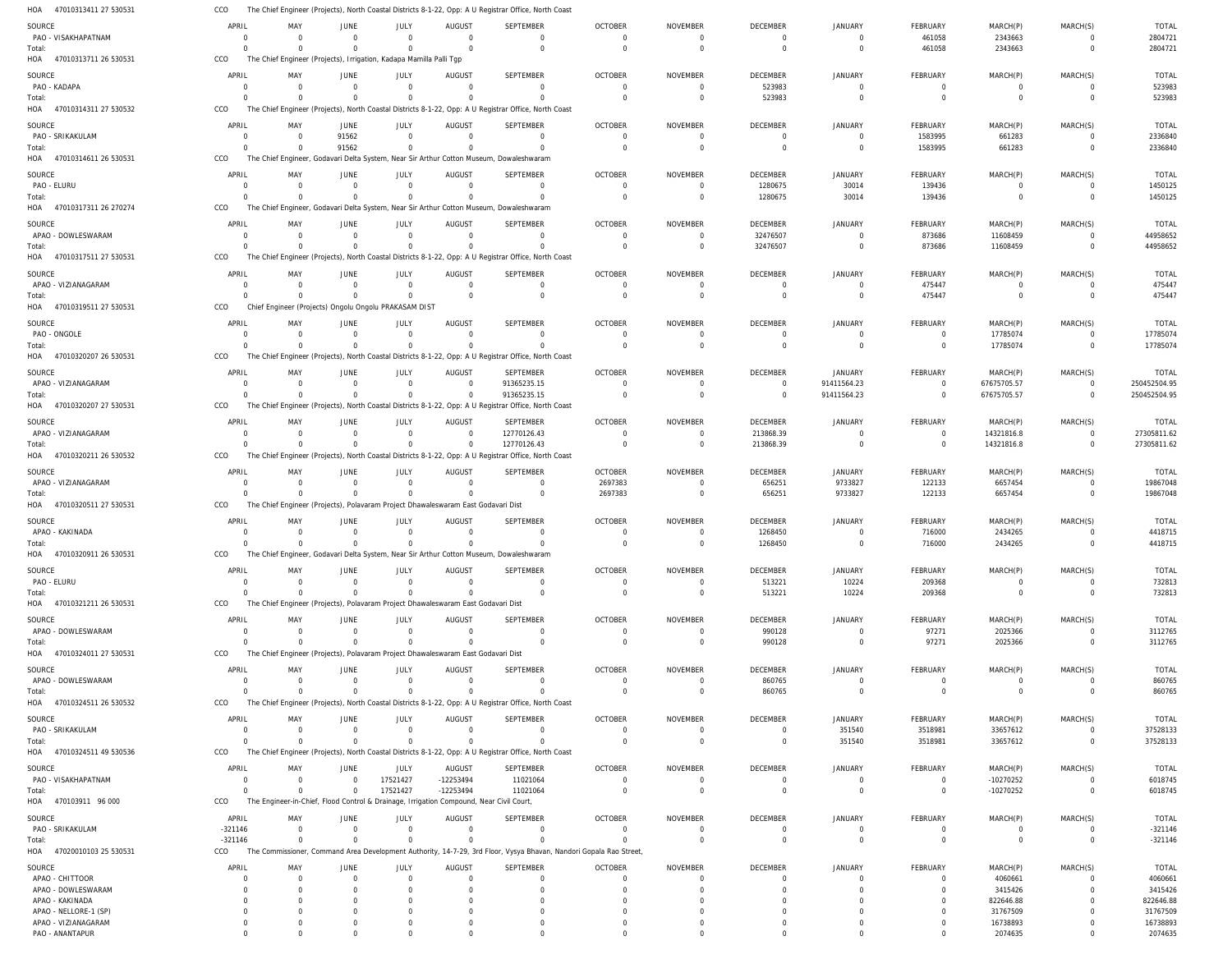47020010103 25 530531 HOA CCO The Commissioner, Command Area Development Authority, 14-7-29, 3rd Floor, Vysya Bhavan, Nandori Gopala Rao Street,

| SOURCE                       | APRIL                | MAY                  | JUNE                  | JULY                 | <b>AUGUST</b>        | SEPTEMBER               | <b>OCTOBER</b>                                                                                                      | <b>NOVEMBER</b> | DECEMBER             | JANUARY              | FEBRUARY                  | MARCH(P)                  | MARCH(S)             | <b>TOTAL</b>        |
|------------------------------|----------------------|----------------------|-----------------------|----------------------|----------------------|-------------------------|---------------------------------------------------------------------------------------------------------------------|-----------------|----------------------|----------------------|---------------------------|---------------------------|----------------------|---------------------|
| PAO - ELURU                  | 0                    | $\Omega$             | $\overline{0}$        | $\mathbf 0$          | $\Omega$             | $\mathbf 0$             | $\Omega$                                                                                                            | $\Omega$        | $\overline{0}$       | $\Omega$             | $\overline{0}$            | 16792652.46               | $\mathbf 0$          | 16792652.46         |
| PAO - KADAPA                 | -C                   | $\cap$               | $\Omega$              | $\Omega$             |                      | $\mathbf 0$             | 3711584                                                                                                             | $\Omega$        | $\Omega$             | $\Omega$             | $\Omega$                  | $\overline{0}$            | $\mathbf 0$          | 3711584             |
| PAO - SRIKAKULAM             | $\Omega$             |                      | $\Omega$              | 0                    |                      | $\Omega$                | $\Omega$                                                                                                            | - 0             | $\Omega$             | $\Omega$             | $\Omega$                  | 7269623.87                | $\Omega$             | 7269623.87          |
| PAO - TIRUPATI               |                      |                      |                       | O                    |                      | $\Omega$                | 8196387.92                                                                                                          |                 | $\Omega$             | $\cap$               |                           | $\overline{0}$            | $\Omega$             | 8196387.92          |
| PAO - VISAKHAPATNAM          |                      |                      | $\Omega$              | O                    |                      | $\Omega$                | $\Omega$                                                                                                            |                 | $\Omega$             | $\cap$               | $\Omega$                  | 1505830                   | $\Omega$             | 1505830             |
| Total:                       |                      |                      | $\Omega$              | $\Omega$             |                      | $\Omega$                | 11907971.92                                                                                                         | $\Omega$        | $\Omega$             | $\Omega$             | $\Omega$                  | 84447877.21               | $\Omega$             | 96355849.13         |
| 47020010103 29 520521<br>HOA | CCO                  |                      |                       |                      |                      |                         | The Commissioner, Command Area Development Authority, 14-7-29, 3rd Floor, Vysya Bhavan, Nandori Gopala Rao Street   |                 |                      |                      |                           |                           |                      |                     |
|                              |                      |                      |                       |                      |                      |                         |                                                                                                                     |                 |                      |                      |                           |                           |                      |                     |
| SOURCE                       | APRIL                | MAY                  | JUNE                  | JULY                 | <b>AUGUST</b>        | SEPTEMBER               | <b>OCTOBER</b>                                                                                                      | <b>NOVEMBER</b> | DECEMBER             | <b>JANUARY</b>       | FEBRUARY                  | MARCH(P)                  | MARCH(S)             | <b>TOTAL</b>        |
| APAO - NANDYAL               | $\Gamma$             | $\Omega$             | $\overline{0}$        | $\Omega$             | $\Omega$             | $\mathbf 0$             | $\Omega$                                                                                                            | $\Omega$        | $\Omega$             | $\Omega$             | $\Omega$                  | 334556                    | $\Omega$             | 334556              |
| APAO - NELLORE-1 (SP)        | $\Omega$             | $\Omega$             | $\Omega$              | $\Omega$             | $\Omega$             | $\Omega$                | $\Omega$                                                                                                            | $\Omega$        | $\Omega$             | $\Omega$             | $\Omega$                  | 324323                    | $\Omega$             | 324323              |
| PAO - ANANTAPUR              |                      |                      |                       | O                    |                      | $\Omega$                |                                                                                                                     | - 0             | $\Omega$             | $\cap$               |                           | 334117                    | $\Omega$             | 334117              |
| PAO - ELURU                  |                      |                      |                       | O                    |                      | $\Omega$                |                                                                                                                     | $\Omega$        | $\Omega$             |                      |                           | 318143                    | $\Omega$             | 318143              |
|                              |                      |                      |                       |                      |                      |                         |                                                                                                                     |                 |                      |                      |                           |                           |                      |                     |
| PAO - KADAPA                 |                      |                      |                       |                      |                      |                         |                                                                                                                     |                 | $\Omega$             |                      |                           | 334499                    | $\Omega$             | 334499              |
| PAO - ONGOLE                 |                      |                      | $\Omega$              | O                    |                      |                         |                                                                                                                     |                 | $\Omega$             |                      | $\Omega$                  | 332854                    | $\Omega$             | 332854              |
| Total:                       |                      |                      | $\Omega$              | $\Omega$             | $\Omega$             | $\Omega$                |                                                                                                                     | $\Omega$        | $\Omega$             | $\Omega$             | $\Omega$                  | 1978492                   | $\Omega$             | 1978492             |
| HOA<br>47020010103 29 530531 | CCO                  |                      |                       |                      |                      |                         | The Commissioner, Command Area Development Authority, 14-7-29, 3rd Floor, Vysya Bhavan, Nandori Gopala Rao Street   |                 |                      |                      |                           |                           |                      |                     |
| SOURCE                       | APRIL                | MAY                  | JUNE                  | JULY                 | AUGUST               | SEPTEMBER               | <b>OCTOBER</b>                                                                                                      | <b>NOVEMBER</b> | DECEMBER             | JANUARY              | FEBRUARY                  | MARCH(P)                  | MARCH(S)             | <b>TOTAL</b>        |
|                              |                      | $\Omega$             |                       |                      |                      |                         |                                                                                                                     |                 |                      |                      |                           |                           |                      |                     |
| APAO - CHITTOOR              | $\Omega$             |                      | $\overline{0}$        | $\mathbf 0$          | $\Omega$             | $\mathbf 0$             | $\Omega$                                                                                                            | $\Omega$        | $\overline{0}$       | $\Omega$             | 109883                    | 933736                    | 0                    | 1043619             |
| APAO - DOWLESWARAM           |                      |                      | $\Omega$              | $\Omega$             | $\Omega$             | $\Omega$                | $\Omega$                                                                                                            | $\Omega$        | 788563               | $\Omega$             | $\overline{0}$            | $\overline{0}$            | $\mathbf 0$          | 788563              |
| APAO - NANDYAL               |                      | $\cap$               | $\Omega$              | $\Omega$             |                      | $\Omega$                |                                                                                                                     | - 0             | 1254581              | $\Omega$             | $\overline{0}$            | $\Omega$                  | $\Omega$             | 1254581             |
| APAO - NELLORE-1 (SP)        |                      |                      | $\Omega$              | O                    |                      | $\Omega$                |                                                                                                                     | $\Omega$        | $\overline{0}$       | $\Omega$             | 48852                     | 33839692.59               | $\Omega$             | 33888544.59         |
| APAO - VIZIANAGARAM          |                      |                      | $\Omega$              | O                    |                      | $\Omega$                |                                                                                                                     | $\Omega$        | 413490               | $\Omega$             | $\overline{0}$            | 2328574                   | $\Omega$             | 2742064             |
| PAO - ELURU                  |                      |                      | 216468                | O                    |                      | $\Omega$                |                                                                                                                     | $\Omega$        | 287442               | $\cap$               | $\Omega$                  | 1361805                   | $\Omega$             | 1865715             |
| PAO - KADAPA                 |                      |                      | $\Omega$              | O                    | $\Omega$             | 4228258.36              | 22865611.97                                                                                                         |                 | $\Omega$             |                      | $\Omega$                  | 16781554.9                | $\Omega$             | 43875425.23         |
| PAO - ONGOLE                 |                      |                      | $\Omega$              |                      |                      | $\mathbf 0$             | 9788525                                                                                                             |                 | $\Omega$             | $\Omega$             | 266629                    | 57252789                  | $\Omega$             | 67307943            |
|                              |                      |                      |                       |                      |                      |                         |                                                                                                                     |                 |                      |                      |                           |                           |                      |                     |
| PAO - SRIKAKULAM             |                      |                      | $\Omega$              | O                    |                      | $\mathbf 0$             | $\Gamma$                                                                                                            | - 0             | $\Omega$             | $\Omega$             | 439144.78                 | 2160826.7                 | $\Omega$             | 2599971.48          |
| PAO - VIJAYAWADA             |                      |                      | $\Omega$              |                      |                      | $\Omega$                | $\Omega$                                                                                                            |                 | 357160               | $\Omega$             | $\overline{0}$            | 3085510                   | $\Omega$             | 3442670             |
| PAO - VISAKHAPATNAM          |                      |                      | $\Omega$              | $\Omega$             |                      | $\Omega$                |                                                                                                                     | $\Omega$        | 29138                | 595                  | 366551                    | 4195011                   | $\Omega$             | 4591295             |
| Total:                       |                      |                      | 216468                | $\Omega$             | $\Omega$             | 4228258.36              | 32654136.97                                                                                                         | $\Omega$        | 3130374              | 595                  | 1231059.78                | 121939499.19              | $\Omega$             | 163400391.3         |
| 47020010103 30 530531<br>HOA | CCO                  |                      |                       |                      |                      |                         | The Commissioner, Command Area Development Authority, 14-7-29, 3rd Floor, Vysya Bhavan, Nandori Gopala Rao Street   |                 |                      |                      |                           |                           |                      |                     |
|                              |                      |                      |                       |                      |                      |                         |                                                                                                                     |                 |                      |                      |                           |                           |                      |                     |
| SOURCE                       | APRIL                | MAY                  | <b>JUNE</b>           | JULY                 | <b>AUGUST</b>        | <b>SEPTEMBER</b>        | <b>OCTOBER</b>                                                                                                      | <b>NOVEMBER</b> | DECEMBER             | <b>JANUARY</b>       | FEBRUARY                  | MARCH(P)                  | MARCH(S)             | <b>TOTAL</b>        |
| APAO - NELLORE-1 (SP)        | $\Omega$             | $\Omega$             | $\Omega$              | $\Omega$             | $\Omega$             | $\Omega$                | $\Omega$                                                                                                            | $\Omega$        | $\Omega$             | $\Omega$             | 358962.09                 | $\Omega$                  | $\Omega$             | 358962.09           |
| PAO - ANANTAPUR              | $\Omega$             | $\Omega$             | $\Omega$              | $\Omega$             | $\Omega$             | $\Omega$                | $\Omega$                                                                                                            | $\Omega$        | $\Omega$             | $\Omega$             | 499187.6                  | $\Omega$                  | $\Omega$             | 499187.6            |
| Total:                       | $\Gamma$             | $\Omega$             | $\Omega$              | $\Omega$             | $\Omega$             | $\Omega$                |                                                                                                                     | $\Omega$        | $\Omega$             | $\Omega$             | 858149.69                 | $\Omega$                  | $\Omega$             | 858149.69           |
| 47020010103 31 520521<br>HOA | CCO                  |                      |                       |                      |                      |                         | The Commissioner, Command Area Development Authority, 14-7-29, 3rd Floor, Vysya Bhavan, Nandori Gopala Rao Street   |                 |                      |                      |                           |                           |                      |                     |
|                              |                      |                      |                       |                      |                      |                         |                                                                                                                     |                 |                      |                      |                           |                           |                      |                     |
| SOURCE                       | APRIL                | MAY                  | JUNE                  | JULY                 | <b>AUGUST</b>        | SEPTEMBER               | <b>OCTOBER</b>                                                                                                      | <b>NOVEMBER</b> | DECEMBER             | JANUARY              | FEBRUARY                  | MARCH(P)                  | MARCH(S)             | <b>TOTAL</b>        |
| PAO - ONGOLE                 | 0                    | $\Omega$             | $\mathbf 0$           | $\overline{0}$       | $\overline{0}$       | 0                       | $\Omega$                                                                                                            | $^{\circ}$      | $\overline{0}$       | $\Omega$             | 0                         | 1357200                   | 0                    | 1357200             |
| Total:                       | $\Gamma$             | $\Omega$             | $\Omega$              | $\Omega$             | $\Omega$             | $\Omega$                | $\Omega$                                                                                                            | $\Omega$        | $\Omega$             | $\Omega$             | $\mathbf 0$               | 1357200                   | $\mathbf 0$          | 1357200             |
| 47020010103 31 530531<br>HOA | CCO                  |                      |                       |                      |                      |                         | The Commissioner, Command Area Development Authority, 14-7-29, 3rd Floor, Vysya Bhavan, Nandori Gopala Rao Street   |                 |                      |                      |                           |                           |                      |                     |
|                              |                      |                      |                       |                      |                      |                         |                                                                                                                     |                 |                      |                      |                           |                           |                      |                     |
|                              |                      |                      |                       |                      |                      |                         |                                                                                                                     |                 |                      |                      |                           |                           |                      |                     |
| SOURCE                       | APRIL                | MAY                  | JUNE                  | JULY                 | <b>AUGUST</b>        | SEPTEMBER               | <b>OCTOBER</b>                                                                                                      | <b>NOVEMBER</b> | DECEMBER             | <b>JANUARY</b>       | FEBRUARY                  | MARCH(P)                  | MARCH(S)             | <b>TOTAL</b>        |
|                              | $\Omega$             | $\Omega$             |                       |                      | $\Omega$             | $\Omega$                | $\Omega$                                                                                                            | $\Omega$        | $\Omega$             | $\Omega$             |                           |                           | $\Omega$             |                     |
| PAO - GUNTUR                 |                      |                      | $\overline{0}$        | $\mathbf 0$          |                      |                         |                                                                                                                     |                 |                      |                      | $\mathbf 0$               | 2075179.24                |                      | 2075179.24          |
| Total:                       |                      | $\Omega$             | $\Omega$              | $\Omega$             | $\Omega$             | $\Omega$                |                                                                                                                     | $\Omega$        | $\Omega$             | $\Omega$             | $\Omega$                  | 2075179.24                | $\Omega$             | 2075179.24          |
| HOA<br>47020010106 17 530531 | CCO                  |                      |                       |                      |                      |                         | The Commissioner, Command Area Development Authority, 14-7-29, 3rd Floor, Vysya Bhavan, Nandori Gopala Rao Street   |                 |                      |                      |                           |                           |                      |                     |
| SOURCE                       | APRIL                | MAY                  | JUNE                  | JULY                 | <b>AUGUST</b>        | SEPTEMBER               | <b>OCTOBER</b>                                                                                                      | <b>NOVEMBER</b> | DECEMBER             | JANUARY              | FEBRUARY                  | MARCH(P)                  | MARCH(S)             | TOTAL               |
|                              | $\Omega$             | $\Omega$             |                       | $\overline{0}$       | $\overline{0}$       | $\mathbf 0$             |                                                                                                                     | $\Omega$        |                      |                      |                           |                           |                      |                     |
| PAO - ONGOLE                 |                      |                      | $\overline{0}$        |                      |                      | $\Omega$                | 222750                                                                                                              |                 | 1916780              | 2250                 | 1923790                   | 7303242.65                | $\mathbf{0}$         | 11368812.65         |
| Total:                       |                      |                      | $\overline{0}$        | $\Omega$             |                      |                         | 222750                                                                                                              | $\overline{0}$  | 1916780              | 2250                 | 1923790                   | 7303242.65                | $\overline{0}$       | 11368812.65         |
| 47020010107 10 530531<br>HOA | CCO                  |                      |                       |                      |                      |                         | The Chief Engineer, Minor Irrigation, I&CAD 14-7-29, 3rd Floor, Vyshya Bhavan Namboori Gopalarao Street, Hanumanpet |                 |                      |                      |                           |                           |                      |                     |
| SOURCE                       | APRIL                | MAY                  | JUNE                  | JULY                 | <b>AUGUST</b>        | SEPTEMBER               | <b>OCTOBER</b>                                                                                                      | NOVEMBER        | DECEMBER             | <b>JANUARY</b>       | FEBRUARY                  | MARCH(P)                  | MARCH(S)             | <b>TOTAL</b>        |
|                              | $\Omega$             | $\Omega$             | $\overline{0}$        | $\mathbf 0$          | $\Omega$             | $\mathbf 0$             | $\Omega$                                                                                                            | $\Omega$        | $\Omega$             | $\Omega$             |                           |                           | $\Omega$             |                     |
| APAO - CHITTOOR              |                      | $\Omega$             |                       | O                    | $\Omega$             |                         | $\Omega$                                                                                                            |                 |                      |                      | 6153002                   | 3365543                   |                      | 9518545             |
| APAO - NANDYAL               |                      |                      | 0                     |                      |                      | $\mathbf 0$             |                                                                                                                     | $\Omega$        | $\Omega$             | $\Omega$             | 11467237.84               | $\Omega$                  | $\mathbf 0$          | 11467237.84         |
| PAO - ANANTAPUR              | $\Omega$             |                      | $\Omega$              | O                    | $\Omega$             | 1483479.2               | $\Omega$                                                                                                            | $\Omega$        | $\Omega$             | $\Omega$             | $\Omega$                  | $\Omega$                  | $\Omega$             | 1483479.2           |
| PAO - KADAPA                 | $\Omega$             |                      |                       | O                    | $\Omega$             | $\Omega$                | $\Omega$                                                                                                            | 2762277.04      | $\Omega$             | $\Omega$             | 69749598                  | $\Omega$                  | $\Omega$             | 72511875.04         |
| PAO - SRIKAKULAM             | $\Omega$             |                      |                       | O                    | $\Omega$             | $\Omega$                |                                                                                                                     | $\Omega$        | $\Omega$             | $\Omega$             | $\Omega$                  | 484844                    | $\Omega$             | 484844              |
| PAO - VIJAYAWADA             |                      |                      |                       |                      |                      | $\Omega$                | $\Omega$                                                                                                            | 23373922.3      | $\Omega$             | $\Omega$             | $\Omega$                  | $\overline{0}$            | $\Omega$             | 23373922.3          |
| Total:                       |                      |                      | $\Omega$              | $\Omega$             | $\Omega$             | 1483479.2               | $\Omega$                                                                                                            | 26136199.34     | $\Omega$             | $\Omega$             | 87369837.84               | 3850387                   | $\Omega$             | 118839903.38        |
| 47020010107 10 530532<br>HOA | CCO                  |                      |                       |                      |                      |                         | The Chief Engineer, Minor Irrigation, I&CAD 14-7-29, 3rd Floor, Vyshya Bhavan Namboori Gopalarao Street, Hanumanpet |                 |                      |                      |                           |                           |                      |                     |
|                              |                      |                      |                       |                      |                      |                         |                                                                                                                     |                 |                      |                      |                           |                           |                      |                     |
| SOURCE                       | APRIL                | MAY                  | JUNE                  | JULY                 | <b>AUGUST</b>        | SEPTEMBER               | <b>OCTOBER</b>                                                                                                      | NOVEMBER        | DECEMBER             | JANUARY              | FEBRUARY                  | MARCH(P)                  | MARCH(S)             | <b>TOTAL</b>        |
| PAO - SRIKAKULAM             | $\overline{0}$       | $\Omega$             | $\overline{0}$        | $\overline{0}$       | $\Omega$             | $\mathbf 0$             | $\overline{0}$                                                                                                      | 1589242         | $\overline{0}$       | $\Omega$             | $\overline{0}$            | $\overline{0}$            | $\mathbf 0$          | 1589242             |
| Total:                       | $\Omega$             | $\Omega$             | $\Omega$              | $\mathbf 0$          | $\Omega$             | $\mathbf 0$             | $\Omega$                                                                                                            | 1589242         | $\overline{0}$       | $\Omega$             | $\mathbf 0$               | $\overline{0}$            | $\mathbf 0$          | 1589242             |
| HOA 47020010107 15 530531    | CCO                  |                      |                       |                      |                      |                         | The Chief Engineer, Minor Irrigation, I&CAD 14-7-29, 3rd Floor, Vyshya Bhavan Namboori Gopalarao Street, Hanumanpet |                 |                      |                      |                           |                           |                      |                     |
|                              |                      |                      |                       |                      |                      |                         |                                                                                                                     |                 |                      |                      |                           |                           |                      |                     |
| SOURCE                       | APRIL                | MAY                  | JUNE                  | JULY                 | <b>AUGUST</b>        | <b>SEPTEMBER</b>        | <b>OCTOBER</b>                                                                                                      | <b>NOVEMBER</b> | DECEMBER             | JANUARY              | FEBRUARY                  | MARCH(P)                  | MARCH(S)             | <b>TOTAL</b>        |
| PAO - VIJAYAWADA             | 96753119             | $\Omega$             | 94676628              | 13742935             | 23109757             | 9624237                 | 9133387                                                                                                             | 20885215        | 9097517              | 18180835             | 4724330                   | $\Omega$                  | 0                    | 299927960           |
| Total:                       | 96753119             | $\Omega$             | 94676628              | 13742935             | 23109757             | 9624237                 | 9133387                                                                                                             | 20885215        | 9097517              | 18180835             | 4724330                   | $\overline{0}$            | $\mathbf 0$          | 299927960           |
| HOA 47020010111 12 270271    | CCO                  |                      |                       |                      |                      |                         | The Chief Engineer, Minor Irrigation, I&CAD 14-7-29, 3rd Floor, Vyshya Bhavan Namboori Gopalarao Street, Hanumanpet |                 |                      |                      |                           |                           |                      |                     |
|                              |                      |                      |                       |                      |                      |                         |                                                                                                                     |                 |                      |                      |                           |                           |                      |                     |
| SOURCE                       | APRIL                | MAY                  | JUNE                  | JULY                 | <b>AUGUST</b>        | SEPTEMBER               | <b>OCTOBER</b>                                                                                                      | NOVEMBER        | DECEMBER             | JANUARY              | FEBRUARY                  | MARCH(P)                  | MARCH(S)             | <b>TOTAL</b>        |
| APAO - CHITTOOR              | $\Omega$             | $\Omega$             | $\overline{0}$        | $\mathbf 0$          | $\Omega$             | $\mathbf 0$             | $\Omega$                                                                                                            | $\Omega$        | $\Omega$             | $\Omega$             | $\overline{0}$            | 10231532.43               | $\mathbf 0$          | 10231532.43         |
| APAO - NANDYAL               |                      |                      | $\Omega$              | $\Omega$             |                      | $\mathbf 0$             | $\Omega$                                                                                                            | $\Omega$        | $\Omega$             | $\Omega$             | $\mathbf 0$               | 10503001.44               | $\mathbf 0$          | 10503001.44         |
| APAO - NELLORE-1 (SP)        | 0                    | $\Omega$             | $\Omega$              | $\Omega$             |                      | $\Omega$                |                                                                                                                     | $\Omega$        | $\Omega$             | $\Omega$             | $\Omega$                  | 46965070.86               | $\mathbf 0$          | 46965070.86         |
| PAO - ONGOLE                 |                      |                      | $\Omega$              | O                    |                      | $\Omega$                |                                                                                                                     | $\Omega$        | $\Omega$             | $\Omega$             | $\Omega$                  | 5712000                   | $\Omega$             | 5712000             |
| PAO - VIJAYAWADA             |                      |                      | $\Omega$              | $\Omega$             |                      | $\Omega$                |                                                                                                                     | $\Omega$        | $\Omega$             | $\Omega$             | 0                         | 14435736                  | $\mathbf 0$          | 14435736            |
|                              |                      | $\cap$               | $\Omega$              | $\Omega$             | $\Omega$             | $\Omega$                |                                                                                                                     | $\Omega$        | $\Omega$             | $\Omega$             | $\Omega$                  |                           | $\overline{0}$       |                     |
| Total:                       |                      |                      |                       |                      |                      |                         |                                                                                                                     |                 |                      |                      |                           | 87847340.73               |                      | 87847340.73         |
| HOA 47020010111 12 270275    | CCO                  |                      |                       |                      |                      |                         | The Chief Engineer, Minor Irrigation, I&CAD 14-7-29, 3rd Floor, Vyshya Bhavan Namboori Gopalarao Street, Hanumanpet |                 |                      |                      |                           |                           |                      |                     |
| SOURCE                       | APRIL                | MAY                  | JUNE                  | JULY                 | <b>AUGUST</b>        | SEPTEMBER               | <b>OCTOBER</b>                                                                                                      | NOVEMBER        | DECEMBER             | JANUARY              | FEBRUARY                  | MARCH(P)                  | MARCH(S)             | <b>TOTAL</b>        |
| APAO - CHITTOOR              | $\Gamma$             | $\cap$               | $\Omega$              | $\Omega$             | $\Omega$             | $\Omega$                | $\overline{0}$                                                                                                      | $\Omega$        | $\Omega$             | $\Omega$             | $\overline{0}$            | 1562160.83                | $\Omega$             | 1562160.83          |
|                              | $\Omega$             | $\Omega$             | $\Omega$              | $\Omega$             | $\Omega$             | $\Omega$                |                                                                                                                     | $\Omega$        | $\Omega$             | $\Omega$             |                           |                           | $\Omega$             |                     |
| APAO - NELLORE-1 (SP)        |                      |                      |                       |                      |                      |                         | 2499663.35                                                                                                          |                 |                      |                      | 311164.43                 | 2500014.02                |                      | 5310841.8           |
| PAO - KADAPA<br>PAO - ONGOLE | $\Omega$<br>$\Omega$ | $\Omega$<br>$\Omega$ | 932530<br>$\mathbf 0$ | $\Omega$<br>$\Omega$ | $\Omega$<br>$\Omega$ | $\mathbf 0$<br>$\Omega$ | $\Omega$<br>$\Omega$                                                                                                | 0<br>$\Omega$   | $\Omega$<br>$\Omega$ | $\Omega$<br>$\Omega$ | $\overline{0}$<br>74326.1 | $\overline{0}$<br>1565980 | $\Omega$<br>$\Omega$ | 932530<br>1640306.1 |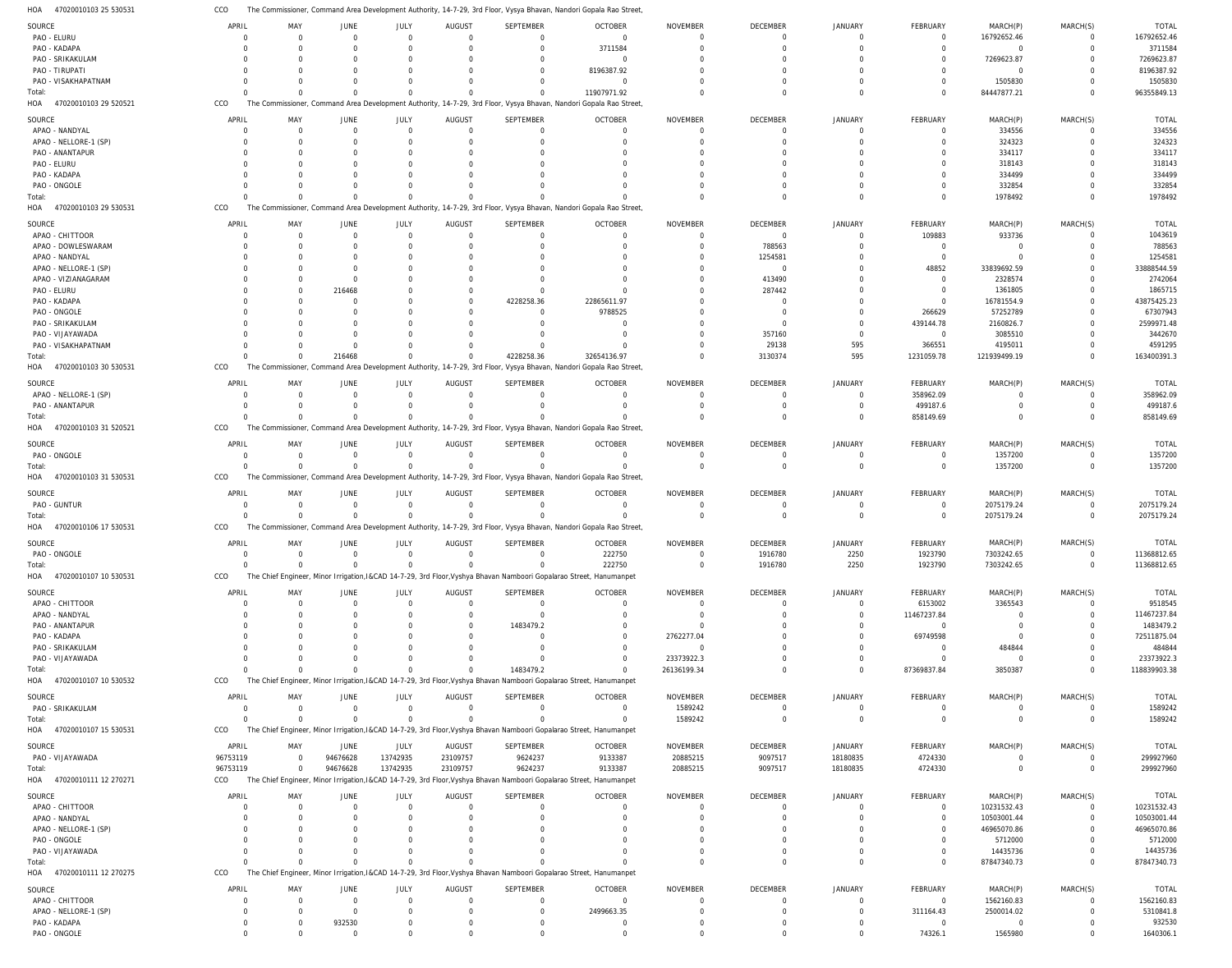|                                      | CCO               |                       |                |                        |                                                                                         | The Chief Engineer, Minor Irrigation, I&CAD 14-7-29, 3rd Floor, Vyshya Bhavan Namboori Gopalarao Street, Hanumanpet |                                                                                                                      |                             |                               |                              |                             |                            |                      |                            |
|--------------------------------------|-------------------|-----------------------|----------------|------------------------|-----------------------------------------------------------------------------------------|---------------------------------------------------------------------------------------------------------------------|----------------------------------------------------------------------------------------------------------------------|-----------------------------|-------------------------------|------------------------------|-----------------------------|----------------------------|----------------------|----------------------------|
| SOURCE                               | APRIL             | MAY                   | JUNE           | JULY                   | AUGUST                                                                                  | SEPTEMBER                                                                                                           | <b>OCTOBER</b>                                                                                                       | <b>NOVEMBER</b>             | <b>DECEMBER</b>               | <b>JANUARY</b>               | FEBRUARY                    | MARCH(P)                   | MARCH(S)             | <b>TOTAL</b>               |
| PAO - VISAKHAPATNAM                  | $\Omega$          | $\overline{0}$        | $\mathbf 0$    | $\overline{0}$         | $\overline{0}$                                                                          | $\Omega$                                                                                                            | $\Omega$                                                                                                             | $\overline{0}$              | $^{\circ}$                    | 990                          | 1641553.1                   | $\Omega$                   | $\overline{0}$       | 1642543.1                  |
| Total:                               | $\Omega$          | $\Omega$              | 932530         | $\Omega$               | $\Omega$                                                                                | $\Omega$                                                                                                            | 2499663.35                                                                                                           | $\overline{0}$              | $\mathbf 0$                   | 990                          | 2027043.63                  | 5628154.85                 | $\mathbf 0$          | 11088381.83                |
| HOA<br>47020010111 12 530531         | CCO               |                       |                |                        |                                                                                         | The Chief Engineer, Minor Irrigation, I&CAD 14-7-29, 3rd Floor, Vyshya Bhavan Namboori Gopalarao Street, Hanumanpet |                                                                                                                      |                             |                               |                              |                             |                            |                      |                            |
|                                      |                   |                       |                |                        |                                                                                         |                                                                                                                     |                                                                                                                      |                             |                               |                              |                             |                            |                      |                            |
| SOURCE                               | APRIL             | MAY                   | <b>JUNE</b>    | JULY                   | AUGUST                                                                                  | SEPTEMBER                                                                                                           | <b>OCTOBER</b>                                                                                                       | <b>NOVEMBER</b>             | <b>DECEMBER</b>               | <b>JANUARY</b>               | FEBRUARY                    | MARCH(P)                   | MARCH(S)             | <b>TOTAL</b>               |
| APAO - NELLORE-1 (SP)                | $\Omega$          | $\Omega$              | $\Omega$       | $\Omega$               | $\overline{0}$                                                                          | $\Omega$                                                                                                            | $\overline{0}$                                                                                                       | $\mathbf 0$                 | $\mathbf 0$                   | $\mathbf 0$                  | $\overline{0}$              | 1533618                    | $\mathbf 0$          | 1533618                    |
| PAO - ANANTAPUR                      | $\Omega$          | $\Omega$              | $\Omega$       | $\Omega$               | $\mathbf 0$                                                                             | $\Omega$                                                                                                            | 39826563                                                                                                             | $\Omega$                    | $\Omega$                      | $\Omega$                     | $\Omega$                    | 42679286                   | $\Omega$             | 82505849                   |
| PAO - KADAPA                         |                   | $\Omega$              | 3272238        | 24198820.21            | $\Omega$                                                                                | 33575606.44                                                                                                         | $\overline{0}$                                                                                                       | $\Omega$                    | 14620882.51                   | $\mathbf 0$                  | 396979433.02                | 24815015.06                | $\Omega$             | 497461995.24               |
| PAO - KURNOOL                        | $\Omega$          | $\Omega$              | $\mathbf 0$    | $\Omega$               | $\Omega$                                                                                | $\Omega$                                                                                                            | $\Omega$                                                                                                             | $\Omega$                    | $\mathbf 0$                   | 855522.08                    | $\overline{0}$              | $\Omega$                   | $\Omega$             | 855522.08                  |
| Total:                               | $\Omega$          | $\Omega$              | 3272238        | 24198820.21            | $\Omega$                                                                                | 33575606.44                                                                                                         | 39826563                                                                                                             | $\Omega$                    | 14620882.51                   | 855522.08                    | 396979433.02                | 69027919.06                | $\mathbf 0$          | 582356984.32               |
| HOA 47020010111 12 530532            | CCO               |                       |                |                        |                                                                                         | The Chief Engineer, Minor Irrigation, I&CAD 14-7-29, 3rd Floor, Vyshya Bhavan Namboori Gopalarao Street, Hanumanpet |                                                                                                                      |                             |                               |                              |                             |                            |                      |                            |
| SOURCE                               | APRIL             | MAY                   | JUNE           | JULY                   | <b>AUGUST</b>                                                                           | SEPTEMBER                                                                                                           | <b>OCTOBER</b>                                                                                                       | <b>NOVEMBER</b>             | <b>DECEMBER</b>               | JANUARY                      | FEBRUARY                    | MARCH(P)                   | MARCH(S)             | <b>TOTAL</b>               |
| APAO - CHITTOOR                      | $\Omega$          | $\Omega$              | $\Omega$       | $\Omega$               | $\overline{0}$                                                                          | $\Omega$                                                                                                            | $\overline{0}$                                                                                                       | $\overline{0}$              | $^{\circ}$                    | 0                            | 72432314                    | $\overline{0}$             | 0                    | 72432314                   |
| PAO - KADAPA                         | $\Omega$          | $\Omega$              | $\Omega$       | $\Omega$               | $\overline{0}$                                                                          | 4910000                                                                                                             | $\Omega$                                                                                                             | $\Omega$                    | $\mathbf 0$                   | $\mathbf 0$                  | $\Omega$                    | $\Omega$                   | $\mathbf 0$          | 4910000                    |
| Total:                               | $\Omega$          | $\Omega$              | $\Omega$       | $\Omega$               | $\Omega$                                                                                | 4910000                                                                                                             | $\Omega$                                                                                                             | $\Omega$                    | $\Omega$                      | $\Omega$                     | 72432314                    | $\Omega$                   | $\Omega$             | 77342314                   |
| HOA 47020010111 15 270274            | CCO               |                       |                |                        |                                                                                         | The Chief Engineer, Minor Irrigation, I&CAD 14-7-29, 3rd Floor, Vyshya Bhavan Namboori Gopalarao Street, Hanumanpet |                                                                                                                      |                             |                               |                              |                             |                            |                      |                            |
|                                      |                   |                       |                |                        |                                                                                         |                                                                                                                     |                                                                                                                      |                             |                               |                              |                             |                            |                      |                            |
| SOURCE                               | APRIL             | MAY                   | <b>JUNE</b>    | JULY                   | <b>AUGUST</b>                                                                           | SEPTEMBER                                                                                                           | <b>OCTOBER</b>                                                                                                       | <b>NOVEMBER</b>             | <b>DECEMBER</b>               | <b>JANUARY</b>               | FEBRUARY                    | MARCH(P)                   | MARCH(S)             | <b>TOTAL</b>               |
| PAO - VIJAYAWADA                     | 9861927           | $\Omega$              | 240072582      | 54382                  | $\overline{0}$                                                                          | $\Omega$                                                                                                            | $\Omega$                                                                                                             | $\mathbf 0$                 | $^{\circ}$                    | 0                            | $\overline{0}$              | -238829742                 | $\Omega$             | 11159149                   |
| Total:                               | 9861927           | $\mathbf 0$           | 240072582      | 54382                  | $\Omega$                                                                                | $\Omega$                                                                                                            | $\Omega$                                                                                                             | $\Omega$                    | $\mathbf 0$                   | $\mathbf 0$                  | $\mathbf 0$                 | -238829742                 | $\mathbf 0$          | 11159149                   |
| HOA 47020010111 15 530531            | CCO               |                       |                |                        |                                                                                         | The Chief Engineer, Minor Irrigation, I&CAD 14-7-29, 3rd Floor, Vyshya Bhavan Namboori Gopalarao Street, Hanumanpet |                                                                                                                      |                             |                               |                              |                             |                            |                      |                            |
| SOURCE                               | APRIL             | MAY                   | JUNE           | JULY                   | <b>AUGUST</b>                                                                           | SEPTEMBER                                                                                                           | <b>OCTOBER</b>                                                                                                       | <b>NOVEMBER</b>             | <b>DECEMBER</b>               | <b>JANUARY</b>               | FEBRUARY                    | MARCH(P)                   | MARCH(S)             | <b>TOTAL</b>               |
| PAO - VIJAYAWADA                     | 110393113         | $\mathbf 0$           | 674433202      | 5057431                | $-2286213$                                                                              | -4510548                                                                                                            | $\overline{0}$                                                                                                       | $\overline{0}$              | $^{\circ}$                    | $^{\circ}$                   | $\overline{0}$              | -363328463                 | $\overline{0}$       | 419758522                  |
| Total:                               | 110393113         | $\Omega$              | 674433202      | 5057431                | $-2286213$                                                                              | -4510548                                                                                                            | $\Omega$                                                                                                             | $\Omega$                    | $\mathbf 0$                   | $\Omega$                     | $\mathbf 0$                 | -363328463                 | $\mathbf 0$          | 419758522                  |
| HOA 47020010111 16 530531            | CCO               |                       |                |                        |                                                                                         | The Chief Engineer, Minor Irrigation, I&CAD 14-7-29, 3rd Floor, Vyshya Bhavan Namboori Gopalarao Street, Hanumanpet |                                                                                                                      |                             |                               |                              |                             |                            |                      |                            |
|                                      |                   |                       |                |                        |                                                                                         |                                                                                                                     |                                                                                                                      |                             |                               |                              |                             |                            |                      |                            |
| SOURCE                               | APRIL             | MAY                   | JUNE           | JULY                   | <b>AUGUST</b>                                                                           | SEPTEMBER                                                                                                           | <b>OCTOBER</b>                                                                                                       | NOVEMBER                    | DECEMBER                      | JANUARY                      | FEBRUARY                    | MARCH(P)                   | MARCH(S)             | <b>TOTAL</b>               |
| APAO - CHITTOOR                      |                   | $\Omega$              | $\Omega$       | $\Omega$               | $\overline{0}$                                                                          | $\Omega$                                                                                                            | $\overline{0}$                                                                                                       | $\circ$                     | $\mathbf 0$                   | $\Omega$                     | $\mathbf 0$                 | 5789759                    | $\Omega$             | 5789759                    |
| APAO - NANDYAL                       |                   | $\Omega$              |                |                        | $\mathbf 0$                                                                             | $\Omega$                                                                                                            | $\Omega$                                                                                                             | $\Omega$                    | 1208612                       | $\Omega$                     | $\Omega$                    | $\Omega$                   | $\Omega$             | 1208612                    |
| PAO - ANANTAPUR                      |                   | $\Omega$              |                |                        | $\Omega$                                                                                | $\Omega$                                                                                                            | $\overline{0}$                                                                                                       | $\Omega$                    | 5948064                       | $\Omega$                     |                             | 926200                     | $\Omega$             | 6874264                    |
| PAO - KADAPA                         | $\Omega$          | $\Omega$              | $\Omega$       |                        | $\Omega$                                                                                | 963956                                                                                                              | 730776                                                                                                               | $\Omega$                    | 2815048.9                     | $\Omega$                     | 0                           | $\Omega$                   | $\Omega$             | 4509780.9                  |
| Total:                               | $\Omega$          | $\Omega$              | $\Omega$       |                        | $\Omega$                                                                                | 963956                                                                                                              | 730776                                                                                                               | $\Omega$                    | 9971724.9                     | $\Omega$                     | $\Omega$                    | 6715959                    | $\Omega$             | 18382415.9                 |
| HOA 47020010111 21 530531            | CCO               |                       |                |                        |                                                                                         | The Chief Engineer, Minor Irrigation, I&CAD 14-7-29, 3rd Floor, Vyshya Bhavan Namboori Gopalarao Street, Hanumanpet |                                                                                                                      |                             |                               |                              |                             |                            |                      |                            |
| SOURCE                               | APRIL             | MAY                   | JUNE           | JULY                   | <b>AUGUST</b>                                                                           | SEPTEMBER                                                                                                           | <b>OCTOBER</b>                                                                                                       | <b>NOVEMBER</b>             | <b>DECEMBER</b>               | <b>JANUARY</b>               | FEBRUARY                    | MARCH(P)                   | MARCH(S)             | <b>TOTAL</b>               |
| APAO - CHITTOOR                      | $\Omega$          | $\overline{0}$        | $\overline{0}$ | $\overline{0}$         | $\overline{0}$                                                                          | $\overline{0}$                                                                                                      | 18172510.58                                                                                                          | $\Omega$                    | $\mathbf 0$                   | $\Omega$                     | $\Omega$                    | $\Omega$                   | 0                    | 18172510.58                |
| APAO - KAKINADA                      | $\Omega$          | $\Omega$              | $\Omega$       | $\Omega$               | $\overline{0}$                                                                          | $\Omega$                                                                                                            | $\overline{0}$                                                                                                       | $\Omega$                    | 434670.1                      | $\Omega$                     | $\Omega$                    | $\Omega$                   | $\mathbf 0$          | 434670.1                   |
| PAO - ANANTAPUR                      | $\Omega$          | $\Omega$              | $\Omega$       | $\Omega$               | $\overline{0}$                                                                          | $\Omega$                                                                                                            | $\Omega$                                                                                                             |                             | $\Omega$                      | $\Omega$                     |                             | 22274994                   | $\Omega$             | 22274994                   |
| PAO - KADAPA                         | $\Omega$          | $\Omega$              | $\Omega$       | 29148395               | 4262842                                                                                 | 18443153.09                                                                                                         | 366214.94                                                                                                            | $\Omega$                    | 12525202.22                   | $\Omega$                     |                             | $\Omega$                   | $\mathbf 0$          | 64745807.25                |
| PAO - KURNOOL                        | $\Omega$          | $\Omega$              | $\Omega$       | 1706226.64             | $\overline{0}$                                                                          | $\Omega$                                                                                                            | $\Omega$                                                                                                             | $\Omega$                    | 1084798.24                    | $\Omega$                     |                             | $\Omega$                   | $\mathbf 0$          | 2791024.88                 |
| Total:                               | $\Omega$          | $\Omega$              | $\overline{0}$ | 30854621.64            | 4262842                                                                                 | 18443153.09                                                                                                         | 18538725.52                                                                                                          | $\Omega$                    | 14044670.56                   | $\Omega$                     | $\Omega$                    | 22274994                   | $\Omega$             | 108419006.81               |
| HOA 47020010112 17 530531            | CCO               | The                   |                |                        |                                                                                         | Commissioner, Command Area Development Authority, 14-7-29, 3rd Floor, Vysya Bhavan, Nandori Gopala Rao Street,      |                                                                                                                      |                             |                               |                              |                             |                            |                      |                            |
|                                      |                   |                       |                |                        |                                                                                         |                                                                                                                     |                                                                                                                      |                             |                               |                              |                             |                            |                      |                            |
| SOURCE                               | APRIL             | MAY                   | <b>JUNE</b>    | JULY                   | <b>AUGUST</b>                                                                           | SEPTEMBER                                                                                                           | <b>OCTOBER</b>                                                                                                       | <b>NOVEMBER</b>             | <b>DECEMBER</b>               | JANUARY                      | FEBRUARY                    | MARCH(P)                   | MARCH(S)             | <b>TOTAL</b>               |
| PAO - ONGOLE                         | $\overline{0}$    | $\overline{0}$        | $\mathbf 0$    | $\Omega$               | $\overline{0}$                                                                          | $\Omega$                                                                                                            | 334125                                                                                                               | $\mathbf 0$                 | $\mathbf 0$                   | 3375                         | 1263330.48                  | 7658622.85                 | $\mathbf 0$          | 9259453.33                 |
| Total:                               | $\Omega$          | $\Omega$              | $\mathbf 0$    | $\Omega$               | $\overline{0}$                                                                          | $\Omega$                                                                                                            | 334125                                                                                                               | $\overline{0}$              | $\mathbf 0$                   | 3375                         | 1263330.48                  | 7658622.85                 | $\mathbf 0$          | 9259453.33                 |
| HOA 47020078911 21 530531            |                   |                       |                |                        |                                                                                         | The Chief Engineer, Minor Irrigation, I&CAD 14-7-29, 3rd Floor, Vyshya Bhavan Namboori Gopalarao Street, Hanumanpet |                                                                                                                      |                             |                               |                              |                             |                            |                      |                            |
|                                      | CCO               |                       |                |                        |                                                                                         |                                                                                                                     |                                                                                                                      |                             |                               |                              |                             |                            |                      |                            |
|                                      |                   |                       |                |                        |                                                                                         |                                                                                                                     |                                                                                                                      |                             |                               |                              |                             |                            |                      |                            |
| SOURCE                               | APRIL             | MAY<br>$\Omega$       | JUNE           | JULY                   | <b>AUGUST</b>                                                                           | SEPTEMBER                                                                                                           | <b>OCTOBER</b><br>$\Omega$                                                                                           | <b>NOVEMBER</b><br>$\Omega$ | <b>DECEMBER</b>               | <b>JANUARY</b><br>$\Omega$   | FEBRUARY<br>$\Omega$        | MARCH(P)                   | MARCH(S)<br>$\Omega$ | <b>TOTAL</b>               |
| PAO - KADAPA                         | $\overline{0}$    |                       | $\overline{0}$ | $\overline{0}$         | $\overline{0}$                                                                          | $\overline{0}$                                                                                                      |                                                                                                                      |                             | 927160.32                     |                              |                             |                            |                      | 927160.32                  |
| Total:                               | $\overline{0}$    | $\Omega$              | $\Omega$       | $\Omega$               | $\Omega$                                                                                | $\Omega$                                                                                                            | $\Omega$                                                                                                             | $\overline{0}$              | 927160.32                     | $\mathbf 0$                  | $\overline{0}$              | $\Omega$                   | $\mathbf 0$          | 927160.32                  |
| HOA 47020078911 23 530531            | CCO               |                       |                |                        |                                                                                         | The Chief Engineer, Minor Irrigation, I&CAD 14-7-29, 3rd Floor, Vyshya Bhavan Namboori Gopalarao Street, Hanumanpet |                                                                                                                      |                             |                               |                              |                             |                            |                      |                            |
| SOURCE                               | APRIL             | MAY                   | <b>JUNE</b>    | JULY                   | AUGUST                                                                                  | SEPTEMBER                                                                                                           | <b>OCTOBER</b>                                                                                                       | <b>NOVEMBER</b>             | <b>DECEMBER</b>               | <b>JANUARY</b>               | FEBRUARY                    | MARCH(P)                   | MARCH(S)             | TOTAL                      |
| PAO - VIJAYAWADA                     | $\mathbf 0$       | $\Omega$              | 2959100        | $\Omega$               | 4336358                                                                                 | $\Omega$                                                                                                            | $\Omega$                                                                                                             | $\mathbf 0$                 | 22957093                      | $\mathbf 0$                  | $\overline{0}$              | -4336358                   | $\Omega$             | 25916193                   |
| Total:                               | $\Omega$          | $\Omega$              | 2959100        | $\Omega$               | 4336358                                                                                 | $\Omega$                                                                                                            | $\Omega$                                                                                                             | $\overline{0}$              | 22957093                      | $\mathbf 0$                  | $\mathbf 0$                 | -4336358                   | $\mathbf 0$          | 25916193                   |
| HOA 47020079611 23 530531            | CCO               |                       |                |                        |                                                                                         | The Chief Engineer, Minor Irrigation, I&CAD 14-7-29, 3rd Floor, Vyshya Bhavan Namboori Gopalarao Street, Hanumanpet |                                                                                                                      |                             |                               |                              |                             |                            |                      |                            |
|                                      |                   |                       |                |                        |                                                                                         |                                                                                                                     |                                                                                                                      |                             |                               |                              |                             |                            |                      |                            |
| SOURCE                               | APRIL             | MAY                   | JUNE           | JULY                   | AUGUST                                                                                  | SEPTEMBER                                                                                                           | <b>OCTOBER</b>                                                                                                       | <b>NOVEMBER</b>             | <b>DECEMBER</b>               | <b>JANUARY</b>               | FEBRUARY                    | MARCH(P)                   | MARCH(S)             | TOTAL                      |
| PAO - VIJAYAWADA                     | 390000            | $\overline{0}$        | 8250252        | $-594716$              | 369495                                                                                  | $-132436$                                                                                                           | $\Omega$                                                                                                             | $\Omega$                    | $\mathbf 0$                   | $^{\circ}$                   | $\overline{0}$              | $-2551141$                 | $\Omega$             | 5731454                    |
| Total:                               | 390000            | $\overline{0}$        | 8250252        | $-594716$              | 369495                                                                                  | $-132436$                                                                                                           | $\Omega$                                                                                                             | $\overline{0}$              | $\circ$                       | $\mathbf 0$                  | $\overline{0}$              | $-2551141$                 | $\mathbf 0$          | 5731454                    |
| HOA 470200911 96 000                 | CCO               |                       |                |                        |                                                                                         | The Chief Engineer, Minor Irrigation, I&CAD 14-7-29, 3rd Floor, Vyshya Bhavan Namboori Gopalarao Street, Hanumanpet |                                                                                                                      |                             |                               |                              |                             |                            |                      |                            |
| SOURCE                               | APRIL             | MAY                   | <b>JUNE</b>    | JULY                   | <b>AUGUST</b>                                                                           | SEPTEMBER                                                                                                           | <b>OCTOBER</b>                                                                                                       | <b>NOVEMBER</b>             | <b>DECEMBER</b>               | JANUARY                      | FEBRUARY                    | MARCH(P)                   | MARCH(S)             | <b>TOTAL</b>               |
| APAO - VIZIANAGARAM                  | $-149296$         | $\overline{0}$        | $\mathbf 0$    | $\overline{0}$         | $\overline{0}$                                                                          | $\Omega$                                                                                                            | $\overline{0}$                                                                                                       | $\mathbf 0$                 | $\mathbf 0$                   | $\mathbf 0$                  | $\overline{0}$              | $\overline{0}$             | 0                    | $-149296$                  |
| Total:                               | $-149296$         | $\Omega$              | $\Omega$       | $\Omega$               | $\Omega$                                                                                | $\Omega$                                                                                                            | $\Omega$                                                                                                             | $\Omega$                    | $\Omega$                      | $\Omega$                     | $\mathbf 0$                 | $\Omega$                   | $\Omega$             | $-149296$                  |
| HOA 470200911 96 001                 | CCO               |                       |                |                        |                                                                                         | The Chief Engineer, Minor Irrigation, I&CAD 14-7-29, 3rd Floor, Vyshya Bhavan Namboori Gopalarao Street, Hanumanpet |                                                                                                                      |                             |                               |                              |                             |                            |                      |                            |
|                                      |                   |                       |                |                        |                                                                                         |                                                                                                                     |                                                                                                                      |                             |                               |                              |                             |                            |                      |                            |
| SOURCE                               | APRIL<br>$\Omega$ | MAY<br>$\overline{0}$ | JUNE           | JULY<br>$\overline{0}$ | AUGUST<br>$\overline{0}$                                                                | SEPTEMBER<br>$\Omega$                                                                                               | <b>OCTOBER</b><br>$\Omega$                                                                                           | <b>NOVEMBER</b><br>$\Omega$ | <b>DECEMBER</b><br>$^{\circ}$ | <b>JANUARY</b><br>$^{\circ}$ | <b>FEBRUARY</b><br>$\Omega$ | MARCH(P)                   | MARCH(S)<br>$\Omega$ | <b>TOTAL</b>               |
| PAO - TIRUPATI                       | $\Omega$          | $\overline{0}$        | $-103271$      | $\overline{0}$         | $\Omega$                                                                                | $\Omega$                                                                                                            | $\Omega$                                                                                                             | $\Omega$                    | $\Omega$                      | $\Omega$                     |                             | $\Omega$                   | $\mathbf 0$          | $-103271$                  |
| PAO - VIJAYAWADA                     | $\Omega$          | $\Omega$              | $-210834$      | $\Omega$               | $\Omega$                                                                                | $\Omega$                                                                                                            | - 0                                                                                                                  | $\Omega$                    | $\Omega$                      |                              | $\Omega$                    | $\Omega$                   |                      | $-210834$                  |
| Total:                               |                   |                       | $-314105$      |                        |                                                                                         |                                                                                                                     |                                                                                                                      |                             |                               | $\mathbf 0$                  |                             |                            | $\mathbf 0$          | $-314105$                  |
| HOA 47050010406 06 530531            | CCO               |                       |                |                        |                                                                                         |                                                                                                                     | The Commissioner, Command Area Development Authority, H.no.14-7-29, 3rd floor vysya bhavan Namboori gopalarao street |                             |                               |                              |                             |                            |                      |                            |
| SOURCE                               | APRIL             | MAY                   | <b>JUNE</b>    | JULY                   | <b>AUGUST</b>                                                                           | SEPTEMBER                                                                                                           | <b>OCTOBER</b>                                                                                                       | <b>NOVEMBER</b>             | <b>DECEMBER</b>               | JANUARY                      | FEBRUARY                    | MARCH(P)                   | MARCH(S)             | TOTAL                      |
| PAO - ONGOLE                         | $\overline{0}$    | $\mathbf 0$           | $\mathbf 0$    | $\Omega$               | $\overline{0}$                                                                          | $\Omega$                                                                                                            | $\Omega$                                                                                                             | $\overline{0}$              | $\mathbf 0$                   | $\mathbf 0$                  | $\overline{0}$              | 3300319                    | $\mathbf 0$          | 3300319                    |
| Total:                               | $\Omega$          | $\Omega$              | $\Omega$       |                        | $\Omega$                                                                                |                                                                                                                     | $\Omega$                                                                                                             | $\Omega$                    | $\Omega$                      | $\mathbf 0$                  | $\overline{0}$              | 3300319                    | $\mathbf 0$          | 3300319                    |
| HOA 47050010412 06 530531            | CCO               |                       |                |                        |                                                                                         |                                                                                                                     | The Commissioner, Command Area Development Authority, H.no.14-7-29, 3rd floor vysya bhavan Namboori gopalarao street |                             |                               |                              |                             |                            |                      |                            |
|                                      |                   |                       |                |                        |                                                                                         |                                                                                                                     |                                                                                                                      |                             |                               |                              |                             |                            |                      |                            |
| SOURCE                               | APRIL             | MAY                   | JUNE           | JULY                   | AUGUST                                                                                  | SEPTEMBER                                                                                                           | <b>OCTOBER</b>                                                                                                       | <b>NOVEMBER</b>             | <b>DECEMBER</b>               | <b>JANUARY</b>               | FEBRUARY                    | MARCH(P)                   | MARCH(S)             | <b>TOTAL</b>               |
| PAO - ONGOLE                         | $\Omega$          | $\overline{0}$        | $\mathbf 0$    | $\overline{0}$         | $\Omega$                                                                                | $\Omega$                                                                                                            | $\overline{0}$                                                                                                       | $\mathbf 0$                 | $\mathbf{0}$                  | $^{\circ}$                   | $\overline{0}$              | 3735316                    | $\mathbf 0$          | 3735316                    |
| Total:                               | $\Omega$          | $\Omega$              | $\Omega$       | $\Omega$               | $\Omega$                                                                                | $\mathbf 0$                                                                                                         | $\overline{0}$                                                                                                       | $\overline{0}$              | $\Omega$                      | $\mathbf 0$                  | $\mathbf 0$                 | 3735316                    | $\mathbf 0$          | 3735316                    |
| HOA 47110110311 05 530531            | CCO               |                       |                |                        | The Engineer-in-Chief, Flood Control & Drainage, Irrigation Compound, Near Civil Court, |                                                                                                                     |                                                                                                                      |                             |                               |                              |                             |                            |                      |                            |
| SOURCE                               | APRIL             | MAY                   | <b>JUNE</b>    | JULY                   | <b>AUGUST</b>                                                                           | SEPTEMBER                                                                                                           | <b>OCTOBER</b>                                                                                                       | <b>NOVEMBER</b>             | <b>DECEMBER</b>               | JANUARY                      | FEBRUARY                    | MARCH(P)                   | MARCH(S)             | TOTAL                      |
| APAO - DOWLESWARAM                   | $\Omega$          | $\Omega$              | $\Omega$       | $\Omega$               | $\overline{0}$                                                                          | $\Omega$                                                                                                            | $\Omega$                                                                                                             | $\Omega$                    | $\Omega$                      | $\mathbf 0$                  | $\overline{0}$              | 147128423                  | $\Omega$             | 147128423                  |
| APAO - NELLORE-1 (SP)<br>PAO - ELURU | $\Omega$          | 0                     | 0              | $\Omega$               | $\mathbf 0$                                                                             | 0                                                                                                                   | $\overline{0}$<br>$\Omega$                                                                                           | $\mathbf 0$                 | $\mathbf 0$<br>3496832        | $\mathbf 0$                  | $\overline{0}$              | 63392699.54<br>82651128.27 | $\mathbf 0$          | 63392699.54<br>86147960.27 |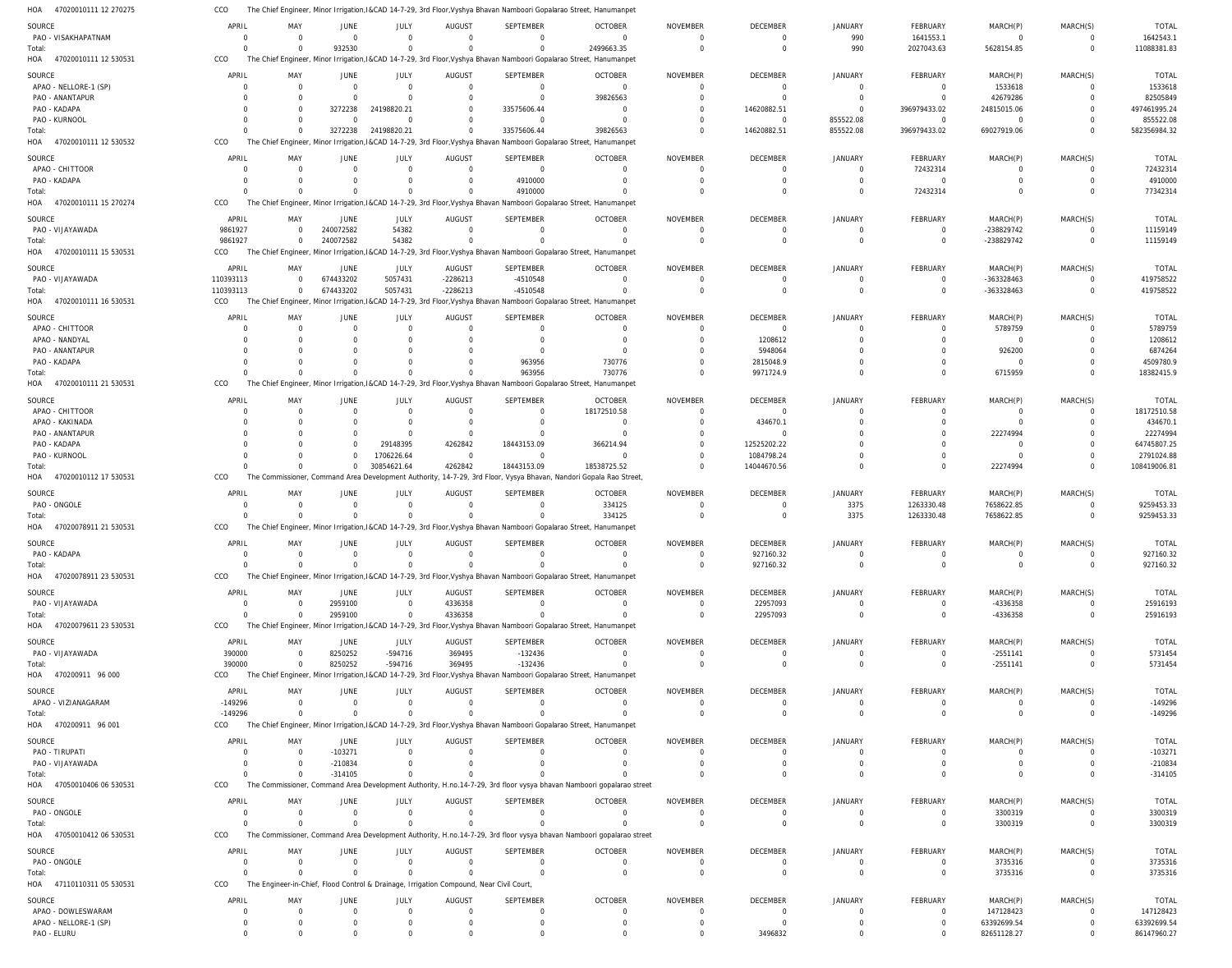47110110311 05 530531 HOA The Engineer-in-Chief, Flood Control & Drainage, Irrigation Compound, Near Civil Court, CCO

| SOURCE                       | APRIL                         | MAY                           | JUNE                                                  | JULY                          | AUGUST                                                                                  | SEPTEMBER                  | <b>OCTOBER</b>       | <b>NOVEMBER</b>      | DECEMBER                      | <b>JANUARY</b>                   | FEBRUARY         | MARCH(P)             | MARCH(S)         | <b>TOTAL</b>         |
|------------------------------|-------------------------------|-------------------------------|-------------------------------------------------------|-------------------------------|-----------------------------------------------------------------------------------------|----------------------------|----------------------|----------------------|-------------------------------|----------------------------------|------------------|----------------------|------------------|----------------------|
| PAO - GUNTUR                 |                               | $\Omega$                      | $\mathbf 0$                                           | $\mathbf 0$                   | $\overline{0}$                                                                          | $\mathbf 0$                | $\Omega$             | $\Omega$             | $\overline{0}$                | $\Omega$                         | $\Omega$         | 718660               | $\Omega$         | 718660               |
| PAO - KADAPA                 |                               | $\Omega$                      |                                                       | $\Omega$                      | $\Omega$                                                                                | $\Omega$                   |                      |                      | $\Omega$                      | $\Omega$                         | $\mathbf 0$      | 54608181.98          | $\mathbf 0$      | 54608181.98          |
| PAO - SRIKAKULAM             |                               | $\Omega$                      |                                                       | $\Omega$                      | $\Omega$                                                                                | $\Omega$                   |                      |                      | $\Omega$                      | $\Omega$                         | $\Omega$         | 48893601             | $\Omega$         | 48893601             |
|                              |                               |                               |                                                       | $\Omega$                      |                                                                                         | $\Omega$                   |                      |                      | $\Omega$                      | $\Omega$                         | 174795407.38     |                      | $\Omega$         | 464013278.39         |
| PAO - VIJAYAWADA             |                               |                               |                                                       |                               |                                                                                         |                            |                      |                      |                               |                                  |                  | 289217871.01         |                  |                      |
| PAO - VISAKHAPATNAM          |                               |                               |                                                       | $\Omega$                      |                                                                                         | $\Omega$                   |                      |                      | 207510                        | $\Omega$                         | $\overline{0}$   | $\overline{0}$       | $\Omega$         | 207510               |
| Total:                       |                               | $\Omega$                      | $\Omega$                                              | $\Omega$                      | $\Omega$                                                                                | $\Omega$                   |                      |                      | 3704342                       | $\Omega$                         | 174795407.38     | 686610564.8          | $\Omega$         | 865110314.18         |
| HOA<br>47110110311 05 530532 | CCO                           |                               |                                                       |                               | The Engineer-in-Chief, Flood Control & Drainage, Irrigation Compound, Near Civil Court, |                            |                      |                      |                               |                                  |                  |                      |                  |                      |
|                              |                               |                               |                                                       |                               |                                                                                         |                            |                      |                      |                               |                                  |                  |                      |                  |                      |
| SOURCE                       | APRIL                         | MAY                           | JUNE                                                  | JULY                          | <b>AUGUST</b>                                                                           | <b>SEPTEMBER</b>           | <b>OCTOBER</b>       | <b>NOVEMBER</b>      | DECEMBER                      | JANUARY                          | FEBRUARY         | MARCH(P)             | MARCH(S)         | <b>TOTAL</b>         |
| PAO - SRIKAKULAM             | $\Omega$                      | $\overline{0}$                | $\mathbf 0$                                           | $\mathbf 0$                   | $\overline{0}$                                                                          | $\mathbf 0$                | $\Omega$             | $\Omega$             | $\overline{0}$                | 27896                            | 1678026          | 5401338              | $\Omega$         | 7107260              |
| Total:                       |                               | $\Omega$                      | $\Omega$                                              | $\mathbf{0}$                  | $\Omega$                                                                                | $\Omega$                   | $\Omega$             | $\Omega$             | $\mathbf 0$                   | 27896                            | 1678026          | 5401338              | $\mathbf 0$      | 7107260              |
| HOA 471101911 96 000         | CCO                           |                               |                                                       |                               | The Engineer-in-Chief, Flood Control & Drainage, Irrigation Compound, Near Civil Court, |                            |                      |                      |                               |                                  |                  |                      |                  |                      |
|                              |                               |                               |                                                       |                               |                                                                                         |                            |                      |                      |                               |                                  |                  |                      |                  |                      |
| SOURCE                       | APRIL                         | MAY                           | JUNE                                                  | JULY                          | <b>AUGUST</b>                                                                           | SEPTEMBER                  | <b>OCTOBER</b>       | <b>NOVEMBER</b>      | DECEMBER                      | <b>JANUARY</b>                   | <b>FEBRUARY</b>  | MARCH(P)             | MARCH(S)         | <b>TOTAL</b>         |
| PAO - ELURU                  | $\Omega$                      | $\Omega$                      | $\mathbf 0$                                           | $\mathbf 0$                   | $-5529135$                                                                              | $\mathbf 0$                | $\Omega$             | $\Omega$             | $\overline{0}$                | $\overline{0}$                   | 0                | $\overline{0}$       | $\overline{0}$   | -5529135             |
| Total:                       |                               | $\Omega$                      | $\Omega$                                              | $\Omega$                      | $-5529135$                                                                              | $\mathbf 0$                | $\Omega$             | $\Omega$             | $\Omega$                      | $\Omega$                         | $\mathbf 0$      | $\mathbf 0$          | $\Omega$         | -5529135             |
| 47110310311 06 530532<br>HOA | CCO                           |                               |                                                       |                               | The Engineer-in-Chief, Flood Control & Drainage, Irrigation Compound, Near Civil Court, |                            |                      |                      |                               |                                  |                  |                      |                  |                      |
|                              |                               |                               |                                                       |                               |                                                                                         |                            |                      |                      |                               |                                  |                  |                      |                  |                      |
| SOURCE                       | APRIL                         | MAY                           | JUNE                                                  | JULY                          | <b>AUGUST</b>                                                                           | SEPTEMBER                  | <b>OCTOBER</b>       | <b>NOVEMBER</b>      | DECEMBER                      | JANUARY                          | FEBRUARY         | MARCH(P)             | MARCH(S)         | <b>TOTAL</b>         |
| PAO - GUNTUR                 | - 0                           | $\Omega$                      | $\Omega$                                              | 43281                         | $\overline{0}$                                                                          | $\mathbf 0$                | $\Omega$             | $\Omega$             | $\overline{0}$                | $\Omega$                         | 66806            | $\overline{0}$       | $\overline{0}$   | 110087               |
| PAO - VIJAYAWADA             |                               | $\Omega$                      | 0                                                     | $\mathbf 0$                   | $\Omega$                                                                                | $\mathbf 0$                | $\Omega$             | $\Omega$             | $\overline{0}$                | 65630436                         | $\overline{0}$   | $\mathbf 0$          | $\mathbf 0$      | 65630436             |
| Total:                       |                               | $\Omega$                      | $\Omega$                                              | 43281                         | $\Omega$                                                                                | $\mathbf 0$                | $\Omega$             | $\Omega$             | $\Omega$                      | 65630436                         | 66806            | $\Omega$             | $\Omega$         | 65740523             |
| 47110310311 09 530531<br>HOA | CCO                           |                               | Chief Engineer (Projects) Ongolu Ongolu PRAKASAM DIST |                               |                                                                                         |                            |                      |                      |                               |                                  |                  |                      |                  |                      |
|                              |                               |                               |                                                       |                               |                                                                                         |                            |                      |                      |                               |                                  |                  |                      |                  |                      |
| SOURCE                       | APRIL                         | MAY                           | <b>JUNE</b>                                           | JULY                          | <b>AUGUST</b>                                                                           | <b>SEPTEMBER</b>           | <b>OCTOBER</b>       | <b>NOVEMBER</b>      | DECEMBER                      | <b>JANUARY</b>                   | <b>FEBRUARY</b>  | MARCH(P)             | MARCH(S)         | <b>TOTAL</b>         |
| PAO - ONGOLE                 | $\Omega$                      | $\Omega$                      | $\mathbf 0$                                           | $\mathbf 0$                   | $\Omega$                                                                                | $^{\circ}$                 | $\Omega$             | $\Omega$             | $\overline{0}$                | $\overline{0}$                   | $\mathbf 0$      | 143447664.33         | $\overline{0}$   | 143447664.33         |
| Total:                       |                               | $\Omega$                      | $\mathbf 0$                                           | $\mathbf 0$                   | $\Omega$                                                                                | $\mathbf 0$                | $\Omega$             | $\Omega$             | $\overline{0}$                | $\Omega$                         | $\mathbf 0$      | 143447664.33         | $\overline{0}$   | 143447664.33         |
| 471103911 96 000<br>HOA      | CCO                           |                               |                                                       |                               | The Engineer-in-Chief, Flood Control & Drainage, Irrigation Compound, Near Civil Court, |                            |                      |                      |                               |                                  |                  |                      |                  |                      |
|                              |                               |                               |                                                       |                               |                                                                                         |                            |                      |                      |                               |                                  |                  |                      |                  |                      |
| SOURCE                       | APRIL                         | MAY                           | JUNE                                                  | JULY                          | <b>AUGUST</b>                                                                           | SEPTEMBER                  | <b>OCTOBER</b>       | <b>NOVEMBER</b>      | DECEMBER                      | <b>JANUARY</b>                   | <b>FEBRUARY</b>  | MARCH(P)             | MARCH(S)         | <b>TOTAL</b>         |
| APAO - NELLORE-2 (TGP)       | - 0                           | $\overline{0}$                | $\mathbf 0$                                           | $-52084$                      | $\overline{0}$                                                                          | -585949                    | $\Omega$             | $\Omega$             | $\overline{0}$                | $\Omega$                         | 0                | 0                    | $\overline{0}$   | $-638033$            |
| Total:                       | $\Omega$                      | $\Omega$                      | $\Omega$                                              | $-52084$                      | $\overline{0}$                                                                          | -585949                    | $\overline{0}$       | $\Omega$             | $\overline{0}$                | $\Omega$                         | $\Omega$         | $\overline{0}$       | $\mathbf 0$      | -638033              |
|                              |                               |                               |                                                       |                               |                                                                                         |                            |                      |                      |                               |                                  |                  |                      |                  |                      |
| 48010110111 26 270272<br>HOA | CCO                           |                               |                                                       |                               | The Chief Engineer (Projects), Irrigarion, Opposite to hotel mourayinr,                 |                            |                      |                      |                               |                                  |                  |                      |                  |                      |
| SOURCE                       | APRIL                         | MAY                           | JUNE                                                  | JULY                          | <b>AUGUST</b>                                                                           | <b>SEPTEMBER</b>           | <b>OCTOBER</b>       | <b>NOVEMBER</b>      | DECEMBER                      | <b>JANUARY</b>                   | FEBRUARY         | MARCH(P)             | MARCH(S)         | <b>TOTAL</b>         |
| APAO - NANDYAL               |                               | $\Omega$                      | $\Omega$                                              | $\mathbf 0$                   | $\Omega$                                                                                | 0                          | $\Omega$             | - 0                  | $\Omega$                      | $\Omega$                         | 3812486.98       | 565798               | $\Omega$         | 4378284.98           |
|                              |                               |                               |                                                       |                               |                                                                                         |                            |                      |                      |                               |                                  |                  |                      |                  |                      |
| PAO - KURNOOL                |                               | $\Omega$                      | $\Omega$                                              | $\Omega$                      | $\Omega$                                                                                | $\mathbf 0$                | $\Omega$             | $\Omega$             | $\Omega$                      | $\Omega$                         | 35119.54         | $\overline{0}$       | $\mathbf 0$      | 35119.54             |
| Total:                       |                               | $\Omega$                      | $\Omega$                                              | $\Omega$                      | $\Omega$                                                                                | $\Omega$                   |                      |                      | $\Omega$                      | $\Omega$                         | 3847606.52       | 565798               | $\Omega$         | 4413404.52           |
| 48010110111 26 530531<br>HOA | CCO                           |                               |                                                       |                               | The Chief Engineer (Projects), Irrigarion, Opposite to hotel mourayinr,                 |                            |                      |                      |                               |                                  |                  |                      |                  |                      |
|                              |                               |                               |                                                       |                               |                                                                                         |                            |                      |                      |                               |                                  |                  |                      |                  |                      |
| SOURCE                       | APRIL                         | MAY                           | JUNE                                                  | JULY                          | <b>AUGUST</b>                                                                           | SEPTEMBER                  | <b>OCTOBER</b>       | <b>NOVEMBER</b>      | DECEMBER                      | JANUARY                          | FEBRUARY         | MARCH(P)             | MARCH(S)         | <b>TOTAL</b>         |
| APAO - NANDYAL               | $\Omega$                      | $\Omega$                      | $\Omega$                                              | $\mathbf 0$                   | $\Omega$                                                                                | $\mathbf 0$                | $\Omega$             | $\Omega$             | 187500                        | $\Omega$                         | 0                | $\overline{0}$       | $\overline{0}$   | 187500               |
|                              |                               |                               |                                                       |                               |                                                                                         |                            |                      |                      |                               |                                  |                  |                      |                  |                      |
| Total:                       | $\Omega$                      | $\Omega$                      | $\Omega$                                              | $\Omega$                      | $\overline{0}$                                                                          | $\mathbf{0}$               | $\Omega$             | $\Omega$             | 187500                        | $\Omega$                         | $\mathbf 0$      | $\overline{0}$       | $\overline{0}$   | 187500               |
| HOA 48010110111 26 530532    | CCO                           |                               |                                                       |                               | The Chief Engineer (Projects), Irrigarion, Opposite to hotel mourayinr,                 |                            |                      |                      |                               |                                  |                  |                      |                  |                      |
|                              |                               |                               |                                                       |                               |                                                                                         |                            |                      |                      |                               |                                  |                  |                      |                  |                      |
| SOURCE                       | APRIL                         | MAY                           | JUNE                                                  | JULY                          | <b>AUGUST</b>                                                                           | <b>SEPTEMBER</b>           | <b>OCTOBER</b>       | <b>NOVEMBER</b>      | DECEMBER                      | JANUARY                          | FEBRUARY         | MARCH(P)             | MARCH(S)         | <b>TOTAL</b>         |
| PAO - KURNOOL                |                               | $\overline{0}$                | $\mathbf 0$                                           | 3453717                       | $\Omega$                                                                                | $\mathbf 0$                | $\Omega$             | $\Omega$             | $\overline{0}$                | $\Omega$                         | 0                | $\overline{0}$       | 0                | 3453717              |
| Total:                       |                               | $\Omega$                      | $\mathbf 0$                                           | 3453717                       | $\Omega$                                                                                | $\mathbf 0$                | $\Omega$             |                      | $\overline{0}$                | $\Omega$                         | $\mathbf 0$      | $\overline{0}$       | $\mathbf 0$      | 3453717              |
| HOA<br>480101911 96 000      | CCO                           |                               |                                                       |                               |                                                                                         |                            |                      |                      |                               |                                  |                  |                      |                  |                      |
|                              |                               |                               |                                                       |                               | The Chief Engineer (Projects), Irrigarion, Opposite to hotel mourayinr,                 |                            |                      |                      |                               |                                  |                  |                      |                  |                      |
| SOURCE                       | APRIL                         | MAY                           | JUNE                                                  | <b>JULY</b>                   | <b>AUGUST</b>                                                                           | SEPTEMBER                  | <b>OCTOBER</b>       | <b>NOVEMBER</b>      | DECEMBER                      | JANUARY                          | FEBRUARY         | MARCH(P)             | MARCH(S)         | <b>TOTAL</b>         |
| APAO - NANDYAL               | $\Omega$                      | $\mathbf 0$                   | $\mathbf 0$                                           | $\mathbf{0}$                  | $\overline{0}$                                                                          | $\mathbf 0$                | $\Omega$             | $\Omega$             | $\Omega$                      | $-8246$                          | $\Omega$         | $\Omega$             | $\Omega$         | $-8246$              |
| Total:                       | $\Omega$                      | $\overline{0}$                | $\Omega$                                              | $\overline{0}$                | $\overline{0}$                                                                          | $\Omega$                   | $\Omega$             | $\Omega$             | $\Omega$                      |                                  | $\Omega$         | $\Omega$             | $\Omega$         |                      |
|                              |                               |                               |                                                       |                               |                                                                                         |                            |                      |                      |                               | $-8246$                          |                  |                      |                  | $-8246$              |
| HOA<br>487560800 12 530531   | CCO                           |                               |                                                       |                               | INDUSTRIES - HOD COMMISSIONER OF INDUSTRIES, CHIRAG ALI LANE, ABIDS,                    |                            |                      |                      |                               |                                  |                  |                      |                  |                      |
| SOURCE                       | APRIL                         | MAY                           | JUNE                                                  | JULY                          | AUGUST                                                                                  | <b>SEPTEMBER</b>           | <b>OCTOBER</b>       | <b>NOVEMBER</b>      | DECEMBER                      | <b>JANUARY</b>                   | FEBRUARY         | MARCH(P)             | MARCH(S)         | <b>TOTAL</b>         |
| PAO - GUNTUR                 | $\Omega$                      | $\Omega$                      | $\mathbf 0$                                           | $\mathbf 0$                   | $\mathbf 0$                                                                             | $\mathbf 0$                | $\Omega$             | $\Omega$             | 250740                        | $\overline{0}$                   | 0                | 19244419             | $\overline{0}$   | 19495159             |
|                              |                               | $\Omega$                      | $\Omega$                                              | $\mathbf 0$                   | $\Omega$                                                                                | $\mathbf{0}$               | $\Omega$             | $\Omega$             |                               | $\mathbf 0$                      | $\mathbf 0$      |                      | $\mathbf 0$      |                      |
| Total:                       |                               |                               |                                                       |                               |                                                                                         |                            |                      |                      | 250740                        |                                  |                  | 19244419             |                  | 19495159             |
| HOA 48756080003 07 530531    | CCO                           |                               |                                                       |                               | INDUSTRIES - HOD COMMISSIONER OF INDUSTRIES. CHIRAG ALI LANE. ABIDS.                    |                            |                      |                      |                               |                                  |                  |                      |                  |                      |
| SOURCE                       | APRIL                         | MAY                           | JUNE                                                  | JULY                          | <b>AUGUST</b>                                                                           | <b>SEPTEMBER</b>           | <b>OCTOBER</b>       | <b>NOVEMBER</b>      | DECEMBER                      | JANUARY                          | FEBRUARY         | MARCH(P)             | MARCH(S)         | TOTAL                |
| PAO - VIJAYAWADA             | $\Omega$                      | 266915918                     | 253428079                                             | $\mathbf 0$                   | $\overline{0}$                                                                          | $\mathbf 0$                | $\Omega$             | $\Omega$             | $\overline{0}$                | $\overline{0}$                   | $\overline{0}$   | -520343997           | 0                | $\overline{0}$       |
|                              | $\overline{0}$                |                               |                                                       |                               | $\Omega$                                                                                |                            | $\overline{0}$       | $\Omega$             |                               | $\Omega$                         | $\mathbf 0$      |                      |                  | $\overline{0}$       |
| Total:                       |                               | 266915918                     | 253428079                                             | $\mathbf{0}$                  |                                                                                         | $\mathbf 0$                |                      |                      | $\mathbf 0$                   |                                  |                  | -520343997           | $\overline{0}$   |                      |
| HOA 48756080003 08 530531    | CCO                           |                               |                                                       |                               | INDUSTRIES - HOD COMMISSIONER OF INDUSTRIES, CHIRAG ALI LANE, ABIDS,                    |                            |                      |                      |                               |                                  |                  |                      |                  |                      |
| SOURCE                       | APRIL                         | MAY                           | <b>JUNE</b>                                           | JULY                          | <b>AUGUST</b>                                                                           | <b>SEPTEMBER</b>           | <b>OCTOBER</b>       | <b>NOVEMBER</b>      | DECEMBER                      | JANUARY                          | FEBRUARY         | MARCH(P)             | MARCH(S)         | <b>TOTAL</b>         |
| PAO - VIJAYAWADA             | $\Omega$                      | $\overline{0}$                | $\mathbf 0$                                           | $\mathbf 0$                   | 176670139                                                                               | $\mathbf 0$                | $\Omega$             | $\Omega$             | $\overline{0}$                | $\overline{0}$                   | $\overline{0}$   | 94787303             | $\Omega$         | 271457442            |
|                              |                               | $\Omega$                      | $\mathbf 0$                                           | $\mathbf 0$                   | 176670139                                                                               | $\mathbf 0$                | $\Omega$             | $\Omega$             | $\overline{0}$                | $\Omega$                         | $\mathbf 0$      |                      | $\mathbf 0$      |                      |
| Total:                       |                               |                               |                                                       |                               |                                                                                         |                            |                      |                      |                               |                                  |                  | 94787303             |                  | 271457442            |
| HOA 48756080003 08 530532    | CCO                           |                               |                                                       |                               | INDUSTRIES - HOD COMMISSIONER OF INDUSTRIES, CHIRAG ALI LANE, ABIDS,                    |                            |                      |                      |                               |                                  |                  |                      |                  |                      |
| SOURCE                       | APRIL                         | MAY                           | <b>JUNE</b>                                           | JULY                          | <b>AUGUST</b>                                                                           | <b>SEPTEMBER</b>           | <b>OCTOBER</b>       | <b>NOVEMBER</b>      | DECEMBER                      | <b>JANUARY</b>                   | FEBRUARY         | MARCH(P)             | MARCH(S)         | TOTAL                |
| APAO - DOWLESWARAM           | - 0                           | $\Omega$                      | $\mathbf 0$                                           | $\mathbf 0$                   | $\Omega$                                                                                | $\mathbf 0$                | $\Omega$             | $\Omega$             | $\mathbf 0$                   | $\overline{0}$                   | $\overline{0}$   | 61177479             | $\Omega$         | 61177479             |
|                              |                               | $\Omega$                      | $\Omega$                                              | $\Omega$                      | $\Omega$                                                                                | $\Omega$                   | $\Omega$             | $\Omega$             | $\overline{0}$                | $\Omega$                         | $\mathbf 0$      | 16195637             | $\mathbf 0$      | 16195637             |
| APAO - KAKINADA              |                               | $\Omega$                      | $\Omega$                                              | $\Omega$                      |                                                                                         |                            | $\Omega$             | $\Omega$             | $\Omega$                      |                                  |                  |                      | $\Omega$         |                      |
| PAO - VISAKHAPATNAM          |                               |                               |                                                       |                               | $\mathbf 0$                                                                             | $\mathbf 0$                |                      |                      |                               | 2782815                          | 5840159          | 21741384             |                  | 30364358             |
| Total:                       |                               | $\Omega$                      | $\Omega$                                              | $\Omega$                      | $\Omega$                                                                                | $\Omega$                   | $\Omega$             | $\Omega$             | $\Omega$                      | 2782815                          | 5840159          | 99114500             | $\Omega$         | 107737474            |
| HOA 48756080003 09 530531    | CCO                           |                               |                                                       |                               | INDUSTRIES - HOD COMMISSIONER OF INDUSTRIES, CHIRAG ALI LANE, ABIDS,                    |                            |                      |                      |                               |                                  |                  |                      |                  |                      |
|                              |                               |                               |                                                       |                               |                                                                                         |                            |                      |                      |                               |                                  |                  |                      |                  |                      |
| SOURCE                       | APRIL                         | MAY                           | JUNE                                                  | JULY                          | <b>AUGUST</b>                                                                           | <b>SEPTEMBER</b>           | <b>OCTOBER</b>       | <b>NOVEMBER</b>      | DECEMBER                      | <b>JANUARY</b>                   | <b>FEBRUARY</b>  | MARCH(P)             | MARCH(S)         | TOTAL                |
| PAO - VIJAYAWADA             | $\overline{0}$                | 258988802                     | 33061453                                              | 108189094                     | $\overline{0}$                                                                          | $\mathbf 0$                | $\Omega$             | $\Omega$             | $\overline{0}$                | $\overline{0}$                   | $\overline{0}$   | -389769512           | $\overline{0}$   | 10469837             |
| Total:                       | $\Omega$                      | 258988802                     | 33061453                                              | 108189094                     | $\overline{0}$                                                                          | $\Omega$                   | $\Omega$             | $\Omega$             | $\overline{0}$                | $\mathbf 0$                      | $\mathbf 0$      | -389769512           | $\mathbf 0$      | 10469837             |
| HOA 48756080003 10 530531    | CCO                           |                               |                                                       |                               | INDUSTRIES - HOD COMMISSIONER OF INDUSTRIES, CHIRAG ALI LANE, ABIDS,                    |                            |                      |                      |                               |                                  |                  |                      |                  |                      |
|                              |                               |                               |                                                       |                               |                                                                                         |                            |                      |                      |                               |                                  |                  |                      |                  |                      |
| SOURCE                       | APRIL                         | MAY                           | JUNE                                                  | JULY                          | <b>AUGUST</b>                                                                           | <b>SEPTEMBER</b>           | <b>OCTOBER</b>       | <b>NOVEMBER</b>      | DECEMBER                      | <b>JANUARY</b>                   | FEBRUARY         | MARCH(P)             | MARCH(S)         | TOTAL                |
| PAO - VIJAYAWADA             | 34508160                      | $\mathbf 0$                   | $\mathbf 0$                                           | $\mathbf 0$                   | $\overline{0}$                                                                          | $\mathbf 0$                | $\Omega$             | $\overline{0}$       | $\overline{0}$                | $\overline{0}$                   | $\overline{0}$   | $-34508160$          | $\overline{0}$   | $\overline{0}$       |
| Total:                       | 34508160                      | $\Omega$                      | $\Omega$                                              | $\overline{0}$                | $\Omega$                                                                                | $\mathbf 0$                | $\overline{0}$       | $\Omega$             | $\mathbf 0$                   | $\Omega$                         | $\mathbf 0$      | $-34508160$          | $\overline{0}$   | $\Omega$             |
| HOA 48756080003 11 530531    | CCO                           |                               |                                                       |                               | INDUSTRIES - HOD COMMISSIONER OF INDUSTRIES, CHIRAG ALI LANE, ABIDS,                    |                            |                      |                      |                               |                                  |                  |                      |                  |                      |
|                              |                               |                               |                                                       |                               |                                                                                         |                            |                      |                      |                               |                                  |                  |                      |                  |                      |
| SOURCE                       | APRIL                         | MAY                           | <b>JUNE</b>                                           | JULY                          | <b>AUGUST</b>                                                                           | <b>SEPTEMBER</b>           | <b>OCTOBER</b>       | NOVEMBER             | DECEMBER                      | JANUARY                          | FEBRUARY         | MARCH(P)             | MARCH(S)         | TOTAL                |
| PAO - VIJAYAWADA<br>Total:   | $\overline{0}$<br>$\mathbf 0$ | $\overline{0}$<br>$\mathbf 0$ | $\mathbf 0$<br>$\mathbf 0$                            | $\mathbf 0$<br>$\overline{0}$ | $\overline{0}$<br>$\overline{0}$                                                        | $\mathbf 0$<br>$\mathbf 0$ | $\Omega$<br>$\Omega$ | $\Omega$<br>$\Omega$ | $\overline{0}$<br>$\mathbf 0$ | $\overline{0}$<br>$\overline{0}$ | 0<br>$\mathbf 0$ | 65864000<br>65864000 | 0<br>$\mathbf 0$ | 65864000<br>65864000 |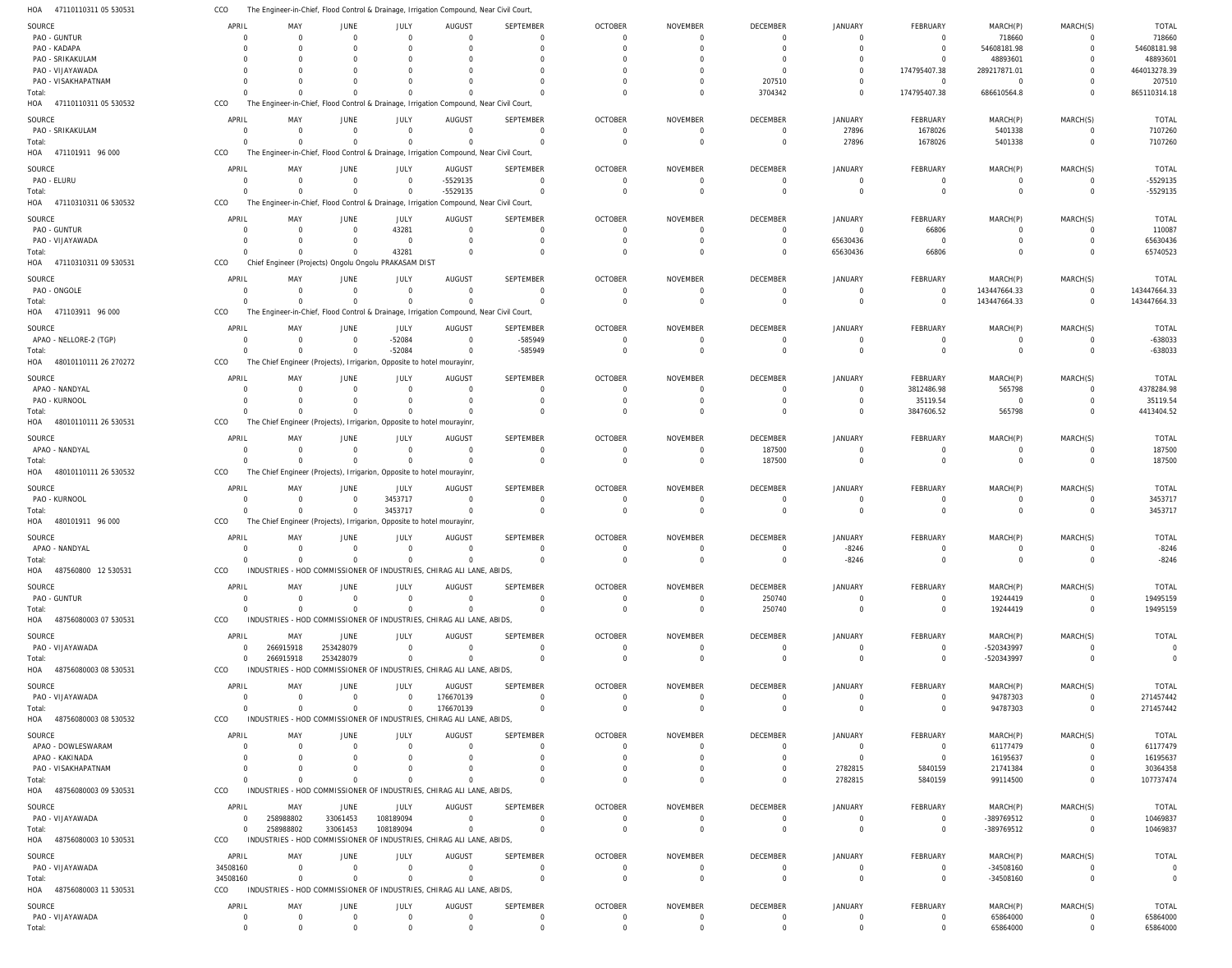48756080011 09 530531 HOA CCO INDUSTRIES AND COMMERCE, SECRETARIAT DEPT-HOD SECRETARY, INDUSTRIES & COMMERCE DEPT.,

| SOURCE                       | APRIL       | MAY                  | JUNE                                                          | JULY           | <b>AUGUST</b>  | SEPTEMBER                                                                             | <b>OCTOBER</b>                                                                                                              | <b>NOVEMBER</b> | <b>DECEMBER</b> | <b>JANUARY</b> | FEBRUARY       | MARCH(P)       | MARCH(S)       | <b>TOTAL</b> |
|------------------------------|-------------|----------------------|---------------------------------------------------------------|----------------|----------------|---------------------------------------------------------------------------------------|-----------------------------------------------------------------------------------------------------------------------------|-----------------|-----------------|----------------|----------------|----------------|----------------|--------------|
| PAO - VIJAYAWADA             | $\Omega$    |                      | 338000000                                                     | $\mathbf 0$    | 33867000       | 500000000                                                                             | 9098039                                                                                                                     | 18246204        | $-18246204$     | $\Omega$       | $\Omega$       | -9098039       | $\Omega$       | 871867000    |
| Total:                       | $\Omega$    | $\Omega$             | 338000000                                                     | $\mathbf 0$    | 33867000       | 500000000                                                                             | 9098039                                                                                                                     | 18246204        | $-18246204$     | $\Omega$       | $\overline{0}$ | -9098039       | $\Omega$       | 871867000    |
| HOA<br>487560911 96 000      | CCO         |                      |                                                               |                |                | INDUSTRIES AND COMMERCE, SECRETARIAT DEPT-HOD SECRETARY, INDUSTRIES & COMMERCE DEPT.  |                                                                                                                             |                 |                 |                |                |                |                |              |
|                              |             |                      |                                                               |                |                |                                                                                       |                                                                                                                             |                 |                 |                |                |                |                |              |
| SOURCE                       | APRIL       | MAY                  | <b>JUNE</b>                                                   | JULY           | AUGUST         | SEPTEMBER                                                                             | <b>OCTOBER</b>                                                                                                              | <b>NOVEMBER</b> | <b>DECEMBER</b> | <b>JANUARY</b> | FEBRUARY       | MARCH(P)       | MARCH(S)       | <b>TOTAL</b> |
| APAO - KAKINADA              | $\mathbf 0$ | $\Omega$             | $\Omega$                                                      | $-1272000$     | $\Omega$       | $\overline{0}$                                                                        | $\mathbf 0$                                                                                                                 | $\Omega$        | $\overline{0}$  | $\overline{0}$ | $\overline{0}$ | 0              | $\Omega$       | $-1272000$   |
| Total:                       | $\Omega$    | $\Omega$             | $\Omega$                                                      | $-1272000$     | $\Omega$       | $\overline{0}$                                                                        | $\mathbf 0$                                                                                                                 | $\mathbf 0$     | $\mathbf 0$     | $\overline{0}$ | $\mathbf 0$    | $\mathbf 0$    | $\Omega$       | $-1272000$   |
| 50530219011 17 530531<br>HOA | CCO         |                      | Infrastructure And Investment Department                      |                |                |                                                                                       |                                                                                                                             |                 |                 |                |                |                |                |              |
|                              |             |                      |                                                               |                |                |                                                                                       |                                                                                                                             |                 |                 |                |                |                |                |              |
| SOURCE                       | APRIL       | MAY                  | <b>JUNE</b>                                                   | JULY           | AUGUST         | SEPTEMBER                                                                             | <b>OCTOBER</b>                                                                                                              | <b>NOVEMBER</b> | <b>DECEMBER</b> | <b>JANUARY</b> | FEBRUARY       | MARCH(P)       | MARCH(S)       | <b>TOTAL</b> |
| PAO - VIJAYAWADA             | $\Omega$    | $\Omega$             | 6200000                                                       | 30016191       | $\Omega$       | $\overline{0}$                                                                        | $\mathbf 0$                                                                                                                 | $\Omega$        | 0               | $\mathbf 0$    | 0              | 0              | $\Omega$       | 36216191     |
| Total:                       | $\Omega$    | $\Omega$             | 6200000                                                       | 30016191       | $\Omega$       | $\Omega$                                                                              | $\Omega$                                                                                                                    | $\Omega$        | $\Omega$        | $\Omega$       | $\mathbf 0$    | $\mathbf 0$    | $\Omega$       | 36216191     |
| 50530219011 17 530532<br>HOA | CCO         |                      | Infrastructure And Investment Department                      |                |                |                                                                                       |                                                                                                                             |                 |                 |                |                |                |                |              |
|                              |             |                      |                                                               |                |                |                                                                                       |                                                                                                                             |                 |                 |                |                |                |                |              |
| SOURCE                       | APRIL       | MAY                  | <b>JUNE</b>                                                   | JULY           | AUGUST         | SEPTEMBER                                                                             | <b>OCTOBER</b>                                                                                                              | <b>NOVEMBER</b> | <b>DECEMBER</b> | <b>JANUARY</b> | FEBRUARY       | MARCH(P)       | MARCH(S)       | <b>TOTAL</b> |
| PAO - VIJAYAWADA             | $\Omega$    | $\Omega$             | $\Omega$                                                      | $\mathbf 0$    | $\Omega$       | $\overline{0}$                                                                        | $\mathbf 0$                                                                                                                 | $\Omega$        | $\mathbf 0$     | $\overline{0}$ | 18000          | $\mathbf 0$    | $\Omega$       | 18000        |
| Total:                       | $\Omega$    | $\Omega$             | $\Omega$                                                      | $\Omega$       | $\Omega$       | $\overline{0}$                                                                        | $\mathbf 0$                                                                                                                 | $\Omega$        | $\mathbf 0$     | $\overline{0}$ | 18000          | $\mathbf 0$    | $\Omega$       | 18000        |
| HOA<br>50530219011 28 530531 | CCO         |                      | Infrastructure And Investment Department                      |                |                |                                                                                       |                                                                                                                             |                 |                 |                |                |                |                |              |
|                              |             |                      |                                                               |                |                |                                                                                       |                                                                                                                             |                 |                 |                |                |                |                |              |
| SOURCE                       | APRIL       | MAY                  | JUNE                                                          | JULY           | AUGUST         | SEPTEMBER                                                                             | <b>OCTOBER</b>                                                                                                              | <b>NOVEMBER</b> | <b>DECEMBER</b> | <b>JANUARY</b> | FEBRUARY       | MARCH(P)       | MARCH(S)       | <b>TOTAL</b> |
| PAO - VIJAYAWADA             | 4990152     | $\Omega$             | 3155303                                                       | 266608245      | 1651849        | $\Omega$                                                                              | 1398702                                                                                                                     | $-672239$       | $\Omega$        | $\Omega$       | - 0            | -10010825      | $\Omega$       | 267121187    |
| Total:                       | 4990152     | $\Omega$             | 3155303                                                       | 266608245      | 1651849        | $\overline{0}$                                                                        | 1398702                                                                                                                     | $-672239$       | $\Omega$        | $\overline{0}$ | $\overline{0}$ | $-10010825$    | $\Omega$       | 267121187    |
| HOA<br>50530219011 28 530532 | CCO         |                      | Infrastructure And Investment Department                      |                |                |                                                                                       |                                                                                                                             |                 |                 |                |                |                |                |              |
|                              |             |                      |                                                               |                |                |                                                                                       |                                                                                                                             |                 |                 |                |                |                |                |              |
| SOURCE                       | APRIL       | MAY                  | <b>JUNE</b>                                                   | JULY           | AUGUST         | SEPTEMBER                                                                             | <b>OCTOBER</b>                                                                                                              | <b>NOVEMBER</b> | <b>DECEMBER</b> | <b>JANUARY</b> | FEBRUARY       | MARCH(P)       | MARCH(S)       | <b>TOTAL</b> |
| APAO - CHITTOOR              | $\Omega$    | $\Omega$             | $\Omega$                                                      | $\mathbf 0$    | $\Omega$       | $\mathbf 0$                                                                           | $\mathbf 0$                                                                                                                 | $\Omega$        | $\mathbf 0$     | $\Omega$       | $^{\circ}$     | 29565000       | $\Omega$       | 29565000     |
| PAO - KADAPA                 | $\Omega$    | $\Omega$             | $\Omega$                                                      | $\Omega$       | $\Omega$       | $\mathbf 0$                                                                           | $\Omega$                                                                                                                    | $\Omega$        | 1462180         | $\Omega$       | $\mathbf 0$    | $\mathbf 0$    | $\Omega$       | 1462180      |
| PAO - TIRUPATI               | $\Omega$    |                      | $\Omega$                                                      |                | $\Omega$       | $\Omega$                                                                              | $\Omega$                                                                                                                    |                 | 0               | $\Omega$       | $\mathbf 0$    | 18295200       |                | 18295200     |
|                              |             |                      | $\Omega$                                                      | $\Omega$       | $\Omega$       | $\Omega$                                                                              | $\Omega$                                                                                                                    |                 | $\Omega$        | $\Omega$       |                |                | $\Omega$       |              |
| PAO - VIJAYAWADA             | $\Omega$    |                      |                                                               |                |                |                                                                                       |                                                                                                                             |                 |                 |                | $\mathbf 0$    | 915600         |                | 915600       |
| Total:                       | $\Omega$    | $\Omega$             | $\Omega$                                                      | $\Omega$       | $\Omega$       | $\Omega$                                                                              | $\Omega$                                                                                                                    | $\Omega$        | 1462180         | $\Omega$       | $\Omega$       | 48775800       | $\Omega$       | 50237980     |
| HOA<br>505302911 96 000      | CCO         |                      | The Secretary, Energy Department, AP Secretariat, Velagapudi, |                |                |                                                                                       |                                                                                                                             |                 |                 |                |                |                |                |              |
|                              |             |                      |                                                               |                |                |                                                                                       |                                                                                                                             |                 |                 |                |                |                |                |              |
| SOURCE                       | APRIL       | MAY                  | <b>JUNE</b>                                                   | JULY           | AUGUST         | SEPTEMBER                                                                             | <b>OCTOBER</b>                                                                                                              | <b>NOVEMBER</b> | <b>DECEMBER</b> | <b>JANUARY</b> | FEBRUARY       | MARCH(P)       | MARCH(S)       | <b>TOTAL</b> |
| APAO - VIZIANAGARAM          | $\Omega$    | $\Omega$             | $\Omega$                                                      | $-637500$      | $\Omega$       | $\Omega$                                                                              | $\Omega$                                                                                                                    | $\Omega$        | $\Omega$        | $-200000$      | $\Omega$       | 0              | - 0            | $-837500$    |
| PAO - VIJAYAWADA             | $-30000$    | $\Omega$             | $-830700$                                                     | $\mathbf 0$    | $\Omega$       | $\Omega$                                                                              | $\Omega$                                                                                                                    | $\Omega$        | $\Omega$        | $\Omega$       | $\Omega$       | $\mathbf 0$    | $\Omega$       | $-860700$    |
| Total:                       | $-30000$    | $\Omega$             | $-830700$                                                     | $-637500$      | $\Omega$       |                                                                                       |                                                                                                                             |                 | $\Omega$        | $-200000$      | $\Omega$       | $\Omega$       | $\Omega$       | $-1698200$   |
| 50540333711 20 530531<br>HOA | CCO         |                      |                                                               |                |                |                                                                                       | The Engineer-in-chief, Roads and Buildings, Administration State Roads, Ist Floor, A-Block, Anjaneya Towers, Ibrahimpatnam, |                 |                 |                |                |                |                |              |
|                              |             |                      |                                                               |                |                |                                                                                       |                                                                                                                             |                 |                 |                |                |                |                |              |
| SOURCE                       | APRIL       | MAY                  | <b>JUNE</b>                                                   | JULY           | AUGUST         | SEPTEMBER                                                                             | <b>OCTOBER</b>                                                                                                              | <b>NOVEMBER</b> | <b>DECEMBER</b> | <b>JANUARY</b> | FEBRUARY       | MARCH(P)       | MARCH(S)       | <b>TOTAL</b> |
| APAO - KADAPA                | $\Omega$    | $\Omega$             | $\overline{0}$                                                | $\overline{0}$ | $\Omega$       | $\overline{0}$                                                                        | $\mathbf 0$                                                                                                                 | $\mathbf 0$     | 308700          | 6300           | $^{\circ}$     | 0              | $\Omega$       | 315000       |
| Total:                       | $\Omega$    | $\Omega$             | $\Omega$                                                      | $\Omega$       | $\Omega$       | $\Omega$                                                                              | $\Omega$                                                                                                                    | $\Omega$        | 308700          | 6300           | $\overline{0}$ | $\mathbf 0$    | $\Omega$       | 315000       |
| 505404337 29 530531<br>HOA   | CCO         |                      |                                                               |                |                |                                                                                       | The Chief Engineer, Rural Roads R&B Department, State HOD Offices Buildin 4th&5th Floors, M.G.Road, beside R.T.O ofc        |                 |                 |                |                |                |                |              |
|                              |             |                      |                                                               |                |                |                                                                                       |                                                                                                                             |                 |                 |                |                |                |                |              |
| SOURCE                       | APRIL       | MAY                  | <b>JUNE</b>                                                   | JULY           | AUGUST         | SEPTEMBER                                                                             | <b>OCTOBER</b>                                                                                                              | <b>NOVEMBER</b> | DECEMBER        | <b>JANUARY</b> | FEBRUARY       | MARCH(P)       | MARCH(S)       | <b>TOTAL</b> |
| APAO - CHITTOOR              | $\Omega$    | $\Omega$             | $\Omega$                                                      | $\Omega$       | $\Omega$       | $\Omega$                                                                              | $\Omega$                                                                                                                    | $\Omega$        | 140000          | $\Omega$       | 514726         | 978377         | $\Omega$       | 1633103      |
| PAO - ELURU                  | $\Omega$    | $\Omega$             | $\Omega$                                                      | $\Omega$       |                | $\Omega$                                                                              | $\Omega$                                                                                                                    | $\Omega$        | $\Omega$        | $\Omega$       | 55040          | 1169026        | $\Omega$       | 1224066      |
| PAO - TIRUPATI               | $\Omega$    | $\Omega$             | $\Omega$                                                      | $\Omega$       |                | $\Omega$                                                                              | $\Omega$                                                                                                                    | 9958099         | $\Omega$        | $\Omega$       | $\overline{0}$ | $\Omega$       |                | 9958099      |
|                              |             |                      |                                                               |                |                |                                                                                       |                                                                                                                             |                 |                 |                |                |                |                |              |
| PAO - VIJAYAWADA             | $\Omega$    | $\Omega$             | $\Omega$                                                      | $\Omega$       |                |                                                                                       | $\Omega$                                                                                                                    | $\Omega$        | 1247669         | $\Omega$       | $\Omega$       | $\Omega$       | $\Omega$       | 1247669      |
| Total:                       |             | $\Omega$             | $\Omega$                                                      | $\Omega$       | $\Omega$       |                                                                                       |                                                                                                                             | 9958099         | 1387669         | $\Omega$       | 569766         | 2147403        | $\Omega$       | 14062937     |
| 50540433703 10 530531<br>HOA | CCO         |                      |                                                               |                |                |                                                                                       | The Chief Engineer, Rural Roads R&B Department, State HOD Offices Buildin 4th&5th Floors, M.G.Road, beside R.T.O ofc        |                 |                 |                |                |                |                |              |
|                              |             |                      |                                                               |                |                |                                                                                       |                                                                                                                             |                 |                 |                |                |                |                |              |
| SOURCE                       | APRIL       | MAY                  | <b>JUNE</b>                                                   | JULY           | AUGUST         | SEPTEMBER                                                                             | <b>OCTOBER</b>                                                                                                              | <b>NOVEMBER</b> | <b>DECEMBER</b> | <b>JANUARY</b> | FEBRUARY       | MARCH(P)       | MARCH(S)       | <b>TOTAL</b> |
| PAO - ELURU                  | $\Omega$    | $\overline{0}$       | $\overline{0}$                                                | $\overline{0}$ | $\overline{0}$ | $\Omega$                                                                              | $\overline{0}$                                                                                                              |                 | $\Omega$        | $\Omega$       | 615888         |                | $\Omega$       | 615888       |
| PAO - VIJAYAWADA             |             |                      | $\Omega$                                                      | $\Omega$       |                |                                                                                       | $\Omega$                                                                                                                    | $\Omega$        | 294034          | $\overline{0}$ | 435454         | $\mathbf 0$    | $\Omega$       | 729488       |
| Total:                       | $\Omega$    | $\Omega$             | $\Omega$                                                      | $\Omega$       | $\Omega$       | $\Omega$                                                                              | $\Omega$                                                                                                                    | $\Omega$        | 294034          | $\overline{0}$ | 1051342        | $\mathbf 0$    | $\Omega$       | 1345376      |
| HOA 50540433706 18 270272    | CCO         |                      |                                                               |                |                |                                                                                       | The Chief Engineer, Rural Roads R&B Department, State HOD Offices Buildin 4th&5th Floors, M.G.Road, beside R.T.O ofc        |                 |                 |                |                |                |                |              |
|                              |             |                      |                                                               |                |                |                                                                                       |                                                                                                                             |                 |                 |                |                |                |                |              |
| SOURCE                       | APRIL       | MAY                  | <b>JUNE</b>                                                   | JULY           | AUGUST         | SEPTEMBER                                                                             | <b>OCTOBER</b>                                                                                                              | <b>NOVEMBER</b> | <b>DECEMBER</b> | <b>JANUARY</b> | FEBRUARY       | MARCH(P)       | MARCH(S)       | <b>TOTAL</b> |
| PAO - VIJAYAWADA             | $\Omega$    | $\Omega$             | $\overline{0}$                                                | $\mathbf 0$    | $\Omega$       | 20000000                                                                              | $\mathbf 0$                                                                                                                 | $\Omega$        | $\mathbf 0$     | $\overline{0}$ | $\overline{0}$ | $\mathbf 0$    | $\Omega$       | 20000000     |
| Total:                       | $\Omega$    | $\Omega$             | $\Omega$                                                      | $\Omega$       | $\Omega$       | 20000000                                                                              | $\Omega$                                                                                                                    | $\Omega$        | $\Omega$        | $\Omega$       | $\mathbf 0$    | $\mathbf 0$    | $\Omega$       | 20000000     |
| 50540433707 15 530531<br>HOA | CCO         |                      |                                                               |                |                |                                                                                       | The Chief Engineer, Rural Roads R&B Department, State HOD Offices Buildin 4th&5th Floors, M.G.Road, beside R.T.O ofc        |                 |                 |                |                |                |                |              |
|                              |             |                      |                                                               |                |                |                                                                                       |                                                                                                                             |                 |                 |                |                |                |                |              |
| <b>SOURCE</b>                | APRIL       | MAY                  | JUNE                                                          | JULY           | AUGUST         | SEPTEMBER                                                                             | <b>OCTOBER</b>                                                                                                              | <b>NOVEMBER</b> | <b>DECEMBER</b> | JANUARY        | FEBRUARY       | MARCH(P)       | MARCH(S)       | <b>TOTAL</b> |
| APAO - KAKINADA              | $\Omega$    | $\Omega$             | $\overline{0}$                                                | $\overline{0}$ | $\overline{0}$ | 4154160.79                                                                            | $\mathbf 0$                                                                                                                 | $\Omega$        | $\mathbf 0$     | 34227369.49    | $\mathbf 0$    | $\mathbf 0$    | $\overline{0}$ | 38381530.28  |
| APAO - NARASARAOPET          | $\Omega$    | $\Omega$             | $\overline{0}$                                                | $\overline{0}$ | $\mathbf 0$    | 18169139.66                                                                           | $\mathbf 0$                                                                                                                 | $\Omega$        | $\mathbf 0$     | $\overline{0}$ | $\mathbf 0$    | $\mathbf 0$    | $\overline{0}$ | 18169139.66  |
| APAO - NELLORE-2 (TGP)       | $\Omega$    | $\Omega$             | $\Omega$                                                      | $\Omega$       | $\mathbf 0$    | 20548012.25                                                                           | $\Omega$                                                                                                                    | $\Omega$        | $\Omega$        | $\overline{0}$ | $\mathbf 0$    | 12742838       | $\Omega$       | 33290850.25  |
| APAO - VIZIANAGARAM          |             | $\Omega$             | $\Omega$                                                      | $\Omega$       | $\Omega$       | 7971251.2                                                                             | $\Omega$                                                                                                                    | $\Omega$        | $\Omega$        | $\Omega$       | $\mathbf 0$    | $\overline{0}$ | $\Omega$       | 7971251.2    |
| PAO - ANANTAPUR              |             | $\Omega$             | $\Omega$                                                      | $\Omega$       | $\Omega$       | 33541848                                                                              | $\Omega$                                                                                                                    | 403641          | $\Omega$        | $\Omega$       | 10093131       | 4802104.31     | $\Omega$       | 48840724.31  |
|                              |             |                      |                                                               |                |                |                                                                                       |                                                                                                                             |                 |                 |                |                |                |                |              |
| PAO - GUNTUR                 |             | $\Omega$             | $\Omega$                                                      | $\Omega$       | $\Omega$       | 1299824                                                                               | $\mathbf 0$                                                                                                                 | 19317863.74     |                 | $\Omega$       | $\mathbf 0$    | $\mathbf 0$    | $\Omega$       | 20617687.74  |
| PAO - KADAPA                 |             | $\Omega$             | $\Omega$                                                      | $\Omega$       | $\Omega$       | $\Omega$                                                                              | $\Omega$                                                                                                                    | 11973769.48     |                 | $\Omega$       | $\Omega$       | $\overline{0}$ | $\Omega$       | 11973769.48  |
| PAO - KURNOOL                |             | $\Omega$             | $\Omega$                                                      | $\Omega$       | $\Omega$       | $\Omega$                                                                              | $\mathbf 0$                                                                                                                 | 1987749         |                 | $\Omega$       | $\Omega$       | $\mathbf 0$    | $\Omega$       | 1987749      |
| PAO - ONGOLE                 |             | $\Omega$             | $\Omega$                                                      |                | $\Omega$       | 27091539                                                                              | $\Omega$                                                                                                                    | $\Omega$        |                 | $\Omega$       | $\Omega$       | 29452916       |                | 56544455     |
| PAO - SRIKAKULAM             |             | $\Omega$             | $\Omega$                                                      |                | $\Omega$       | 12139625                                                                              | $\Omega$                                                                                                                    | $\Omega$        | $\Omega$        | $\Omega$       | $\Omega$       | $\mathbf 0$    |                | 12139625     |
| PAO - TIRUPATI               |             | $\Omega$             | $\Omega$                                                      | $\Omega$       | $\Omega$       | 901399.1                                                                              | $\Omega$                                                                                                                    |                 | $\Omega$        | $\Omega$       | $\Omega$       | $\Omega$       | $\Omega$       | 901399.1     |
| PAO - VISAKHAPATNAM          |             | $\Omega$             | $\Omega$                                                      | $\Omega$       | $\Omega$       | 23629821.99                                                                           | $\mathbf 0$                                                                                                                 | 31951891.57     | $\Omega$        | $\overline{0}$ | 12244187.91    | $\Omega$       | $\Omega$       | 67825901.47  |
|                              |             | $\Omega$             | $\Omega$                                                      | $\Omega$       | $\Omega$       |                                                                                       |                                                                                                                             |                 |                 |                |                |                | $\Omega$       | 318644082.49 |
| Total:                       |             |                      |                                                               |                |                | 149446620.99                                                                          | $\Omega$                                                                                                                    | 65634914.79     | $\Omega$        | 34227369.49    | 22337318.91    | 46997858.31    |                |              |
| HOA 50540433707 15 530532    | CCO         |                      |                                                               |                |                |                                                                                       | The Chief Engineer, Rural Roads R&B Department, State HOD Offices Buildin 4th&5th Floors, M.G.Road, beside R.T.O ofc        |                 |                 |                |                |                |                |              |
| SOURCE                       | APRIL       | MAY                  | JUNE                                                          | JULY           | AUGUST         | SEPTEMBER                                                                             | <b>OCTOBER</b>                                                                                                              | NOVEMBER        | DECEMBER        | JANUARY        | FEBRUARY       | MARCH(P)       | MARCH(S)       | <b>TOTAL</b> |
|                              |             |                      |                                                               |                |                |                                                                                       |                                                                                                                             |                 |                 |                |                |                |                |              |
| APAO - CHITTOOR              | $\Omega$    | $\Omega$             | $\Omega$                                                      | $\Omega$       | $\Omega$       | 1356131                                                                               | $\Omega$                                                                                                                    | $\Omega$        | $\Omega$        | $\Omega$       | $\Omega$       | $\Omega$       | $\Omega$       | 1356131      |
| PAO - ELURU                  | $\Omega$    | $\Omega$             | $\Omega$                                                      | $\Omega$       | $\Omega$       | $\Omega$                                                                              | $\Omega$                                                                                                                    | 332864          | $\Omega$        | $\Omega$       | $\Omega$       | $\Omega$       | $\Omega$       | 332864       |
| PAO - VIJAYAWADA             | $\Omega$    | $\Omega$             | $\Omega$                                                      | $\Omega$       | $\Omega$       | 209470                                                                                | $\Omega$                                                                                                                    | $\Omega$        | $\Omega$        | $\Omega$       | $\Omega$       | $\Omega$       | $\Omega$       | 209470       |
| Total:                       |             | $\Omega$             | $\Omega$                                                      | $\Omega$       | $\Omega$       | 1565601                                                                               | $\Omega$                                                                                                                    | 332864          | $\Omega$        | $\Omega$       | $\Omega$       | $\Omega$       | $\Omega$       | 1898465      |
| HOA 50540433711 07 530531    | CCO         |                      |                                                               |                |                | ENGINEER-IN-CHIEF, (GENL.&PR) ERRAMANZIL COLONY HYDERABAD ERRA MANJIL ANDHRA PRADESH, |                                                                                                                             |                 |                 |                |                |                |                |              |
|                              |             |                      |                                                               |                |                |                                                                                       |                                                                                                                             |                 |                 |                |                |                |                |              |
| SOURCE                       | APRIL       | MAY                  | <b>JUNE</b>                                                   | JULY           | AUGUST         | SEPTEMBER                                                                             | <b>OCTOBER</b>                                                                                                              | <b>NOVEMBER</b> | <b>DECEMBER</b> | <b>JANUARY</b> | FEBRUARY       | MARCH(P)       | MARCH(S)       | TOTAL        |
| APAO - CHITTOOR              | $^{\circ}$  | $\Omega$             | $\overline{0}$                                                | $\overline{0}$ | $\Omega$       | $\overline{0}$                                                                        | $\mathbf 0$                                                                                                                 | $\Omega$        | $\overline{0}$  | $\overline{0}$ | $\overline{0}$ | 26437636       | $\Omega$       | 26437636     |
| APAO - NELLORE-1 (SP)        | $\circ$     | $\overline{0}$       | $\overline{0}$                                                | $\mathbf 0$    | $\mathbf 0$    | $\overline{0}$                                                                        | $\mathbf 0$                                                                                                                 | $\mathbf 0$     | $\mathbf 0$     | $\overline{0}$ | $\overline{0}$ | 6081092        | $\Omega$       | 6081092      |
|                              |             | $\Omega$<br>$\Omega$ | $\Omega$                                                      | $\Omega$       | $\Omega$       | $\Omega$                                                                              | $\Omega$                                                                                                                    | $\Omega$        | $\Omega$        | $\Omega$       | $\Omega$       | 5975523        | $\Omega$       | 5975523      |
| PAO - GUNTUR                 |             |                      |                                                               |                |                |                                                                                       |                                                                                                                             |                 |                 |                |                |                |                |              |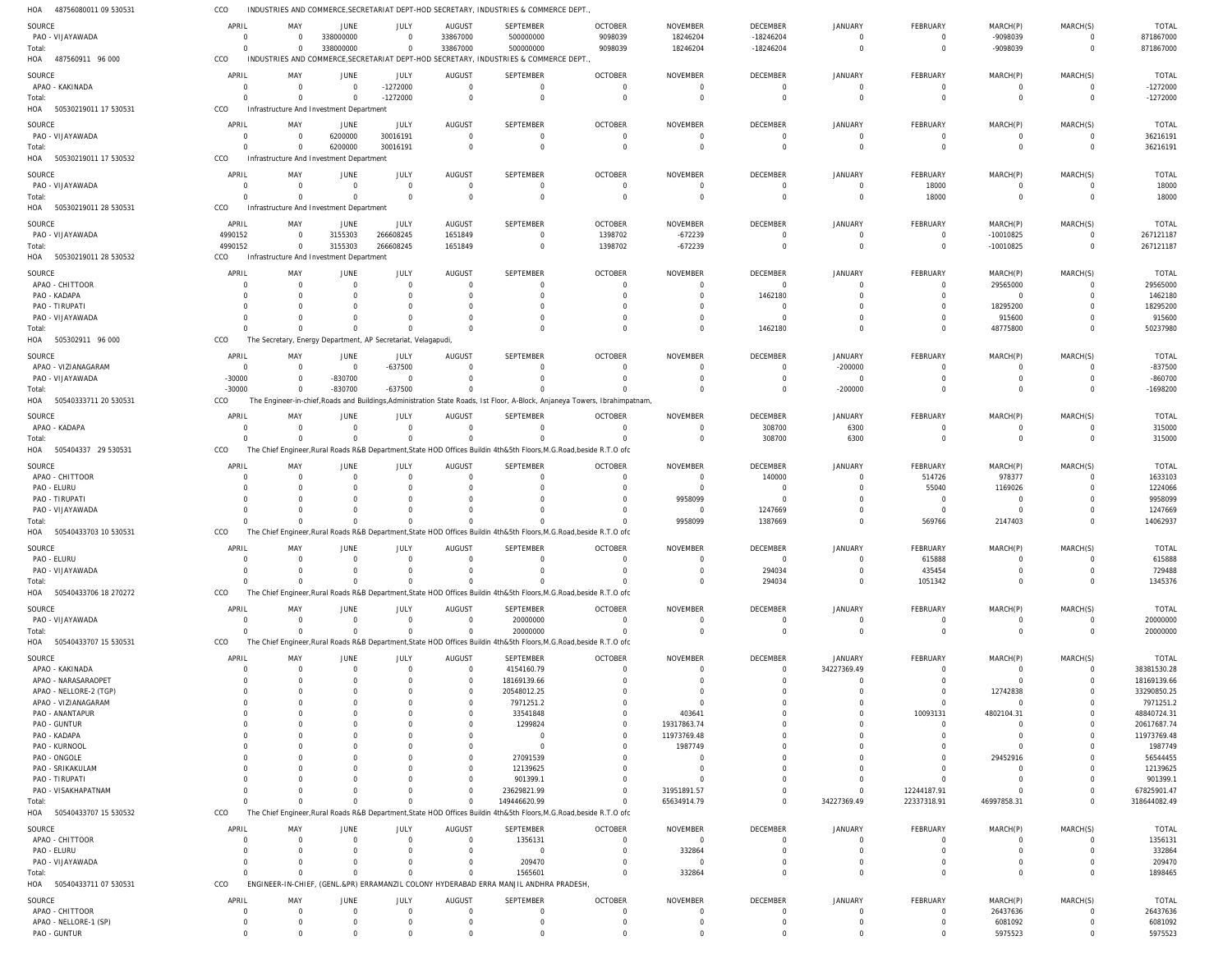ENGINEER-IN-CHIEF, (GENL.&PR) ERRAMANZIL COLONY HYDERABAD ERRA MANJIL ANDHRA PRADESH,  $cc<sub>O</sub>$ 

| HOA<br>50540433711 07 530531 | CCO        |          |                                                              |                     |                                 | ENGINEER-IN-CHIEF, (GENL.&PR) ERRAMANZIL COLONY HYDERABAD ERRA MANJIL ANDHRA PRADESH                                 |                                                                                                                             |                                   |                            |                            |                        |                         |               |                         |
|------------------------------|------------|----------|--------------------------------------------------------------|---------------------|---------------------------------|----------------------------------------------------------------------------------------------------------------------|-----------------------------------------------------------------------------------------------------------------------------|-----------------------------------|----------------------------|----------------------------|------------------------|-------------------------|---------------|-------------------------|
| SOURCE                       | APRIL      | MAY      | JUNE                                                         | JULY                | <b>AUGUST</b>                   | SEPTEMBER                                                                                                            | <b>OCTOBER</b>                                                                                                              | <b>NOVEMBER</b>                   | <b>DECEMBER</b>            | <b>JANUARY</b>             | FEBRUARY               | MARCH(P)                | MARCH(S)      | <b>TOTAL</b>            |
| PAO - KURNOOL                | $\Omega$   | $\Omega$ | $\overline{0}$                                               | $\mathbf 0$         | $\Omega$                        | $\mathbf 0$                                                                                                          | $\Omega$                                                                                                                    | $\Omega$                          | $\overline{0}$             | $\Omega$                   | 0                      | 15124260                | 0             | 15124260                |
|                              |            |          | $\Omega$                                                     | $\Omega$            | $\Omega$                        | $\Omega$                                                                                                             | $\Omega$                                                                                                                    | $\Omega$                          | $\Omega$                   | $\Omega$                   | $\Omega$               | 14447955                |               | 14447955                |
| PAO - TIRUPATI               |            |          |                                                              |                     |                                 |                                                                                                                      |                                                                                                                             |                                   |                            |                            |                        |                         | $\mathbf 0$   |                         |
| PAO - VIJAYAWADA             |            |          | $\Omega$                                                     | $\Omega$            |                                 | 0                                                                                                                    | - 0                                                                                                                         | 15427059                          | $\Omega$                   | $\Omega$                   | 0                      | $\overline{0}$          | $\Omega$      | 15427059                |
| Total:                       |            |          | $\Omega$                                                     | $\Omega$            |                                 | $\Omega$                                                                                                             |                                                                                                                             | 15427059                          | $\Omega$                   | $\Omega$                   | $\Omega$               | 68066466                | $\Omega$      | 83493525                |
| 50540433711 08 530531<br>HOA | CCO        |          |                                                              |                     |                                 |                                                                                                                      | The Engineer-in-chief, Roads and Buildings, Administration State Roads, 1st Floor, A-Block, Anjaneya Towers, Ibrahimpatnam, |                                   |                            |                            |                        |                         |               |                         |
| SOURCE                       | APRIL      | MAY      | <b>JUNE</b>                                                  | JULY                | <b>AUGUST</b>                   | SEPTEMBER                                                                                                            | <b>OCTOBER</b>                                                                                                              | <b>NOVEMBER</b>                   | <b>DECEMBER</b>            | <b>JANUARY</b>             | FEBRUARY               | MARCH(P)                | MARCH(S)      | <b>TOTAL</b>            |
| APAO - CHITTOOR              | $\Omega$   | $\Omega$ | $\overline{0}$                                               | $\Omega$            | $\Omega$                        | $\mathbf 0$                                                                                                          | $\Omega$                                                                                                                    | $\Omega$                          | $\overline{0}$             | $\Omega$                   | 59859283               | $\overline{0}$          | $\Omega$      | 59859283                |
| PAO - VIJAYAWADA             |            |          | $\mathbf 0$                                                  | $\Omega$            | $\Omega$                        | $\Omega$                                                                                                             |                                                                                                                             | $\Omega$                          | $\Omega$                   | $\Omega$                   | $\overline{0}$         | 17254566                | $\Omega$      | 17254566                |
|                              |            |          | $\Omega$                                                     | $\Omega$            |                                 | $\Omega$                                                                                                             |                                                                                                                             |                                   | $\Omega$                   | $\Omega$                   |                        |                         | $\Omega$      | 77113849                |
| Total:                       | $\Omega$   |          |                                                              |                     |                                 |                                                                                                                      |                                                                                                                             | $\Omega$                          |                            |                            | 59859283               | 17254566                |               |                         |
| 50540433711 09 530531<br>HOA | CCO        |          |                                                              |                     |                                 |                                                                                                                      | The Engineer-in-chief, Roads and Buildings, Administration State Roads, 1st Floor, A-Block, Anjaneya Towers, Ibrahimpatnam, |                                   |                            |                            |                        |                         |               |                         |
| SOURCE                       | APRIL      | MAY      | JUNE                                                         | JULY                | AUGUST                          | SEPTEMBER                                                                                                            | <b>OCTOBER</b>                                                                                                              | <b>NOVEMBER</b>                   | <b>DECEMBER</b>            | JANUARY                    | FEBRUARY               | MARCH(P)                | MARCH(S)      | <b>TOTAL</b>            |
| APAO - CHITTOOR              |            | $\Omega$ | $\mathbf 0$                                                  | $\overline{0}$      | 75534613                        | 40940766                                                                                                             | $\Omega$                                                                                                                    | 39058020                          | 20034249                   | 27295                      | 52103560               | 173244069.8             | $\mathbf 0$   | 400942572.8             |
| APAO - DOWLESWARAM           |            |          | $\Omega$                                                     | $\Omega$            | $\Omega$                        | $\mathbf 0$                                                                                                          | $\Omega$                                                                                                                    | $\overline{0}$                    | $\overline{0}$             | $\Omega$                   | 481193                 | $\overline{0}$          | $\mathbf 0$   | 481193                  |
| APAO - KADAPA                |            |          | $\Omega$                                                     | $\Omega$            |                                 | $\mathbf 0$                                                                                                          | $\Omega$                                                                                                                    | 14472860                          | 514470                     | 98468                      | 375956                 | 19760078.22             | $\mathbf 0$   | 35221832.22             |
| APAO - KAKINADA              |            |          |                                                              | 0                   |                                 | $\Omega$                                                                                                             |                                                                                                                             | $\Omega$                          | $\overline{0}$             | 34227125.64                | 835480.1               | $\overline{0}$          | $\mathbf 0$   | 35062605.74             |
|                              |            |          |                                                              |                     |                                 |                                                                                                                      |                                                                                                                             |                                   | $\Omega$                   |                            |                        |                         |               |                         |
| APAO - NARASARAOPET          |            |          | $\Omega$                                                     | 0                   |                                 | $\Omega$                                                                                                             |                                                                                                                             | $\Omega$                          |                            | $\Omega$                   | $\overline{0}$         | 25162612.53             | $\mathbf 0$   | 25162612.53             |
| PAO - ANANTAPUR              |            |          |                                                              | 0                   |                                 | $\Omega$                                                                                                             |                                                                                                                             | $\Omega$                          | 1266713                    | $\Omega$                   | 183367                 | $\overline{0}$          | $\Omega$      | 1450080                 |
| PAO - ELURU                  |            |          |                                                              | 0                   |                                 | $\Omega$                                                                                                             |                                                                                                                             | $\Omega$                          | $\overline{0}$             | $\Omega$                   | $\overline{0}$         | 1930775                 | $\Omega$      | 1930775                 |
| PAO - GUNTUR                 |            |          |                                                              | 0                   |                                 | $\Omega$                                                                                                             |                                                                                                                             | $\Omega$                          | 105000                     | 5248643.92                 | $\Omega$               | 31278146.44             | $\mathbf 0$   | 36631790.36             |
| PAO - KURNOOL                |            |          |                                                              | $\Omega$            |                                 | 43184624.44                                                                                                          |                                                                                                                             |                                   | 80498657.16                |                            | $\Omega$               | 34875078.02             | $\mathbf 0$   | 158558359.62            |
| PAO - ONGOLE                 |            |          |                                                              | $\Omega$            | $\Omega$                        | $\Omega$                                                                                                             |                                                                                                                             | $\Omega$                          | 437940                     | $\Omega$                   |                        | $\Omega$                | $\Omega$      | 437940                  |
| PAO - SRIKAKULAM             |            |          |                                                              | $\Omega$            |                                 | $\mathbf 0$                                                                                                          |                                                                                                                             | $\Omega$                          | 126387554                  | $\Omega$                   | $\Omega$               | $\Omega$                | $\Omega$      | 126387554               |
| PAO - VIJAYAWADA             |            |          | $\Omega$                                                     | $\Omega$            |                                 | $\Omega$                                                                                                             |                                                                                                                             | $\Omega$                          | $\overline{0}$             | $\Omega$                   | 823889.92              | $\Omega$                | $\Omega$      | 823889.92               |
| PAO - VISAKHAPATNAM          | $\Omega$   |          | $\mathbf 0$                                                  | 53610880            | $\Omega$                        | $\Omega$                                                                                                             | 62608573.63                                                                                                                 | $\Omega$                          | 56270556                   | $\Omega$                   | $\mathbf 0$            | $\Omega$                | $\mathbf 0$   | 172490009.63            |
| Total:                       |            | $\Omega$ | $\mathbf 0$                                                  | 53610880            | 75534613                        | 84125390.44                                                                                                          | 62608573.63                                                                                                                 | 53530880                          | 285515139.16               | 39601532.56                | 54803446.02            | 286250760.01            | $\mathbf{0}$  | 995581214.82            |
| 50540433711 09 530532<br>HOA | CCO        |          |                                                              |                     |                                 |                                                                                                                      | The Engineer-in-chief, Roads and Buildings, Administration State Roads, 1st Floor, A-Block, Anjaneya Towers, Ibrahimpatnam, |                                   |                            |                            |                        |                         |               |                         |
|                              |            |          |                                                              |                     |                                 |                                                                                                                      |                                                                                                                             |                                   |                            |                            |                        |                         |               |                         |
| SOURCE                       | APRIL      | MAY      | <b>JUNE</b>                                                  | JULY                | <b>AUGUST</b>                   | <b>SEPTEMBER</b>                                                                                                     | <b>OCTOBER</b>                                                                                                              | <b>NOVEMBER</b>                   | <b>DECEMBER</b>            | <b>JANUARY</b>             | FEBRUARY               | MARCH(P)                | MARCH(S)      | <b>TOTAL</b>            |
| APAO - NANDYAL               |            |          | $\overline{0}$                                               | $\overline{0}$      | $\Omega$                        | $\mathbf 0$                                                                                                          | $\Omega$                                                                                                                    | $\Omega$                          | $\overline{0}$             | $\Omega$                   | $\overline{0}$         | 7414543                 | $\Omega$      | 7414543                 |
| PAO - ELURU                  |            |          | $\overline{0}$                                               | $\overline{0}$      |                                 | $\mathbf 0$                                                                                                          |                                                                                                                             | -0                                | $\Omega$                   | 2652926                    | 2125601                | 16580761                | $\Omega$      | 21359288                |
| PAO - GUNTUR                 |            |          | 38982112                                                     | 33547776            | 2488979                         | $\Omega$                                                                                                             |                                                                                                                             |                                   |                            | $\Omega$                   | $\mathbf 0$            | $\overline{0}$          | $\Omega$      | 75018867                |
| PAO - SRIKAKULAM             |            |          | $\overline{0}$                                               | $\Omega$            | $\Omega$                        | 15567831                                                                                                             |                                                                                                                             | $\Omega$                          | $\Omega$                   | $\Omega$                   | $\mathbf 0$            | $\Omega$                | $\Omega$      | 15567831                |
| Total:                       |            |          | 38982112                                                     | 33547776            | 2488979                         | 15567831                                                                                                             |                                                                                                                             | $\Omega$                          | $\Omega$                   | 2652926                    | 2125601                | 23995304                | $\Omega$      | 119360529               |
| HOA<br>50540433711 17 530531 | CCO        |          |                                                              |                     |                                 | The Chief Engineer, Rural Roads R&B Department, State HOD Offices Buildin 4th&5th Floors, M.G.Road, beside R.T.O ofc |                                                                                                                             |                                   |                            |                            |                        |                         |               |                         |
|                              |            |          |                                                              |                     |                                 |                                                                                                                      |                                                                                                                             |                                   |                            |                            |                        |                         |               |                         |
| SOURCE                       | APRIL      | MAY      | JUNE                                                         | JULY                | <b>AUGUST</b>                   | <b>SEPTEMBER</b>                                                                                                     | <b>OCTOBER</b>                                                                                                              | <b>NOVEMBER</b>                   | DECEMBER                   | <b>JANUARY</b>             | FEBRUARY               | MARCH(P)                | MARCH(S)      | <b>TOTAL</b>            |
| APAO - CHITTOOR              |            |          | 0                                                            | $\Omega$            | $\Omega$                        | $\mathbf 0$                                                                                                          | $\Omega$                                                                                                                    | $\Omega$                          | 385000                     | $\Omega$                   | 0                      | 0                       | 0             | 385000                  |
| APAO - KADAPA                |            |          | $\Omega$                                                     | $\Omega$            | $\Omega$                        | $\Omega$                                                                                                             | $\Omega$                                                                                                                    | $\Omega$                          | 270110                     | 9796                       | $\Omega$               | $\mathbf 0$             | $\mathbf 0$   | 279906                  |
| APAO - KAKINADA              |            |          | $\Omega$                                                     | 0                   |                                 | 0                                                                                                                    | $\Omega$                                                                                                                    | $\Omega$                          | 10176024.52                | $\Omega$                   |                        | 7837127                 | $\mathbf 0$   | 18013151.52             |
| PAO - ANANTAPUR              |            |          |                                                              | 0                   |                                 | $\Omega$                                                                                                             | $\Omega$                                                                                                                    | $\Omega$                          | 47841                      | $\Omega$                   |                        | $\overline{0}$          | $\Omega$      | 47841                   |
|                              |            |          |                                                              | $\Omega$            |                                 | $\Omega$                                                                                                             | $\Omega$                                                                                                                    |                                   | $\Omega$                   |                            |                        | 7679789.68              | $\Omega$      | 7679789.68              |
| PAO - ELURU                  |            |          | $\Omega$                                                     |                     |                                 |                                                                                                                      |                                                                                                                             | $\Omega$                          |                            |                            |                        |                         | $\Omega$      |                         |
|                              |            |          |                                                              |                     |                                 |                                                                                                                      |                                                                                                                             | $\Omega$                          | $\Omega$                   | $\Omega$                   |                        | $\Omega$                |               | 47442261                |
| PAO - ONGOLE                 |            |          |                                                              | $\Omega$            |                                 | $\Omega$                                                                                                             | 47442261                                                                                                                    |                                   |                            |                            |                        |                         |               |                         |
| PAO - VISAKHAPATNAM          |            |          | $\Omega$                                                     | $\Omega$            | $\Omega$                        | $\mathbf 0$                                                                                                          | $\Omega$                                                                                                                    | $\Omega$                          | $\Omega$                   | $\Omega$                   | $\mathbf 0$            | 4117218                 | $\Omega$      | 4117218                 |
| Total:                       |            |          | $\Omega$                                                     | $\Omega$            | $\Omega$                        | $\Omega$                                                                                                             | 47442261                                                                                                                    | $\Omega$                          | 10878975.52                | 9796                       | $\Omega$               | 19634134.68             | $\Omega$      | 77965167.2              |
| 50540433711 33 530531<br>HOA | CCO        |          | The Chief Engineer (R&B), PPP Anjaneya towers, ibrahimpatnam |                     |                                 |                                                                                                                      |                                                                                                                             |                                   |                            |                            |                        |                         |               |                         |
|                              |            |          |                                                              |                     |                                 |                                                                                                                      |                                                                                                                             |                                   |                            |                            |                        |                         |               |                         |
| SOURCE                       | APRIL      | MAY      | JUNE                                                         | JULY                | <b>AUGUST</b>                   | <b>SEPTEMBER</b>                                                                                                     | <b>OCTOBER</b>                                                                                                              | <b>NOVEMBER</b>                   | DECEMBER                   | <b>JANUARY</b>             | FEBRUARY               | MARCH(P)                | MARCH(S)      | <b>TOTAL</b>            |
| APAO - CHITTOOR              | $\Omega$   | $\Omega$ | $\mathbf 0$                                                  | $\mathbf 0$         | $\Omega$                        | $\mathbf 0$                                                                                                          | $\Omega$                                                                                                                    | $\Omega$                          | $\overline{0}$             | $\Omega$                   | 11265633               | 8156525                 | $\Omega$      | 19422158                |
| APAO - DOWLESWARAM           |            |          | 0                                                            |                     |                                 | 0                                                                                                                    |                                                                                                                             | -0                                | $\overline{0}$             | 179380                     | 0                      | $\Omega$                | $\Omega$      | 179380                  |
| APAO - KADAPA                |            |          |                                                              |                     |                                 | $\mathbf 0$                                                                                                          |                                                                                                                             | 3319384                           | 243741                     | $\Omega$                   | 268780                 | 19679943.13             | $\Omega$      | 23511848.13             |
| APAO - KAKINADA              |            |          | 0                                                            |                     |                                 | $\Omega$                                                                                                             |                                                                                                                             | $\Omega$                          | 255325                     | $\Omega$                   | $\mathbf 0$            | $\mathbf 0$             | $\Omega$      | 255325                  |
| APAO - NANDYAL               |            |          |                                                              |                     |                                 | $\Omega$                                                                                                             |                                                                                                                             | $\Omega$                          | 532964.16                  | $\Omega$                   | 305096.18              | $\Omega$                |               | 838060.34               |
| APAO - NARASARAOPET          |            |          |                                                              |                     |                                 | $\Omega$                                                                                                             |                                                                                                                             | $\Omega$                          | 29097353                   |                            | 0                      | $\Omega$                |               | 29097353                |
| APAO - NELLORE-2 (TGP)       |            |          | 0                                                            | $\Omega$            |                                 | $\Omega$                                                                                                             |                                                                                                                             |                                   | $\overline{0}$             | $\Omega$                   | $\Omega$               | 18627948                |               | 18627948                |
| APAO - VIZIANAGARAM          |            |          | $\mathbf 0$                                                  | 10202814            |                                 | $\Omega$                                                                                                             |                                                                                                                             | $\Omega$                          | $\overline{0}$             | $\Omega$                   | $\Omega$               | - 0                     |               | 10202814                |
| PAO - ANANTAPUR              |            |          |                                                              | 0                   |                                 | $\Omega$                                                                                                             |                                                                                                                             | $\Omega$                          | 360141                     | 7350                       | 174989                 | $\overline{0}$          | $\Omega$      | 542480                  |
| PAO - GUNTUR                 |            |          | $\Omega$                                                     |                     |                                 | $\Omega$                                                                                                             |                                                                                                                             | 1929971.43                        | $\overline{0}$             | $\Omega$                   | 0                      | 7621004.76              | $\Omega$      | 9550976.19              |
| PAO - KURNOOL                |            |          |                                                              |                     |                                 | 21739932.06                                                                                                          | 26324360.92                                                                                                                 | $\Omega$                          | 68600                      | 12488101                   |                        | $\overline{0}$          | $\Omega$      | 60620993.98             |
|                              |            |          |                                                              |                     |                                 | $\overline{0}$                                                                                                       |                                                                                                                             | $\Omega$                          |                            |                            |                        | $\overline{0}$          | $\Omega$      |                         |
| PAO - ONGOLE                 |            |          |                                                              |                     |                                 |                                                                                                                      |                                                                                                                             |                                   | 559545                     |                            |                        |                         |               | 559545                  |
| PAO - SRIKAKULAM             |            |          |                                                              |                     |                                 | 23913861                                                                                                             |                                                                                                                             |                                   | $\overline{0}$             | $\Omega$                   |                        | 25954530                |               | 49868391                |
| PAO - VIJAYAWADA             |            |          |                                                              |                     |                                 | $\mathbf 0$                                                                                                          |                                                                                                                             | $\Omega$                          | $\overline{0}$             | $\Omega$                   |                        | 8039076                 | $\Omega$      | 8039076                 |
| PAO - VISAKHAPATNAM          |            |          | $\Omega$                                                     | $\Omega$            |                                 | $\overline{0}$                                                                                                       | $\Omega$                                                                                                                    | 4200474                           | 141245                     | $\Omega$                   | $\Omega$               | 2606867                 | $\Omega$      | 6948586                 |
| Total:                       |            |          | $\mathbf 0$                                                  | 10202814            |                                 | 45653793.06                                                                                                          | 26324360.92                                                                                                                 | 9449829.43                        | 31258914.16                | 12674831                   | 12014498.18            | 90685893.89             | $\Omega$      | 238264934.64            |
| HOA 50540433711 33 530532    | CCO        |          | The Chief Engineer (R&B), PPP Anjaneya towers, ibrahimpatnam |                     |                                 |                                                                                                                      |                                                                                                                             |                                   |                            |                            |                        |                         |               |                         |
|                              | APRIL      | MAY      |                                                              |                     |                                 | <b>SEPTEMBER</b>                                                                                                     |                                                                                                                             | <b>NOVEMBER</b>                   |                            |                            |                        |                         |               |                         |
| SOURCE                       | $\Omega$   | $\Omega$ | JUNE                                                         | JULY                | <b>AUGUST</b><br>$\Omega$       |                                                                                                                      | <b>OCTOBER</b><br>$\Omega$                                                                                                  |                                   | DECEMBER                   | JANUARY<br>$\Omega$        | FEBRUARY               | MARCH(P)                | MARCH(S)      | <b>TOTAL</b>            |
| APAO - KADAPA                |            |          | $\mathbf 0$                                                  | $\mathbf 0$         |                                 | $\mathbf 0$                                                                                                          |                                                                                                                             | $\overline{0}$                    | $\overline{0}$             |                            | $\overline{0}$         | 6344704                 | 0             | 6344704                 |
| APAO - NANDYAL               |            |          | 0                                                            | $\mathbf 0$         | $\Omega$                        | $\mathbf 0$                                                                                                          | $\Omega$                                                                                                                    | - 0                               | $\Omega$                   | $\Omega$                   | $\overline{0}$         | 25034118                | 0             | 25034118                |
| PAO - KADAPA                 | $\Omega$   |          | $\Omega$                                                     | $\Omega$            |                                 | $\overline{0}$                                                                                                       | $\mathbf 0$                                                                                                                 | 5119554                           | $\Omega$                   | $\overline{0}$             | 326611                 | 1380671                 | $\mathbf 0$   | 6826836                 |
| Total:                       | $\Omega$   | $\Omega$ | $\Omega$                                                     | $\Omega$            | $\Omega$                        | $\mathbf 0$                                                                                                          | $\Omega$                                                                                                                    | 5119554                           | $\Omega$                   | $\Omega$                   | 326611                 | 32759493                | $\mathbf 0$   | 38205658                |
| HOA 50540433711 34 530531    | CCO        |          | The Chief Engineer (R&B), PPP Anjaneya towers, ibrahimpatnam |                     |                                 |                                                                                                                      |                                                                                                                             |                                   |                            |                            |                        |                         |               |                         |
|                              | APRIL      | MAY      |                                                              |                     |                                 | SEPTEMBER                                                                                                            |                                                                                                                             |                                   |                            |                            |                        |                         |               |                         |
| SOURCE                       | $\Omega$   | $\Omega$ | JUNE<br>$\overline{0}$                                       | JULY<br>$\mathbf 0$ | <b>AUGUST</b><br>$\overline{0}$ | $\mathbf 0$                                                                                                          | <b>OCTOBER</b><br>$\Omega$                                                                                                  | <b>NOVEMBER</b><br>$\overline{0}$ | DECEMBER<br>$\overline{0}$ | <b>JANUARY</b><br>$\Omega$ | FEBRUARY<br>$^{\circ}$ | MARCH(P)                | MARCH(S)<br>0 | TOTAL                   |
| PAO - KADAPA                 |            |          |                                                              |                     |                                 |                                                                                                                      |                                                                                                                             |                                   |                            |                            |                        | 125000000               |               | 125000000               |
| Total:                       | $\Omega$   | $\Omega$ | $\mathbf 0$                                                  | $\mathbf 0$         | $\Omega$                        | $\mathbf 0$                                                                                                          | $\Omega$                                                                                                                    | $\overline{0}$                    | $\overline{0}$             | $\Omega$                   | $\mathbf 0$            | 125000000               | $\mathbf 0$   | 125000000               |
| HOA 50540433711 36 530531    | CCO        |          | The Chief Engineer (R&B), PPP Anjaneya towers, ibrahimpatnam |                     |                                 |                                                                                                                      |                                                                                                                             |                                   |                            |                            |                        |                         |               |                         |
| SOURCE                       | APRIL      | MAY      | JUNE                                                         | JULY                | <b>AUGUST</b>                   | <b>SEPTEMBER</b>                                                                                                     | <b>OCTOBER</b>                                                                                                              | <b>NOVEMBER</b>                   | DECEMBER                   | <b>JANUARY</b>             | FEBRUARY               | MARCH(P)                | MARCH(S)      | TOTAL                   |
| PAO - GUNTUR                 | $\Omega$   | $\Omega$ | $\overline{0}$                                               | $\mathbf 0$         | $\Omega$                        | $\mathbf 0$                                                                                                          | $\Omega$                                                                                                                    | $\Omega$                          | $\overline{0}$             | $\Omega$                   | $\mathbf 0$            | 1481060                 | $\Omega$      | 1481060                 |
| PAO - VIJAYAWADA             | $^{\circ}$ | $\Omega$ | 0                                                            | $\mathbf 0$         | $\overline{0}$                  | $\mathbf 0$                                                                                                          | $\overline{0}$                                                                                                              | 0                                 | $\overline{0}$             | $\overline{0}$             | $\mathbf 0$            |                         | $\mathbf 0$   |                         |
| Total:                       | $\Omega$   | $\Omega$ | $\Omega$                                                     | $\mathbf 0$         | $\Omega$                        | $\mathbf 0$                                                                                                          | $\Omega$                                                                                                                    | $\Omega$                          | $\overline{0}$             | $\Omega$                   | $\Omega$               | 814324.61<br>2295384.61 | $\mathbf 0$   | 814324.61<br>2295384.61 |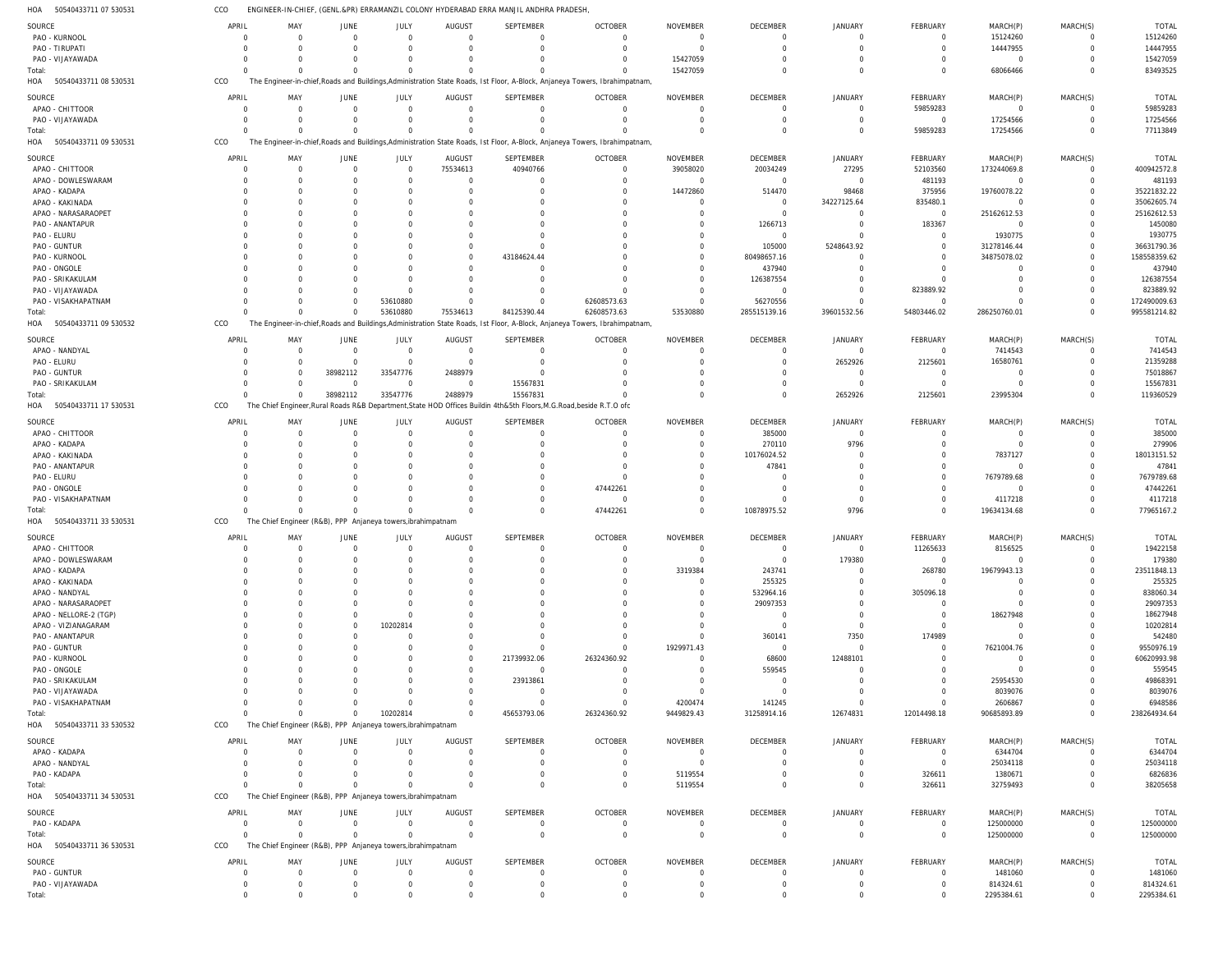| HOA<br>50540433711 36 530532            | CCO                     | The Chief Engineer (R&B), PPP Anjaneya towers, ibrahimpatnam |                            |                        |                            |                                 |                                                                                                                                                  |                                   |                                   |                             |                                  |                              |                               |                              |
|-----------------------------------------|-------------------------|--------------------------------------------------------------|----------------------------|------------------------|----------------------------|---------------------------------|--------------------------------------------------------------------------------------------------------------------------------------------------|-----------------------------------|-----------------------------------|-----------------------------|----------------------------------|------------------------------|-------------------------------|------------------------------|
| SOURCE                                  | APRIL                   | MAY                                                          | JUNE                       | JULY                   | <b>AUGUST</b>              | <b>SEPTEMBER</b>                | <b>OCTOBER</b>                                                                                                                                   | <b>NOVEMBER</b>                   | <b>DECEMBER</b>                   | JANUARY                     | <b>FEBRUARY</b>                  | MARCH(P)                     | MARCH(S)                      | <b>TOTAL</b>                 |
| PAO - GUNTUR                            | $\Omega$                | $\Omega$                                                     | $\Omega$                   | $\Omega$               | $\Omega$                   | $\mathbf 0$                     | $\overline{0}$                                                                                                                                   | $\mathbf 0$                       | $\mathbf 0$                       | $\mathbf 0$                 | 65226                            | $\Omega$                     | $\overline{0}$                | 65226                        |
| PAO - ONGOLE                            | $\Omega$                | $\Omega$                                                     | $\Omega$                   | $\Omega$               | $\Omega$                   | $\mathbf 0$                     | $\Omega$                                                                                                                                         | $\overline{0}$                    | $\mathbf 0$                       | 171360                      | 206640                           | $\overline{0}$               | $\mathbf 0$                   | 378000                       |
| Total:                                  | $\Omega$                | $\Omega$                                                     | $\Omega$                   |                        | $\Omega$<br>$\Omega$       | $\Omega$                        | <sup>0</sup>                                                                                                                                     | $\Omega$                          | $\Omega$                          | 171360                      | 271866                           | $\Omega$                     | $\Omega$                      | 443226                       |
| HOA 50540433711 41 530531               | CCO                     |                                                              |                            |                        |                            |                                 | The Engineer-in-chief, Roads and Buildings, Administration State Roads, Ist Floor, A-Block, Anjaneya Towers, Ibrahimpatnam,                      |                                   |                                   |                             |                                  |                              |                               |                              |
| SOURCE                                  | APRIL                   | MAY                                                          | JUNE                       | JULY                   | AUGUST                     | SEPTEMBER                       | <b>OCTOBER</b>                                                                                                                                   | <b>NOVEMBER</b>                   | <b>DECEMBER</b>                   | JANUARY                     | <b>FEBRUARY</b>                  | MARCH(P)                     | MARCH(S)                      | <b>TOTAL</b>                 |
| PAO - KURNOOL                           | 0                       | $\Omega$                                                     | $\Omega$                   | 121134957.2            | $\Omega$                   | $\mathbf 0$                     | $\overline{0}$                                                                                                                                   | 0                                 | 686000                            | 14000                       | 175000                           | 50796761.06                  | $^{\circ}$                    | 172806718.21                 |
| Total:<br>50540433711 42 530531<br>HOA  | $\Omega$<br>CCO         | $\Omega$                                                     | $\Omega$                   | 121134957.2            | $\Omega$                   | $\mathbf 0$                     | $\mathbf 0$                                                                                                                                      | $\mathbf 0$                       | 686000                            | 14000                       | 175000                           | 50796761.06                  | $^{\circ}$                    | 172806718.21                 |
|                                         |                         | The Chief Engineer (R&B), PPP Anjaneya towers, ibrahimpatnam |                            |                        |                            |                                 |                                                                                                                                                  |                                   |                                   |                             |                                  |                              |                               |                              |
| SOURCE                                  | APRIL                   | MAY                                                          | <b>JUNE</b>                | JULY                   | AUGUST                     | SEPTEMBER                       | <b>OCTOBER</b>                                                                                                                                   | <b>NOVEMBER</b>                   | <b>DECEMBER</b>                   | <b>JANUARY</b>              | FEBRUARY                         | MARCH(P)                     | MARCH(S)                      | <b>TOTAL</b>                 |
| PAO - KURNOOL                           | $\mathbf 0$             | $\Omega$                                                     | 48542799                   | 117112686.5            | $\overline{0}$<br>$\Omega$ | 50636212.63<br>50636212.63      | $\Omega$                                                                                                                                         | $\overline{0}$<br>$\Omega$        | 274400                            | 5600                        | $\overline{0}$                   | $\overline{0}$<br>$\Omega$   | $\overline{0}$                | 216571698.12                 |
| Total:<br>HOA<br>50540433712 05 530531  | $\Omega$<br>CCO         | $\Omega$                                                     | 48542799                   | 117112686.5            |                            |                                 | $\Omega$<br>The Engineer-in-chief(R&B,NH,ADMN,CRF,ROB/RUBS),HOD R&B Department,State HOD Offices Buildin 4th&5th Floors, M.G.Road, beside R.T.O. |                                   | 274400                            | 5600                        | $\overline{0}$                   |                              | $\mathbf 0$                   | 216571698.12                 |
|                                         |                         |                                                              |                            |                        |                            |                                 |                                                                                                                                                  |                                   |                                   |                             |                                  |                              |                               |                              |
| SOURCE                                  | APRIL                   | MAY                                                          | JUNE                       | JULY                   | AUGUST                     | SEPTEMBER                       | <b>OCTOBER</b>                                                                                                                                   | <b>NOVEMBER</b>                   | DECEMBER                          | JANUARY                     | FEBRUARY                         | MARCH(P)                     | MARCH(S)                      | <b>TOTAL</b>                 |
| APAO - DOWLESWARAM<br>APAO - KADAPA     | $\Omega$<br>C           | $\Omega$                                                     | $\mathbf 0$<br>0           | $\Omega$<br>0          | $\mathbf 0$<br>$\Omega$    | $\mathbf 0$<br>$\mathbf 0$      | $\overline{0}$<br>$\Omega$                                                                                                                       | $\mathbf 0$<br>$\Omega$           | $\mathbf 0$<br>0                  | 56310024<br>$\mathbf 0$     | $\overline{0}$<br>$\overline{0}$ | 149961947.81<br>31162832.71  | $\overline{0}$<br>$\mathbf 0$ | 206271971.81<br>31162832.71  |
| APAO - KAKINADA                         | C                       |                                                              |                            |                        | $\Omega$                   | 13000940                        |                                                                                                                                                  |                                   | $\mathbf 0$                       | 235259688.15                | 373493                           | 396112674.15                 | $\Omega$                      | 644746795.3                  |
| APAO - NANDYAL                          | $\Omega$                |                                                              |                            |                        |                            | $\Omega$                        |                                                                                                                                                  |                                   | $\mathbf 0$                       | $\mathbf 0$                 | $\Omega$                         | 168916003.29                 | $\Omega$                      | 168916003.29                 |
| APAO - NARASARAOPET                     | C                       |                                                              |                            |                        |                            | $\Omega$                        |                                                                                                                                                  |                                   | 103950                            | 33953877.97                 | 139930                           | 272431159.67                 | $\Omega$                      | 306628917.64                 |
| APAO - NELLORE-2 (TGP)                  | C                       |                                                              |                            |                        |                            | $\Omega$                        |                                                                                                                                                  |                                   | 235200                            | 85708001.81                 | $\Omega$                         | 84164284.75                  | $\Omega$                      | 170107486.56                 |
| APAO - VIZIANAGARAM                     |                         |                                                              |                            |                        |                            | $\Omega$                        |                                                                                                                                                  |                                   | $\mathbf 0$                       | $\overline{0}$              | $\overline{0}$                   | 44728062                     | $\Omega$                      | 44728062                     |
| PAO - ANANTAPUR                         | C                       |                                                              |                            |                        | 0                          | 42555011<br>$\Omega$            |                                                                                                                                                  |                                   | 102795                            | 2100                        | $\Omega$<br>$\Omega$             | 69698550.72                  | $\Omega$<br>$\Omega$          | 112358456.72                 |
| PAO - ELURU<br>PAO - GUNTUR             | C                       |                                                              |                            |                        |                            | $\Omega$                        |                                                                                                                                                  |                                   | 415800<br>560000                  | 468236217.26<br>31046242.14 | $\Omega$                         | 496372213.59<br>144493925.34 | $\Omega$                      | 965024230.85<br>176100167.48 |
| PAO - KADAPA                            | C                       |                                                              |                            |                        |                            | $\Omega$                        |                                                                                                                                                  |                                   | $\mathbf 0$                       | $\overline{0}$              |                                  | 74653845.33                  | $\Omega$                      | 74653845.33                  |
| PAO - KURNOOL                           | $\Omega$                |                                                              |                            |                        |                            | $\Omega$                        |                                                                                                                                                  | $\Omega$                          | $\Omega$                          | $\Omega$                    | $\Omega$                         | 211135788.97                 | $\Omega$                      | 211135788.97                 |
| PAO - ONGOLE                            | C                       |                                                              |                            |                        |                            | 43789114                        |                                                                                                                                                  |                                   | $\Omega$                          | 37564690.7                  | $\Omega$                         | 67624544                     | $\Omega$                      | 148978348.7                  |
| PAO - SRIKAKULAM                        | $\Omega$                |                                                              |                            |                        | 0                          | $\mathbf 0$                     |                                                                                                                                                  |                                   | $\mathbf 0$                       | $\mathbf{0}$                | $\Omega$                         | 46191815.38                  | $\Omega$                      | 46191815.38                  |
| PAO - VIJAYAWADA                        | C                       |                                                              |                            |                        | $\Omega$                   | 45039545                        |                                                                                                                                                  |                                   | 823511                            | 7598                        | 142000                           | 387305408.71                 | $\Omega$                      | 433318062.71                 |
| PAO - VISAKHAPATNAM                     | C<br>C                  |                                                              | 0<br>$\Omega$              |                        | 0<br>$\Omega$<br>$\Omega$  | 13609969<br>157994579           |                                                                                                                                                  | $\Omega$<br>$\Omega$              | 187918                            | 51709061.33<br>999797501.36 | $\overline{0}$<br>655423         | 59880420.7                   | $\Omega$<br>$\Omega$          | 125387369.03                 |
| Total:<br>HOA 50540478911 07 530531     | CCO                     |                                                              |                            |                        |                            |                                 | The Engineer-in-chief, Roads and Buildings, Administration State Roads, Ist Floor, A-Block, Anjaneya Towers, Ibrahimpatnam,                      |                                   | 2429174                           |                             |                                  | 2704833477.12                |                               | 3865710154.48                |
|                                         |                         |                                                              |                            |                        |                            |                                 |                                                                                                                                                  |                                   |                                   |                             |                                  |                              |                               |                              |
| SOURCE                                  | APRIL<br>$\mathbf 0$    | MAY<br>$\Omega$                                              | JUNE                       | JULY<br>$\overline{0}$ | AUGUST<br>$\Omega$         | <b>SEPTEMBER</b><br>$\mathbf 0$ | <b>OCTOBER</b><br>$\overline{0}$                                                                                                                 | <b>NOVEMBER</b><br>$\Omega$       | <b>DECEMBER</b><br>338716         | JANUARY                     | FEBRUARY<br>$\overline{0}$       | MARCH(P)<br>$\overline{0}$   | MARCH(S)<br>$\overline{0}$    | <b>TOTAL</b><br>338716       |
| APAO - KAKINADA<br>Total:               | $\Omega$                | $\Omega$                                                     | $\overline{0}$<br>$\Omega$ | $\Omega$               | $\Omega$                   | $\Omega$                        | $\Omega$                                                                                                                                         | $\Omega$                          | 338716                            | 0<br>$\Omega$               | $\overline{0}$                   | $\Omega$                     | $\overline{0}$                | 338716                       |
| 50540479607 15 530531<br>HOA            | CCO                     |                                                              |                            |                        |                            |                                 | The Chief Engineer, Rural Roads R&B Department, State HOD Offices Buildin 4th&5th Floors, M.G.Road, beside R.T.O ofc                             |                                   |                                   |                             |                                  |                              |                               |                              |
|                                         |                         |                                                              |                            |                        |                            |                                 |                                                                                                                                                  |                                   |                                   |                             |                                  |                              |                               |                              |
| SOURCE<br>PAO - VISAKHAPATNAM           | APRIL<br>$\mathbf 0$    | MAY<br>$\Omega$                                              | <b>JUNE</b><br>$\mathbf 0$ | JULY<br>$\mathbf 0$    | <b>AUGUST</b><br>$\Omega$  | <b>SEPTEMBER</b><br>$\mathbf 0$ | <b>OCTOBER</b><br>$\mathbf 0$                                                                                                                    | <b>NOVEMBER</b><br>$\mathbf 0$    | DECEMBER<br>$\mathbf 0$           | JANUARY<br>2682078.57       | FEBRUARY<br>$\overline{0}$       | MARCH(P)<br>$\overline{0}$   | MARCH(S)<br>0                 | <b>TOTAL</b><br>2682078.57   |
| Total:                                  | $\Omega$                |                                                              | $\mathbf 0$                | $\mathbf 0$            | $\Omega$                   | $\Omega$                        | $\Omega$                                                                                                                                         | $\Omega$                          | $\mathbf 0$                       | 2682078.57                  | $\overline{0}$                   | $\overline{0}$               | $\Omega$                      | 2682078.57                   |
| 50540479611 07 530531<br>HOA            | CCO                     |                                                              |                            |                        |                            |                                 | The Engineer-in-chief, Roads and Buildings, Administration State Roads, Ist Floor, A-Block, Anjaneya Towers, Ibrahimpatnam,                      |                                   |                                   |                             |                                  |                              |                               |                              |
| SOURCE                                  | APRIL                   | MAY                                                          | JUNE                       | JULY                   | <b>AUGUST</b>              | SEPTEMBER                       | <b>OCTOBER</b>                                                                                                                                   | NOVEMBER                          | DECEMBER                          | JANUARY                     | FEBRUARY                         | MARCH(P)                     | MARCH(S)                      | <b>TOTAL</b>                 |
| PAO - VISAKHAPATNAM                     | $\Omega$                | $\Omega$                                                     | $\overline{0}$             | $\overline{0}$         | $\overline{0}$             | 40742953                        | $\overline{0}$                                                                                                                                   | $\overline{0}$                    | 58696962.95                       | 14490                       | $\overline{0}$                   | 30763781.56                  | $\overline{0}$                | 130218187.51                 |
| Total:                                  | $\Omega$                | $\Omega$                                                     | $\Omega$                   |                        | $\Omega$<br>$\Omega$       | 40742953                        | $\Omega$                                                                                                                                         | $\Omega$                          | 58696962.95                       | 14490                       | $\overline{0}$                   | 30763781.56                  | $\overline{0}$                | 130218187.51                 |
| HOA 50540479611 38 530531               | CCO                     |                                                              |                            |                        |                            |                                 | The Chief Engineer, Rural Roads R&B Department, State HOD Offices Buildin 4th&5th Floors, M.G.Road, beside R.T.O ofc                             |                                   |                                   |                             |                                  |                              |                               |                              |
| SOURCE                                  | APRIL                   | MAY                                                          | <b>JUNE</b>                | JULY                   | AUGUST                     | SEPTEMBER                       | <b>OCTOBER</b>                                                                                                                                   | <b>NOVEMBER</b>                   | <b>DECEMBER</b>                   | JANUARY                     | FEBRUARY                         | MARCH(P)                     | MARCH(S)                      | TOTAL                        |
| APAO - DOWLESWARAM                      | C                       |                                                              |                            |                        |                            | $\Omega$                        |                                                                                                                                                  | 0                                 | 0                                 | 43908873                    | $\Omega$                         |                              |                               | 43908873                     |
| APAO - NARASARAOPET                     | C                       |                                                              |                            |                        |                            | $\Omega$                        |                                                                                                                                                  | $\Omega$                          | 5959576.81                        | 3005770.88                  | $\Omega$                         | $\Omega$                     |                               | 8965347.69                   |
| PAO - GUNTUR                            | C                       |                                                              |                            |                        |                            | $\Omega$                        |                                                                                                                                                  | $\Omega$                          | 25019994.9                        | $\mathbf 0$                 |                                  |                              |                               | 25019994.9                   |
| PAO - SRIKAKULAM                        |                         |                                                              |                            |                        |                            |                                 |                                                                                                                                                  | $\Omega$                          | 41164290                          | 8423201                     |                                  |                              |                               | 49587491                     |
| PAO - VISAKHAPATNAM<br>Total:           | $\Omega$<br>$\Omega$    |                                                              | $\Omega$                   |                        | $\Omega$<br><sup>0</sup>   | $\Omega$<br>$\Omega$            |                                                                                                                                                  | $\Omega$<br>$\Omega$              | $\mathbf 0$<br>72143861.71        | 28136544.01<br>83474388.89  | 25492516.46<br>25492516.46       | $\Omega$                     | $\Omega$<br>$\mathbf 0$       | 53629060.47<br>181110767.06  |
| HOA 505404911 96 000                    | CCO                     |                                                              |                            |                        |                            |                                 | The Engineer-in-chief, Roads and Buildings, Administration State Roads, 1st Floor, A-Block, Anjaneya Towers, Ibrahimpatnam,                      |                                   |                                   |                             |                                  |                              |                               |                              |
|                                         |                         |                                                              |                            |                        |                            |                                 |                                                                                                                                                  |                                   |                                   |                             |                                  |                              |                               |                              |
| SOURCE<br>PAO - ANANTAPUR               | APRIL<br>-312609        | MAY<br>$\Omega$                                              | JUNE<br>$\overline{0}$     | JULY<br>$\overline{0}$ | AUGUST<br>$\overline{0}$   | <b>SEPTEMBER</b><br>$^{\circ}$  | <b>OCTOBER</b><br>0                                                                                                                              | <b>NOVEMBER</b><br>$\overline{0}$ | <b>DECEMBER</b><br>$\overline{0}$ | JANUARY<br>0                | FEBRUARY<br>$\overline{0}$       | MARCH(P)<br>$\Omega$         | MARCH(S)<br>0                 | TOTAL<br>$-312609$           |
| PAO - SRIKAKULAM                        | $\mathbf 0$             | $\Omega$                                                     | $-153600$                  | $\Omega$               | $\Omega$                   | $\mathbf 0$                     | $\Omega$                                                                                                                                         | $\Omega$                          | $\mathbf 0$                       | $\Omega$                    | $\overline{0}$                   | $\Omega$                     | $\mathbf 0$                   | $-153600$                    |
| Total:                                  | $-312609$               | $\Omega$                                                     | $-153600$                  |                        | $\Omega$<br>$\Omega$       | $\Omega$                        |                                                                                                                                                  | $\Omega$                          | $\Omega$                          | $\mathbf 0$                 | $\Omega$                         | $\Omega$                     | $^{\circ}$                    | $-466209$                    |
| HOA 50540510111 04 530531               | CCO                     |                                                              |                            |                        |                            |                                 | The Engineer-in-chief, Roads and Buildings, Administration State Roads, 1st Floor, A-Block, Anjaneya Towers, Ibrahimpatnam,                      |                                   |                                   |                             |                                  |                              |                               |                              |
| SOURCE                                  | APRIL                   | MAY                                                          | JUNE                       | JULY                   | AUGUST                     | SEPTEMBER                       | <b>OCTOBER</b>                                                                                                                                   | <b>NOVEMBER</b>                   | <b>DECEMBER</b>                   | JANUARY                     | FEBRUARY                         | MARCH(P)                     | MARCH(S)                      | TOTAL                        |
| APAO - DOWLESWARAM                      | 0                       | $\Omega$                                                     | $\mathbf 0$                | $\Omega$               | $\Omega$                   | $^{\circ}$                      | $\Omega$                                                                                                                                         | $\Omega$                          | $\mathbf 0$                       | $\Omega$                    | $\Omega$                         | 46543480                     | $^{\circ}$                    | 46543480                     |
| APAO - NANDYAL                          | C                       |                                                              |                            | 0                      |                            | $\Omega$                        |                                                                                                                                                  | $\Omega$                          | 276160                            | $\Omega$                    | $\Omega$                         | $\Omega$                     | $\Omega$                      | 276160                       |
| APAO - NELLORE-2 (TGP)                  | C                       |                                                              |                            |                        |                            | $\Omega$                        |                                                                                                                                                  | $\Omega$                          | 9373410                           |                             |                                  | $\Omega$                     |                               | 9373410                      |
| APAO - VIZIANAGARAM                     |                         |                                                              |                            |                        |                            | $\Omega$                        |                                                                                                                                                  |                                   | $\mathbf 0$                       | $\Omega$                    | 178533.48                        | $\Omega$                     |                               | 178533.48                    |
| PAO - ANANTAPUR                         | C                       |                                                              |                            |                        |                            | $\Omega$                        |                                                                                                                                                  |                                   | 459260                            |                             |                                  | 941267                       |                               | 1400527<br>5608551           |
| PAO - SRIKAKULAM<br>PAO - VISAKHAPATNAM |                         |                                                              |                            |                        |                            | $\Omega$<br>11817430            |                                                                                                                                                  | $\Omega$                          | 5608551<br>- 0                    | $\Omega$<br>$\Omega$        |                                  | $\Omega$<br>$\Omega$         |                               | 11817430                     |
| TRANSFER ENTRY                          | C                       |                                                              |                            |                        | 0                          | $\overline{0}$                  |                                                                                                                                                  | $\Omega$                          | - 0                               | -8655624                    | $\Omega$                         | $\Omega$                     | -0                            | $-8655624$                   |
| Total:                                  | $\sqrt{ }$              |                                                              | $\Omega$                   | $\Omega$               | $\Omega$                   | 11817430                        |                                                                                                                                                  | $\Omega$                          | 15717381                          | -8655624                    | 178533.48                        | 47484747                     | $\Omega$                      | 66542467.48                  |
| HOA 50540510111 04 530532               | CCO                     |                                                              |                            |                        |                            |                                 | The Engineer-in-chief, Roads and Buildings, Administration State Roads, Ist Floor, A-Block, Anjaneya Towers, Ibrahimpatnam,                      |                                   |                                   |                             |                                  |                              |                               |                              |
| SOURCE                                  | APRIL                   | MAY                                                          | JUNE                       | JULY                   | AUGUST                     | SEPTEMBER                       | <b>OCTOBER</b>                                                                                                                                   | NOVEMBER                          | DECEMBER                          | JANUARY                     | FEBRUARY                         | MARCH(P)                     | MARCH(S)                      | TOTAL                        |
| APAO - NELLORE-2 (TGP)                  | $\Omega$                | $\Omega$                                                     | $\overline{0}$             | $\mathbf 0$            | $\overline{0}$             | 27634509                        | $\overline{0}$                                                                                                                                   | $\overline{0}$                    | $-940743$                         | $\Omega$                    | $\overline{0}$                   | $\Omega$                     | 0                             | 26693766                     |
| PAO - ANANTAPUR                         | C                       | $\Omega$                                                     | $\Omega$                   | $\Omega$               | $\Omega$                   | 0                               | $\Omega$                                                                                                                                         | 6409821                           | 0                                 | $\Omega$                    | $\overline{0}$                   | 519060                       | -0                            | 6928881                      |
| PAO - ELURU                             | C                       |                                                              | 1042979                    | 0                      | $\Omega$                   | $\Omega$                        |                                                                                                                                                  | $\Omega$                          | $\Omega$                          | $\Omega$                    | 274000                           | 100388056                    | $\Omega$                      | 101705035                    |
| PAO - SRIKAKULAM                        | $\Omega$                |                                                              | $\Omega$                   |                        |                            | $\Omega$                        |                                                                                                                                                  |                                   | $\Omega$                          | 0                           | $\overline{0}$                   | 43148842                     | -0                            | 43148842                     |
| PAO - VIJAYAWADA<br>PAO - VISAKHAPATNAM | $\Omega$<br>$\mathbf 0$ |                                                              | $\Omega$<br>$\Omega$       |                        | $\Omega$<br>$\Omega$       | $\Omega$<br>$\Omega$            |                                                                                                                                                  |                                   | $\Omega$<br>$\Omega$              | $\Omega$<br>$\mathbf 0$     | 358520<br>69883063               | $\Omega$                     | $\Omega$                      | 358520<br>69883063           |
| Total:                                  | $\mathbf 0$             | $\Omega$                                                     | 1042979                    | $\Omega$               | $\Omega$                   | 27634509                        |                                                                                                                                                  | 6409821                           | $-940743$                         | $\Omega$                    | 70515583                         | 144055958                    | $\Omega$                      | 248718107                    |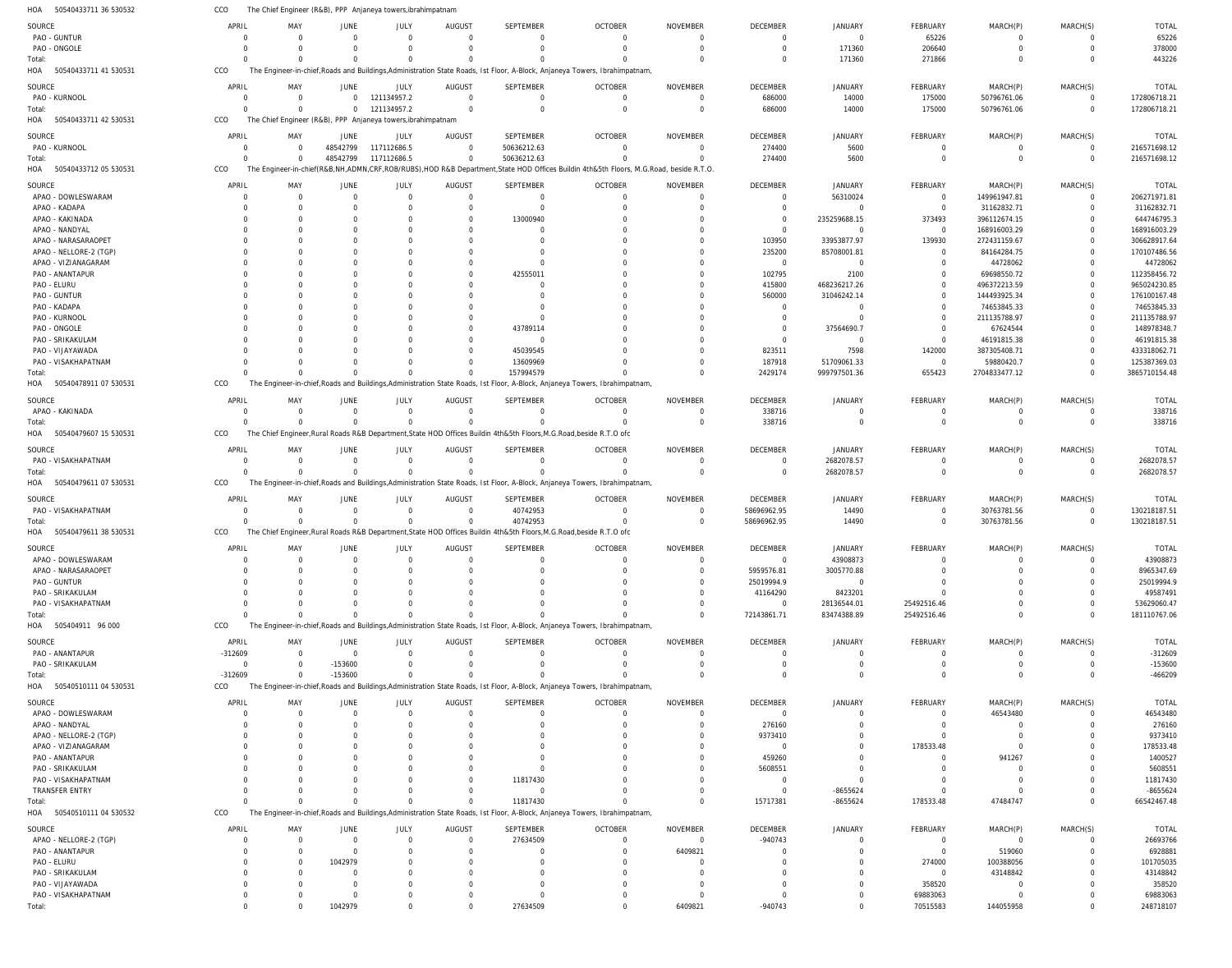50540533711 05 530531 HOA 50540533711 05 530532 HOA 50540533711 06 530531 505405911 96 000 54520119011 07 530531 HOA 54520119011 10 530531 HOA 54520119011 11 530531 54520119011 12 530531 54750011511 05 530531 54750011511 12 530531 HOA 54750078911 08 530531 HOA 54750079611 08 530531 HOA HOA HOA HOA HOA HOA The Secretary , State Roads Department, Secretariat R&B Department,State HOD Offices Buildin 4th&5th Floors,M.G.Road,beside R.T.O ofc The Secretary , State Roads Department, Secretariat R&B Department,State HOD Offices Buildin 4th&5th Floors,M.G.Road,beside R.T.O ofc The Chief Engineer (R&B), PPP Anjaneya towers,ibrahimpatnam The Secretary , State Roads Department, Secretariat R&B Department,State HOD Offices Buildin 4th&5th Floors,M.G.Road,beside R.T.O ofc TOURISM- HOD DIRECTOR,DEPT. OF TOURISM SECRETARIAT ROAD TOURISM- HOD DIRECTOR,DEPT. OF TOURISM SECRETARIAT ROAD TOURISM- HOD DIRECTOR,DEPT. OF TOURISM SECRETARIAT ROAD TOURISM- HOD DIRECTOR,DEPT. OF TOURISM SECRETARIAT ROAD The Secretary, Energy Department, AP Secretariat, Velagapudi, PLANNING ,SECRETARIAT - HOD SECRETARY TO GOVERNMENT, PLANNING DEPARTMENT, PLANNING ,SECRETARIAT - HOD SECRETARY TO GOVERNMENT, PLANNING DEPARTMENT, PLANNING ,SECRETARIAT - HOD SECRETARY TO GOVERNMENT, PLANNING DEPARTMENT, CCO CCO CCO CCO CCO CCO CCO CCO CCO CCO CCO CCO 0  $\Omega$ 0  $\Omega$ 26966853 31110747 0 729805 25000000 117968465 0 0  $\Omega$  $\Omega$  $\Omega$ 0 5717687 0  $\Omega$ 0 -12300673 1058392 0  $\Omega$ 0 -199185 15091743 0 24589903  $\Omega$ 0 265378682.1 1202381 0  $\Omega$ 0  $\Omega$ 123982022 23362234 0  $\Omega$  $\Omega$ 47914427.38 2133746 0 830844 0  $\Omega$ 22650760 1024187 0 117727 0 44428525 24838 0 114661522  $\Omega$  $\Omega$ -10286974 -6980913 0 13414463 0 179507126.94 21241449 0 3236336 575460 0 25196092 6428750 0 585189 110000000 16299662.97 843214 0 0  $\Omega$  $\Omega$ 0 -6428750 0 509026 765605916 -170631 3177645 0 102483920 0  $\Omega$ 204035432 9625030 0 54834 0 444666916.86 40105182 0 0 0 0 157007192 1475097 0  $\Omega$ 51734736 -10543978 1048550 0 154671264 232007 0 3640524 8603238 0  $\Omega$ 0 104098615.61 66929616 500000000 17845840 596330 0 95398371 -6141057.9 0 -1344069 -25000000 185749715.86 6147535 0  $\Omega$ 0  $\Omega$ 0 0 0  $\Omega$ 0 0 0 500000000 393729726 1403797 -199185 663682015 67796249.1 24589903 14066975 927340652 1382996855.71 143912548 APAO - KAKINADA APAO - NARASARAOPET APAO - NELLORE-2 (TGP) PAO - ONGOLE APAO - DOWLESWARAM APAO - KADAPA PAO - GUNTUR APAO - NARASARAOPET PAO - VIJAYAWADA PAO - ONGOLE PAO - VIJAYAWADA PAO - VIJAYAWADA PAO - VIJAYAWADA PAO - VIJAYAWADA APAO - KADAPA PAO - KADAPA PAO - VIJAYAWADA APAO - CHITTOOR APAO - DOWLESWARAM APAO - KADAPA APAO - KAKINADA APAO - NANDYAL APAO - NARASARAOPET APAO - NELLORE-1 (SP) APAO - VIZIANAGARAM PAO - ANANTAPUR PAO - ELURU PAO - GUNTUR PAO - KADAPA PAO - KURNOOL PAO - ONGOLE PAO - TIRUPATI PAO - VIJAYAWADA PAO - VISAKHAPATNAM APAO - CHITTOOR APAO - DOWLESWARAM APAO - KADAPA APAO - KAKINADA APAO - NANDYAL APAO - NARASARAOPET APAO - NELLORE-1 (SP) APAO - VIZIANAGARAM PAO - ANANTAPUR SOURCE **SOURCE** SOURCE SOURCE SOURCE **SOURCE** SOURCE **SOURCE** SOURCE SOURCE **SOURCE** SOURCE 0 0 0 0 0  $\Omega$ 0 0 26966853 0 31110747 0 729805 25000000 0  $\Omega$ 117968465  $\mathbf{0}$ 0 0 0  $\Omega$ 0 0 0  $\Omega$  $\Omega$ 0  $\Omega$ 0  $\Omega$ 0 0  $\Omega$ 0  $\Omega$ 0 0  $\Omega$ 0 0  $\Omega$ 0 APRIL APRIL APRIL APRIL APRIL APRIL APRIL APRIL APRIL APRIL APRIL APRIL 0 0 0 0 0  $\Omega$ 0 0 0 0 5717687 0 0  $\Omega$ 0 0 -12300673 0 0 0 0  $\Omega$ 0 0 0 0 0 0  $\Omega$ 0  $\Omega$ 0 1058392  $\Omega$ 0 0 0 0  $\Omega$ 0 0  $\Omega$ 0 MAY MAY MAY MAY MAY MAY MAY MAY MAY MAY MAY MAY 0 0 0 0 0  $\Omega$ 0 -199185 15091743 0 0 24589903 0  $\Omega$ 185342450.1 0 80036232 182587 18610 0 0  $\Omega$ 0 0  $\Omega$ 100773  $\Omega$ 61355 51901 787155 0 0 0  $\Omega$ 198821 2323773 55525 0  $\Omega$ 0 0  $\Omega$ 0 JUNE JUNE JUNE JUNE JUNE **JUNE** JUNE JUNE JUNE JUNE JUNE JUNE 0 0 0 0 0  $\Omega$ 0 0 123982022 0 23362234 0 0  $\Omega$  $\Omega$ 29535681.38 18378746 0 0  $\Omega$ 0  $\Omega$ 0  $\Omega$ 0  $\Omega$  $\Omega$ 0  $\Omega$  $\Omega$ 0  $\Omega$ 2133746  $\Omega$ 4889193  $\Omega$  $\Omega$ 0  $\Omega$ 0  $\Omega$  $\Omega$ 0 JULY JULY JULY JULY JULY JULY JULY JULY JULY JULY JULY JULY 0 0 830844 0 0  $\Omega$ 0 0 22650760 0 1024187 0 117727  $\Omega$ 0 0 44428525 0 0 0 0  $\Omega$ 0 0 0 0 0 0  $\Omega$ 0 0 0 24838  $\Omega$ 0 0 0 0  $\Omega$ 0 0 0 0 AUGUST AUGUST AUGUST AUGUST AUGUST AUGUST AUGUST **AUGUST** AUGUST AUGUST **AUGUST** AUGUST  $\Omega$ 6526453 743904 107391165 0  $\Omega$ 0 0 -10286974 0 -6980913  $\Omega$ 13414463  $\Omega$ 144770900.04 35568289.9 -832063 11586688 1600522  $\bigcap$ 1776653  $\Omega$ 0 0 0 132815 1278229 0 609673  $\Omega$ 409304 639769 59056 3148740  $\Omega$ 62705  $\bigcap$ 1577889  $\Omega$ 0 150292 108830 1620631 SEPTEMBER **SEPTEMBER** SEPTEMBER SEPTEMBER SEPTEMBER SEPTEMBER SEPTEMBER **SEPTEMBER** SEPTEMBER SEPTEMBER **SEPTEMBER** SEPTEMBER  $\Omega$ 0 3236336  $\Omega$ 0 575460 0 0 25196092 0 6428750 0 585189 110000000 13710424.64 2589238.33  $\Omega$ 0 0 0 0  $\Omega$ 0  $\Omega$  $\Omega$  $\Omega$  $\Omega$ 0 165937 497361 0  $\Omega$ 179916  $\bigcap$ 0  $\Omega$  $\Omega$ 0  $\Omega$ 0  $\Omega$  $\Omega$ 0 OCTOBER OCTOBER OCTOBER OCTOBER OCTOBER OCTOBER OCTOBER **OCTOBER** OCTOBER OCTOBER OCTOBER OCTOBER 0 0 0 0 0  $\Omega$ 0 0  $\Omega$ 0 -6428750  $\Omega$ 509026 765605916 0  $\Omega$ -170631 0 0 0 0  $\Omega$ 0 0  $\Omega$ 0  $\Omega$ 0  $\Omega$ 0  $\Omega$  $\Omega$ 3177645  $\cap$ 0 0  $\Omega$ 0  $\Omega$ 0 0  $\Omega$ 0 NOVEMBER NOVEMBER NOVEMBER NOVEMBER NOVEMBER NOVEMBER NOVEMBER NOVEMBER NOVEMBER NOVEMBER NOVEMBER NOVEMBER  $\Omega$ 100706979 1776941  $\cap$ 0  $\Omega$ 0 0 204035432 0 9625030 0 54834  $\Omega$ 183497020.37 23143184.49 238026712 2419058 4230194 457591 4288840 1581317 11840075 410822 706747 1732297 3499279 0 1716808 1107094 2880940 2001356 -3000328 4233092 344509 3494016 262185 3152350 431994 5538690 103186 1312660 712122 DECEMBER **DECEMBER** DECEMBER DECEMBER DECEMBER DECEMBER DECEMBER **DECEMBER** DECEMBER DECEMBER **DECEMBER** DECEMBER 0 0 0 0 0  $\Omega$ 0 0 157007192 0 1475097 0 0 51734736 0 0 -10543978 0 0 0 0  $\Omega$ 0 0  $\Omega$  $\Omega$  $\Omega$ 0  $\Omega$ 0  $\Omega$  $\Omega$ 1048550  $\Omega$ 0 0 0 0  $\Omega$ 0 0  $\Omega$ 0 JANUARY JANUARY JANUARY JANUARY JANUARY JANUARY JANUARY JANUARY JANUARY JANUARY **JANUARY** JANUARY 0 0 154107508 563756 232007  $\Omega$ 0 0 3640524 0 8603238 0 0  $\Omega$ 72835087.61 29521316 1742212 14263769 8442992  $\Omega$ 4629025  $\Omega$ 2309738 1035073 2933428 599202 1651300 3532205 3374722 1579562 5060214 143358 17375028  $\Omega$ 5905851 5068577  $\Omega$ 285065  $\Omega$ 489920 36419 0 0 FEBRUARY FEBRUARY FEBRUARY FEBRUARY FEBRUARY FEBRUARY FEBRUARY FEBRUARY FEBRUARY FEBRUARY **FEBRUARY** FEBRUARY 500000000 0 0 17845840 0  $\Omega$ 596330 0 95398371 9283817 -15424874.9 0 -1344069 -25000000 171800626.55 14679272.31 -730183 5256019 1316434  $\Omega$ 1583723  $\Omega$ 836855 0  $\Omega$  $\Omega$ 561607 0  $\Omega$ 0 58909  $\Omega$ -4182468 716456 0 21814  $\Omega$ 0  $\Omega$ 0 0  $\Omega$ 0 MARCH(P) MARCH(P) MARCH(P) MARCH(P) MARCH(P) MARCH(P) MARCH(P) MARCH(P) MARCH(P) MARCH(P) MARCH(P) MARCH(P)  $\Omega$ 0 0 0 0  $\Omega$ 0  $\Omega$  $\Omega$ 0 0 0 0  $\Omega$ 0 0  $\Omega$ 0 0  $\Omega$ 0  $\Omega$ 0  $\Omega$ 0  $\Omega$  $\Omega$ 0  $\Omega$ 0  $\Omega$  $\Omega$ 0  $\Omega$ 0  $\Omega$  $\Omega$ 0  $\Omega$ 0 0  $\Omega$ 0 MARCH(S) MARCH(S) MARCH(S) MARCH(S) MARCH(S) MARCH(S) MARCH(S) MARCH(S) MARCH(S) MARCH(S) MARCH(S) MARCH(S) 500000000 107233432 160695533 125800761 232007 575460 596330 -199185 663682015 9283817 58512432.1 24589903 14066975 927340652 771956509.3 135036982.41 476003364 33708121 15608752 457591 12278241 1581317 14986668 1445895 3640175 2565087 6990415 3593560 5919041 3971172 8409367 2784483 17874375 8098288 11338374 10970885 317710 5015304 431994 6028610 289897 1421490 2332753 TOTAL TOTAL TOTAL TOTAL TOTAL TOTAL TOTAL TOTAL TOTAL TOTAL TOTAL TOTAL Total: Total: Total: Total: Total: Total: Total: Total: Total: Total: Total:

PAO - ELURU

 $\Omega$ 

 $\Omega$ 

 $\Omega$ 

 $\Omega$ 

 $\Omega$ 

 $\Omega$ 

 $\Omega$ 

 $\Omega$ 

493534

 $\Omega$ 

455092

 $\Omega$ 

 $\Omega$ 

948626